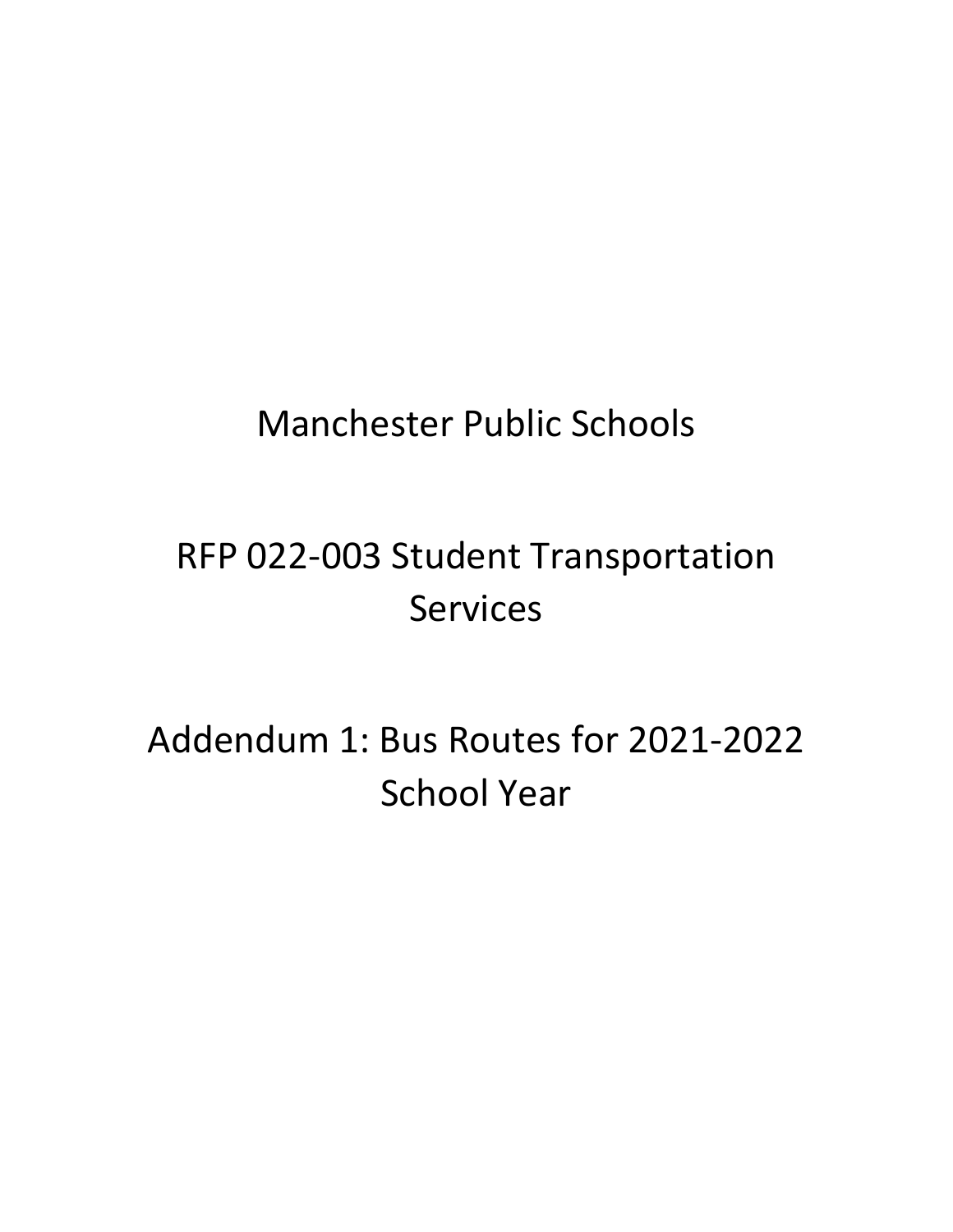| Bus List by School                      |                                                                                                |  |  |
|-----------------------------------------|------------------------------------------------------------------------------------------------|--|--|
| School                                  | <b>Bus</b>                                                                                     |  |  |
| <b>BENNET ACADEMY 221</b>               | <u>001 003 007 011 012 016 019 020 023 024 026 031 032 101 104 119 124 125 151 508 509 510</u> |  |  |
| BENTLEY ALTERNATIVE EDUCATION 211       | 104 109 111                                                                                    |  |  |
| <b>BOWERS ELEMENTARY 332</b>            | 008 024 102 109 124                                                                            |  |  |
| <b>BUCKLEY ELEMENTARY 335</b>           | 006 014 015 101 103 105 106 111 114 118 201 202 204                                            |  |  |
| <b>CHENEY TECH 700</b>                  | 015 023 024 025 026 123                                                                        |  |  |
| CORNERSTONE CHRISTIAN ACADEMY 710       | 103 123                                                                                        |  |  |
| E CREDIT 112                            | 102 106 114 121                                                                                |  |  |
| <b>EAST CATHOLIC HIGH SCHOOL 500</b>    | 017 018 019 020 021                                                                            |  |  |
| <b>GLASTONBURY VOAG 54</b>              | 126                                                                                            |  |  |
| <b>GREAT PATH 64</b>                    | 105 106 108 112                                                                                |  |  |
| <b>HIGHLAND PARK ELEMENTARY 337</b>     | 010 017 019 119 120 151                                                                        |  |  |
| <b>ILLING MIDDLE 225</b>                | 004 005 006 008 009 013 014 015 017 021 106 115 118 120 126 152 215 506 507                    |  |  |
| <b>KEENEY ELEMENTARY 339</b>            | 003 004 011 021 029 109 122 125 203 207 211                                                    |  |  |
| IMANCHESTER HIGH 111                    | <u>001 003 004 005 006 007 008 009 010 011 012 013 113 114 115 124 125 151 152 504 505</u>     |  |  |
| <b>MANCHESTER HIGH PK 811</b>           | 205                                                                                            |  |  |
| <b>MANCHESTER MIDDLE ACADEMY 215</b>    | 030 102 113                                                                                    |  |  |
| MANCHESTER PRESCHOOL CENTER 108         | 002 022 108 118 205 206 213                                                                    |  |  |
| MANCHESTER REGIONAL ACADEMY 794         | 004 008 013 102 103 118 119 120                                                                |  |  |
| <b>MANCHESTER TRANSITION CENTER 791</b> | 102 105 111 151                                                                                |  |  |
| <b>MARTIN ELEMENTARY 345</b>            | 001 005 013 020 108 111 113 152                                                                |  |  |
| <b>NEW HORIZONS 711</b>                 | 021 111 511 512                                                                                |  |  |
| <b>NORTH STAR - CCGC</b>                | 209                                                                                            |  |  |
| ODYSSEY COMMUNITY SCHOOL 505            | 010 025 028 029 109 123 501 502                                                                |  |  |
| PAL                                     | 503                                                                                            |  |  |
| <b>PRINCE TECHNICAL SCHOOL 701</b>      | 030 103                                                                                        |  |  |
| <b>ROCKVILLE VOAG 146</b>               | 101                                                                                            |  |  |
| ST BRIDGET 502                          | 014 016 122                                                                                    |  |  |
| <b>ST JAMES 501</b>                     | 027 028 029 031 032                                                                            |  |  |
| <b>VERPLANCK ELEMENTARY 355</b>         | 009 012 016 026 027 115                                                                        |  |  |
| <b>WADDELL ELEMENTARY 357</b>           | 023 025 028 030 031 032 104                                                                    |  |  |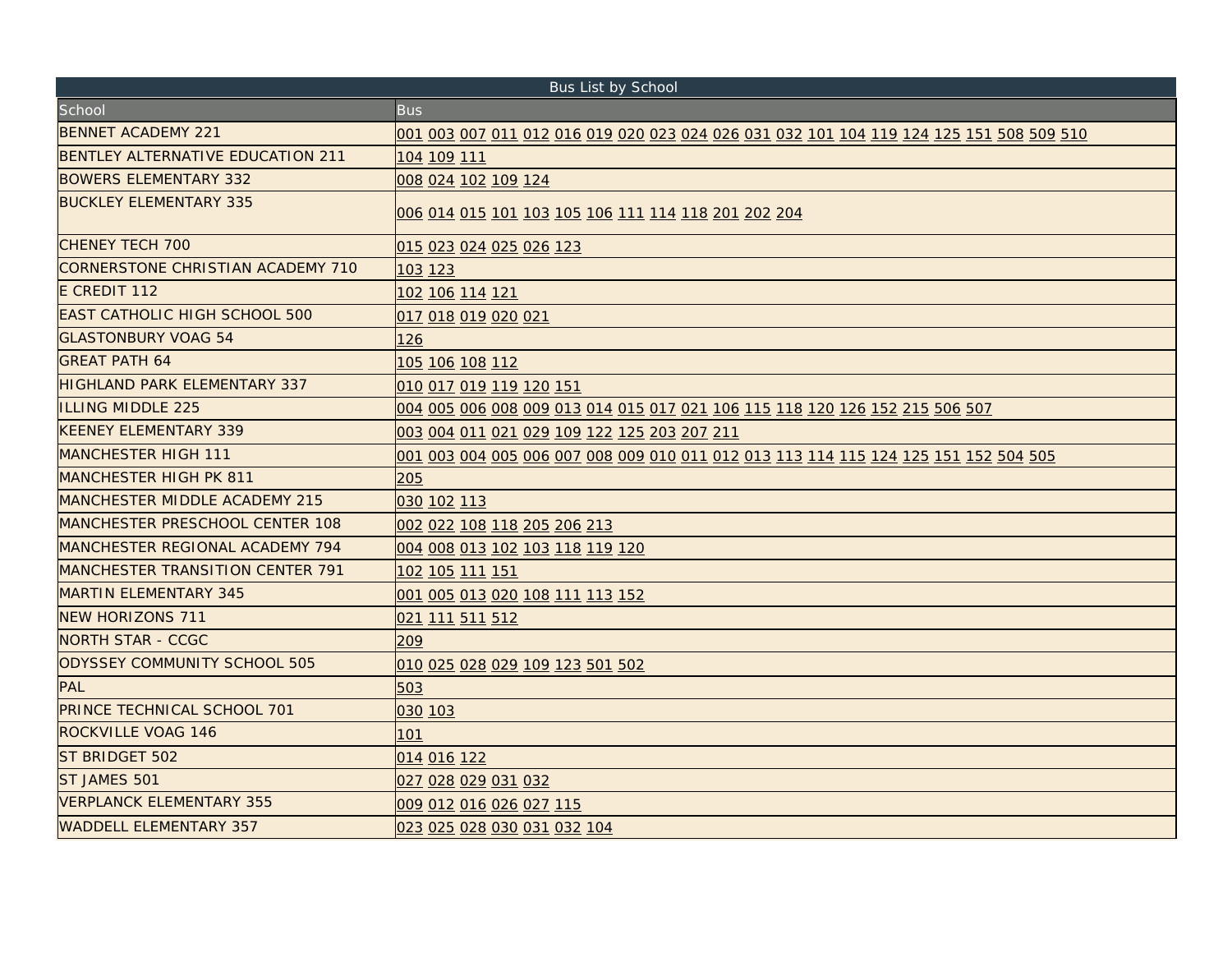**Trip: 001 - AM Check in Time: 6:27 AM**

**Route:** MHS 001 AM **School(s) Serviced:** MANCHESTER HIGH 111

| <b>Seg</b> | Time                | <b>Stop Name</b>                                          | <u>Load</u>        | <b>Next</b> |
|------------|---------------------|-----------------------------------------------------------|--------------------|-------------|
|            | 6:39 AM             | <b>CRNR SPRING ST 06040 &amp; TAM RD 06040</b>            | 11                 | 0.72        |
|            | 6:41 AM             | <b>CRNR GARDNER ST 06040 &amp; SPRING ST 06040</b>        | 9                  | 0.47        |
|            | 6:44 AM             | <b>CRNR DARTMOUTH RD 06040 &amp; SPRING ST 06040</b>      | 5                  | 0.65        |
|            | 6:47 AM             | <b>CRNR S FARMS DR 06040 &amp; HARVEST LN 06040</b>       | 9                  | 0.79        |
|            | 6:50 AM             | <b>CRNR FERN ST 06040 &amp; EMILY LN 06040</b>            | 5                  | 0.42        |
|            | 6:52 AM             | CRNR FERN ST 06040 & GARDNER ST 06040                     | 3                  | 0.26        |
|            | 6:53 AM             | <b>CRNR GARDNER ST 06040 &amp; WYNEDING HILL RD 06040</b> |                    | 1.32        |
|            | 6:57 AM             | <b>CRNR S MAIN ST 06040 &amp; SHALLOWBROOK LN 06040</b>   | 2                  | 0.56        |
|            | 6:58 AM             | 441 S MAIN ST 06040 - SOUTHFIELD APTS                     |                    | 0.55        |
|            | 7:00 AM             | <b>CRNR LAKEWOOD CIR N 06040 &amp; S MAIN ST 06040</b>    | 9                  | 0.13        |
|            | 7:01 AM             | <b>CRNR S MAIN ST 06040 &amp; SPRING ST 06040</b>         | 4                  | 2.13        |
|            | 7:10 AM             | <b>MANCHESTER HIGH 111</b>                                | 0                  | 0.00        |
|            | 11 Stops 31 Minutes |                                                           | <b>56 Students</b> | 8.00 Miles  |

**Route:** BENNET 001 AM

**School(s) Serviced:** BENNET ACADEMY 221

| <b>Seq</b>      | Time<br>7:39 AM   | <b>Stop Name</b><br><b>CRNR S MAIN ST &amp; LEWIS ST 06040 - DOORSIDE</b> | Load<br>2          | <b>Next</b><br>0.25 |
|-----------------|-------------------|---------------------------------------------------------------------------|--------------------|---------------------|
|                 | 7:40 AM           | CRNR S MAIN ST 06040 & LAKEWOOD CIR N 06040                               | 0                  | 1.68                |
|                 | 7:45 AM           | <b>CRNR SHALLOWBROOK LN 06040 &amp; GERALD DR 06040</b>                   |                    | 0.81                |
|                 | 7:47 AM           | 441 S MAIN ST 06040 - SOUTHFIELD APTS                                     | 2                  | 0.84                |
|                 | 7:50 AM           | <b>CRNR DARTMOUTH RD 06040 &amp; S FARMS DR 06040</b>                     | 8                  | 0.55                |
|                 | 7:53 AM           | <b>CRNR GARDNER ST 06040 &amp; HAYSTACK RD 06040</b>                      | 4                  | 0.16                |
|                 | 7:53 AM           | <b>CRNR GARDNER ST 06040 &amp; JOYCE LN 06040</b>                         | 3                  | 0.21                |
|                 | 7:54 AM           | <b>CRNR GARDNER ST 06040 &amp; SPRING ST 06040</b>                        | 6                  | 0.23                |
|                 | 7:56 AM           | 481 SPRING ST 06040 - KINDER CARE pull in driveway                        | $\mathbf{2}$       | 1.76                |
|                 | 8:01 AM           | <b>CRNR CHARTER OAK ST 06040 &amp; SYCAMORE LN 06040</b>                  | 6                  | 0.86                |
|                 | 8:05 AM           | <b>BENNET ACADEMY 221</b>                                                 | 0                  | 0.00                |
| <b>10 Stops</b> | <b>26 Minutes</b> |                                                                           | <b>34 Students</b> | <b>7.35 Miles</b>   |

**Route:** MARTIN 001 AM

| School(s) Serviced: | <b>MARTIN ELEMENTARY 345</b> |
|---------------------|------------------------------|
|                     |                              |

| <b>Seq</b> | <u> Time</u> | <b>Stop Name</b>                                            | <b>Load</b> | <b>Next</b> |
|------------|--------------|-------------------------------------------------------------|-------------|-------------|
|            | 8:25 AM      | <b>45 MIDDLE TPKE E 06040</b>                               |             | 1.30        |
|            | 8:30 AM      | <b>CRNR WOODBRIDGE ST 06042 &amp; STARKWEATHER ST 06042</b> | 2           | 2.81        |
|            | 8:41 AM      | <b>CRNR CLINTON ST 06040 &amp; ELDRIDGE ST 06040</b>        | 3           | 0.14        |
|            | 8:42AM       | <b>CRNR CLINTON ST 06040 &amp; OAK ST 06040</b>             |             | 0.26        |
|            | 8:43 AM      | <b>CRNR NORMAN ST 06040 &amp; SCHOOL ST 06040</b>           | 0           | 0.32        |
|            | 8:44 AM      | <b>CRNR AUTUMN ST 06040 &amp; ANSALDI RD 06040</b>          | 3           | 0.41        |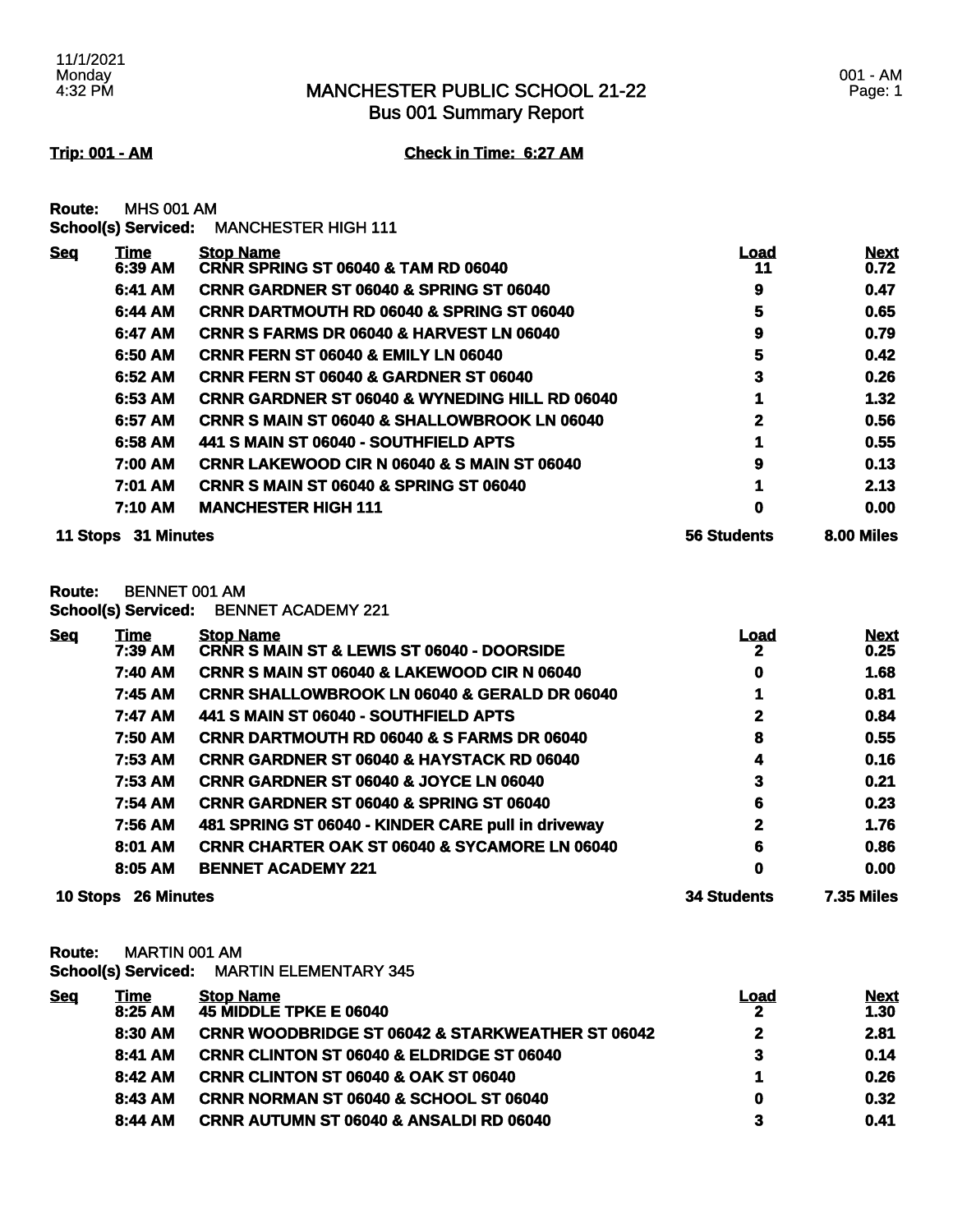#### MARTIN 001 AM cont'd...

| <b>Sea</b> | <u>Time</u>        | <b>Stop Name</b>                                      | Load               | <b>Next</b>       |
|------------|--------------------|-------------------------------------------------------|--------------------|-------------------|
|            | 8:46 AM            | <b>CRNR GARDNER ST 06040 &amp; W GARDNER ST 06040</b> | 3                  | 1.01              |
|            | 8:50 AM            | <b>MARTIN ELEMENTARY 345</b>                          |                    | 0.00              |
|            | 7 Stops 25 Minutes |                                                       | <b>14 Students</b> | <b>6.25 Miles</b> |

#### **Check out Time: 9:01 AM**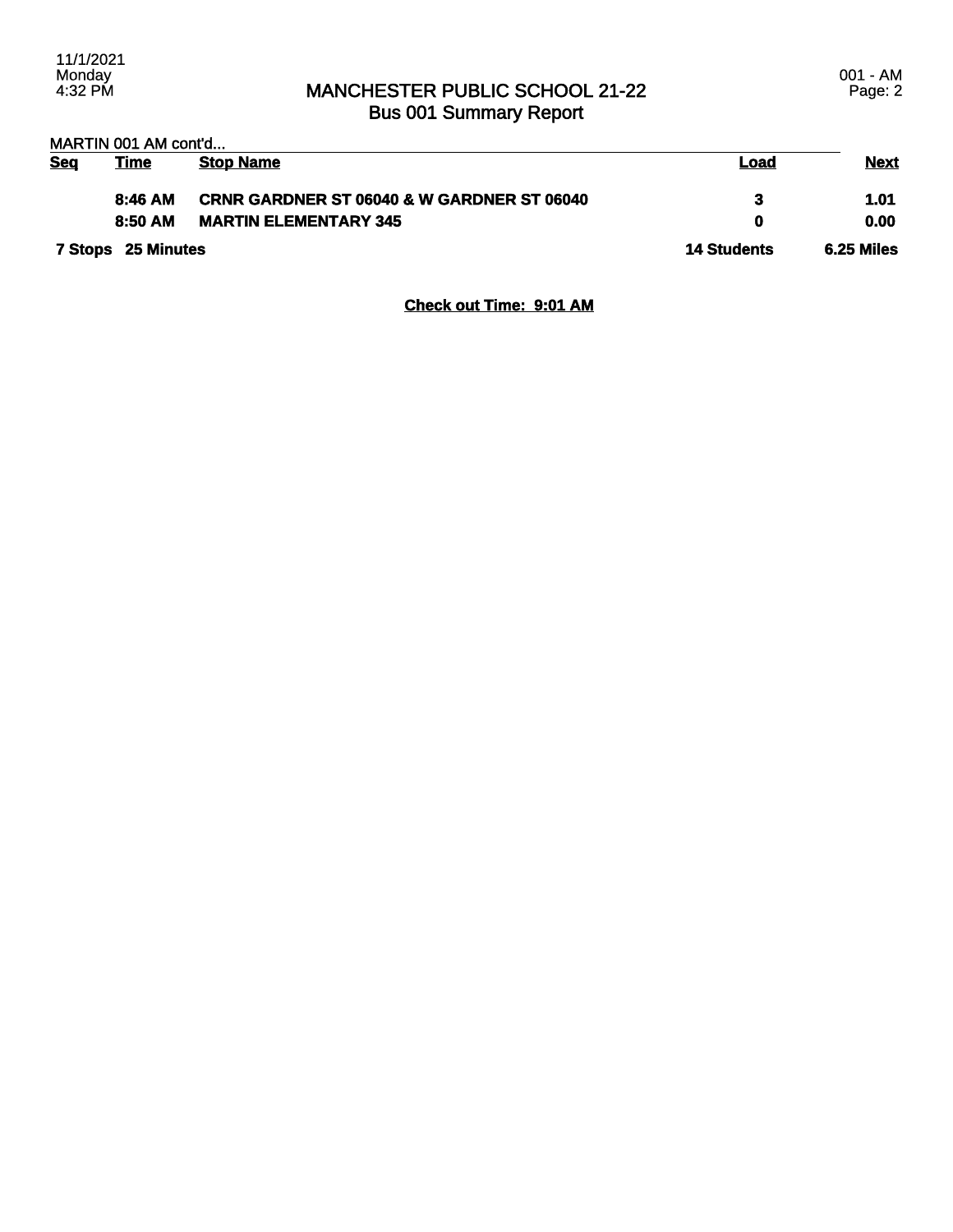Bus 001 Summary Report

**Trip: 001 - PM Check in Time: 1:34 PM**

**Route:** MHS 001 PM **School(s) Serviced:** MANCHESTER HIGH 111

| <b>Seq</b>      | <u>Time</u>       | <b>Stop Name</b>                                          | <u>Load</u>        | <b>Next</b> |
|-----------------|-------------------|-----------------------------------------------------------|--------------------|-------------|
|                 | 2:07 PM           | <b>MANCHESTER HIGH 111</b>                                | 0                  | 2.95        |
|                 | 2:19 PM           | <b>CRNR SPRING ST 06040 &amp; TAM RD 06040</b>            | 11                 | 0.72        |
|                 | 2:21 PM           | <b>CRNR GARDNER ST 06040 &amp; SPRING ST 06040</b>        | 9                  | 0.47        |
|                 | 2:24 PM           | <b>CRNR DARTMOUTH RD 06040 &amp; SPRING ST 06040</b>      | 5                  | 0.65        |
|                 | 2:27 PM           | <b>CRNR S FARMS DR 06040 &amp; HARVEST LN 06040</b>       | 10                 | 0.79        |
|                 | 2:30 PM           | <b>CRNR FERN ST 06040 &amp; EMILY LN 06040</b>            | 5                  | 0.42        |
|                 | 2:32 PM           | <b>CRNR FERN ST 06040 &amp; GARDNER ST 06040</b>          | 2                  | 0.26        |
|                 | 2:33 PM           | <b>CRNR GARDNER ST 06040 &amp; WYNEDING HILL RD 06040</b> |                    | 1.32        |
|                 | 2:37 PM           | <b>CRNR S MAIN ST 06040 &amp; SHALLOWBROOK LN 06040</b>   | 2                  | 0.56        |
|                 | 2:38 PM           | 441 S MAIN ST 06040 - SOUTHFIELD APTS                     |                    | 0.20        |
|                 | 2:39 PM           | 317 S MAIN ST 06040                                       | 0                  | 0.36        |
|                 | 2:40 PM           | <b>CRNR LAKEWOOD CIR N 06040 &amp; S MAIN ST 06040</b>    | 9                  | 0.13        |
|                 | 2:42 PM           | <b>CRNR S MAIN ST 06040 &amp; SPRING ST 06040</b>         |                    | 0.00        |
| <b>12 Stops</b> | <b>35 Minutes</b> |                                                           | <b>56 Students</b> | 8.83 Miles  |

**Route:** BENNET 001 PM

**School(s) Serviced:** BENNET ACADEMY 221

| <b>Seq</b>      | Time              | <b>Stop Name</b>                                         | <u>Load</u>        | <b>Next</b>       |
|-----------------|-------------------|----------------------------------------------------------|--------------------|-------------------|
|                 | 2:52 PM           | <b>BENNET ACADEMY 221</b>                                | o                  | 1.03              |
|                 | 2:56 PM           | <b>CRNR S MAIN ST &amp; LEWIS ST 06040 - DOORSIDE</b>    |                    | 0.25              |
|                 | 2:57 PM           | <b>CRNR S MAIN ST 06040 &amp; LAKEWOOD CIR N 06040</b>   | 0                  | 1.68              |
|                 | 3:02 PM           | <b>CRNR SHALLOWBROOK LN 06040 &amp; GERALD DR 06040</b>  |                    | 0.81              |
|                 | 3:05 PM           | 441 S MAIN ST 06040 - SOUTHFIELD APTS                    | 2                  | 0.84              |
|                 | 3:07 PM           | <b>CRNR DARTMOUTH RD 06040 &amp; S FARMS DR 06040</b>    | 8                  | 0.55              |
|                 | 3:10 PM           | <b>CRNR GARDNER ST 06040 &amp; HAYSTACK RD 06040</b>     | 4                  | 0.16              |
|                 | 3:11 PM           | <b>CRNR GARDNER ST 06040 &amp; JOYCE LN 06040</b>        | 3                  | 0.21              |
|                 | $3:12$ PM         | <b>CRNR GARDNER ST 06040 &amp; SPRING ST 06040</b>       | 6                  | 0.23              |
|                 | $3:13$ PM         | 481 SPRING ST 06040 - KINDER CARE pull in driveway       | 2                  | 1.76              |
|                 | $3:18$ PM         | <b>CRNR CHARTER OAK ST 06040 &amp; SYCAMORE LN 06040</b> | 6                  | 0.00              |
| <b>10 Stops</b> | <b>26 Minutes</b> |                                                          | <b>34 Students</b> | <b>7.52 Miles</b> |

**Route:** MARTIN 001 PM

**School(s) Serviced:** MARTIN ELEMENTARY 345

| Time      | <b>Stop Name</b>                                      | Load                         | <b>Next</b> |
|-----------|-------------------------------------------------------|------------------------------|-------------|
|           |                                                       |                              | 1.14        |
| $3:51$ PM | <b>CRNR GARDNER ST 06040 &amp; W GARDNER ST 06040</b> | 3                            | 0.41        |
| $3:53$ PM | <b>CRNR AUTUMN ST 06040 &amp; ANSALDI RD 06040</b>    | 3                            | 0.32        |
| $3:55$ PM | <b>CRNR NORMAN ST 06040 &amp; SCHOOL ST 06040</b>     | 0                            | 0.26        |
| $3:56$ PM | <b>CRNR CLINTON ST 06040 &amp; OAK ST 06040</b>       |                              | 0.14        |
|           | 3:47 PM                                               | <b>MARTIN ELEMENTARY 345</b> |             |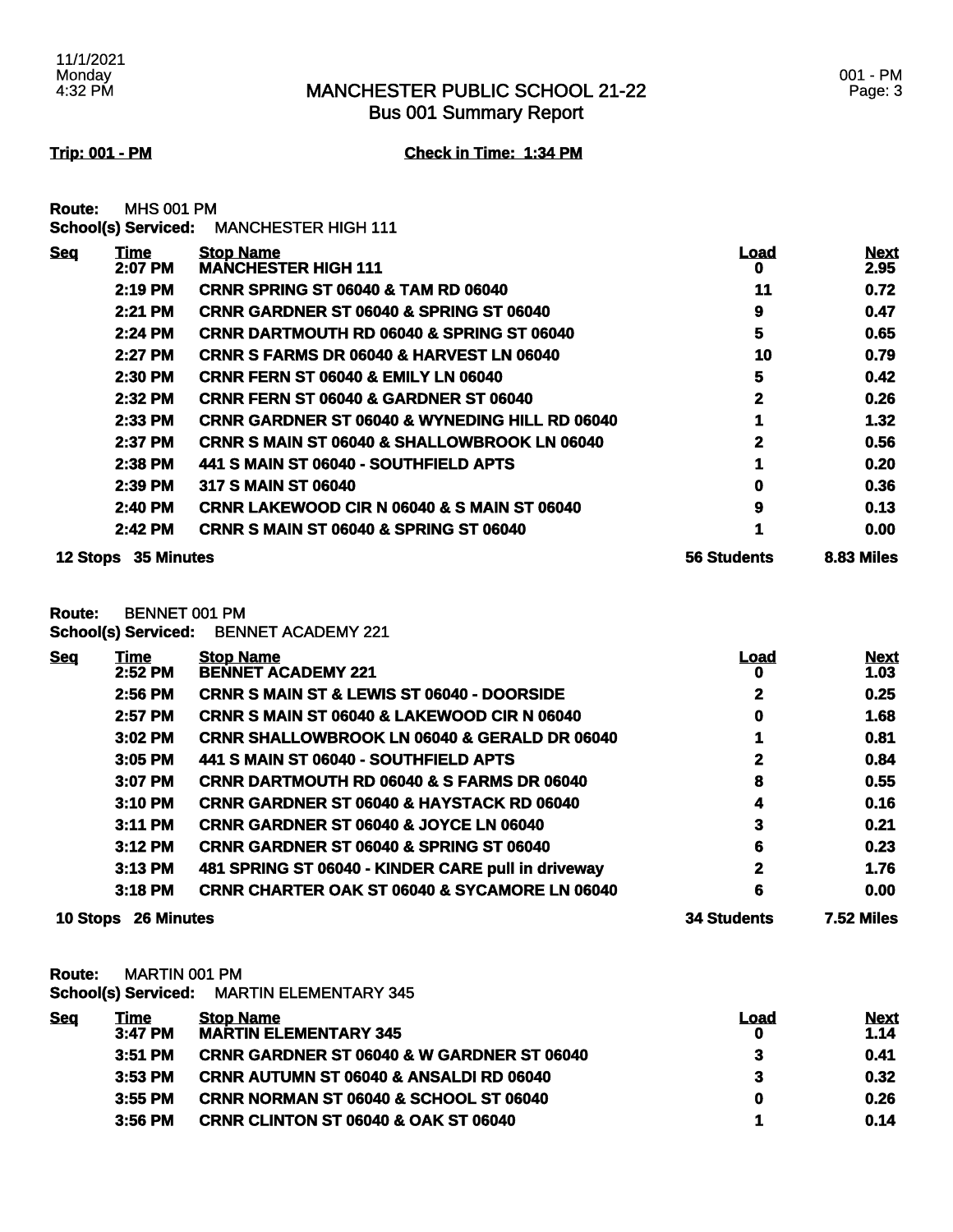MARTIN 001 PM cont'd...

| <b>Seg</b>         | Time      | <b>Stop Name</b>                                            | <b>Load</b>  | <u>Next</u> |
|--------------------|-----------|-------------------------------------------------------------|--------------|-------------|
|                    | $3:56$ PM | <b>CRNR CLINTON ST 06040 &amp; ELDRIDGE ST 06040</b>        | З.           | 1.62        |
|                    | 4:03 PM   | <b>45 MIDDLE TPKE E 06040</b>                               | 2            | 1.30        |
|                    | 4:07 PM   | <b>CRNR WOODBRIDGE ST 06042 &amp; STARKWEATHER ST 06042</b> | $\mathbf{2}$ | 0.00        |
| 7 Stops 20 Minutes |           | <b>14 Students</b>                                          | 5.19 Miles   |             |

**Check out Time: 4:25 PM**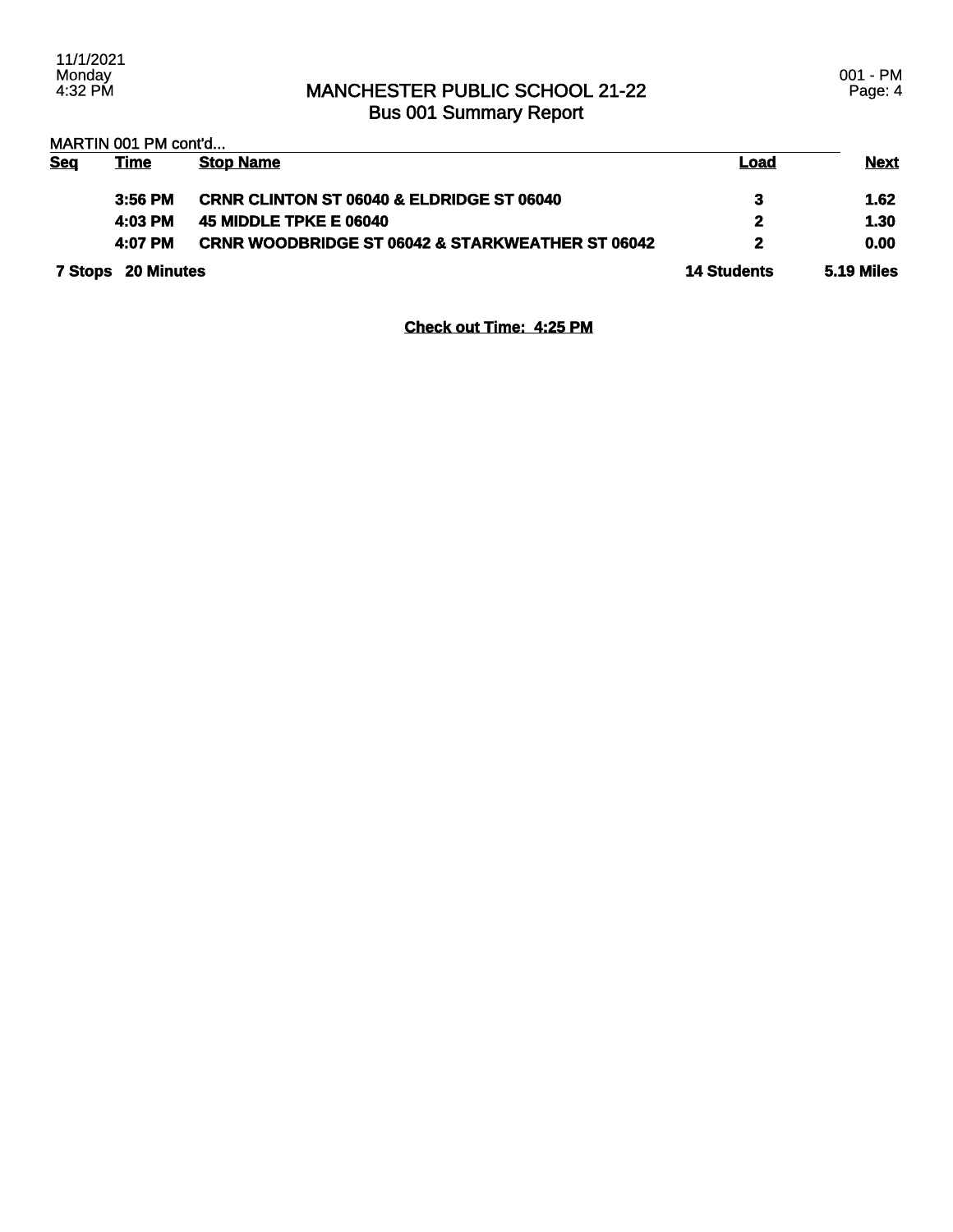Bus 002 Summary Report

**Trip: 002 - AM Check in Time: 6:48 AM**

**Route:** 108 HEADSTART 002 AM **School(s) Serviced:** MANCHESTER PRESCHOOL CENTER 108

| <b>Seq</b> | Time<br>7:10 AM     | <b>Stop Name</b><br><b>HEADSTART - P/U MONITOR - D/O at end</b> | Load               | <b>Next</b><br>2.17 |
|------------|---------------------|-----------------------------------------------------------------|--------------------|---------------------|
|            | 7:19 AM             | <b>CRNR CHARTER OAK ST 06040 &amp; SYCAMORE LN 06040</b>        |                    | 0.81                |
|            | 7:22 AM             | <b>CRNR GRANDVIEW ST 06040 &amp; ASHWORTH ST 06040</b>          |                    | 0.60                |
|            | 7:25 AM             | <b>CRNR NORMAN ST 06040 &amp; SCHOOL ST 06040</b>               |                    | 0.35                |
|            | 7:26 AM             | <b>CRNR SPRUCE ST 06040 &amp; SCHOOL ST 06040</b>               |                    | 0.12                |
|            | 7:27 AM             | <b>CRNR MAPLE ST 06040 &amp; SPRUCE ST 06040</b>                | 2                  | 0.08                |
|            | 7:28 AM             | <b>CRNR SPRUCE ST 06040 &amp; OAK ST 06040</b>                  | 3                  | 0.32                |
|            | 7:29 AM             | <b>CRNR SPRUCE ST 06040 &amp; PEARL ST 06040</b>                | 2                  | 0.23                |
|            | 7:30 AM             | <b>CRNR E CENTER ST 06040 &amp; HAMLIN ST 06040</b>             | 6                  | 0.31                |
|            | 7:32 AM             | <b>CRNR KNIGHTON ST 06040 &amp; HOLL ST 06040</b>               | 2                  | 0.51                |
|            | <b>7:34 AM</b>      | <b>CRNR JACKSON ST 06040 &amp; MADISON ST 06040</b>             |                    | 1.21                |
|            | 7:40 AM             | <b>77 MAIN ST 06042</b>                                         |                    | 0.38                |
|            | 7:42 AM             | <b>CRNR OAKLAND ST 06042 &amp; WOODBRIDGE ST 06042</b>          |                    | 0.56                |
|            | 7:45 AM             | <b>CRNR OAKLAND ST 06042 &amp; RACHEL RD (doorside)</b>         |                    | 0.29                |
|            | 7:46 AM             | <b>CRNR MARJORIE LN 06042 &amp; OAKLAND ST 06042</b>            | 4                  | 1.78                |
|            | 7:54 AM             | <b>CRNR UNION ST 06042 &amp; ROSSETTO DR 06042</b>              |                    | 0.24                |
|            | 7:55 AM             | <b>CRNR TOLLAND TPKE 06042 &amp; JEFFREY ALAN DR 06042</b>      |                    | 2.90                |
|            | 8:05 AM             | <b>MANCHESTER PRESCHOOL CENTER 108</b>                          | n                  | 0.00                |
|            | 17 Stops 55 Minutes |                                                                 | <b>36 Students</b> | <b>12.86 Miles</b>  |

**Check out Time: 8:22 AM**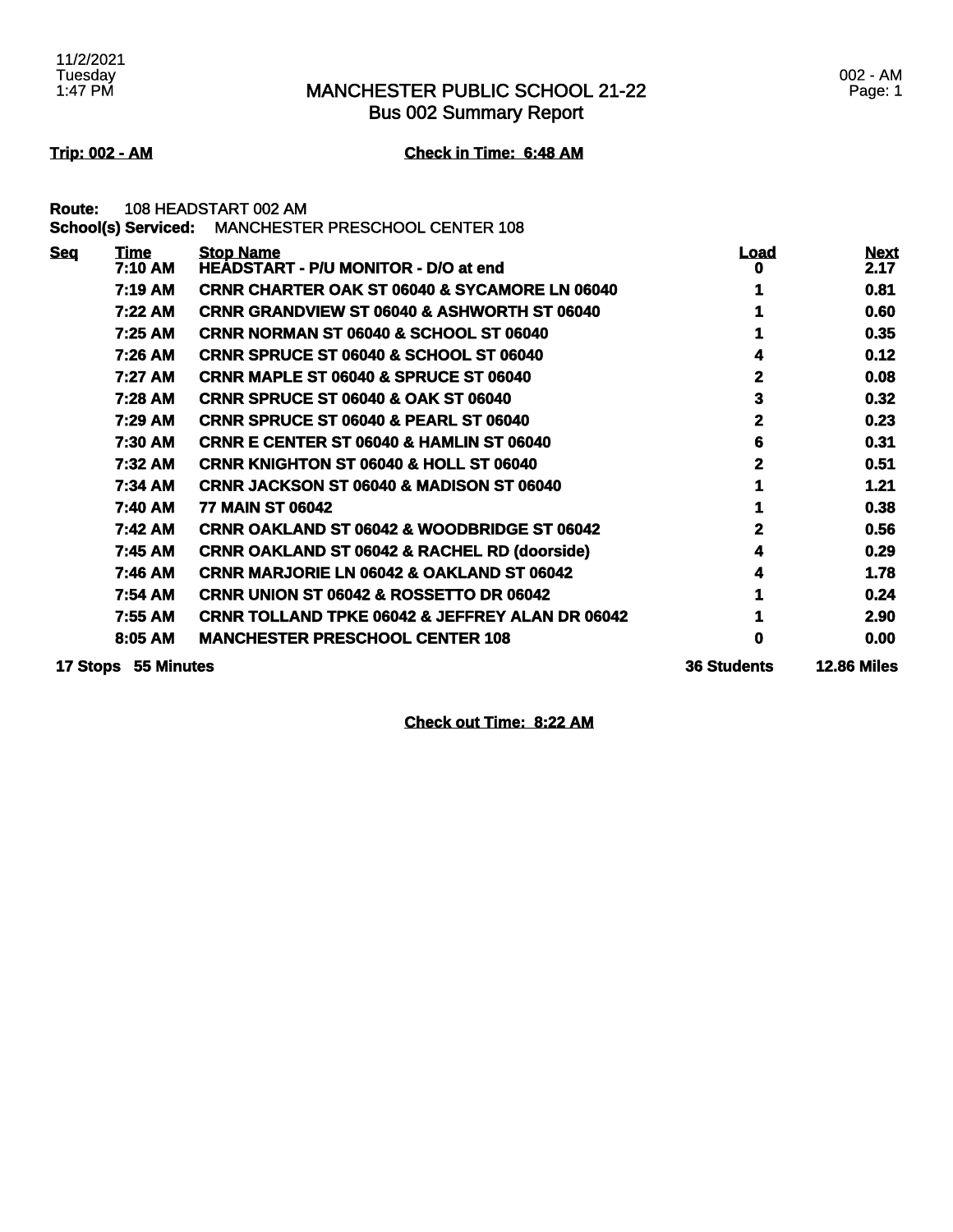Bus 002 Summary Report

#### 002 - PM Page: 2

### **Trip: 002 - PM Check in Time: 2:23 PM**

**Route:** 108 HEADSTART 002 PM **School(s) Serviced:** MANCHESTER PRESCHOOL CENTER 108

| <b>Seq</b> | <b>Time</b>       | <b>Stop Name</b>                                           | <u>Load</u>        | <b>Next</b>        |
|------------|-------------------|------------------------------------------------------------|--------------------|--------------------|
|            | 2:52 PM           | <b>MANCHESTER PRESCHOOL CENTER 108</b>                     | U                  | 1.40               |
|            | 2:57 PM           | <b>CRNR SPRUCE ST 06040 &amp; OAK ST 06040</b>             | 3                  | 0.77               |
|            | 3:01 PM           | <b>CRNR CHARTER OAK ST 06040 &amp; SYCAMORE LN 06040</b>   |                    | 0.81               |
|            | 3:04 PM           | <b>CRNR GRANDVIEW ST 06040 &amp; ASHWORTH ST 06040</b>     |                    | 0.60               |
|            | 3:07 PM           | <b>CRNR NORMAN ST 06040 &amp; SCHOOL ST 06040</b>          |                    | 0.35               |
|            | 3:08 PM           | <b>CRNR SPRUCE ST 06040 &amp; SCHOOL ST 06040</b>          | 4                  | 0.12               |
|            | 3:09 PM           | <b>CRNR MAPLE ST 06040 &amp; SPRUCE ST 06040</b>           | 2                  | 0.39               |
|            | 3:11 PM           | <b>CRNR SPRUCE ST 06040 &amp; PEARL ST 06040</b>           | 2                  | 0.23               |
|            | $3:12$ PM         | <b>CRNR E CENTER ST 06040 &amp; HAMLIN ST 06040</b>        | 6                  | 0.31               |
|            | 3:13 PM           | <b>CRNR KNIGHTON ST 06040 &amp; HOLL ST 06040</b>          | 3                  | 1.82               |
|            | 3:20 PM           | <b>77 MAIN ST 06042</b>                                    |                    | 0.38               |
|            | 3:22 PM           | <b>CRNR OAKLAND ST 06042 &amp; WOODBRIDGE ST 06042</b>     |                    | 0.56               |
|            | 3:25 PM           | <b>CRNR OAKLAND ST 06042 &amp; RACHEL RD (doorside)</b>    | 4                  | 0.29               |
|            | 3:27 PM           | <b>CRNR MARJORIE LN 06042 &amp; OAKLAND ST 06042</b>       | 3                  | 1.24               |
|            | 3:32 PM           | <b>275 N MAIN ST 06042</b>                                 | o                  | 0.54               |
|            | 3:34 PM           | <b>CRNR UNION ST 06042 &amp; ROSSETTO DR 06042</b>         |                    | 0.24               |
|            | 3:35 PM           | <b>CRNR TOLLAND TPKE 06042 &amp; JEFFREY ALAN DR 06042</b> |                    | 0.00               |
| 16 Stops   | <b>43 Minutes</b> |                                                            | <b>35 Students</b> | <b>10.05 Miles</b> |

**Check out Time: 4:01 PM**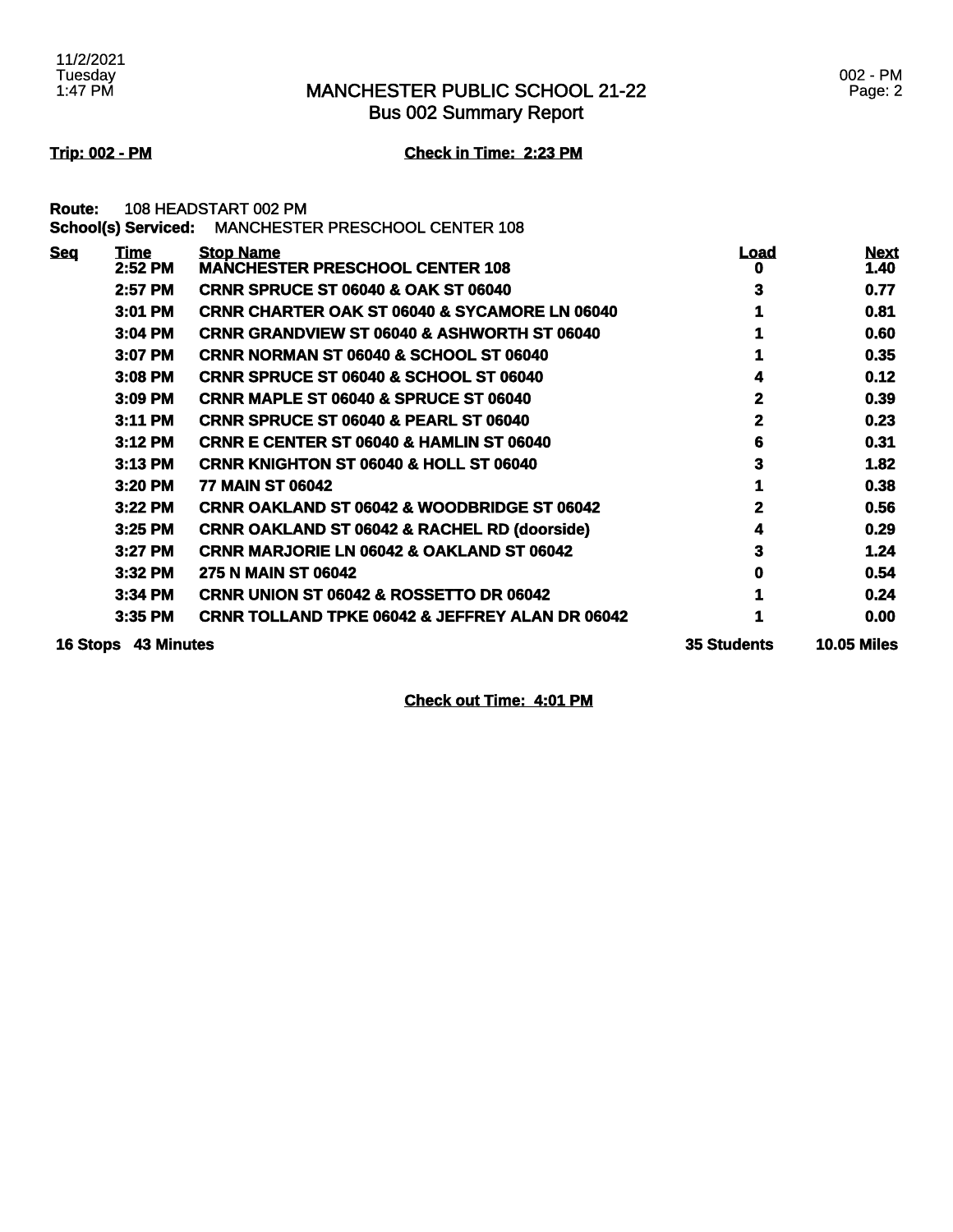003 - AM Page: 1

**Trip: 003 - AM Check in Time: 6:14 AM**

**Route:** MHS 003 AM

|  |  | School(s) Serviced: | <b>MANCHESTER HIGH 111</b> |
|--|--|---------------------|----------------------------|
|--|--|---------------------|----------------------------|

| <u>Seq</u> | Time                | <b>Stop Name</b>                                              | <u>Load</u> | <b>Next</b> |
|------------|---------------------|---------------------------------------------------------------|-------------|-------------|
|            | 6:38 AM             | <b>CRNR NUTMEG DR 06040 &amp; BRIARWOOD DR 06040</b>          | 22          | 0.25        |
|            | 6:40 AM             | <b>CRNR VALLEY VIEW RD &amp; LAMPLIGHTER DR (DISTRICT AM)</b> | 2           | 0.72        |
|            | 6:43 AM             | <b>CRNR HUCKLEBERRY RD 06040 &amp; STRAWBERRY LN 06040</b>    | 6           | 1.25        |
|            | 6:52 AM             | <b>37 RUSHFORDE DR 06040</b>                                  |             | 0.35        |
|            | 6:53 AM             | <b>CRNR KEENEY ST 06040 &amp; W GERALD DR 06040</b>           | 3           | 0.34        |
|            | 6:54 AM             | <b>467 KEENEY ST 06040</b>                                    | $\mathbf 2$ | 0.11        |
|            | 6:55 AM             | <b>CRNR KEENEY ST 06040 &amp; BELLA VISTA LN 06040</b>        | 2           | 0.11        |
|            | 6:55 AM             | <b>CRNR KEENEY ST 06040 &amp; ERIE ST 06040</b>               | 3           | 0.09        |
|            | 6:56 AM             | <b>CRNR KEENEY ST 06040 &amp; GARDEN GROVE RD 06040</b>       | 4           | 0.18        |
|            | 6:57 AM             | <b>CRNR KEENEY ST 06040 &amp; WALEK FARMS RD 06040</b>        | 9           | 3.35        |
|            | 7:10 AM             | <b>MANCHESTER HIGH 111</b>                                    | 0           | 0.00        |
|            | 10 Stops 32 Minutes |                                                               | 54 Students | 6.75 Miles  |

**Route:** BENNET 003 AM

**School(s) Serviced:** BENNET ACADEMY 221

| <b>Seq</b> | Time                | <b>Stop Name</b>                                                 | <u>Load</u>        | <b>Next</b>        |
|------------|---------------------|------------------------------------------------------------------|--------------------|--------------------|
|            | 7:28 AM             | <b>CRNR WETHERELL ST 06040 &amp; COUGAR DR 06040</b>             |                    | 1.65               |
|            | 7:34 AM             | <b>150 WOODSIDE ST 06040</b>                                     |                    | 0.97               |
|            | 7:37 AM             | <b>CRNR BRAMBLEBUSH RD 06040 &amp; REDWOOD RD 06040</b>          |                    | 0.72               |
|            | 7:39 AM             | <b>CRNR HILLSTOWN RD 06040 &amp; BARNWOOD RD 06040</b>           |                    | 0.15               |
|            | 7:40 AM             | <b>61 BUSH HILL RD 06040</b>                                     |                    | 0.35               |
|            | 7:41 AM             | <b>OPPOSITE 197 BUSH HILL RD 06040</b>                           |                    | 0.96               |
|            | 7:43 AM             | <b>CRNR BUSH HILL RD 06040 &amp; GLENDALE RD 06040</b>           |                    | 0.54               |
|            | 7:45 AM             | <b>CRNR KEENEY ST 06040 &amp; RUSHFORDE DR 06040</b>             |                    | 0.25               |
|            | 7:46 AM             | <b>CRNR KEENEY ST 06040 &amp; W GERALD DR 06040</b>              |                    | 0.57               |
|            | 7:48 AM             | <b>CRNR KEENEY ST 06040 &amp; ERIE ST 06040:1</b>                |                    | 0.18               |
|            | 7:49 AM             | <b>CRNR NUTMEG DR 06040 &amp; CURRY LN 06040</b>                 | 2                  | 0.44               |
|            | 7:50 AM             | <b>CRNR LAMPLIGHTER DR 06040 &amp; VALLEY VIEW RD 06040</b>      | 3                  | 0.58               |
|            | 7:52 AM             | <b>CRNR SADDLE HILL RD &amp; LONGVIEW DR &amp; BRAESIDE CRES</b> | 3                  | 1.30               |
|            | 7:57 AM             | <b>CRNR KEENEY ST 06040 &amp; GARDEN GROVE RD 06040</b>          |                    | 0.18               |
|            | 7:58 AM             | <b>CRNR KEENEY ST 06040 &amp; WALEK FARMS RD 06040</b>           |                    | 1.89               |
|            | 8:05 AM             | <b>BENNET ACADEMY 221</b>                                        | 0                  | 0.00               |
|            | 15 Stops 37 Minutes |                                                                  | <b>32 Students</b> | <b>10.73 Miles</b> |

**Route:** KEENEY 003 AM

**School(s) Serviced:** KEENEY ELEMENTARY 339

| <b>Seq</b> | Time    | <b>Stop Name</b>                                   | Load | Next |
|------------|---------|----------------------------------------------------|------|------|
|            | 8:26 AM | CRNR DEBBIE DR 06040 & JOAN CIR 06040              |      | 0.28 |
|            | 8:27 AM | <b>CRNR JOAN CIR 06040 &amp; LORRAINE RD 06040</b> |      | 0.30 |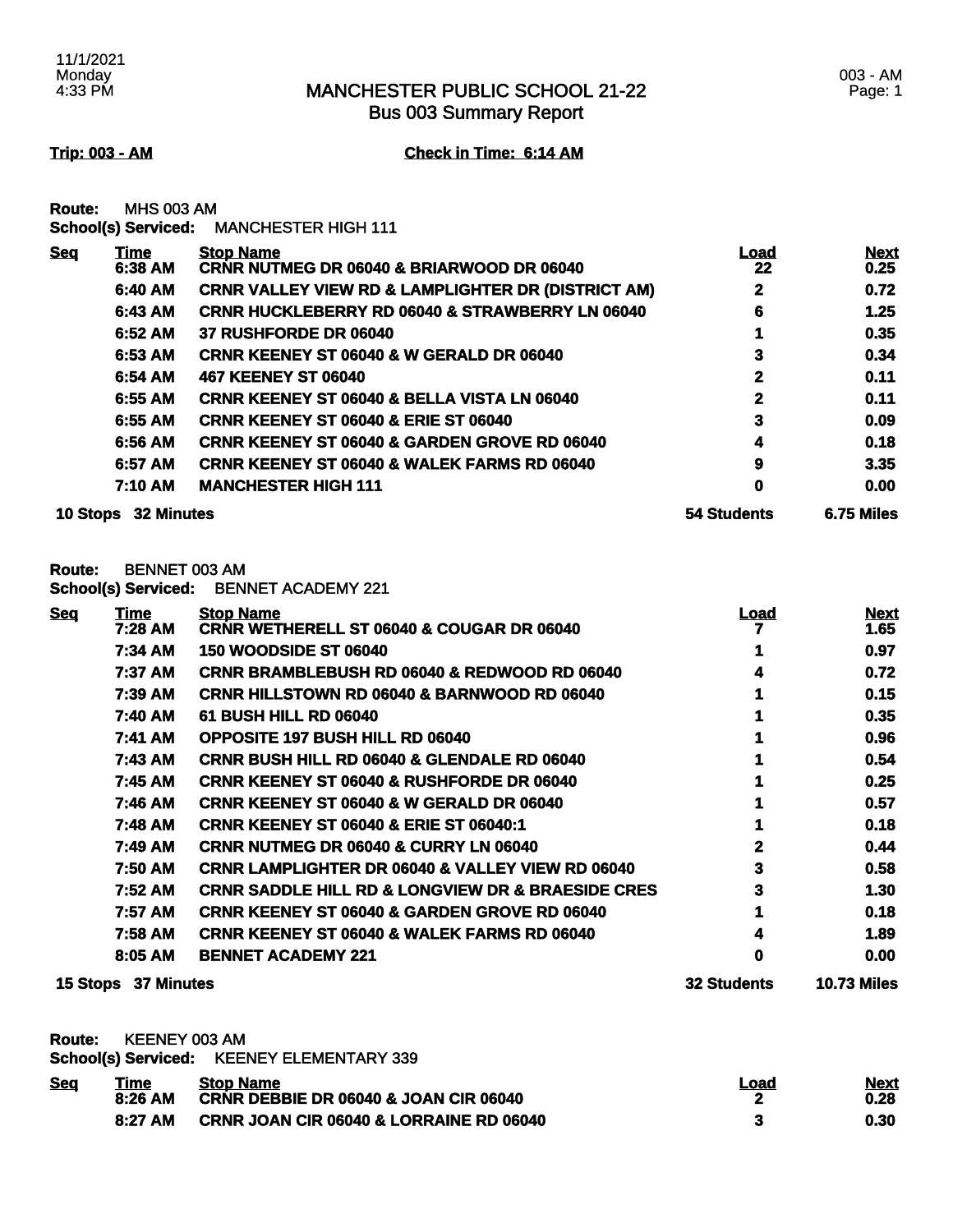| KEENEY 003 AM cont'd |                     |                                                           |                    |                   |
|----------------------|---------------------|-----------------------------------------------------------|--------------------|-------------------|
| <b>Seq</b>           | <b>Time</b>         | <b>Stop Name</b>                                          | <b>Load</b>        | <b>Next</b>       |
|                      | 8:28 AM             | <b>CRNR RALPH RD 06040 &amp; REDWOOD RD 06040</b>         | 9                  | 0.94              |
|                      | 8:31 AM             | <b>CRNR HILLSTOWN RD 06040 &amp; BARNWOOD RD 06040</b>    |                    | 0.15              |
|                      | 8:32 AM             | <b>61 BUSH HILL RD 06040</b>                              |                    | 0.11              |
|                      | 8:32 AM             | <b>CRNR BUSH HILL RD 06040 &amp; MILLER POND RD 06040</b> | 3                  | 0.10              |
|                      | 8:33 AM             | <b>150 BUSH HILL RD 06040</b>                             | 4                  | 0.20              |
|                      | 8:34 AM             | <b>219 BUSH HILL RD 06040</b>                             |                    | 0.19              |
|                      | 8:34 AM             | <b>294 BUSH HILL RD 06040</b>                             |                    | 0.70              |
|                      | 8:36 AM             | <b>CRNR BUSH HILL RD 06040 &amp; GLENDALE RD 06040</b>    | 2                  | 0.91              |
|                      | 8:44 AM             | <b>37 RUSHFORDE DR 06040</b>                              | 1                  | 0.35              |
|                      | 8:45 AM             | <b>CRNR KEENEY ST 06040 &amp; W GERALD DR 06040</b>       | 4                  | 0.16              |
|                      | 8:46 AM             | <b>CRNR KEENEY ST 06040 &amp; SANTINA DR 06040</b>        |                    | 1.18              |
|                      | 8:50 AM             | <b>KEENEY ELEMENTARY 339</b>                              | 0                  | 0.00              |
|                      | 13 Stops 24 Minutes |                                                           | <b>33 Students</b> | <b>5.57 Miles</b> |

**Check out Time: 9:06 AM**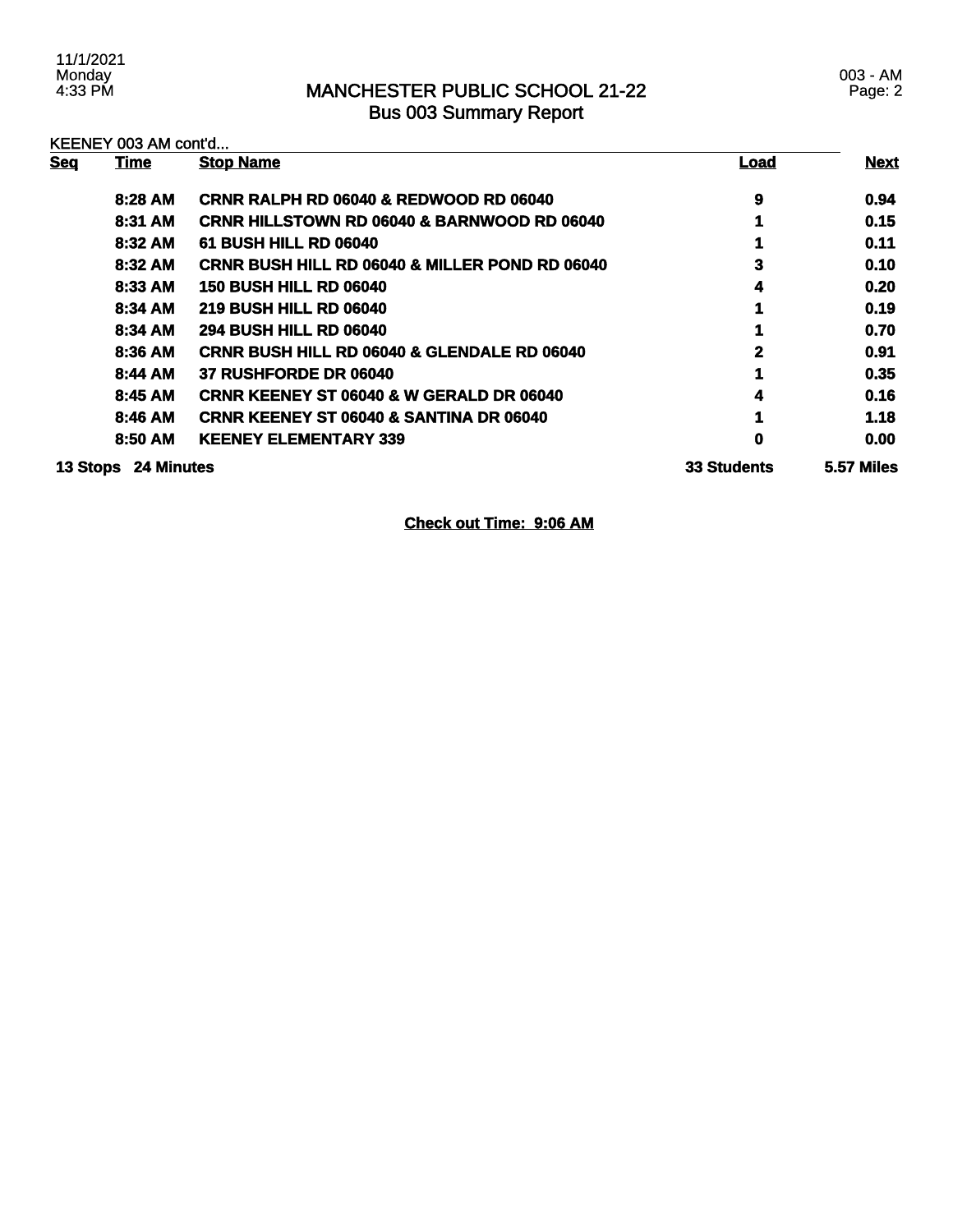003 - PM Page: 3

**Trip: 003 - PM Check in Time: 1:34 PM**

**Route:** MHS 003 PM **School(s) Serviced:** MANCHESTER HIGH 111

| <b>Seq</b> | Time                | <b>Stop Name</b>                                              | <u>Load</u>  | <b>Next</b> |
|------------|---------------------|---------------------------------------------------------------|--------------|-------------|
|            | 2:07 PM             | <b>MANCHESTER HIGH 111</b>                                    | o            | 3.06        |
|            | 2:19 PM             | <b>CRNR KEENEY ST 06040 &amp; WALEK FARMS RD 06040</b>        | 9            | 0.44        |
|            | 2:21 PM             | <b>CRNR NUTMEG DR 06040 &amp; BRIARWOOD DR 06040</b>          | 22           | 0.25        |
|            | 2:23 PM             | <b>CRNR VALLEY VIEW RD &amp; LAMPLIGHTER DR (DISTRICT AM)</b> | $\mathbf{2}$ | 0.72        |
|            | 2:26 PM             | <b>CRNR HUCKLEBERRY RD 06040 &amp; STRAWBERRY LN 06040</b>    | 6            | 1.25        |
|            | 2:35 PM             | 37 RUSHFORDE DR 06040                                         |              | 0.35        |
|            | $2:36$ PM           | <b>CRNR KEENEY ST 06040 &amp; W GERALD DR 06040</b>           | 3            | 0.34        |
|            | 2:37 PM             | <b>467 KEENEY ST 06040</b>                                    | 2            | 0.11        |
|            | $2:38$ PM           | <b>CRNR KEENEY ST 06040 &amp; BELLA VISTA LN 06040</b>        | 2            | 0.11        |
|            | 2:39 PM             | <b>CRNR KEENEY ST 06040 &amp; ERIE ST 06040</b>               | 3            | 0.09        |
|            | 2:39 PM             | <b>CRNR KEENEY ST 06040 &amp; GARDEN GROVE RD 06040</b>       | 4            | 0.00        |
|            | 10 Stops 32 Minutes |                                                               | 54 Students  | 6.72 Miles  |

**Route:** BENNET 003 PM

**School(s) Serviced:** BENNET ACADEMY 221

| <b>Seq</b> | Time              | <b>Stop Name</b>                                                 | Load               | <b>Next</b>        |
|------------|-------------------|------------------------------------------------------------------|--------------------|--------------------|
|            | $2:52$ PM         | <b>BENNET ACADEMY 221</b>                                        | o                  | 3.01               |
|            | 3:02 PM           | <b>CRNR WETHERELL ST 06040 &amp; COUGAR DR 06040</b>             |                    | 1.65               |
|            | 3:08 PM           | <b>150 WOODSIDE ST 06040</b>                                     |                    | 0.97               |
|            | $3:11$ PM         | <b>CRNR BRAMBLEBUSH RD 06040 &amp; REDWOOD RD 06040</b>          |                    | 0.72               |
|            | 3:13 PM           | <b>CRNR HILLSTOWN RD 06040 &amp; BARNWOOD RD 06040</b>           |                    | 0.15               |
|            | $3:14$ PM         | <b>61 BUSH HILL RD 06040</b>                                     |                    | 0.35               |
|            | 3:15 PM           | <b>OPPOSITE 197 BUSH HILL RD 06040</b>                           |                    | 0.96               |
|            | 3:17 PM           | <b>CRNR BUSH HILL RD 06040 &amp; GLENDALE RD 06040</b>           |                    | 0.54               |
|            | $3:18$ PM         | <b>CRNR KEENEY ST 06040 &amp; RUSHFORDE DR 06040</b>             |                    | 0.25               |
|            | $3:19$ PM         | <b>CRNR KEENEY ST 06040 &amp; W GERALD DR 06040</b>              |                    | 0.57               |
|            | 3:21 PM           | <b>CRNR KEENEY ST 06040 &amp; ERIE ST 06040:1</b>                |                    | 0.18               |
|            | 3:22 PM           | <b>CRNR NUTMEG DR 06040 &amp; CURRY LN 06040</b>                 | 2                  | 0.44               |
|            | $3:24$ PM         | <b>CRNR LAMPLIGHTER DR 06040 &amp; VALLEY VIEW RD 06040</b>      | 3                  | 0.58               |
|            | 3:26 PM           | <b>CRNR SADDLE HILL RD &amp; LONGVIEW DR &amp; BRAESIDE CRES</b> | 3                  | 1.30               |
|            | 3:31 PM           | <b>CRNR KEENEY ST 06040 &amp; GARDEN GROVE RD 06040</b>          |                    | 0.18               |
|            | 3:32 PM           | <b>CRNR KEENEY ST 06040 &amp; WALEK FARMS RD 06040</b>           |                    | 0.00               |
| 15 Stops   | <b>40 Minutes</b> |                                                                  | <b>32 Students</b> | <b>11.85 Miles</b> |

**Route:** KEENEY 003 PM

**School(s) Serviced:** KEENEY ELEMENTARY 339

| <b>Seq</b> | <b>Time</b> | <b>Stop Name</b>                                 | Load | <b>Next</b> |
|------------|-------------|--------------------------------------------------|------|-------------|
|            | 3:47 PM     | KEĖNEY ELEMENTARY 339                            |      | 3.25        |
|            | 3:57 PM     | <b>CRNR DEBBIE DR 06040 &amp; JOAN CIR 06040</b> |      | 0.28        |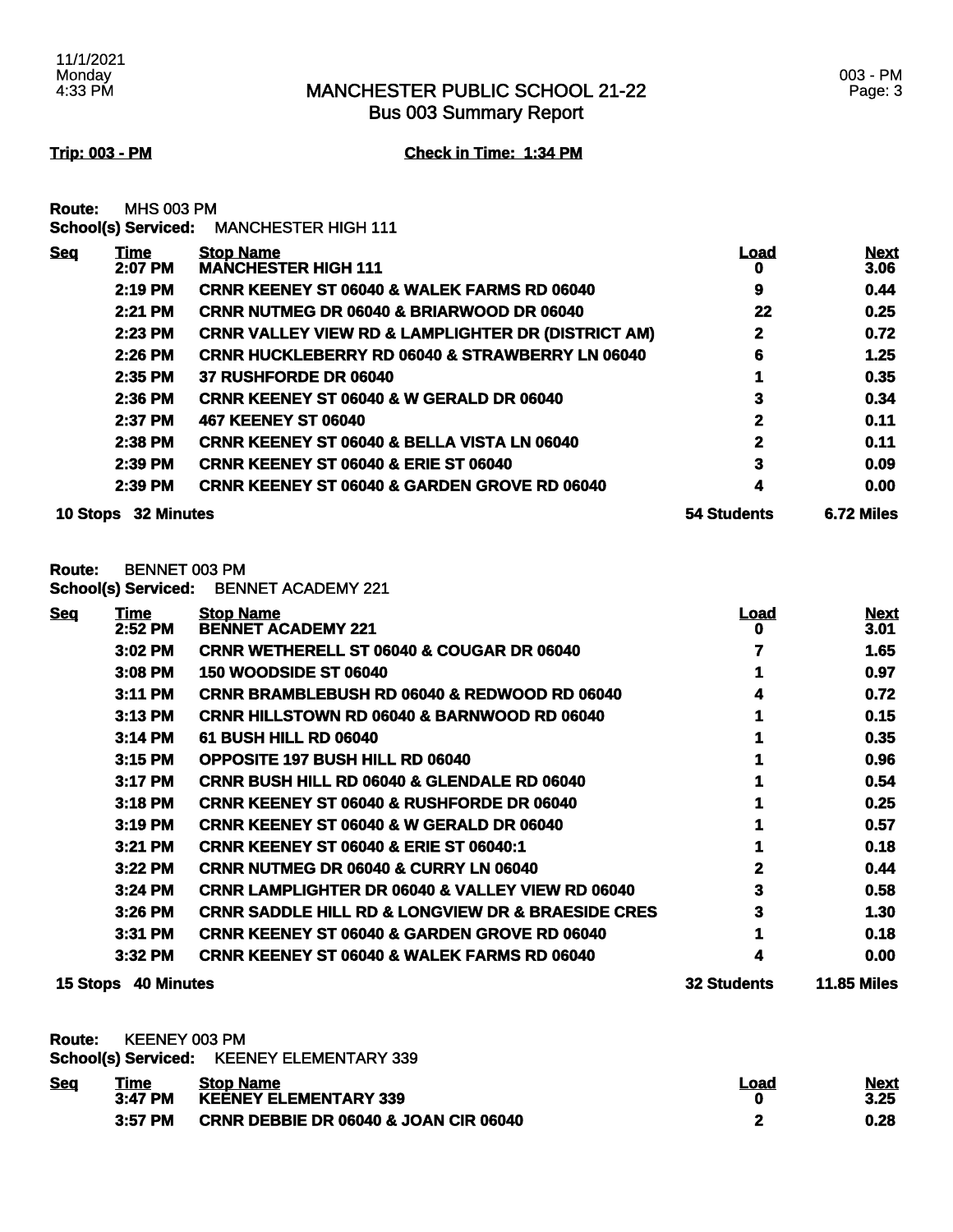### KEENEY 003 PM cont'd...

| <b>Seq</b> | <b>Time</b> | <b>Stop Name</b>                                          | <u>Load</u>        | <b>Next</b> |
|------------|-------------|-----------------------------------------------------------|--------------------|-------------|
|            | 3:58 PM     | CRNR JOAN CIR 06040 & LORRAINE RD 06040                   | 3                  | 0.30        |
|            | 3:59 PM     | <b>CRNR RALPH RD 06040 &amp; REDWOOD RD 06040</b>         | 9                  | 0.94        |
|            | 4:02 PM     | <b>CRNR HILLSTOWN RD 06040 &amp; BARNWOOD RD 06040</b>    |                    | 0.15        |
|            | 4:03 PM     | <b>61 BUSH HILL RD 06040</b>                              |                    | 0.11        |
|            | 4:03 PM     | <b>CRNR BUSH HILL RD 06040 &amp; MILLER POND RD 06040</b> | 3                  | 0.10        |
|            | 4:04 PM     | <b>150 BUSH HILL RD 06040</b>                             | 4                  | 0.13        |
|            | 4:05 PM     | <b>OPPOSITE 197 BUSH HILL RD 06040</b>                    | 0                  | 0.06        |
|            | 4:05 PM     | <b>219 BUSH HILL RD 06040</b>                             |                    | 0.19        |
|            | 4:06 PM     | <b>294 BUSH HILL RD 06040</b>                             |                    | 0.70        |
|            | 4:07 PM     | <b>CRNR BUSH HILL RD 06040 &amp; GLENDALE RD 06040</b>    | 2                  | 0.91        |
|            | 4:15 PM     | <b>37 RUSHFORDE DR 06040</b>                              |                    | 0.35        |
|            | 4:16 PM     | <b>CRNR KEENEY ST 06040 &amp; W GERALD DR 06040</b>       |                    | 0.24        |
|            | 4:17 PM     | <b>CRNR KEENEY ST 06040 &amp; RUSHFORDE DR 06040</b>      | 0                  | 0.41        |
|            | 4:18 PM     | <b>CRNR KEENEY ST 06040 &amp; SANTINA DR 06040</b>        |                    | 0.00        |
| 15 Stops   | 31 Minutes  |                                                           | <b>33 Students</b> | 8.12 Miles  |

**Check out Time: 4:36 PM**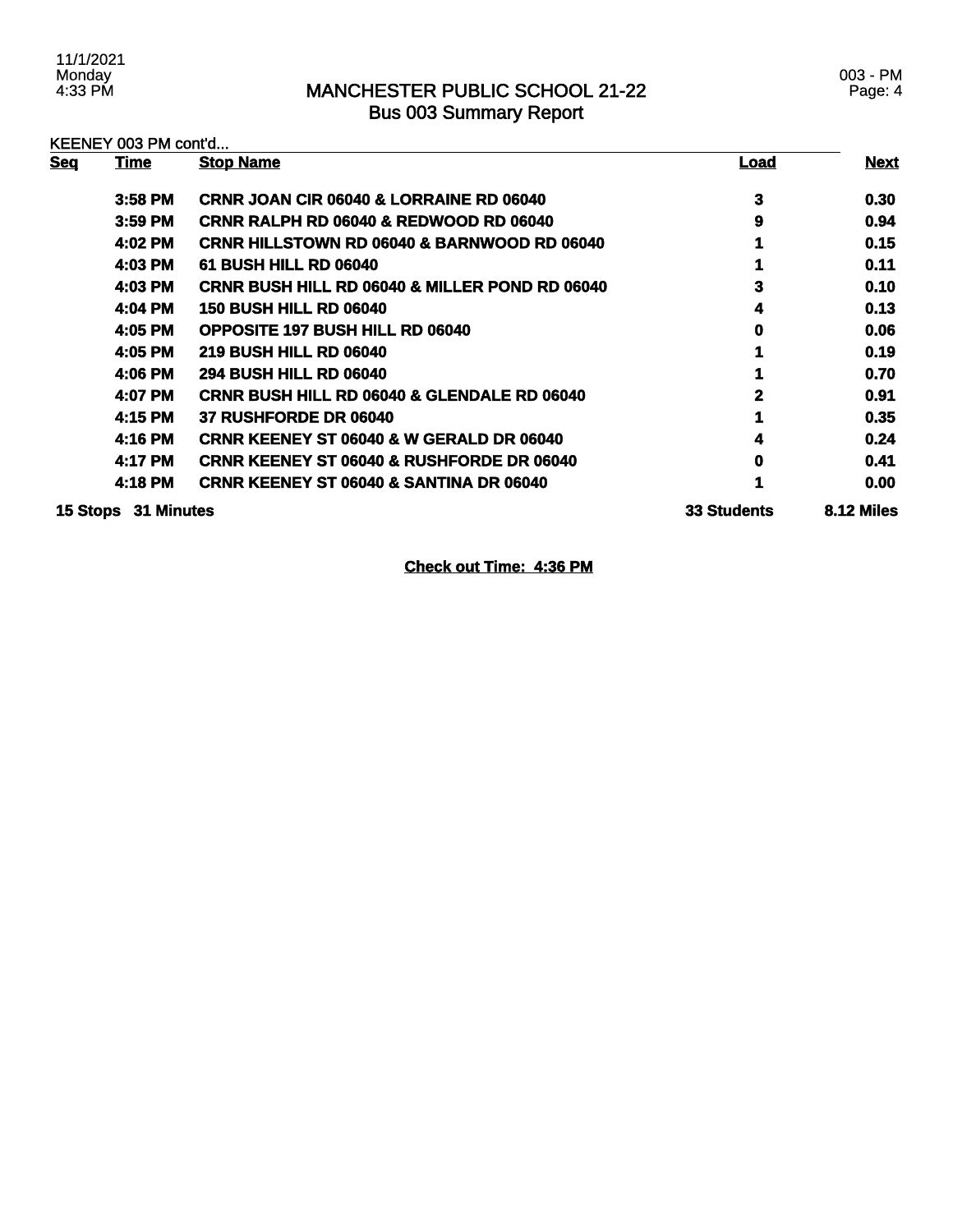Bus 004 Summary Report

#### **Trip: 004 - AM Check in Time: 6:22 AM**

**Route:** MHS 004 AM

**School(s) Serviced:** MANCHESTER HIGH 111, MANCHESTER REGIONAL ACADEMY 794

| <u>Seq</u>                   | Time    | <b>Stop Name</b>                                      | <u>Load</u>       | <b>Next</b> |
|------------------------------|---------|-------------------------------------------------------|-------------------|-------------|
|                              | 6:43 AM | <b>CRNR HACKMATACK ST 06040 &amp; KEENEY ST 06040</b> | 19                | 0.48        |
|                              | 6:46 AM | <b>CRNR COOPER HILL ST 06040 &amp; MCKEE ST 06040</b> | 13                | 0.35        |
|                              | 6:48 AM | <b>CRNR HARTFORD RD 06040 &amp; WEST ST 06040</b>     | 31                | 0.34        |
|                              | 6:51 AM | <b>CRNR HARTFORD RD 06040 &amp; PROSPECT ST 06040</b> | 8                 | 2.16        |
|                              | 7:00 AM | <b>MANCHESTER HIGH 111</b>                            | 0                 | 0.00        |
|                              | 7:15 AM | <b>MANCHESTER REGIONAL ACADEMY 794</b>                | 0                 | 0.00        |
| <b>32 Minutes</b><br>3 Stops |         | <b>71 Students</b>                                    | <b>3.33 Miles</b> |             |

**Route:** ILLING 004 AM

**School(s) Serviced:** ILLING MIDDLE 225

| <b>Seg</b> | <u>Time</u>         | <b>Stop Name</b>                                                 | <u>Load</u>        | <b>Next</b>        |
|------------|---------------------|------------------------------------------------------------------|--------------------|--------------------|
|            | 7:14 AM             | 441 S MAIN ST 06040 - SOUTHFIELD APTS                            | 2                  | 1.99               |
|            | 7:20 AM             | 8 HACKMATACK ST 06040                                            | 2                  | 0.12               |
|            | 7:21 AM             | <b>CRNR S MAIN ST &amp; LEWIS ST 06040 - DOORSIDE</b>            |                    | 0.13               |
|            | 7:22 AM             | CRNR ASH ST 06040 & S MAIN ST (pickup Ash St)                    |                    | 2.31               |
|            | 7:31 AM             | <b>CRNR NUTMEG DR 06040 &amp; STRAWBERRY LN 06040</b>            | 2                  | 0.07               |
|            | 7:31 AM             | <b>CRNR NUTMEG DR 06040 &amp; BRIARWOOD DR 06040</b>             |                    | 0.53               |
|            | 7:33 AM             | <b>CRNR SADDLE HILL RD &amp; LONGVIEW DR &amp; BRAESIDE CRES</b> |                    | 0.58               |
|            | 7:35 AM             | <b>CRNR LAMPLIGHTER DR 06040 &amp; VALLEY VIEW RD 06040</b>      | 3                  | 1.55               |
|            | 7:41 AM             | <b>459 KEENEY ST 06040</b>                                       |                    | 0.30               |
|            | 7:42 AM             | <b>CRNR KEENEY ST 06040 &amp; GARDEN GROVE RD 06040</b>          |                    | 0.18               |
|            | <b>7:43 AM</b>      | <b>CRNR KEENEY ST 06040 &amp; WALEK FARMS RD 06040</b>           |                    | 0.48               |
|            | 7:45 AM             | <b>CRNR KEENEY ST 06040 &amp; PORTLAND ST doorside</b>           |                    | 1.58               |
|            | 7:50 AM             | <b>CRNR KEENEY ST 06040 &amp; LELAND DR 06040</b>                |                    | 1.39               |
|            | 7:55 AM             | <b>CRNR PINE ST 06040 &amp; HARTFORD RD 06040</b>                |                    | 2.53               |
|            | 8:05 AM             | <b>ILLING MIDDLE 225</b>                                         | 0                  | 0.00               |
|            | 14 Stops 51 Minutes |                                                                  | <b>22 Students</b> | <b>13.74 Miles</b> |

**Route:** KEENEY 004 AM

**School(s) Serviced:** KEENEY ELEMENTARY 339

| <b>Seq</b> | Time    | <b>Stop Name</b>                                             | Load         | <b>Next</b> |
|------------|---------|--------------------------------------------------------------|--------------|-------------|
|            | 8:31 AM | <b>CRNR KEENEY ST 06040 &amp; LELAND DR 06040</b>            |              | 0.26        |
|            | 8:32 AM | <b>CRNR NUTMEG DR 06040 &amp; CURRY LN 06040</b>             |              | 0.12        |
|            | 8:33 AM | <b>CRNR NUTMEG DR 06040 &amp; STRAWBERRY LN 06040</b>        | 0            | 0.28        |
|            | 8:34 AM | <b>CRNR VALLEY VIEW RD 06040 &amp; BRIARWOOD DR 06040</b>    | 3            | 0.35        |
|            | 8:35 AM | <b>CRNR LONGVIEW DR 06040 &amp; BRIARWOOD DR 06040</b>       | $\mathbf{2}$ | 0.18        |
|            | 8:36 AM | <b>CRNR SADDLE HILL RD 06040 &amp; BRAESIDE CRES 06040:1</b> | 4            | 0.58        |
|            | 8:38 AM | <b>CRNR LAMPLIGHTER DR 06040 &amp; VALLEY VIEW RD 06040</b>  | 4            | 0.25        |
|            | 8:39 AM | <b>CRNR NUTMEG DR 06040 &amp; BRIARWOOD DR 06040</b>         |              | 0.15        |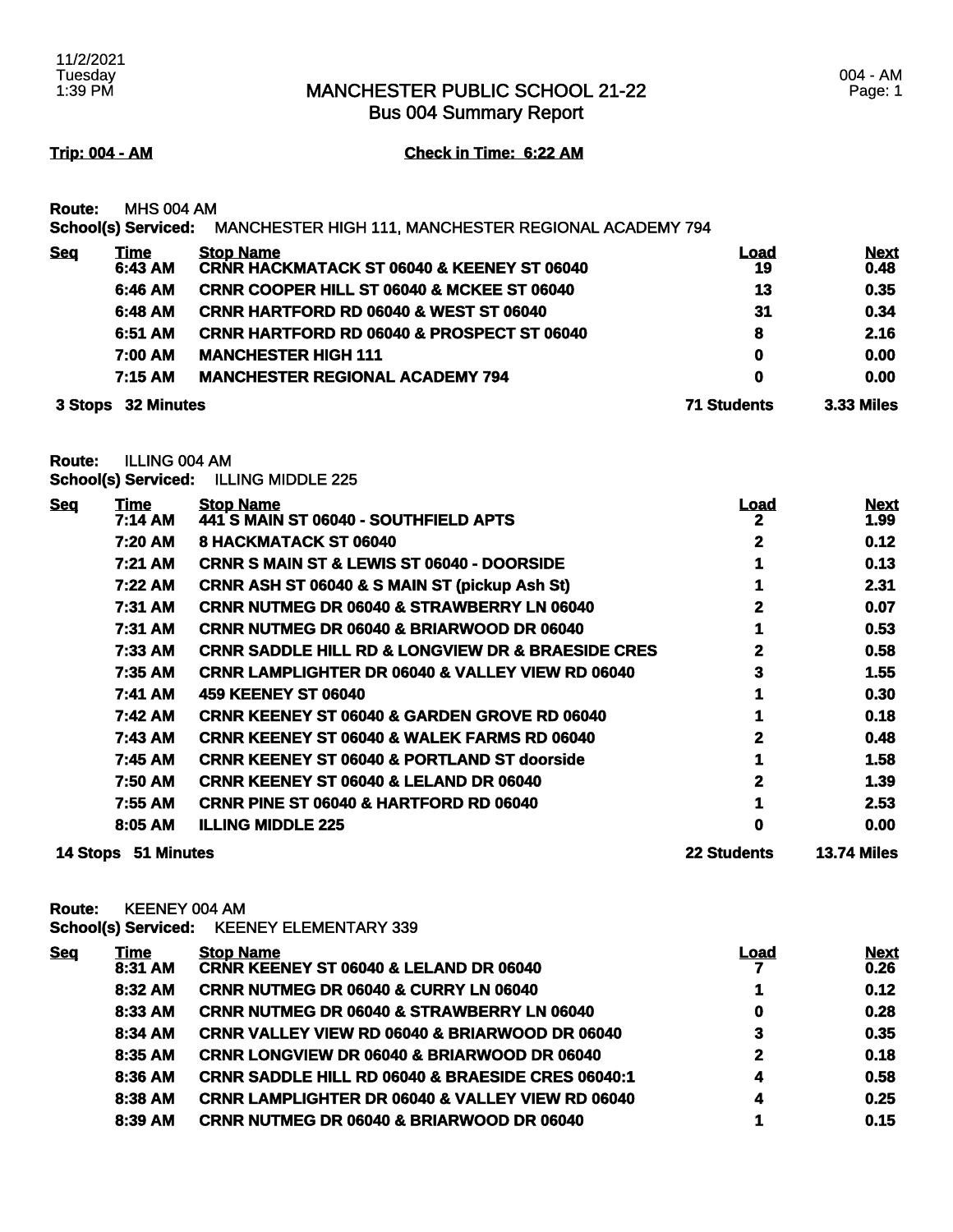| <b>Seq</b>      | <u>Time</u>       | <b>Stop Name</b>                                          | Load               | <b>Next</b> |
|-----------------|-------------------|-----------------------------------------------------------|--------------------|-------------|
|                 | 8:40 AM           | <b>CRNR BRIARWOOD DR 06040 &amp; HUCKLEBERRY RD 06040</b> | 6                  | 0.68        |
|                 | 8:43 AM           | 416 KEENEY ST 06040:1                                     | 1                  | 0.91        |
|                 | 8:46 AM           | <b>CRNR KEENEY ST 06040 &amp; BELLA VISTA LN 06040</b>    | 4                  | 0.11        |
|                 | 8:47 AM           | <b>CRNR KEENEY ST 06040 &amp; ERIE ST 06040</b>           | 1                  | 0.09        |
|                 | 8:47 AM           | <b>CRNR KEENEY ST 06040 &amp; GARDEN GROVE RD 06040</b>   | 1                  | 0.68        |
|                 | 8:50 AM           | <b>KEENEY ELEMENTARY 339</b>                              | 0                  | 0.00        |
| <b>13 Stops</b> | <b>19 Minutes</b> |                                                           | <b>35 Students</b> | 4.64 Miles  |

**Check out Time: 9:06 AM**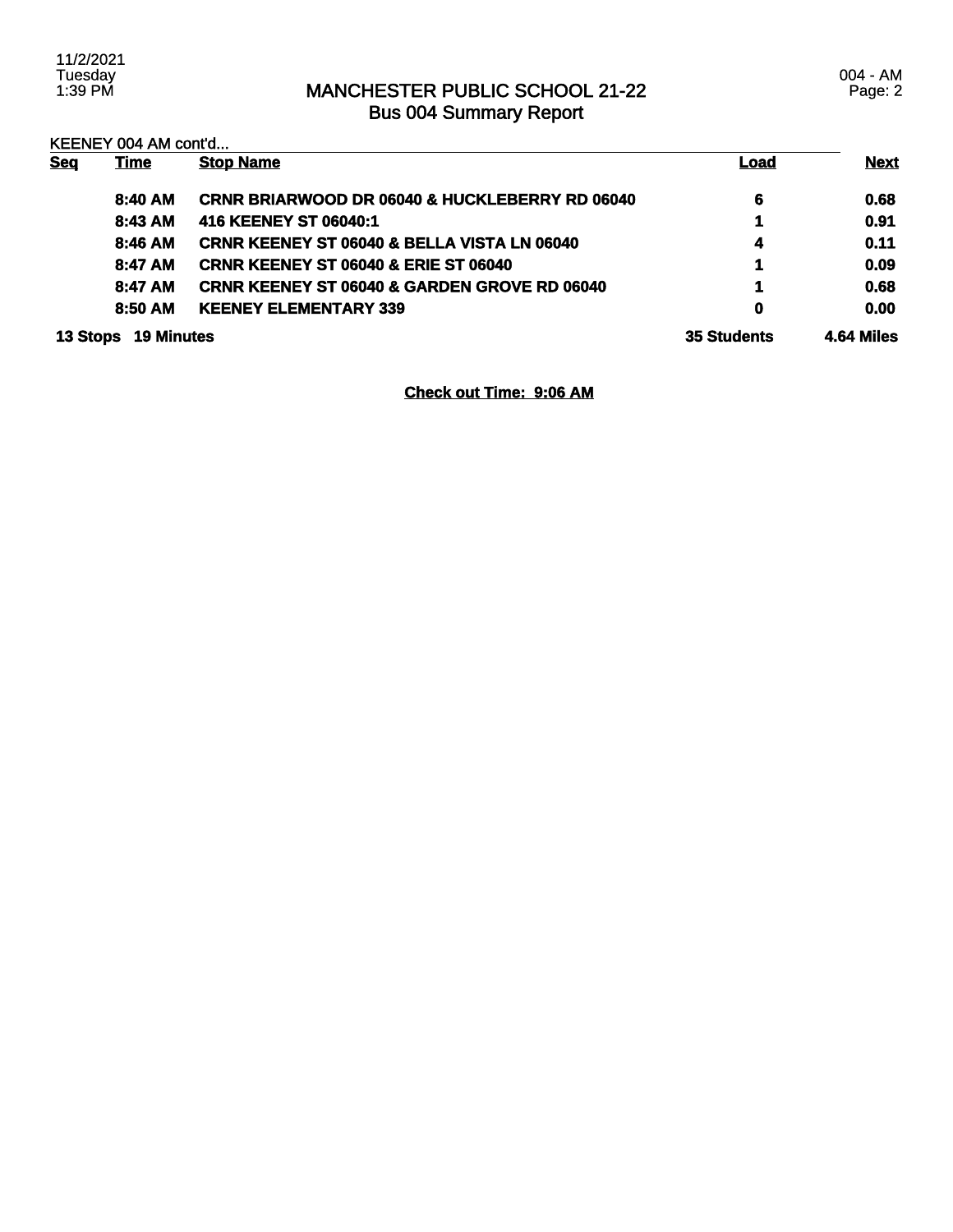Bus 004 Summary Report

**Trip: 004 - PM Check in Time: 1:34 PM**

**Route:** MHS 004 PM **School(s) Serviced:** MANCHESTER HIGH 111

| <b>Seq</b> | Time<br>2:07 PM    | <b>Stop Name</b><br><b>MANCHESTER HIGH 111</b>        | Load               | <b>Next</b><br>1.88 |
|------------|--------------------|-------------------------------------------------------|--------------------|---------------------|
|            | $2:15$ PM          | <b>CRNR HARTFORD RD 06040 &amp; PROSPECT ST 06040</b> | 8                  | 0.34                |
|            | 2:17 PM            | <b>CRNR HARTFORD RD 06040 &amp; WEST ST 06040</b>     | 31                 | 0.35                |
|            | $2:20$ PM          | <b>CRNR COOPER HILL ST 06040 &amp; MCKEE ST 06040</b> | 13                 | 0.47                |
|            | $2:23$ PM          | <b>CRNR HACKMATACK ST 06040 &amp; KEENEY ST 06040</b> | 19                 | 0.00                |
|            | 4 Stops 16 Minutes |                                                       | <b>71 Students</b> | <b>3.04 Miles</b>   |

**Route:** ILLING 004 PM

**School(s) Serviced:** ILLING MIDDLE 225

| <b>Seq</b> | <u>Time</u>       | <b>Stop Name</b>                                                 | <u>Load</u> | <b>Next</b>        |
|------------|-------------------|------------------------------------------------------------------|-------------|--------------------|
|            | 2:52 PM           | <b>ILLING MIDDLE 225</b>                                         | o           | 3.62               |
|            | 3:06 PM           | 441 S MAIN ST 06040 - SOUTHFIELD APTS                            | 2           | 1.99               |
|            | 3:13 PM           | 8 HACKMATACK ST 06040                                            | 2           | 0.12               |
|            | 3:14 PM           | <b>CRNR S MAIN ST &amp; LEWIS ST 06040 - DOORSIDE</b>            |             | 0.13               |
|            | 3:15 PM           | <b>CRNR ASH ST 06040 &amp; S MAIN ST (pickup Ash St)</b>         |             | 1.28               |
|            | 3:20 PM           | <b>CRNR PINE ST 06040 &amp; HARTFORD RD 06040</b>                |             | 1.39               |
|            | 3:25 PM           | <b>CRNR KEENEY ST 06040 &amp; WALEK FARMS RD 06040</b>           | 2           | 0.00               |
|            | 3:26 PM           | <b>CRNR KEENEY ST 06040 &amp; LELAND DR 06040</b>                | 2           | 0.18               |
|            | 3:27 PM           | <b>CRNR KEENEY ST 06040 &amp; GARDEN GROVE RD 06040</b>          |             | 1.02               |
|            | $3:30$ PM         | <b>459 KEENEY ST 06040</b>                                       |             | 0.50               |
|            | 3:32 PM           | <b>CRNR NUTMEG DR 06040 &amp; BRIARWOOD DR 06040</b>             |             | 0.53               |
|            | $3:34$ PM         | <b>CRNR SADDLE HILL RD &amp; LONGVIEW DR &amp; BRAESIDE CRES</b> | 2           | 0.58               |
|            | $3:36$ PM         | <b>CRNR LAMPLIGHTER DR 06040 &amp; VALLEY VIEW RD 06040</b>      | 3           | 0.32               |
|            | 3:37 PM           | <b>CRNR NUTMEG DR 06040 &amp; STRAWBERRY LN 06040</b>            | 2           | 0.00               |
| 13 Stops   | <b>45 Minutes</b> |                                                                  | 21 Students | <b>11.66 Miles</b> |

**Route:** KEENEY 004 PM

**School(s) Serviced:** KEENEY ELEMENTARY 339

| <b>Seq</b> | <u>Time</u> | <b>Stop Name</b>                                             | <u>Load</u> | <b>Next</b> |
|------------|-------------|--------------------------------------------------------------|-------------|-------------|
|            | 3:47 PM     | <b>KEENEY ELEMENTARY 339</b>                                 | O           | 0.58        |
|            | 3:49 PM     | <b>CRNR KEENEY ST 06040 &amp; LELAND DR 06040</b>            |             | 0.18        |
|            | 3:50 PM     | <b>CRNR KEENEY ST 06040 &amp; GARDEN GROVE RD 06040</b>      |             | 0.10        |
|            | 3:51 PM     | <b>CRNR KEENEY ST 06040 &amp; ERIE ST 06040</b>              |             | 0.11        |
|            | $3:52$ PM   | 416 KEENEY ST 06040:1                                        |             | 0.00        |
|            | 3:52 PM     | <b>CRNR KEENEY ST 06040 &amp; BELLA VISTA LN 06040</b>       | 4           | 0.41        |
|            | 3:54 PM     | <b>CRNR BRIARWOOD DR 06040 &amp; HUCKLEBERRY RD 06040</b>    | 6           | 0.15        |
|            | $3:55$ PM   | <b>CRNR NUTMEG DR 06040 &amp; BRIARWOOD DR 06040</b>         |             | 0.25        |
|            | 3:56 PM     | <b>CRNR LAMPLIGHTER DR 06040 &amp; VALLEY VIEW RD 06040</b>  | 4           | 0.58        |
|            | $3:58$ PM   | <b>CRNR SADDLE HILL RD 06040 &amp; BRAESIDE CRES 06040:1</b> | 4           | 0.18        |
|            |             |                                                              |             |             |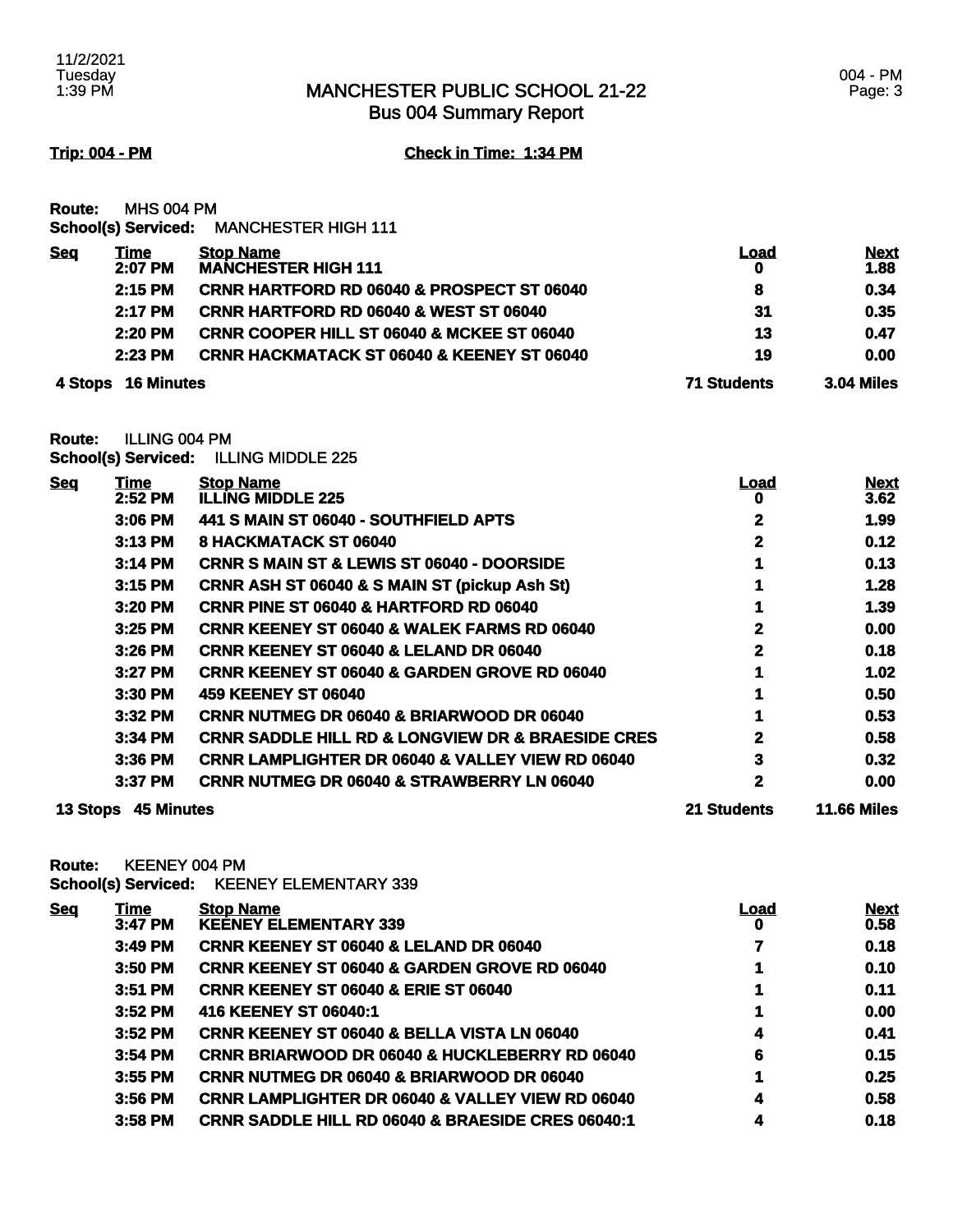|            | KEENEY 004 PM cont'd |                                                           |                    |                   |
|------------|----------------------|-----------------------------------------------------------|--------------------|-------------------|
| <b>Seq</b> | <u>Time</u>          | <b>Stop Name</b>                                          | <u>Load</u>        | <b>Next</b>       |
|            | $3:59$ PM            | <b>CRNR LONGVIEW DR 06040 &amp; BRIARWOOD DR 06040</b>    | 2                  | 0.35              |
|            | 4:00 PM              | <b>CRNR VALLEY VIEW RD 06040 &amp; BRIARWOOD DR 06040</b> | 3                  | 0.28              |
|            | 4:02 PM              | <b>CRNR NUTMEG DR 06040 &amp; STRAWBERRY LN 06040</b>     | 0                  | 0.12              |
|            | 4:02 PM              | <b>CRNR NUTMEG DR 06040 &amp; CURRY LN 06040</b>          | 1                  | 0.00              |
| 13 Stops   | <b>15 Minutes</b>    |                                                           | <b>35 Students</b> | <b>3.29 Miles</b> |

**Check out Time: 4:19 PM**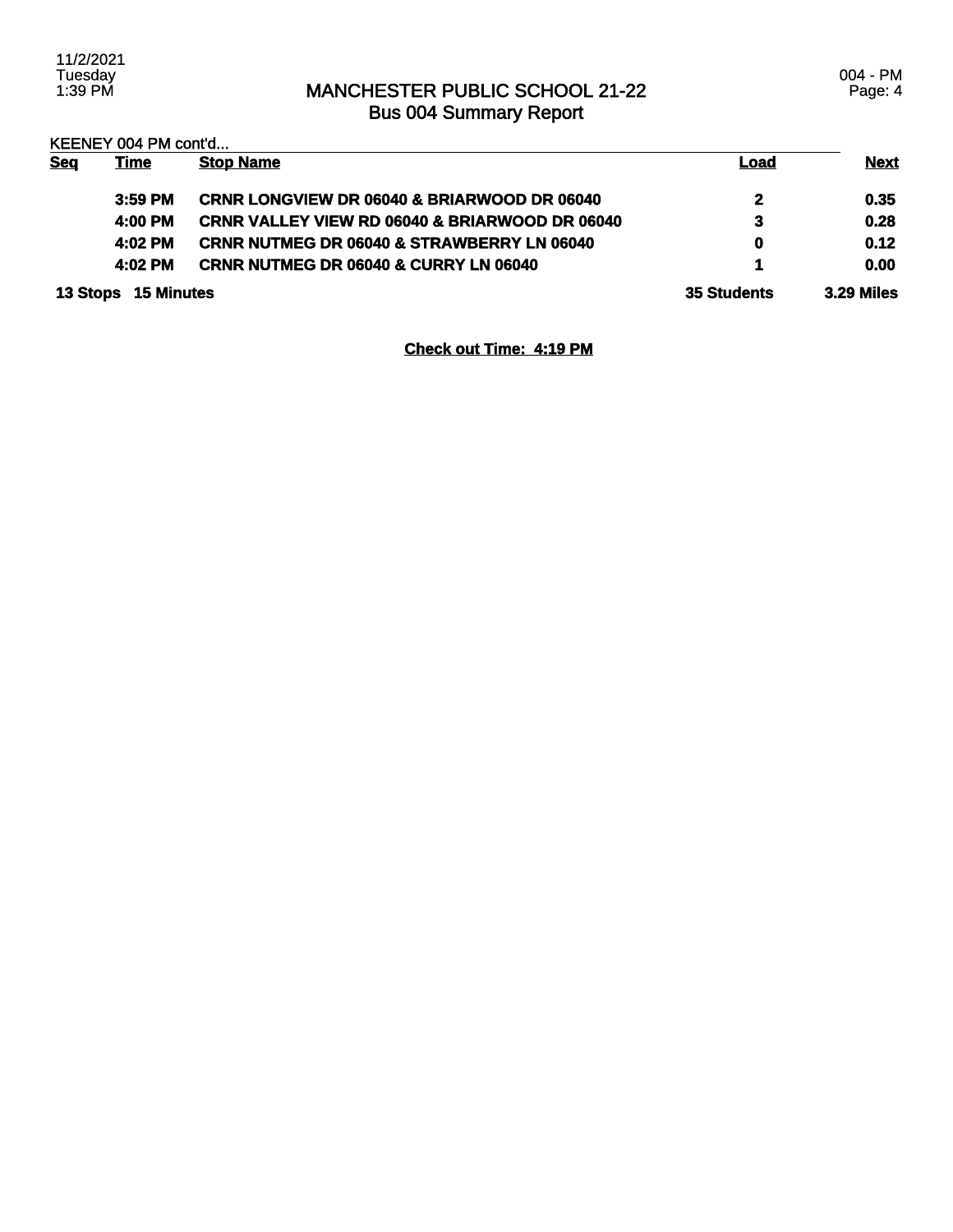**Trip: 005 - AM Check in Time: 6:16 AM**

**Route:** MHS 005 AM

**School(s) Serviced:** MANCHESTER HIGH 111

| <b>Seq</b> | Time              | <b>Stop Name</b>                                          | Load        | <b>Next</b> |
|------------|-------------------|-----------------------------------------------------------|-------------|-------------|
|            | 6:42 AM           | <b>CRNR MIDDLE TPKE W 06040 &amp; ENGLEWOOD DR 06042</b>  | 2           | 0.64        |
|            | 6:45 AM           | <b>CRNR DEERFIELD DR 06040 &amp; FOXCROFT DR 06040</b>    | 16          | 0.42        |
|            | 6:48 AM           | <b>CRNR CENTER ST 06040 &amp; ADAMS ST S 06040</b>        | 12          | 0.30        |
|            | 6:49 AM           | <b>CRNR CENTER ST 06040 &amp; JARVIS RD 06040</b>         | 9           | 0.24        |
|            | 6:51 AM           | <b>CRNR MORSE RD 06040 &amp; CENTER ST 06040</b>          | 2           | 0.51        |
|            | 6:53 AM           | 114 NEW STATE RD (PINE RIDGE Apts on left)                | 3           | 0.35        |
|            | 6:54 AM           | <b>CRNR NEW STATE RD 06042 &amp; BROADLEAF BLVD 06042</b> | 0           | 1.67        |
|            | 7:01 AM           | <b>342 ADAMS ST 06042</b>                                 |             | 0.29        |
|            | 7:02 AM           | <b>CRNR HILLIARD ST 06042 &amp; DUVAL ST 06042</b>        | 6           | 2.19        |
|            | 7:10 AM           | <b>MANCHESTER HIGH 111</b>                                | 0           | 0.00        |
| 9 Stops    | <b>28 Minutes</b> |                                                           | 51 Students | 6.61 Miles  |

**Route:** ILLING 005 AM

**School(s) Serviced:** ILLING MIDDLE 225

| <b>Seq</b>          | <u>Time</u> | <b>Stop Name</b>                                             | <u>Load</u>       | <b>Next</b> |
|---------------------|-------------|--------------------------------------------------------------|-------------------|-------------|
|                     | 7:34 AM     | <b>HAWTHORN INN at CRNR SPENCER ST &amp; PASCAL LN 06040</b> | 2                 | 0.53        |
|                     | 7:41 AM     | 20 CHANNING DR 06040                                         | 7                 | 0.53        |
|                     | 7:44 AM     | <b>CRNR CHANNING DR 06040 &amp; RUBY DR 06040</b>            | 14                | 0.17        |
|                     | 7:45 AM     | <b>SQUIRE VILLAGE AT PLAYGROUND</b>                          | 11                | 0.34        |
|                     | 7:47 AM     | <b>CRNR HARTFORD RD 06040 &amp; WILFRED RD 06040</b>         | 3                 | 0.69        |
|                     | 7:49 AM     | <b>CRNR HARTFORD RD 06040 &amp; BUNCE DR 06040</b>           | 6                 | 0.22        |
|                     | 7:51 AM     | <b>CRNR WADDELL RD 06040 &amp; DUDLEY ST 06040</b>           | 8                 | 0.21        |
|                     | 7:52 AM     | <b>CRNR WADDELL RD 06040 &amp; W CENTER ST 06040</b>         | 4                 | 0.13        |
|                     | 7:53 AM     | <b>CRNR W CENTER ST 06040 &amp; MCKINLEY ST 06040</b>        | 10                | 0.06        |
|                     | 7:54 AM     | <b>CRNR W CENTER ST 06040 &amp; LYNESS ST 06040</b>          | 3                 | 0.14        |
|                     | 7:55 AM     | <b>CRNR W CENTER ST 06040 &amp; ANN ST 06040</b>             | 0                 | 0.09        |
|                     | 7:56 AM     | CRNR W CENTER ST 06040 & EMERSON ST 06040                    | 7                 | 0.08        |
|                     | 7:56 AM     | <b>CRNR W CENTER ST 06040 &amp; BREMEN RD 06040</b>          | 2                 | 2.32        |
|                     | 8:05 AM     | <b>ILLING MIDDLE 225</b>                                     | 0                 | 0.00        |
| 13 Stops 31 Minutes |             | 77 Students                                                  | <b>5.51 Miles</b> |             |

**Route:** MARTIN 005 AM

**School(s) Serviced:** MARTIN ELEMENTARY 345 **Seq Time Stop Name Load Next**

| <u>rune</u> | <b>SLOD NATHE</b>                                   | Loau         | Next |
|-------------|-----------------------------------------------------|--------------|------|
| 8:35 AM     | CRNR SPRUCE ST 06040 & BIRCH ST 06040               | 11           | 0.15 |
| 8:36 AM     | <b>CRNR SPRUCE ST 06040 &amp; OAK ST 06040</b>      |              | 0.08 |
| 8:37 AM     | <b>CRNR MAPLE ST 06040 &amp; SPRUCE ST 06040</b>    | 6            | 0.07 |
| 8:38 AM     | <b>CRNR SPRUCE ST 06040 &amp; ELDRIDGE ST 06040</b> | $\mathbf{2}$ | 0.11 |
| 8:38 AM     | CRNR WELLS ST 06040 & SPRUCE ST 06040               | 12           | 0.66 |
|             |                                                     |              |      |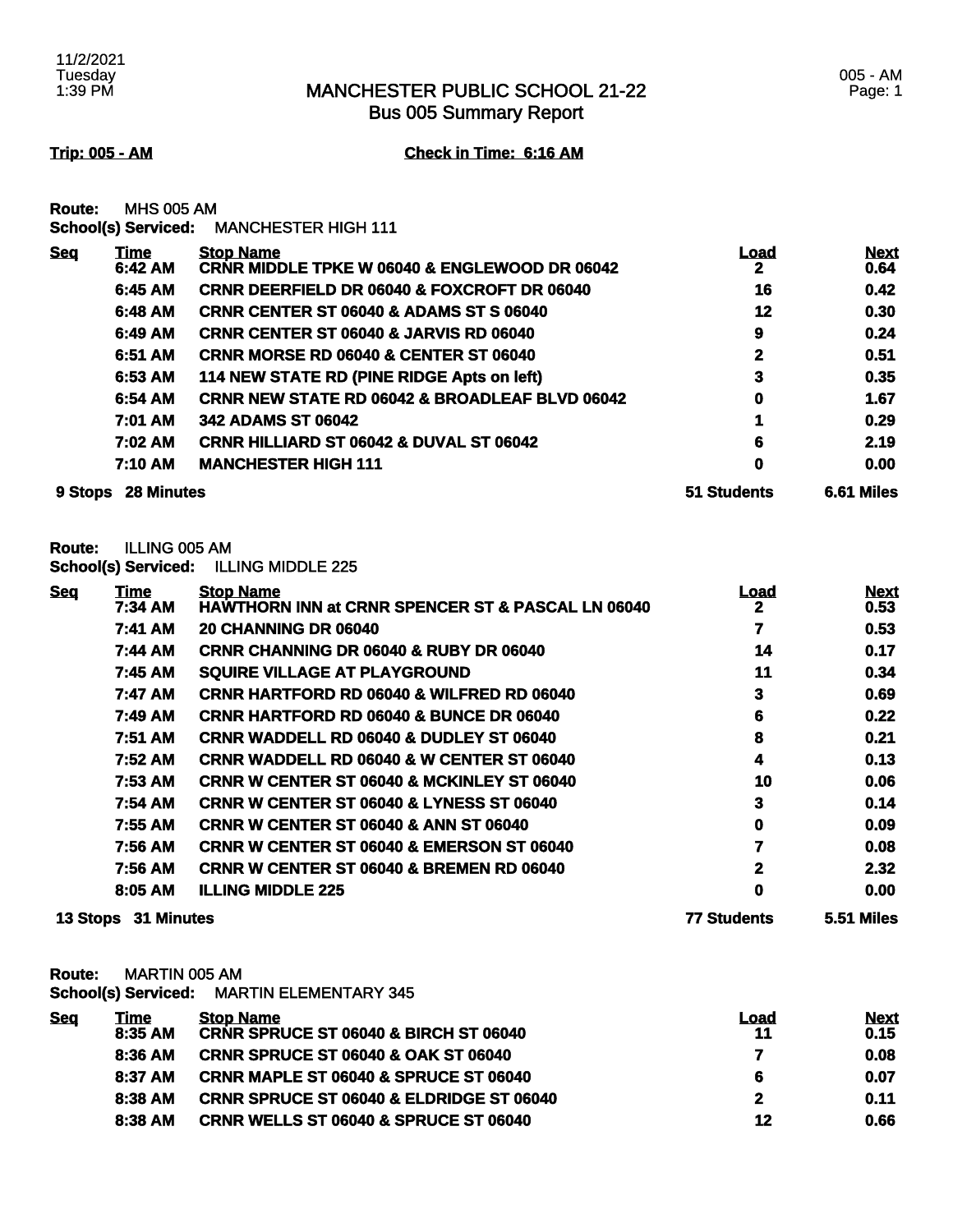11/2/2021 Tuesday 1:39 PM

### MANCHESTER PUBLIC SCHOOL 21-22 Bus 005 Summary Report

005 - AM Page: 2

| <b>Seq</b> | <b>Time</b>       | <b>Stop Name</b>                                  | Load        | <b>Next</b> |
|------------|-------------------|---------------------------------------------------|-------------|-------------|
|            | 8:41 AM           | <b>CRNR SPRUCE ST 06040 &amp; SCHOOL ST 06040</b> | 4           | 0.03        |
|            | 8:42 AM           | <b>BENNET REAR PARKING LOT</b>                    | 1           | 0.28        |
|            | 8:43 AM           | 45 CHARTER OAK ST 06040                           | 3           | 0.42        |
|            | 8:45 AM           | <b>128 S MAIN ST 06040</b>                        | 1           | 0.12        |
|            | 8:46 AM           | <b>CRNR S MAIN ST 06040 &amp; SUNSET ST 06040</b> | 3           | 0.18        |
|            | 8:47 AM           | <b>50 SPRING ST 06040</b>                         | 1           | 0.68        |
|            | 8:50 AM           | <b>MARTIN ELEMENTARY 345</b>                      | 0           | 0.00        |
| 11 Stops   | <b>15 Minutes</b> |                                                   | 51 Students | 2.78 Miles  |

### **Check out Time: 9:01 AM**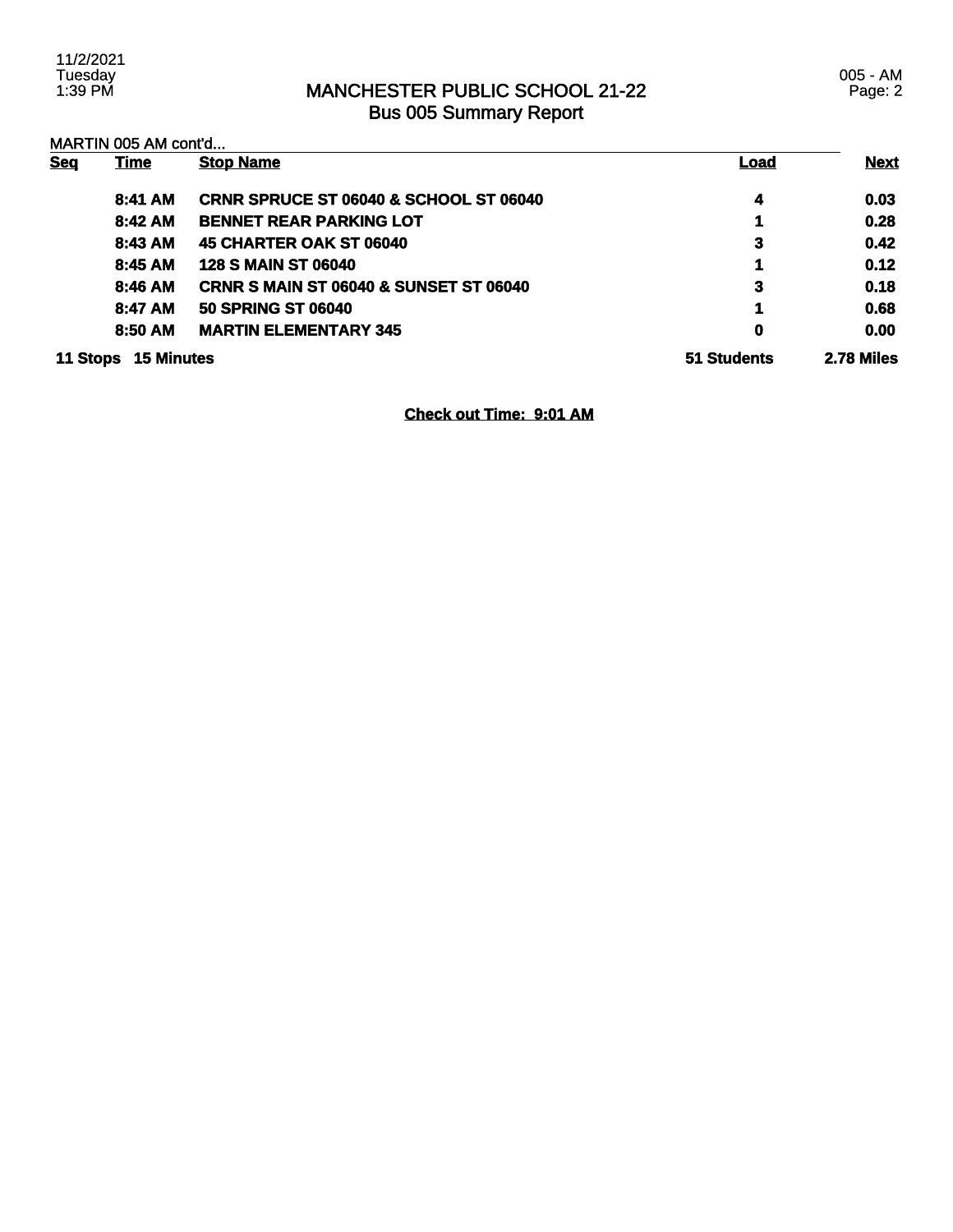**Trip: 005 - PM Check in Time: 1:34 PM**

**Route:** MHS 005 PM

**School(s) Serviced:** MANCHESTER HIGH 111

| <b>Seg</b> | Time              | <b>Stop Name</b>                                          | <u>Load</u> | <b>Next</b> |
|------------|-------------------|-----------------------------------------------------------|-------------|-------------|
|            | 2:07 PM           | <b>MANCHESTER HIGH 111</b>                                | 0           | 1.79        |
|            | 2:13 PM           | <b>CRNR MIDDLE TPKE W 06040 &amp; ENGLEWOOD DR 06042</b>  | 2           | 0.64        |
|            | 2:16 PM           | <b>CRNR DEERFIELD DR 06040 &amp; FOXCROFT DR 06040</b>    | 16          | 0.42        |
|            | 2:19 PM           | <b>CRNR CENTER ST 06040 &amp; ADAMS ST S 06040</b>        | 12          | 0.30        |
|            | 2:21 PM           | CRNR CENTER ST 06040 & JARVIS RD 06040                    | 9           | 0.24        |
|            | 2:22 PM           | <b>CRNR MORSE RD 06040 &amp; CENTER ST 06040</b>          | 2           | 0.51        |
|            | 2:24 PM           | 114 NEW STATE RD (PINE RIDGE Apts on left)                | 3           | 0.35        |
|            | 2:26 PM           | <b>CRNR NEW STATE RD 06042 &amp; BROADLEAF BLVD 06042</b> | 0           | 1.67        |
|            | 2:32 PM           | <b>342 ADAMS ST 06042</b>                                 |             | 0.29        |
|            | $2:33$ PM         | <b>CRNR HILLIARD ST 06042 &amp; DUVAL ST 06042</b>        | 6           | 0.00        |
| 9 Stops    | <b>26 Minutes</b> |                                                           | 51 Students | 6.21 Miles  |

**Route:** ILLING 005 PM

**School(s) Serviced:** ILLING MIDDLE 225

| <b>Seq</b> | <b>Time</b>       | <b>Stop Name</b>                                             | <u>Load</u> | <b>Next</b>       |
|------------|-------------------|--------------------------------------------------------------|-------------|-------------------|
|            | 2:52 PM           | <b>ILLING MIDDLE 225</b>                                     | 0           | 3.62              |
|            | 3:04 PM           | <b>HAWTHORN INN at CRNR SPENCER ST &amp; PASCAL LN 06040</b> | 2           | 0.53              |
|            | 3:11 PM           | <b>20 CHANNING DR 06040</b>                                  | 7           | 0.53              |
|            | 3:14 PM           | <b>CRNR CHANNING DR 06040 &amp; RUBY DR 06040</b>            | 14          | 0.17              |
|            | 3:15 PM           | <b>SQUIRE VILLAGE AT PLAYGROUND</b>                          | 11          | 0.34              |
|            | 3:17 PM           | <b>CRNR HARTFORD RD 06040 &amp; WILFRED RD 06040</b>         | 3           | 0.69              |
|            | $3:19$ PM         | <b>CRNR HARTFORD RD 06040 &amp; BUNCE DR 06040</b>           | 6           | 0.43              |
|            | $3:22$ PM         | <b>CRNR WADDELL RD 06040 &amp; W CENTER ST 06040</b>         | 4           | 0.36              |
|            | 3:23 PM           | <b>CRNR WADDELL RD 06040 &amp; DUDLEY ST 06040</b>           | 8           | 0.34              |
|            | $3:25$ PM         | <b>CRNR W CENTER ST 06040 &amp; MCKINLEY ST 06040</b>        | 10          | 0.06              |
|            | $3:26$ PM         | <b>CRNR W CENTER ST 06040 &amp; LYNESS ST 06040</b>          | 3           | 0.14              |
|            | 3:27 PM           | <b>CRNR W CENTER ST 06040 &amp; ANN ST 06040</b>             | 0           | 0.09              |
|            | 3:28 PM           | <b>CRNR W CENTER ST 06040 &amp; EMERSON ST 06040</b>         | 7           | 0.08              |
|            | $3:28$ PM         | <b>CRNR W CENTER ST 06040 &amp; BREMEN RD 06040</b>          | 2           | 0.00              |
| 13 Stops   | <b>36 Minutes</b> |                                                              | 77 Students | <b>7.38 Miles</b> |

**Route:** MARTIN 005 PM

**School(s) Serviced:** MARTIN ELEMENTARY 345

| <u>Seq</u> | Time<br>3:47 PM | <b>Stop Name</b><br><b>MARTIN ELEMENTARY 345</b>    | Load<br>0 | <u>Next</u><br>2.15 |
|------------|-----------------|-----------------------------------------------------|-----------|---------------------|
|            | $3:56$ PM       | <b>CRNR SPRUCE ST 06040 &amp; BIRCH ST 06040</b>    | 11        | 0.15                |
|            | $3:57$ PM       | <b>CRNR SPRUCE ST 06040 &amp; OAK ST 06040</b>      |           | 0.08                |
|            | $3:58$ PM       | <b>CRNR MAPLE ST 06040 &amp; SPRUCE ST 06040</b>    | 6         | 0.07                |
|            | $3:58$ PM       | <b>CRNR SPRUCE ST 06040 &amp; ELDRIDGE ST 06040</b> |           | 0.05                |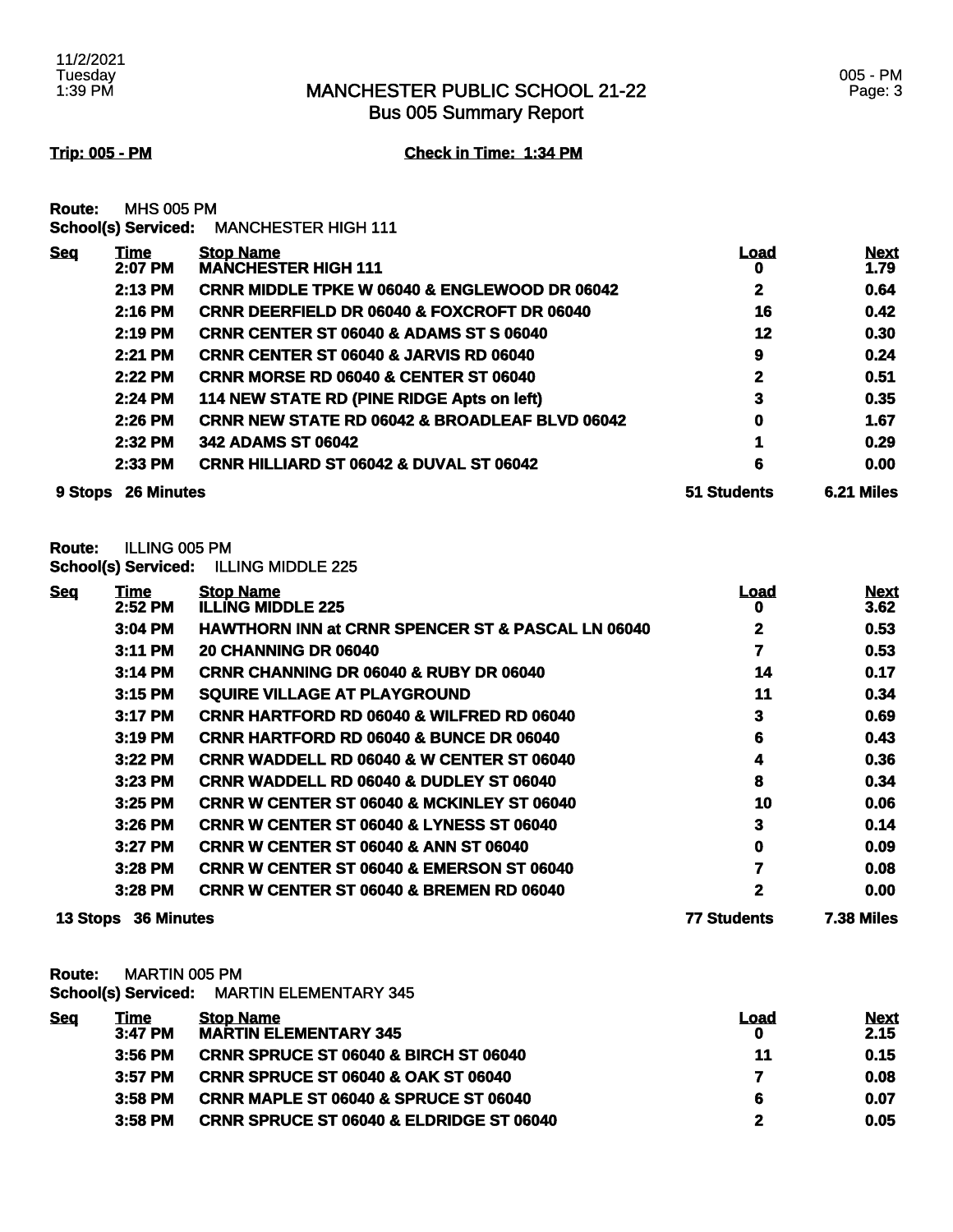11/2/2021 Tuesday 1:39 PM

### MANCHESTER PUBLIC SCHOOL 21-22 Bus 005 Summary Report

005 - PM Page: 4

| <b>Seq</b> | <u>Time</u>       | <b>Stop Name</b>                                  | <u>Load</u> | <b>Next</b>       |
|------------|-------------------|---------------------------------------------------|-------------|-------------------|
|            | $3:59$ PM         | <b>CRNR SPRUCE ST 06040 &amp; SCHOOL ST 06040</b> | 4           | 0.03              |
|            | $3:59$ PM         | <b>BENNET REAR PARKING LOT</b>                    | 1           | 0.03              |
|            | 4:00 PM           | CRNR WELLS ST 06040 & SPRUCE ST 06040             | 12          | 0.25              |
|            | 4:01 PM           | 45 CHARTER OAK ST 06040                           | 3           | 0.42              |
|            | 4:03 PM           | <b>128 S MAIN ST 06040</b>                        |             | 0.12              |
|            | 4:04 PM           | <b>CRNR S MAIN ST 06040 &amp; SUNSET ST 06040</b> | 3           | 0.18              |
|            | 4:05 PM           | <b>50 SPRING ST 06040</b>                         | 1           | 0.00              |
| 11 Stops   | <b>18 Minutes</b> |                                                   | 51 Students | <b>3.53 Miles</b> |

### **Check out Time: 4:15 PM**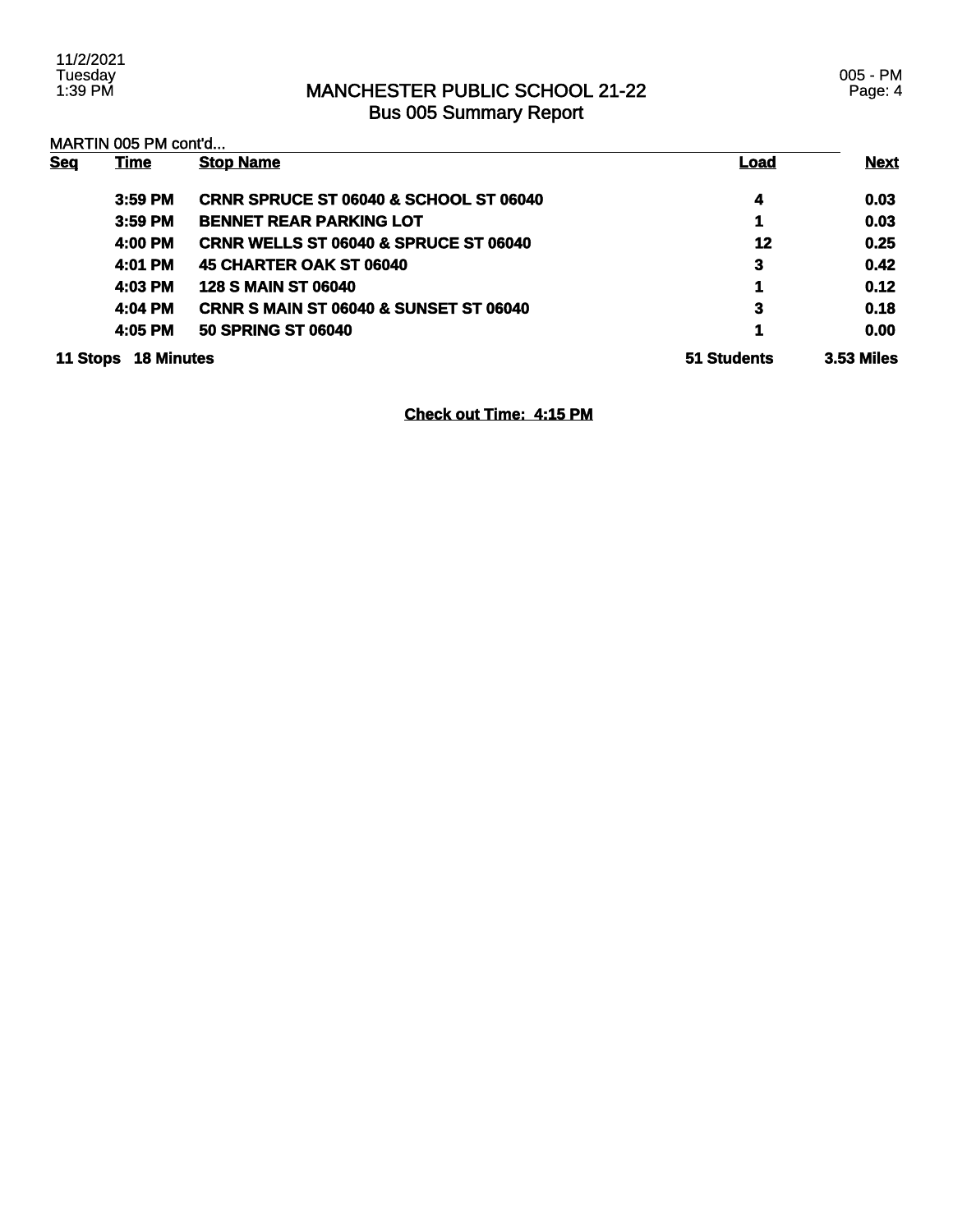**Trip: 006 - AM Check in Time: 6:17 AM**

**Route:** MHS 006 AM **School(s) Serviced:** MANCHESTER HIGH 111

| <b>Seq</b> | Time              | <b>Stop Name</b>                                      | Load        | <b>Next</b> |
|------------|-------------------|-------------------------------------------------------|-------------|-------------|
|            | 6:35 AM           | 148 LAKE ST 06042:1                                   |             | 0.23        |
|            | 6:36 AM           | <b>45 LAKE ST 06042</b>                               |             | 1.44        |
|            | 6:40 AM           | <b>1053 MIDDLE TPKE E 06040</b>                       |             | 0.44        |
|            | 6:42 AM           | 865 MIDDLE TPKE E 06040                               |             | 0.59        |
|            | 6:44 AM           | <b>CRNR GARTH RD 06040 &amp; LUDLOW RD 06040</b>      | 10          | 0.48        |
|            | 6:46 AM           | 73 GREENWOOD DR 06042:1                               | 4           | 0.00        |
|            | 6:46 AM           | 87 GREENWOOD DR 06042                                 |             | 0.95        |
|            | 6:50 AM           | <b>CRNR LYDALL ST 06042 &amp; AMBASSADOR DR 06042</b> | 14          | 0.75        |
|            | 6:53 AM           | <b>CRNR LYDALL ST 06042 &amp; CLIFFSIDE DR 06042</b>  | 5           | 1.40        |
|            | 6:57 AM           | <b>CRNR LYDALL ST 06042 &amp; DEER RUN TRL 06042</b>  | $\mathbf 2$ | 1.11        |
|            | 7:01 AM           | <b>212 GREENWOOD DR 06042</b>                         | 1           | 2.40        |
|            | 7:10 AM           | <b>MANCHESTER HIGH 111</b>                            | 0           | 0.00        |
| 11 Stops   | <b>35 Minutes</b> |                                                       | 41 Students | 9.79 Miles  |

**Route:** ILLING 006 AM

**School(s) Serviced:** ILLING MIDDLE 225

| <b>Seg</b> | <u>Time</u><br>7:18 AM | <b>Stop Name</b><br><b>CRNR MOUNTAIN RD 06040 &amp; LUDLOW RD 06040</b> | <u>Load</u><br>3   | <b>Next</b><br>0.47 |
|------------|------------------------|-------------------------------------------------------------------------|--------------------|---------------------|
|            | 7:20 AM                | <b>CRNR FERGUSON RD 06040 &amp; GARTH RD 06040</b>                      | 3                  | 0.23                |
|            | 7:21 AM                | <b>CRNR GARTH RD 06040 &amp; DALE RD 06040</b>                          | 2                  | 0.72                |
|            | <b>7:23 AM</b>         | <b>CRNR GARTH RD 06040 &amp; LIVINGSTON WAY 06040</b>                   | 2                  | 1.27                |
|            | 7:27 AM                | <b>1053 MIDDLE TPKE E 06040</b>                                         |                    | 1.68                |
|            | 7:32 AM                | <b>90 LAKE ST 06042:1</b>                                               |                    | 0.61                |
|            | 7:34 AM                | <b>CRNR INDIAN DR 06042 &amp; GREENWOOD DR 06042</b>                    | 3                  | 0.00                |
|            | 7:35 AM                | 69 GREENWOOD DR 06042                                                   |                    | 0.00                |
|            | 7:35 AM                | 87 GREENWOOD DR 06042                                                   |                    | 0.35                |
|            | 7:36 AM                | <b>212 GREENWOOD DR 06042</b>                                           |                    | 0.07                |
|            | 7:37 AM                | <b>CRNR GREENWOOD DR 06042 &amp; LYNCH DR 06042</b>                     | 2                  | 0.71                |
|            | 7:39 AM                | 631 LYDALL ST 06042                                                     |                    | 0.54                |
|            | 7:41 AM                | <b>CRNR DEER RUN TRL 06042 &amp; BRIDLE PATH LN 06042</b>               |                    | 2.32                |
|            | 7:48 AM                | <b>CRNR STEELE FARM DR 06042 &amp; TUFTS DR 06042</b>                   | 3                  | 0.44                |
|            | 7:50 AM                | <b>CRNR MEADOWBROOK DR 06042 &amp; BENTLEY DR 06042</b>                 | 5                  | 0.57                |
|            | 7:53 AM                | <b>CRNR VERNON ST 06042 &amp; STANFORD DR 06042</b>                     |                    | 0.21                |
|            | 7:54 AM                | <b>728 VERNON ST 06042</b>                                              |                    | 0.53                |
|            | 7:56 AM                | <b>CRNR VERNON ST 06042 &amp; RICHMOND DR 06042</b>                     | 2                  | 2.60                |
|            | 8:05 AM                | <b>ILLING MIDDLE 225</b>                                                | 0                  | 0.00                |
|            | 18 Stops 47 Minutes    |                                                                         | <b>37 Students</b> | <b>13.32 Miles</b>  |

**Route:** BUCKLEY 006 AM **School(s) Serviced:** BUCKLEY ELEMENTARY 335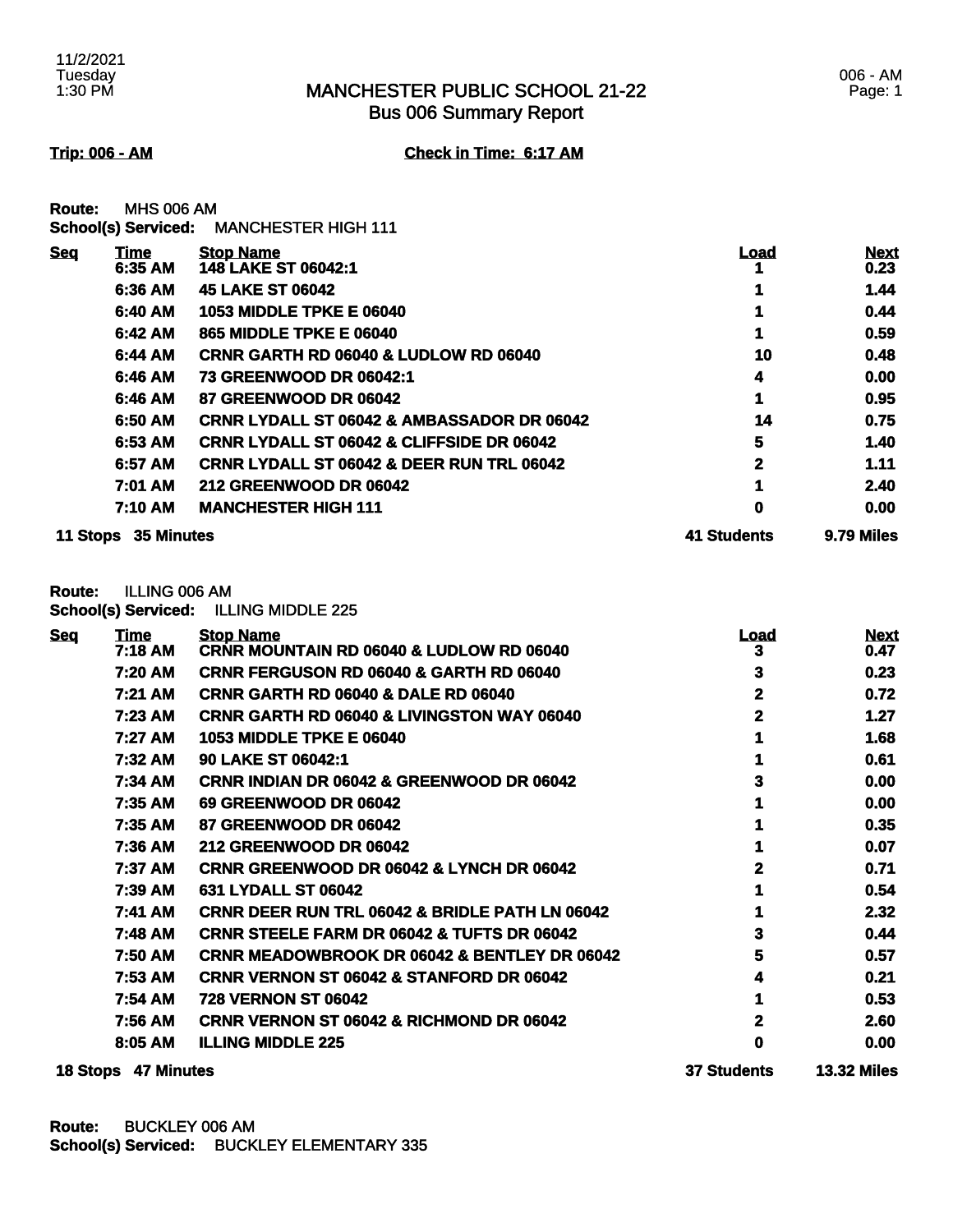**RUCKLEY 006 AM cont'd...** 

| <b>Seq</b> | <b>Time</b><br>8:11 AM | <b>Stop Name</b><br><b>814 VERNON ST 06042</b>            | <u>Load</u>        | <b>Next</b><br>0.51 |
|------------|------------------------|-----------------------------------------------------------|--------------------|---------------------|
|            | 8:13 AM                | <b>728 VERNON ST 06042</b>                                |                    | 0.92                |
|            | 8:16 AM                | <b>512 TAYLOR ST 06042</b>                                |                    | 0.61                |
|            | 8:18 AM                | <b>CRNR MEADOWBROOK DR 06042 &amp; TUFTS DR 06042</b>     | 5                  | 0.13                |
|            | 8:19 AM                | CRNR YALE DR 06042 & STANFORD DR 06042                    | 3                  | 0.20                |
|            | 8:20 AM                | <b>CRNR CHATHAM DR 06042 &amp; COLGATE DR 06042</b>       |                    | 0.12                |
|            | 8:20 AM                | <b>33 COLGATE DR 06042</b>                                |                    | 0.13                |
|            | 8:21 AM                | <b>CRNR EXETER CT 06042 &amp; MEADOWBROOK DR 06042</b>    | 2                  | 0.16                |
|            | 8:22 AM                | CRNR MEADOWBROOK DR 06042 & AMHERST DR 06042:1            | 2                  | 0.25                |
|            | 8:23 AM                | <b>CRNR MEADOWBROOK DR 06042 &amp; IVY DR 06042</b>       | 3                  | 0.25                |
|            | 8:24 AM                | <b>CRNR MEADOWBROOK DR 06042 &amp; BENTLEY DR 06042</b>   | 2                  | 0.44                |
|            | 8:26 AM                | <b>CRNR STEELE FARM DR 06042 &amp; TUFTS DR 06042</b>     | 3                  | 0.25                |
|            | 8:27 AM                | <b>CRNR TUFTS DR 06042 &amp; KNOLLWOOD RD 06042</b>       | 3                  | 0.43                |
|            | 8:29 AM                | <b>CRNR VERNON ST 06042 &amp; RICHMOND DR 06042</b>       |                    | 1.42                |
|            | 8:33 AM                | <b>CRNR DEER RUN TRL 06042 &amp; BRIDLE PATH LN 06042</b> | 8                  | 1.55                |
|            | 8:39 AM                | <b>CRNR LYDALL ST 06042 &amp; ESQUIRE DR 06042</b>        | 7                  | 0.18                |
|            | 8:40 AM                | <b>CRNR LYDALL ST 06042 &amp; AMBASSADOR DR 06042</b>     | 8                  | 0.44                |
|            | 8:42 AM                | <b>CRNR SCOTT DR 06042 &amp; LEXINGTON DR 06042</b>       |                    | 0.13                |
|            | 8:43 AM                | CRNR SCOTT DR 06042 & DEARBORN DR 06042                   |                    | 0.16                |
|            | 8:44 AM                | <b>CRNR SCOTT DR 06042 &amp; MONTCLAIR DR 06042</b>       | 6                  | 1.53                |
|            | 8:50 AM                | <b>BUCKLEY ELEMENTARY 335</b>                             | 0                  | 0.00                |
|            | 20 Stops 39 Minutes    |                                                           | <b>66 Students</b> | 9.81 Miles          |

**Check out Time: 9:10 AM**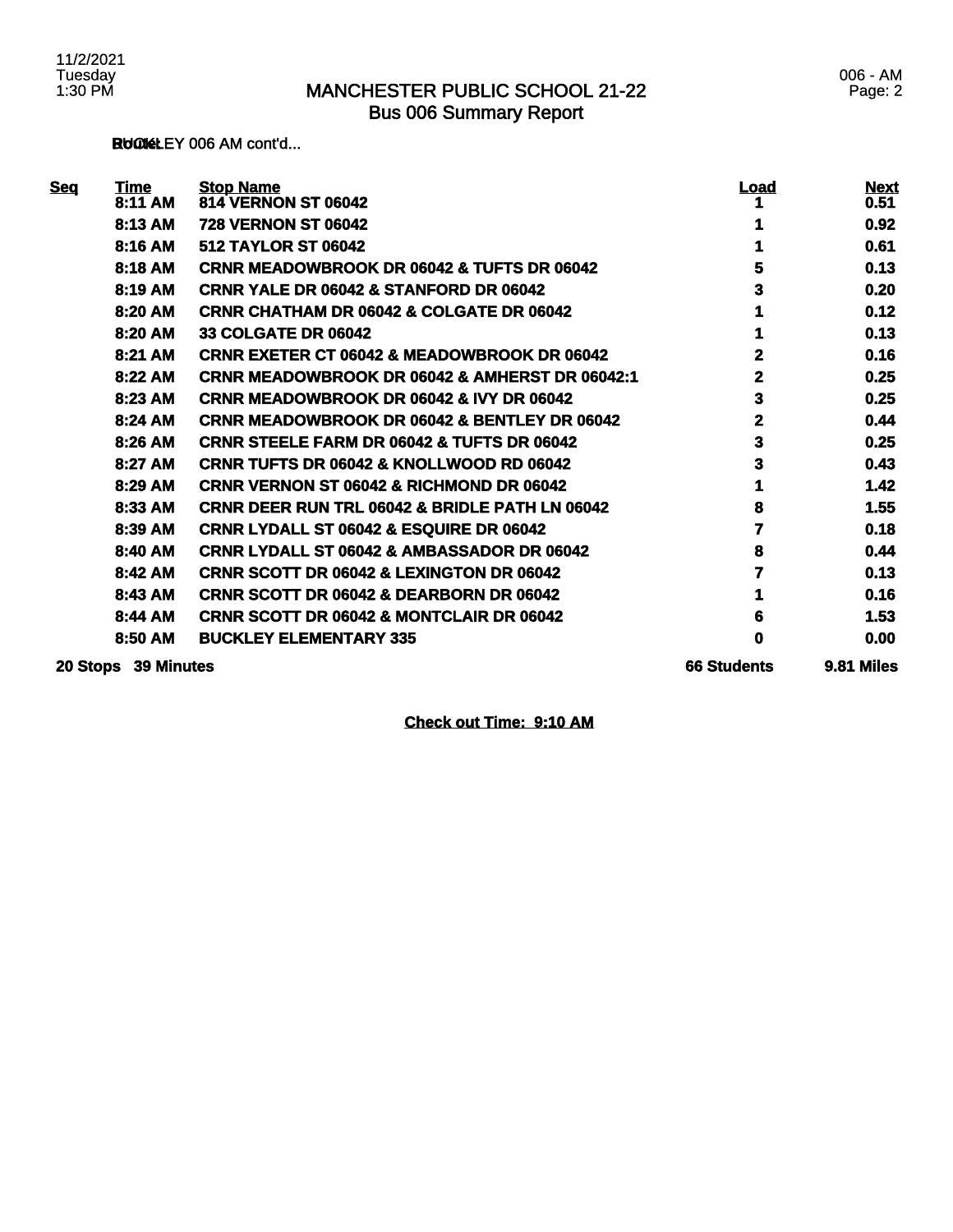#### **Trip: 006 - PM Check in Time: 1:34 PM**

**Route:** MHS 006 PM **School(s) Serviced:** MANCHESTER HIGH 111

| <b>Seq</b> | Time              | <b>Stop Name</b>                                      | Load        | <b>Next</b>        |
|------------|-------------------|-------------------------------------------------------|-------------|--------------------|
|            | 2:07 PM           | <b>MANCHESTER HIGH 111</b>                            | O           | 3.62               |
|            | 2:19 PM           | 148 LAKE ST 06042:1                                   |             | 0.23               |
|            | 2:20 PM           | <b>45 LAKE ST 06042</b>                               |             | 1.44               |
|            | 2:24 PM           | <b>1053 MIDDLE TPKE E 06040</b>                       |             | 0.44               |
|            | 2:26 PM           | 865 MIDDLE TPKE E 06040                               |             | 0.59               |
|            | $2:28$ PM         | CRNR GARTH RD 06040 & LUDLOW RD 06040                 | 10          | 0.48               |
|            | 2:30 PM           | <b>73 GREENWOOD DR 06042:1</b>                        | 4           | 0.00               |
|            | 2:30 PM           | 87 GREENWOOD DR 06042                                 |             | 0.95               |
|            | 2:33 PM           | <b>CRNR LYDALL ST 06042 &amp; AMBASSADOR DR 06042</b> | 14          | 2.15               |
|            | 2:41 PM           | <b>CRNR LYDALL ST 06042 &amp; DEER RUN TRL 06042</b>  | 2           | 0.77               |
|            | $2:43$ PM         | <b>CRNR LYDALL ST 06042 &amp; CLIFFSIDE DR 06042</b>  | 5           | 0.34               |
|            | $2:45$ PM         | <b>212 GREENWOOD DR 06042</b>                         |             | 0.00               |
| 11 Stops   | <b>38 Minutes</b> |                                                       | 41 Students | <b>11.01 Miles</b> |

**Route:** ILLING 006 PM

**School(s) Serviced:** ILLING MIDDLE 225

| <b>Seq</b> | Time<br>2:52 PM | <b>Stop Name</b><br><b>ILLING MIDDLE 225</b>              | <u>Load</u><br>o | <b>Next</b><br>1.79 |
|------------|-----------------|-----------------------------------------------------------|------------------|---------------------|
|            | 2:58 PM         | CRNR MOUNTAIN RD 06040 & LUDLOW RD 06040                  | 3                | 0.47                |
|            | 3:00 PM         | <b>CRNR FERGUSON RD 06040 &amp; GARTH RD 06040</b>        | 3                | 0.23                |
|            | 3:01 PM         | <b>CRNR GARTH RD 06040 &amp; DALE RD 06040</b>            | 2                | 0.72                |
|            | 3:03 PM         | <b>CRNR GARTH RD 06040 &amp; LIVINGSTON WAY 06040</b>     | 2                | 1.27                |
|            | 3:07 PM         | <b>1053 MIDDLE TPKE E 06040</b>                           |                  | 1.68                |
|            | 3:13 PM         | 90 LAKE ST 06042:1                                        |                  | 0.61                |
|            | 3:14 PM         | <b>CRNR INDIAN DR 06042 &amp; GREENWOOD DR 06042</b>      |                  | 0.00                |
|            | 3:15 PM         | 69 GREENWOOD DR 06042                                     |                  | 0.00                |
|            | 3:15 PM         | 87 GREENWOOD DR 06042                                     |                  | 0.35                |
|            | 3:16 PM         | <b>212 GREENWOOD DR 06042</b>                             |                  | 0.07                |
|            | 3:17 PM         | <b>CRNR GREENWOOD DR 06042 &amp; LYNCH DR 06042</b>       |                  | 0.71                |
|            | 3:19 PM         | 631 LYDALL ST 06042                                       |                  | 0.54                |
|            | 3:21 PM         | <b>CRNR DEER RUN TRL 06042 &amp; BRIDLE PATH LN 06042</b> |                  | 2.32                |
|            | 3:28 PM         | <b>CRNR STEELE FARM DR 06042 &amp; TUFTS DR 06042</b>     | 3                | 0.44                |
|            | 3:30 PM         | <b>CRNR MEADOWBROOK DR 06042 &amp; BENTLEY DR 06042</b>   | 5                | 0.57                |
|            | 3:33 PM         | <b>CRNR VERNON ST 06042 &amp; STANFORD DR 06042</b>       | 4                | 0.21                |
|            | 3:34 PM         | <b>728 VERNON ST 06042</b>                                |                  | 0.53                |
|            | 3:36 PM         | <b>CRNR VERNON ST 06042 &amp; RICHMOND DR 06042</b>       |                  | 0.93                |
|            | $3:39$ PM       | 87 GREENWOOD DR 06042                                     |                  | 0.00                |
|            | 3:39 PM         | 69 GREENWOOD DR 06042                                     |                  | 0.00                |
|            |                 |                                                           |                  |                     |

**20 Stops 47 Minutes 39 Students 13.44 Miles**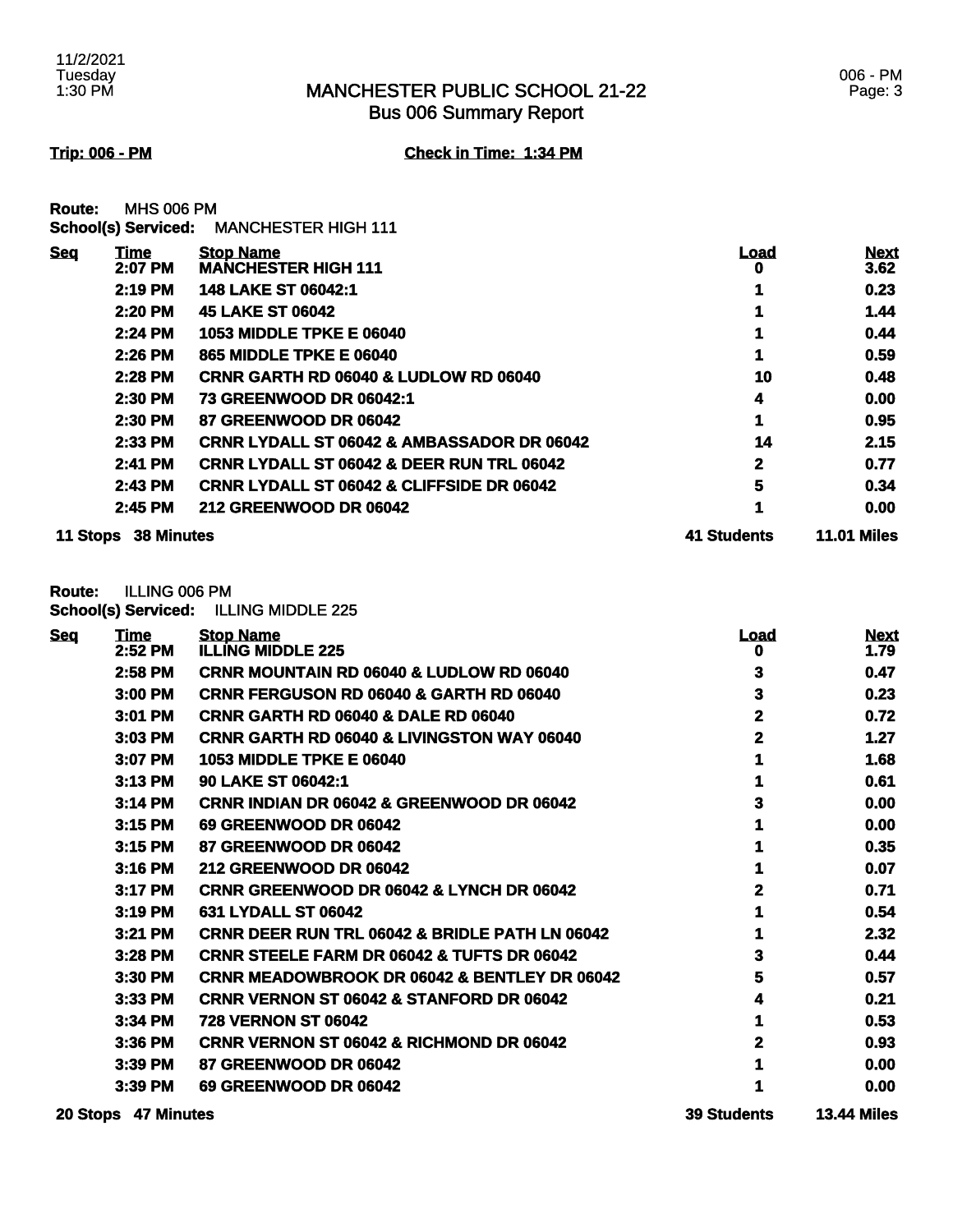| Route:     | <b>BUCKLEY 006 PM</b><br><b>School(s) Serviced:</b> | <b>BUCKLEY ELEMENTARY 335</b>                             |                    |                     |
|------------|-----------------------------------------------------|-----------------------------------------------------------|--------------------|---------------------|
| <b>Seq</b> | <u>Time</u><br>3:47 PM                              | <b>Stop Name</b><br><b>BUCKLEY ELEMENTARY 335</b>         | <u>Load</u><br>0   | <b>Next</b><br>1.60 |
|            | 3:53 PM                                             | <b>CRNR SCOTT DR 06042 &amp; MONTCLAIR DR 06042</b>       | 6                  | 0.16                |
|            | 3:55 PM                                             | <b>CRNR SCOTT DR 06042 &amp; DEARBORN DR 06042</b>        |                    | 0.13                |
|            | 3:55 PM                                             | <b>CRNR SCOTT DR 06042 &amp; LEXINGTON DR 06042</b>       | 7                  | 0.44                |
|            | 3:57 PM                                             | <b>CRNR LYDALL ST 06042 &amp; AMBASSADOR DR 06042</b>     | 8                  | 0.18                |
|            | 3:59 PM                                             | <b>CRNR LYDALL ST 06042 &amp; ESQUIRE DR 06042</b>        | 7                  | 1.33                |
|            | 4:03 PM                                             | <b>CRNR DEER RUN TRL 06042 &amp; BRIDLE PATH LN 06042</b> | 8                  | 1.64                |
|            | 4:09 PM                                             | CRNR VERNON ST 06042 & RICHMOND DR 06042                  | 1                  | 0.43                |
|            | 4:10 PM                                             | <b>CRNR TUFTS DR 06042 &amp; KNOLLWOOD RD 06042</b>       | 3                  | 0.25                |
|            | 4:11 PM                                             | <b>CRNR STEELE FARM DR 06042 &amp; TUFTS DR 06042</b>     | 3                  | 0.44                |
|            | 4:13 PM                                             | <b>CRNR MEADOWBROOK DR 06042 &amp; BENTLEY DR 06042</b>   | 2                  | 0.25                |
|            | 4:14 PM                                             | <b>CRNR MEADOWBROOK DR 06042 &amp; IVY DR 06042</b>       | 3                  | 0.25                |
|            | 4:15 PM                                             | <b>CRNR MEADOWBROOK DR 06042 &amp; AMHERST DR 06042:1</b> | 2                  | 0.16                |
|            | 4:16 PM                                             | <b>CRNR EXETER CT 06042 &amp; MEADOWBROOK DR 06042</b>    | 2                  | 0.12                |
|            | 4:16 PM                                             | <b>33 COLGATE DR 06042</b>                                |                    | 0.13                |
|            | 4:17 PM                                             | <b>CRNR CHATHAM DR 06042 &amp; COLGATE DR 06042</b>       |                    | 0.20                |
|            | 4:18 PM                                             | <b>CRNR YALE DR 06042 &amp; STANFORD DR 06042</b>         |                    | 0.13                |
|            | 4:19 PM                                             | <b>CRNR MEADOWBROOK DR 06042 &amp; TUFTS DR 06042</b>     | 5                  | 0.26                |
|            | 4:20 PM                                             | <b>728 VERNON ST 06042</b>                                |                    | 1.30                |
|            | 4:24 PM                                             | <b>814 VERNON ST 06042</b>                                |                    | 0.00                |
|            | 19 Stops 37 Minutes                                 |                                                           | <b>63 Students</b> | 9.40 Miles          |

**Check out Time: 4:42 PM**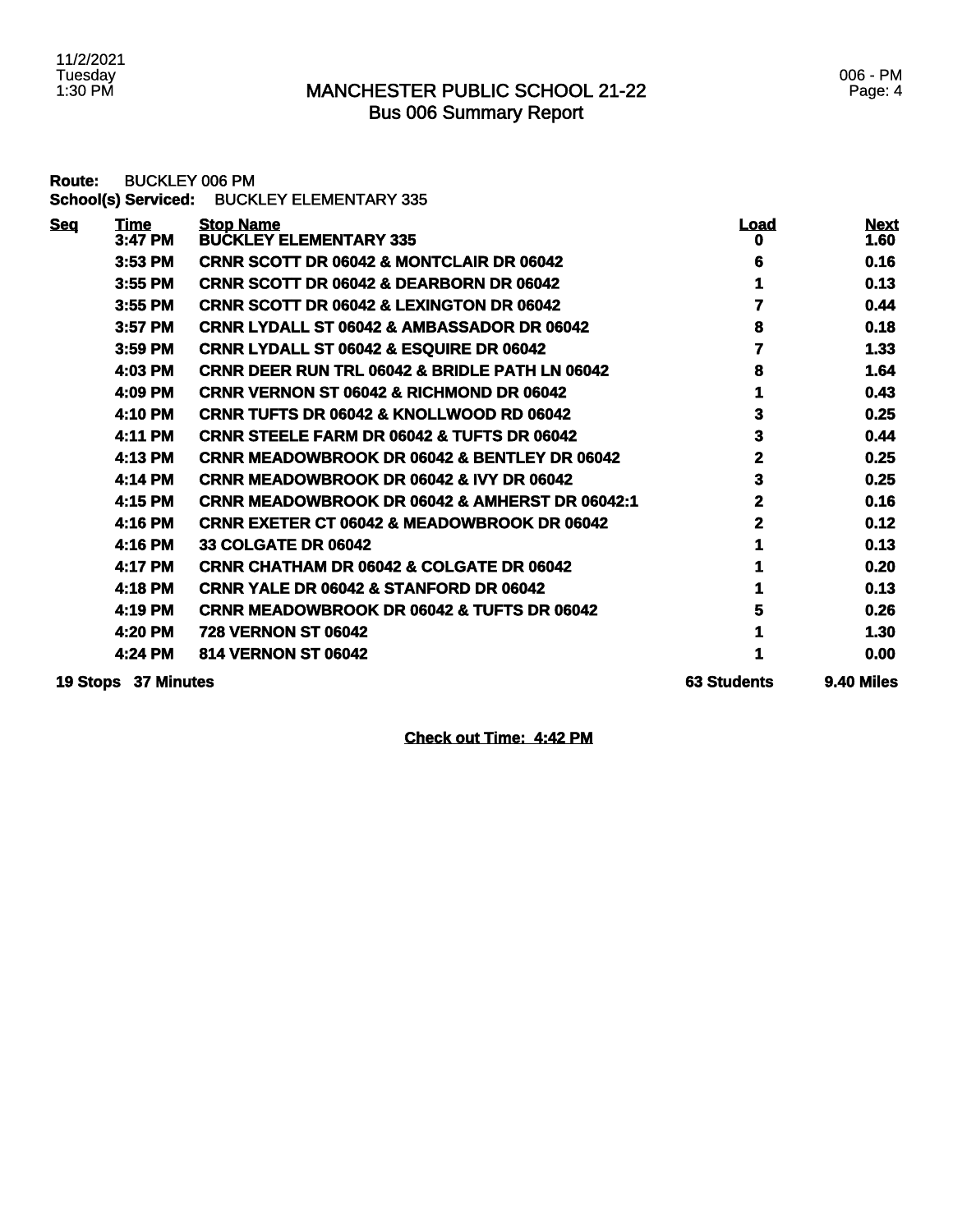007 - AM Page: 1

**Trip: 007 - AM Check in Time: 6:13 AM**

**Route:** MHS 007 AM

| School(s) Serviced: | <b>MANCHESTER HIGH 111</b> |
|---------------------|----------------------------|
|---------------------|----------------------------|

| <u>Seq</u>             | Time    | <b>Stop Name</b>                                           | Load       | <b>Next</b> |
|------------------------|---------|------------------------------------------------------------|------------|-------------|
|                        | 6:35 AM | <b>CRNR LYDALL ST 06042 &amp; PARKER ST 06042</b>          |            | 1.16        |
|                        | 6:40 AM | <b>CRNR RICHMOND DR 06042 &amp; FLAG DR 06042</b>          | 18         | 0.37        |
|                        | 6:42 AM | <b>CRNR VERNON ST 06042 &amp; KNOLLWOOD RD 06042</b>       | 5          | 0.54        |
|                        | 6:44 AM | <b>CRNR STEELE FARM DR 06042 &amp; TUFTS DR 06042</b>      | 10         | 0.56        |
|                        | 6:47 AM | <b>CRNR MEADOWBROOK DR 06042 &amp; BENTLEY DR 06042:1</b>  | 15         | 0.24        |
|                        | 6:48 AM | <b>CRNR TUFTS DR 06042 &amp; MEADOWBROOK DR 06042</b>      | 10         | 0.48        |
|                        | 6:51 AM | <b>566 TAYLOR ST 06042</b>                                 | 0          | 0.92        |
|                        | 6:54 AM | <b>CRNR HAMILTON DR 06042 &amp; GRISSON RD 06042 NORTH</b> | 3          | 0.66        |
|                        | 6:57 AM | <b>CRNR GRISSOM RD 06042 &amp; SHEPARD DR 06042:1</b>      | 4          | 0.37        |
|                        | 6:58 AM | <b>CRNR HAMILTON DR 06042 &amp; KENNEDY RD 06042</b>       | 8          | 2.95        |
|                        | 7:10 AM | <b>MANCHESTER HIGH 111</b>                                 | 0          | 0.00        |
| 35 Minutes<br>10 Stops |         | <b>74 Students</b>                                         | 8.25 Miles |             |

**Route:** BENNET 007 AM

**School(s) Serviced:** BENNET ACADEMY 221

| <b>Seq</b> | Time<br>7:24 AM | <b>Stop Name</b><br><b>590 E CENTER ST 06040</b>             | <u>Load</u>        | <b>Next</b>        |
|------------|-----------------|--------------------------------------------------------------|--------------------|--------------------|
|            |                 |                                                              |                    | 2.02               |
|            | 7:31 AM         | <b>CRNR STEELE FARM DR 06042 &amp; TUFTS DR 06042</b>        | $\mathbf{2}$       | 0.19               |
|            | 7:32 AM         | <b>CRNR BENTLEY DR 06042 &amp; TUFTS DR 06042</b>            | 4                  | 0.57               |
|            | 7:35 AM         | <b>CRNR MEADOWBROOK DR 06042 &amp; AMHERST DR 06042:1</b>    | 3                  | 0.16               |
|            | 7:36 AM         | <b>CRNR EXETER CT 06042 &amp; MEADOWBROOK DR 06042</b>       | 2                  | 0.38               |
|            | 7:37 AM         | <b>CRNR VERNON ST 06042 &amp; STANFORD DR 06042</b>          | 0                  | 1.07               |
|            | 7:41 AM         | <b>CRNR MCDIVITT DR 06042 &amp; HAMILTON DR 06042</b>        | 4                  | 0.68               |
|            | 7:44 AM         | <b>CRNR GRISSOM RD 06042 &amp; SHEPARD DR 06042 - MIDDLE</b> | 4                  | 0.44               |
|            | 7:46 AM         | <b>CRNR HAMILTON DR 06042 &amp; KENNEDY RD 06042</b>         | 4                  | 0.72               |
|            | 7:49 AM         | <b>CRNR AMBASSADOR DR 06042 &amp; SCOTT DR 06042</b>         | 6                  | 0.40               |
|            | 7:51 AM         | <b>CRNR LYDALL ST 06042 &amp; AMBASSADOR DR 06042</b>        | 3                  | 0.64               |
|            | 7:54 AM         | 357 WOODBRIDGE ST 06042                                      | 3                  | 2.82               |
|            | 8:05 AM         | <b>BENNET ACADEMY 221</b>                                    | 0                  | 0.00               |
| 12 Stops   | 41 Minutes      |                                                              | <b>36 Students</b> | <b>10.09 Miles</b> |

**Check out Time: 8:17 AM**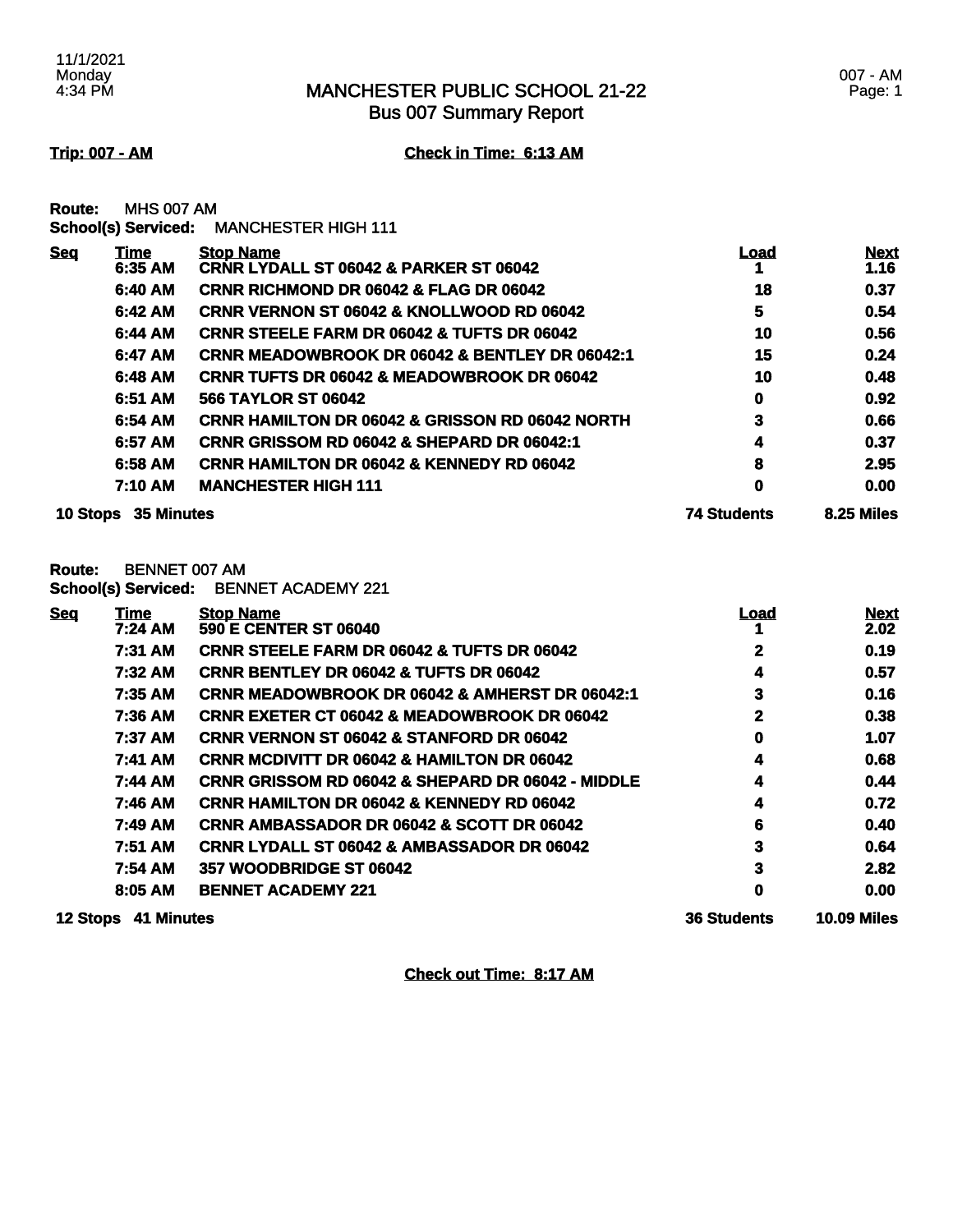**Trip: 007 - PM Check in Time: 1:34 PM**

**Route:** MHS 007 PM **School(s) Serviced:** MANCHESTER HIGH 111

| <u>Seq</u> | Time              | <b>Stop Name</b>                                           | Load               | <b>Next</b> |
|------------|-------------------|------------------------------------------------------------|--------------------|-------------|
|            | 2:07 PM           | <b>MANCHESTER HIGH 111</b>                                 | 0                  | 1.65        |
|            | 2:13 PM           | <b>CRNR LYDALL ST 06042 &amp; PARKER ST 06042</b>          |                    | 1.16        |
|            | 2:17 PM           | <b>CRNR RICHMOND DR 06042 &amp; FLAG DR 06042</b>          | 18                 | 0.37        |
|            | 2:20 PM           | <b>CRNR VERNON ST 06042 &amp; KNOLLWOOD RD 06042</b>       | 5                  | 0.54        |
|            | 2:22 PM           | <b>CRNR STEELE FARM DR 06042 &amp; TUFTS DR 06042</b>      | 10                 | 0.56        |
|            | 2:24 PM           | <b>CRNR MEADOWBROOK DR 06042 &amp; BENTLEY DR 06042:1</b>  | 15                 | 0.24        |
|            | $2:26$ PM         | <b>CRNR TUFTS DR 06042 &amp; MEADOWBROOK DR 06042</b>      | 10                 | 0.48        |
|            | $2:28$ PM         | <b>566 TAYLOR ST 06042</b>                                 | 0                  | 0.92        |
|            | 2:32 PM           | <b>CRNR HAMILTON DR 06042 &amp; GRISSON RD 06042 NORTH</b> | 3                  | 0.66        |
|            | 2:34 PM           | <b>CRNR GRISSOM RD 06042 &amp; SHEPARD DR 06042:1</b>      | 4                  | 0.37        |
|            | 2:36 PM           | <b>CRNR HAMILTON DR 06042 &amp; KENNEDY RD 06042</b>       | 8                  | 0.00        |
| 10 Stops   | <b>29 Minutes</b> |                                                            | <b>74 Students</b> | 6.95 Miles  |

**Route:** BENNET 007 PM

**School(s) Serviced:** BENNET ACADEMY 221

| <b>Seq</b>      | Time<br>2:52 PM   | <b>Stop Name</b><br><b>BENNET ACADEMY 221</b>                | <u>Load</u><br>o   | <b>Next</b><br>1.95 |
|-----------------|-------------------|--------------------------------------------------------------|--------------------|---------------------|
|                 | 2:59 PM           | <b>590 E CENTER ST 06040</b>                                 |                    | 1.44                |
|                 | 3:05 PM           | <b>CRNR LYDALL ST 06042 &amp; AMBASSADOR DR 06042</b>        | 3                  | 0.48                |
|                 | 3:07 PM           | <b>CRNR AMBASSADOR DR 06042 &amp; SCOTT DR 06042</b>         | 6                  | 0.91                |
|                 | 3:10 PM           | <b>CRNR STEELE FARM DR 06042 &amp; TUFTS DR 06042</b>        | 2                  | 0.19                |
|                 | 3:11 PM           | <b>CRNR BENTLEY DR 06042 &amp; TUFTS DR 06042</b>            | 4                  | 0.57                |
|                 | $3:13$ PM         | <b>CRNR MEADOWBROOK DR 06042 &amp; AMHERST DR 06042:1</b>    | 4                  | 0.16                |
|                 | $3:15$ PM         | <b>CRNR EXETER CT 06042 &amp; MEADOWBROOK DR 06042</b>       | 2                  | 0.38                |
|                 | 3:16 PM           | <b>CRNR VERNON ST 06042 &amp; STANFORD DR 06042</b>          | 0                  | 1.07                |
|                 | $3:20$ PM         | <b>CRNR MCDIVITT DR 06042 &amp; HAMILTON DR 06042</b>        | 4                  | 0.68                |
|                 | $3:23$ PM         | <b>CRNR GRISSOM RD 06042 &amp; SHEPARD DR 06042 - MIDDLE</b> | 4                  | 0.44                |
|                 | 3:25 PM           | <b>CRNR HAMILTON DR 06042 &amp; KENNEDY RD 06042</b>         | 4                  | 1.32                |
|                 | $3:30$ PM         | 357 WOODBRIDGE ST 06042                                      | $\mathbf 2$        | 0.00                |
| <b>12 Stops</b> | <b>38 Minutes</b> |                                                              | <b>36 Students</b> | 9.59 Miles          |

**Check out Time: 3:46 PM**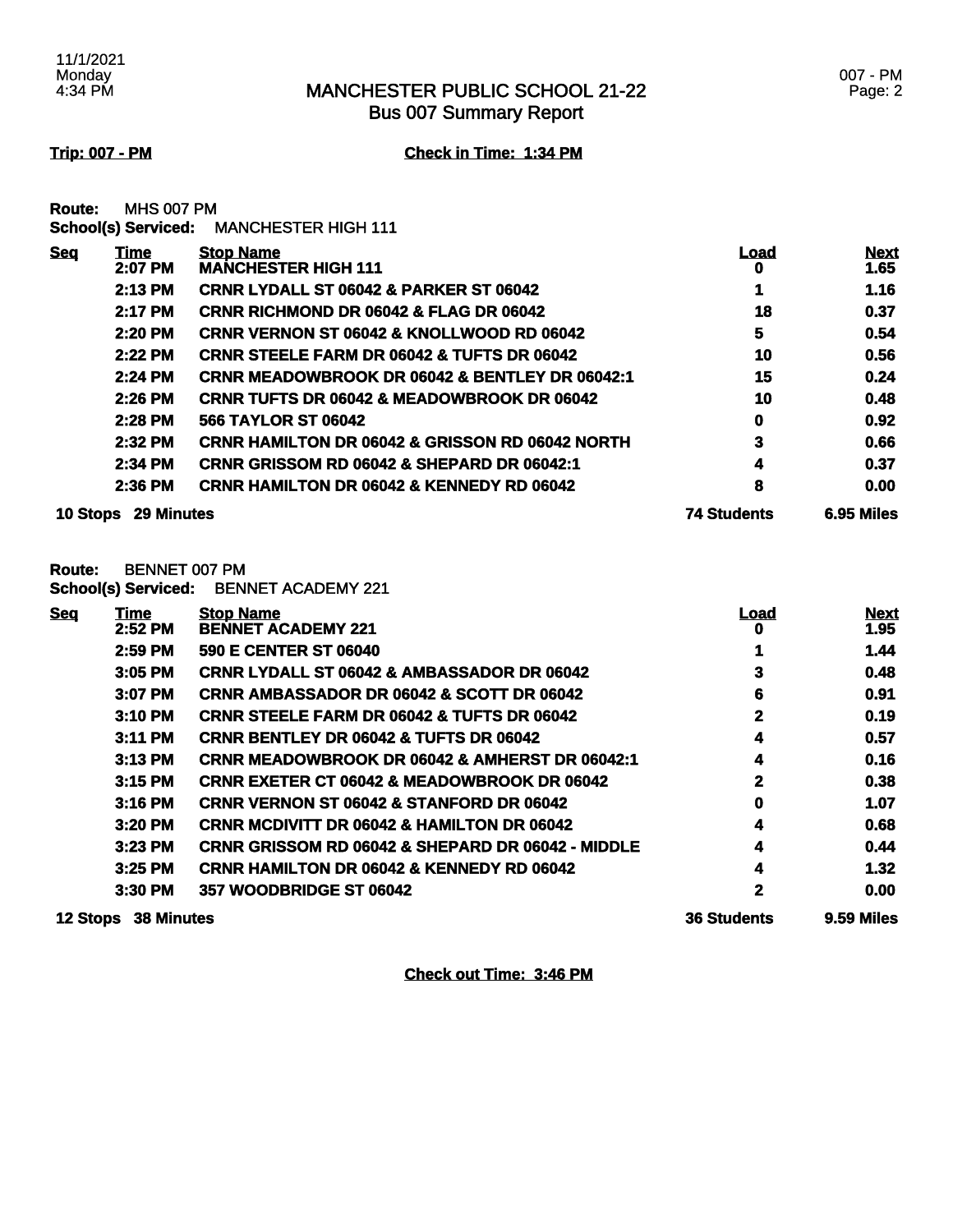008 - AM Page: 1

Bus 008 Summary Report

#### **Trip: 008 - AM Check in Time: 6:00 AM**

**Route:** MHS 008 AM

**School(s) Serviced:** MANCHESTER HIGH 111, MANCHESTER REGIONAL ACADEMY 794

| <u>Seq</u> | <b>Time</b>       | <b>Stop Name</b>                                              | <u>Load</u>        | <b>Next</b> |
|------------|-------------------|---------------------------------------------------------------|--------------------|-------------|
|            | 6:28 AM           | <b>CRNR TOLLAND TPKE 06042 &amp; JEFFREY ALAN DR 06042</b>    | 12                 | 0.31        |
|            | 6:29 AM           | <b>CRNR TOLLAND TPK &amp; JOHN OLDS DR (THE PLACE CONDOS)</b> | 22                 | 0.17        |
|            | 6:31 AM           | 769 TOLLAND TPKE 06042                                        | $\mathbf{2}$       | 0.31        |
|            | 6:32 AM           | <b>CRNR TOLLAND TPKE 06042 OPPOSITE HORIZON WAY 06042</b>     | 3                  | 0.10        |
|            | 6:32 AM           | <b>CRNR TOLLAND TPKE - OPPOSITE DOGWOOD LN 06042</b>          | 5                  | 0.11        |
|            | 6:33 AM           | <b>983 TOLLAND TPKE 06042</b>                                 |                    | 3.05        |
|            | 6:44 AM           | <b>CRNR TOLLAND TPKE 06042 &amp; SHADY LN 06042</b>           |                    | 1.69        |
|            | 6:50 AM           | 756 N MAIN ST 06042                                           | 0                  | 0.04        |
|            | 6:50 AM           | 738 N MAIN ST 06042                                           | $\mathbf{2}$       | 0.16        |
|            | 6:51 AM           | <b>CRNR N MAIN ST 06042 &amp; CAROLYN DR 06042</b>            | 9                  | 0.48        |
|            | 6:53 AM           | <b>CRNR N MAIN ST 06042 &amp; MCCABE ST 06042</b>             | 5                  | 1.66        |
|            | 7:00 AM           | <b>MANCHESTER HIGH 111</b>                                    | 0                  | 0.00        |
|            | 7:15 AM           | <b>MANCHESTER REGIONAL ACADEMY 794</b>                        | 0                  | 0.00        |
| 10 Stops   | <b>47 Minutes</b> |                                                               | <b>62 Students</b> | 8.08 Miles  |

**Route:** ILLING 008 AM

**School(s) Serviced:** ILLING MIDDLE 225

| <b>Seq</b>      | <b>Time</b>       | <b>Stop Name</b>                                         | <u>Load</u>  | <b>Next</b>       |
|-----------------|-------------------|----------------------------------------------------------|--------------|-------------------|
|                 | $7:35$ AM         | <b>CRNR TOWER RD 06042 &amp; MIDDLE TPKE W 06040</b>     | 2            | 0.86              |
|                 | 7:38 AM           | <b>CRNR MIDDLE TPKE W 06040 &amp; WEDGEWOOD DR 06042</b> | 2            | 0.14              |
|                 | 7:39 AM           | <b>CRNR HENDEE RD 06040 &amp; MIDDLE TPKE W 06040</b>    |              | 0.31              |
|                 | 7:41 AM           | <b>CRNR FERNDALE DR 06040 &amp; CRESTWOOD DR 06040</b>   | $\mathbf{2}$ | 0.27              |
|                 | 7:42 AM           | 442 MIDDLE TPKE W-BRK HAVEN APTS, DOORSIDE STREET        | 11           | 1.54              |
|                 | 7:48 AM           | <b>CRNR HILLIARD ST 06042 &amp; DUVAL ST 06042</b>       | 3            | 0.21              |
|                 | 7:49 AM           | <b>CRNR DUVAL ST 06042 &amp; BRENT RD (doorside)</b>     | 3            | 0.52              |
|                 | 7:51 AM           | CRNR WOODLAND ST 06042 & TURNBULL RD 06042               | 4            | 0.10              |
|                 | 7:52 AM           | <b>CRNR WOODLAND ST 06042 &amp; HORTON RD 06042</b>      | 3            | 0.31              |
|                 | 7:53 AM           | <b>CRNR HILLIARD ST 06042 &amp; BILYEU ST 06042</b>      | 2            | 0.09              |
|                 | 7:54 AM           | <b>CRNR HILLIARD ST 06042 &amp; BROAD ST/WESTERLY ST</b> | 3            | 0.24              |
|                 | 7:55 AM           | <b>169 HILLIARD ST 06042</b>                             | 3            | 0.98              |
|                 | 7:59 AM           | <b>CRNR BROAD ST 06042 &amp; WINDEMERE ST 06042</b>      | 5            | 1.59              |
|                 | 8:05 AM           | <b>ILLING MIDDLE 225</b>                                 | 0            | 0.00              |
| <b>13 Stops</b> | <b>30 Minutes</b> |                                                          | 44 Students  | <b>7.16 Miles</b> |

**Route:** BOWERS 008 AM

**School(s) Serviced:** BOWERS ELEMENTARY 332

| <b>Seq</b> | <u>Time</u> | <b>Stop Name</b>                                     | Load | <b>Next</b> |
|------------|-------------|------------------------------------------------------|------|-------------|
|            | 8:35 AM     | <b>357 WOODBRIDGE ST 06042</b>                       |      | 0.44        |
|            | 8:37 AM     | <b>CRNR GREEN RD 06042 &amp; WOODBRIDGE ST 06042</b> |      | 0.27        |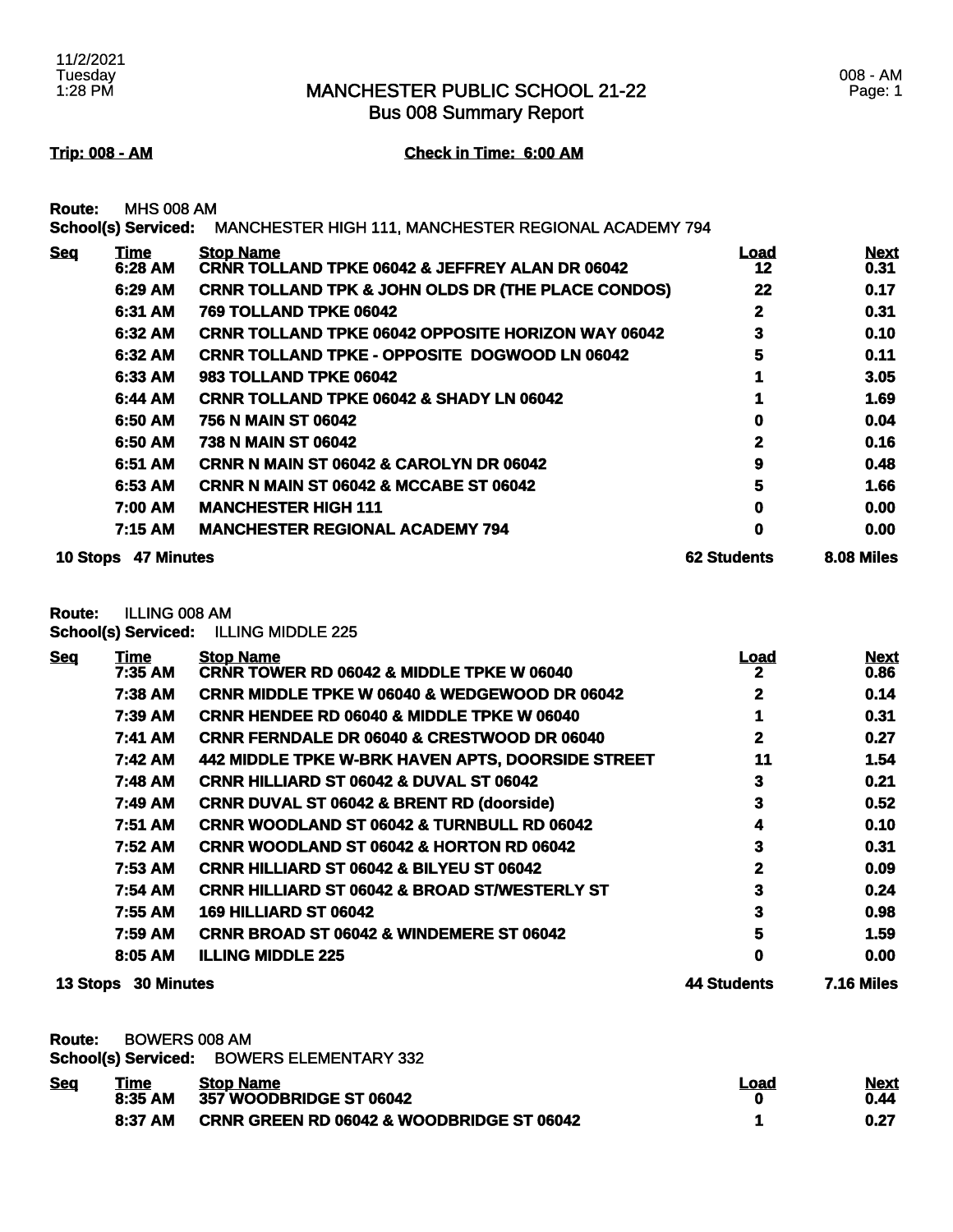008 - AM Page: 2

| <b>Seq</b> | <b>Time</b>       | <b>Stop Name</b>                                           | <u>Load</u> | <b>Next</b>       |
|------------|-------------------|------------------------------------------------------------|-------------|-------------------|
|            | 8:38 AM           | <b>CRNR JORDT ST 06042 &amp; WOODBRIDGE ST 06042</b>       | 5           | 0.25              |
|            | 8:40 AM           | <b>CRNR PARKER ST 06042 &amp; JENSEN ST 06042</b>          | 2           | 0.51              |
|            | $8:42$ AM         | <b>CRNR COBURN RD 06040 &amp; E CENTER ST 06040</b>        | 7           | 0.30              |
|            | 8:44 AM           | <b>CRNR PLYMOUTH LN (DOORSIDE) &amp; E CENTER ST 06040</b> | 6           | 0.48              |
|            | 8:46 AM           | <b>CRNR E CENTER ST 06040 &amp; PARKER ST 06040:1</b>      | 3           | 1.02              |
|            | 8:50 AM           | <b>BOWERS ELEMENTARY 332</b>                               | 0           | 0.00              |
| 7 Stops    | <b>15 Minutes</b> |                                                            | 24 Students | <b>3.27 Miles</b> |

**Check out Time: 9:05 AM**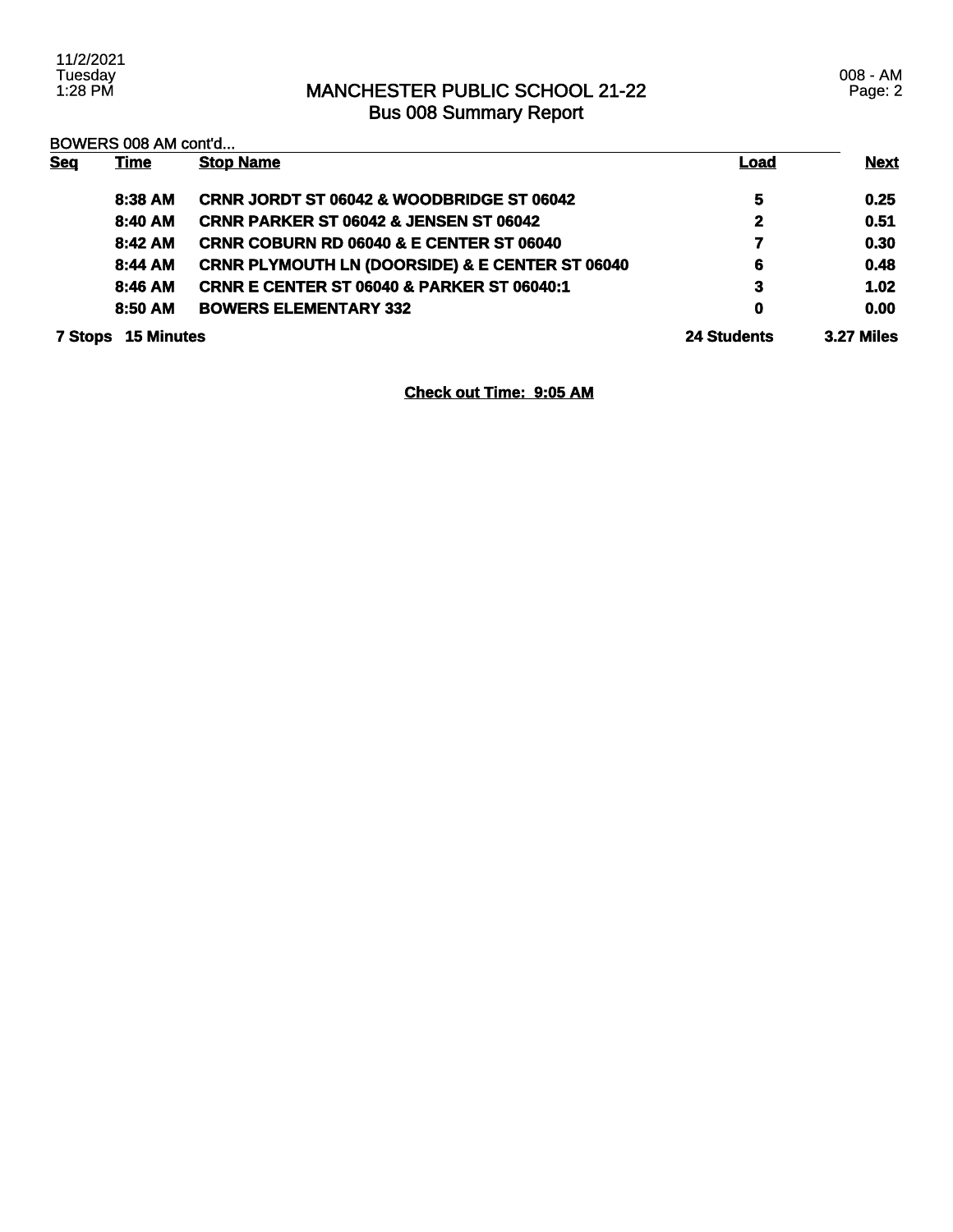#### **Trip: 008 - PM Check in Time: 1:34 PM**

**Route:** MHS 008 PM **School(s) Serviced:** MANCHESTER HIGH 111

| <b>Seq</b> | Time              | <b>Stop Name</b>                                              | Load               | <b>Next</b>       |
|------------|-------------------|---------------------------------------------------------------|--------------------|-------------------|
|            | 2:07 PM           | <b>MANCHESTER HIGH 111</b>                                    | o                  | 1.98              |
|            | 2:15 PM           | <b>CRNR TOLLAND TPKE 06042 &amp; JEFFREY ALAN DR 06042</b>    | 12                 | 0.31              |
|            | 2:17 PM           | <b>CRNR TOLLAND TPK &amp; JOHN OLDS DR (THE PLACE CONDOS)</b> | 22                 | 0.17              |
|            | 2:18 PM           | 769 TOLLAND TPKE 06042                                        | 2                  | 0.31              |
|            | 2:19 PM           | <b>CRNR TOLLAND TPKE 06042 OPPOSITE HORIZON WAY 06042</b>     | 3                  | 0.10              |
|            | 2:20 PM           | <b>CRNR TOLLAND TPKE - OPPOSITE DOGWOOD LN 06042</b>          | 5                  | 0.11              |
|            | 2:20 PM           | <b>983 TOLLAND TPKE 06042</b>                                 |                    | 3.05              |
|            | 2:31 PM           | <b>CRNR TOLLAND TPKE 06042 &amp; SHADY LN 06042</b>           |                    | 1.72              |
|            | 2:37 PM           | 738 N MAIN ST 06042                                           | 2                  | 0.16              |
|            | 2:38 PM           | <b>CRNR N MAIN ST 06042 &amp; CAROLYN DR 06042</b>            | 9                  | 0.48              |
|            | 2:40 PM           | <b>CRNR N MAIN ST 06042 &amp; MCCABE ST 06042</b>             | 5                  | 0.00              |
| 10 Stops   | <b>33 Minutes</b> |                                                               | <b>62 Students</b> | <b>8.39 Miles</b> |

#### **Route:** ILLING 008 PM

**School(s) Serviced:** ILLING MIDDLE 225

| <b>Seq</b> | Time       | <b>Stop Name</b>                                         | Load               | <b>Next</b>       |
|------------|------------|----------------------------------------------------------|--------------------|-------------------|
|            | 2:52 PM    | <b>ILLING MIDDLE 225</b>                                 | o                  | 1.47              |
|            | 2:57 PM    | <b>CRNR TOWER RD 06042 &amp; MIDDLE TPKE W 06040</b>     | 2                  | 0.94              |
|            | 3:00 PM    | 442 MIDDLE TPKE W-BRK HAVEN APTS, DOORSIDE STREET        | 11                 | 0.81              |
|            | 3:04 PM    | <b>CRNR HENDEE RD 06040 &amp; MIDDLE TPKE W 06040</b>    | 2                  | 0.31              |
|            | 3:05 PM    | <b>CRNR MIDDLE TPKE W 06040 &amp; WEDGEWOOD DR 06042</b> | 2                  | 0.36              |
|            | 3:07 PM    | <b>CRNR FERNDALE DR 06040 &amp; CRESTWOOD DR 06040</b>   | $\mathbf{2}$       | 0.79              |
|            | 3:11 PM    | <b>CRNR HILLIARD ST 06042 &amp; DUVAL ST 06042</b>       | 3                  | 0.21              |
|            | 3:12 PM    | <b>CRNR DUVAL ST 06042 &amp; BRENT RD (doorside)</b>     | 3                  | 0.52              |
|            | 3:14 PM    | <b>CRNR WOODLAND ST 06042 &amp; TURNBULL RD 06042</b>    | 4                  | 0.10              |
|            | 3:15 PM    | <b>CRNR WOODLAND ST 06042 &amp; HORTON RD 06042</b>      | 3                  | 0.97              |
|            | 3:18 PM    | <b>169 HILLIARD ST 06042</b>                             | 3                  | 0.23              |
|            | 3:19 PM    | <b>CRNR HILLIARD ST 06042 &amp; BROAD ST/WESTERLY ST</b> | 3                  | 0.10              |
|            | 3:20 PM    | <b>CRNR HILLIARD ST 06042 &amp; BILYEU ST 06042</b>      | $\mathbf{2}$       | 0.75              |
|            | 3:23 PM    | <b>CRNR BROAD ST 06042 &amp; WINDEMERE ST 06042</b>      | 5                  | 0.00              |
| 13 Stops   | 31 Minutes |                                                          | <b>45 Students</b> | <b>7.56 Miles</b> |

**Route:** BOWERS 008 PM

**School(s) Serviced:** BOWERS ELEMENTARY 332

| <b>Seg</b> | Гіmе      | <b>Stop Name</b>                                     | Load | <u>Next</u> |
|------------|-----------|------------------------------------------------------|------|-------------|
|            | $3:47$ PM | <b>BOWERS ELEMENTARY 332</b>                         |      | 0.72        |
|            | 3:50 PM   | 357 WOODBRIDGE ST 06042                              | o    | 0.21        |
|            | $3:51$ PM | <b>CRNR GREEN RD 06042 &amp; WOODBRIDGE ST 06042</b> |      | 0.27        |
|            | $3:52$ PM | <b>CRNR JORDT ST 06042 &amp; WOODBRIDGE ST 06042</b> |      | 0.25        |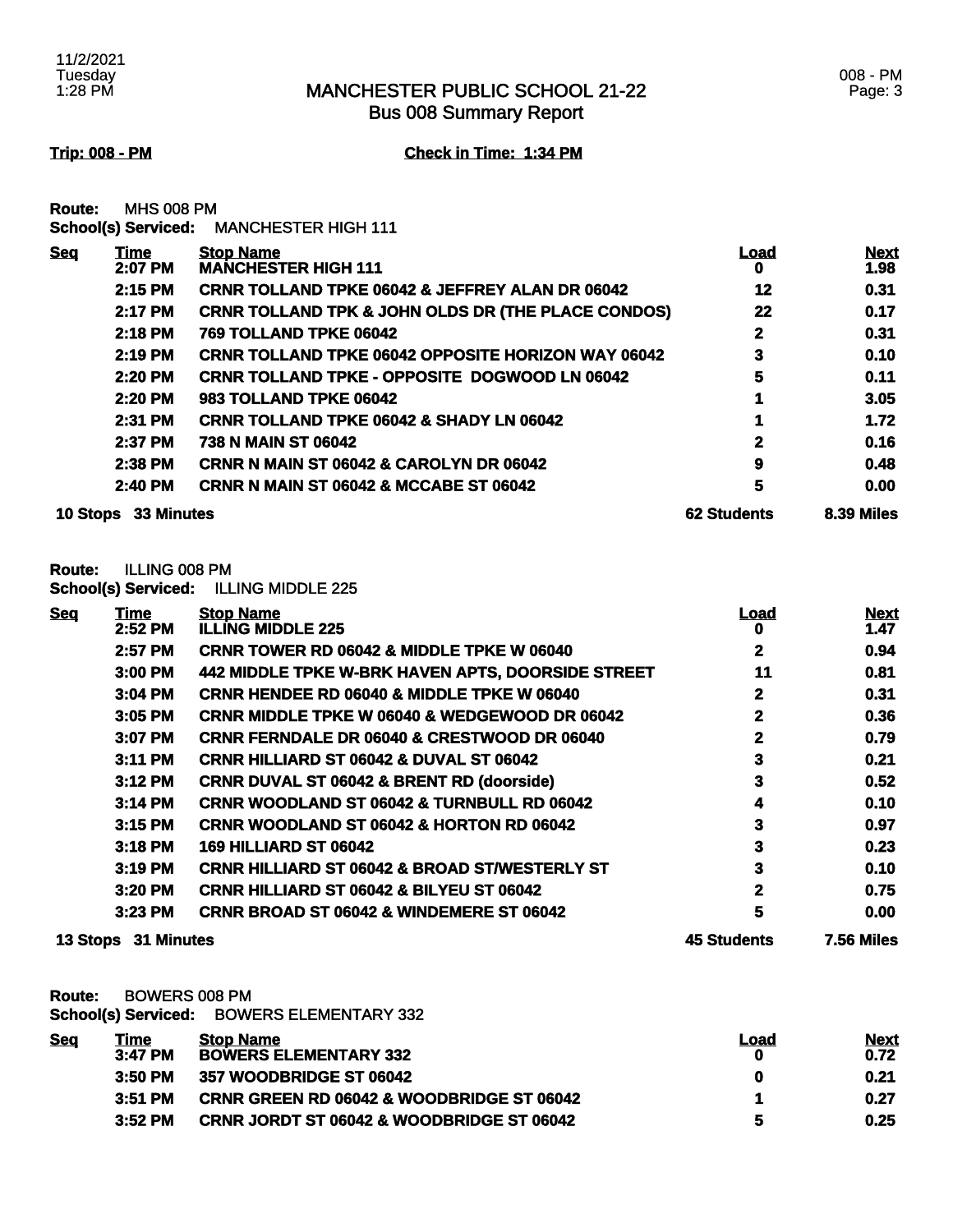008 - PM Page: 4

BOWERS 008 PM cont'd...

|            | <b>DOMENO 000 LIM COING</b> |                                                            |             |             |
|------------|-----------------------------|------------------------------------------------------------|-------------|-------------|
| <b>Seg</b> | <u>Time</u>                 | <b>Stop Name</b>                                           | <u>Load</u> | <b>Next</b> |
|            | $3:54$ PM                   | <b>CRNR PARKER ST 06042 &amp; JENSEN ST 06042</b>          |             | 0.51        |
|            | 3:56 PM                     | <b>CRNR COBURN RD 06040 &amp; E CENTER ST 06040</b>        | 7           | 0.30        |
|            | 3:58 PM                     | <b>CRNR PLYMOUTH LN (DOORSIDE) &amp; E CENTER ST 06040</b> | 6           | 0.48        |
|            | 4:00 PM                     | <b>CRNR E CENTER ST 06040 &amp; PARKER ST 06040:1</b>      | 3           | 0.00        |
|            | <b>7 Stops 13 Minutes</b>   |                                                            | 23 Students | 2.74 Miles  |

**Check out Time: 4:12 PM**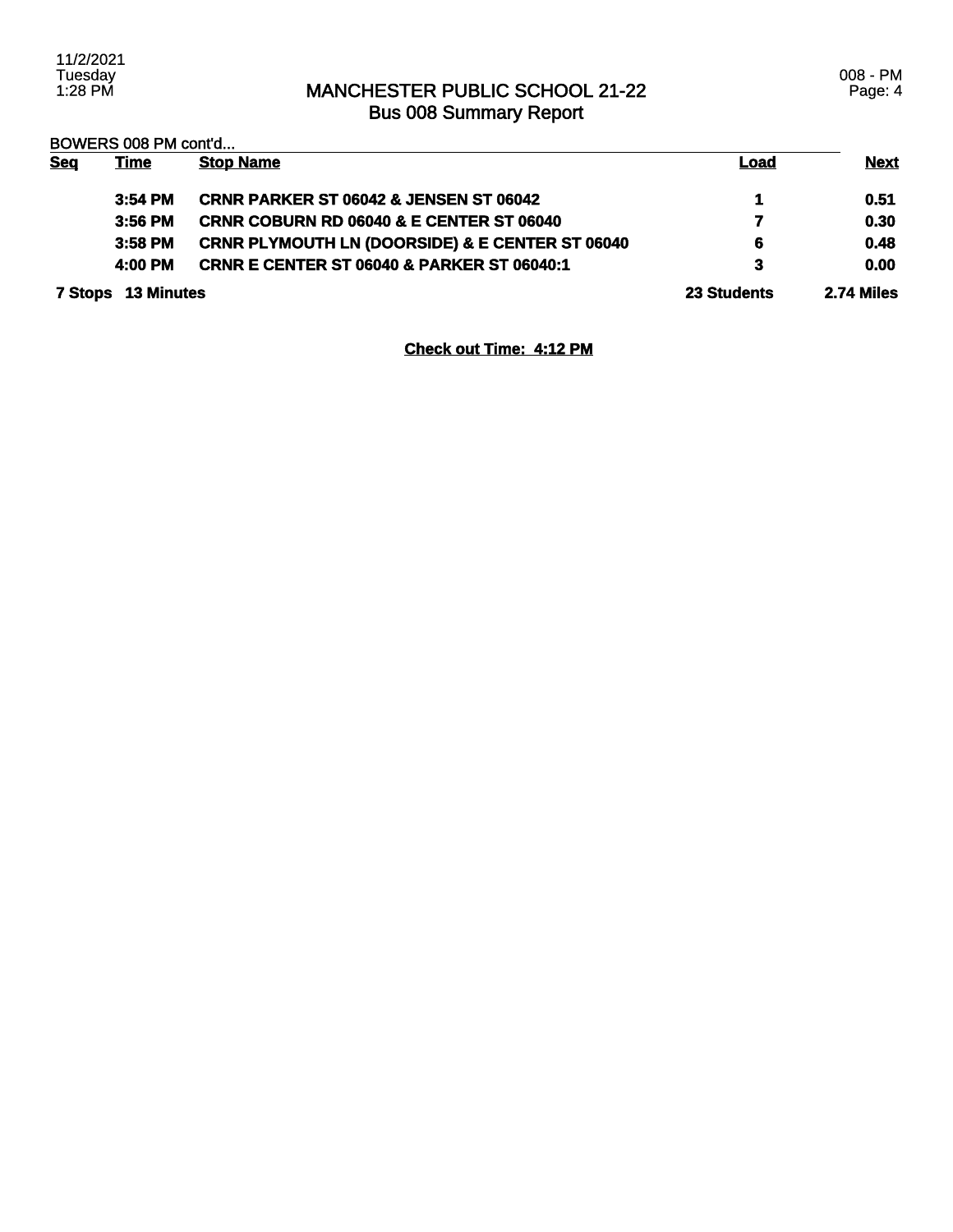Bus 009 Summary Report

**Trip: 009 - AM Check in Time: 6:28 AM**

**Route:** MHS 009 AM **School(s) Serviced:** MANCHESTER HIGH 111

|            |                 | SCROOKS) SEIVICEG: MANUTESTER HIGH ITT  |      |                     |
|------------|-----------------|-----------------------------------------|------|---------------------|
| <b>Seq</b> | Time<br>6:40 AM | <b>Stop Name</b><br>501 PORTER ST 06040 | Load | <b>Next</b><br>0.66 |

| <b>30 Minutes</b><br>10 Stops |                                                               | <b>47 Students</b> | <b>7.98 Miles</b> |
|-------------------------------|---------------------------------------------------------------|--------------------|-------------------|
| 7:10 AM                       | <b>MANCHESTER HIGH 111</b>                                    | 0                  | 0.00              |
| 7:03 AM                       | <b>CRNR CHARTER OAK ST 06040 &amp; PHILIP RD 06040</b>        | 12                 | 1.62              |
| 7:02 AM                       | <b>CRNR CHARTER OAK ST 06040 &amp; VIRGINIA RD 06040</b>      | 11                 | 0.20              |
| 6:59 AM                       | <b>CRNR HIGHLAND ST 06040 &amp; CANDLEWOOD DR 06040</b>       | 4                  | 0.64              |
| 6:58 AM                       | <b>341 HIGHLAND ST 06040</b>                                  |                    | 0.37              |
| 6:54 AM                       | <b>CRNR DENNISON RIDGE DR 06040 &amp; BIRCH MOUNTAIN RD 0</b> | 8                  | 1.06              |
| 6:51 AM                       | <b>CRNR DENNISON RIDGE DR 06040 &amp; BIRCH MOUNTAIN RD 0</b> | 2                  | 1.02              |
| 6:48 AM                       | <b>CRNR BLUE RIDGE DR 06040 &amp; BETTE DR 06040</b>          | 2                  | 0.87              |
| 6:46 AM                       | <b>CRNR AMANDA DR 06040 &amp; CARTER ST 06040</b>             | 4                  | 0.59              |
| 6:44 AM                       | <b>560 PORTER ST 06040</b>                                    |                    | 0.95              |
| v.tv ani                      | JUI I VIIILII VI UUUTU                                        |                    | v.vv              |

**Route:** ILLING 009 AM

**School(s) Serviced:** ILLING MIDDLE 225

| <b>Seq</b> | Time<br>7:12 AM     | <b>Stop Name</b><br><b>CRNR MUNRO ST 06040 &amp; ACADEMY ST 06040</b> | <b>Load</b> | <b>Next</b><br>1.10 |
|------------|---------------------|-----------------------------------------------------------------------|-------------|---------------------|
|            |                     |                                                                       |             |                     |
|            | 7:17 AM             | 93 HIGHWOOD DR 06040                                                  |             | 1.26                |
|            | 7:21 AM             | <b>CRNR CARTER ST 06040 &amp; AMANDA DR 06040</b>                     |             | 1.58                |
|            | 7:25 AM             | <b>CRNR BIRCH MOUNTAIN RD 06043 &amp; VILLA LOUISA RD</b>             | 3           | 0.63                |
|            | 7:27 AM             | <b>CRNR DENNISON RIDGE DR 06040 &amp; JENNY CLIFF RD 0604</b>         | 8           | 0.76                |
|            | 7:30 AM             | <b>CRNR BIRCH MOUNTAIN RD 06040 &amp; DENNISON RIDGE DR 0</b>         |             | 1.78                |
|            | 7:35 AM             | CRNR DOUGANS ALY 06040 & GARDNER ST 06040                             | 0           | 0.62                |
|            | 7:38 AM             | <b>CRNR TIMROD RD 06040 &amp; COBB HILL RD 06040</b>                  | 4           | 0.77                |
|            | 7:41 AM             | <b>CRNR HAYSTACK RD 06040 &amp; HOLYOKE DR 06040</b>                  | 2           | 0.13                |
|            | 7:42 AM             | <b>CRNR GARDNER ST 06040 &amp; HAYSTACK RD 06040</b>                  | 2           | 0.64                |
|            | 7:44 AM             | <b>CRNR FERN ST 06040 &amp; DARTMOUTH RD 06040</b>                    |             | 0.59                |
|            | 7:46 AM             | <b>CRNR DARTMOUTH RD 06040 &amp; SPRING ST 06040</b>                  |             | 1.31                |
|            | 7:52 AM             | <b>CRNR CHARTER OAK ST 06040 &amp; KANE RD 06040</b>                  | 6           | 0.07                |
|            | 7:53 AM             | <b>CRNR CHARTER OAK ST 06040 &amp; PHILIP RD 06040</b>                | 5           | 0.52                |
|            | 7:56 AM             | <b>CRNR AUTUMN ST 06040 &amp; ANSALDI RD 06040</b>                    | 5           | 0.26                |
|            | 7:57 AM             | <b>CRNR SCHOOL ST 06040 &amp; GLENWOOD ST 06040</b>                   | 19          | 0.33                |
|            | 7:59 AM             | <b>CRNR AUTUMN ST 06040 &amp; OAK ST 06040</b>                        | 3           | 1.34                |
|            | 8:05 AM             | <b>ILLING MIDDLE 225</b>                                              | 0           | 0.00                |
|            | 17 Stops 53 Minutes |                                                                       | 69 Students | <b>13.69 Miles</b>  |

**Route:** VERPLANCK 009 AM **School(s) Serviced:** VERPLANCK ELEMENTARY 355

| <b>Seq</b> | <u>Time</u> | <b>Stop Name</b> | <u>Load</u> | <b>Next</b> |
|------------|-------------|------------------|-------------|-------------|
|            |             |                  |             |             |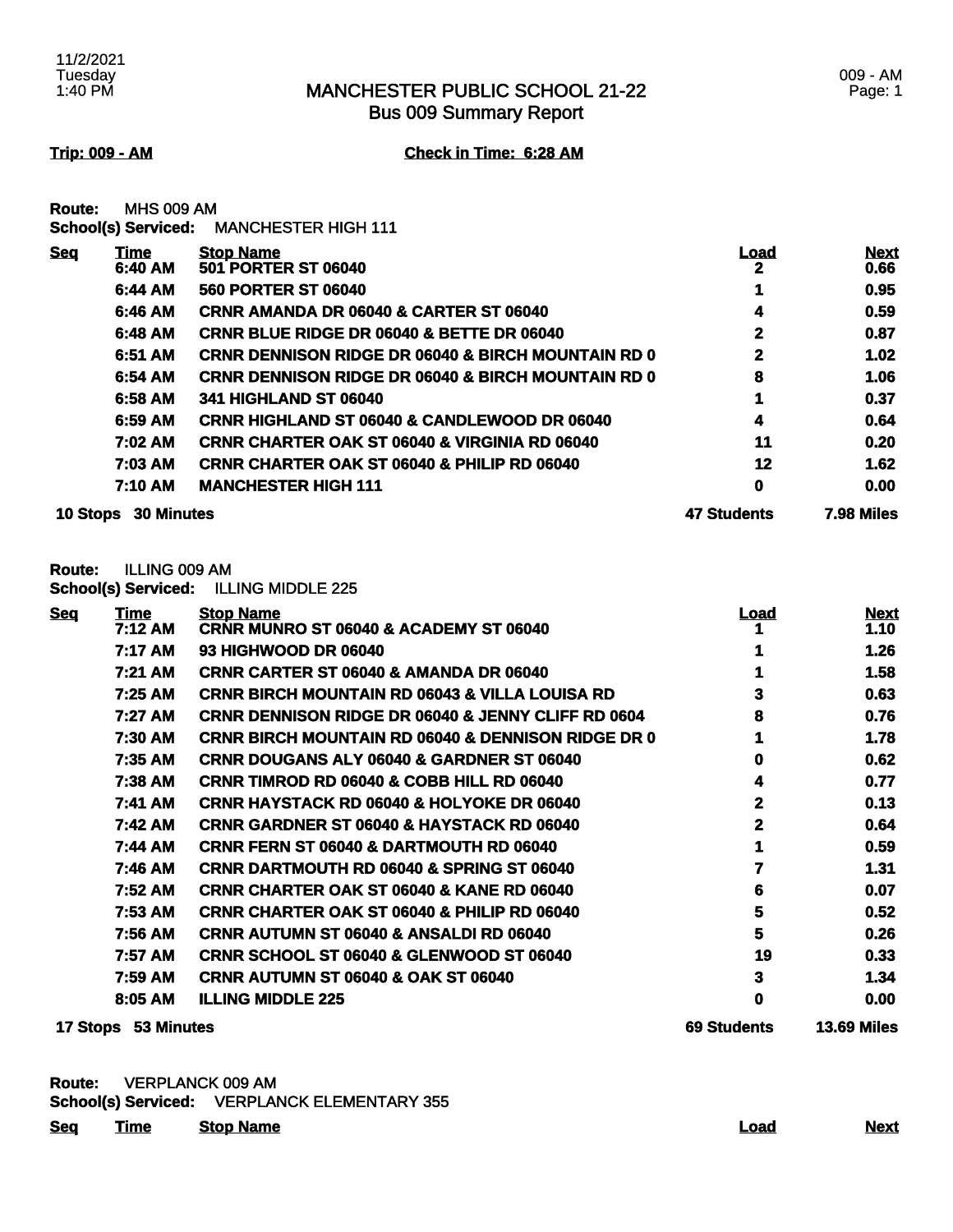009 - AM Page: 2

VERPLANCK 009 AM cont'd...

| <b>Seg</b>        | <u>Time</u> | <b>Stop Name</b>                                         | <b>Load</b>       | <b>Next</b> |
|-------------------|-------------|----------------------------------------------------------|-------------------|-------------|
|                   | 8:41 AM     | <b>CRNR 372 W CENTER ST &amp; BLUEFIELD DR WEST ENTR</b> | 5                 | 0.93        |
|                   | 8:44 AM     | <b>CRNR CHANNING DR 06040 &amp; RUBY DR 06040</b>        | 29                | 0.12        |
|                   | 8:46 AM     | <b>SQUIRE VILLAGE @ RENTAL OFFICE</b>                    | 19                | 0.78        |
|                   | 8:50 AM     | <b>VERPLANCK ELEMENTARY 355</b>                          | 0                 | 0.00        |
| 3 Stops 9 Minutes |             | 53 Students                                              | <b>1.83 Miles</b> |             |

**Check out Time: 9:06 AM**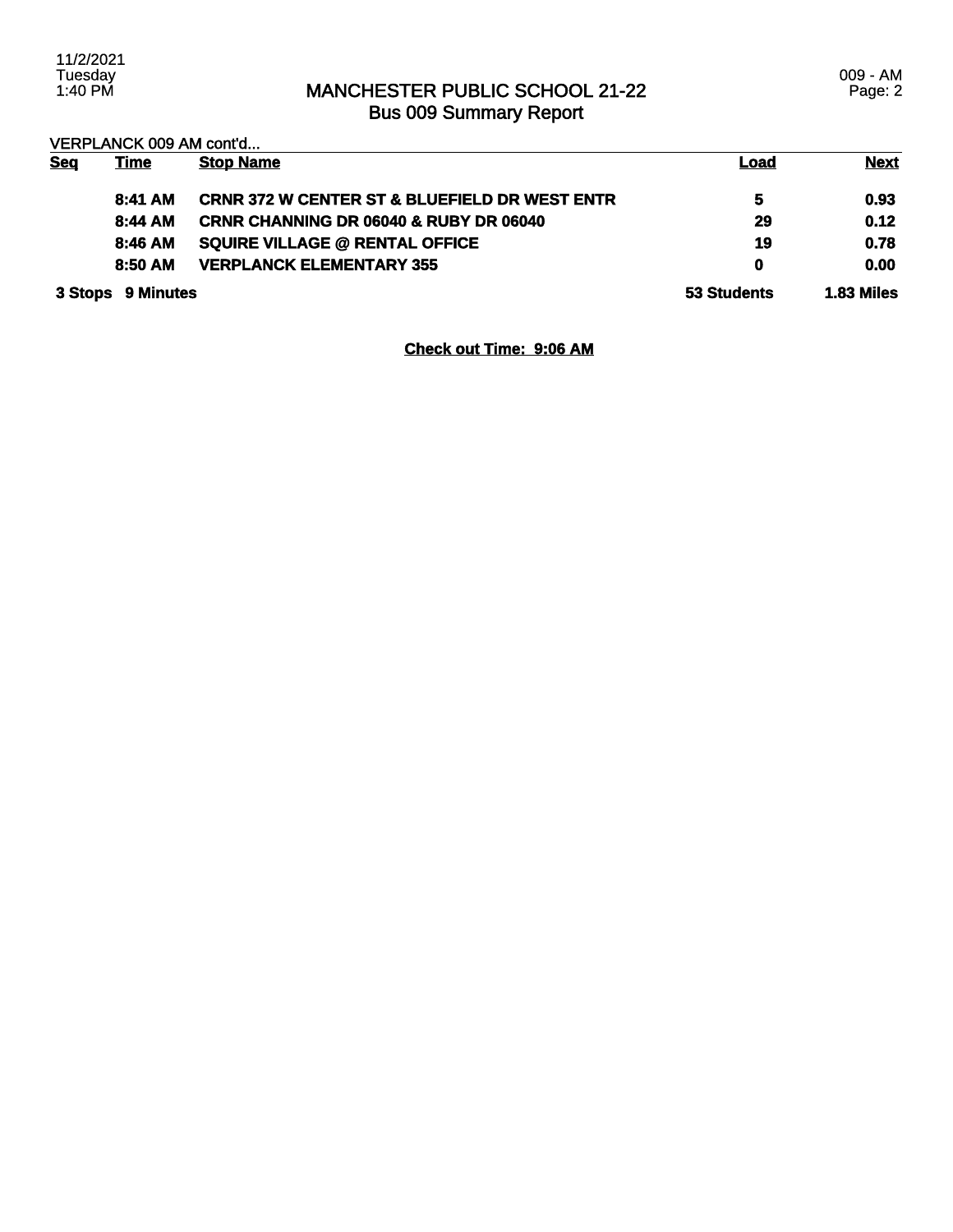#### **Trip: 009 - PM Check in Time: 1:34 PM**

**Route:** MHS 009 PM **School(s) Serviced:** MANCHESTER HIGH 111

| <b>Seg</b> | Time       | <b>Stop Name</b>                                              | Load               | <b>Next</b> |
|------------|------------|---------------------------------------------------------------|--------------------|-------------|
|            | 2:07 PM    | <b>MANCHESTER HIGH 111</b>                                    | 0                  | 3.05        |
|            | 2:18 PM    | <b>501 PORTER ST 06040</b>                                    | 2                  | 0.66        |
|            | $2:21$ PM  | <b>560 PORTER ST 06040</b>                                    |                    | 0.95        |
|            | 2:24 PM    | <b>CRNR AMANDA DR 06040 &amp; CARTER ST 06040</b>             | 4                  | 0.59        |
|            | 2:26 PM    | <b>CRNR BLUE RIDGE DR 06040 &amp; BETTE DR 06040</b>          | 2                  | 0.87        |
|            | 2:29 PM    | <b>CRNR DENNISON RIDGE DR 06040 &amp; BIRCH MOUNTAIN RD 0</b> | 2                  | 1.02        |
|            | 2:32 PM    | <b>CRNR DENNISON RIDGE DR 06040 &amp; BIRCH MOUNTAIN RD 0</b> | 8                  | 1.06        |
|            | 2:36 PM    | <b>341 HIGHLAND ST 06040</b>                                  |                    | 0.37        |
|            | 2:37 PM    | <b>CRNR HIGHLAND ST 06040 &amp; CANDLEWOOD DR 06040</b>       | 4                  | 0.64        |
|            | 2:40 PM    | <b>CRNR CHARTER OAK ST 06040 &amp; VIRGINIA RD 06040</b>      | 11                 | 0.53        |
|            | 2:42 PM    | <b>CRNR CHARTER OAK ST 06040 &amp; PHILIP RD 06040</b>        | 12                 | 0.00        |
| 10 Stops   | 35 Minutes |                                                               | <b>47 Students</b> | 9.74 Miles  |

#### **Route:** ILLING 009 PM

**School(s) Serviced:** ILLING MIDDLE 225

| <b>Seq</b>      | <b>Time</b>       | <b>Stop Name</b>                                              | Load        | <b>Next</b>        |
|-----------------|-------------------|---------------------------------------------------------------|-------------|--------------------|
|                 | 2:52 PM           | <b>ILLING MIDDLE 225</b>                                      | o           | 0.83               |
|                 | 2:55 PM           | CRNR MUNRO ST 06040 & ACADEMY ST 06040                        |             | 0.47               |
|                 | 2:58 PM           | <b>CRNR AUTUMN ST 06040 &amp; OAK ST 06040</b>                | 3           | 0.33               |
|                 | 2:59 PM           | <b>CRNR SCHOOL ST 06040 &amp; GLENWOOD ST 06040</b>           | 19          | 0.26               |
|                 | 3:01 PM           | CRNR AUTUMN ST 06040 & ANSALDI RD 06040                       | 5           | 0.52               |
|                 | 3:04 PM           | <b>CRNR CHARTER OAK ST 06040 &amp; PHILIP RD 06040</b>        | 5           | 0.07               |
|                 | 3:05 PM           | <b>CRNR CHARTER OAK ST 06040 &amp; KANE RD 06040</b>          | 6           | 1.70               |
|                 | 3:10 PM           | 93 HIGHWOOD DR 06040                                          |             | 1.26               |
|                 | 3:14 PM           | CRNR CARTER ST 06040 & AMANDA DR 06040                        |             | 1.58               |
|                 | 3:18 PM           | CRNR BIRCH MOUNTAIN RD 06043 & VILLA LOUISA RD                | 3           | 0.63               |
|                 | 3:20 PM           | <b>CRNR DENNISON RIDGE DR 06040 &amp; JENNY CLIFF RD 0604</b> | 8           | 0.76               |
|                 | 3:23 PM           | <b>CRNR BIRCH MOUNTAIN RD 06040 &amp; DENNISON RIDGE DR 0</b> |             | 1.78               |
|                 | 3:29 PM           | <b>CRNR DOUGANS ALY 06040 &amp; GARDNER ST 06040</b>          | 0           | 0.62               |
|                 | 3:31 PM           | <b>CRNR TIMROD RD 06040 &amp; COBB HILL RD 06040</b>          | 4           | 0.77               |
|                 | 3:34 PM           | <b>CRNR HAYSTACK RD 06040 &amp; HOLYOKE DR 06040</b>          | 2           | 0.13               |
|                 | 3:35 PM           | <b>CRNR GARDNER ST 06040 &amp; HAYSTACK RD 06040</b>          | 2           | 0.64               |
|                 | 3:37 PM           | <b>CRNR FERN ST 06040 &amp; DARTMOUTH RD 06040</b>            |             | 0.59               |
|                 | 3:39 PM           | <b>CRNR DARTMOUTH RD 06040 &amp; SPRING ST 06040</b>          |             | 0.00               |
| <b>17 Stops</b> | <b>47 Minutes</b> |                                                               | 69 Students | <b>12.94 Miles</b> |

**Route:** VERPLANCK 009 PM **School(s) Serviced:** VERPLANCK ELEMENTARY 355

| <b>Seq</b> | <u>Time Stop Name</u> | Load | <b>Next</b> |
|------------|-----------------------|------|-------------|
|            |                       |      |             |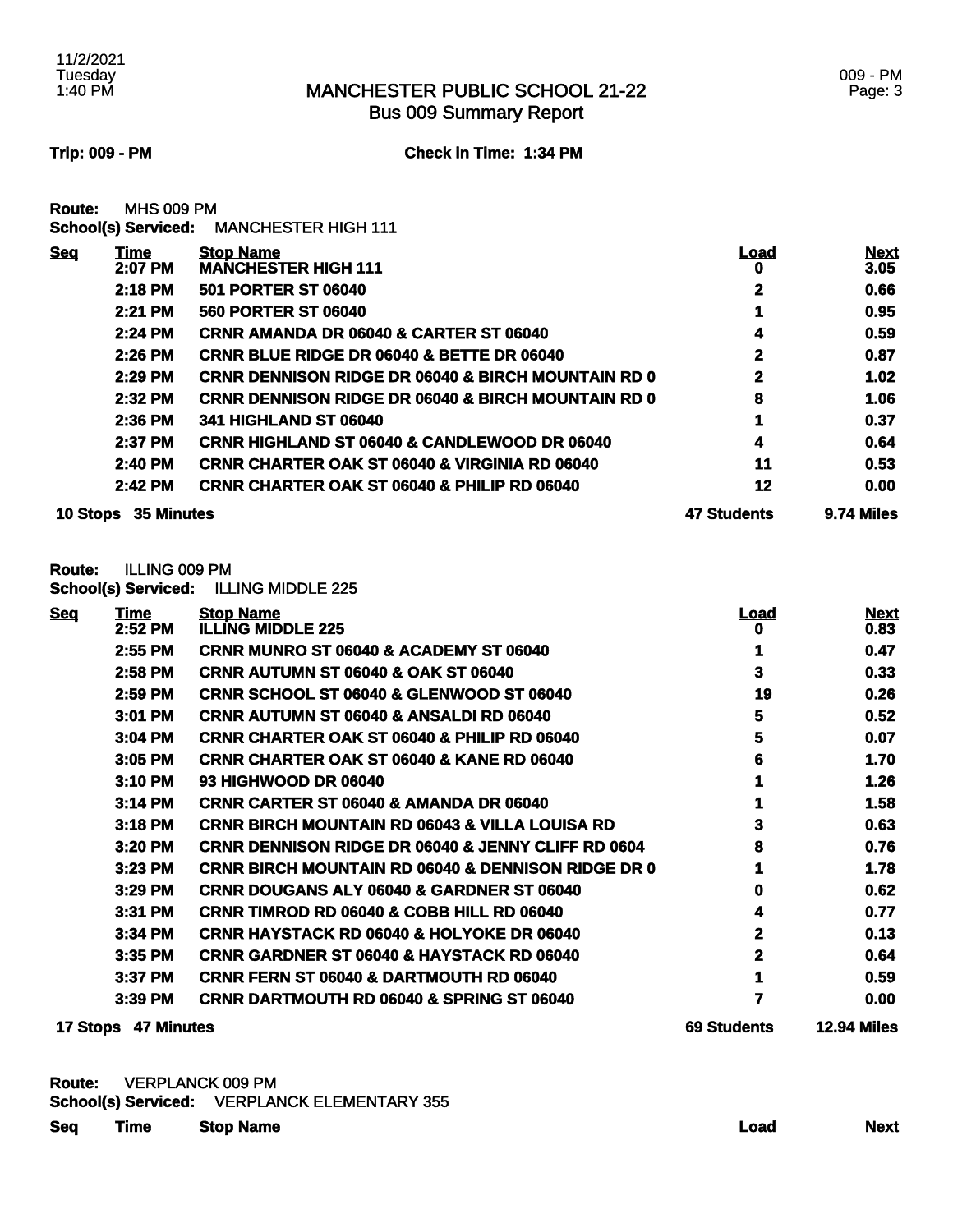009 - PM Page: 4

VERPLANCK 009 PM cont'd...

| <b>Seg</b> | <u>Time</u>       | <b>Stop Name</b>                                         | Load        | <b>Next</b>       |
|------------|-------------------|----------------------------------------------------------|-------------|-------------------|
|            | 3:47 PM           | <b>VERPLANCK ELEMENTARY 355</b>                          | $\mathbf 0$ | 0.55              |
|            | 3:49 PM           | <b>CRNR 372 W CENTER ST &amp; BLUEFIELD DR WEST ENTR</b> | 5           | 0.93              |
|            | $3:52$ PM         | <b>CRNR CHANNING DR 06040 &amp; RUBY DR 06040</b>        | 29          | 0.12              |
|            | $3:54$ PM         | <b>SQUIRE VILLAGE @ RENTAL OFFICE</b>                    | 19          | 0.00              |
|            | 3 Stops 7 Minutes |                                                          | 53 Students | <b>1.60 Miles</b> |

**Check out Time: 4:08 PM**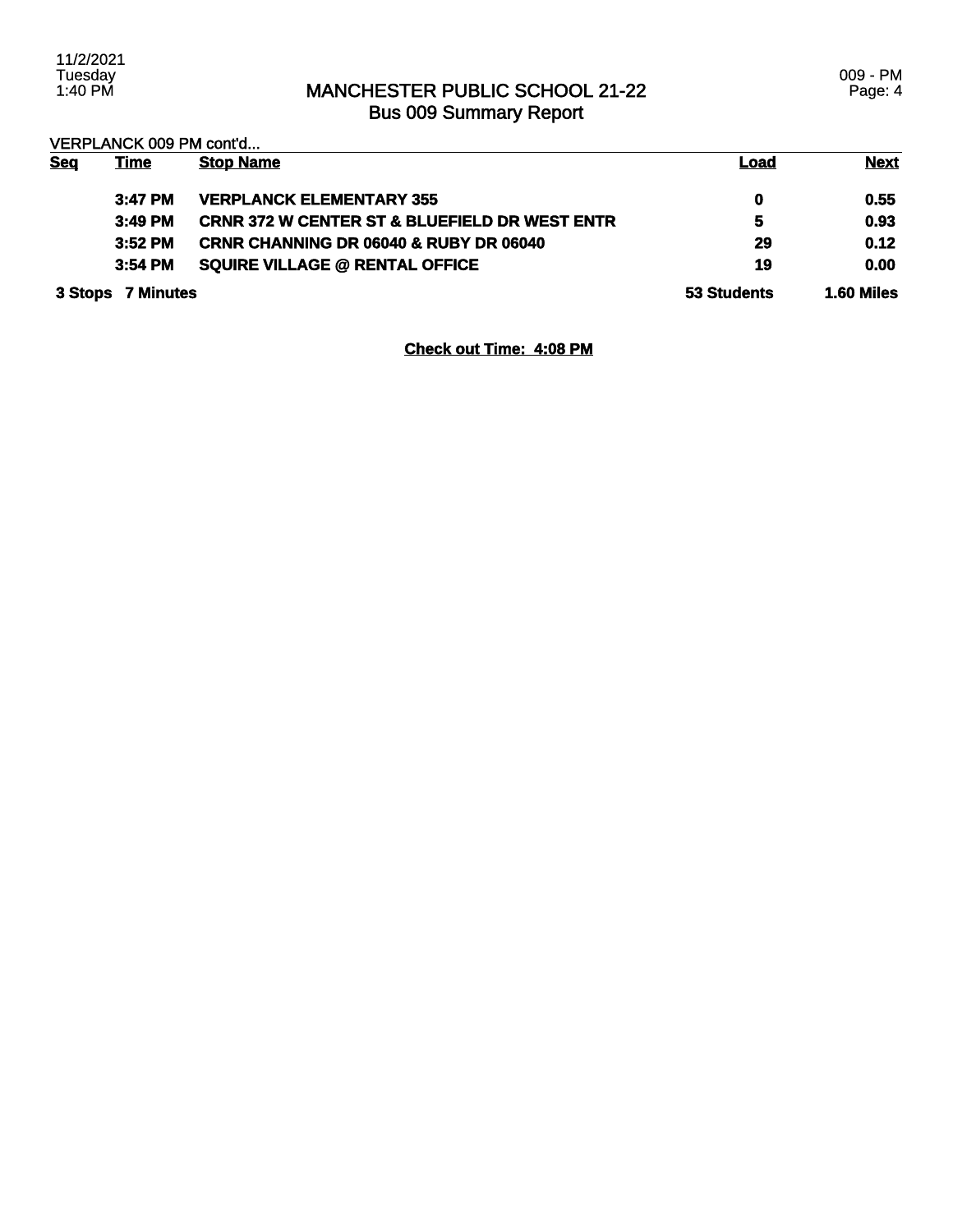Bus 010 Summary Report

**Trip: 010 - AM Check in Time: 6:25 AM**

**Route:** MHS 010 AM **School(s) Serviced:** MANCHESTER HIGH 111

| <b>Seq</b> | Time<br>6:44 AM   | <b>Stop Name</b><br><b>CRNR WETHERELL ST 06040 &amp; SERVER ST 06040</b> | Load<br>10  | <b>Next</b><br>0.15 |
|------------|-------------------|--------------------------------------------------------------------------|-------------|---------------------|
|            | 6:45 AM           | <b>CRNR WETHERELL ST 06040 &amp; LITCHFIELD ST 06040</b>                 | 8           | 0.92                |
|            | 6:50 AM           | <b>CRNR WADDELL RD 06040 &amp; W CENTER ST 06040</b>                     | 26          | 0.33                |
|            | 6:52 AM           | <b>CRNR W CENTER ST 06040 &amp; ANN ST 06040</b>                         | 15          | 1.72                |
|            | 7:00 AM           | <b>MANCHESTER HIGH 111</b>                                               | $\mathbf 0$ | 0.00                |
| 4 Stops    | <b>16 Minutes</b> |                                                                          | 59 Students | <b>3.12 Miles</b>   |

**Route:** ODYSSEY 010 AM

**School(s) Serviced:** ODYSSEY COMMUNITY SCHOOL 505

| <u>Seq</u>      | <u>Time</u>       | <b>Stop Name</b>                                              | <u>Load</u>  | <b>Next</b>        |
|-----------------|-------------------|---------------------------------------------------------------|--------------|--------------------|
|                 | 7:06 AM           | CRNR BLUE RIDGE DR 06040 & BETTE DR 06040                     |              | 2.21               |
|                 | 7:12 AM           | <b>CRNR CANDLEWOOD DR 06040 &amp; HIGHLAND ST 06040</b>       |              | 1.52               |
|                 | 7:18 AM           | <b>CRNR TIMROD RD 06040 &amp; LOOKOUT MOUNTAIN DR 06040</b>   |              | 0.66               |
|                 | 7:20 AM           | <b>CRNR CLOVER LN 06040 &amp; HOLYOKE DR 06040</b>            | $\mathbf{2}$ | 1.54               |
|                 | 7:26 AM           | 179 CHARTER OAK ST 06040                                      | 3            | 0.64               |
|                 | 7:28 AM           | <b>CRNR CHARTER OAK ST 06040 &amp; SYCAMORE LN 06040 EAST</b> | 2            | 0.88               |
|                 | 7:32 AM           | <b>CRNR SPRUCE ST 06040 &amp; SCHOOL ST 06040</b>             | 12           | 0.12               |
|                 | 7:33 AM           | <b>CRNR MAPLE ST 06040 &amp; SPRUCE ST 06040</b>              |              | 0.18               |
|                 | 7:34 AM           | <b>CRNR SPRUCE ST 06040 &amp; FLORENCE ST 06040</b>           |              | 0.21               |
|                 | 7:35 AM           | <b>CRNR SPRUCE ST 06040 &amp; PEARL ST 06040:1</b>            |              | 0.26               |
|                 | 7:37 AM           | <b>CRNR E CENTER ST 06040 &amp; FOSTER ST 06040</b>           | 3            | 0.48               |
|                 | 7:40 AM           | <b>CRNR E CENTER ST 06040 &amp; BENTON ST</b>                 | 2            | 1.01               |
|                 | 7:44 AM           | <b>CRNR PARK ST 06040 &amp; CHESTNUT ST 06040</b>             |              | 0.36               |
|                 | 7:46 AM           | <b>CRNR FOREST ST 06040 &amp; PINE ST 06040</b>               | 0            | 0.52               |
|                 | 7:48 AM           | <b>CRNR COOPER ST 06040 &amp; SUMMER ST 06040</b>             | 6            | 0.23               |
|                 | 7:49 AM           | <b>CRNR CENTER ST 06040 &amp; LILAC ST 06040</b>              | 2            | 1.56               |
|                 | 7:55 AM           | <b>ODYSSEY COMMUNITY SCHOOL 505</b>                           | 0            | 0.00               |
| <b>16 Stops</b> | <b>49 Minutes</b> |                                                               | 51 Students  | <b>12.38 Miles</b> |

**Route:** HIGHLAND PARK 010 AM

**School(s) Serviced:** HIGHLAND PARK ELEMENTARY 337

| <b>Seg</b> | <u>Time</u> | <b>Stop Name</b>                                    | <u>Load</u> | <b>Next</b> |
|------------|-------------|-----------------------------------------------------|-------------|-------------|
|            | 8:29 AM     | CRNR BISSELL ST 06040 & FOSTER ST 06040             | 6           | 0.11        |
|            | 8:30 AM     | <b>CRNR PEARL ST 06040 &amp; FOSTER ST 06040</b>    | 5           | 0.17        |
|            | 8:31 AM     | <b>CRNR SPRUCE ST 06040 &amp; BISSELL ST 06040</b>  | 10          | 0.06        |
|            | 8:32 AM     | <b>CRNR HAMLIN ST 06040 &amp; BISSELL ST 06040</b>  | 19          | 0.24        |
|            | 8:34 AM     | <b>CRNR BIRCH ST 06040 &amp; SPRUCE ST 06040</b>    | 12          | 0.30        |
|            | 8:36 AM     | <b>107 FLORENCE ST 06040</b>                        | 17          | 0.47        |
|            | 8:39 AM     | <b>CRNR AUTUMN ST 06040 &amp; ASHWORTH ST 06040</b> | и           | 0.60        |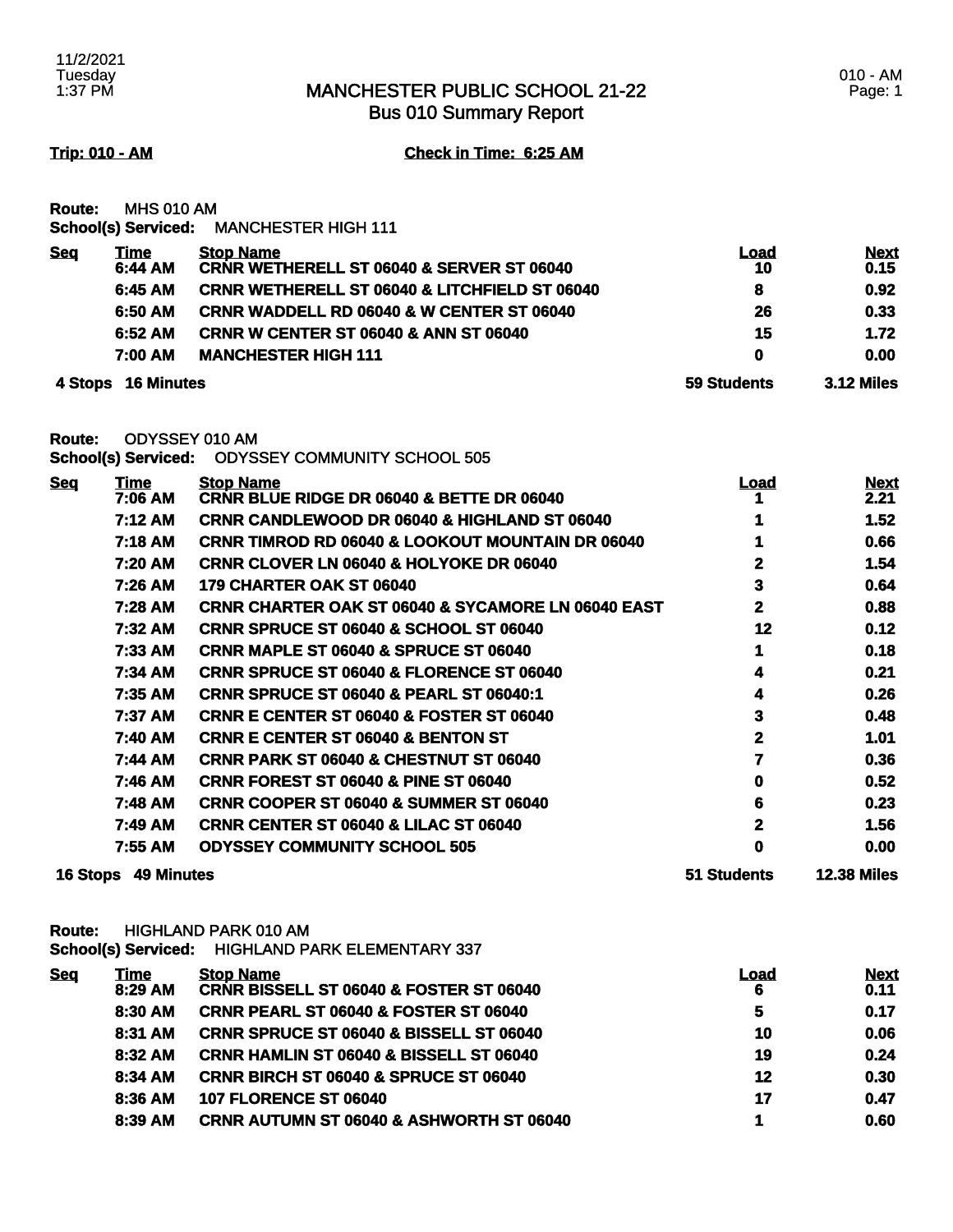010 - AM Page: 2

HIGHLAND PARK 010 AM cont'd...

| <b>Seq</b> | <u>Time</u>        | <b>Stop Name</b>                    | Load               | <b>Next</b> |
|------------|--------------------|-------------------------------------|--------------------|-------------|
|            | 8:46 AM            | <b>27 PATRIOT LN 06040</b>          |                    | 0.42        |
|            | 8:48 AM            | <b>181 E ELDRIDGE ST 06040</b>      | 3                  | 0.48        |
|            | 8:50 AM            | <b>HIGHLAND PARK ELEMENTARY 337</b> | 0                  | 0.00        |
|            | 9 Stops 21 Minutes |                                     | <b>77 Students</b> | 2.85 Miles  |

**Check out Time: 8:58 AM**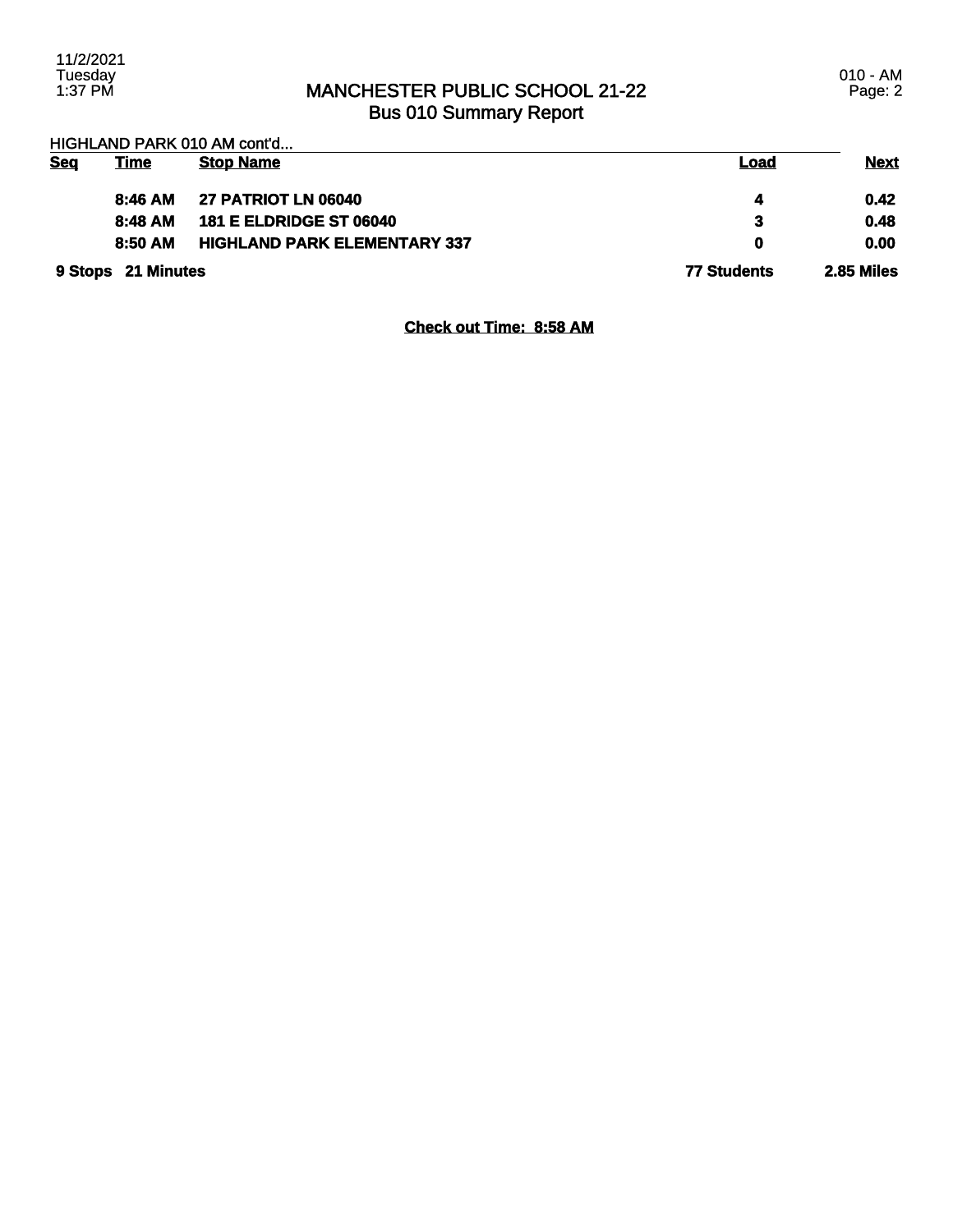Bus 010 Summary Report

**Trip: 010 - PM Check in Time: 1:34 PM**

**Route:** MHS 010 PM **School(s) Serviced:** MANCHESTER HIGH 111

| <b>Seq</b>                   | Time<br>2:07 PM | <b>Stop Name</b><br><b>MANCHESTER HIGH 111</b>           | <u>Load</u>       | <b>Next</b><br>2.04 |
|------------------------------|-----------------|----------------------------------------------------------|-------------------|---------------------|
|                              | 2:14 PM         | <b>CRNR W CENTER ST 06040 &amp; ANN ST 06040</b>         | 15                | 0.33                |
|                              | $2:16$ PM       | <b>CRNR WADDELL RD 06040 &amp; W CENTER ST 06040</b>     | 26                | 0.96                |
|                              | $2:21$ PM       | <b>CRNR WETHERELL ST 06040 &amp; LITCHFIELD ST 06040</b> | 8                 | 0.15                |
|                              | $2:22$ PM       | <b>CRNR WETHERELL ST 06040 &amp; SERVER ST 06040</b>     | 10                | 0.00                |
| <b>15 Minutes</b><br>4 Stops |                 | 59 Students                                              | <b>3.48 Miles</b> |                     |

**Route:** ODYSSEY 010 PM

**School(s) Serviced:** ODYSSEY COMMUNITY SCHOOL 505

| <u>Seq</u> | <b>Time</b>                | <b>Stop Name</b>                                              | <u>Load</u>        | <b>Next</b>        |
|------------|----------------------------|---------------------------------------------------------------|--------------------|--------------------|
|            | 2:45 PM                    | <b>ODYSSEY COMMUNITY SCHOOL 505</b>                           | o                  | 1.64               |
|            | 2:51 PM                    | <b>CRNR CENTER ST 06040 &amp; LILAC ST 06040</b>              | 2                  | 0.23               |
|            | 2:52 PM                    | <b>CRNR COOPER ST 06040 &amp; SUMMER ST 06040</b>             | 6                  | 0.50               |
|            | 2:55 PM                    | 358 HARTFORD RD 06040:1                                       | $\mathbf 2$        | 0.54               |
|            | 2:57 PM                    | <b>CRNR FOREST ST 06040 &amp; PINE ST 06040</b>               | 1                  | 0.36               |
|            | 2:58 PM                    | <b>CRNR PARK ST 06040 &amp; CHESTNUT ST 06040</b>             |                    | 0.98               |
|            | 3:03 PM                    | CRNR E CENTER ST 06040 & FOSTER ST 06040                      | 3                  | 0.28               |
|            | 3:04 PM                    | <b>CRNR E CENTER ST 06040 &amp; BENTON ST</b>                 | 2                  | 0.42               |
|            | 3:06 PM                    | <b>CRNR LANCASTER RD 06040 &amp; SCARBOROUGH RD 06040</b>     | 2                  | 0.52               |
|            | 3:09 PM                    | <b>CRNR JEAN RD 06040 &amp; WARANOKE RD 06040</b>             |                    | 1.48               |
|            | 3:15 PM                    | <b>CRNR SPRUCE ST 06040 &amp; PEARL ST 06040:1</b>            | 4                  | 0.21               |
|            | 3:16 PM                    | <b>CRNR SPRUCE ST 06040 &amp; FLORENCE ST 06040</b>           | 2                  | 0.18               |
|            | 3:17 PM                    | <b>CRNR MAPLE ST 06040 &amp; SPRUCE ST 06040</b>              | 1                  | 0.12               |
|            | 3:18 PM                    | <b>CRNR SPRUCE ST 06040 &amp; SCHOOL ST 06040</b>             | 12                 | 0.88               |
|            | 3:22 PM                    | <b>CRNR CHARTER OAK ST 06040 &amp; SYCAMORE LN 06040 EAST</b> | 2                  | 0.32               |
|            | 3:23 PM                    | <b>179 CHARTER OAK ST 06040</b>                               | 3                  | 1.86               |
|            | 3:30 PM                    | <b>CRNR CLOVER LN 06040 &amp; HOLYOKE DR 06040</b>            | 2                  | 0.66               |
|            | 3:33 PM                    | <b>CRNR TIMROD RD 06040 &amp; LOOKOUT MOUNTAIN DR 06040</b>   |                    | 1.52               |
|            | 3:38 PM                    | CRNR CANDLEWOOD DR 06040 & HIGHLAND ST 06040                  |                    | 1.88               |
|            | 3:43 PM                    | <b>CRNR BLUE RIDGE DR 06040 &amp; BETTE DR 06040</b>          |                    | 0.00               |
|            | <b>19 Stops 58 Minutes</b> |                                                               | <b>55 Students</b> | <b>14.58 Miles</b> |

**Route:** HIGHLAND PARK 010 PM

**School(s) Serviced:** HIGHLAND PARK ELEMENTARY 337

| <u>Sea</u> | <b>Fime</b> | <b>Stop Name</b>                                    | Load | <b>Next</b> |
|------------|-------------|-----------------------------------------------------|------|-------------|
|            | $3:47$ PM   | <b>HIGHLAND PARK ELEMENTARY 337</b>                 |      | 0.45        |
|            | $3:49$ PM   | <b>181 E ELDRIDGE ST 06040</b>                      |      | 0.69        |
|            | 3:56 PM     | <b>27 PATRIOT LN 06040</b>                          |      | 0.33        |
|            | $3:58$ PM   | <b>CRNR AUTUMN ST 06040 &amp; ASHWORTH ST 06040</b> |      | 0.46        |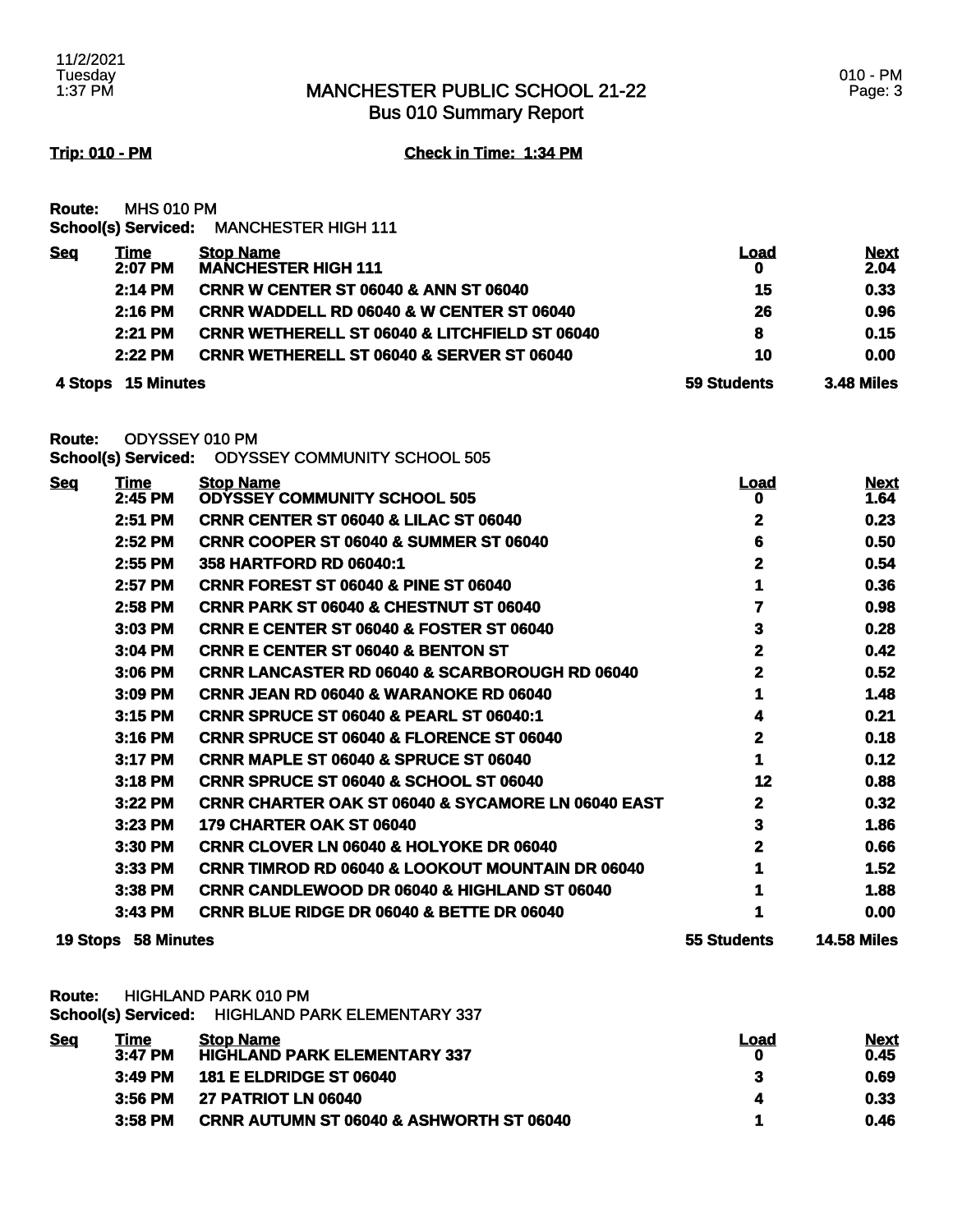### MANCHESTER PUBLIC SCHOOL 21-22 Bus 010 Summary Report

010 - PM Page: 4

HIGHLAND PARK 010 PM cont'd...

| <b>Seg</b> | <b>Time</b>       | <b>Stop Name</b>                                   | <u>Load</u>        | <b>Next</b> |
|------------|-------------------|----------------------------------------------------|--------------------|-------------|
|            | 4:00 PM           | <b>107 FLORENCE ST 06040</b>                       | 17                 | 0.31        |
|            | 4:02 PM           | <b>CRNR BIRCH ST 06040 &amp; SPRUCE ST 06040</b>   | 12                 | 0.05        |
|            | 4:03 PM           | <b>CRNR SPRUCE ST 06040 &amp; BISSELL ST 06040</b> | 10                 | 0.06        |
|            | 4:04 PM           | <b>CRNR HAMLIN ST 06040 &amp; BISSELL ST 06040</b> | 18                 | 0.23        |
|            | 4:06 PM           | <b>CRNR PEARL ST 06040 &amp; FOSTER ST 06040</b>   | 5                  | 0.11        |
|            | 4:07 PM           | <b>CRNR BISSELL ST 06040 &amp; FOSTER ST 06040</b> | 6                  | 0.00        |
| 9 Stops    | <b>20 Minutes</b> |                                                    | <b>76 Students</b> | 2.69 Miles  |

**Check out Time: 4:20 PM**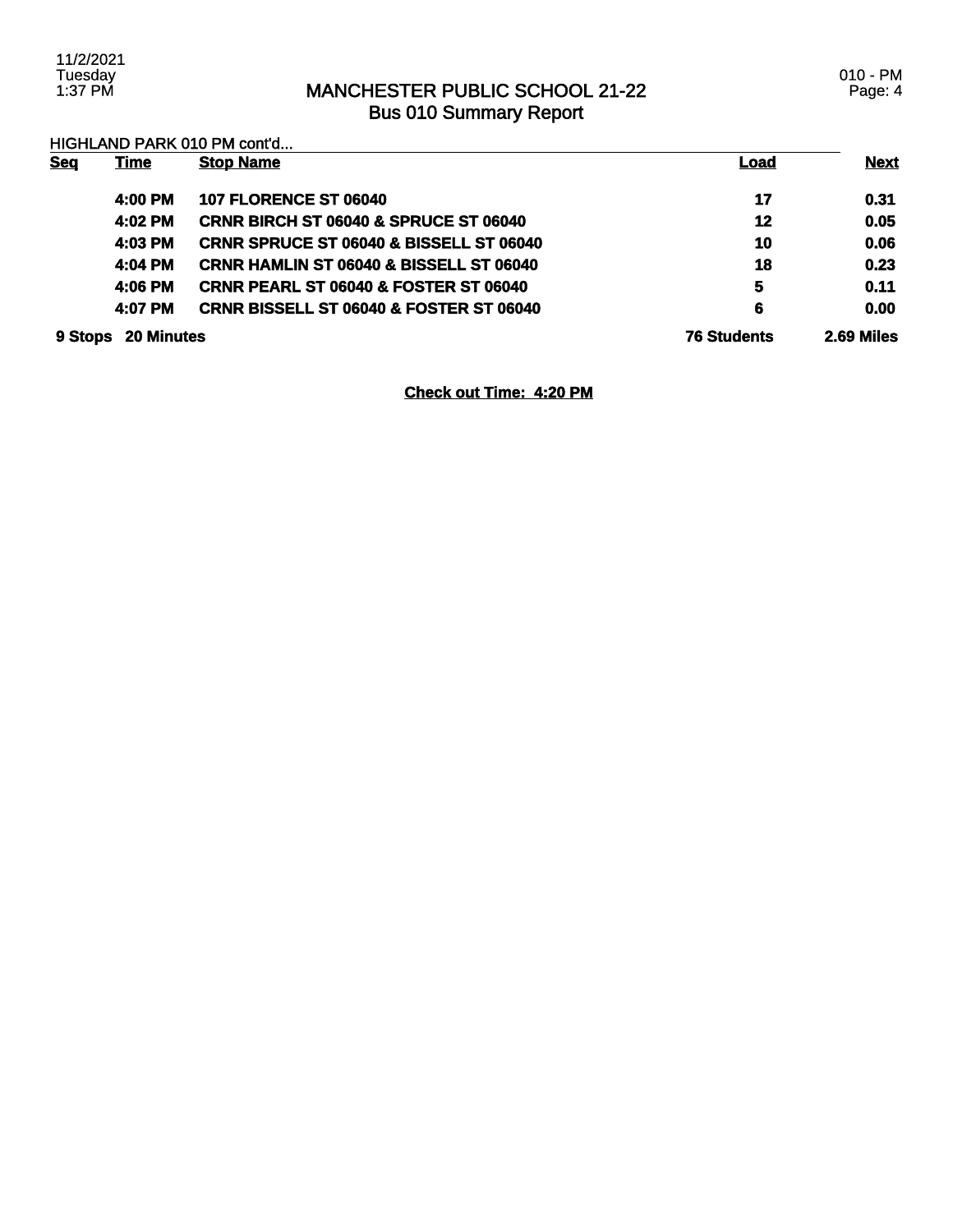Bus 011 Summary Report

**Trip: 011 - AM Check in Time: 6:33 AM**

| Route:     | <b>MHS 011 AM</b>  |                                                                       |                    |                     |
|------------|--------------------|-----------------------------------------------------------------------|--------------------|---------------------|
|            |                    | School(s) Serviced: MANCHESTER HIGH 111                               |                    |                     |
| <b>Seq</b> | Time<br>6:53 AM    | <b>Stop Name</b><br><b>CRNR CHANNING DR 06040 &amp; RUBY DR 06040</b> | Load<br>52         | <b>Next</b><br>0.59 |
|            | 6:57 AM            | <b>CRNR HARTFORD RD 06040 &amp; WILFRED RD 06040:1</b>                | 8                  | 3.15                |
|            | 7:10 AM            | <b>MANCHESTER HIGH 111</b>                                            | 0                  | 0.00                |
|            | 2 Stops 17 Minutes |                                                                       | <b>60 Students</b> | <b>3.74 Miles</b>   |

**Route:** BENNET 011 AM

**School(s) Serviced:** BENNET ACADEMY 221

| <b>Seq</b>          | Time    | <b>Stop Name</b>                                         | Load       | <b>Next</b> |
|---------------------|---------|----------------------------------------------------------|------------|-------------|
|                     | 7:44 AM | <b>CRNR W CENTER ST 06040 &amp; EMERSON ST 06040</b>     | 11         | 0.27        |
|                     | 7:46 AM | <b>CRNR WEST ST 06040 &amp; CAMPFIELD RD 06040</b>       |            | 0.03        |
|                     | 7:46 AM | <b>CRNR WESTWOOD ST 06040 &amp; CAMPFIELD RD 06040</b>   | 12         | 0.27        |
|                     | 7:48 AM | <b>CRNR FAIRFIELD ST 06040 &amp; HARTFORD RD 06040</b>   | 5          | 0.71        |
|                     | 7:51 AM | <b>CRNR BIDWELL ST 06040 &amp; PEILA DR 06040</b>        | 4          | 0.33        |
|                     | 7:53 AM | <b>CRNR HORACE ST 06040 &amp; MAXWELL ST 06040</b>       | 2          | 0.09        |
|                     | 7:53 AM | <b>CRNR HORACE ST 06040 &amp; PACKARD ST 06040</b>       | 3          | 0.08        |
|                     | 7:54 AM | <b>173 WETHERELL ST 06040</b>                            | 4          | 0.40        |
|                     | 7:56 AM | <b>CRNR WETHERELL ST 06040 &amp; SERVER ST 06040</b>     |            | 0.03        |
|                     | 7:56 AM | <b>115 WETHERELL ST 06040</b>                            |            | 0.12        |
|                     | 7:57 AM | <b>CRNR WETHERELL ST 06040 &amp; LITCHFIELD ST 06040</b> | 3          | 0.31        |
|                     | 7:58 AM | <b>CRNR KEENEY ST 06040 &amp; PORTLAND ST doorside</b>   | 3          | 0.59        |
|                     | 8:01 AM | <b>CRNR HACKMATACK ST 06040 &amp; JUDITH DR 06040</b>    | 4          | 1.09        |
|                     | 8:05 AM | <b>BENNET ACADEMY 221</b>                                | 0          | 0.00        |
| 13 Stops 21 Minutes |         | <b>54 Students</b>                                       | 4.32 Miles |             |

**Route:** KEENEY 011 AM

**School(s) Serviced:** KEENEY ELEMENTARY 339

| <b>Seq</b> | Time               | <b>Stop Name</b>                                     | <b>Load</b>        | <b>Next</b> |
|------------|--------------------|------------------------------------------------------|--------------------|-------------|
|            | 8:37 AM            | <b>CRNR WOODSIDE ST 06040 &amp; TERRY RD 06040:1</b> | 4                  | 0.53        |
|            | 8:39 AM            | 514 WETHERELL ST 06040                               |                    | 0.22        |
|            | 8:40 AM            | <b>CRNR WETHERELL ST 06040 &amp; COUGAR DR 06040</b> | 6                  | 0.62        |
|            | 8:42 AM            | 173 WETHERELL ST 06040                               | 5                  | 0.09        |
|            | 8:43 AM            | <b>CRNR HORACE ST 06040 &amp; PACKARD ST 06040</b>   | 13                 | 0.09        |
|            | 8:44 AM            | <b>CRNR HORACE ST 06040 &amp; MAXWELL ST 06040</b>   | 7                  | 0.32        |
|            | 8:46 AM            | 115 WETHERELL ST 06040                               | $\mathbf{2}$       | 0.19        |
|            | 8:47 AM            | <b>CRNR WETHERELL ST 06040 &amp; BRIDGE ST 06040</b> | 5                  | 0.73        |
|            | 8:50 AM            | <b>KEENEY ELEMENTARY 339</b>                         | 0                  | 0.00        |
|            | 8 Stops 13 Minutes |                                                      | <b>43 Students</b> | 2.79 Miles  |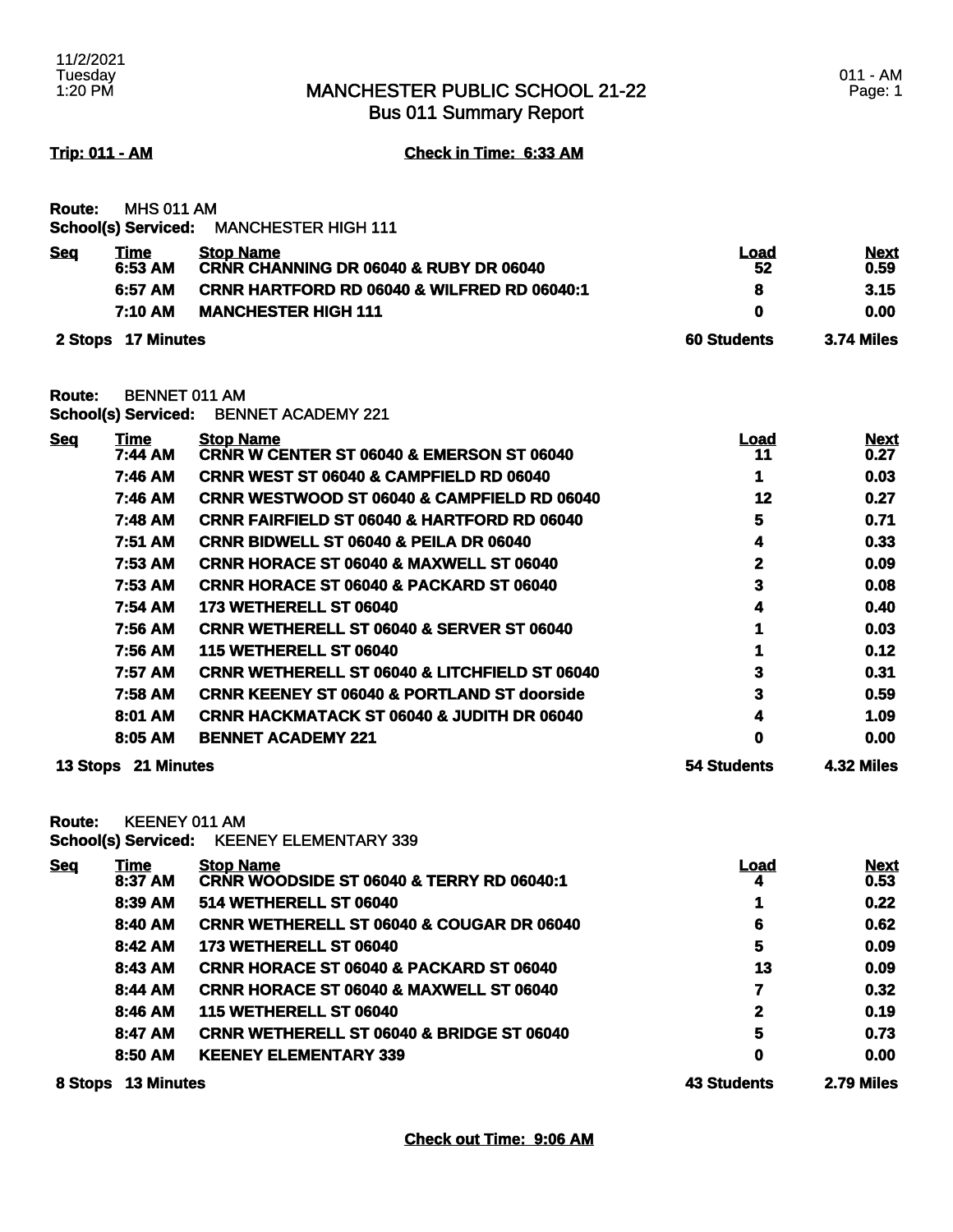Bus 011 Summary Report

**Trip: 011 - PM Check in Time: 1:34 PM**

**Route:** MHS 011 PM **School(s) Serviced:** MANCHESTER HIGH 111

| <u>Seq</u> | Гіmе    | <b>Stop Name</b>                                       | Load | <b>Next</b> |
|------------|---------|--------------------------------------------------------|------|-------------|
|            | 2:07 PM | <b>MANCHESTER HIGH 111</b>                             |      | 3.25        |
|            | 2:18 PM | <b>CRNR CHANNING DR 06040 &amp; RUBY DR 06040</b>      | 52   | 0.59        |
|            | 2:22 PM | <b>CRNR HARTFORD RD 06040 &amp; WILFRED RD 06040:1</b> |      | 0.00        |
|            |         |                                                        |      |             |

**2 Stops 15 Minutes 60 Students 3.84 Miles** 

**Route:** BENNET 011 PM

**School(s) Serviced:** BENNET ACADEMY 221

| <u>Seq</u> | <b>Time</b> | <b>Stop Name</b>                                         | <u>Load</u>  | <b>Next</b> |
|------------|-------------|----------------------------------------------------------|--------------|-------------|
|            | 2:52 PM     | <b>BENNET ACADEMY 221</b>                                | 0            | 2.19        |
|            | 3:01 PM     | <b>CRNR W CENTER ST 06040 &amp; EMERSON ST 06040</b>     | 11           | 0.27        |
|            | 3:02 PM     | <b>CRNR WEST ST 06040 &amp; CAMPFIELD RD 06040</b>       | 1            | 0.03        |
|            | 3:03 PM     | <b>CRNR WESTWOOD ST 06040 &amp; CAMPFIELD RD 06040</b>   | 12           | 0.27        |
|            | 3:05 PM     | <b>CRNR FAIRFIELD ST 06040 &amp; HARTFORD RD 06040</b>   | 5            | 0.71        |
|            | 3:08 PM     | <b>CRNR BIDWELL ST 06040 &amp; PEILA DR 06040</b>        | 4            | 0.33        |
|            | 3:09 PM     | <b>CRNR HORACE ST 06040 &amp; MAXWELL ST 06040</b>       | $\mathbf{2}$ | 0.09        |
|            | 3:10 PM     | <b>CRNR HORACE ST 06040 &amp; PACKARD ST 06040</b>       | 3            | 0.08        |
|            | $3:10$ PM   | 173 WETHERELL ST 06040                                   | 4            | 0.40        |
|            | 3:12 PM     | <b>CRNR WETHERELL ST 06040 &amp; SERVER ST 06040</b>     |              | 0.03        |
|            | 3:13 PM     | <b>115 WETHERELL ST 06040</b>                            |              | 0.12        |
|            | $3:13$ PM   | <b>CRNR WETHERELL ST 06040 &amp; LITCHFIELD ST 06040</b> | 3            | 0.31        |
|            | 3:15 PM     | <b>CRNR KEENEY ST 06040 &amp; PORTLAND ST doorside</b>   | 2            | 0.59        |
|            | 3:17 PM     | <b>CRNR HACKMATACK ST 06040 &amp; JUDITH DR 06040</b>    | 4            | 0.00        |
| 13 Stops   | 25 Minutes  |                                                          | 53 Students  | 5.42 Miles  |

**Route:** KEENEY 011 PM

**School(s) Serviced:** KEENEY ELEMENTARY 339

| <b>Seq</b> | Time                         | <b>Stop Name</b>                                     | <b>Load</b>        | <b>Next</b> |
|------------|------------------------------|------------------------------------------------------|--------------------|-------------|
|            | 3:47 PM                      | <b>KEENEY ELEMENTARY 339</b>                         | 0                  | 0.78        |
|            | 3:50 PM                      | <b>CRNR WETHERELL ST 06040 &amp; BRIDGE ST 06040</b> | 5                  | 0.19        |
|            | 3:51 PM                      | 115 WETHERELL ST 06040                               | $\mathbf{2}$       | 0.11        |
|            | 3:52 PM                      | <b>CRNR HORACE ST 06040 &amp; PACKARD ST 06040</b>   | 13                 | 0.09        |
|            | $3:53$ PM                    | <b>CRNR HORACE ST 06040 &amp; MAXWELL ST 06040</b>   | 7                  | 0.30        |
|            | 3:55 PM                      | 173 WETHERELL ST 06040                               | 5                  | 0.62        |
|            | $3:57$ PM                    | <b>CRNR WETHERELL ST 06040 &amp; COUGAR DR 06040</b> | 6                  | 0.21        |
|            | $3:58$ PM                    | 514 WETHERELL ST 06040                               |                    | 1.57        |
|            | 4:03 PM                      | <b>CRNR WOODSIDE ST 06040 &amp; TERRY RD 06040:1</b> | 4                  | 0.00        |
|            | <b>16 Minutes</b><br>8 Stops |                                                      | <b>43 Students</b> | 3.87 Miles  |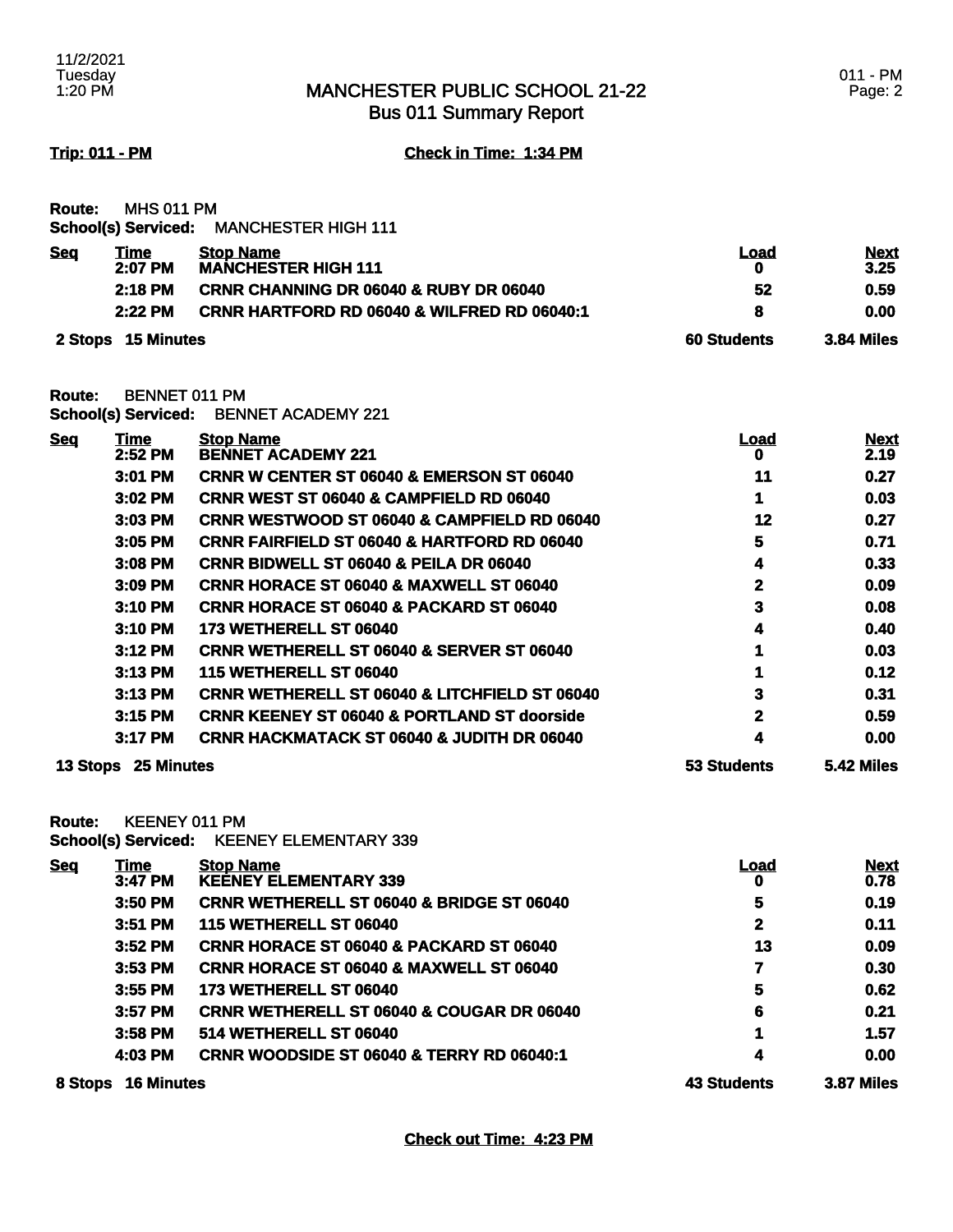Bus 012 Summary Report

### 012 - AM Page: 1

**Trip: 012 - AM Check in Time: 6:17 AM**

| <b>Route:</b> | <b>MHS 012 AM</b>          |                            |
|---------------|----------------------------|----------------------------|
|               | <b>School(s) Serviced:</b> | <b>MANCHESTER HIGH 111</b> |

| <b>Seq</b> | Time                | <b>Stop Name</b>                                          | Load               | <b>Next</b>       |
|------------|---------------------|-----------------------------------------------------------|--------------------|-------------------|
|            | 6:43 AM             | CRNR BUSH HILL RD 06040 & GLENDALE RD 06040               | 3                  | 0.08              |
|            | 6:44 AM             | <b>550 BUSH HILL RD 06040</b>                             |                    | 0.24              |
|            | 6:45 AM             | <b>CRNR BUSH HILL RD 06040 &amp; BELL ST 06040</b>        | 3                  | 0.49              |
|            | 6:45 AM             | 252 Bush Hill Rd 06040                                    |                    | 0.30              |
|            | 6:46 AM             | <b>140 BUSH HILL RD 06040</b>                             | 2                  | 0.08              |
|            | 6:47 AM             | <b>CRNR BUSH HILL RD 06040 &amp; MILLER POND RD 06040</b> |                    | 0.26              |
|            | 6:48 AM             | <b>CRNR HILLSTOWN RD 06040 &amp; BARNWOOD RD 06040</b>    |                    | 0.10              |
|            | 6:49 AM             | <b>CRNR HILLSTOWN RD 06040 &amp; HILLS ST 06040</b>       |                    | 0.74              |
|            | 6:51 AM             | <b>CRNR BRAMBLEBUSH RD 06040 &amp; BAYBERRY RD 06040</b>  | 11                 | 0.44              |
|            | 6:53 AM             | <b>CRNR HILLSTOWN RD 06040 &amp; STAR FARMS DR 06040</b>  |                    | 0.11              |
|            | 6:53 AM             | <b>CRNR HILLSTOWN RD 06040 &amp; WOODSIDE ST 06040</b>    | 0                  | 0.37              |
|            | 6:54 AM             | 514 WETHERELL ST 06040                                    |                    | 0.22              |
|            | 6:55 AM             | <b>CRNR WETHERELL ST 06040 &amp; COUGAR DR 06040</b>      | 6                  | 0.55              |
|            | 6:57 AM             | <b>CRNR BIDWELL ST 06040 &amp; WETHERELL ST 06040</b>     | 12                 | 3.44              |
|            | 7:10 AM             | <b>MANCHESTER HIGH 111</b>                                | 0                  | 0.00              |
|            | 14 Stops 27 Minutes |                                                           | <b>47 Students</b> | <b>7.42 Miles</b> |

**Route:** BENNET 012 AM

**School(s) Serviced:** BENNET ACADEMY 221

| <b>Seq</b> | Time               | <b>Stop Name</b>                                             | Load               | <b>Next</b>       |
|------------|--------------------|--------------------------------------------------------------|--------------------|-------------------|
|            | 7:46 AM            | <b>HAWTHORN INN at CRNR SPENCER ST &amp; PASCAL LN 06040</b> |                    | 0.51              |
|            | 7:53 AM            | <b>SQUIRE VILLAGE @ RENTAL OFFICE</b>                        | 31                 | 0.26              |
|            | 7:55 AM            | <b>CRNR HARTFORD RD 06040 &amp; WILFRED RD 06040</b>         | Д                  | 2.23              |
|            | 8:05 AM            | <b>BENNET ACADEMY 221</b>                                    | 0                  | 0.00              |
|            | 3 Stops 19 Minutes |                                                              | <b>36 Students</b> | <b>3.00 Miles</b> |

**Route:** VERPLANCK 012 AM

**School(s) Serviced:** VERPLANCK ELEMENTARY 355

| <b>Seq</b> | <u>Time</u>       | <b>Stop Name</b>                                      | <u>Load</u>        | <b>Next</b> |
|------------|-------------------|-------------------------------------------------------|--------------------|-------------|
|            | 8:24 AM           | <b>CRNR PARK ST 06040 &amp; NEW ST 06040</b>          | 3                  | 0.19        |
|            | 8:26 AM           | <b>CRNR PINE ST 06040 &amp; HIGH ST 06040</b>         | 3                  | 0.29        |
|            | 8:32 AM           | <b>WASHINGTON SCHOOL BUS LOOP</b>                     | 18                 | 0.47        |
|            | 8:35 AM           | <b>CRNR CAMPFIELD RD 06040 &amp; CORNELL ST 06040</b> | 12                 | 0.09        |
|            | 8:37 AM           | <b>CRNR WEST ST 06040 &amp; CAMPFIELD RD 06040</b>    | 13                 | 0.47        |
|            | 8:39 AM           | <b>CRNR CEDAR ST 06040 &amp; WALNUT ST 06040</b>      | 14                 | 0.24        |
|            | 8:41 AM           | <b>CRNR RIDGE ST 06040 &amp; PINE ST 06040</b>        | 3                  | 0.56        |
|            | 8:43 AM           | <b>324 CENTER ST 06040</b>                            | 2                  | 0.71        |
|            | 8:46 AM           | <b>CRNR CENTER ST 06040 &amp; ALEXANDER ST 06040</b>  | 4                  | 0.75        |
|            | 8:50 AM           | <b>VERPLANCK ELEMENTARY 355</b>                       | 0                  | 0.00        |
| 9 Stops    | <b>26 Minutes</b> |                                                       | <b>72 Students</b> | 3.77 Miles  |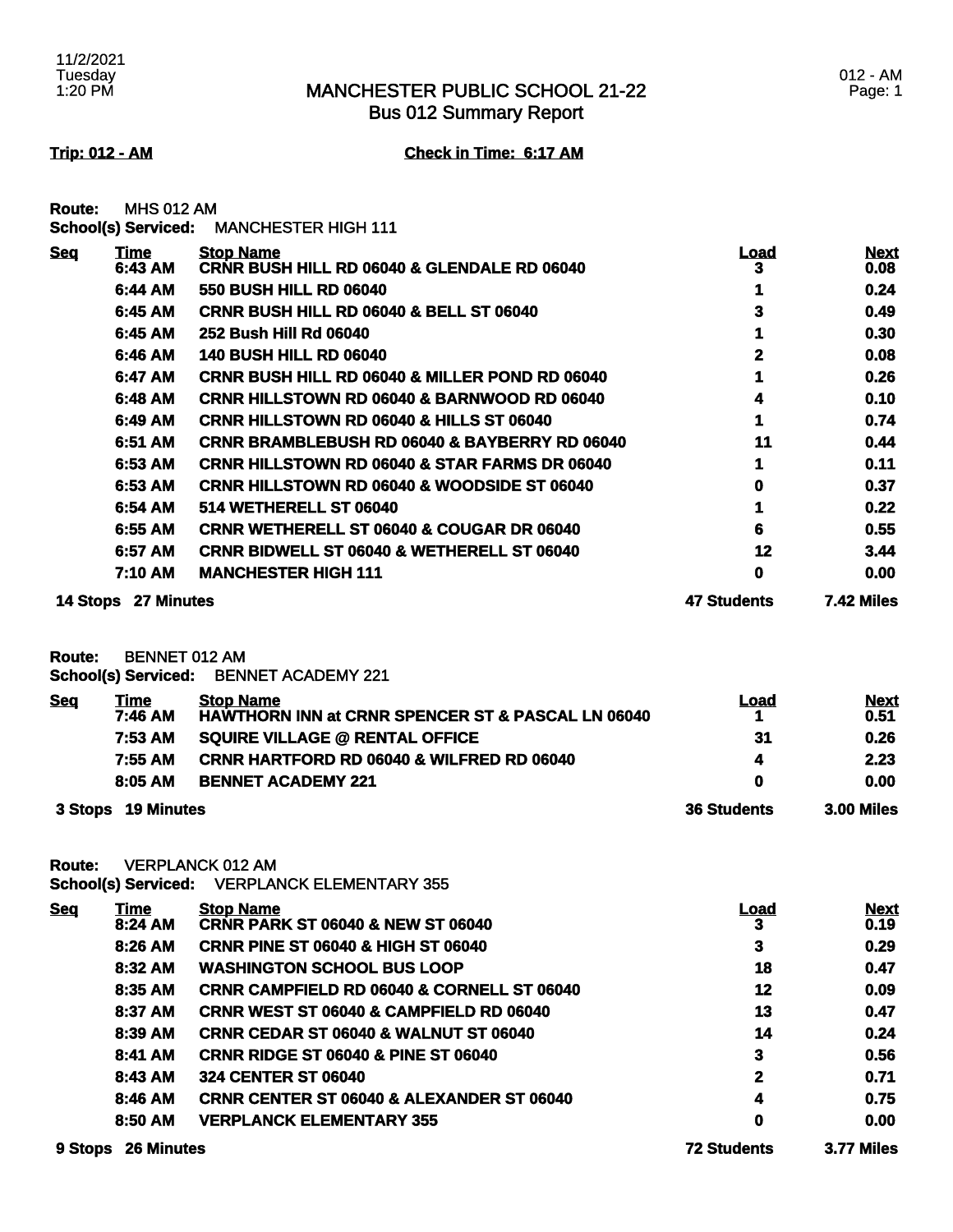

## MANCHESTER PUBLIC SCHOOL 21-22 Bus 012 Summary Report

**Check out Time: 9:06 AM**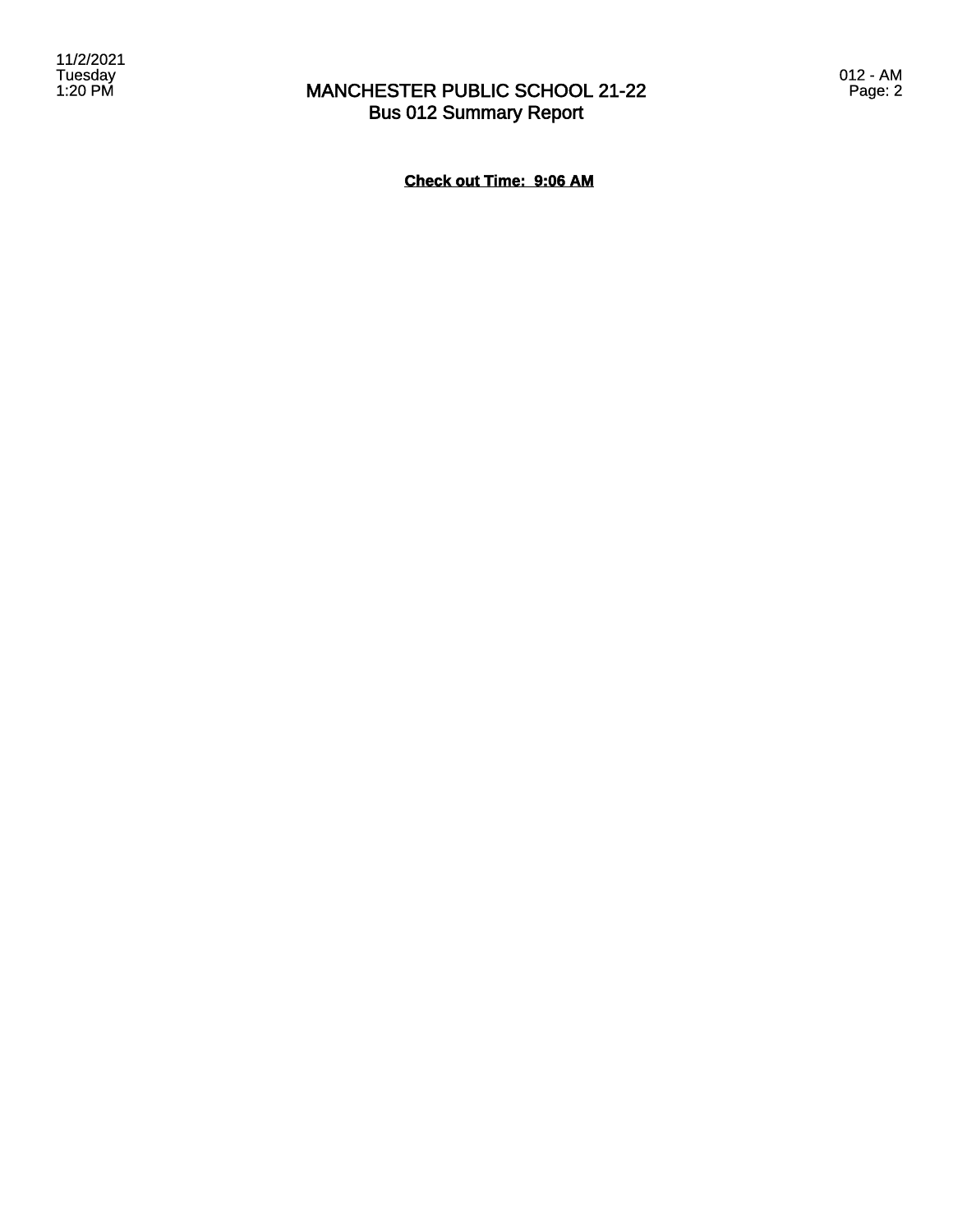Bus 012 Summary Report

**Trip: 012 - PM Check in Time: 1:34 PM**

| <b>Route:</b> | <b>MHS 012 PM</b> |  |
|---------------|-------------------|--|
|               |                   |  |

| <b>Seq</b> | Time                | <b>Stop Name</b>                                          | Load               | <b>Next</b>       |
|------------|---------------------|-----------------------------------------------------------|--------------------|-------------------|
|            | 2:07 PM             | <b>MANCHESTER HIGH 111</b>                                | O                  | 3.22              |
|            | 2:19 PM             | <b>CRNR BIDWELL ST 06040 &amp; WETHERELL ST 06040</b>     | 12                 | 0.55              |
|            | 2:21 PM             | <b>CRNR WETHERELL ST 06040 &amp; COUGAR DR 06040</b>      | 6                  | 0.21              |
|            | 2:22 PM             | 514 WETHERELL ST 06040                                    |                    | 0.38              |
|            | 2:24 PM             | <b>CRNR HILLSTOWN RD 06040 &amp; WOODSIDE ST 06040</b>    | 0                  | 0.11              |
|            | 2:24 PM             | <b>CRNR HILLSTOWN RD 06040 &amp; STAR FARMS DR 06040</b>  |                    | 0.44              |
|            | 2:26 PM             | <b>CRNR BRAMBLEBUSH RD 06040 &amp; BAYBERRY RD 06040</b>  | 11                 | 0.74              |
|            | 2:28 PM             | <b>CRNR HILLSTOWN RD 06040 &amp; HILLS ST 06040</b>       |                    | 0.10              |
|            | 2:29 PM             | <b>CRNR HILLSTOWN RD 06040 &amp; BARNWOOD RD 06040</b>    | 4                  | 0.26              |
|            | 2:30 PM             | <b>CRNR BUSH HILL RD 06040 &amp; MILLER POND RD 06040</b> |                    | 0.08              |
|            | 2:30 PM             | <b>140 BUSH HILL RD 06040</b>                             |                    | 0.30              |
|            | 2:31 PM             | 252 Bush Hill Rd 06040                                    |                    | 0.50              |
|            | 2:33 PM             | <b>CRNR BUSH HILL RD 06040 &amp; BELL ST 06040</b>        | 3                  | 0.23              |
|            | 2:33 PM             | <b>550 BUSH HILL RD 06040</b>                             |                    | 0.09              |
|            | 2:34 PM             | <b>CRNR BUSH HILL RD 06040 &amp; GLENDALE RD 06040</b>    | 3                  | 0.00              |
|            | 14 Stops 27 Minutes |                                                           | <b>47 Students</b> | <b>7.21 Miles</b> |

**Route:** BENNET 012 PM

**School(s) Serviced:** BENNET ACADEMY 221

| <b>Seq</b> | Time               | <b>Stop Name</b>                                             | Load               | <b>Next</b> |
|------------|--------------------|--------------------------------------------------------------|--------------------|-------------|
|            | $2:52$ PM          | <b>BENNET ACADEMY 221</b>                                    |                    | 3.18        |
|            | $3:02$ PM          | <b>HAWTHORN INN at CRNR SPENCER ST &amp; PASCAL LN 06040</b> |                    | 0.51        |
|            | $3:09$ PM          | <b>SQUIRE VILLAGE @ RENTAL OFFICE</b>                        | 31                 | 1.23        |
|            | $3:15$ PM          | <b>CRNR HARTFORD RD 06040 &amp; WILFRED RD 06040</b>         | 4                  | 0.00        |
|            | 3 Stops 23 Minutes |                                                              | <b>36 Students</b> | 4.92 Miles  |

**Route:** VERPLANCK 012 PM

**School(s) Serviced:** VERPLANCK ELEMENTARY 355

| <b>Seq</b> | <u>Time</u> | <b>Stop Name</b>                                      | <u>Load</u> | <b>Next</b> |
|------------|-------------|-------------------------------------------------------|-------------|-------------|
|            | 3:47 PM     | <b>VERPLANCK ELEMENTARY 355</b>                       | 0           | 1.56        |
|            | $3:53$ PM   | <b>CRNR PARK ST 06040 &amp; NEW ST 06040</b>          | 3           | 0.19        |
|            | 3:54 PM     | <b>CRNR PINE ST 06040 &amp; HIGH ST 06040</b>         | 2           | 0.29        |
|            | 4:01 PM     | <b>WASHINGTON SCHOOL BUS LOOP</b>                     | 18          | 0.47        |
|            | 4:04 PM     | <b>CRNR CAMPFIELD RD 06040 &amp; CORNELL ST 06040</b> | 11          | 0.09        |
|            | 4:05 PM     | <b>CRNR WEST ST 06040 &amp; CAMPFIELD RD 06040</b>    | 13          | 0.47        |
|            | 4:08 PM     | <b>CRNR CEDAR ST 06040 &amp; WALNUT ST 06040</b>      | 15          | 0.24        |
|            | 4:10 PM     | <b>CRNR RIDGE ST 06040 &amp; PINE ST 06040</b>        | 3           | 0.56        |
|            | 4:12 PM     | <b>324 CENTER ST 06040</b>                            | 2           | 0.71        |
|            | 4:15 PM     | <b>CRNR CENTER ST 06040 &amp; ALEXANDER ST 06040</b>  | 5           | 0.00        |
|            |             |                                                       |             |             |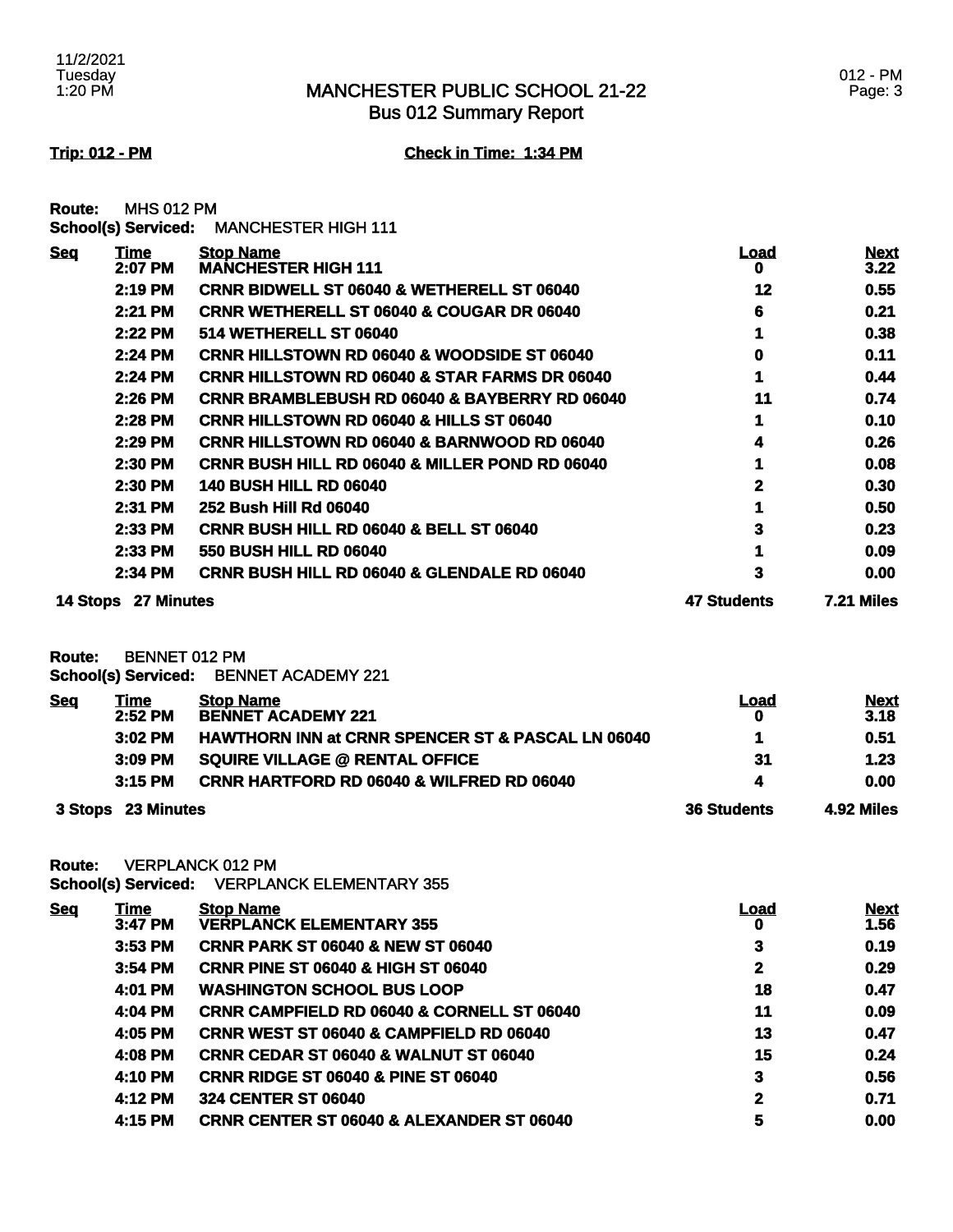## MANCHESTER PUBLIC SCHOOL 21-22 Bus 012 Summary Report

| VERPLANCK 012 PM cont'd |                    |                  |                    |             |
|-------------------------|--------------------|------------------|--------------------|-------------|
| <b>Seq</b>              | <u>Time</u>        | <b>Stop Name</b> | Load               | <b>Next</b> |
|                         | 9 Stops 28 Minutes |                  | <b>72 Students</b> | 4.58 Miles  |

**Check out Time: 4:29 PM**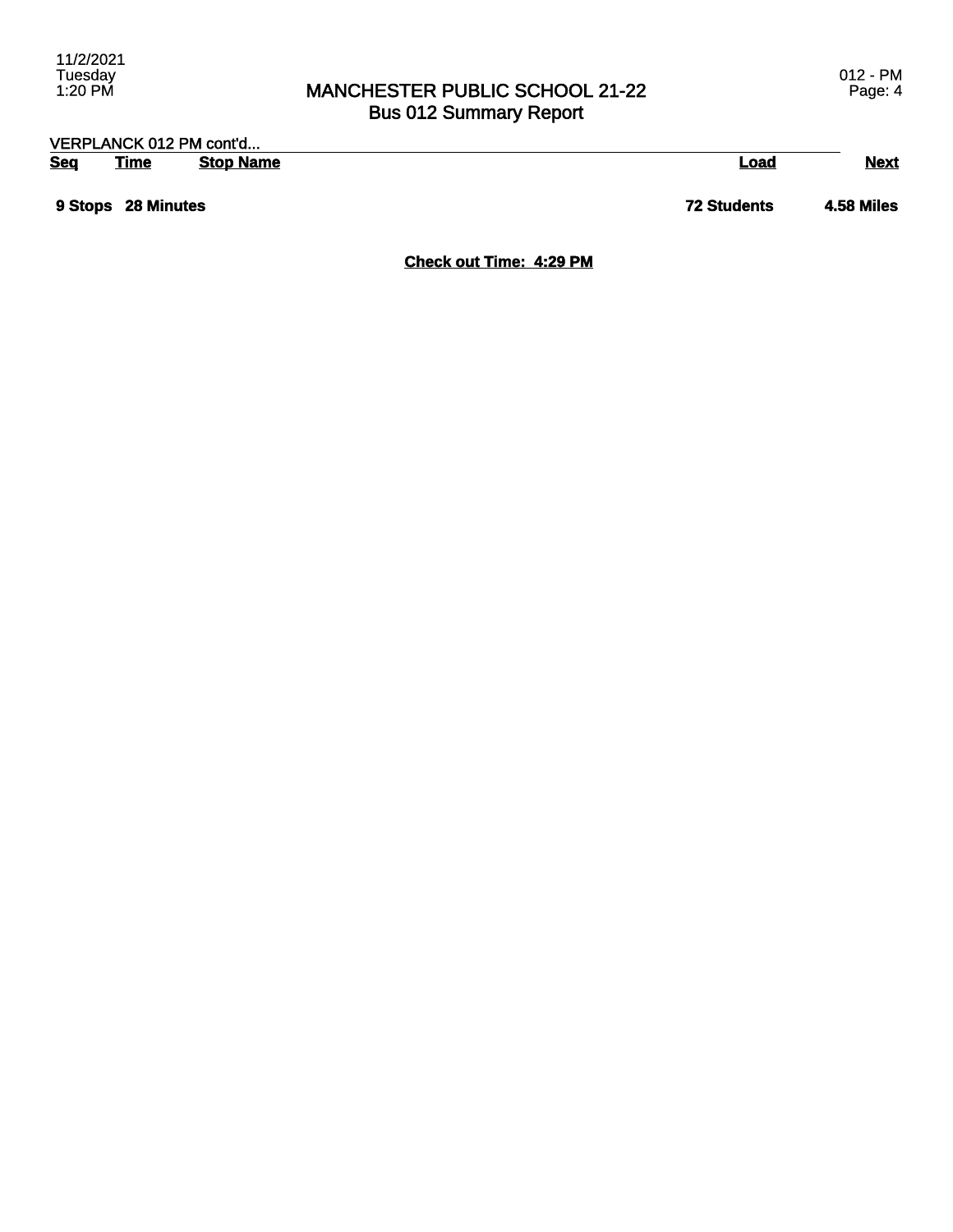Bus 013 Summary Report

### **Trip: 013 - AM Check in Time: 6:17 AM**

**Route:** MHS 013 AM

**School(s) Serviced:** MANCHESTER HIGH 111, MANCHESTER REGIONAL ACADEMY 794

| <u>Seq</u> | Time<br>6:41 AM    | <b>Stop Name</b><br><b>CRNR CENTER ST 06040 &amp; ALEXANDER ST 06040</b> | Load<br>18         | <b>Next</b><br>0.16 |
|------------|--------------------|--------------------------------------------------------------------------|--------------------|---------------------|
|            | 6:43 AM            | <b>CRNR STONE ST 06040 &amp; CENTER ST 06040</b>                         | 11                 | 0.57                |
|            | 6:46 AM            | CRNR OLCOTT ST 06040 & LOVE LN 06040                                     | 5                  | 1.21                |
|            | 6:50 AM            | <b>CRNR CENTER ST 06040 &amp; THOMPSON RD 06040</b>                      | 10                 | 0.50                |
|            | 6:53 AM            | <b>CRNR W CENTER ST 06040 &amp; COOPER ST 06040</b>                      | 25                 | 1.42                |
|            | 7:00 AM            | <b>MANCHESTER HIGH 111</b>                                               | $\mathbf 0$        | 0.00                |
|            | 7:15 AM            | <b>MANCHESTER REGIONAL ACADEMY 794</b>                                   | 0                  | 0.00                |
|            | 4 Stops 34 Minutes |                                                                          | <b>69 Students</b> | <b>3.86 Miles</b>   |

**Route:** ILLING 013 AM

**School(s) Serviced:** ILLING MIDDLE 225

| <b>Seq</b> | <u>Time</u><br>7:30 AM | <b>Stop Name</b><br>37 RUSHFORDE DR 06040               | <u>Load</u>        | <b>Next</b><br>0.64 |
|------------|------------------------|---------------------------------------------------------|--------------------|---------------------|
|            | 7:32 AM                | <b>CRNR BUSH HILL RD 06040 &amp; GLENDALE RD 06040</b>  |                    | 0.08                |
|            | 7:33 AM                | <b>550 BUSH HILL RD 06040</b>                           |                    | 0.18                |
|            | 7:33 AM                | <b>CRNR BUSH HILL RD 06040 &amp; GARNET RD 06040</b>    |                    | 0.43                |
|            | 7:34 AM                | <b>294 BUSH HILL RD 06040</b>                           |                    | 0.18                |
|            | 7:35 AM                | <b>CRNR BUSH HILL RD 06040 &amp; DESOUSA DR 06040</b>   |                    | 0.32                |
|            | 7:36 AM                | CRNR BUSH HILL RD 06040 & MILLER POND RD 06040          |                    | 0.26                |
|            | 7:37 AM                | <b>CRNR HILLSTOWN RD 06040 &amp; BARNWOOD RD 06040</b>  |                    | 0.72                |
|            | 7:39 AM                | <b>CRNR REDWOOD RD &amp; BRAMBLEBUSH RD W/LETTER</b>    | 3                  | 0.39                |
|            | 7:40 AM                | <b>390 HILLSTOWN RD 06040</b>                           |                    | 1.35                |
|            | 7:45 AM                | <b>131 WOODSIDE ST 06040</b>                            |                    | 0.30                |
|            | 7:47 AM                | <b>CRNR HILLSTOWN RD 06040 &amp; WETHERELL ST 06040</b> |                    | 0.06                |
|            | 7:47 AM                | 642 WETHERELL ST 06040                                  |                    | 0.29                |
|            | 7:48 AM                | 514 WETHERELL ST 06040                                  |                    | 0.22                |
|            | 7:49 AM                | <b>CRNR WETHERELL ST 06040 &amp; COUGAR DR 06040</b>    |                    | 0.77                |
|            | 7:51 AM                | <b>CRNR BIDWELL ST 06040 &amp; PEILA DR 06040</b>       |                    | 3.46                |
|            | 8:05 AM                | <b>ILLING MIDDLE 225</b>                                | 0                  | 0.00                |
|            | 16 Stops 35 Minutes    |                                                         | <b>24 Students</b> | 9.65 Miles          |

**Route:** MARTIN 013 AM

**School(s) Serviced:** MARTIN ELEMENTARY 345

| <u>Seq</u> | Time      | <b>Stop Name</b>                                         | Load | <b>Next</b> |
|------------|-----------|----------------------------------------------------------|------|-------------|
|            | 8:35 AM   | <b>178 SCHOOL ST 06040</b>                               | 5    | 0.78        |
|            | 8:39 AM   | <b>CRNR CHARTER OAK ST 06040 &amp; SYCAMORE LN 06040</b> |      | 0.18        |
|            | 8:40 AM   | <b>CRNR VIRGINIA RD 06040 &amp; ANSALDI RD 06040</b>     | 2    | 0.24        |
|            | 8:41 AM   | <b>CRNR PHILIP RD 06040 &amp; WELLS ST 06040</b>         | 11   | 0.21        |
|            | $8:43$ AM | <b>CRNR CHARTER OAK ST 06040 &amp; KANE RD 06040</b>     |      | 0.38        |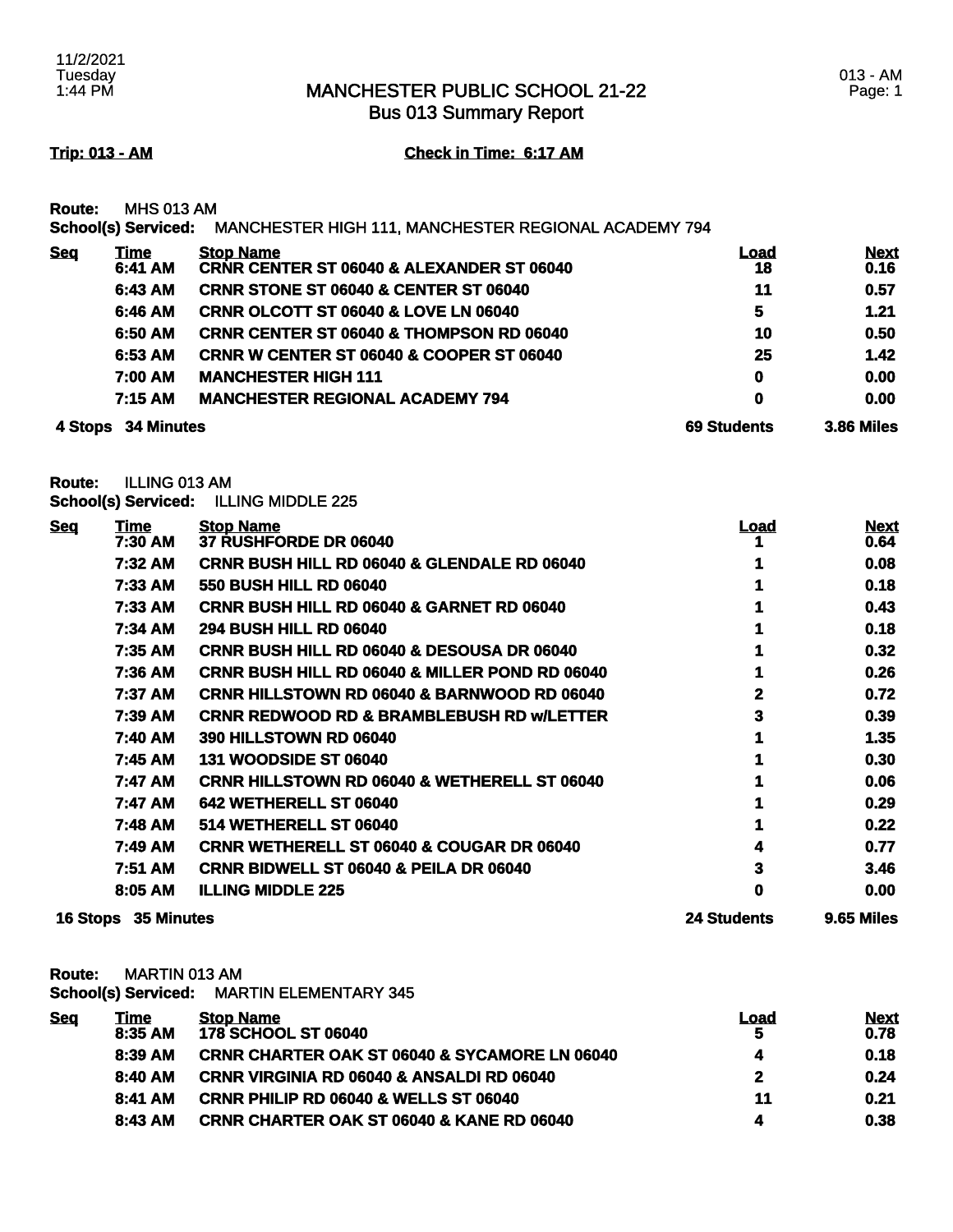### MANCHESTER PUBLIC SCHOOL 21-22 Bus 013 Summary Report

013 - AM Page: 2

### MARTIN 013 AM cont'd...

| <b>Seg</b> | Time               | <b>Stop Name</b>                                              | Load        | <u>Next</u>       |
|------------|--------------------|---------------------------------------------------------------|-------------|-------------------|
|            | 8:45AM             | <b>CRNR CHARTER OAK ST 06040 &amp; SYCAMORE LN 06040 EAST</b> | 5           | 1.39              |
|            | 8:50 AM            | <b>MARTIN ELEMENTARY 345</b>                                  | O           | 0.00              |
|            | 6 Stops 15 Minutes |                                                               | 31 Students | <b>3.18 Miles</b> |

### **Check out Time: 9:01 AM**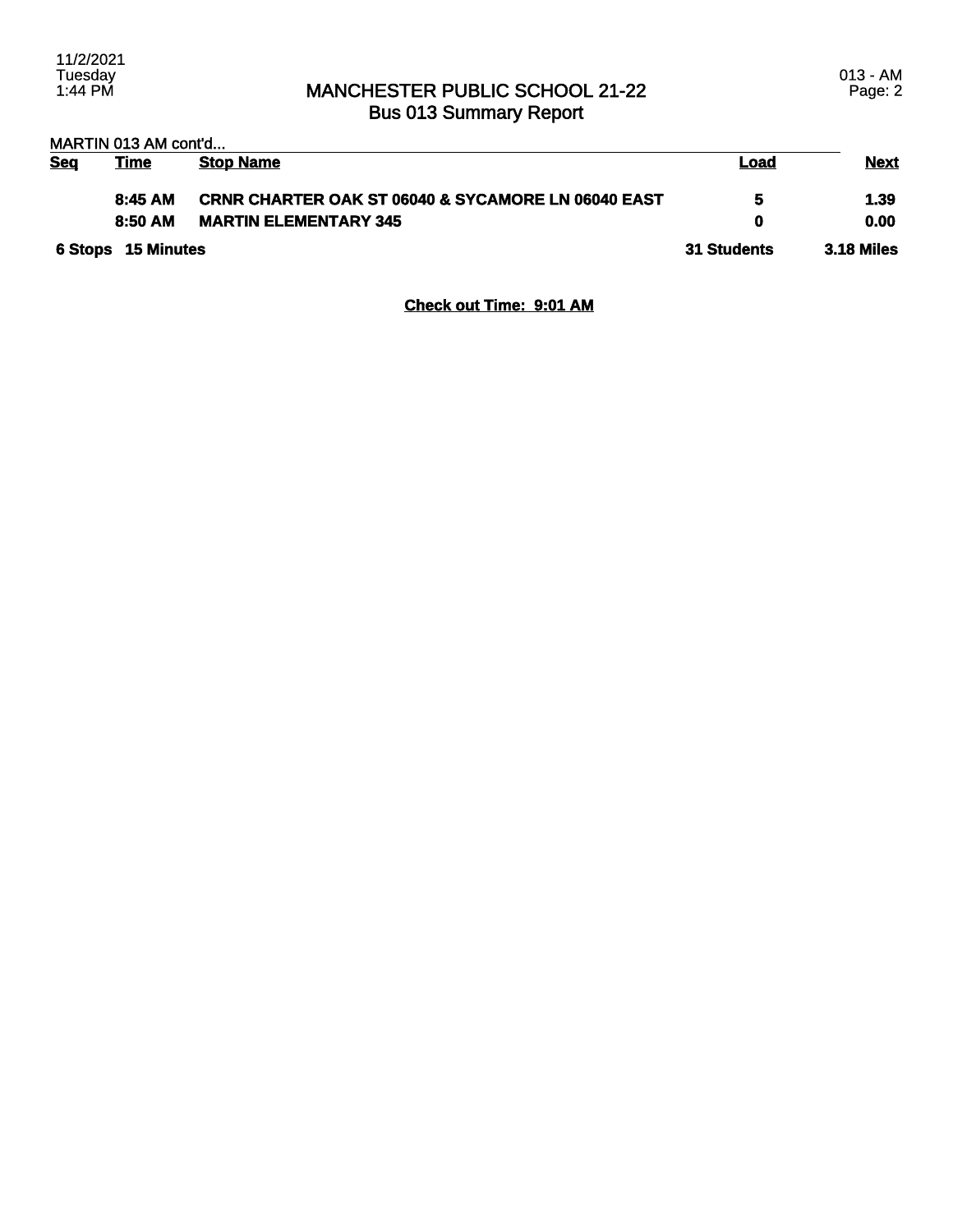Bus 013 Summary Report

**Trip: 013 - PM Check in Time: 1:34 PM**

**Route:** MHS 013 PM

| <b>School(s) Serviced:</b> | <b>MANCHESTER HIGH 111</b> |
|----------------------------|----------------------------|
|----------------------------|----------------------------|

| <u>Seq</u> | Time              | <b>Stop Name</b>                                     | <u>Load</u>        | <b>Next</b>       |
|------------|-------------------|------------------------------------------------------|--------------------|-------------------|
|            | 2:07 PM           | <b>MANCHESTER HIGH 111</b>                           | 0                  | 1.73              |
|            | $2:13$ PM         | <b>CRNR W CENTER ST 06040 &amp; COOPER ST 06040</b>  | 25                 | 0.30              |
|            | 2:15 PM           | <b>CRNR CENTER ST 06040 &amp; ALEXANDER ST 06040</b> | 18                 | 0.16              |
|            | 2:17 PM           | <b>CRNR STONE ST 06040 &amp; CENTER ST 06040</b>     | 11                 | 0.57              |
|            | $2:21$ PM         | <b>CRNR OLCOTT ST 06040 &amp; LOVE LN 06040</b>      | 5                  | 1.21              |
|            | $2:25$ PM         | <b>CRNR CENTER ST 06040 &amp; THOMPSON RD 06040</b>  | 10                 | 0.00              |
| 5 Stops    | <b>18 Minutes</b> |                                                      | <b>69 Students</b> | <b>3.97 Miles</b> |

**Route:** ILLING 013 PM **School(s) Serviced:** ILLING MIDDLE 225

| <b>Seq</b> | <b>Time</b><br>2:52 PM | <b>Stop Name</b><br><b>ILLING MIDDLE 225</b>                | <u>Load</u><br>o   | <b>Next</b><br>2.94 |
|------------|------------------------|-------------------------------------------------------------|--------------------|---------------------|
|            | 3:03 PM                | <b>CRNR WETHERELL ST 06040 &amp; KEENEY ST (Doorside S)</b> | o                  | 0.16                |
|            | 3:04 PM                | <b>CRNR KEENEY ST 06040 &amp; PORTLAND ST doorside</b>      |                    | 0.17                |
|            | 3:05 PM                | <b>CRNR BIDWELL ST 06040 &amp; PEILA DR 06040</b>           |                    | 0.77                |
|            | 3:07 PM                | <b>CRNR WETHERELL ST 06040 &amp; COUGAR DR 06040</b>        |                    | 0.50                |
|            | 3:09 PM                | 642 WETHERELL ST 06040                                      |                    | 1.26                |
|            | 3:13 PM                | 514 WETHERELL ST 06040                                      |                    | 0.36                |
|            | 3:14 PM                | <b>CRNR HILLSTOWN RD 06040 &amp; WETHERELL ST 06040</b>     |                    | 1.09                |
|            | 3:18 PM                | <b>131 WOODSIDE ST 06040</b>                                |                    | 0.55                |
|            | 3:20 PM                | <b>390 HILLSTOWN RD 06040</b>                               |                    | 0.58                |
|            | 3:22 PM                | <b>CRNR REDWOOD RD &amp; BRAMBLEBUSH RD W/LETTER</b>        |                    | 0.12                |
|            | 3:22 PM                | <b>CRNR BRAMBLEBUSH RD 06040 &amp; BAYBERRY RD 06040</b>    | o                  | 0.91                |
|            | 3:25 PM                | <b>CRNR HILLSTOWN RD 06040 &amp; BARNWOOD RD 06040</b>      | 2                  | 0.26                |
|            | 3:26 PM                | <b>CRNR BUSH HILL RD 06040 &amp; MILLER POND RD 06040</b>   |                    | 0.32                |
|            | 3:27 PM                | <b>CRNR BUSH HILL RD 06040 &amp; DESOUSA DR 06040</b>       |                    | 0.18                |
|            | 3:27 PM                | <b>294 BUSH HILL RD 06040</b>                               |                    | 0.44                |
|            | 3:28 PM                | CRNR BUSH HILL RD 06040 & GARNET RD 06040                   |                    | 0.18                |
|            | 3:29 PM                | <b>550 BUSH HILL RD 06040</b>                               |                    | 0.09                |
|            | 3:29 PM                | <b>CRNR BUSH HILL RD 06040 &amp; GLENDALE RD 06040</b>      |                    | 0.91                |
|            | 3:37 PM                | 37 RUSHFORDE DR 06040                                       |                    | 0.00                |
|            | 19 Stops 45 Minutes    |                                                             | <b>25 Students</b> | <b>11.79 Miles</b>  |

**Route:** MARTIN 013 PM

**School(s) Serviced:** MARTIN ELEMENTARY 345

| <b>Seg</b> | <u> Fime</u><br>3:47 PM | <b>Stop Name</b><br><b>MARTIN ELEMENTARY 345</b>         | Load | <b>Next</b><br>1.98 |
|------------|-------------------------|----------------------------------------------------------|------|---------------------|
|            | $3:55$ PM               | 178 SCHOOL ST 06040                                      |      | 0.78                |
|            | 3:58 PM                 | <b>CRNR CHARTER OAK ST 06040 &amp; SYCAMORE LN 06040</b> |      | 0.18                |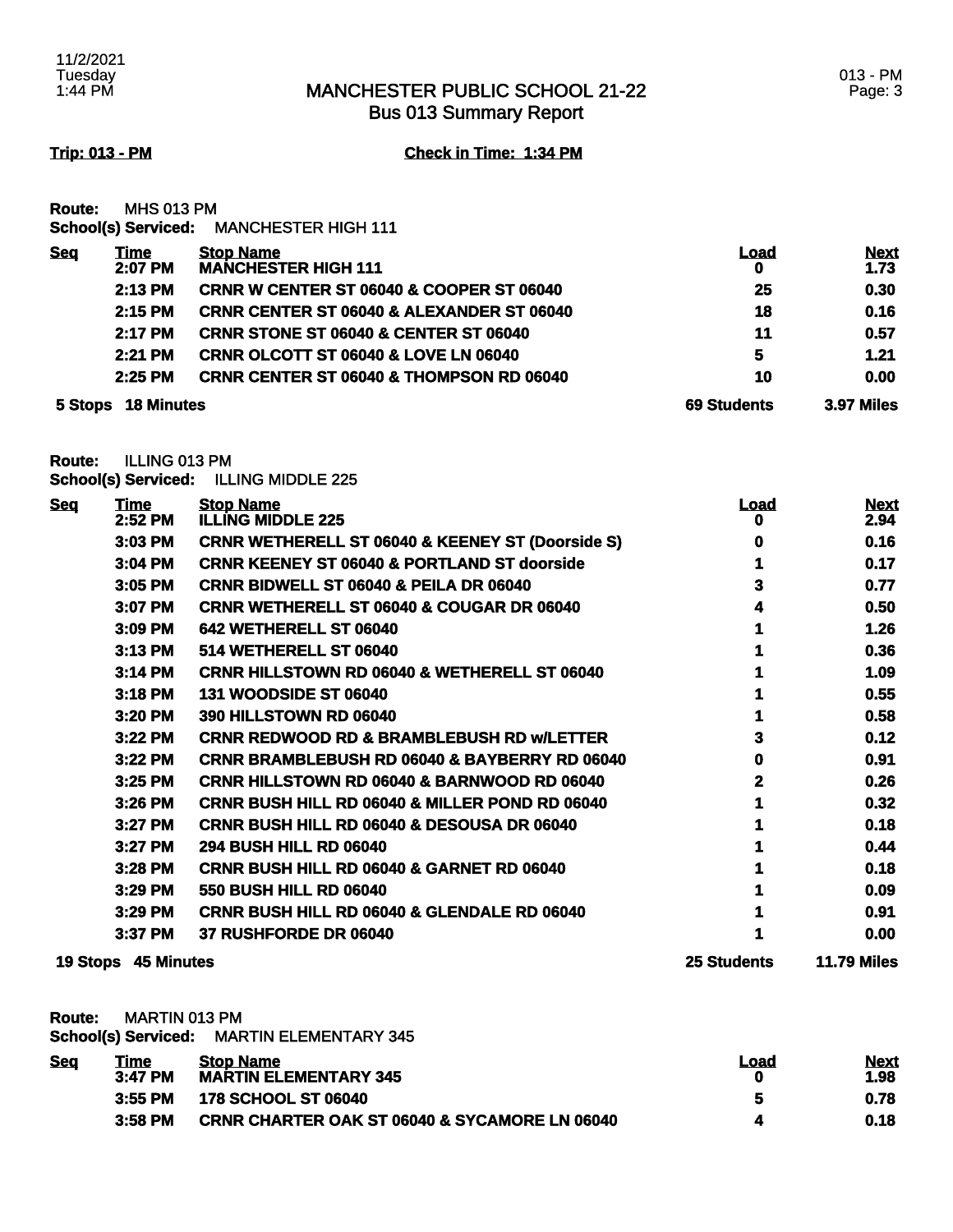## MANCHESTER PUBLIC SCHOOL 21-22 Bus 013 Summary Report

013 - PM Page: 4

| <b>Seq</b> | <u>Time</u>       | <b>Stop Name</b>                                              | <u>Load</u>        | <b>Next</b> |
|------------|-------------------|---------------------------------------------------------------|--------------------|-------------|
|            | 4:00 PM           | <b>CRNR VIRGINIA RD 06040 &amp; ANSALDI RD 06040</b>          | 2                  | 0.24        |
|            | 4:01 PM           | <b>CRNR PHILIP RD 06040 &amp; WELLS ST 06040</b>              | 11                 | 0.21        |
|            | 4:02 PM           | <b>CRNR CHARTER OAK ST 06040 &amp; KANE RD 06040</b>          | 4                  | 0.38        |
|            | 4:04 PM           | <b>CRNR CHARTER OAK ST 06040 &amp; SYCAMORE LN 06040 EAST</b> | 5                  | 0.00        |
| 6 Stops    | <b>17 Minutes</b> |                                                               | <b>31 Students</b> | 3.77 Miles  |

**Check out Time: 4:12 PM**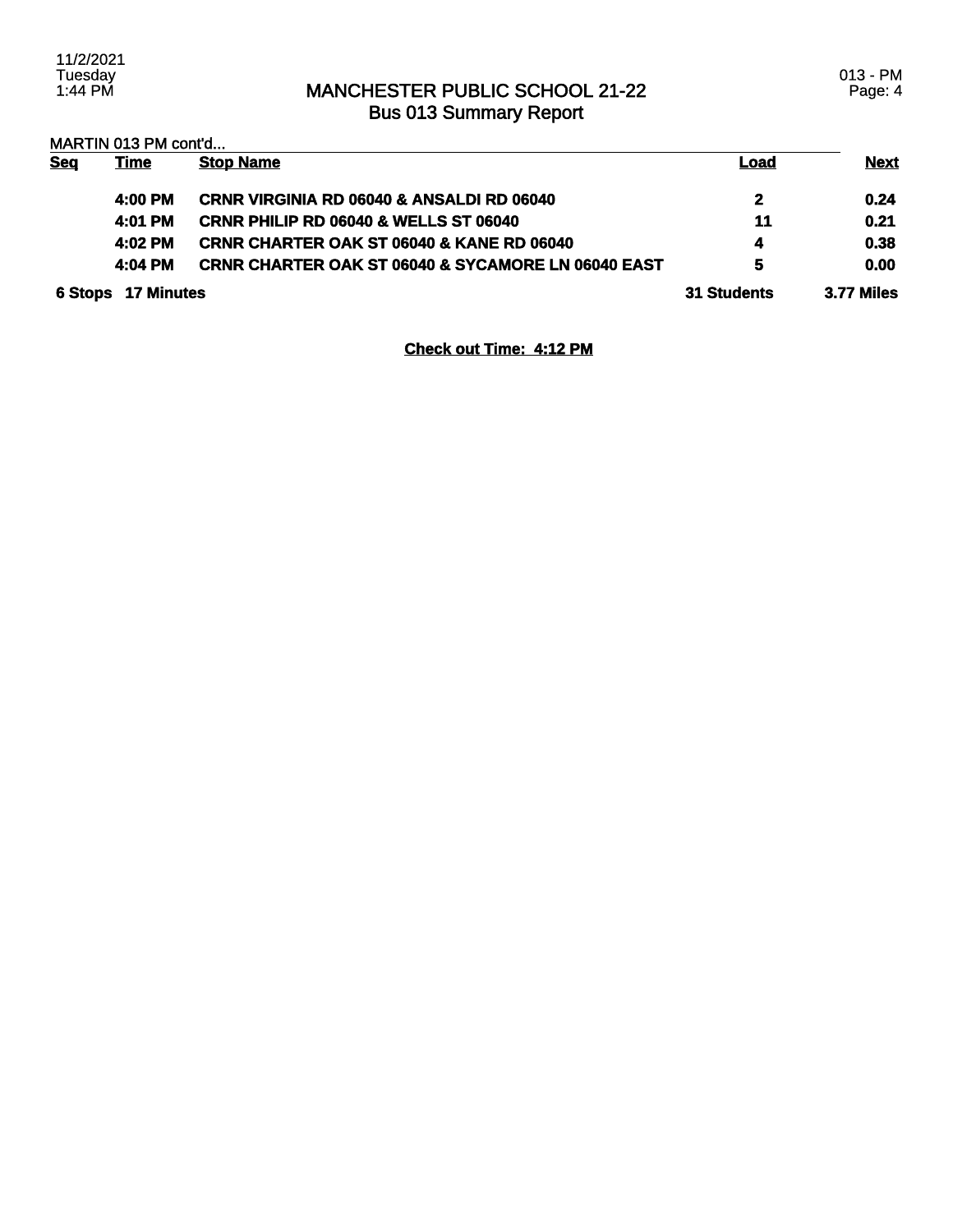Bus 014 Summary Report

**Trip: 014 - AM Check in Time: 5:47 AM**

**Route:** ST BRIDGET 014 AM **School(s) Serviced:** ST BRIDGET 502

| <b>Seg</b>     | <u>Time</u><br>6:15 AM | <b>Stop Name</b><br>726 N MAIN ST 06042 (WEE CARE)      | <u>Load</u> | <b>Next</b><br>2.16 |
|----------------|------------------------|---------------------------------------------------------|-------------|---------------------|
|                | 6:24 AM                | 345 BUCKLAND HILLS DR 06042 - PAVILLION APTS            | 0           | 4.48                |
|                | 6:40 AM                | <b>CRNR TUFTS DR 06042 &amp; KNOLLWOOD RD 06042</b>     |             | 0.25                |
|                | 6:41 AM                | <b>CRNR STEELE FARM DR 06042 &amp; TUFTS DR 06042</b>   | 2           | 0.43                |
|                | 6:43 AM                | <b>CRNR MEADOWBROOK DR 06042 &amp; COLGATE DR 06042</b> | 3           | 2.48                |
|                | 6:51 AM                | <b>16 CHARIS RD 06042</b>                               |             | 1.94                |
|                | 6:57 AM                | <b>CRNR OAKLAND ST 06042 &amp; RACHEL RD (doorside)</b> |             | 1.71                |
|                | 7:05 AM                | <b>ST BRIDGET 502</b>                                   | 0           | 0.00                |
| <b>7 Stops</b> | <b>50 Minutes</b>      |                                                         | 9 Students  | <b>13.45 Miles</b>  |

**Route:** ILLING 014 AM

**School(s) Serviced:** ILLING MIDDLE 225

| <u>Seq</u> | <b>Time</b>       | <b>Stop Name</b>                                        | <u>Load</u>        | <b>Next</b> |
|------------|-------------------|---------------------------------------------------------|--------------------|-------------|
|            | 7:29 AM           | <b>CRNR OAKLAND ST 06042 &amp; RACHEL RD (doorside)</b> | 13                 | 0.08        |
|            | 7:30 AM           | <b>CRNR OAKLAND ST 06042 &amp; TUDOR LN 06042:1</b>     | 4                  | 0.55        |
|            | 7:33 AM           | 362 OAKLAND ST - OAKLAND HEIGHTS - BY SIGN              | 14                 | 1.18        |
|            | 7:38 AM           | <b>CRNR CHARIS RD 06042 &amp; SANDRA DR 06042</b>       | 3                  | 0.11        |
|            | 7:38 AM           | <b>CRNR CHARIS RD 06042 &amp; PARKER ST 06042:1</b>     |                    | 0.59        |
|            | 7:40 AM           | <b>CRNR JAMIE LANE 06042 &amp; PARKER ST 06042</b>      |                    | 1.77        |
|            | 7:46 AM           | <b>CRNR HAMILTON DR 06042 &amp; GRISSOM RD 06042</b>    |                    | 0.44        |
|            | 7:48 AM           | <b>CRNR GRISSOM RD 06042 &amp; SHEPARD DR 06042</b>     | 3                  | 0.59        |
|            | 7:50 AM           | <b>CRNR HAMILTON DR 06042 &amp; KENNEDY RD 06042</b>    | 8                  | 0.17        |
|            | 7:52 AM           | <b>CRNR BISHOP DR 06042 &amp; KENNEDY RD 06042</b>      | 2                  | 0.39        |
|            | 7:53 AM           | <b>CRNR SCOTT DR 06042 &amp; DEARBORN DR 06042</b>      | 4                  | 0.64        |
|            | 7:56 AM           | <b>CRNR LYDALL ST 06042 &amp; AMBASSADOR DR 06042</b>   | 2                  | 0.39        |
|            | 7:57 AM           | <b>CRNR LYDALL ST 06042 &amp; ESQUIRE DR 06042</b>      |                    | 2.01        |
|            | 8:05 AM           | <b>ILLING MIDDLE 225</b>                                | 0                  | 0.00        |
| 13 Stops   | <b>36 Minutes</b> |                                                         | <b>57 Students</b> | 8.91 Miles  |

**Route:** BUCKLEY 014 AM

**School(s) Serviced:** BUCKLEY ELEMENTARY 335

| <b>Seg</b> | Time      | <b>Stop Name</b>                                           | Load | <b>Next</b> |
|------------|-----------|------------------------------------------------------------|------|-------------|
|            | 8:13 AM   | <b>CRNR TOLLAND TPKE 06042 &amp; JEFFREY ALAN DR 06042</b> |      | 1.64        |
|            | 8:18 AM   | <b>CRNR CHARIS RD 06042 &amp; SANDRA DR 06042</b>          | 9    | 0.12        |
|            | 8:19 AM   | <b>CRNR PARKER ST 06042 &amp; CHARIS RD 06042</b>          | 6    | 0.16        |
|            | 8:20 AM   | 875 PARKER ST 06042:1                                      | 3    | 0.11        |
|            | $8:21$ AM | <b>CRNR PARKER ST 06042 &amp; SANRICO DR 06042</b>         | 3    | 1.33        |
|            | 8:26 AM   | <b>CRNR BISHOP DR 06042 &amp; KENNEDY RD 06042</b>         | 2    | 0.17        |
|            | 8:27 AM   | <b>CRNR HAMILTON DR 06042 &amp; KENNEDY RD 06042</b>       |      | 1.19        |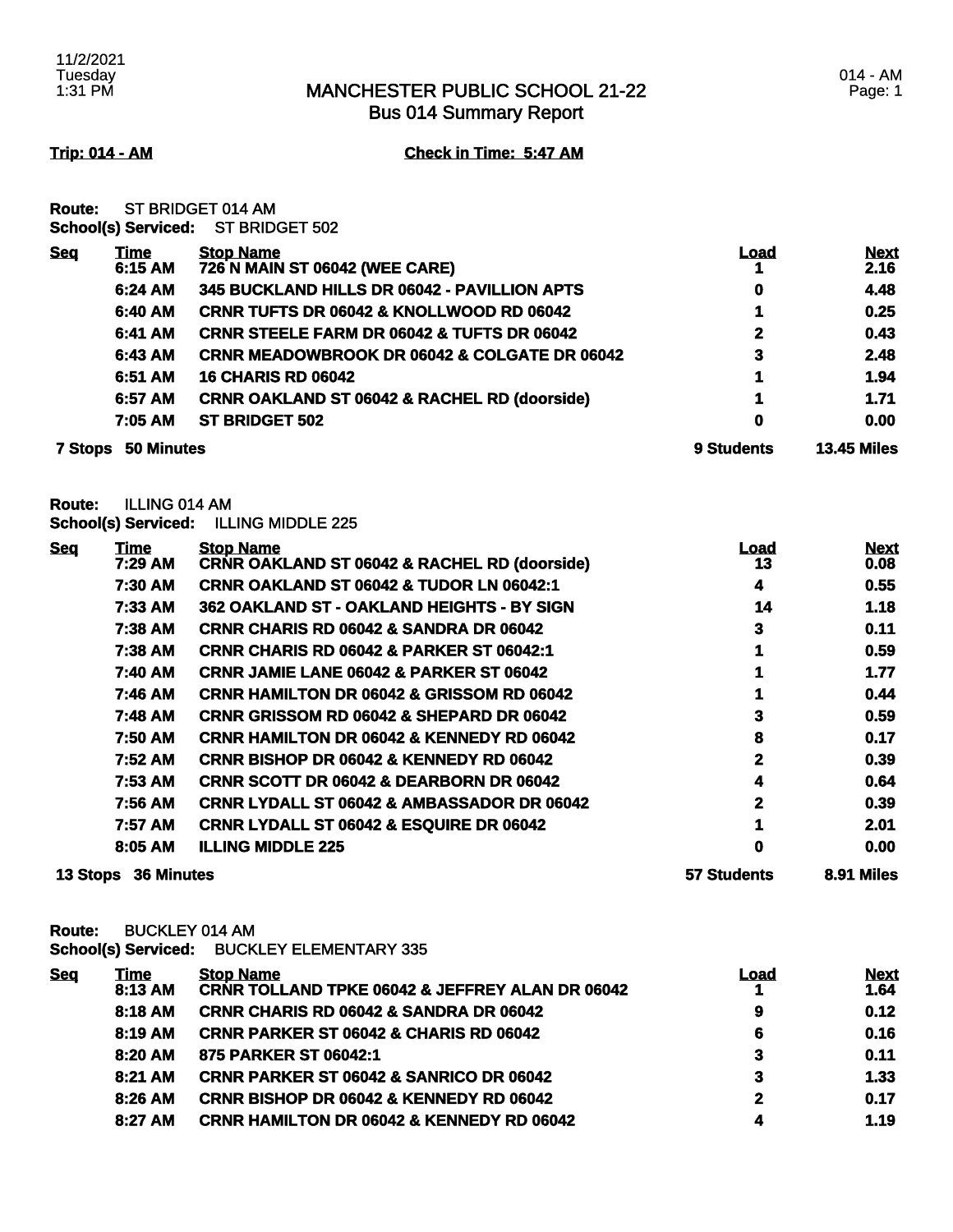## MANCHESTER PUBLIC SCHOOL 21-22 Bus 014 Summary Report

| <b>Seq</b> | <u>Time</u>       | <b>Stop Name</b>                                      | Load        | <b>Next</b> |
|------------|-------------------|-------------------------------------------------------|-------------|-------------|
|            | 8:31 AM           | <b>CRNR MCDIVITT DR 06042 &amp; HAMILTON DR 06042</b> | 9           | 0.24        |
|            | 8:33 AM           | <b>CRNR GRISSOM RD 06042 &amp; SHEPARD DR 06042</b>   | 2           | 0.28        |
|            | 8:34 AM           | <b>CRNR GRISSOM RD 06042 &amp; SHEPARD DR 06042</b>   | 4           | 0.75        |
|            | 8:37 AM           | <b>272 KENNEDY RD 06042</b>                           | $\mathbf 2$ | 0.11        |
|            | 8:38 AM           | <b>CRNR KENNEDY RD 06042 &amp; WOODSTOCK DR 06042</b> | 3           | 0.64        |
|            | 8:40 AM           | <b>CRNR KENT DR 06042 &amp; SASS DR 06042</b>         | 9           | 2.53        |
|            | 8:50 AM           | <b>BUCKLEY ELEMENTARY 335</b>                         | 0           | 0.00        |
| 13 Stops   | <b>37 Minutes</b> |                                                       | 57 Students | 9.27 Miles  |

**Check out Time: 9:10 AM**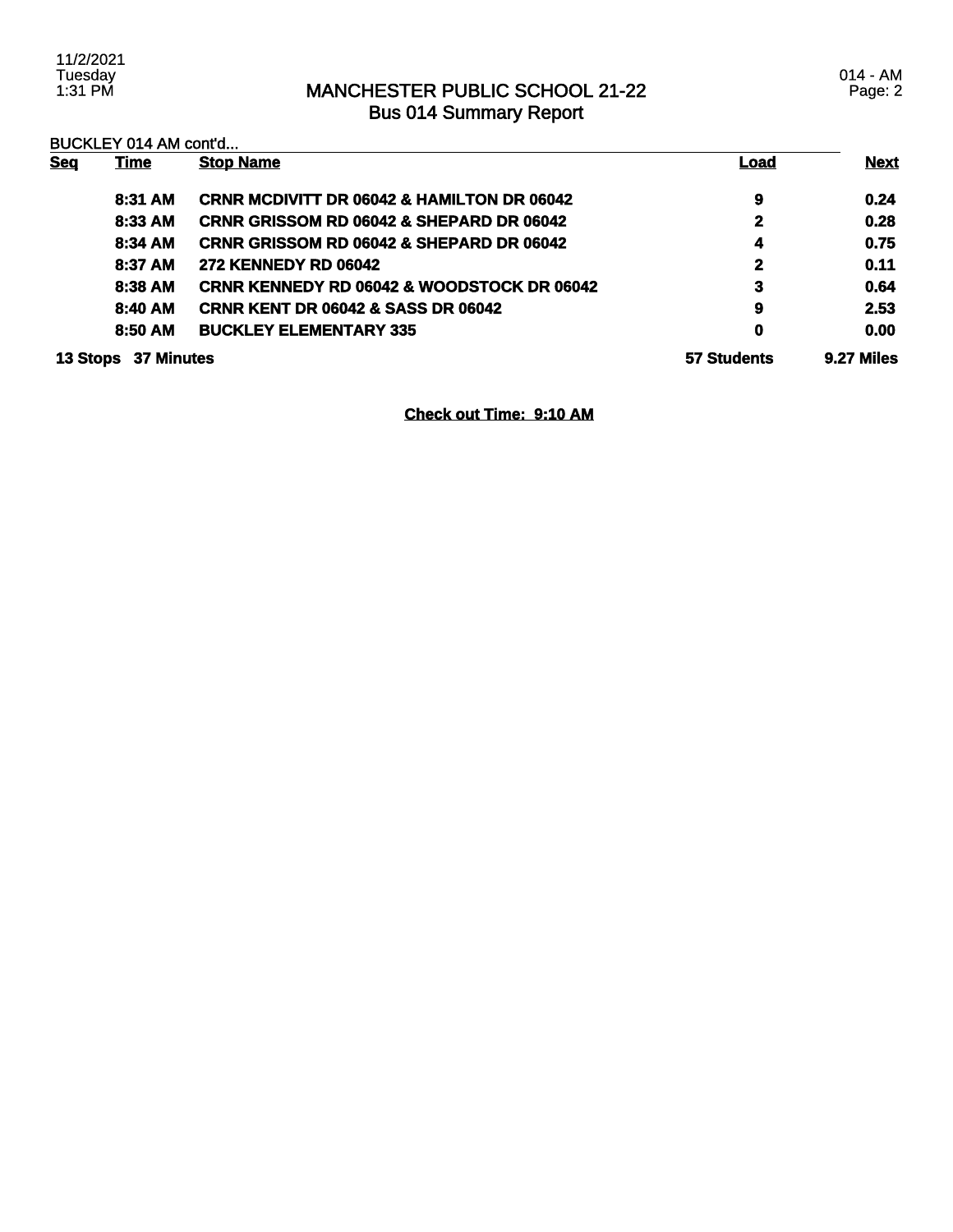Bus 014 Summary Report

**Trip: 014 - PM Check in Time: 1:36 PM**

**Route:** ST BRIDGET 014 PM **School(s) Serviced:** ST BRIDGET 502

| <b>Seq</b><br><b>Stop Name</b><br>Time<br><b>ST BRIDGET 502</b><br>2:07 PM<br>2:11 PM<br>2:14 PM<br>2:20 PM<br>2:21 PM<br>2:22 PM<br>$2:36$ PM<br>2:40 PM<br>2:47 PM<br><b>40 Minutes</b><br>8 Stops |  | Load<br>0                                               | <b>Next</b><br>1.06 |                    |
|------------------------------------------------------------------------------------------------------------------------------------------------------------------------------------------------------|--|---------------------------------------------------------|---------------------|--------------------|
|                                                                                                                                                                                                      |  | <b>CRNR OAKLAND ST 06042 &amp; RACHEL RD (doorside)</b> |                     | 1.44               |
|                                                                                                                                                                                                      |  | <b>16 CHARIS RD 06042</b>                               |                     | 2.48               |
|                                                                                                                                                                                                      |  | <b>CRNR MEADOWBROOK DR 06042 &amp; COLGATE DR 06042</b> | 3                   | 0.43               |
|                                                                                                                                                                                                      |  | <b>CRNR STEELE FARM DR 06042 &amp; TUFTS DR 06042</b>   | 2                   | 0.25               |
|                                                                                                                                                                                                      |  | <b>CRNR TUFTS DR 06042 &amp; KNOLLWOOD RD 06042</b>     |                     | 4.99               |
|                                                                                                                                                                                                      |  | 345 BUCKLAND HILLS DR 06042 - PAVILLION APTS            | 0                   | 1.92               |
|                                                                                                                                                                                                      |  | 726 N MAIN ST 06042 (WEE CARE)                          | 0                   | 2.86               |
|                                                                                                                                                                                                      |  | <b>CRNR HARTFORD RD 06040 &amp; WILFRED RD 06040</b>    | 2                   | 0.00               |
|                                                                                                                                                                                                      |  |                                                         | <b>10 Students</b>  | <b>15.43 Miles</b> |

**Route:** ILLING 014 PM

**School(s) Serviced:** ILLING MIDDLE 225

| <b>Seq</b> | Time       | <b>Stop Name</b>                                        | <u>Load</u> | <b>Next</b> |
|------------|------------|---------------------------------------------------------|-------------|-------------|
|            | 2:52 PM    | <b>ILLING MIDDLE 225</b>                                | o           | 1.68        |
|            | 2:59 PM    | <b>CRNR OAKLAND ST 06042 &amp; RACHEL RD (doorside)</b> | 13          | 0.08        |
|            | 3:00 PM    | <b>CRNR OAKLAND ST 06042 &amp; TUDOR LN 06042:1</b>     | 4           | 0.55        |
|            | 3:02 PM    | 362 OAKLAND ST - OAKLAND HEIGHTS - BY SIGN              | 14          | 1.18        |
|            | 3:07 PM    | <b>CRNR CHARIS RD 06042 &amp; SANDRA DR 06042</b>       | 3           | 0.11        |
|            | 3:08 PM    | <b>CRNR CHARIS RD 06042 &amp; PARKER ST 06042:1</b>     |             | 0.59        |
|            | 3:10 PM    | <b>CRNR JAMIE LANE 06042 &amp; PARKER ST 06042</b>      |             | 1.77        |
|            | 3:16 PM    | <b>CRNR HAMILTON DR 06042 &amp; GRISSOM RD 06042</b>    |             | 0.44        |
|            | $3:18$ PM  | <b>CRNR GRISSOM RD 06042 &amp; SHEPARD DR 06042</b>     | 3           | 0.59        |
|            | 3:20 PM    | <b>CRNR HAMILTON DR 06042 &amp; KENNEDY RD 06042</b>    | 8           | 0.17        |
|            | 3:21 PM    | <b>CRNR BISHOP DR 06042 &amp; KENNEDY RD 06042</b>      | 2           | 0.39        |
|            | 3:23 PM    | <b>CRNR SCOTT DR 06042 &amp; DEARBORN DR 06042</b>      | 4           | 0.64        |
|            | 3:26 PM    | <b>CRNR LYDALL ST 06042 &amp; AMBASSADOR DR 06042</b>   | 2           | 0.39        |
|            | 3:27 PM    | <b>CRNR LYDALL ST 06042 &amp; ESQUIRE DR 06042</b>      |             | 0.00        |
| 13 Stops   | 35 Minutes |                                                         | 57 Students | 8.58 Miles  |

**Route:** BUCKLEY 014 PM **School(s) Serviced:** BUCKLEY ELEMENTARY 335

| <u>Seq</u> | <u>Time</u> | <b>Stop Name</b>                                           | Load | <b>Next</b> |
|------------|-------------|------------------------------------------------------------|------|-------------|
|            | $3:47$ PM   | <b>BUCKLEY ELEMENTARY 335</b>                              | 0    | 0.96        |
|            | $3:51$ PM   | <b>CRNR TOLLAND TPKE 06042 &amp; JEFFREY ALAN DR 06042</b> |      | 1.64        |
|            | $3:56$ PM   | <b>CRNR CHARIS RD 06042 &amp; SANDRA DR 06042</b>          | 9    | 0.12        |
|            | $3:58$ PM   | <b>CRNR PARKER ST 06042 &amp; CHARIS RD 06042</b>          | 6    | 0.16        |
|            | $3:58$ PM   | 875 PARKER ST 06042:1                                      | 3    | 0.11        |
|            | $3:59$ PM   | <b>CRNR PARKER ST 06042 &amp; SANRICO DR 06042</b>         | 3    | 1.33        |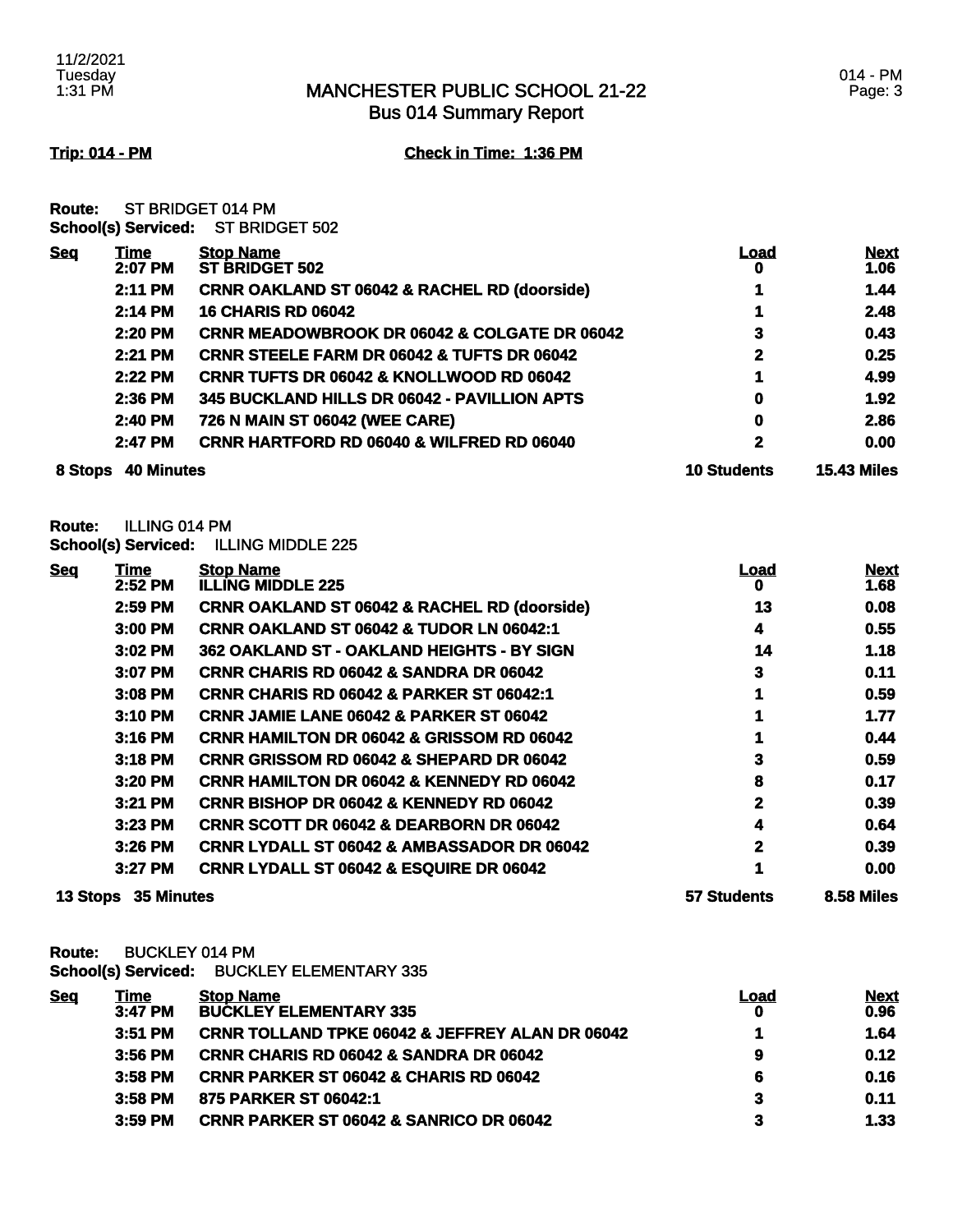### MANCHESTER PUBLIC SCHOOL 21-22 Bus 014 Summary Report

BUCKLEY 014 PM cont'd...

| <b>Seq</b> | <b>Time</b>                          | <b>Stop Name</b>                                      | <u>Load</u>  | <b>Next</b> |
|------------|--------------------------------------|-------------------------------------------------------|--------------|-------------|
|            | 4:04 PM                              | <b>CRNR BISHOP DR 06042 &amp; KENNEDY RD 06042</b>    | $\mathbf{2}$ | 0.17        |
|            | 4:06 PM                              | <b>CRNR HAMILTON DR 06042 &amp; KENNEDY RD 06042</b>  | 4            | 1.19        |
|            | 4:10 PM                              | <b>CRNR MCDIVITT DR 06042 &amp; HAMILTON DR 06042</b> | 9            | 0.24        |
|            | 4:11 PM                              | <b>CRNR GRISSOM RD 06042 &amp; SHEPARD DR 06042</b>   | 2            | 0.28        |
|            | 4:13 PM                              | <b>CRNR GRISSOM RD 06042 &amp; SHEPARD DR 06042</b>   | 4            | 0.75        |
|            | 4:16 PM                              | <b>272 KENNEDY RD 06042</b>                           | 2            | 0.11        |
|            | 4:16 PM                              | <b>CRNR KENNEDY RD 06042 &amp; WOODSTOCK DR 06042</b> | 3            | 0.64        |
|            | 4:19 PM                              | <b>CRNR KENT DR 06042 &amp; SASS DR 06042</b>         | 9            | 0.00        |
|            | <b>32 Minutes</b><br><b>13 Stops</b> |                                                       | 57 Students  | 7.70 Miles  |

**Check out Time: 4:35 PM**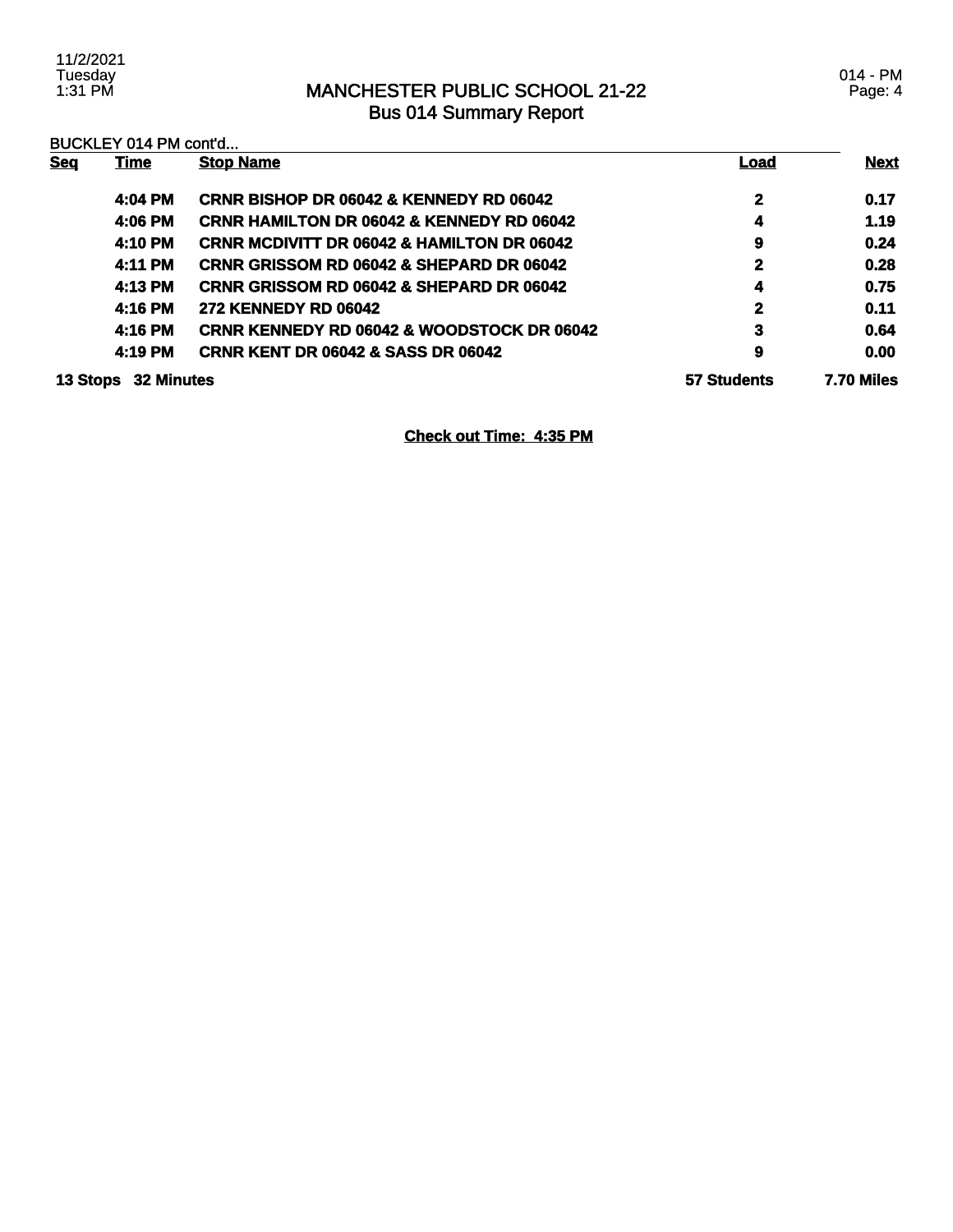Bus 015 Summary Report

### 015 - AM Page: 1

**Trip: 015 - AM Check in Time: 6:03 AM**

**Route:** CHENEY 015 AM **School(s) Serviced:** CHENEY TECH 700

| <b>Seq</b> | Time              | <b>Stop Name</b>                                         | Load        | <b>Next</b> |
|------------|-------------------|----------------------------------------------------------|-------------|-------------|
|            | 6:21 AM           | CRNR BIRCH ST 06040 & COTTAGE ST 06040                   | 5           | 0.60        |
|            | 6:24 AM           | <b>CRNR E CENTER ST 06040 &amp; SPRUCE ST 06040:1</b>    | 9           | 0.42        |
|            | 6:27 AM           | <b>CRNR CENTER ST 06040 &amp; CHURCH ST 06040:1</b>      | 8           | 1.48        |
|            | 6:34 AM           | <b>CRNR MIDDLE TPKE E 06040 &amp; PRINCETON ST 06042</b> | 4           | 0.72        |
|            | 6:37 AM           | <b>CRNR MAIN ST 06040 &amp; ARMORY ST (Doorside)</b>     | 4           | 0.69        |
|            | 6:41 AM           | <b>CRNR MAIN ST 06042 &amp; CAMBRIDGE ST 06042</b>       | 3           | 1.41        |
|            | 6:46 AM           | <b>CRNR GREEN RD 06042 &amp; STARKWEATHER ST 06042</b>   | 6           | 0.27        |
|            | 6:48 AM           | <b>CRNR HARLAN ST 06042 &amp; GREEN RD 06042:1</b>       | 4           | 0.41        |
|            | 6:50 AM           | <b>CRNR MAIN ST 06042 &amp; GROVE ST 06042</b>           |             | 0.59        |
|            | 6:52 AM           | <b>CRNR WOODLAND ST 06042 &amp; HAWTHORNE ST 06042</b>   |             | 0.16        |
|            | 6:53 AM           | <b>CRNR WOODLAND ST 06042 &amp; HOMESTEAD ST 06042</b>   | 3           | 0.48        |
|            | 6:55 AM           | <b>CRNR HILLIARD ST 06042 &amp; CANTERBURY ST 06042</b>  | 2           | 0.96        |
|            | 6:59 AM           | <b>CRNR BROAD ST 06042 &amp; LOCKWOOD ST 06042</b>       | 2           | 1.72        |
|            | 7:05 AM           | <b>CHENEY TECH 700</b>                                   | 0           | 0.00        |
| 13 Stops   | <b>44 Minutes</b> |                                                          | 52 Students | 9.91 Miles  |

**Route:** ILLING 015 AM

**School(s) Serviced:** ILLING MIDDLE 225

| <b>Seq</b> | <b>Time</b>         | <b>Stop Name</b>                                              | <u>Load</u>  | <b>Next</b> |
|------------|---------------------|---------------------------------------------------------------|--------------|-------------|
|            | 7:44 AM             | <b>CRNR WOOD LN 06042 &amp; UNION ST 06042</b>                | 5            | 0.28        |
|            | 7:46 AM             | <b>CRNR UNION ST 06042 &amp; ROSSETTO DR 06042</b>            | 2            | 0.08        |
|            | 7:46 AM             | <b>CRNR UNION ST 06042 &amp; JENNIFER WAY 06042</b>           |              | 0.54        |
|            | 7:49 AM             | <b>CRNR TOLLAND TPKE 06042 &amp; LISA DR 06042</b>            | 6            | 0.02        |
|            | 7:49 AM             | 536 TOLLAND TPKE 06042                                        | 2            | 0.06        |
|            | 7:50 AM             | <b>CRNR TOLLAND TPKE 06042 &amp; JEFFREY ALAN DR 06042</b>    | $\mathbf{2}$ | 0.31        |
|            | 7:51 AM             | <b>CRNR TOLLAND TPK &amp; JOHN OLDS DR (THE PLACE CONDOS)</b> | 14           | 0.48        |
|            | 7:53 AM             | <b>CRNR TOLLAND TPKE 06042 &amp; HORIZON WAY 06042</b>        | $\mathbf 2$  | 0.10        |
|            | <b>7:53 AM</b>      | <b>CRNR TOLLAND TPKE 06042 &amp; DOGWOOD LN - ASPEN WOODS</b> | 3            | 0.40        |
|            | 7:54 AM             | CRNR N MAIN ST 06042 & OAK FOREST DR 06042                    |              | 0.21        |
|            | 7:55 AM             | 584 N MAIN ST 06042                                           |              | 0.31        |
|            | 7:56 AM             | <b>CRNR N MAIN ST 06042 &amp; MCCABE ST 06042</b>             | 3            | 0.05        |
|            | 7:57 AM             | <b>CRNR N MAIN ST 06042 &amp; MARBLE ST 06042</b>             | 3            | 1.90        |
|            | 8:05 AM             | <b>ILLING MIDDLE 225</b>                                      | 0            | 0.00        |
|            | 13 Stops 21 Minutes |                                                               | 45 Students  | 4.74 Miles  |

**Route:** BUCKLEY 015 AM

**School(s) Serviced:** BUCKLEY ELEMENTARY 335

| <b>Seg</b><br><b>Stop Name</b><br>Time<br>CRNR BONNER RD 06042 & BARRY RD 06042<br>8:30 AM | Load<br>20 | <b>Next</b><br>0.38 |
|--------------------------------------------------------------------------------------------|------------|---------------------|
|--------------------------------------------------------------------------------------------|------------|---------------------|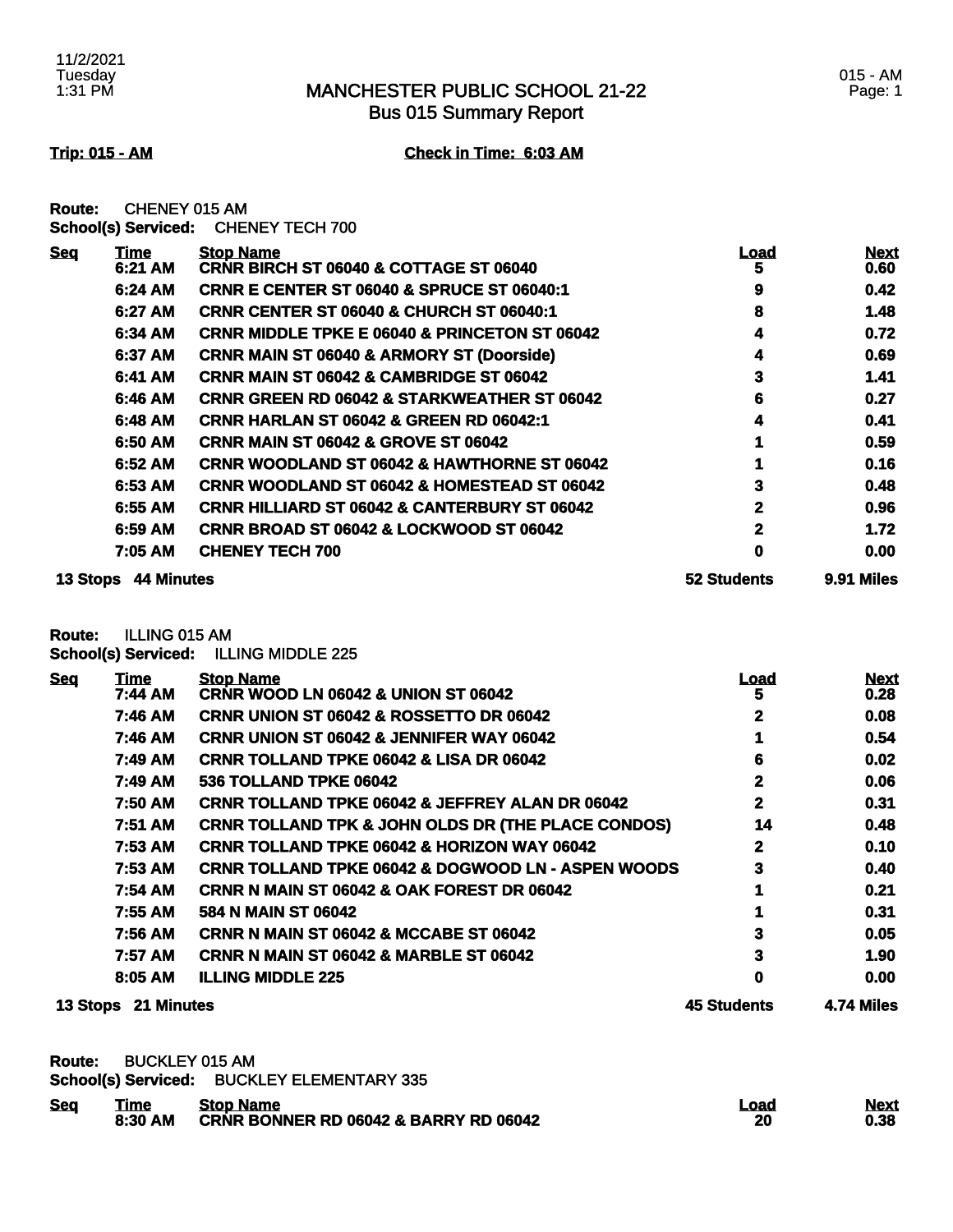### MANCHESTER PUBLIC SCHOOL 21-22 Bus 015 Summary Report

### BUCKLEY 015 AM cont'd...

| <b>Sea</b> | <b>Time</b>       | <b>Stop Name</b>                                        | <u>Load</u>        | <b>Next</b>       |
|------------|-------------------|---------------------------------------------------------|--------------------|-------------------|
|            | 8:32 AM           | 460 WOODBRIDGE ST 06042                                 | $\mathbf 0$        | 0.82              |
|            | 8:36 AM           | <b>CRNR PARKER ST 06042 &amp; MATHER ST 06042</b>       | 15                 | 0.20              |
|            | 8:37 AM           | <b>6 LYDALL ST 06042</b>                                | 2                  | 1.12              |
|            | 8:42 AM           | <b>213 OAKLAND ST 06042</b>                             | 5                  | 0.12              |
|            | 8:43 AM           | <b>CRNR OAKLAND ST 06042 &amp; RACHEL RD (doorside)</b> | 29                 | 0.69              |
|            | 8:47 AM           | <b>CRNR OAKLAND ST 06042 &amp; TUDOR LN 06042:1</b>     | 1                  | 0.47              |
|            | 8:49 AM           | <b>CRNR EDWARDS ST 06042 &amp; OAKLAND ST 06042</b>     | $\mathbf 2$        | 0.21              |
|            | 8:50 AM           | <b>BUCKLEY ELEMENTARY 335</b>                           | 0                  | 0.00              |
| 8 Stops    | <b>20 Minutes</b> |                                                         | <b>74 Students</b> | <b>4.01 Miles</b> |

**Check out Time: 9:10 AM**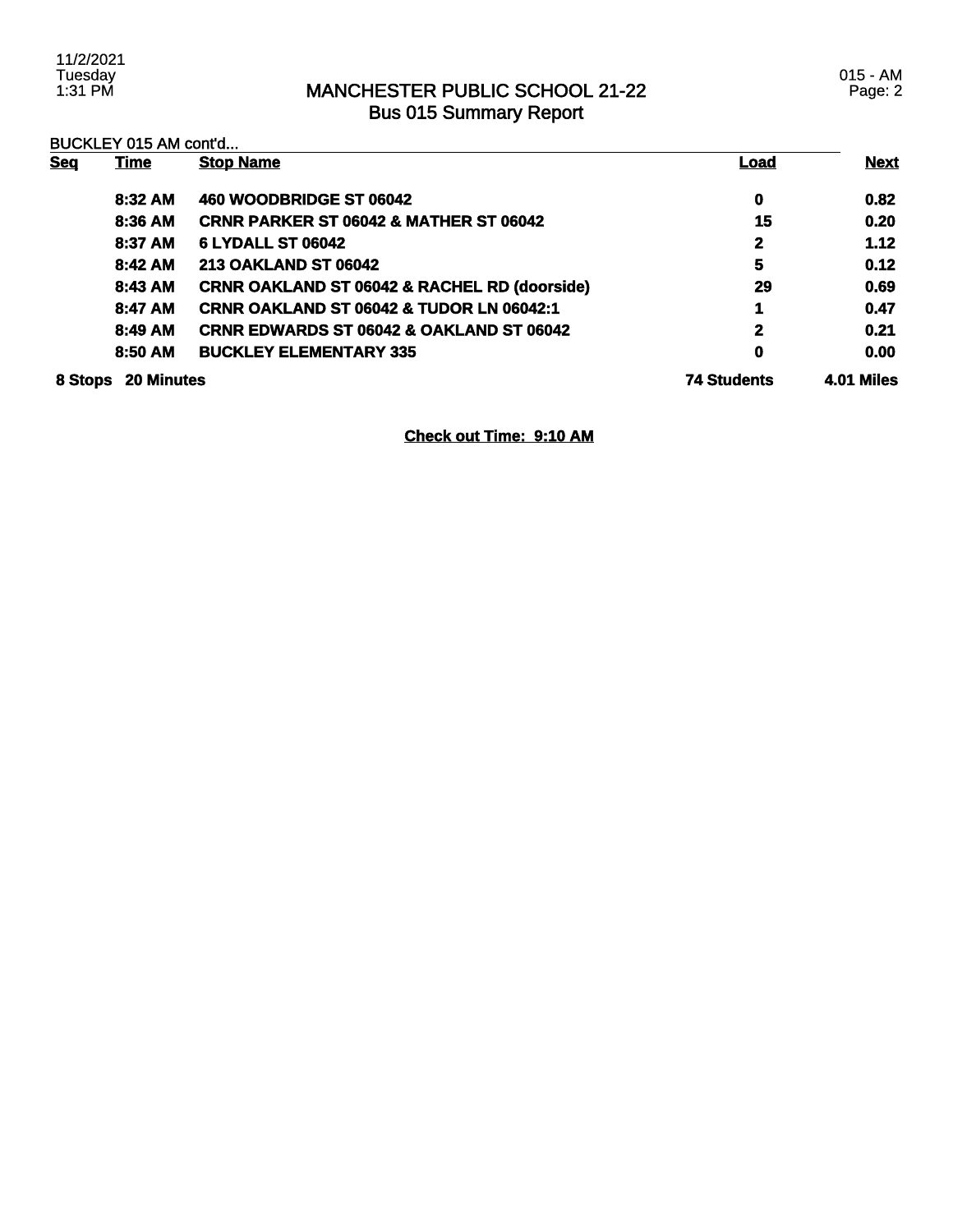### MANCHESTER PUBLIC SCHOOL 21-22 Bus 015 Summary Report

**Trip: 015 - PM Check in Time: 1:36 PM**

**Route:** CHENEY 015 PM **School(s) Serviced:** CHENEY TECH 700

| <b>Seq</b><br>Time     | <b>Stop Name</b>                                         | <u>Load</u>  | <b>Next</b>       |
|------------------------|----------------------------------------------------------|--------------|-------------------|
| 2:15 PM                | <b>CHÊNEY TECH 700</b>                                   | 0            | 0.92 <sub>1</sub> |
| 2:18 PM                | CRNR DUVAL ST 06042 & WOODLAND ST 06042                  | 0            | 0.75              |
| 2:21 PM                | CRNR BROAD ST 06042 & LOCKWOOD ST 06042                  | 2            | 0.60              |
| 2:24 PM                | <b>CRNR HILLIARD ST 06042 &amp; CANTERBURY ST 06042</b>  | $\mathbf{2}$ | 0.80              |
| 2:27 PM                | <b>CRNR WOODLAND ST 06042 &amp; HOMESTEAD ST 06042</b>   | 3            | 0.15              |
| 2:28 PM                | <b>CRNR WOODLAND ST 06042 &amp; HAWTHORNE ST 06042</b>   |              | 0.22              |
| 2:29 PM                | <b>CRNR MAIN ST 06042 &amp; GROVE ST 06042</b>           |              | 0.77              |
| 2:32 PM                | <b>CRNR HARLAN ST 06042 &amp; GREEN RD 06042:1</b>       |              | 0.26              |
| 2:34 PM                | <b>CRNR GREEN RD 06042 &amp; STARKWEATHER ST 06042</b>   | 6            | 1.32              |
| 2:39 PM                | <b>CRNR MAIN ST 06042 &amp; CAMBRIDGE ST 06042</b>       | 3            | 0.17              |
| 2:40 PM                | <b>CRNR MAIN ST 06040 &amp; ARMORY ST (Doorside)</b>     | 4            | 0.75              |
| 2:44 PM                | <b>CRNR MIDDLE TPKE E 06040 &amp; PRINCETON ST 06042</b> | 4            | 1.27              |
| 2:49 PM                | <b>CRNR CENTER ST 06040 &amp; CHURCH ST 06040:1</b>      | 8            | 0.76              |
| 2:53 PM                | <b>CRNR E CENTER ST 06040 &amp; SPRUCE ST 06040:1</b>    | 9            | 0.49              |
| 2:56 PM                | <b>CRNR BIRCH ST 06040 &amp; COTTAGE ST 06040</b>        | 5            | 0.00              |
| 41 Minutes<br>14 Stops |                                                          | 52 Students  | 9.23 Miles        |

**Route:** ILLING 015 PM

**School(s) Serviced:** ILLING MIDDLE 225

| <b>Seq</b> | Time       | <b>Stop Name</b>                                              | <u>Load</u>        | <b>Next</b>        |
|------------|------------|---------------------------------------------------------------|--------------------|--------------------|
|            | 2:52 PM    | <b>ILLING MIDDLE 225</b>                                      | o                  | 2.28               |
|            | 3:01 PM    | <b>CRNR N MAIN ST 06042 &amp; OAK FOREST DR 06042</b>         |                    | 2.05               |
|            | 3:07 PM    | <b>CRNR N MAIN ST 06042 &amp; MARBLE ST 06042</b>             | 3                  | 0.24               |
|            | $3:13$ PM  | <b>CRNR N MAIN ST 06042 &amp; MCCABE ST 06042</b>             | 3                  | 2.32               |
|            | 3:20 PM    | 584 N MAIN ST 06042                                           |                    | 1.91               |
|            | $3:27$ PM  | <b>CRNR TOLLAND TPKE 06042 &amp; HORIZON WAY 06042</b>        | 2                  | 0.10               |
|            | 3:27 PM    | <b>CRNR TOLLAND TPKE 06042 &amp; DOGWOOD LN - ASPEN WOODS</b> | 3                  | 2.05               |
|            | 3:34 PM    | <b>CRNR TOLLAND TPK &amp; JOHN OLDS DR (THE PLACE CONDOS)</b> | 14                 | 0.90               |
|            | $3:42$ PM  | <b>CRNR TOLLAND TPKE 06042 &amp; JEFFREY ALAN DR 06042</b>    | $\mathbf{2}$       | 0.53               |
|            | 3:45 PM    | 536 TOLLAND TPKE 06042                                        | $\mathbf 2$        | 0.57               |
|            | 3:47 PM    | <b>CRNR TOLLAND TPKE 06042 &amp; LISA DR 06042</b>            | 6                  | 0.25               |
|            | $3:49$ PM  | <b>CRNR UNION ST 06042 &amp; JENNIFER WAY 06042</b>           |                    | 0.08               |
|            | 3:49 PM    | <b>CRNR UNION ST 06042 &amp; ROSSETTO DR 06042</b>            | 2                  | 0.28               |
|            | 3:51 PM    | <b>CRNR WOOD LN 06042 &amp; UNION ST 06042</b>                | 5                  | 0.00               |
| 13 Stops   | 59 Minutes |                                                               | <b>45 Students</b> | <b>13.56 Miles</b> |

**Route:** BUCKLEY 015 PM **School(s) Serviced:** BUCKLEY ELEMENTARY 335

| <b>Seq</b> | <u>Time</u> | <b>Stop Name</b> | <u>Load</u> | <b>Next</b> |
|------------|-------------|------------------|-------------|-------------|
|            |             |                  |             |             |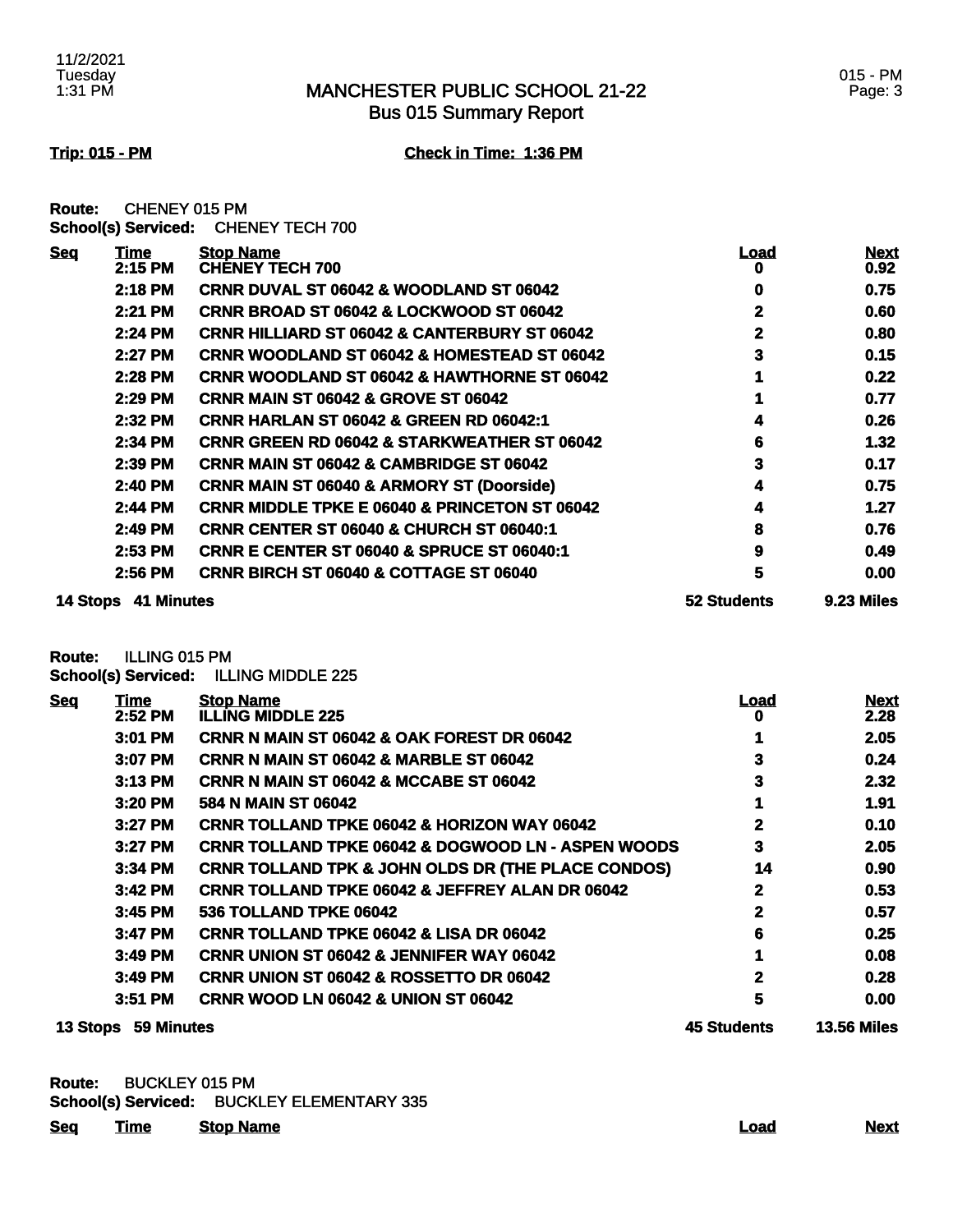### MANCHESTER PUBLIC SCHOOL 21-22 Bus 015 Summary Report

|            | BUCKLEY 015 PM cont'd |                                                         |                    |             |  |
|------------|-----------------------|---------------------------------------------------------|--------------------|-------------|--|
| <b>Seq</b> | <u>Time</u>           | <b>Stop Name</b>                                        | Load               | <b>Next</b> |  |
|            | 3:47 PM               | <b>BUCKLEY ELEMENTARY 335</b>                           | 0                  | 1.41        |  |
|            | $3:53$ PM             | <b>CRNR BONNER RD 06042 &amp; BARRY RD 06042</b>        | 20                 | 0.38        |  |
|            | 3:55 PM               | 460 WOODBRIDGE ST 06042                                 | 0                  | 0.82        |  |
|            | 3:59 PM               | <b>CRNR PARKER ST 06042 &amp; MATHER ST 06042</b>       | 16                 | 0.20        |  |
|            | 4:00 PM               | <b>6 LYDALL ST 06042</b>                                | $\mathbf 2$        | 1.12        |  |
|            | 4:05 PM               | <b>213 OAKLAND ST 06042</b>                             | 5                  | 0.12        |  |
|            | 4:06 PM               | <b>CRNR OAKLAND ST 06042 &amp; RACHEL RD (doorside)</b> | 29                 | 0.69        |  |
|            | 4:09 PM               | <b>CRNR OAKLAND ST 06042 &amp; TUDOR LN 06042:1</b>     | 1                  | 0.47        |  |
|            | 4:12 PM               | <b>CRNR EDWARDS ST 06042 &amp; OAKLAND ST 06042</b>     | 2                  | 0.00        |  |
| 8 Stops    | <b>25 Minutes</b>     |                                                         | <b>75 Students</b> | 5.21 Miles  |  |

**Check out Time: 4:31 PM**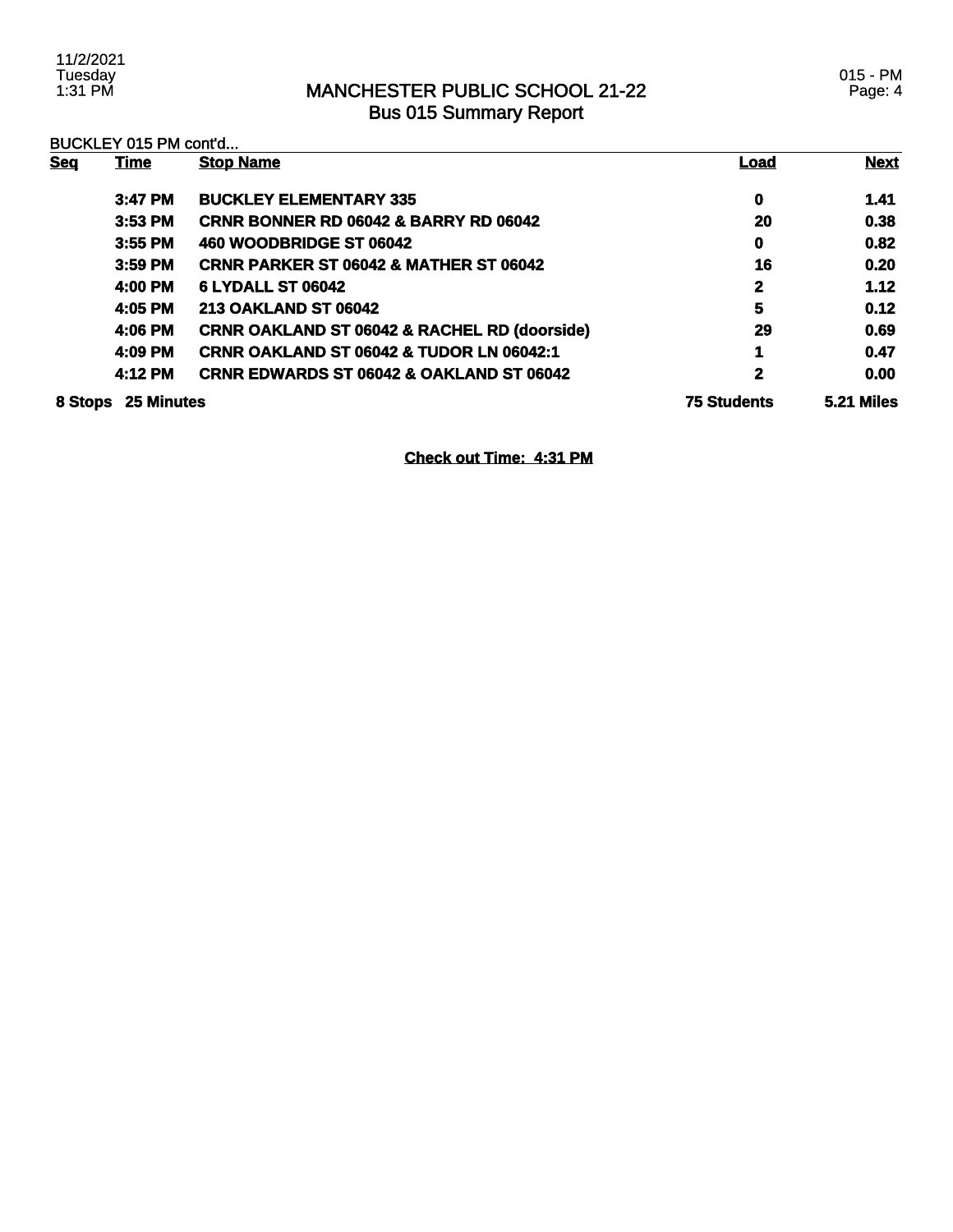016 - AM Page: 1

Bus 016 Summary Report

**Trip: 016 - AM Check in Time: 6:04 AM**

**Route:** ST BRIDGET 016 AM **School(s) Serviced:** ST BRIDGET 502

| <b>Seq</b>     | Time<br>6:32 AM   | <b>Stop Name</b><br><b>CRNR BUSH HILL RD 06040 &amp; MILLER POND RD 06040</b> | Load               | <b>Next</b><br>0.44 |
|----------------|-------------------|-------------------------------------------------------------------------------|--------------------|---------------------|
|                | 6:34 AM           | 806 HILLSTOWN RD 06040                                                        | 3                  | 2.60                |
|                | 6:40 AM           | <b>CRNR BRAMBLEBUSH RD 06040 &amp; BAYBERRY RD 06040</b>                      | 0                  | 0.58                |
|                | 6:42 AM           | <b>CRNR HILLSTOWN RD 06040 &amp; WETHERELL ST 06040</b>                       |                    | 1.15                |
|                | 6:45 AM           | <b>CRNR HARTFORD RD 06040 &amp; WILFRED RD 06040</b>                          | 2                  | 0.71                |
|                | 6:48 AM           | CRNR HORACE ST 06040 & PACKARD ST 06040:1                                     | 3                  | 1.59                |
|                | 6:55 AM           | <b>CRNR THOMPSON RD 06040 &amp; HYDE ST 06040</b>                             | 3                  | 2.74                |
|                | 7:05 AM           | <b>ST BRIDGET 502</b>                                                         | 0                  | 0.00                |
| <b>7 Stops</b> | <b>33 Minutes</b> |                                                                               | <b>13 Students</b> | 9.81 Miles          |

**Route:** BENNET 016 AM

**School(s) Serviced:** BENNET ACADEMY 221

| Sea | Time               | <b>Stop Name</b>                                        | <u>Load</u>        | <b>Next</b> |
|-----|--------------------|---------------------------------------------------------|--------------------|-------------|
|     | 7:40 AM            | <b>CRNR SUMMIT ST 06042 &amp; HENRY ST 06042</b>        | 5                  | 0.45        |
|     | 7:42 AM            | <b>CRNR OAKLAND ST 06042 &amp; WOODBRIDGE ST 06042</b>  | 4                  | 0.19        |
|     | 7:43 AM            | <b>CRNR OAKLAND ST 06042 &amp; MILL ST 06042</b>        | 1                  | 0.37        |
|     | 7:45 AM            | <b>CRNR OAKLAND ST 06042 &amp; RACHEL RD (doorside)</b> | 18                 | 0.08        |
|     | 7:46 AM            | <b>CRNR OAKLAND ST 06042 &amp; TUDOR LN 06042</b>       | 4                  | 0.16        |
|     | 7:47 AM            | <b>CRNR OAKLAND ST 06042 &amp; SOUTH ST 06042</b>       | $\mathbf{2}$       | 0.06        |
|     | 7:48 AM            | 360 OAKLAND ST 06042 - OAKLAND HEIGHTS - BY SIGN        | 12                 | 0.99        |
|     | 7:54 AM            | 134 N SCHOOL ST 06042 - PATS PLACE                      | 1                  | 2.44        |
|     | 8:05 AM            | <b>BENNET ACADEMY 221</b>                               | 0                  | 0.00        |
|     | 8 Stops 25 Minutes |                                                         | <b>47 Students</b> | 4.74 Miles  |

**Route:** VERPLANCK 016 AM

**School(s) Serviced:** VERPLANCK ELEMENTARY 355

| <b>Seq</b> | Time              | <b>Stop Name</b>                                       | <u>Load</u>        | <b>Next</b> |
|------------|-------------------|--------------------------------------------------------|--------------------|-------------|
|            | 8:34 AM           | CRNR LAUREL ST 06040 & CHESTNUT ST 06040               | 9                  | 0.07        |
|            | 8:35 AM           | <b>CRNR LAUREL ST 06040 &amp; LAUREL PL 06040</b>      |                    | 0.29        |
|            | 8:37 AM           | <b>CRNR PARK ST 06040 &amp; CHESTNUT ST 06040</b>      | 3                  | 0.18        |
|            | 8:37 AM           | <b>CRNR FOREST ST 06040 &amp; CHESTNUT ST 06040</b>    |                    | 0.10        |
|            | 8:38 AM           | <b>CRNR ELM ST 06040 &amp; FOREST ST 06040</b>         | 15                 | 0.17        |
|            | 8:39 AM           | <b>CRNR COOPER HILL ST 06040 &amp; PINE ST 06040</b>   | 15                 | 0.10        |
|            | 8:41 AM           | <b>CRNR HARTFORD RD 06040 &amp; PROSPECT ST 06040</b>  | $\mathbf{2}$       | 0.44        |
|            | 8:43 AM           | <b>CRNR COOPER HILL ST 06040 &amp; WEST ST 06040</b>   | 18                 | 0.15        |
|            | 8:44 AM           | <b>CRNR FAIRFIELD ST 06040 &amp; HARTFORD RD 06040</b> | 2                  | 1.77        |
|            | 8:50 AM           | <b>VERPLANCK ELEMENTARY 355</b>                        | 0                  | 0.00        |
| 9 Stops    | <b>16 Minutes</b> |                                                        | <b>66 Students</b> | 3.27 Miles  |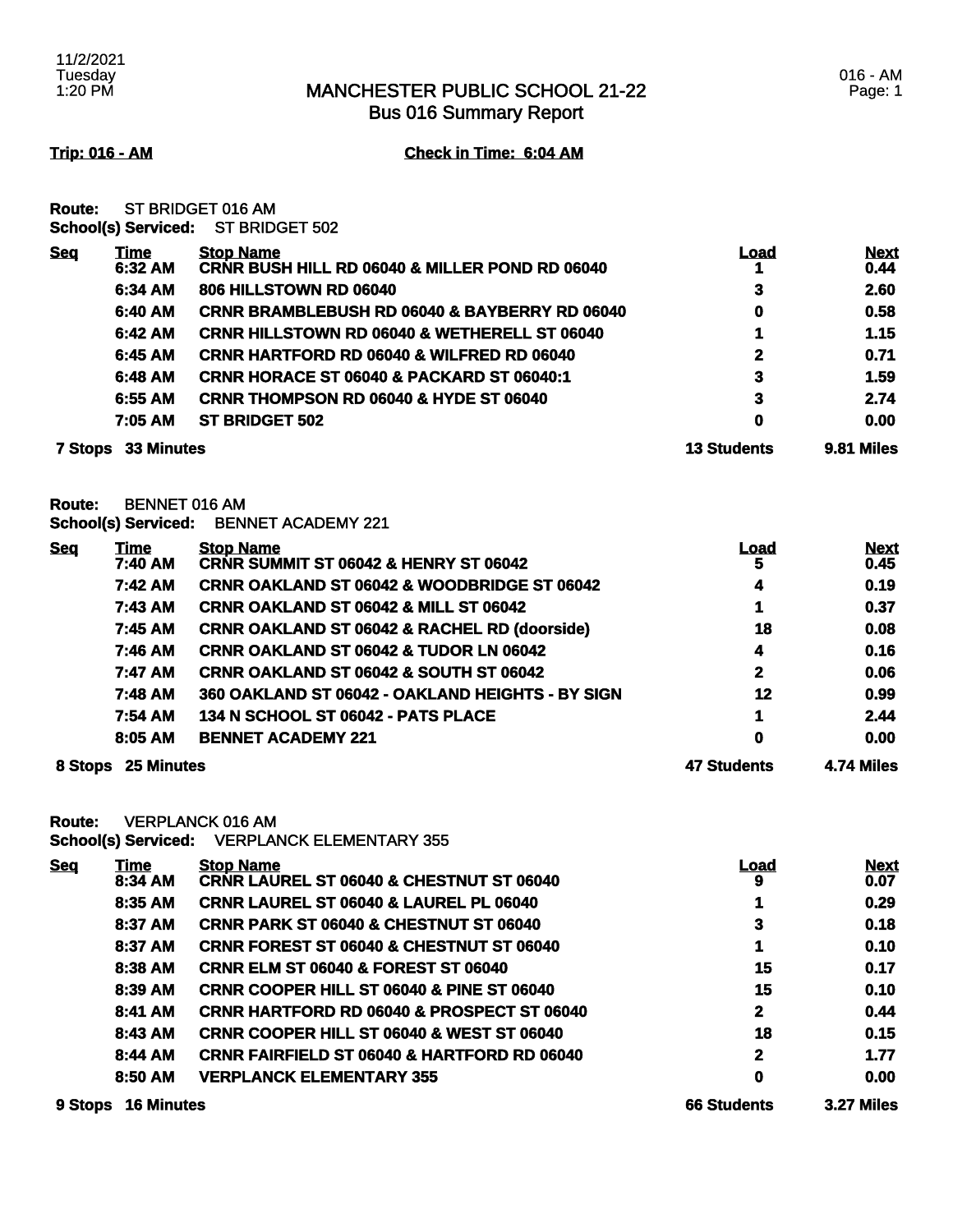

## MANCHESTER PUBLIC SCHOOL 21-22 Bus 016 Summary Report

016 - AM Page: 2

**Check out Time: 9:06 AM**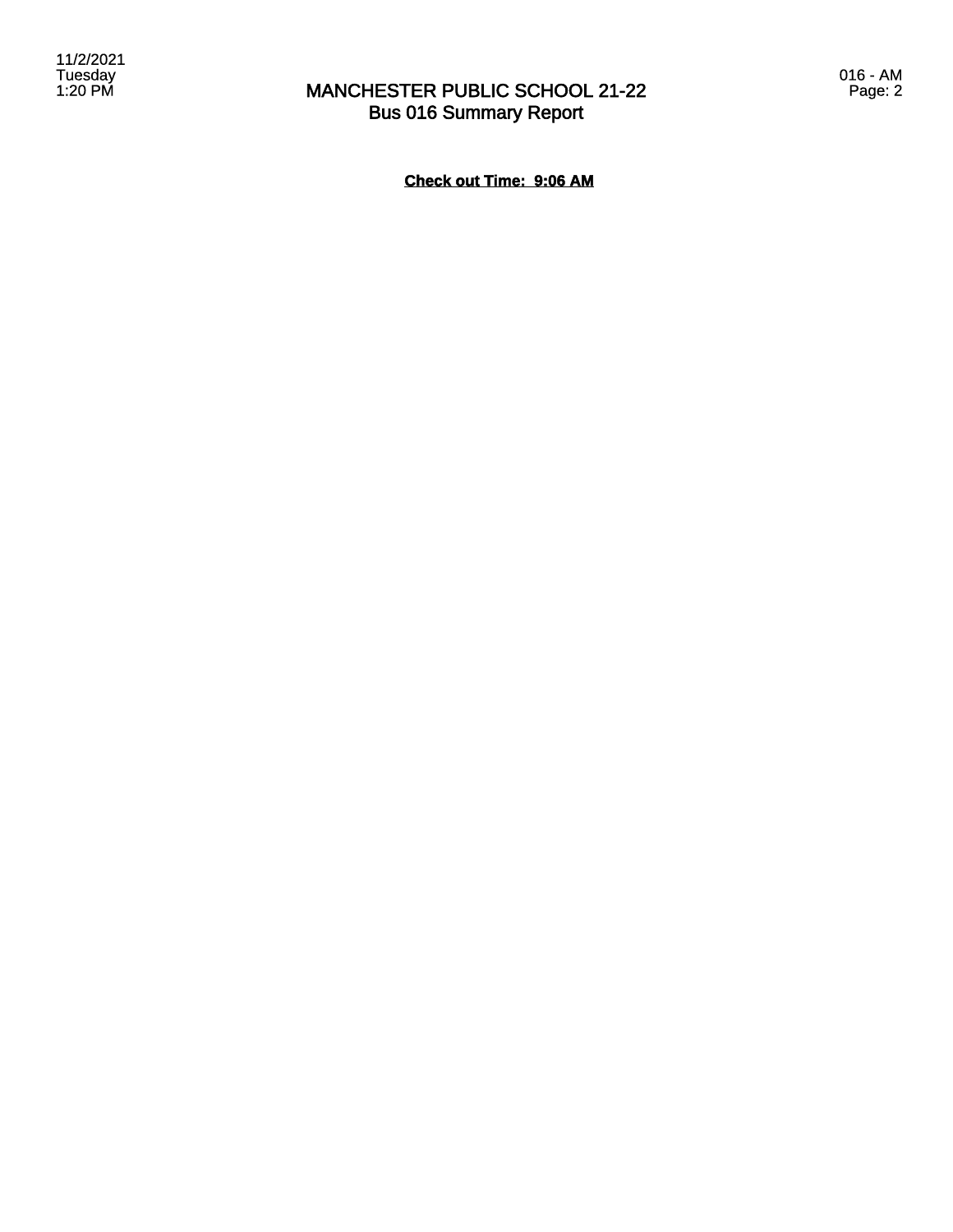Bus 016 Summary Report

**Trip: 016 - PM Check in Time: 1:36 PM**

**Route:** ST BRIDGET 016 PM **School(s) Serviced:** ST BRIDGET 502

|            | <u>sensene, serveser</u>  |                                                           |                    |                     |
|------------|---------------------------|-----------------------------------------------------------|--------------------|---------------------|
| <b>Seq</b> | <b>Time</b><br>2:07 PM    | <b>Stop Name</b><br><b>ST BRIDGET 502</b>                 | Load<br>0          | <b>Next</b><br>2.75 |
|            | 2:17 PM                   | <b>CRNR THOMPSON RD 06040 &amp; HYDE ST 06040</b>         | 3                  | 1.59                |
|            | $2:22$ PM                 | CRNR HORACE ST 06040 & PACKARD ST 06040:1                 | 3                  | 3.27                |
|            | 2:32 PM                   | <b>CRNR BUSH HILL RD 06040 &amp; MILLER POND RD 06040</b> |                    | 0.44                |
|            | 2:33 PM                   | 806 HILLSTOWN RD 06040                                    | 3                  | 2.60                |
|            | $2:39$ PM                 | <b>CRNR BRAMBLEBUSH RD 06040 &amp; BAYBERRY RD 06040</b>  | 0                  | 0.58                |
|            | 2:41 PM                   | <b>CRNR HILLSTOWN RD 06040 &amp; WETHERELL ST 06040</b>   |                    | 0.00                |
|            | <b>6 Stops 34 Minutes</b> |                                                           | <b>11 Students</b> | <b>11.23 Miles</b>  |

**Route:** BENNET 016 PM

**School(s) Serviced:** BENNET ACADEMY 221

| <u>Seq</u> | <u>Time</u>       | <b>Stop Name</b>                                        | Load               | <b>Next</b>       |
|------------|-------------------|---------------------------------------------------------|--------------------|-------------------|
|            | 2:52 PM           | <b>BENNET ACADEMY 221</b>                               | 0                  | 1.81              |
|            | 2:59 PM           | <b>CRNR SUMMIT ST 06042 &amp; HENRY ST 06042</b>        | 5                  | 0.45              |
|            | 3:01 PM           | <b>CRNR OAKLAND ST 06042 &amp; WOODBRIDGE ST 06042</b>  | 4                  | 0.19              |
|            | 3:02 PM           | <b>CRNR OAKLAND ST 06042 &amp; MILL ST 06042</b>        |                    | 0.37              |
|            | 3:04 PM           | <b>CRNR OAKLAND ST 06042 &amp; RACHEL RD (doorside)</b> | 18                 | 0.08              |
|            | 3:05 PM           | <b>CRNR OAKLAND ST 06042 &amp; TUDOR LN 06042</b>       | 4                  | 0.16              |
|            | 3:06 PM           | <b>CRNR OAKLAND ST 06042 &amp; SOUTH ST 06042</b>       | $\mathbf{2}$       | 0.06              |
|            | $3:07$ PM         | 360 OAKLAND ST 06042 - OAKLAND HEIGHTS - BY SIGN        | 12                 | 0.99              |
|            | 3:11 PM           | 134 N SCHOOL ST 06042 - PATS PLACE                      | 4                  | 0.00              |
| 8 Stops    | <b>19 Minutes</b> |                                                         | <b>47 Students</b> | <b>4.11 Miles</b> |

**Route:** VERPLANCK 016 PM

**School(s) Serviced:** VERPLANCK ELEMENTARY 355

| <b>Sea</b> | Time              | <b>Stop Name</b>                                       | Load               | <b>Next</b>       |
|------------|-------------------|--------------------------------------------------------|--------------------|-------------------|
|            | 3:47 PM           | <b>VERPLANCK ELEMENTARY 355</b>                        | o                  | 1.82              |
|            | $3:53$ PM         | <b>CRNR FAIRFIELD ST 06040 &amp; HARTFORD RD 06040</b> | 2                  | 0.15              |
|            | 3:54 PM           | <b>CRNR COOPER HILL ST 06040 &amp; WEST ST 06040</b>   | 18                 | 0.44              |
|            | 3:56 PM           | <b>CRNR HARTFORD RD 06040 &amp; PROSPECT ST 06040</b>  | 2                  | 0.10              |
|            | $3:57$ PM         | <b>CRNR COOPER HILL ST 06040 &amp; PINE ST 06040</b>   | 15                 | 0.17              |
|            | 3:59 PM           | <b>CRNR ELM ST 06040 &amp; FOREST ST 06040</b>         | 15                 | 0.10              |
|            | 4:00 PM           | <b>CRNR FOREST ST 06040 &amp; CHESTNUT ST 06040</b>    | 4                  | 0.18              |
|            | 4:01 PM           | <b>CRNR PARK ST 06040 &amp; CHESTNUT ST 06040</b>      | 3                  | 0.11              |
|            | 4:01 PM           | <b>CRNR LAUREL ST 06040 &amp; CHESTNUT ST 06040</b>    | 8                  | 0.07              |
|            | 4:02 PM           | <b>CRNR LAUREL ST 06040 &amp; LAUREL PL 06040</b>      |                    | 0.00              |
| 9 Stops    | <b>15 Minutes</b> |                                                        | <b>65 Students</b> | <b>3.14 Miles</b> |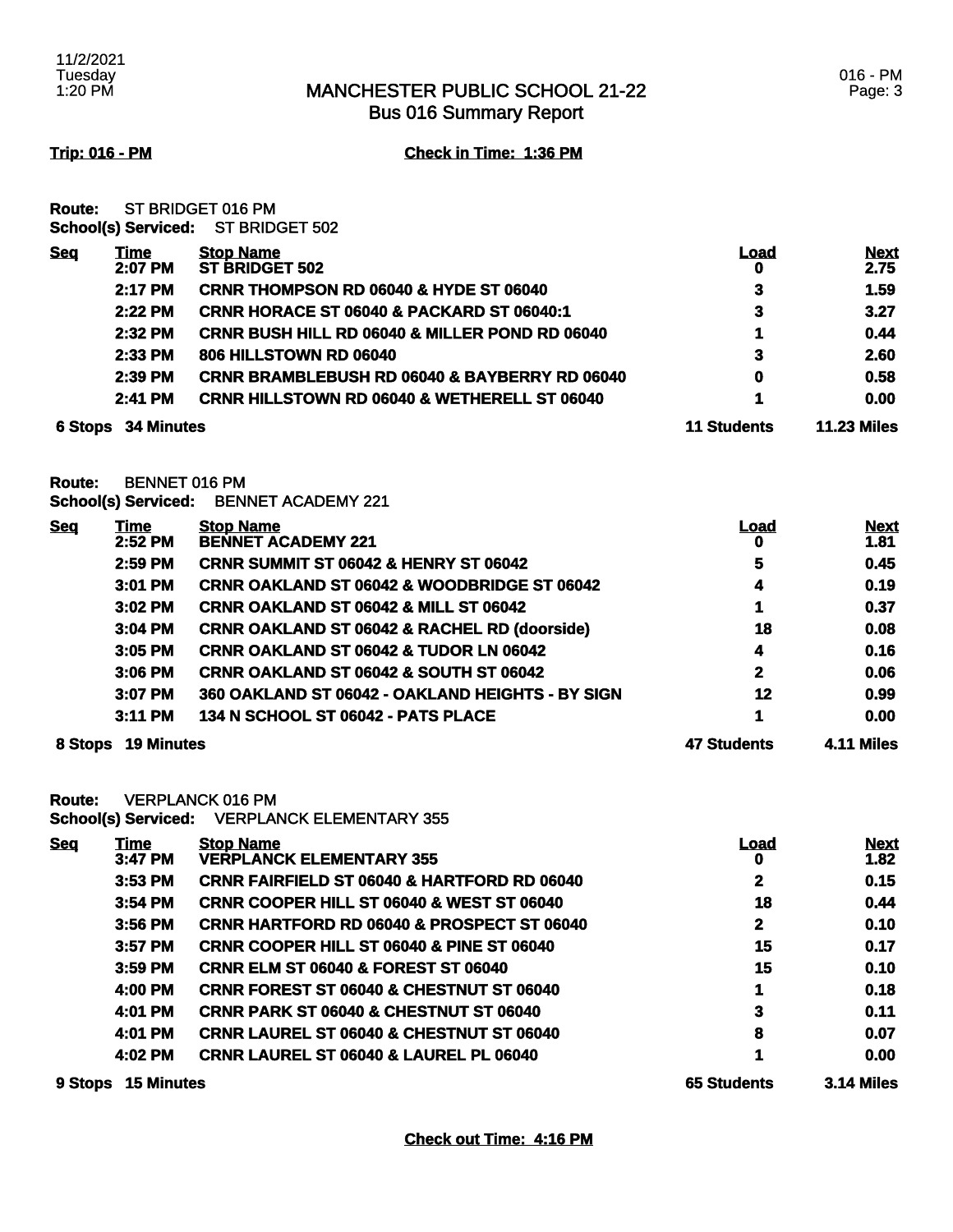Bus 017 Summary Report

### **Trip: 017 - AM Check in Time: 6:14 AM**

**Route:** ECHS 017 AM

**School(s) Serviced:** EAST CATHOLIC HIGH SCHOOL 500

| <b>Seg</b> | <u>Time</u>       | <b>Stop Name</b>                                            | <u>Load</u>        | <b>Next</b> |
|------------|-------------------|-------------------------------------------------------------|--------------------|-------------|
|            | 6:29 AM           | <b>CRNR FERGUSON RD 06040 &amp; GARTH RD 06040</b>          |                    | 1.11        |
|            | 6:33 AM           | <b>CRNR PORTER ST 06040 &amp; ADELAIDE RD 06040</b>         |                    | 0.20        |
|            | 6:34 AM           | <b>CRNR PORTER ST 06040 &amp; PITKIN ST 06040</b>           |                    | 0.30        |
|            | 6:36 AM           | <b>CRNR PARKER ST 06040 &amp; GREEN HILL ST 06040</b>       | 2                  | 0.31        |
|            | 6:37 AM           | <b>CRNR GERARD ST 06040 &amp; CONE ST 06040</b>             |                    | 0.63        |
|            | 6:40 AM           | <b>CRNR WESTMINSTER RD 06040 &amp; PORTER ST 06040</b>      |                    | 0.33        |
|            | 6:42 AM           | <b>CRNR BROOKFIELD ST 06040 &amp; WADSWORTH ST E 06040</b>  |                    | 0.40        |
|            | 6:43 AM           | <b>CRNR BENTON ST 06040 &amp; MIDDLE TPKE E 06040:2</b>     |                    | 1.71        |
|            | 6:51 AM           | <b>CRNR FOREST ST 06040 &amp; OTIS ST 06040</b>             |                    | 0.54        |
|            | 6:53 AM           | <b>CRNR PINE ST 06040 &amp; RIDGE ST 06040</b>              | 3                  | 0.96        |
|            | 6:57 AM           | <b>CRNR MIDDLE TPKE W 06040 &amp; DURANT ST 06040</b>       | 0                  | 0.38        |
|            | 6:59 AM           | <b>CRNR MIDDLE TPKE W 06040 &amp; S ALTON ST (DOORSIDE)</b> | 2                  | 2.04        |
|            | 7:05 AM           | <b>EAST CATHOLIC HIGH SCHOOL 500</b>                        | 0                  | 0.00        |
| 12 Stops   | <b>36 Minutes</b> |                                                             | <b>18 Students</b> | 8.91 Miles  |

**Route:** ILLING 017 AM

**School(s) Serviced:** ILLING MIDDLE 225

| <b>Seq</b> | <u>Time</u> | <b>Stop Name</b>                                       | <u>Load</u> | <b>Next</b>       |
|------------|-------------|--------------------------------------------------------|-------------|-------------------|
|            | 7:32 AM     | <b>CRNR RIDGE ST 06040 &amp; PINE ST 06040</b>         |             | 0.22              |
|            | 7:33 AM     | <b>324 CENTER ST 06040</b>                             | 3           | 0.17              |
|            | 7:34 AM     | <b>CRNR W CENTER ST 06040 &amp; COOPER ST 06040</b>    |             | 0.06              |
|            | 7:35 AM     | <b>CRNR CENTER ST 06040 &amp; GRISWOLD ST 06040</b>    |             | 0.12              |
|            | 7:35 AM     | <b>CRNR CENTER ST 06040 &amp; ROOSEVELT ST 06040</b>   |             | 0.12              |
|            | 7:36 AM     | <b>CRNR CENTER ST 06040 &amp; ALEXANDER ST 06040</b>   |             | 0.16              |
|            | 7:37 AM     | <b>CRNR STONE ST 06040 &amp; CENTER ST 06040</b>       |             | 0.05              |
|            | 7:38 AM     | <b>CRNR CENTER ST 06040 &amp; FAIRVIEW ST 06040</b>    | 6           | 0.22              |
|            | 7:39 AM     | <b>CRNR CRESTWOOD DR 06040 &amp; DEVON DR 06040</b>    | 4           | 0.12              |
|            | 7:40 AM     | <b>CRNR CRESTWOOD DR 06040 &amp; DEEPWOOD DR 06040</b> | 2           | 0.63              |
|            | 7:43 AM     | <b>CRNR CENTER ST 06040 &amp; OLCOTT DR 06040</b>      | 2           | 0.21              |
|            | 7:44 AM     | <b>CRNR CENTER ST 06040 &amp; SALEM RD 06040</b>       | 4           | 0.78              |
|            | 7:48 AM     | <b>CRNR OLCOTT ST 06040 &amp; TREBBE DR 06040</b>      | 2           | 0.86              |
|            | 7:51 AM     | CRNR UNKNOWN 06040 & LOVE LN 06040                     |             | 0.45              |
|            | 7:53 AM     | <b>CRNR OLCOTT ST 06040 &amp; ADAMS ST S 06040</b>     | 5           | 0.31              |
|            | 7:55 AM     | <b>CRNR CENTER ST 06040 &amp; MCKEE ST 06040</b>       |             | 0.16              |
|            | 7:56 AM     | <b>CRNR CENTER ST 06040 &amp; VICTORIA RD 06040</b>    | 2           | 2.44              |
|            | 8:05 AM     | <b>ILLING MIDDLE 225</b>                               | 0           | 0.00              |
| 17 Stops   | 33 Minutes  |                                                        | 41 Students | <b>7.08 Miles</b> |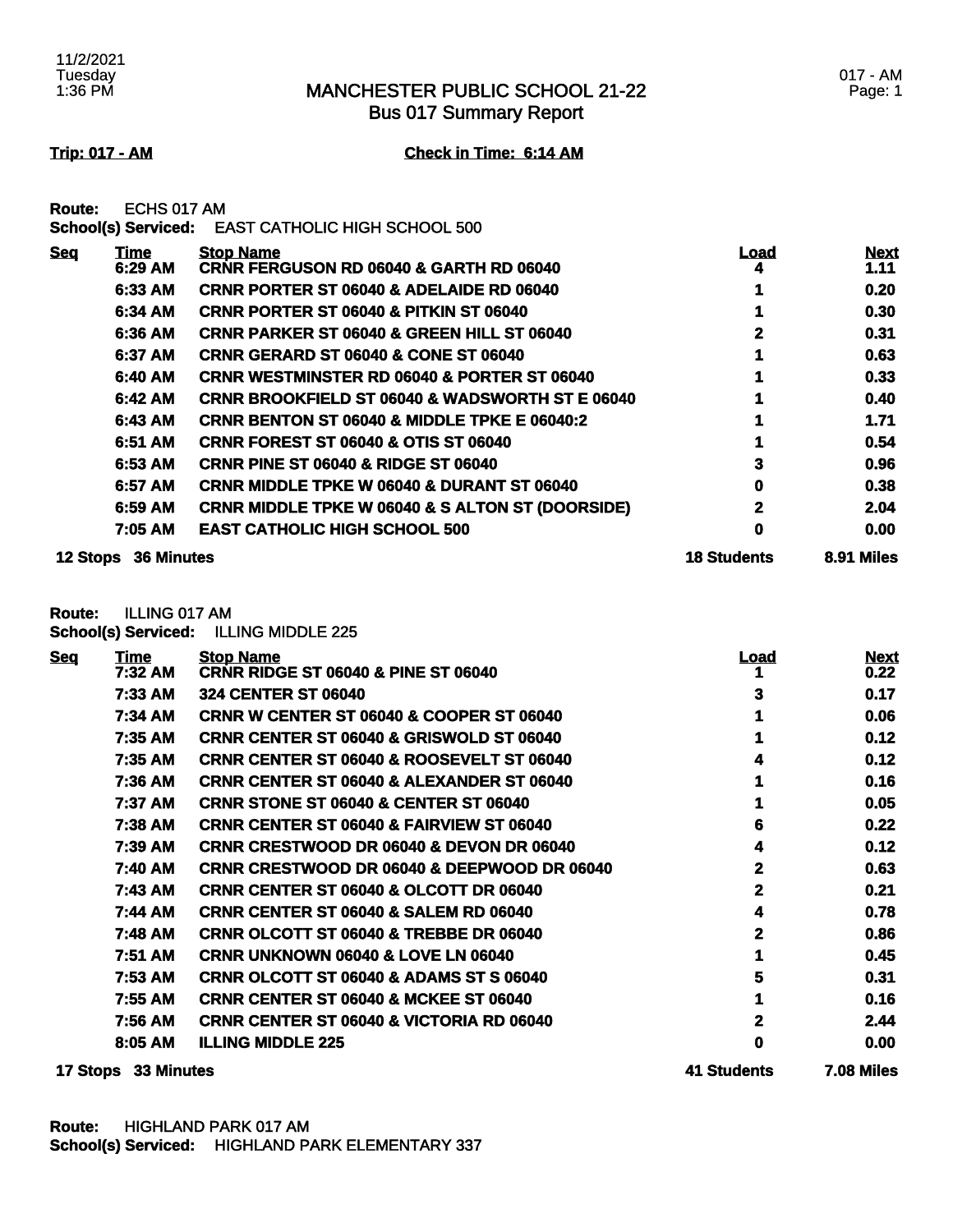### MANCHESTER PUBLIC SCHOOL 21-22 Bus 017 Summary Report

**RIGHLAND PARK 017 AM cont'd...** 

| <b>Seq</b> | <b>Time</b>       | <b>Stop Name</b>                                              | <u>Load</u>        | <b>Next</b> |
|------------|-------------------|---------------------------------------------------------------|--------------------|-------------|
|            | 8:18 AM           | <b>70 FINLEY ST 06040</b>                                     | 2                  | 1.03        |
|            | 8:21 AM           | <b>CRNR CARTER ST 06040 &amp; AMANDA DR 06040</b>             |                    | 0.59        |
|            | 8:23 AM           | <b>CRNR BLUE RIDGE DR 06040 &amp; BETTE DR 06040</b>          | 3                  | 0.71        |
|            | 8:25 AM           | 313 BIRCH MOUNTAIN RD 06040                                   | 2                  | 0.23        |
|            | 8:26 AM           | <b>CRNR DENNISON RIDGE DR 06040 &amp; LAUREL TER 06040</b>    | 4                  | 0.21        |
|            | 8:27 AM           | <b>CRNR DENNISON RIDGE DR &amp; JENNY CLIFF RD NORTH</b>      | 3                  | 0.21        |
|            | 8:28 AM           | 299 DENNISON RIDGE DR 06040                                   | 2                  | 0.19        |
|            | 8:29 AM           | <b>CRNR DENNISON RIDGE DR 06040 &amp; JENNY CLIFF RD 0604</b> | 5                  | 1.18        |
|            | 8:33 AM           | <b>CRNR BIRCH MOUNTAIN RD 06040 &amp; SHARON DR 06040:1</b>   |                    | 1.07        |
|            | 8:36 AM           | <b>CRNR HIGHWOOD DR 06040 &amp; WYLLYS ST 06040</b>           | 2                  | 0.39        |
|            | 8:38 AM           | <b>CRNR HIGHLAND ST 06040 &amp; CANDLEWOOD DR 06040</b>       | 2                  | 1.13        |
|            | 8:42 AM           | <b>CRNR CLINTON ST 06040 &amp; OAK ST 06040</b>               | 11                 | 1.03        |
|            | 8:46 AM           | <b>124 HIGHLAND ST 06040</b>                                  |                    | 0.98        |
|            | 8:50 AM           | <b>HIGHLAND PARK ELEMENTARY 337</b>                           | 0                  | 0.00        |
| 13 Stops   | <b>32 Minutes</b> |                                                               | <b>39 Students</b> | 8.95 Miles  |

**Check out Time: 8:58 AM**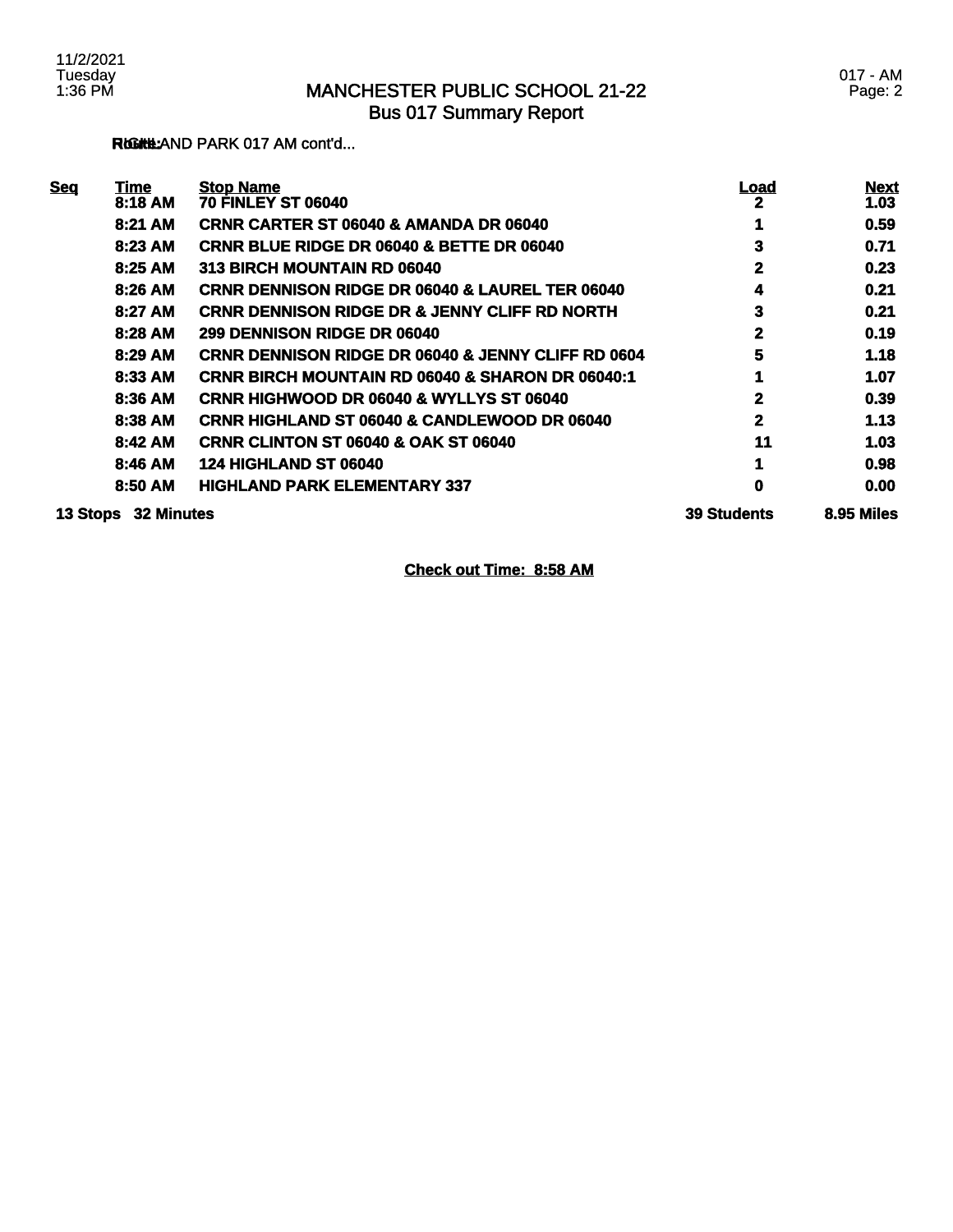Bus 017 Summary Report

### **Trip: 017 - PM Check in Time: 1:31 PM**

**Route:** ECHS 017 PM

**School(s) Serviced:** EAST CATHOLIC HIGH SCHOOL 500

| <b>Seg</b>      | Time              | <b>Stop Name</b>                                            | <u>Load</u>        | <b>Next</b>        |
|-----------------|-------------------|-------------------------------------------------------------|--------------------|--------------------|
|                 | 2:07 PM           | <b>EAST CATHOLIC HIGH SCHOOL 500</b>                        | o                  | 4.19               |
|                 | 2:21 PM           | <b>CRNR FERGUSON RD 06040 &amp; GARTH RD 06040</b>          | 4                  | 1.00               |
|                 | 2:25 PM           | <b>CRNR PORTER ST 06040 &amp; ADELAIDE RD 06040</b>         |                    | 0.20               |
|                 | 2:26 PM           | <b>CRNR PORTER ST 06040 &amp; PITKIN ST 06040</b>           |                    | 0.30               |
|                 | 2:27 PM           | <b>CRNR PARKER ST 06040 &amp; GREEN HILL ST 06040</b>       | 2                  | 0.31               |
|                 | $2:29$ PM         | <b>CRNR GERARD ST 06040 &amp; CONE ST 06040</b>             |                    | 0.63               |
|                 | 2:31 PM           | <b>CRNR WESTMINSTER RD 06040 &amp; PORTER ST 06040</b>      |                    | 0.33               |
|                 | 2:33 PM           | <b>CRNR BROOKFIELD ST 06040 &amp; WADSWORTH ST E 06040</b>  |                    | 0.40               |
|                 | 2:35 PM           | <b>CRNR BENTON ST 06040 &amp; MIDDLE TPKE E 06040:2</b>     |                    | 1.71               |
|                 | 2:42 PM           | <b>CRNR FOREST ST 06040 &amp; OTIS ST 06040</b>             |                    | 0.54               |
|                 | 2:45 PM           | <b>CRNR PINE ST 06040 &amp; RIDGE ST 06040</b>              | 3                  | 0.96               |
|                 | 2:48 PM           | <b>CRNR MIDDLE TPKE W 06040 &amp; DURANT ST 06040</b>       | 0                  | 0.19               |
|                 | 2:49 PM           | <b>CRNR MIDDLE TPKE W 06040 &amp; S ALTON ST (DOORSIDE)</b> | 2                  | 0.00               |
| <b>12 Stops</b> | <b>42 Minutes</b> |                                                             | <b>18 Students</b> | <b>10.76 Miles</b> |

**Route:** ILLING 017 PM

**School(s) Serviced:** ILLING MIDDLE 225

| <b>Seq</b> | <b>Time</b><br>2:52 PM | <b>Stop Name</b><br><b>ILLING MIDDLE 225</b>           | <u>Load</u><br>o | <b>Next</b><br>2.25 |
|------------|------------------------|--------------------------------------------------------|------------------|---------------------|
|            | 3:00 PM                | <b>CRNR CENTER ST 06040 &amp; VICTORIA RD 06040</b>    | 2                | 0.16                |
|            | 3:01 PM                | <b>CRNR CENTER ST 06040 &amp; MCKEE ST 06040</b>       |                  | 0.31                |
|            | $3:03$ PM              | CRNR OLCOTT ST 06040 & ADAMS ST S 06040                | 5                | 0.07                |
|            | 3:04 PM                | <b>CRNR OLCOTT ST 06040 &amp; TREBBE DR 06040</b>      | $\mathbf{2}$     | 0.38                |
|            | 3:05 PM                | <b>CRNR UNKNOWN 06040 &amp; LOVE LN 06040</b>          |                  | 0.40                |
|            | 3:07 PM                | <b>CRNR CENTER ST 06040 &amp; SALEM RD 06040</b>       | 4                | 0.21                |
|            | 3:08 PM                | <b>CRNR CENTER ST 06040 &amp; OLCOTT DR 06040</b>      | 2                | 0.63                |
|            | 3:11 PM                | <b>CRNR CRESTWOOD DR 06040 &amp; DEEPWOOD DR 06040</b> | 2                | 0.12                |
|            | 3:12 PM                | <b>CRNR CRESTWOOD DR 06040 &amp; DEVON DR 06040</b>    | 4                | 0.21                |
|            | 3:13 PM                | <b>CRNR CENTER ST 06040 &amp; FAIRVIEW ST 06040</b>    | 6                | 0.05                |
|            | 3:14 PM                | <b>CRNR STONE ST 06040 &amp; CENTER ST 06040</b>       |                  | 0.16                |
|            | 3:15 PM                | <b>CRNR CENTER ST 06040 &amp; ALEXANDER ST 06040</b>   |                  | 0.12                |
|            | $3:16$ PM              | <b>CRNR CENTER ST 06040 &amp; ROOSEVELT ST 06040</b>   |                  | 0.12                |
|            | 3:17 PM                | <b>CRNR CENTER ST 06040 &amp; GRISWOLD ST 06040</b>    |                  | 0.06                |
|            | 3:17 PM                | <b>CRNR W CENTER ST 06040 &amp; COOPER ST 06040</b>    |                  | 0.16                |
|            | 3:18 PM                | <b>324 CENTER ST 06040</b>                             | 3                | 0.20                |
|            | 3:19 PM                | <b>CRNR RIDGE ST 06040 &amp; PINE ST 06040</b>         |                  | 0.00                |
| 17 Stops   | 27 Minutes             |                                                        | 41 Students      | 5.61 Miles          |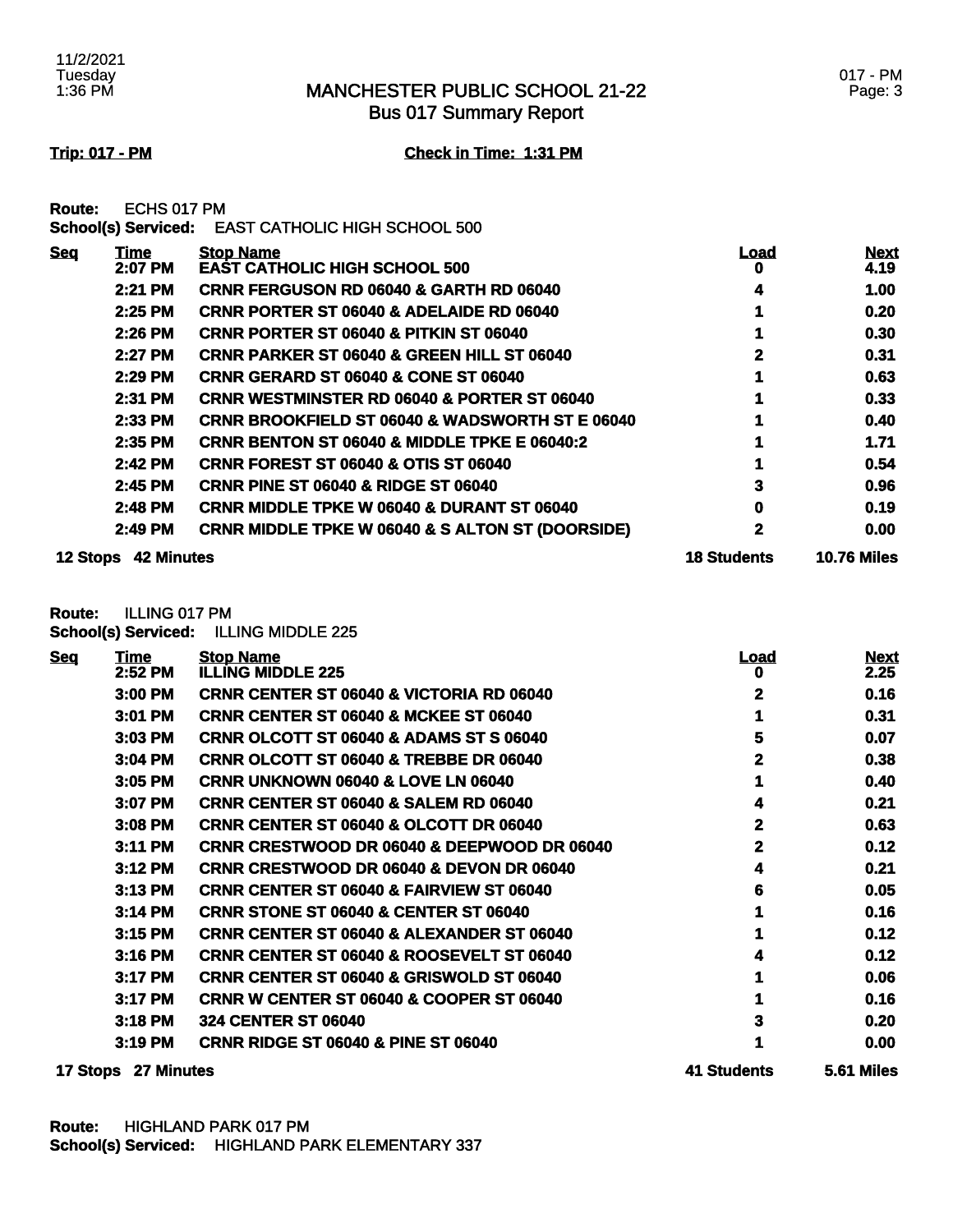### **RIGHLAND PARK 017 PM cont'd...**

| <b>Seq</b> | Time              | <b>Stop Name</b>                                              | Load               | <b>Next</b> |
|------------|-------------------|---------------------------------------------------------------|--------------------|-------------|
|            | 3:47 PM           | <b>HIGHLAND PARK ELEMENTARY 337</b>                           | o                  | 1.18        |
|            | 3:52 PM           | <b>CRNR CLINTON ST 06040 &amp; OAK ST 06040</b>               | 12                 | 1.03        |
|            | 3:56 PM           | <b>124 HIGHLAND ST 06040</b>                                  |                    | 0.10        |
|            | 3:57 PM           | <b>CRNR HIGHLAND ST 06040 &amp; CANDLEWOOD DR 06040</b>       | 2                  | 0.39        |
|            | 3:58 PM           | <b>CRNR HIGHWOOD DR 06040 &amp; WYLLYS ST 06040</b>           | 2                  | 1.07        |
|            | 4:02 PM           | <b>CRNR BIRCH MOUNTAIN RD 06040 &amp; SHARON DR 06040:1</b>   |                    | 1.18        |
|            | 4:05 PM           | <b>CRNR DENNISON RIDGE DR 06040 &amp; JENNY CLIFF RD 0604</b> | 5                  | 0.18        |
|            | 4:06 PM           | 299 DENNISON RIDGE DR 06040                                   | 2                  | 0.22        |
|            | 4:07 PM           | <b>CRNR DENNISON RIDGE DR &amp; JENNY CLIFF RD NORTH</b>      | 3                  | 0.21        |
|            | 4:08 PM           | <b>CRNR DENNISON RIDGE DR 06040 &amp; LAUREL TER 06040</b>    | 4                  | 0.22        |
|            | 4:09 PM           | 313 BIRCH MOUNTAIN RD 06040                                   | 2                  | 0.71        |
|            | 4:11 PM           | <b>CRNR BLUE RIDGE DR 06040 &amp; BETTE DR 06040</b>          | 3                  | 0.59        |
|            | 4:13 PM           | <b>CRNR CARTER ST 06040 &amp; AMANDA DR 06040</b>             |                    | 1.03        |
|            | 4:16 PM           | <b>70 FINLEY ST 06040</b>                                     | 2                  | 0.00        |
| 13 Stops   | <b>29 Minutes</b> |                                                               | <b>40 Students</b> | 8.11 Miles  |

**Check out Time: 4:29 PM**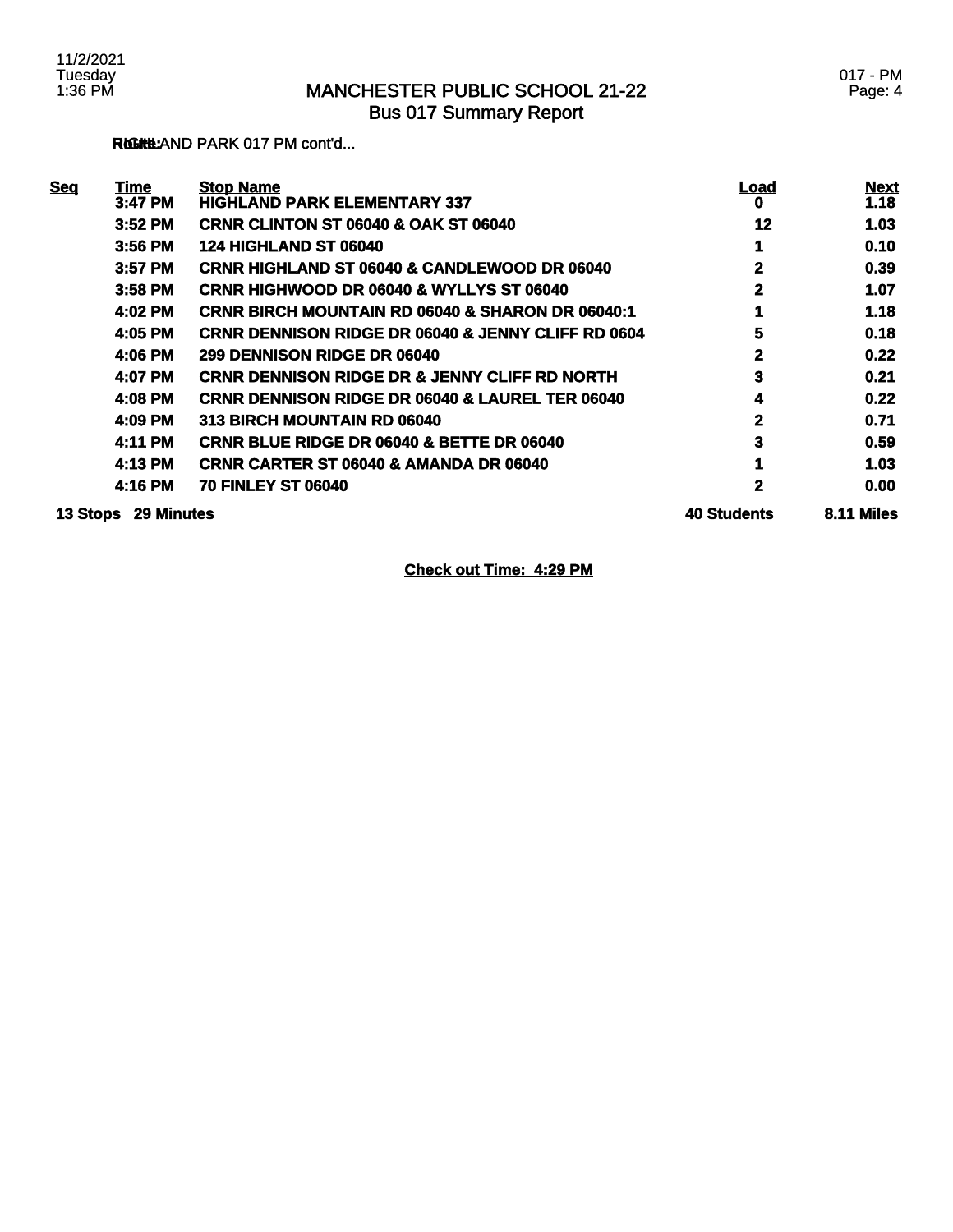Bus 018 Summary Report

**Trip: 018 - AM Check in Time: 6:13 AM**

**Route:** ECHS 018 AM

**School(s) Serviced:** EAST CATHOLIC HIGH SCHOOL 500

| <b>Seq</b>                   | Time    | <b>Stop Name</b>                                              | <b>Load</b>  | <b>Next</b> |
|------------------------------|---------|---------------------------------------------------------------|--------------|-------------|
|                              | 6:43 AM | <b>CRNR ELVREE ST 06042 &amp; PARKER ST 06042</b>             |              | 1.62        |
|                              | 6:48 AM | <b>CRNR OAKLAND ST 06042 &amp; RACHEL RD (doorside)</b>       |              | 1.32        |
|                              | 6:53 AM | CRNR BALDWIN RD 06042 & BRYAN DR 06042 - PM                   |              | 1.55        |
|                              | 6:58 AM | <b>CRNR TOLLAND TPK &amp; JOHN OLDS DR (THE PLACE CONDOS)</b> | $\mathbf{2}$ | 0.48        |
|                              | 6:59 AM | <b>CRNR TOLLAND TPKE 06042 &amp; HORIZON WAY 06042</b>        | 0            | 1.69        |
|                              | 7:05 AM | <b>EAST CATHOLIC HIGH SCHOOL 500</b>                          | $\mathbf 0$  | 0.00        |
| <b>22 Minutes</b><br>5 Stops |         |                                                               | 5 Students   | 6.66 Miles  |

**Check out Time: 7:24 AM**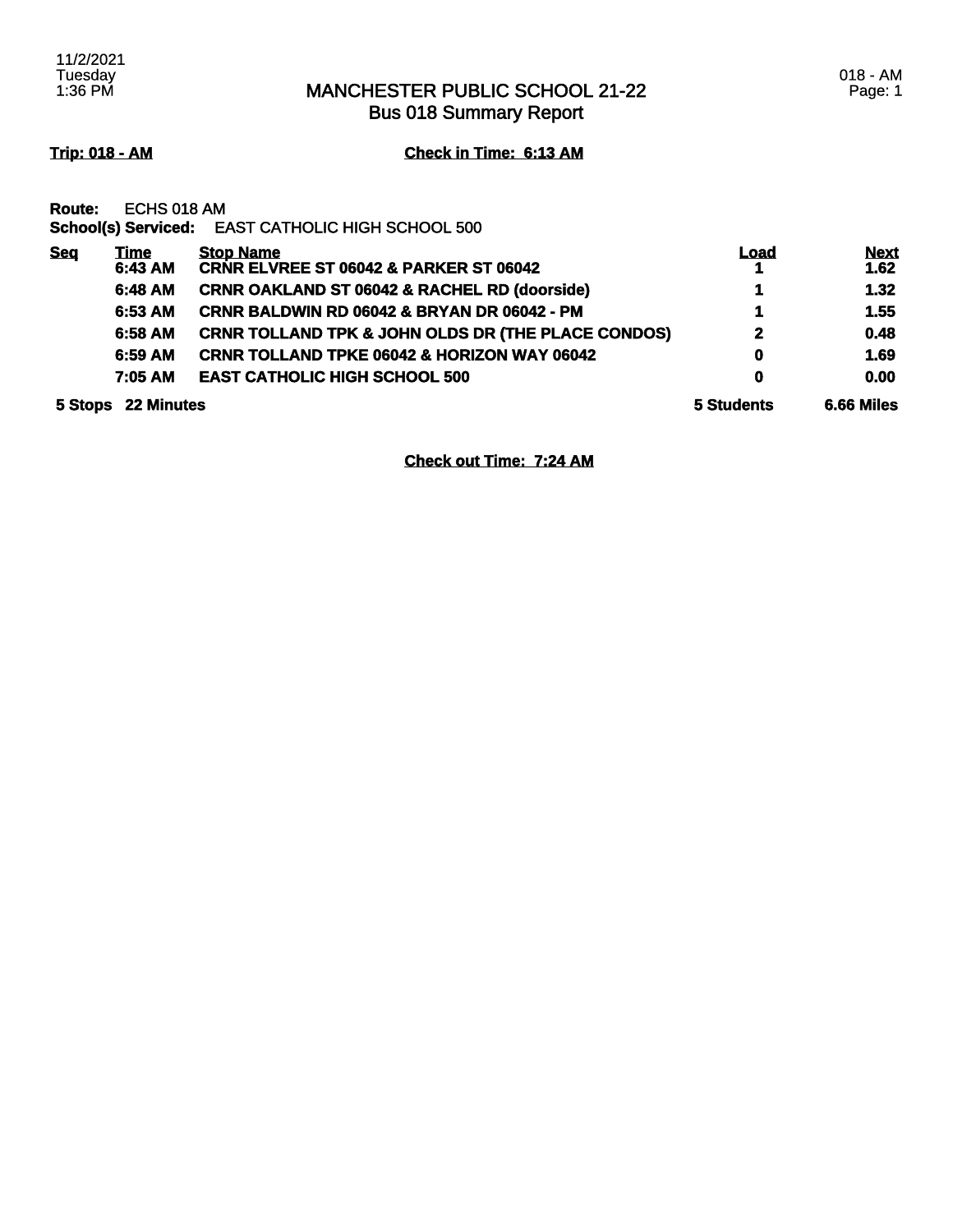Bus 018 Summary Report

**Trip: 018 - PM Check in Time: 1:31 PM**

**Route:** ECHS 018 PM

**School(s) Serviced:** EAST CATHOLIC HIGH SCHOOL 500

| <b>Seq</b>                   | <u>Time</u> | <b>Stop Name</b>                                              | <b>Load</b>       | <b>Next</b> |
|------------------------------|-------------|---------------------------------------------------------------|-------------------|-------------|
|                              | 2:07 PM     | <b>EAST CATHOLIC HIGH SCHOOL 500</b>                          | $\mathbf 0$       | 3.90        |
|                              | 2:19 PM     | <b>CRNR ELVREE ST 06042 &amp; PARKER ST 06042</b>             | $\mathbf{2}$      | 1.62        |
|                              | 2:24 PM     | <b>CRNR OAKLAND ST 06042 &amp; RACHEL RD (doorside)</b>       |                   | 1.32        |
|                              | 2:29 PM     | CRNR BALDWIN RD 06042 & BRYAN DR 06042 - PM                   | 4                 | 1.55        |
|                              | 2:34 PM     | <b>CRNR TOLLAND TPK &amp; JOHN OLDS DR (THE PLACE CONDOS)</b> | $\mathbf{2}$      | 0.48        |
|                              | 2:35 PM     | <b>CRNR TOLLAND TPKE 06042 &amp; HORIZON WAY 06042</b>        |                   | 0.00        |
| <b>28 Minutes</b><br>5 Stops |             |                                                               | <b>7 Students</b> | 8.87 Miles  |

**Check out Time: 2:59 PM**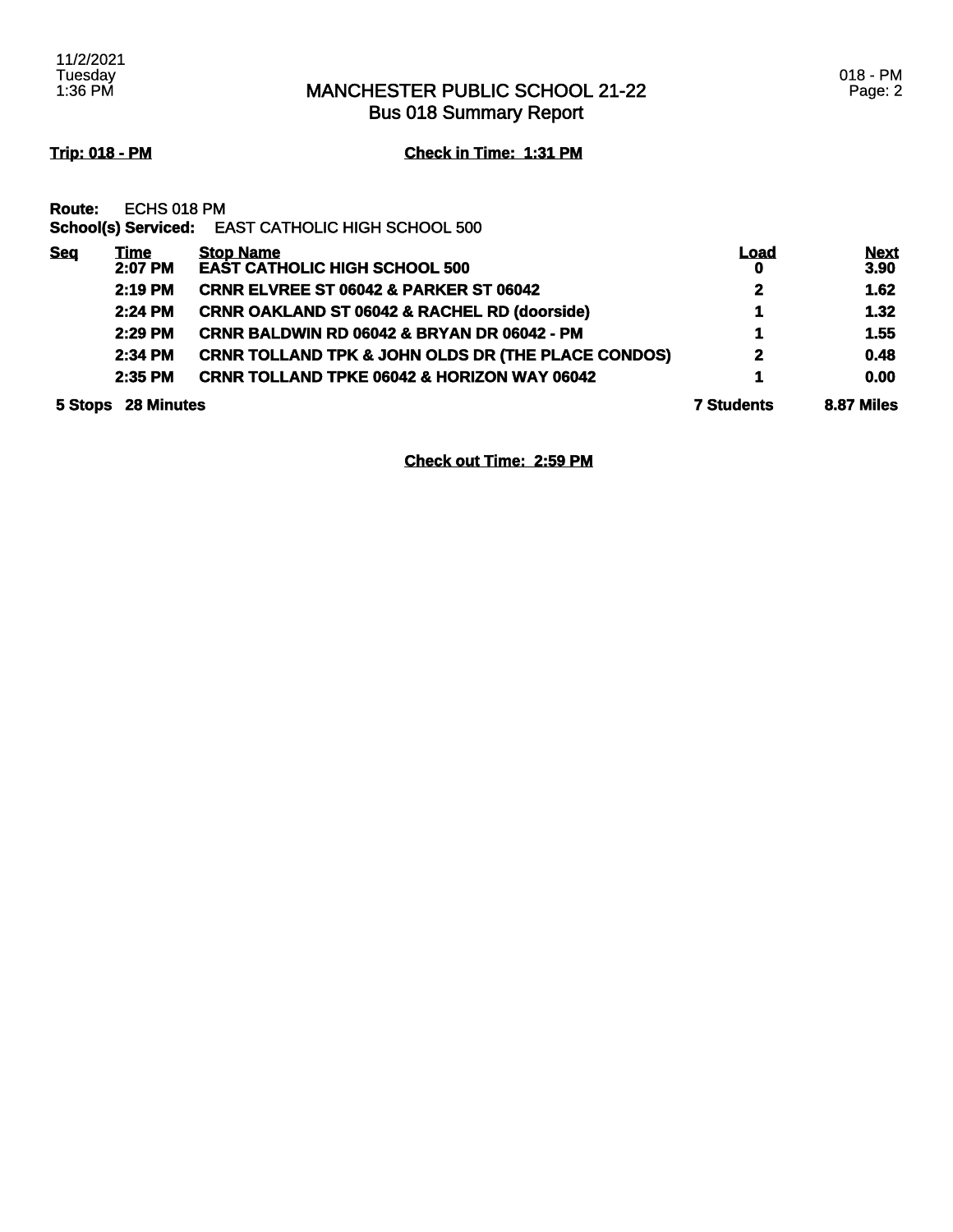Bus 019 Summary Report

**Trip: 019 - AM Check in Time: 6:07 AM**

**Route:** ECHS 019 AM

**School(s) Serviced:** EAST CATHOLIC HIGH SCHOOL 500

| <b>Seq</b>            | <u>Time</u><br>6:34 AM | <b>Stop Name</b><br><b>CRNR HAMILTON DR 06042 &amp; GRISSOM RD 06042</b> | <u>Load</u><br>4 | <b>Next</b><br>1.38 |
|-----------------------|------------------------|--------------------------------------------------------------------------|------------------|---------------------|
|                       | 6:39 AM                | <b>CRNR MEADOWBROOK DR 06042 &amp; TUFTS DR 06042</b>                    | 5                | 1.62                |
|                       | 6:45 AM                | <b>CRNR EVA DR 06042 &amp; VERNON ST 06042</b>                           | 6                | 0.47                |
|                       | 6:47 AM                | <b>CRNR GREENWOOD DR 06042 &amp; INDIAN DR 06042</b>                     | 4                | 1.53                |
|                       | 6:53 AM                | <b>CRNR GREEN RD 06042 &amp; PRINCETON ST 06042:1</b>                    | 3                | 1.15                |
|                       | 6:58 AM                | <b>CRNR WOODLAND ST 06042 &amp; MAIN ST 06042</b>                        |                  | 1.99                |
|                       | 7:05 AM                | <b>EAST CATHOLIC HIGH SCHOOL 500</b>                                     | 0                | 0.00                |
| 31 Minutes<br>6 Stops |                        | <b>20 Students</b>                                                       | 8.14 Miles       |                     |

**Route:** BENNET 019 AM

**School(s) Serviced:** BENNET ACADEMY 221

| <u>Seq</u> | <u>Time</u>         | <b>Stop Name</b>                                         | Load               | <b>Next</b> |
|------------|---------------------|----------------------------------------------------------|--------------------|-------------|
|            | 7:33 AM             | <b>109 LAKE ST 06042</b>                                 |                    | 0.21        |
|            | 7:34 AM             | <b>15 LAKE ST 06042</b>                                  | 0                  | 0.42        |
|            | 7:35 AM             | <b>172 NEW BOLTON RD 06040</b>                           |                    | 1.65        |
|            | 7:40 AM             | <b>CRNR GREENWOOD DR 06042 &amp; MIDDLE TPKE E 06040</b> |                    | 0.12        |
|            | 7:41 AM             | <b>CRNR GREENWOOD DR 06042 &amp; INDIAN DR 06042</b>     | 4                  | 0.44        |
|            | 7:42 AM             | <b>CRNR LYNCH DR 06042 &amp; GREENWOOD DR 06042</b>      | 2                  | 1.67        |
|            | 7:48 AM             | <b>CRNR LYDALL ST 06042 &amp; DEER RUN TRL 06042</b>     | 3                  | 1.37        |
|            | 7:52 AM             | <b>CRNR EVA DR 06042 &amp; VERNON ST 06042</b>           | 3                  | 0.21        |
|            | 7:53 AM             | <b>CRNR HILLTOP DR 06042 &amp; VERNON ST 06042</b>       | 6                  | 0.39        |
|            | 7:55 AM             | <b>CRNR MIDDLE TPKE E 06040 &amp; FERGUSON RD 06040</b>  | 2                  | 2.48        |
|            | 8:05 AM             | <b>BENNET ACADEMY 221</b>                                | 0                  | 0.00        |
|            | 10 Stops 32 Minutes |                                                          | <b>23 Students</b> | 8.96 Miles  |

**Route:** HIGHLAND PARK 019 AM

**School(s) Serviced:** HIGHLAND PARK ELEMENTARY 337

| <u>Sea</u> | Time      | <b>Stop Name</b>                                        | Load | <b>Next</b> |
|------------|-----------|---------------------------------------------------------|------|-------------|
|            | 8:13 AM   | <b>CRNR MOUNTAIN RD 06040 &amp; MIDDLE TPKE E 06040</b> | 2    | 0.06        |
|            | 8:13 AM   | <b>CRNR MIDDLE TPKE E 06040 &amp; LUDLOW RD 06040</b>   | 3    | 2.05        |
|            | 8:19 AM   | <b>940 MIDDLE TPKE E 06040</b>                          |      | 0.12        |
|            | 8:19 AM   | 63 NEW BOLTON RD 06040                                  |      | 0.21        |
|            | 8:20 AM   | <b>172 NEW BOLTON RD 06040</b>                          |      | 1.52        |
|            | $8:25$ AM | <b>CRNR GARTH RD 06040 &amp; LIVINGSTON WAY 06040</b>   | 3    | 0.10        |
|            | 8:25 AM   | <b>CRNR GARTH RD 06040 &amp; CHILSTONE LN 06040</b>     | 4    | 2.54        |
|            | 8:35 AM   | <b>CRNR SCHOOL ST 06040 &amp; GLENWOOD ST 06040</b>     | 6    | 0.06        |
|            | 8:36 AM   | <b>CRNR NORMAN ST 06040 &amp; SCHOOL ST 06040</b>       | 19   | 0.35        |
|            | 8:38 AM   | <b>CRNR SPRUCE ST 06040 &amp; SCHOOL ST 06040</b>       | 3    | 0.83        |
|            | 8:41 AM   | <b>CRNR SPRUCE ST 06040 &amp; ELDRIDGE ST 06040:2</b>   | 23   | 2.12        |
|            |           |                                                         |      |             |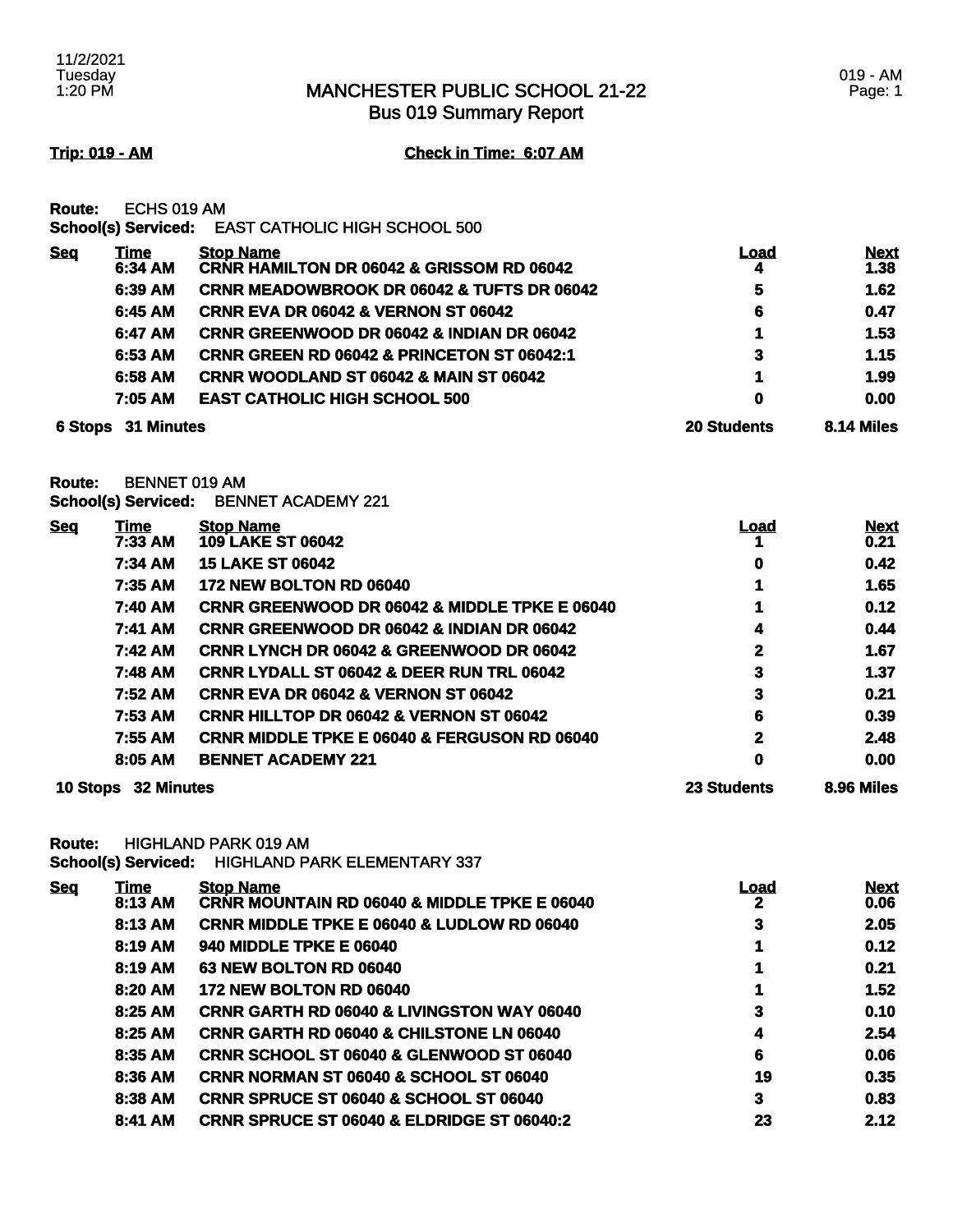## MANCHESTER PUBLIC SCHOOL 21-22 Bus 019 Summary Report

| HIGHLAND PARK 019 AM cont'd |                     |                                     |                    |             |
|-----------------------------|---------------------|-------------------------------------|--------------------|-------------|
| <b>Seq</b>                  | <b>Time</b>         | <b>Stop Name</b>                    | Load               | <b>Next</b> |
|                             | 8:50 AM             | <b>HIGHLAND PARK ELEMENTARY 337</b> | o                  | 0.00        |
|                             | 11 Stops 37 Minutes |                                     | <b>66 Students</b> | 9.96 Miles  |

**Check out Time: 8:58 AM**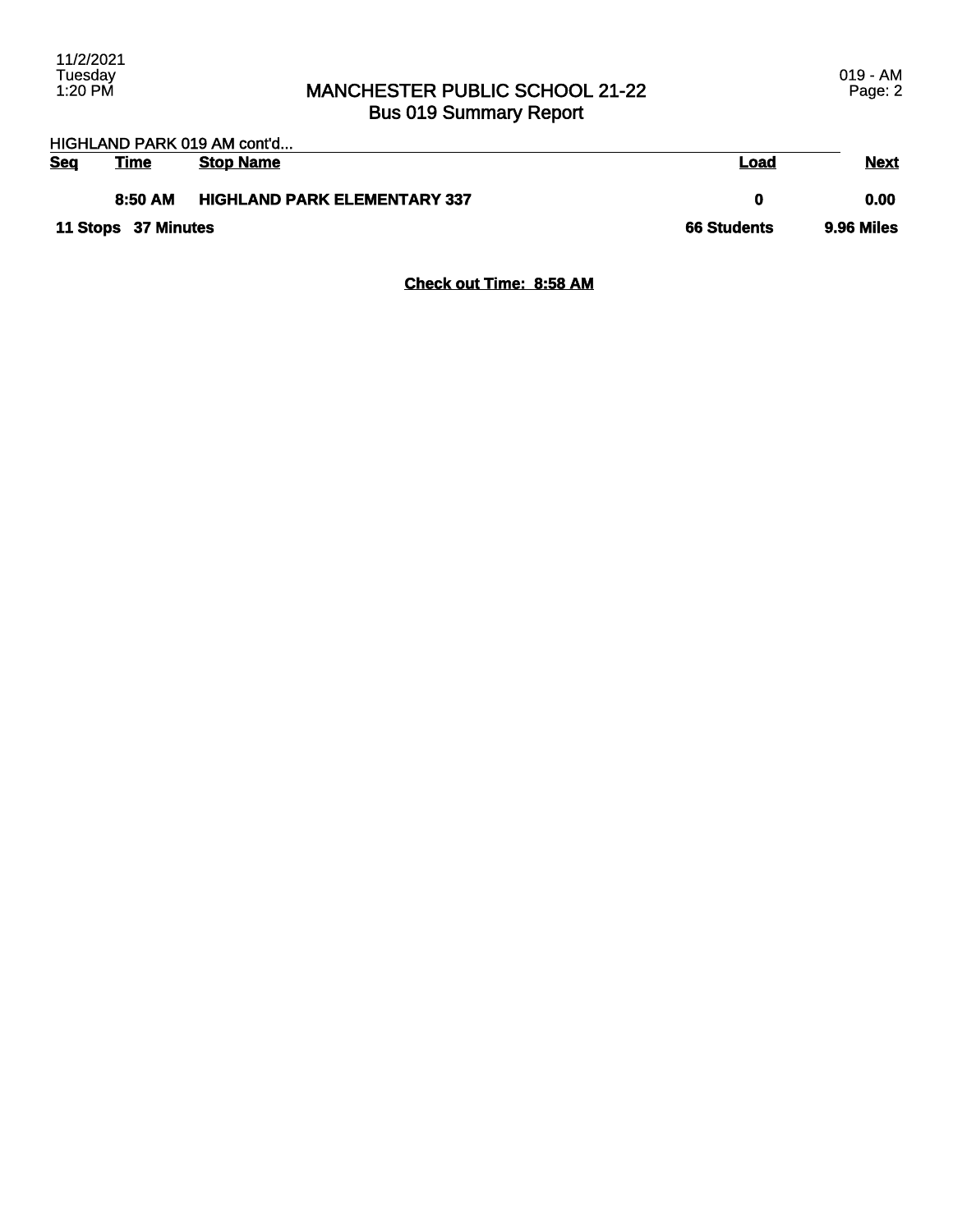Bus 019 Summary Report

**Trip: 019 - PM Check in Time: 1:31 PM**

**Route:** ECHS 019 PM

**School(s) Serviced:** EAST CATHOLIC HIGH SCHOOL 500

| <b>Seq</b>                   | <u>Time</u><br>2:07 PM | <b>Stop Name</b><br><b>EAST CATHOLIC HIGH SCHOOL 500</b> | <u>Load</u><br>0  | <b>Next</b><br>2.01 |
|------------------------------|------------------------|----------------------------------------------------------|-------------------|---------------------|
|                              | 2:14 PM                | <b>CRNR WOODLAND ST 06042 &amp; MAIN ST 06042</b>        | 1                 | 2.55                |
|                              | 2:24 PM                | <b>CRNR HAMILTON DR 06042 &amp; GRISSOM RD 06042</b>     | 4                 | 1.38                |
|                              | 2:29 PM                | <b>CRNR MEADOWBROOK DR 06042 &amp; TUFTS DR 06042</b>    | 5                 | 1.62                |
|                              | $2:35$ PM              | <b>CRNR EVA DR 06042 &amp; VERNON ST 06042</b>           | 6                 | 0.47                |
|                              | 2:37 PM                | <b>CRNR GREENWOOD DR 06042 &amp; INDIAN DR 06042</b>     | 1                 | 1.53                |
|                              | $2:43$ PM              | <b>CRNR GREEN RD 06042 &amp; PRINCETON ST 06042:1</b>    | 3                 | 0.00                |
| <b>36 Minutes</b><br>6 Stops |                        | <b>20 Students</b>                                       | <b>9.56 Miles</b> |                     |

**Route:** BENNET 019 PM

**School(s) Serviced:** BENNET ACADEMY 221

| <u>Seq</u> | <u>Time</u>       | <b>Stop Name</b>                                         | Load               | <b>Next</b>        |
|------------|-------------------|----------------------------------------------------------|--------------------|--------------------|
|            | 2:52 PM           | <b>BENNET ACADEMY 221</b>                                | 0                  | 4.57               |
|            | 3:07 PM           | <b>109 LAKE ST 06042</b>                                 |                    | 0.21               |
|            | 3:08 PM           | <b>15 LAKE ST 06042</b>                                  | 0                  | 0.42               |
|            | 3:10 PM           | 172 NEW BOLTON RD 06040                                  |                    | 1.65               |
|            | $3:14$ PM         | <b>CRNR GREENWOOD DR 06042 &amp; MIDDLE TPKE E 06040</b> |                    | 0.12               |
|            | $3:15$ PM         | <b>CRNR GREENWOOD DR 06042 &amp; INDIAN DR 06042</b>     | 3                  | 0.44               |
|            | 3:17 PM           | <b>CRNR LYNCH DR 06042 &amp; GREENWOOD DR 06042</b>      | 2                  | 1.67               |
|            | $3:22$ PM         | <b>CRNR LYDALL ST 06042 &amp; DEER RUN TRL 06042</b>     | 3                  | 1.37               |
|            | $3:27$ PM         | <b>CRNR EVA DR 06042 &amp; VERNON ST 06042</b>           | 3                  | 0.21               |
|            | $3:28$ PM         | <b>CRNR HILLTOP DR 06042 &amp; VERNON ST 06042</b>       | 6                  | 0.33               |
|            | $3:29$ PM         | <b>CRNR MIDDLE TPKE E 06040 &amp; FERGUSON RD 06040</b>  | 2                  | 0.00               |
| 10 Stops   | <b>37 Minutes</b> |                                                          | <b>22 Students</b> | <b>10.99 Miles</b> |

**Route:** HIGHLAND PARK 019 PM **School(s) Serviced:** HIGHLAND PARK ELEMENTARY 337

| <b>Seq</b> | Time<br>3:47 PM | <b>Stop Name</b><br><b>HIGHLAND PARK ELEMENTARY 337</b> | Load<br>0 | <b>Next</b><br>1.59 |
|------------|-----------------|---------------------------------------------------------|-----------|---------------------|
|            | 3:53 PM         | CRNR SPRUCE ST 06040 & ELDRIDGE ST 06040:2              | 23        | 0.06                |
|            | 3:54 PM         | <b>CRNR SPRUCE ST 06040 &amp; SCHOOL ST 06040</b>       | 3         | 0.35                |
|            | 3:56 PM         | <b>CRNR NORMAN ST 06040 &amp; SCHOOL ST 06040</b>       | 19        | 0.06                |
|            | 3:57 PM         | <b>CRNR SCHOOL ST 06040 &amp; GLENWOOD ST 06040</b>     | 6         | 2.65                |
|            | 4:08 PM         | <b>CRNR GARTH RD 06040 &amp; CHILSTONE LN 06040</b>     | 4         | 0.10                |
|            | 4:08 PM         | <b>CRNR GARTH RD 06040 &amp; LIVINGSTON WAY 06040</b>   | 3         | 0.54                |
|            | 4:10 PM         | <b>172 NEW BOLTON RD 06040</b>                          |           | 1.42                |
|            | 4:14 PM         | 63 NEW BOLTON RD 06040                                  |           | 1.51                |
|            | 4:18 PM         | <b>940 MIDDLE TPKE E 06040</b>                          |           | 0.41                |
|            | 4:20 PM         | <b>CRNR MIDDLE TPKE E 06040 &amp; LUDLOW RD 06040</b>   | 3         | 0.07                |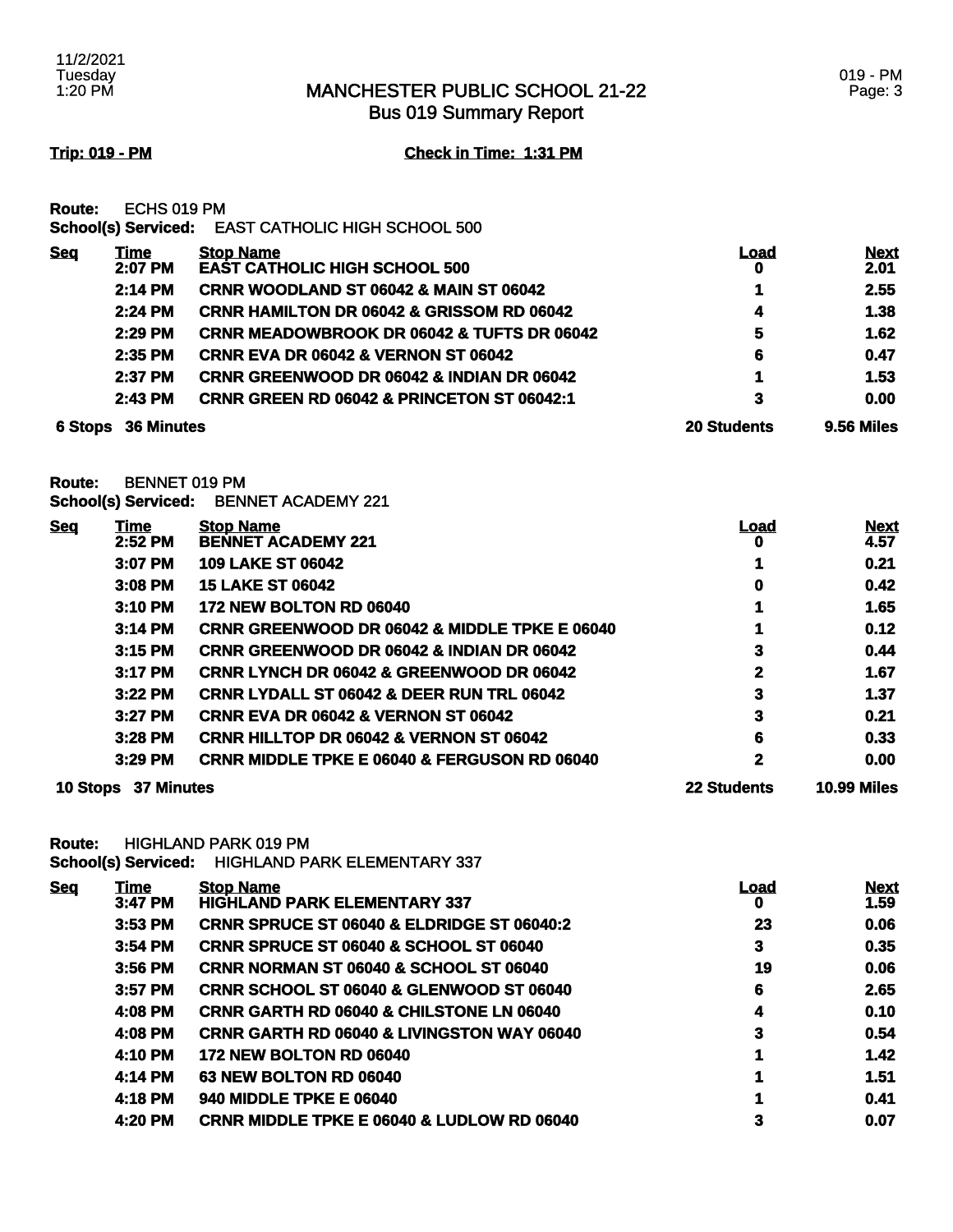### MANCHESTER PUBLIC SCHOOL 21-22 Bus 019 Summary Report

HIGHLAND PARK 019 PM cont'd...

| <b>Seg</b>          | <b>Time</b> | <b>Stop Name</b>                                        | Load       | <u>Next</u> |
|---------------------|-------------|---------------------------------------------------------|------------|-------------|
|                     | 4:20 PM     | <b>CRNR MOUNTAIN RD 06040 &amp; MIDDLE TPKE E 06040</b> |            | 0.00        |
| 11 Stops 33 Minutes |             | <b>66 Students</b>                                      | 8.76 Miles |             |

**Check out Time: 4:31 PM**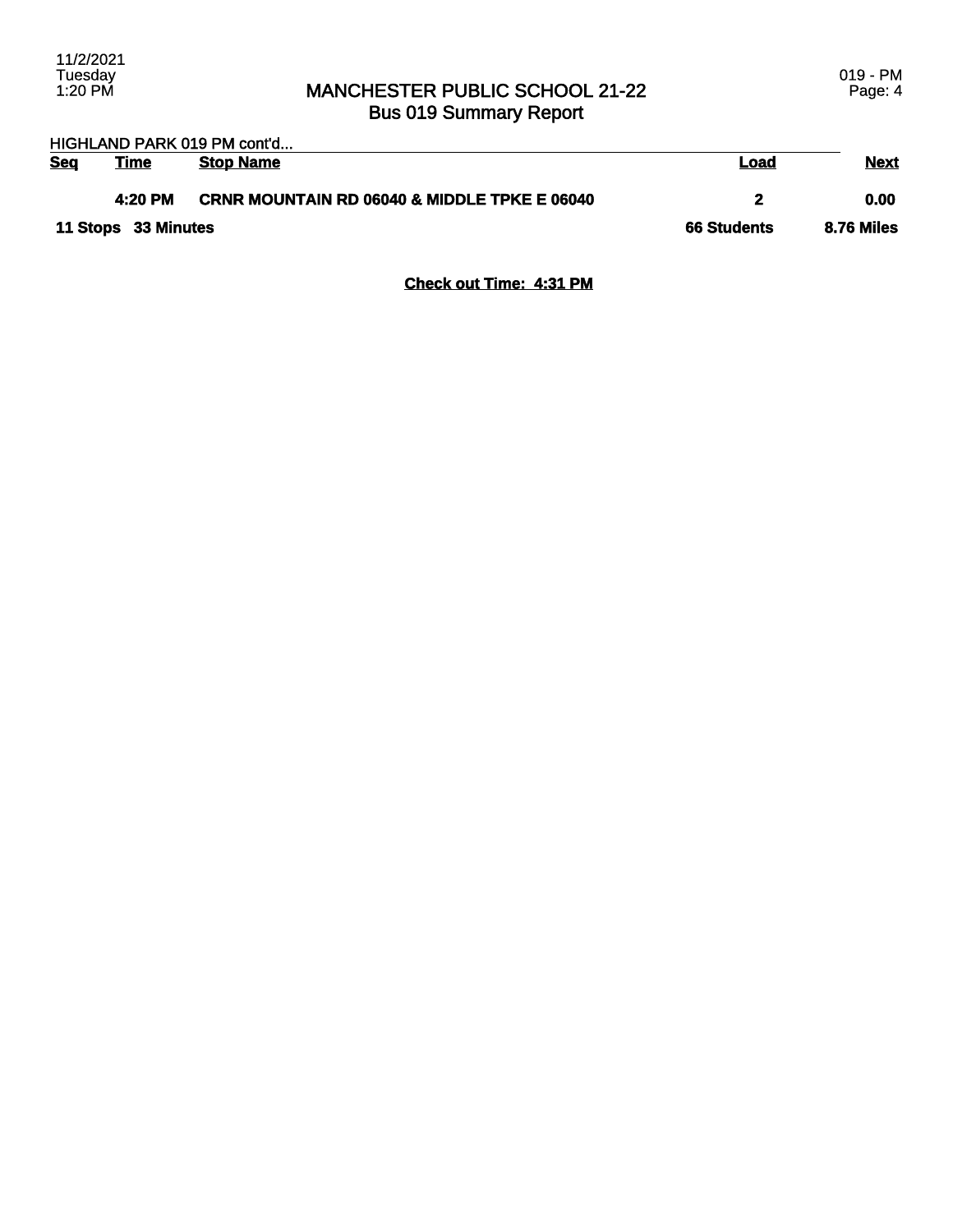Bus 020 Summary Report

### 020 - AM Page: 1

**Trip: 020 - AM Check in Time: 5:54 AM**

**Route:** ECHS 020 AM

**School(s) Serviced:** EAST CATHOLIC HIGH SCHOOL 500

| <b>Seg</b> | <u>Time</u> | <b>Stop Name</b>                                              | Load               | <b>Next</b>        |
|------------|-------------|---------------------------------------------------------------|--------------------|--------------------|
|            | 6:08 AM     | <b>CRNR CARTER ST 06040 &amp; AMANDA DR 06040</b>             |                    | 0.59               |
|            | 6:10 AM     | CRNR BLUE RIDGE DR 06040 & BETTE DR 06040                     |                    | 1.13               |
|            | 6:13 AM     | <b>CRNR DENNISON RIDGE DR 06040 &amp; JENNY CLIFF RD 0604</b> |                    | 0.87               |
|            | 6:16 AM     | 241 BIRCH MOUNTAIN RD 06040:2                                 |                    | 0.25               |
|            | 6:17 AM     | <b>CRNR BIRCH MOUNTAIN RD 06040 &amp; SHARON DR 06040:1</b>   |                    | 0.99               |
|            | 6:20 AM     | 64 WYLLYS ST 06040                                            |                    | 0.85               |
|            | 6:24 AM     | 87 WYLLYS ST 06040                                            | 2                  | 1.81               |
|            | 6:29 AM     | <b>CRNR VIRGINIA RD 06040 &amp; ANSALDI RD 06040</b>          | $\mathbf{2}$       | 1.59               |
|            | 6:35 AM     | <b>CRNR SPRING ST 06040 &amp; LEWIS ST 06040</b>              | 3                  | 1.26               |
|            | 6:39 AM     | <b>CRNR S MAIN ST 06040 &amp; MASTERS WAY 06040</b>           | 3                  | 1.31               |
|            | 6:43 AM     | <b>551 GARDNER ST 06040</b>                                   | 2                  | 0.56               |
|            | 6:45 AM     | <b>CRNR GARDNER ST 06040 &amp; HAYSTACK RD 06040</b>          | 5                  | 5.52               |
|            | 7:05 AM     | <b>EAST CATHOLIC HIGH SCHOOL 500</b>                          | 0                  | 0.00               |
| 12 Stops   | 57 Minutes  |                                                               | <b>23 Students</b> | <b>16.73 Miles</b> |

**Route:** BENNET 020 AM

**School(s) Serviced:** BENNET ACADEMY 221

| <b>Seq</b> | <b>Time</b><br>7:26 AM | <b>Stop Name</b><br>CRNR CHARIS RD 06042 & SANDRA DR 06042  | <u>Load</u><br>2 | <b>Next</b><br>0.12 |
|------------|------------------------|-------------------------------------------------------------|------------------|---------------------|
|            | 7:27 AM                | CRNR PARKER ST 06042 & CHARIS RD 06042                      | 1                | 0.27                |
|            | 7:28 AM                | <b>CRNR PARKER ST 06042 &amp; SANRICO DR 06042</b>          | 2                | 1.26                |
|            | 7:33 AM                | <b>CRNR CUSHMAN DR 06042 &amp; TRACY DR 06042</b>           | 0                | 0.20                |
|            | 7:34 AM                | <b>CRNR MATHER ST 06042 &amp; PARKER ST 06042</b>           | 2                | 0.42                |
|            | 7:35 AM                | <b>CRNR WOODBRIDGE ST 06042 &amp; MATHER ST 06042</b>       | 2                | 0.70                |
|            | 7:38 AM                | <b>CRNR WOODBRIDGE ST 06042 &amp; STARKWEATHER ST 06042</b> | 4                | 0.40                |
|            | 7:40 AM                | 327 WOODBRIDGE ST 06042                                     | 2                | 0.40                |
|            | 7:42 AM                | <b>CRNR FENWICK RD 06042 &amp; LYDALL ST 06042</b>          | 8                | 0.43                |
|            | 7:44 AM                | <b>CRNR PARKER ST 06042 &amp; HELAINE RD 06042</b>          | 4                | 0.04                |
|            | 7:45 AM                | <b>CRNR GREEN RD 06042 &amp; WOODBRIDGE ST 06042</b>        | 4                | 0.28                |
|            | 7:46 AM                | CRNR BRETTON RD 06042 & LYME RD 06042                       | 3                | 0.25                |
|            | 7:48 AM                | CRNR CONWAY RD 06042 & SANFORD RD 06042                     | 7                | 0.33                |
|            | 7:50 AM                | CRNR JORDT ST 06042 & WOODBRIDGE ST 06042                   |                  | 0.23                |
|            | 7:51 AM                | <b>274 PARKER ST 06042</b>                                  | 0                | 0.15                |
|            | 7:51 AM                | <b>210 PARKER ST 06040</b>                                  | 2                | 0.28                |
|            | 7:53 AM                | <b>CRNR EARL ST 06040 &amp; MIDDLE TPKE E 06040</b>         | 3                | 0.27                |
|            | 7:54 AM                | <b>CRNR PARKER ST 06040 &amp; STEPHEN ST 06040</b>          | 3                | 0.23                |
|            | 7:55 AM                | <b>CRNR COBURN RD 06040 &amp; E CENTER ST 06040</b>         | 2                | 0.29                |
|            | 7:56 AM                | <b>CRNR E CENTER ST 06040 &amp; PIYMOUTH LN (DOORSIDE)</b>  |                  | 0.20                |
|            | 7:57 AM                | <b>CRNR PARKER ST 06040 &amp; GERARD ST (DOORSIDE)</b>      |                  | 1.77                |
|            | 8:05 AM                | <b>BENNET ACADEMY 221</b>                                   | 0                | 0.00                |
|            |                        |                                                             |                  |                     |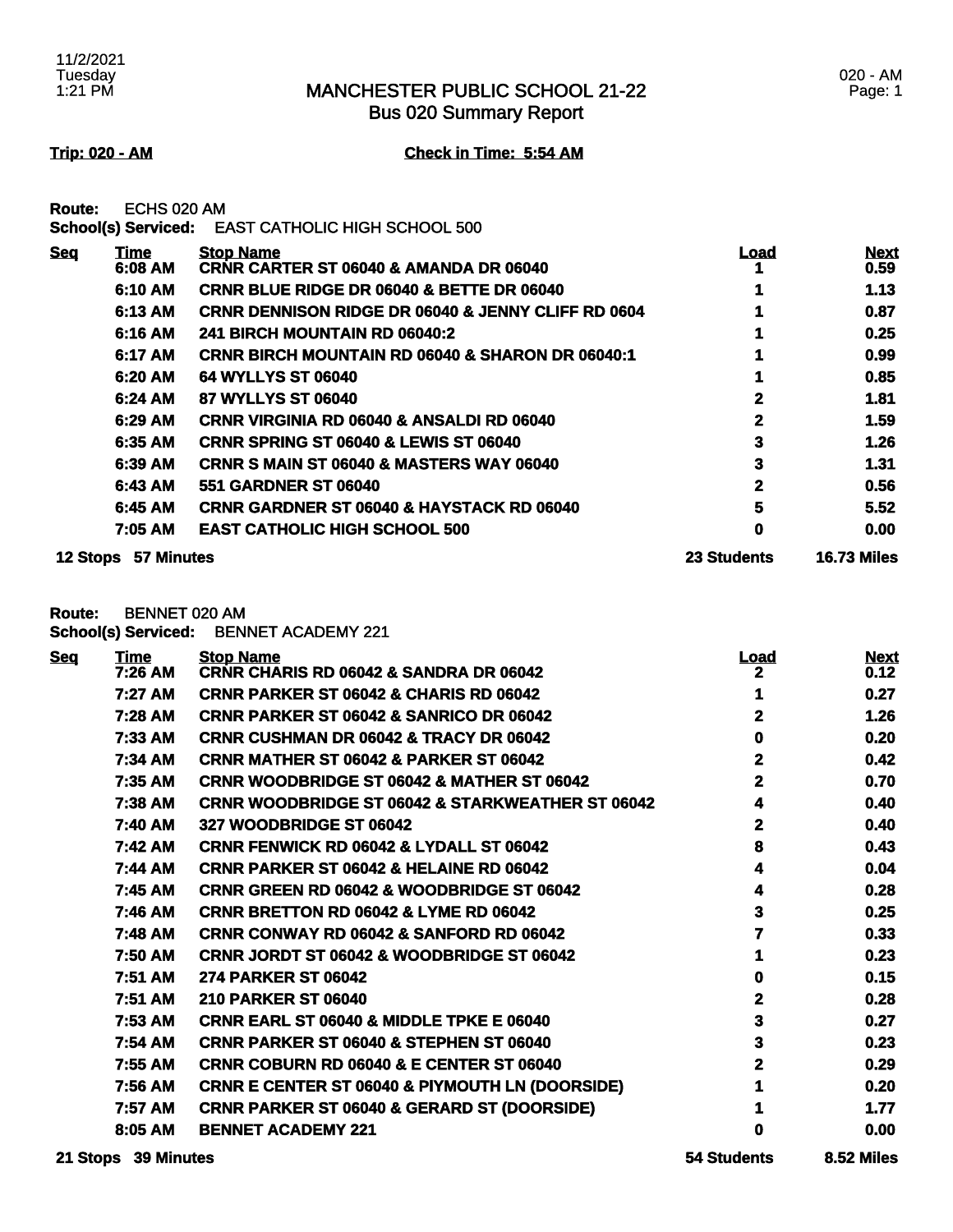## MANCHESTER PUBLIC SCHOOL 21-22 Bus 020 Summary Report

| Route:     | <b>MARTIN 020 AM</b> | School(s) Serviced: MARTIN ELEMENTARY 345                     |                    |                     |
|------------|----------------------|---------------------------------------------------------------|--------------------|---------------------|
| <b>Seq</b> | Time<br>8:03 AM      | <b>Stop Name</b><br>CRNR WILFRED RD 06040 & HARTFORD RD 06040 | <u>Load</u><br>0   | <b>Next</b><br>0.97 |
|            | 8:06 AM              | <b>CRNR BIDWELL ST 06040 &amp; PEILA DR 06040</b>             | $\mathbf{2}$       | 1.52                |
|            | 8:12 AM              | <b>CRNR SPRING ST &amp; S MAIN ST driveway before corner</b>  | $\mathbf{2}$       | 0.44                |
|            | 8:14 AM              | <b>CRNR LAKEWOOD CIR N 06040 &amp; VILLAGE ST 06040</b>       | 4                  | 0.10                |
|            | 8:14 AM              | 109 Lakewood Cir N 06040                                      |                    | 0.28                |
|            | 8:16 AM              | <b>CRNR BRUCE RD 06040 &amp; LAKEWOOD CIR N 06040:1</b>       | 6                  | 1.82                |
|            | 8:23 AM              | CRNR SPRING ST 06040 & GARDNER ST 06040                       |                    | 0.37                |
|            | 8:24 AM              | CRNR SPRING ST 06040 & DUNCAN RD 06040                        |                    | 0.16                |
|            | 8:25 AM              | 481 SPRING ST 06040 - KINDER CARE pull in driveway            | 2                  | 0.42                |
|            | 8:27 AM              | <b>125 Timrod Rd 06040</b>                                    |                    | 0.15                |
|            | 8:27 AM              | CRNR TIMROD RD 06040 & COBB HILL RD 06040                     | 3                  | 0.47                |
|            | 8:29 AM              | <b>25 BOBBY LN 06040</b>                                      | $\overline{2}$     | 0.57                |
|            | 8:32 AM              | <b>CRNR TIMROD RD 06040 &amp; LOOKOUT MOUNTAIN DR 06040</b>   | 3                  | 1.03                |
|            | 8:35 AM              | <b>CRNR HAYSTACK RD 06040 &amp; HOLYOKE DR 06040</b>          | $\overline{2}$     | 0.22                |
|            | 8:36 AM              | <b>CRNR CLOVER LN 06040 &amp; GARDNER ST 06040</b>            | 5                  | 0.38                |
|            | 8:38 AM              | <b>CRNR GARDNER ST 06040 &amp; WYNEDING HILL RD 06040</b>     |                    | 1.89                |
|            | 8:44 AM              | <b>CRNR SHALLOWBROOK LN 06040 &amp; GERALD DR 06040</b>       | 2                  | 0.81                |
|            | 8:46 AM              | 441 S MAIN ST 06040 - SOUTHFIELD APTS                         |                    | 1.02                |
|            | 8:50 AM              | <b>MARTIN ELEMENTARY 345</b>                                  | 0                  | 0.00                |
|            | 18 Stops 47 Minutes  |                                                               | <b>39 Students</b> | <b>12.62 Miles</b>  |

**Check out Time: 9:01 AM**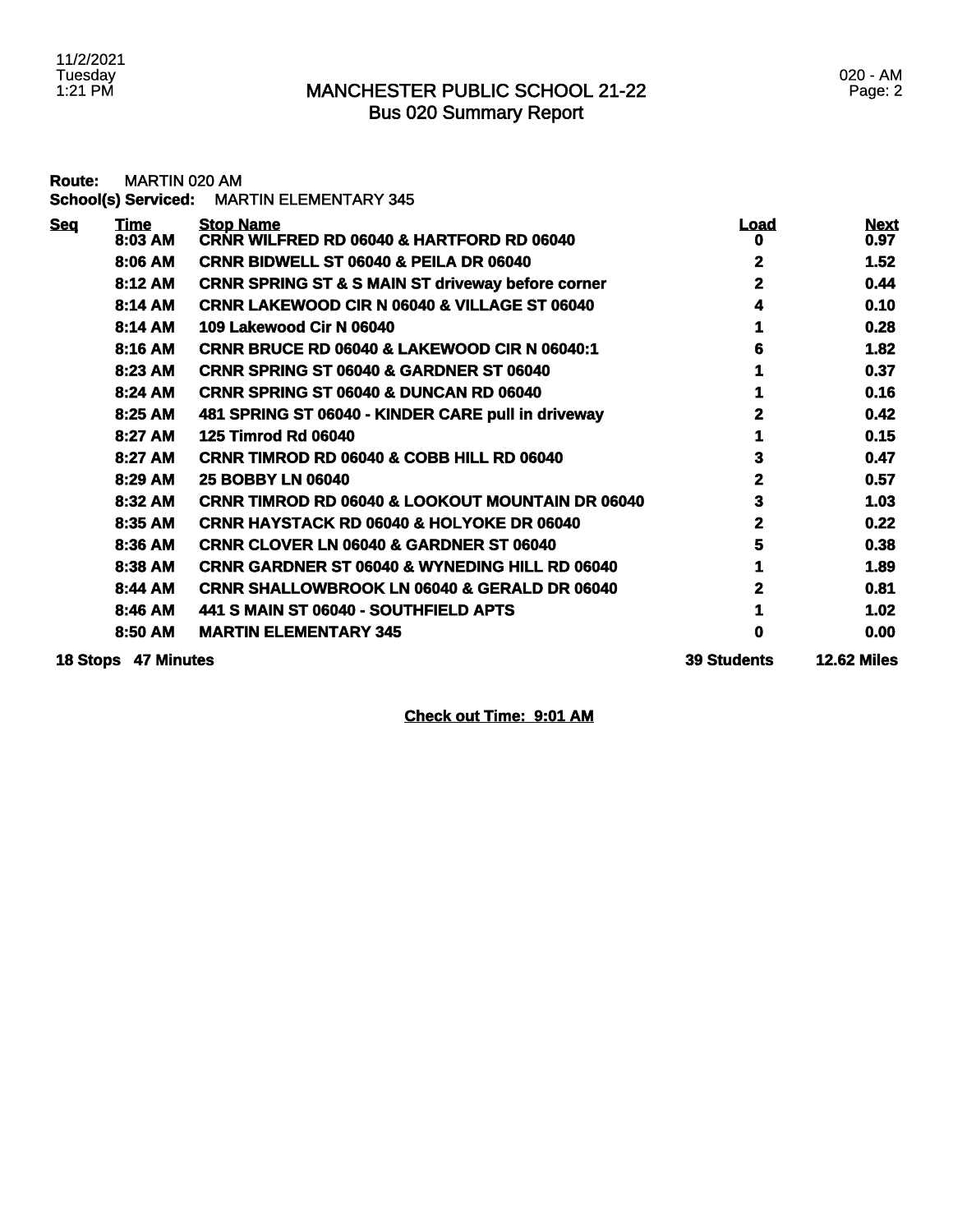Bus 020 Summary Report

### **Trip: 020 - PM Check in Time: 1:31 PM**

**Route:** ECHS 020 PM

**School(s) Serviced:** EAST CATHOLIC HIGH SCHOOL 500

| <b>Seg</b>      | Time              | <b>Stop Name</b>                                              | <u>Load</u>        | <b>Next</b>        |
|-----------------|-------------------|---------------------------------------------------------------|--------------------|--------------------|
|                 | 2:07 PM           | <b>EAST CATHOLIC HIGH SCHOOL 500</b>                          | o                  | 5.65               |
|                 | 2:26 PM           | <b>CRNR CARTER ST 06040 &amp; AMANDA DR 06040</b>             |                    | 0.59               |
|                 | 2:28 PM           | <b>CRNR BLUE RIDGE DR 06040 &amp; BETTE DR 06040</b>          |                    | 1.13               |
|                 | 2:31 PM           | <b>CRNR DENNISON RIDGE DR 06040 &amp; JENNY CLIFF RD 0604</b> |                    | 0.87               |
|                 | 2:34 PM           | 241 BIRCH MOUNTAIN RD 06040:2                                 |                    | 0.25               |
|                 | 2:35 PM           | <b>CRNR BIRCH MOUNTAIN RD 06040 &amp; SHARON DR 06040:1</b>   |                    | 0.99               |
|                 | 2:38 PM           | 64 WYLLYS ST 06040                                            |                    | 0.85               |
|                 | 2:42 PM           | 87 WYLLYS ST 06040                                            |                    | 1.76               |
|                 | 2:47 PM           | <b>CRNR VIRGINIA RD 06040 &amp; ANSALDI RD 06040</b>          | 2                  | 1.38               |
|                 | $2:53$ PM         | <b>CRNR SPRING ST 06040 &amp; LEWIS ST 06040</b>              | 3                  | 1.28               |
|                 | 2:57 PM           | <b>CRNR S MAIN ST 06040 &amp; MASTERS WAY 06040</b>           | 3                  | 1.31               |
|                 | $3:01$ PM         | <b>551 GARDNER ST 06040</b>                                   | 2                  | 0.56               |
|                 | 3:03 PM           | <b>CRNR GARDNER ST 06040 &amp; HAYSTACK RD 06040</b>          | 5                  | 0.00               |
| <b>12 Stops</b> | <b>56 Minutes</b> |                                                               | <b>23 Students</b> | <b>16.62 Miles</b> |

**Route:** BENNET 020 PM

**School(s) Serviced:** BENNET ACADEMY 221

| <b>Seq</b> | <b>Time</b><br>2:52 PM | <b>Stop Name</b><br><b>BENNET ACADEMY 221</b>               | <u>Load</u><br>o | <b>Next</b><br>4.17 |
|------------|------------------------|-------------------------------------------------------------|------------------|---------------------|
|            | 3:08 PM                | <b>CRNR CHARIS RD 06042 &amp; SANDRA DR 06042</b>           | 2                | 0.12                |
|            | 3:08 PM                | <b>CRNR PARKER ST 06042 &amp; CHARIS RD 06042</b>           |                  | 0.27                |
|            | 3:09 PM                | <b>CRNR PARKER ST 06042 &amp; SANRICO DR 06042</b>          | 2                | 1.26                |
|            | 3:14 PM                | <b>CRNR CUSHMAN DR 06042 &amp; TRACY DR 06042</b>           | 0                | 0.20                |
|            | 3:15 PM                | <b>CRNR MATHER ST 06042 &amp; PARKER ST 06042</b>           | 2                | 0.42                |
|            | 3:17 PM                | <b>CRNR WOODBRIDGE ST 06042 &amp; MATHER ST 06042</b>       | 2                | 0.70                |
|            | 3:19 PM                | <b>CRNR WOODBRIDGE ST 06042 &amp; STARKWEATHER ST 06042</b> | 5                | 0.40                |
|            | 3:21 PM                | 327 WOODBRIDGE ST 06042                                     | 2                | 0.40                |
|            | 3:23 PM                | <b>CRNR FENWICK RD 06042 &amp; LYDALL ST 06042</b>          | 8                | 0.43                |
|            | 3:25 PM                | <b>CRNR PARKER ST 06042 &amp; HELAINE RD 06042</b>          | 4                | 0.04                |
|            | 3:26 PM                | <b>CRNR GREEN RD 06042 &amp; WOODBRIDGE ST 06042</b>        | 4                | 0.28                |
|            | 3:28 PM                | <b>CRNR BRETTON RD 06042 &amp; LYME RD 06042</b>            | 3                | 0.25                |
|            | 3:29 PM                | <b>CRNR CONWAY RD 06042 &amp; SANFORD RD 06042</b>          | 7                | 0.33                |
|            | 3:31 PM                | <b>CRNR JORDT ST 06042 &amp; WOODBRIDGE ST 06042</b>        |                  | 0.23                |
|            | 3:32 PM                | <b>274 PARKER ST 06042</b>                                  | 0                | 0.15                |
|            | 3:33 PM                | <b>210 PARKER ST 06040</b>                                  |                  | 0.28                |
|            | 3:34 PM                | <b>CRNR EARL ST 06040 &amp; MIDDLE TPKE E 06040</b>         | 3                | 0.27                |
|            | 3:35 PM                | <b>CRNR PARKER ST 06040 &amp; STEPHEN ST 06040</b>          | 2                | 0.23                |
|            | 3:36 PM                | <b>CRNR COBURN RD 06040 &amp; E CENTER ST 06040</b>         | 2                | 0.29                |
|            | 3:38 PM                | <b>CRNR E CENTER ST 06040 &amp; PIYMOUTH LN (DOORSIDE)</b>  |                  | 0.20                |
|            | 3:39 PM                | <b>CRNR PARKER ST 06040 &amp; GERARD ST (DOORSIDE)</b>      |                  | 0.00                |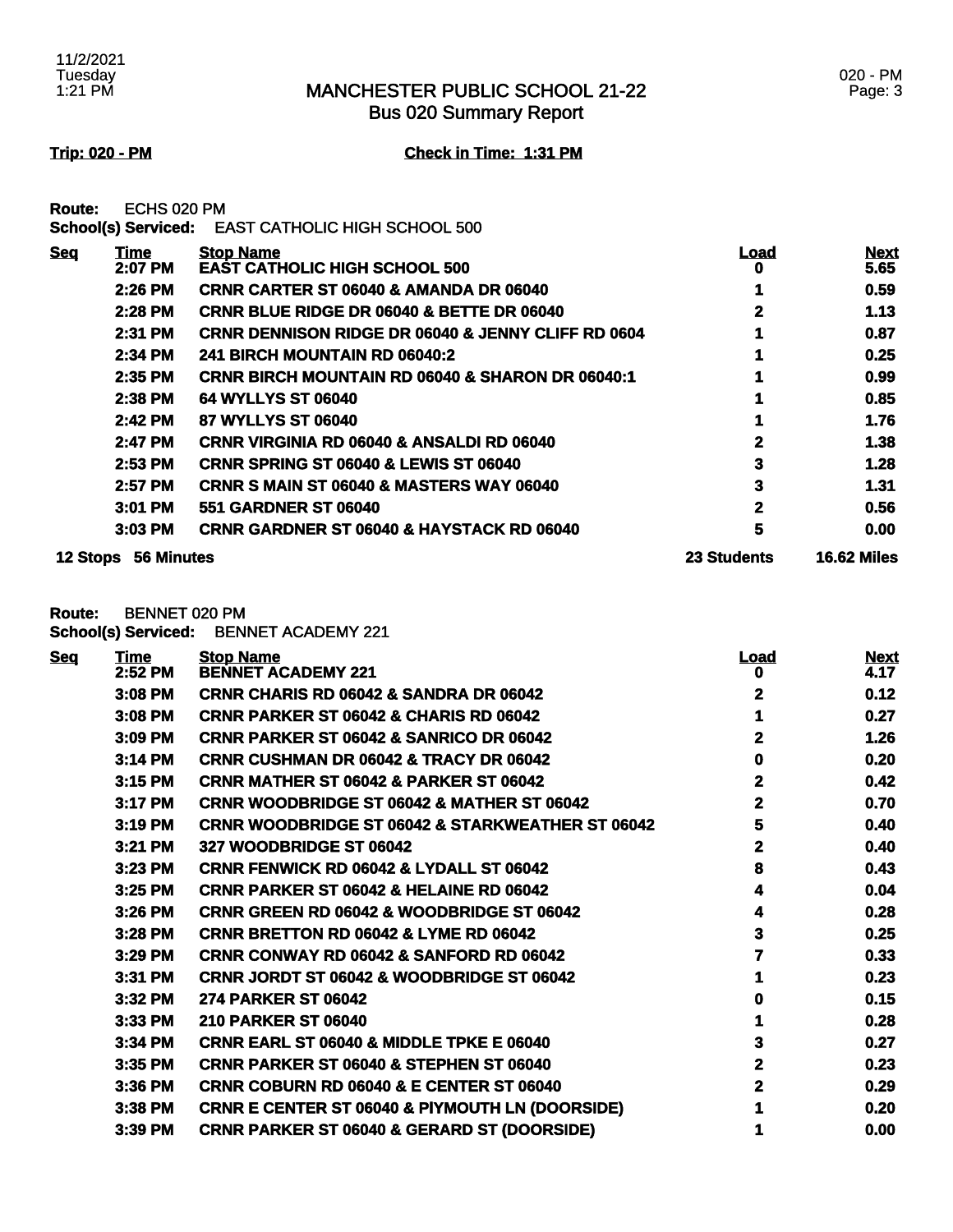020 - PM Page: 4

BENNET 020 PM cont'd... **Seq Time Stop Name Load Next**

**Route:** MARTIN 020 PM

**School(s) Serviced:** MARTIN ELEMENTARY 345

| <u>Seq</u> | <b>Time</b><br>3:47 PM | <b>Stop Name</b><br><b>MARTIN ELEMENTARY 345</b>             | <b>Load</b><br>o   | <b>Next</b><br>1.80 |
|------------|------------------------|--------------------------------------------------------------|--------------------|---------------------|
|            | 3:53 PM                | 441 S MAIN ST 06040 - SOUTHFIELD APTS                        |                    | 2.55                |
|            | 4:01 PM                | <b>CRNR SHALLOWBROOK LN 06040 &amp; GERALD DR 06040</b>      | 2                  | 1.57                |
|            | 4:06 PM                | <b>CRNR GARDNER ST 06040 &amp; WYNEDING HILL RD 06040</b>    |                    | 0.38                |
|            | 4:07 PM                | <b>CRNR CLOVER LN 06040 &amp; GARDNER ST 06040</b>           | 5                  | 0.22                |
|            | 4:08 PM                | <b>CRNR HAYSTACK RD 06040 &amp; HOLYOKE DR 06040</b>         | 2                  | 0.52                |
|            | 4:11 PM                | <b>CRNR TIMROD RD 06040 &amp; LOOKOUT MOUNTAIN DR 06040</b>  | 3                  | 1.07                |
|            | 4:14 PM                | <b>25 BOBBY LN 06040</b>                                     | 2                  | 0.26                |
|            | 4:15 PM                | <b>CRNR GARDNER ST 06040 &amp; JOYCE LN 06040</b>            |                    | 0.22                |
|            | 4:16 PM                | <b>CRNR TIMROD RD 06040 &amp; COBB HILL RD 06040</b>         | 3                  | 0.14                |
|            | 4:17 PM                | <b>125 Timrod Rd 06040</b>                                   |                    | 0.42                |
|            | 4:19 PM                | 481 SPRING ST 06040 - KINDER CARE pull in driveway           |                    | 0.17                |
|            | 4:19 PM                | CRNR SPRING ST 06040 & DUNCAN RD 06040                       |                    | 1.60                |
|            | 4:25 PM                | <b>CRNR BRUCE RD 06040 &amp; LAKEWOOD CIR N 06040:1</b>      | 6                  | 0.14                |
|            | 4:26 PM                | 109 Lakewood Cir N 06040                                     |                    | 0.11                |
|            | 4:27 PM                | <b>CRNR LAKEWOOD CIR N 06040 &amp; VILLAGE ST 06040</b>      |                    | 0.23                |
|            | 4:28 PM                | <b>CRNR SPRING ST &amp; S MAIN ST driveway before corner</b> | 2                  | 1.52                |
|            | 4:34 PM                | <b>CRNR BIDWELL ST 06040 &amp; PEILA DR 06040</b>            | $\mathbf{2}$       | 0.97                |
|            | 4:37 PM                | <b>CRNR WILFRED RD 06040 &amp; HARTFORD RD 06040</b>         | 0                  | 0.00                |
|            | 18 Stops 50 Minutes    |                                                              | <b>40 Students</b> | <b>13.89 Miles</b>  |

**Check out Time: 4:53 PM**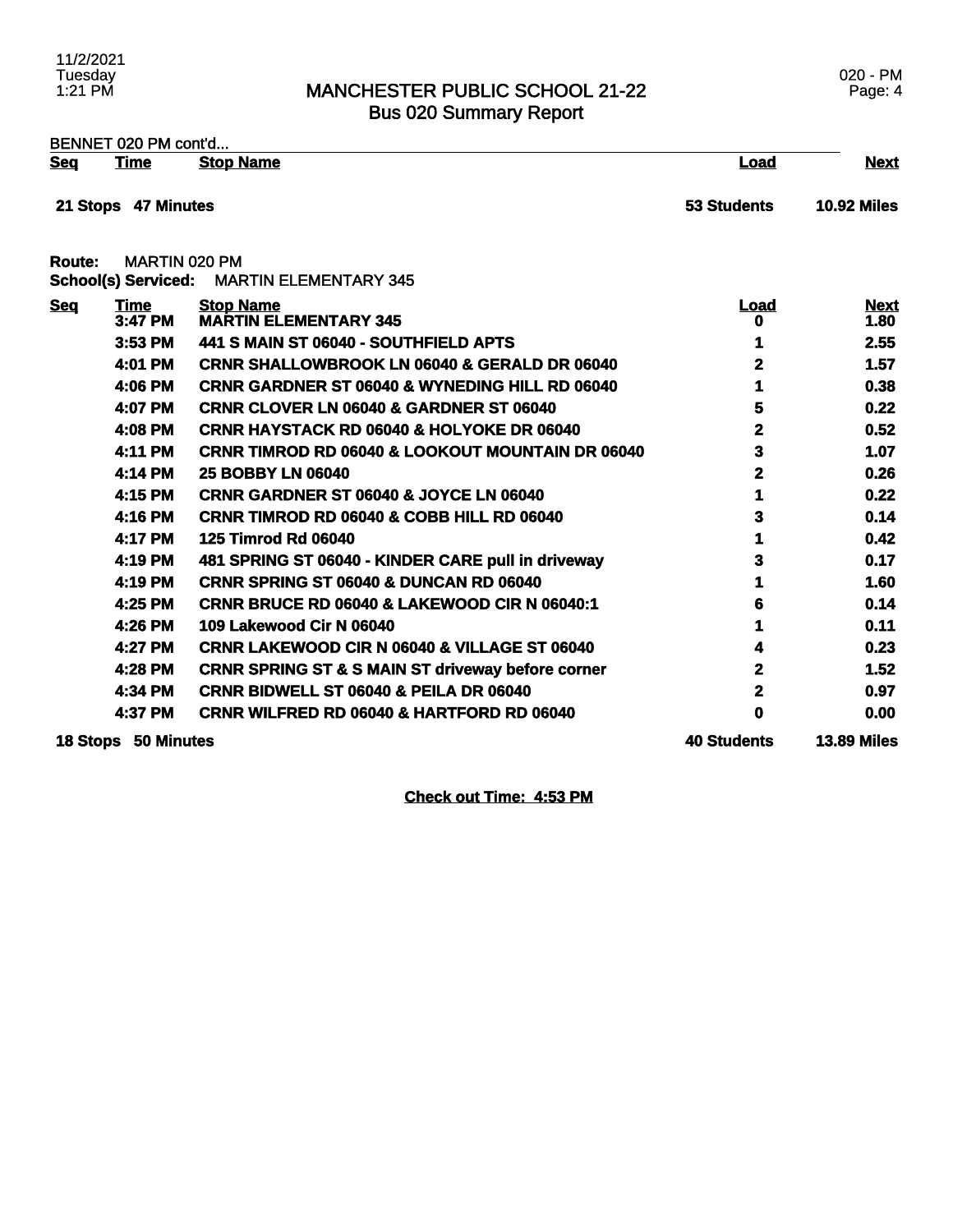Bus 021 Summary Report

### 021 - AM Page: 1

### **Trip: 021 - AM Check in Time: 6:10 AM**

**Route:** ECHS 021 AM

**School(s) Serviced:** EAST CATHOLIC HIGH SCHOOL 500

| <b>Seg</b> | Time       | <b>Stop Name</b>                                         | <u>Load</u>        | <b>Next</b>        |
|------------|------------|----------------------------------------------------------|--------------------|--------------------|
|            | 6:32 AM    | <b>CRNR HILLSTOWN RD 06040 &amp; STAR FARMS DR 06040</b> |                    | 0.56               |
|            | 6:34 AM    | <b>CRNR BRAMBLEBUSH RD 06040 &amp; REDWOOD RD 06040</b>  |                    | 2.30               |
|            | 6:40 AM    | 888 HILLSTOWN RD 06040/DOORSIDE                          |                    | 0.93               |
|            | 6:42 AM    | <b>CRNR BUSH HILL RD 06040 &amp; DESOUSA DR 06040</b>    |                    | 0.62               |
|            | 6:43 AM    | <b>CRNR BUSH HILL RD 06040 &amp; GARNET RD 06040</b>     |                    | 0.80               |
|            | 6:45 AM    | <b>CRNR KEENEY ST 06040 &amp; RUSHFORDE DR 06040</b>     |                    | 0.25               |
|            | 6:46 AM    | <b>CRNR KEENEY ST 06040 &amp; W GERALD DR 06040</b>      |                    | 0.45               |
|            | 6:48 AM    | <b>CRNR KEENEY ST 06040 &amp; BELLA VISTA LN 06040</b>   |                    | 0.85               |
|            | 6:51 AM    | <b>CRNR BRIARWOOD DR 06040 &amp; NUTMEG DR 06040</b>     | 9                  | 0.44               |
|            | 6:54 AM    | <b>CRNR KEENEY ST 06040 &amp; WALEK FARMS RD 06040</b>   | 3                  | 0.78               |
|            | 6:56 AM    | <b>CRNR BIDWELL ST 06040 &amp; WETHERELL ST 06040</b>    |                    | 2.44               |
|            | 7:05 AM    | <b>EAST CATHOLIC HIGH SCHOOL 500</b>                     | 0                  | 0.00               |
| 11 Stops   | 33 Minutes |                                                          | <b>22 Students</b> | <b>10.42 Miles</b> |

**Route:** ILLING 021 AM **School(s) Serviced:** ILLING MIDDLE 225

| <b>Seq</b> | <u>Time</u>         | <b>Stop Name</b>                                            | <u>Load</u>        | <b>Next</b> |
|------------|---------------------|-------------------------------------------------------------|--------------------|-------------|
|            | 7:36 AM             | CRNR HORACE ST 06040 & MAXWELL ST 06040                     | 3                  | 0.09        |
|            | 7:36 AM             | <b>CRNR HORACE ST 06040 &amp; PACKARD ST 06040</b>          | 2                  | 0.11        |
|            | 7:37 AM             | <b>185 WETHERELL ST 06040</b>                               | 4                  | 0.37        |
|            | 7:39 AM             | <b>CRNR WETHERELL ST 06040 &amp; SERVER ST 06040</b>        | $\mathbf 2$        | 0.03        |
|            | 7:39 AM             | 115 WETHERELL ST 06040                                      | $\mathbf 2$        | 0.19        |
|            | 7:40 AM             | <b>CRNR WETHERELL ST 06040 &amp; BRIDGE ST 06040</b>        | 2                  | 0.07        |
|            | 7:41 AM             | <b>CRNR WETHERELL ST 06040 &amp; KEENEY ST (Doorside S)</b> | 0                  | 0.32        |
|            | 7:42 AM             | <b>CRNR HARTFORD RD ACROSS FROM FAIRFIELD ST 06040</b>      | 2                  | 0.07        |
|            | 7:43 AM             | <b>CRNR HARTFORD RD 06040 &amp; WEST ST 06040</b>           | 3                  | 0.10        |
|            | 7:44 AM             | <b>CRNR COOPER HILL ST 06040 &amp; WEST ST 06040</b>        | 7                  | 0.18        |
|            | 7:45 AM             | <b>CRNR CAMPFIELD RD 06040 &amp; CORNELL ST 06040</b>       | 4                  | 0.42        |
|            | 7:47 AM             | <b>CRNR COOPER ST 06040 &amp; HIGH ST 06040</b>             | 5                  | 0.10        |
|            | 7:48 AM             | <b>115 WALNUT ST 06040</b>                                  | 3                  | 0.10        |
|            | 7:48 AM             | CRNR CEDAR ST 06040 & WALNUT ST 06040                       | 5                  | 0.45        |
|            | 7:51 AM             | CRNR COOPER HILL ST 06040 & PINE ST 06040                   | 2                  | 0.24        |
|            | 7:52 AM             | <b>CRNR ELM ST 06040 &amp; FOREST ST 06040</b>              | 6                  | 0.41        |
|            | 7:54 AM             | <b>CRNR PARK ST 06040 &amp; NEW ST 06040</b>                | 9                  | 0.16        |
|            | 7:55 AM             | <b>CRNR GARDEN ST 06040 &amp; NEW ST 06040</b>              | 3                  | 0.42        |
|            | 7:57 AM             | <b>71 CHESTNUT ST 06040</b>                                 | 0                  | 1.74        |
|            | 8:05 AM             | <b>ILLING MIDDLE 225</b>                                    | 0                  | 0.00        |
|            | 19 Stops 29 Minutes |                                                             | <b>64 Students</b> | 5.57 Miles  |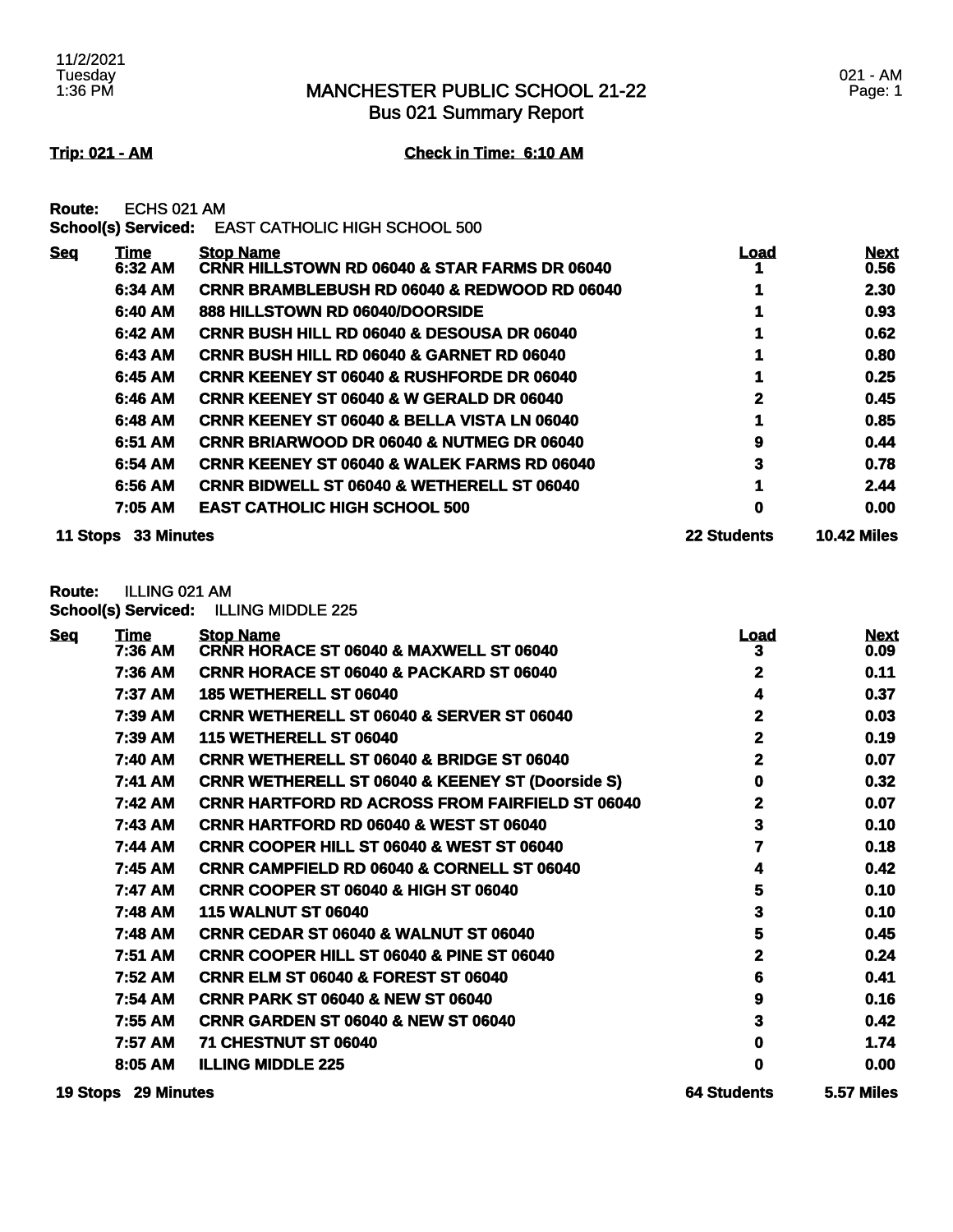11/2/2021 Tuesday 1:36 PM

**Route:** KEENEY 021 AM **School(s) Serviced:** KEENEY ELEMENTARY 339 **Seq Time Stop Name Load Next 8:30 AM CRNR PASCAL LN 06040 & SPENCER ST 06040 3 0.96 8:33 AM CRNR HILLSTOWN RD 06040 & STILL FIELD RD 06040 1 0.10 8:34 AM 6 Bramblebush Rd 06040 1 0.21 8:35 AM CRNR BRAMBLEBUSH RD 06040 & BAYBERRY RD 06040:1 4 0.87 8:38 AM CRNR HILLSTOWN RD 06040 & STAR FARMS DR 06040 7 1.16 8:42 AM SQUIRE VILLAGE @ RENTAL OFFICE 47 1.95 8:50 AM KEENEY ELEMENTARY 339 0 0.00** 

**6 Stops 20 Minutes 63 Students 5.25 Miles** 

**Check out Time: 9:06 AM**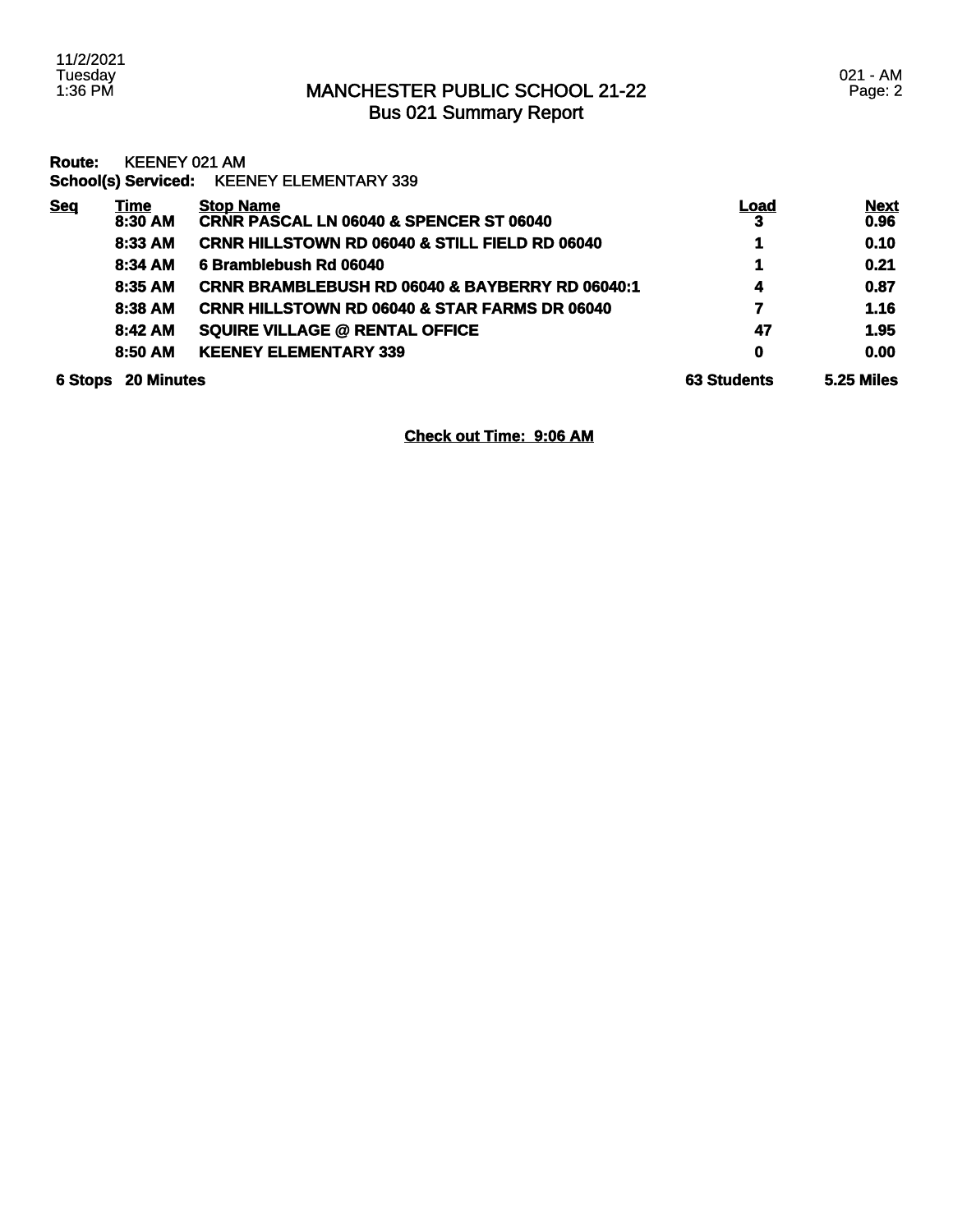Bus 021 Summary Report

### 021 - PM Page: 3

### **Trip: 021 - PM Check in Time: 1:18 PM**

**Route:** NEW HORIZONS-IN 123 PM **School(s) Serviced:** NEW HORIZONS 711

| <b>Seg</b> | Time              | <b>Stop Name</b>                                           | Load               | <b>Next</b>        |
|------------|-------------------|------------------------------------------------------------|--------------------|--------------------|
|            | 1:41 PM           | <b>CRNR LYDALL ST 06042 &amp; COLEMAN RD 06042</b>         |                    | 2.09               |
|            | 1:50 PM           | 362 OAKLAND ST - OAKLAND HEIGHTS - BY SIGN                 |                    | 2.52               |
|            | 2:01 PM           | 465 BUCKLAND HILLS DR 06042 - PAVILLION APTS               |                    | 0.88               |
|            | 2:04 PM           | <b>CRNR UNION ST 06042 &amp; JENNIFER WAY 06042</b>        |                    | 0.59               |
|            | 2:06 PM           | <b>CRNR GOLWAY ST 06042 &amp; N SCHOOL ST 06042</b>        |                    | 1.25               |
|            | 2:12 PM           | <b>CRNR MIDDLE TPKE W 06040 &amp; HAWTHORNE ST S 06040</b> |                    | 1.65               |
|            | 2:18 PM           | <b>342 ADAMS ST 06042</b>                                  |                    | 0.90               |
|            | 2:22 PM           | 6 OLCOTT ST 06040                                          |                    | 0.75               |
|            | $2:26$ PM         | <b>CRNR COOPER ST 06040 &amp; WALNUT ST 06040</b>          |                    | 0.75               |
|            | 2:34 PM           | 91 ELM ST 06040                                            |                    | 0.34               |
|            | 2:35 PM           | <b>CRNR COOPER HILL ST 06040 &amp; CEDAR ST 06040</b>      | 3                  | 0.76               |
|            | 2:38 PM           | 61 LYNESS ST 06040                                         | 0                  | 0.53               |
|            | 2:41 PM           | <b>29 SEAMAN CIR 06040</b>                                 |                    | 1.08               |
|            | 2:45 PM           | <b>SQUIRE VILLAGE @ MAIL BOXES</b>                         | 6                  | 1.23               |
|            | 2:50 PM           | <b>NEW HORIZONS 711</b>                                    | 0                  | 0.00               |
| 14 Stops   | <b>69 Minutes</b> |                                                            | <b>20 Students</b> | <b>15.32 Miles</b> |

**Route:** ECHS 021 PM

**School(s) Serviced:** EAST CATHOLIC HIGH SCHOOL 500

| <b>Seq</b> | <b>Time</b>       | <b>Stop Name</b>                                         | Load               | <b>Next</b>        |
|------------|-------------------|----------------------------------------------------------|--------------------|--------------------|
|            | 2:07 PM           | <b>EAST CATHOLIC HIGH SCHOOL 500</b>                     | O                  | 2.86               |
|            | 2:16 PM           | <b>CRNR HILLSTOWN RD 06040 &amp; STAR FARMS DR 06040</b> |                    | 0.56               |
|            | 2:18 PM           | <b>CRNR BRAMBLEBUSH RD 06040 &amp; REDWOOD RD 06040</b>  |                    | 2.30               |
|            | 2:24 PM           | 888 HILLSTOWN RD 06040/DOORSIDE                          |                    | 0.93               |
|            | 2:26 PM           | <b>CRNR BUSH HILL RD 06040 &amp; DESOUSA DR 06040</b>    |                    | 0.62               |
|            | $2:28$ PM         | <b>CRNR BUSH HILL RD 06040 &amp; GARNET RD 06040</b>     |                    | 0.80               |
|            | 2:30 PM           | <b>CRNR KEENEY ST 06040 &amp; RUSHFORDE DR 06040</b>     |                    | 0.25               |
|            | 2:31 PM           | <b>CRNR KEENEY ST 06040 &amp; W GERALD DR 06040</b>      | 2                  | 0.45               |
|            | 2:32 PM           | <b>CRNR KEENEY ST 06040 &amp; BELLA VISTA LN 06040</b>   |                    | 0.85               |
|            | 2:36 PM           | <b>CRNR BRIARWOOD DR 06040 &amp; NUTMEG DR 06040</b>     | 9                  | 0.44               |
|            | 2:38 PM           | <b>CRNR KEENEY ST 06040 &amp; WALEK FARMS RD 06040</b>   | 3                  | 0.78               |
|            | 2:41 PM           | <b>CRNR BIDWELL ST 06040 &amp; WETHERELL ST 06040</b>    |                    | 0.00               |
| 11 Stops   | <b>34 Minutes</b> |                                                          | <b>22 Students</b> | <b>10.84 Miles</b> |

**Route:** ILLING 021 PM

**School(s) Serviced:** ILLING MIDDLE 225

| <b>Seq</b> | Time    | <b>Stop Name</b>                               | Load | <b>Next</b> |
|------------|---------|------------------------------------------------|------|-------------|
|            | 2:52 PM | <b>ILLING MIDDLE 225</b>                       |      | 1.51        |
|            | 2:58 PM | <b>CRNR GARDEN ST 06040 &amp; NEW ST 06040</b> |      | 0.24        |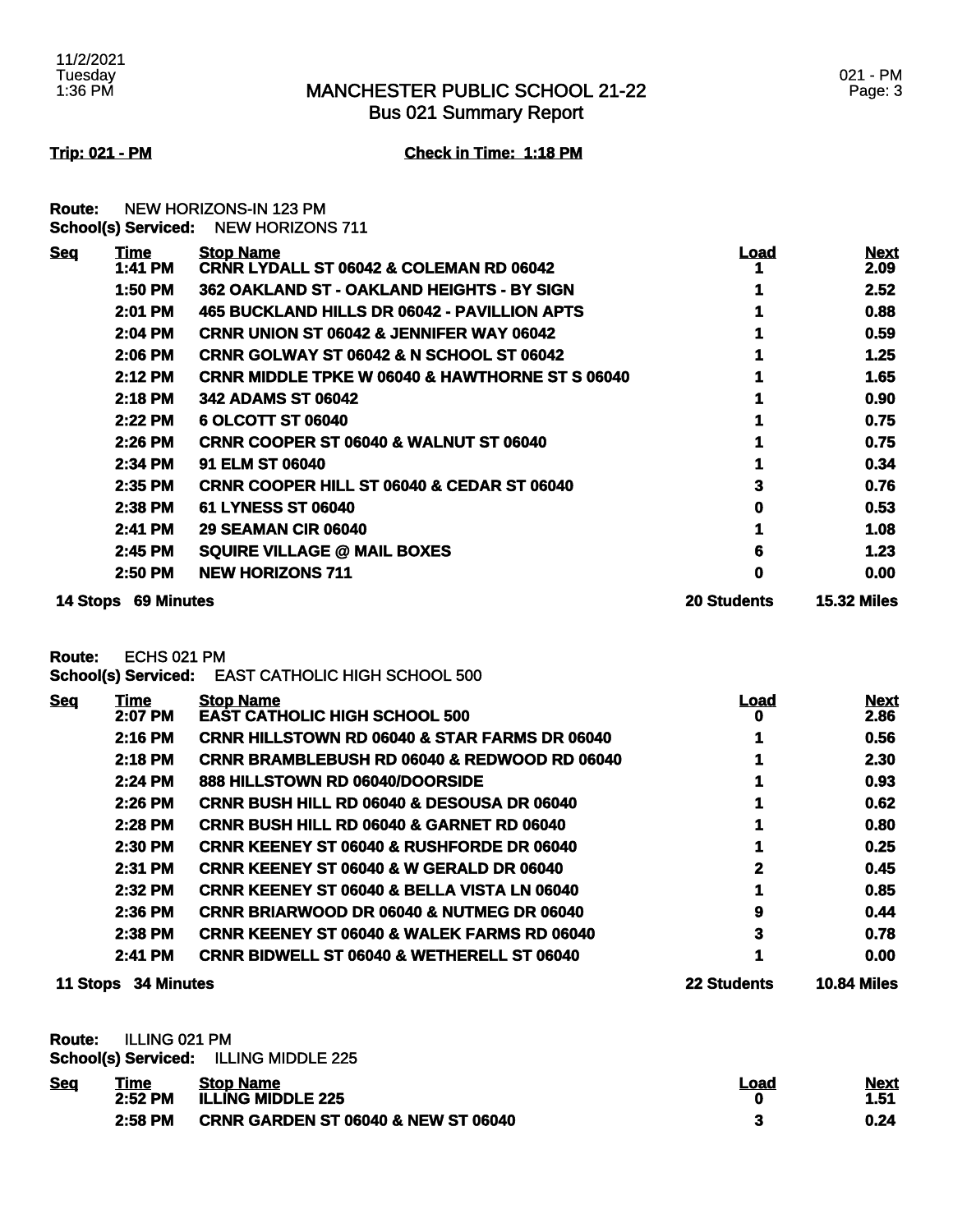021 - PM Page: 4

| ILLING 021 PM cont'd |                            |                                                          |                         |                     |
|----------------------|----------------------------|----------------------------------------------------------|-------------------------|---------------------|
| <b>Seq</b>           | <b>Time</b>                | <b>Stop Name</b>                                         | <u>Load</u>             | <b>Next</b>         |
|                      | 3:00 PM                    | 71 CHESTNUT ST 06040                                     | 0                       | 0.37                |
|                      | 3:02 PM                    | <b>CRNR PARK ST 06040 &amp; NEW ST 06040</b>             | 9                       | 0.41                |
|                      | 3:04 PM                    | <b>CRNR ELM ST 06040 &amp; FOREST ST 06040</b>           | 6                       | 0.24                |
|                      | 3:05 PM                    | CRNR COOPER HILL ST 06040 & PINE ST 06040                | $\mathbf 2$             | 0.45                |
|                      | 3:07 PM                    | CRNR CEDAR ST 06040 & WALNUT ST 06040                    | 5                       | 0.10                |
|                      | 3:08 PM                    | <b>115 WALNUT ST 06040</b>                               | 3                       | 0.10                |
|                      | 3:09 PM                    | <b>CRNR COOPER ST 06040 &amp; HIGH ST 06040</b>          | 5                       | 0.42                |
|                      | 3:11 PM                    | <b>CRNR CAMPFIELD RD 06040 &amp; CORNELL ST 06040</b>    | 4                       | 0.18                |
|                      | 3:12 PM                    | <b>CRNR COOPER HILL ST 06040 &amp; WEST ST 06040</b>     | 7                       | 0.10                |
|                      | 3:13 PM                    | <b>CRNR HARTFORD RD 06040 &amp; WEST ST 06040</b>        | 3                       | 0.07                |
|                      | 3:14 PM                    | <b>CRNR HARTFORD RD ACROSS FROM FAIRFIELD ST 06040</b>   | 2                       | 0.40                |
|                      | 3:16 PM                    | <b>CRNR WETHERELL ST 06040 &amp; BRIDGE ST 06040</b>     | $\overline{2}$          | 0.19                |
|                      | 3:17 PM                    | 115 WETHERELL ST 06040                                   | $\mathbf 2$             | 0.04                |
|                      | 3:17 PM                    | <b>CRNR WETHERELL ST 06040 &amp; SERVER ST 06040</b>     | $\overline{\mathbf{2}}$ | 0.07                |
|                      | 3:18 PM                    | <b>CRNR HORACE ST 06040 &amp; PACKARD ST 06040</b>       | $\overline{2}$          | 0.09                |
|                      | 3:18 PM                    | <b>CRNR HORACE ST 06040 &amp; MAXWELL ST 06040</b>       | 3                       | 0.33                |
|                      | 3:20 PM                    | <b>185 WETHERELL ST 06040</b>                            | 4                       | 0.00                |
| 18 Stops 28 Minutes  |                            | <b>64 Students</b>                                       | <b>5.31 Miles</b>       |                     |
| <b>Route:</b>        |                            | KEENEY 021 PM                                            |                         |                     |
|                      | <b>School(s) Serviced:</b> | <b>KEENEY ELEMENTARY 339</b>                             |                         |                     |
| <b>Seq</b>           | <b>Time</b><br>3:47 PM     | <b>Stop Name</b><br><b>KEENEY ELEMENTARY 339</b>         | <u>Load</u><br>0        | <b>Next</b><br>2.03 |
|                      | 3:54 PM                    | <b>SQUIRE VILLAGE @ RENTAL OFFICE</b>                    | 47                      | 0.34                |
|                      | 3:57 PM                    | <b>CRNR PASCAL LN 06040 &amp; SPENCER ST 06040</b>       | $\overline{\mathbf{3}}$ | 0.83                |
|                      | 4:00 PM                    | <b>CRNR HILLSTOWN RD 06040 &amp; STAR FARMS DR 06040</b> | 7                       | 0.87                |

| <b>CRNR BRAMBLEBUSH RD 06040 &amp; BAYBERRY RD 06040:1</b> | 4 | 0.20 |
|------------------------------------------------------------|---|------|
| 4:04 PM 6 Bramblebush Rd 06040                             |   | 0.89 |
| <b>CRNR HILLSTOWN RD 06040 &amp; STILL FIELD RD 06040</b>  |   | 0.00 |
|                                                            |   |      |

**6 Stops 20 Minutes 63 Students 5.16 Miles** 

**Check out Time: 4:30 PM**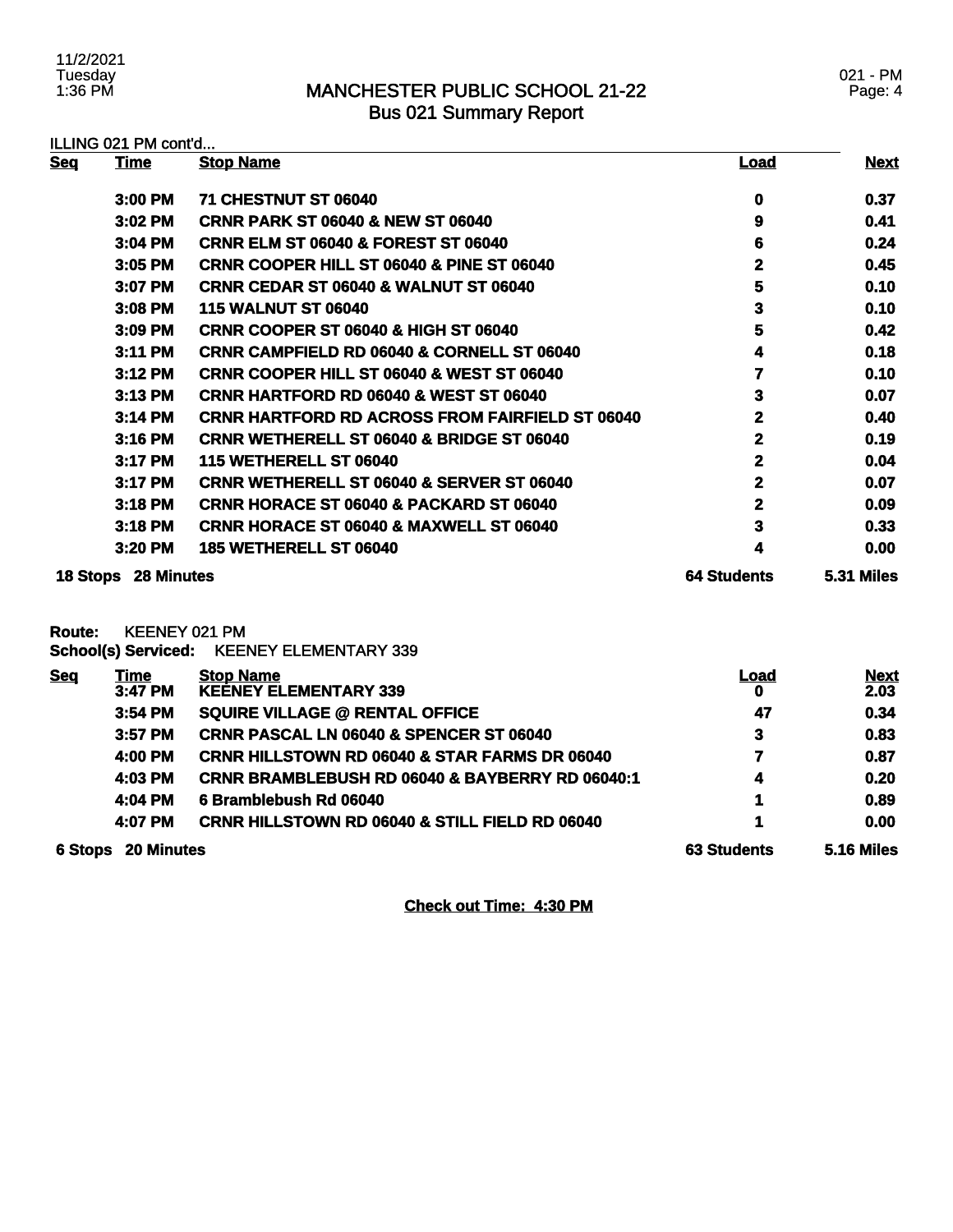Bus 022 Summary Report

### 022 - AM Page: 1

**Trip: 022 - AM Check in Time: 6:57 AM**

**Route:** 108 HEADSTART 022 AM

|            | <b>School(s) Serviced:</b> | <b>MANCHESTER PRESCHOOL CENTER 108</b>               |                    |                     |
|------------|----------------------------|------------------------------------------------------|--------------------|---------------------|
| <b>Seq</b> | <u>Time</u><br>7:17 AM     | <b>Stop Name</b><br>SQUIRE VILLAGE @ MAIL BOXES      | <u>Load</u>        | <b>Next</b><br>0.17 |
|            | 7:18 AM                    | <b>CRNR QUEENS CT 06040 &amp; IMPERIAL DR 06040</b>  | 6                  | 1.06                |
|            | 7:22 AM                    | <b>26 HORACE ST 06040</b>                            |                    | 1.16                |
|            | 7:26 AM                    | 358 HARTFORD RD 06040:1                              |                    | 1.13                |
|            | <b>7:31 AM</b>             | <b>CRNR LAUREL ST 06040 &amp; CHURCH ST 06040</b>    |                    | 0.12                |
|            | 7:31 AM                    | <b>CRNR LINDEN ST 06040 &amp; MYRTLE ST 06040</b>    |                    | 0.33                |
|            | 7:33 AM                    | <b>CRNR COTTAGE ST 06040 &amp; BIRCH ST 06040</b>    | 3                  | 1.06                |
|            | 7:38 AM                    | <b>CRNR CENTER ST 06040 &amp; KNOX ST 06040</b>      | 3                  | 0.72                |
|            | 7:41 AM                    | <b>CRNR EMERSON ST 06040 &amp; W CENTER ST 06040</b> |                    | 1.07                |
|            | 7:45 AM                    | 127 DEEPWOOD DR 06040                                | 0                  | 1.93                |
|            | 7:53 AM                    | <b>FOUNTAIN VILLAGE @ THE TENNIS COURTS</b>          |                    | 3.21                |
|            | 8:05 AM                    | <b>MANCHESTER PRESCHOOL CENTER 108</b>               | 0                  | 0.00                |
| 11 Stops   | <b>48 Minutes</b>          |                                                      | <b>19 Students</b> | <b>11.96 Miles</b>  |

**Check out Time: 8:22 AM**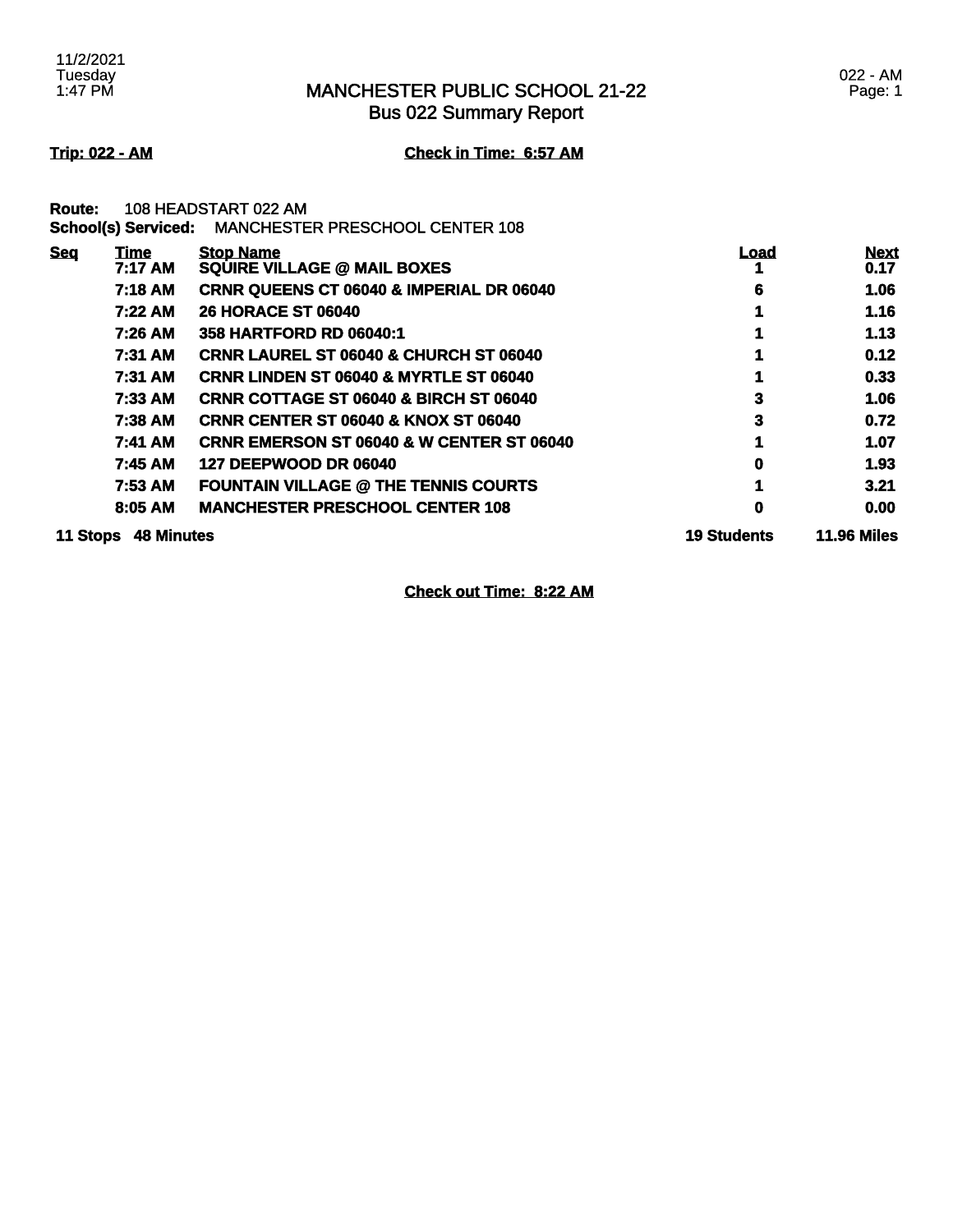Bus 022 Summary Report

### 022 - PM Page: 2

**Trip: 022 - PM Check in Time: 2:23 PM**

**Route:** 108 HEADSTART 022 PM

|                 | <b>School(s) Serviced:</b> | <b>MANCHESTER PRESCHOOL CENTER 108</b>                     |                    |                     |
|-----------------|----------------------------|------------------------------------------------------------|--------------------|---------------------|
| <b>Seq</b>      | Time<br>2:52 PM            | <b>Stop Name</b><br><b>MANCHESTER PRESCHOOL CENTER 108</b> | Load<br>0          | <b>Next</b><br>3.28 |
|                 | $3:04$ PM                  | <b>FOUNTAIN VILLAGE @ THE TENNIS COURTS</b>                |                    | 1.94                |
|                 | 3:12 PM                    | <b>127 DEEPWOOD DR 06040</b>                               | 0                  | 1.42                |
|                 | 3:17 PM                    | <b>CRNR CENTER ST 06040 &amp; KNOX ST 06040</b>            | 3                  | 1.05                |
|                 | 3:22 PM                    | <b>CRNR COTTAGE ST 06040 &amp; BIRCH ST 06040</b>          | 3                  | 0.33                |
|                 | $3:24$ PM                  | <b>CRNR LINDEN ST 06040 &amp; MYRTLE ST 06040</b>          |                    | 0.12                |
|                 | 3:24 PM                    | <b>CRNR LAUREL ST 06040 &amp; CHURCH ST 06040</b>          |                    | 1.12                |
|                 | $3:29$ PM                  | 358 HARTFORD RD 06040:1                                    |                    | 0.79                |
|                 | $3:32$ PM                  | <b>CRNR EMERSON ST 06040 &amp; W CENTER ST 06040</b>       | 2                  | 0.59                |
|                 | 3:35 PM                    | <b>CRNR 372 W CENTER ST &amp; BLUEFIELD DR WEST ENTR</b>   |                    | 0.58                |
|                 | 3:37 PM                    | <b>SQUIRE VILLAGE @ MAIL BOXES</b>                         |                    | 0.17                |
|                 | $3:38$ PM                  | <b>CRNR QUEENS CT 06040 &amp; IMPERIAL DR 06040</b>        | 5                  | 1.06                |
|                 | 3:41 PM                    | <b>26 HORACE ST 06040</b>                                  |                    | 0.00                |
| <b>12 Stops</b> | <b>49 Minutes</b>          |                                                            | <b>20 Students</b> | <b>12.45 Miles</b>  |

**Check out Time: 3:58 PM**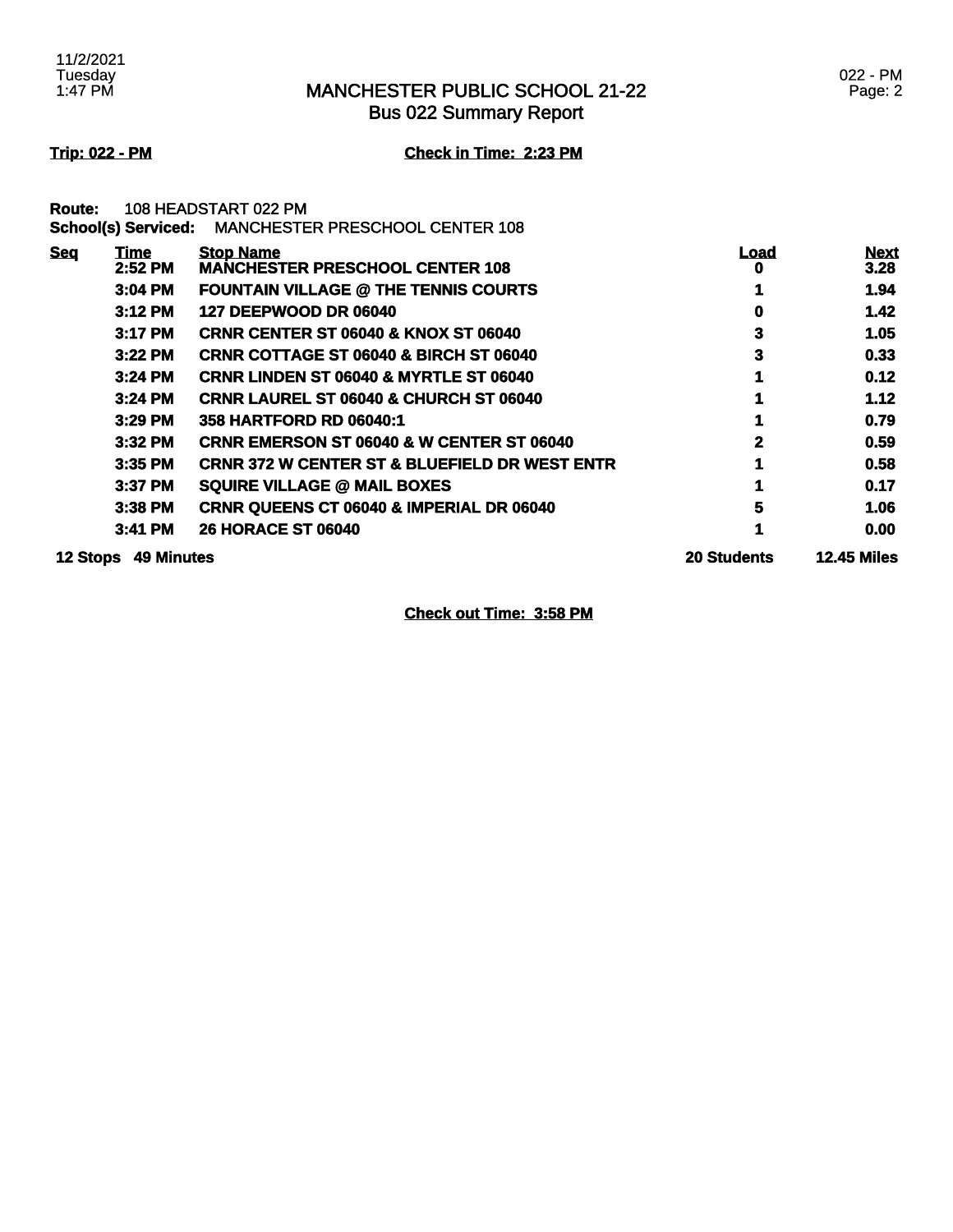Bus 023 Summary Report

### **Trip: 023 - AM Check in Time: 5:39 AM**

**Route:** CHENEY 023 AM **School(s) Serviced:** CHENEY TECH 700

| <b>Seq</b> | Time       | <b>Stop Name</b>                                              | <u>Load</u>        | <b>Next</b>        |
|------------|------------|---------------------------------------------------------------|--------------------|--------------------|
|            | 6:08 AM    | <b>1031 TOLLAND TPKE 06042:1</b>                              |                    | 2.10               |
|            | 6:17 AM    | <b>CRNR BURNHAM ST 06042 &amp; DREXEL DR 06042</b>            | 2                  | 3.96               |
|            | 6:28 AM    | <b>CRNR CONCORD RD 06042 &amp; ELBERTA RD 06042</b>           | 2                  | 1.25               |
|            | 6:33 AM    | 345 BUCKLAND HILLS DR 06042 - PAVILLION APTS                  |                    | 1.50               |
|            | 6:40 AM    | <b>CRNR UNION ST 06042 &amp; JEFFERSON ST 06042</b>           |                    | 2.03               |
|            | 6:47 AM    | <b>CRNR TOLLAND TPKE 06042 &amp; DOGWOOD LN - ASPEN WOODS</b> | 2                  | 0.44               |
|            | 6:48 AM    | <b>CRNR N MAIN ST 06042 &amp; CAROLYN DR 06042</b>            |                    | 0.17               |
|            | 6:49 AM    | 584 N MAIN ST 06042                                           |                    | 0.47               |
|            | 6:51 AM    | <b>CRNR N MAIN ST 06042 &amp; UNION ST 06042</b>              | 2                  | 0.50               |
|            | 6:53 AM    | <b>CRNR OAKLAND ST 06042 &amp; MILL ST 06042</b>              | $\mathbf{2}$       | 3.01               |
|            | 7:05 AM    | <b>CHENEY TECH 700</b>                                        | 0                  | 0.00               |
| 10 Stops   | 57 Minutes |                                                               | <b>15 Students</b> | <b>15.43 Miles</b> |

### **Route:** BENNET 023 AM

**School(s) Serviced:** BENNET ACADEMY 221

| <b>Seq</b> | <b>Time</b> | <b>Stop Name</b>                                         | Load | <b>Next</b> |
|------------|-------------|----------------------------------------------------------|------|-------------|
|            | 7:25 AM     | <b>CRNR CENTER ST 06040 &amp; WINTER ST 06040</b>        | 3    | 0.17        |
|            | 7:26 AM     | <b>CRNR CENTER ST 06040 &amp; NEWMAN ST 06040</b>        | 2    | 0.45        |
|            | 7:28 AM     | <b>CRNR CENTER ST 06040 &amp; GRISWOLD ST (doorside)</b> | 2    | 2.27        |
|            | 7:37 AM     | <b>FOUNTAIN VILLAGE @ THE TENNIS COURTS</b>              | 6    | 0.22        |
|            | 7:38 AM     | <b>74 DOWNEY DR 06040</b>                                |      | 1.87        |
|            | 7:46 AM     | <b>CRNR MIDDLE TPKE W 06040 &amp; BROOKHAVEN 06040</b>   | 13   | 0.58        |
|            | 7:49 AM     | <b>CRNR CRESTWOOD DR 06040 &amp; DEEPWOOD DR 06040</b>   |      | 0.69        |
|            | 7:52 AM     | <b>CRNR CENTER ST 06040 &amp; THOMAS DR 06040</b>        | 3    | 0.45        |
|            | 7:54 AM     | <b>CRNR CENTER ST 06040 &amp; MCKEE ST 06040</b>         | 5    | 0.56        |
|            | 7:57 AM     | <b>324 CENTER ST 06040</b>                               | 2    | 0.20        |
|            | 7:58 AM     | <b>CRNR RIDGE ST 06040 &amp; PINE ST 06040</b>           | 3    | 0.40        |
|            | 8:00 AM     | <b>CRNR W CENTER ST 06040 &amp; COOPER ST 06040</b>      | 3    | 0.30        |
|            | 8:01 AM     | <b>CRNR CEDAR ST 06040 &amp; WALNUT ST 06040</b>         |      | 1.00        |
|            | 8:05 AM     | <b>BENNET ACADEMY 221</b>                                | 0    | 0.00        |
|            |             |                                                          |      |             |

### **13 Stops 40 Minutes 51 Students 9.16 Miles**

**Route:** WADDELL 023 AM

**School(s) Serviced:** WADDELL ELEMENTARY 357

| Time      | <b>Stop Name</b>                             | Load | <u>Next</u> |
|-----------|----------------------------------------------|------|-------------|
| 8:19 AM   | <b>201 HALE RD 06042</b>                     |      | 0.26        |
| $8:20$ AM | 465 BUCKLAND HILLS DR 06042 - PAVILLION APTS | 26   | 0.20        |
| 8:22AM    | 345 BUCKLAND HILLS DR 06042 - PAVILLION APTS | 33   | 0.64        |
| 8:28 AM   | 109 PAVILIONS DR 06042 - P/U ON STREET       | 2    | 1.48        |
|           |                                              |      |             |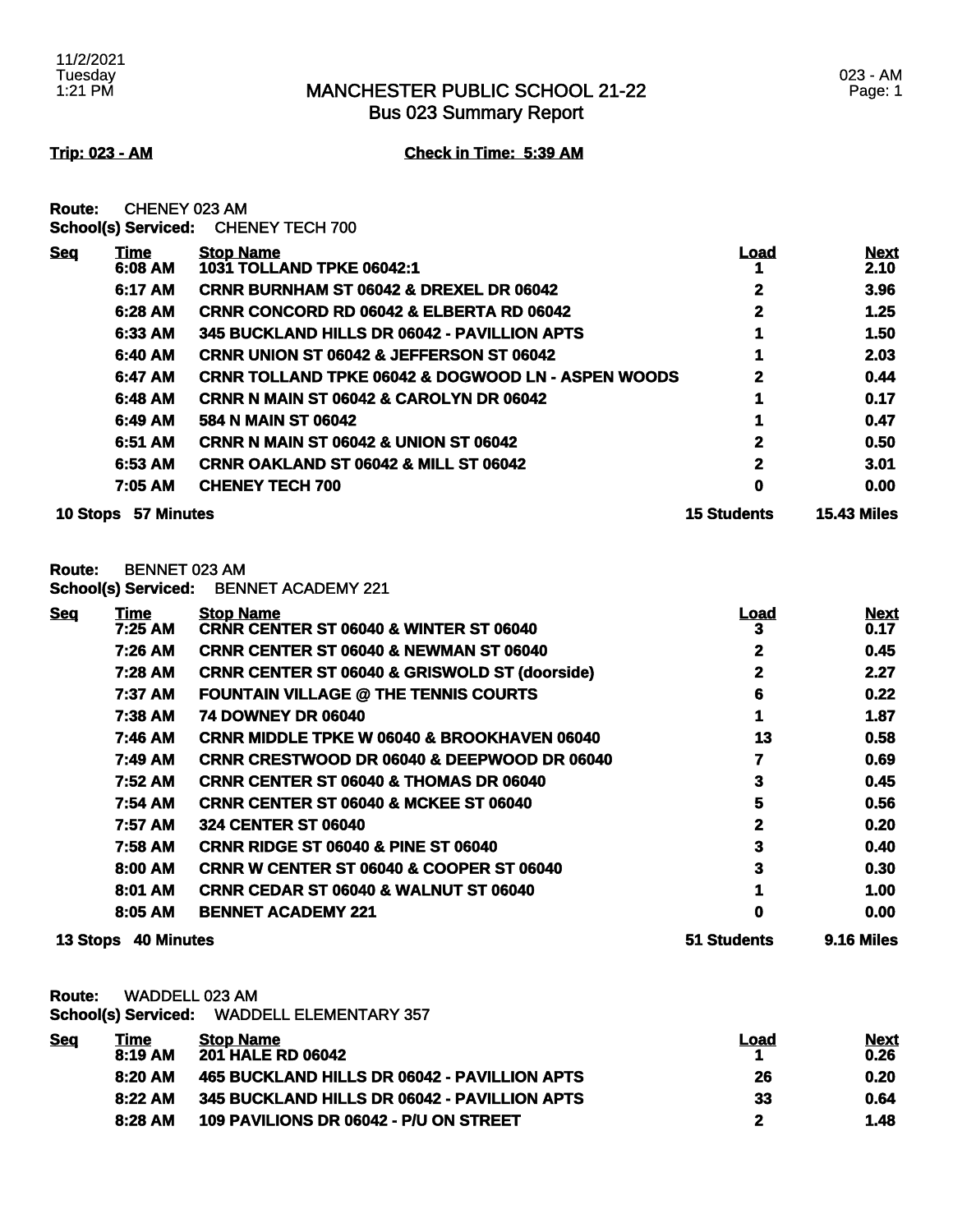11/2/2021 Tuesday 1:21 PM

## MANCHESTER PUBLIC SCHOOL 21-22 Bus 023 Summary Report

023 - AM Page: 2

|            | WADDELL 023 AM cont'd |                                                           |                    |             |
|------------|-----------------------|-----------------------------------------------------------|--------------------|-------------|
| <b>Sea</b> | Time                  | <b>Stop Name</b>                                          | Load               | <b>Next</b> |
|            | 8:34 AM               | <b>249 BURNHAM ST 06042</b>                               | 2                  | 0.21        |
|            | 8:35 AM               | <b>CRNR BURNHAM ST 06042 &amp; DREXEL DR 06042</b>        | 4                  | 2.32        |
|            | 8:44 AM               | <b>CRNR NEW STATE RD 06042 &amp; BROADLEAF BLVD 06042</b> |                    | 0.15        |
|            | 8:45AM                | <b>224 NEW STATE RD 06042</b>                             |                    | 1.61        |
|            | 8:50 AM               | <b>WADDELL ELEMENTARY 357</b>                             | 0                  | 0.00        |
|            | 8 Stops 31 Minutes    |                                                           | <b>70 Students</b> | 6.87 Miles  |

**Check out Time: 9:09 AM**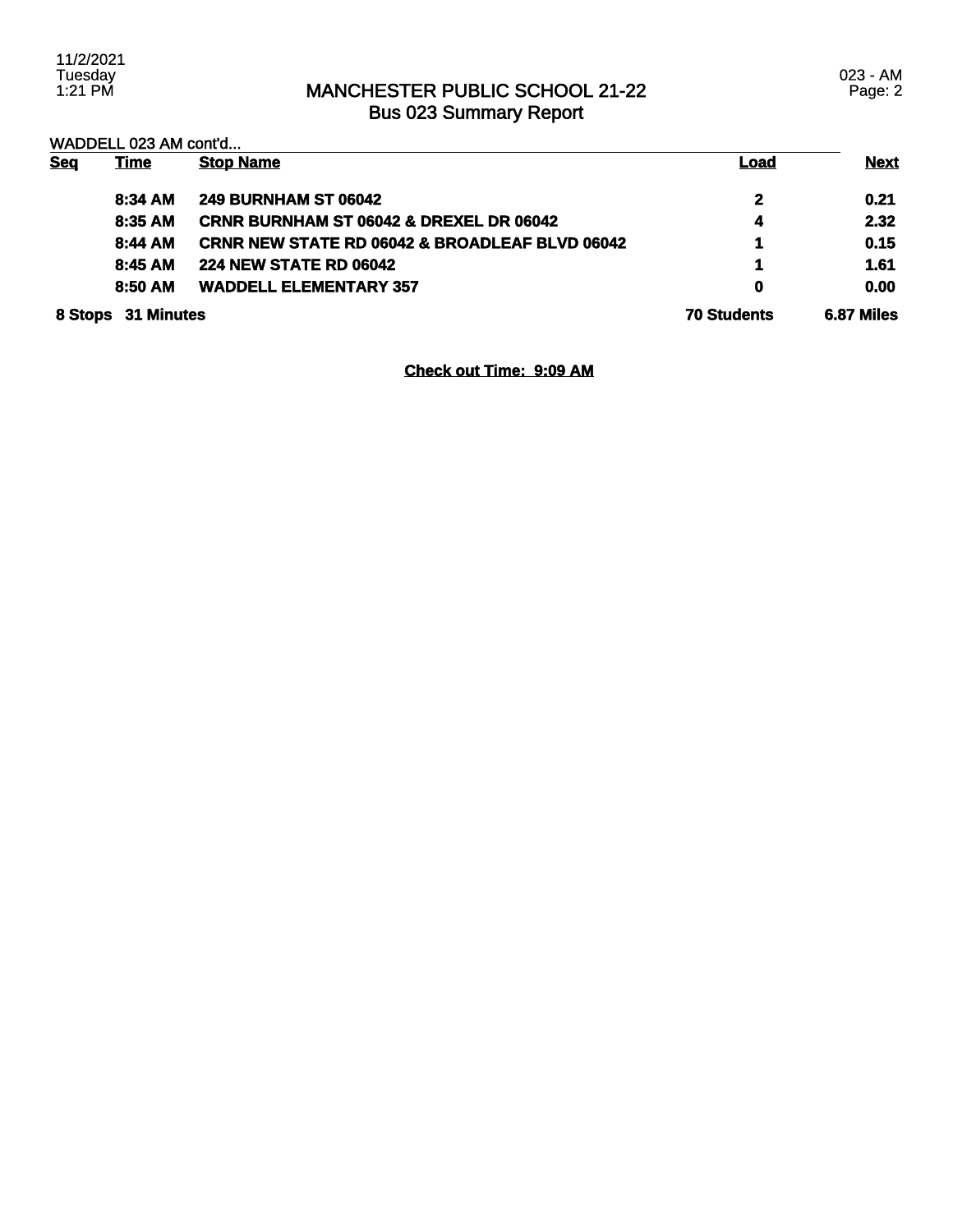### 023 - PM Page: 3

**Trip: 023 - PM Check in Time: 1:36 PM**

**Route:** CHENEY 023 PM **School(s) Serviced:** CHENEY TECH 700

| <b>10 Stops</b> | 52 Minutes      |                                                               | <b>15 Students</b> | <b>14.60 Miles</b>  |
|-----------------|-----------------|---------------------------------------------------------------|--------------------|---------------------|
|                 | 3:07 PM         | <b>CRNR OAKLAND ST 06042 &amp; MILL ST 06042</b>              | 2                  | 0.00                |
|                 | $3:05$ PM       | <b>CRNR N MAIN ST 06042 &amp; UNION ST 06042</b>              | 2                  | 0.50                |
|                 | $3:03$ PM       | 584 N MAIN ST 06042                                           |                    | 0.47                |
|                 | 3:02 PM         | <b>CRNR N MAIN ST 06042 &amp; CAROLYN DR 06042</b>            | 1                  | 0.17                |
|                 | 3:01 PM         | <b>CRNR TOLLAND TPKE 06042 &amp; DOGWOOD LN - ASPEN WOODS</b> | 1                  | 0.44                |
|                 | $2:54$ PM       | <b>CRNR UNION ST 06042 &amp; JEFFERSON ST 06042</b>           |                    | 2.03                |
|                 | 2:47 PM         | 345 BUCKLAND HILLS DR 06042 - PAVILLION APTS                  |                    | 1.50                |
|                 | 2:42 PM         | <b>CRNR CONCORD RD 06042 &amp; ELBERTA RD 06042</b>           | 2                  | 1.25                |
|                 | 2:31 PM         | <b>CRNR BURNHAM ST 06042 &amp; DREXEL DR 06042</b>            | 2                  | 3.96                |
|                 | 2:22 PM         | <b>1031 TOLLAND TPKE 06042:1</b>                              | $\mathbf{2}$       | 2.10                |
| <b>Seg</b>      | Time<br>2:15 PM | <b>Stop Name</b><br><b>CHENEY TECH 700</b>                    | <u>Load</u><br>O   | <b>Next</b><br>2.18 |
|                 |                 |                                                               |                    |                     |

### **Route:** BENNET 023 PM

**School(s) Serviced:** BENNET ACADEMY 221

| <b>Seq</b> | <b>Time</b>         | <b>Stop Name</b>                                         | <u>Load</u>  | <b>Next</b> |
|------------|---------------------|----------------------------------------------------------|--------------|-------------|
|            | 2:52 PM             | <b>BENNET ACADEMY 221</b>                                | 0            | 1.38        |
|            | 2:58 PM             | <b>CRNR CENTER ST 06040 &amp; WINTER ST 06040</b>        | 3            | 0.17        |
|            | 2:59 PM             | <b>CRNR CENTER ST 06040 &amp; NEWMAN ST 06040</b>        | 3            | 0.45        |
|            | 3:00 PM             | <b>CRNR CENTER ST 06040 &amp; GRISWOLD ST (doorside)</b> | $\mathbf 2$  | 2.27        |
|            | 3:09 PM             | <b>FOUNTAIN VILLAGE @ THE TENNIS COURTS</b>              |              | 0.22        |
|            | 3:11 PM             | <b>74 DOWNEY DR 06040</b>                                |              | 1.87        |
|            | 3:18 PM             | <b>CRNR MIDDLE TPKE W 06040 &amp; BROOKHAVEN 06040</b>   | 13           | 0.58        |
|            | 3:21 PM             | <b>CRNR CRESTWOOD DR 06040 &amp; DEEPWOOD DR 06040</b>   |              | 0.69        |
|            | 3:25 PM             | <b>CRNR CENTER ST 06040 &amp; THOMAS DR 06040</b>        | 3            | 0.45        |
|            | 3:27 PM             | <b>CRNR CENTER ST 06040 &amp; MCKEE ST 06040</b>         | 5            | 0.56        |
|            | 3:29 PM             | <b>324 CENTER ST 06040</b>                               | 2            | 0.20        |
|            | 3:30 PM             | <b>CRNR RIDGE ST 06040 &amp; PINE ST 06040</b>           | 3            | 0.40        |
|            | 3:32 PM             | <b>CRNR W CENTER ST 06040 &amp; COOPER ST 06040</b>      | $\mathbf{2}$ | 0.28        |
|            | 3:34 PM             | CRNR CEDAR ST 06040 & WALNUT ST 06040                    |              | 0.00        |
|            | 13 Stops 42 Minutes |                                                          | 52 Students  | 9.52 Miles  |

**Route:** WADDELL 023 PM

**School(s) Serviced:** WADDELL ELEMENTARY 357

| <u>Seq</u> | Time      | <b>Stop Name</b>                             | Load | <b>Next</b> |
|------------|-----------|----------------------------------------------|------|-------------|
|            | $3:47$ PM | <b>WADDELL ELEMENTARY 357</b>                |      | 3.46        |
|            | 4:01 PM   | <b>201 HALE RD 06042</b>                     |      | 0.26        |
|            | 4:02 PM   | 465 BUCKLAND HILLS DR 06042 - PAVILLION APTS | 26   | 0.20        |
|            | 4:04 PM   | 345 BUCKLAND HILLS DR 06042 - PAVILLION APTS | 33   | 0.64        |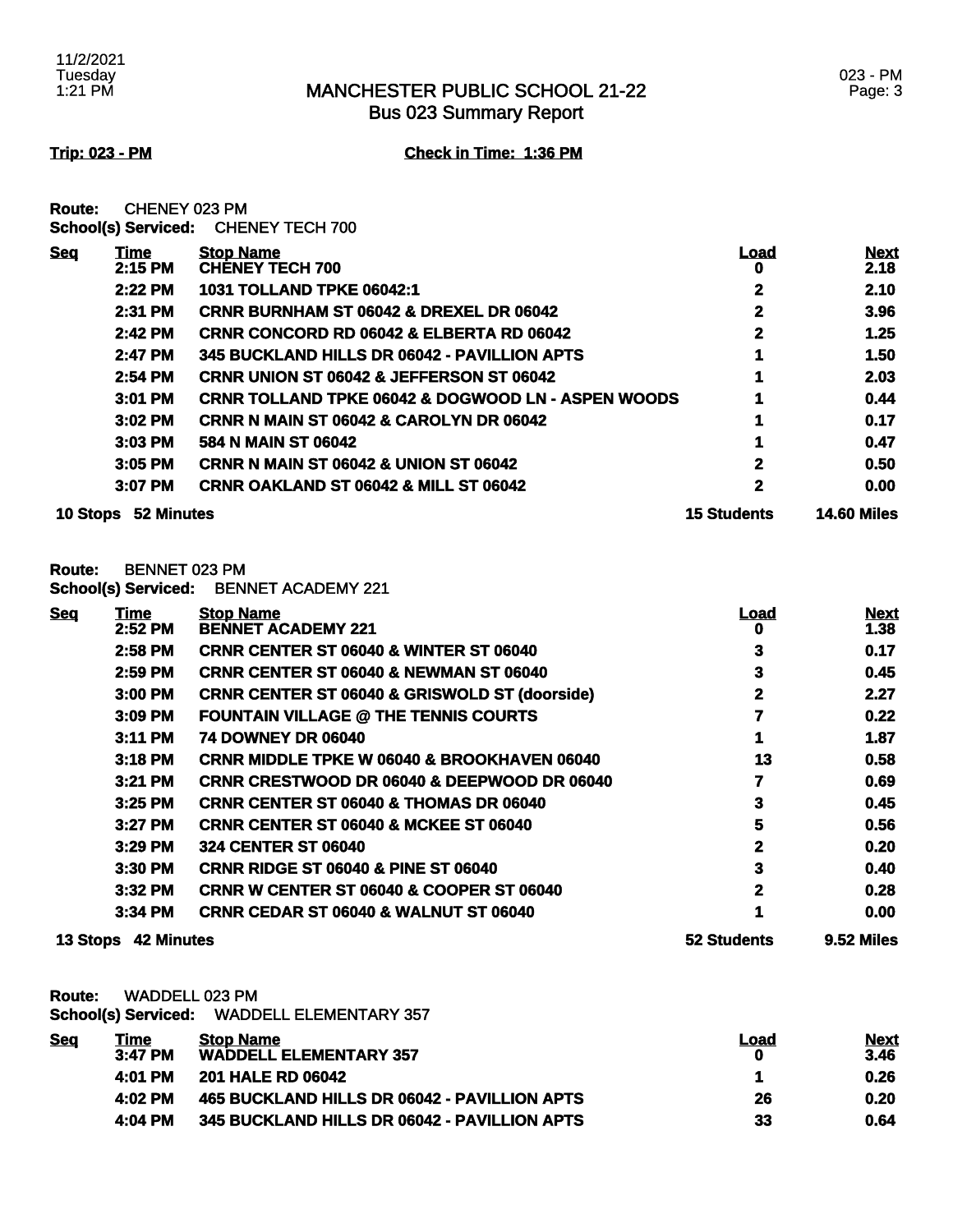WADDELL 023 PM cont'd...

| <b>Seq</b> | <b>Time</b>       | <b>Stop Name</b>                                          | Load               | <b>Next</b> |
|------------|-------------------|-----------------------------------------------------------|--------------------|-------------|
|            | 4:10 PM           | 109 PAVILIONS DR 06042 - P/U ON STREET                    | 2                  | 1.48        |
|            | 4:16 PM           | <b>249 BURNHAM ST 06042</b>                               | 2                  | 0.21        |
|            | 4:17 PM           | <b>CRNR BURNHAM ST 06042 &amp; DREXEL DR 06042</b>        | 4                  | 2.32        |
|            | 4:26 PM           | <b>CRNR NEW STATE RD 06042 &amp; BROADLEAF BLVD 06042</b> | 1                  | 0.15        |
|            | 4:26 PM           | <b>224 NEW STATE RD 06042</b>                             | 1                  | 0.00        |
| 8 Stops    | <b>39 Minutes</b> |                                                           | <b>70 Students</b> | 8.72 Miles  |

**Check out Time: 4:49 PM**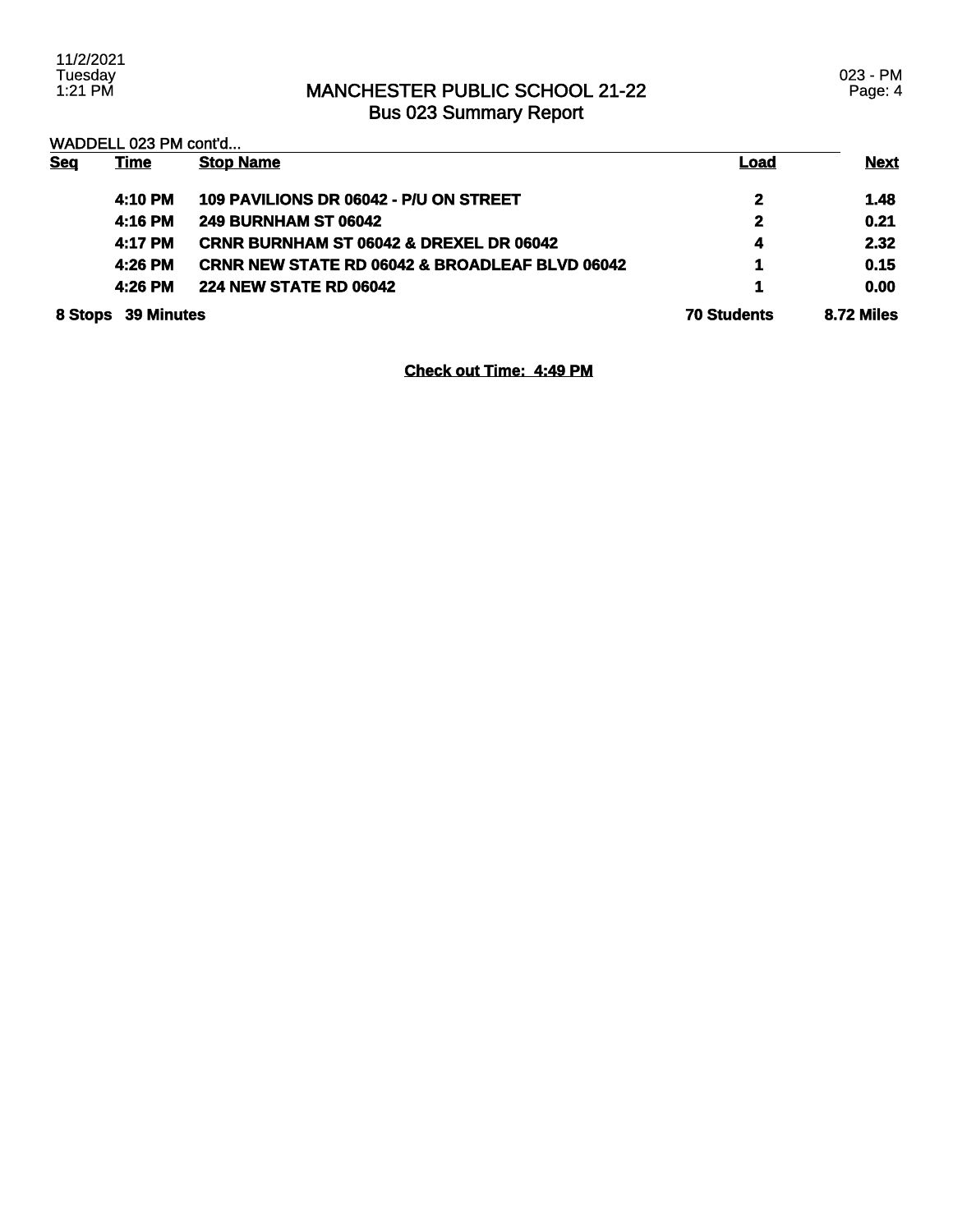### 024 - AM Page: 1

### **Trip: 024 - AM Check in Time: 6:10 AM**

**Route:** CHENEY 024 AM **School(s) Serviced:** CHENEY TECH 700

| <b>Seq</b> | Time              | <b>Stop Name</b>                                              | Load               | <b>Next</b> |
|------------|-------------------|---------------------------------------------------------------|--------------------|-------------|
|            | 6:27 AM           | <b>CRNR BIRCH MOUNTAIN RD 06040 &amp; DENNISON RIDGE DR 0</b> |                    | 1.44        |
|            | 6:31 AM           | <b>CRNR CANDLEWOOD DR 06040 &amp; HIGHLAND ST 06040:1</b>     |                    | 1.10        |
|            | 6:35 AM           | <b>CRNR GARDNER ST 06040 &amp; SPRING ST 06040</b>            | 3                  | 1.04        |
|            | 6:39 AM           | <b>CRNR S MAIN ST 06040 &amp; WARREN ST 06040</b>             |                    | 0.64        |
|            | 6:42 AM           | <b>CRNR SPRUCE ST 06040 &amp; CHARTER OAK ST 06040</b>        | 4                  | 0.73        |
|            | 6:45 AM           | <b>CRNR AUTUMN ST 06040 &amp; ANSALDI RD 06040</b>            |                    | 0.31        |
|            | 6:47 AM           | <b>CRNR AUTUMN ST 06040 &amp; OAK ST 06040</b>                | 3                  | 0.59        |
|            | 6:50 AM           | <b>CRNR PORTER ST 06040 &amp; PITKIN ST 06040</b>             |                    | 0.39        |
|            | 6:52 AM           | <b>CRNR PITKIN ST 06040 &amp; E CENTER ST 06040</b>           | 2                  | 0.17        |
|            | 6:52 AM           | <b>CRNR E CENTER ST 06040 &amp; PARKER ST 06040:1</b>         | 2                  | 3.37        |
|            | 7:05 AM           | <b>CHENEY TECH 700</b>                                        | 0                  | 0.00        |
| 10 Stops   | <b>38 Minutes</b> |                                                               | <b>19 Students</b> | 9.78 Miles  |

## **Route:** BENNET 024 AM

**School(s) Serviced:** BENNET ACADEMY 221

| <b>Seq</b> | <b>Time</b>         | <b>Stop Name</b>                                         | <u>Load</u>        | <b>Next</b> |
|------------|---------------------|----------------------------------------------------------|--------------------|-------------|
|            | 7:37 AM             | <b>CRNR FERGUSON RD 06040 &amp; MOUNTAIN RD 06040:1</b>  | 5                  | 1.92        |
|            | 7:44 AM             | <b>CRNR E CENTER ST 06040 &amp; LENOX ST 06040</b>       |                    | 0.17        |
|            | 7:45 AM             | CRNR BROOKFIELD ST 06040 & E CENTER ST 06040:1           |                    | 0.24        |
|            | 7:46 AM             | <b>CRNR BROOKFIELD ST 06040 &amp; DURKIN ST 06040</b>    |                    | 0.23        |
|            | 7:47 AM             | <b>CRNR MIDDLE TPKE E @ BROOKFIELD ST (DOORSIDE)</b>     | 3                  | 0.00        |
|            | 7:48 AM             | <b>CRNR MIDDLE TPKE &amp; CHARLES DR (DOORSIDE ONLY)</b> | 3                  | 0.74        |
|            | 7:51 AM             | CRNR WALKER ST 06040 & MARSHALL RD 06040:1               |                    | 0.60        |
|            | 7:54 AM             | <b>CRNR PITKIN ST 06040 &amp; PUTNAM ST 06040</b>        | 2                  | 0.00        |
|            | 7:54 AM             | <b>CRNR PITKIN ST 06040 &amp; RAYMOND ST 06040:1</b>     | 4                  | 0.28        |
|            | 7:56 AM             | <b>CRNR MEADOW LN 06040 &amp; WELLMAN RD 06040</b>       | 4                  | 0.52        |
|            | 7:59 AM             | <b>CRNR AUTUMN ST 06040 &amp; WELLINGTON RD 06040</b>    | 2                  | 0.22        |
|            | 8:00 AM             | <b>CRNR AUTUMN ST 06040 &amp; ASHWORTH ST 06040</b>      | 2                  | 0.21        |
|            | 8:01 AM             | <b>CRNR AUTUMN ST 06040 &amp; E ELDRIDGE ST 06040</b>    | 3                  | 0.97        |
|            | 8:05 AM             | <b>BENNET ACADEMY 221</b>                                | 0                  | 0.00        |
|            | 13 Stops 28 Minutes |                                                          | <b>44 Students</b> | 6.10 Miles  |

**Route:** BOWERS 024 AM

**School(s) Serviced:** BOWERS ELEMENTARY 332

| <b>Seg</b> | Fime    | <b>Stop Name</b>                                    | Load | <b>Next</b> |
|------------|---------|-----------------------------------------------------|------|-------------|
|            | 8:35 AM | <b>CRNR SUMMIT ST 06040 &amp; STRANT ST 06040</b>   |      | 0.17        |
|            | 8:36 AM | <b>CRNR SUMMIT ST 06040&amp; WADSWORTH ST 06040</b> | 9    | 0.09        |
|            | 8:37 AM | <b>CRNR MAIN ST 06040 &amp; WADSWORTH ST 06040</b>  |      | 0.05        |
|            | 8:38 AM | <b>CRNR MAIN ST 06040 &amp; LILLEY ST 06040</b>     | 5    | 0.12        |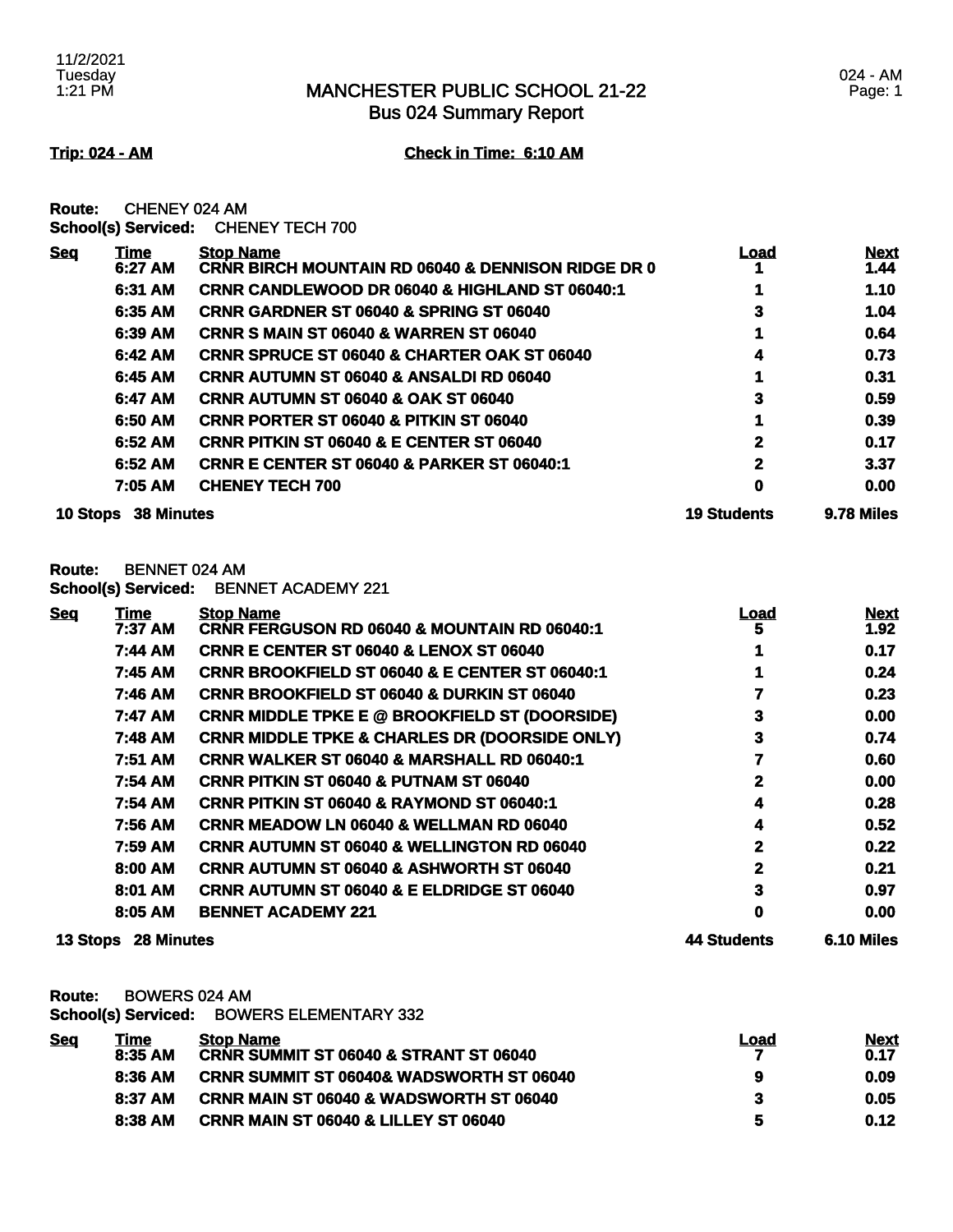024 - AM Page: 2

BOWERS 024 AM cont'd...

| <b>Sea</b> | <u>Time</u>       | <b>Stop Name</b>                                 | <u>Load</u>  | <b>Next</b> |
|------------|-------------------|--------------------------------------------------|--------------|-------------|
|            | 8:39 AM           | <b>CRNR STRANT ST 06040 &amp; MAIN ST 06040</b>  | 5            | 0.11        |
|            | 8:40 AM           | <b>CRNR FLOWER ST 06040 &amp; ELRO ST 06040</b>  | 6            | 0.77        |
|            | 8:44 AM           | <b>CRNR MAIN ST 06042 &amp; GROVE ST 06042:1</b> | 5            | 0.07        |
|            | 8:45 AM           | <b>77 MAIN ST 06042</b>                          | $\mathbf{2}$ | 0.41        |
|            | 8:47 AM           | 88 WOODBRIDGE ST 06042                           | $\mathbf{2}$ | 0.88        |
|            | 8:50 AM           | <b>BOWERS ELEMENTARY 332</b>                     | $\mathbf 0$  | 0.00        |
| 9 Stops    | <b>15 Minutes</b> |                                                  | 44 Students  | 2.67 Miles  |

**Check out Time: 9:05 AM**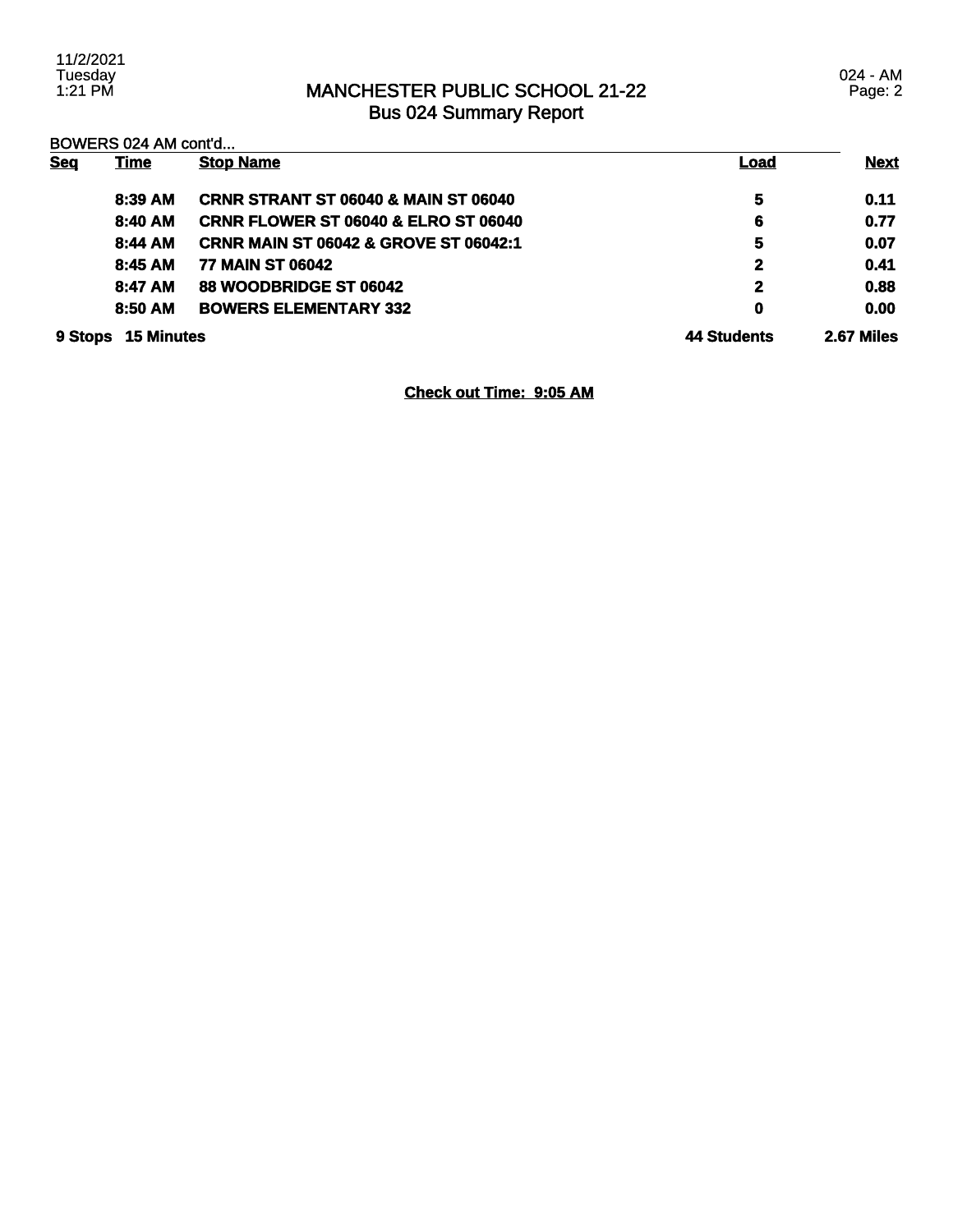**Trip: 024 - PM Check in Time: 1:36 PM**

**Route:** CHENEY 024 PM **School(s) Serviced:** CHENEY TECH 700

| <b>Seq</b> | Time              | <b>Stop Name</b>                                              | Load               | <b>Next</b>        |
|------------|-------------------|---------------------------------------------------------------|--------------------|--------------------|
|            | 2:15 PM           | <b>CHENEY TECH 700</b>                                        | 0                  | 3.43               |
|            | 2:27 PM           | <b>CRNR E CENTER ST 06040 &amp; PARKER ST 06040:1</b>         | 2                  | 0.16               |
|            | 2:28 PM           | <b>CRNR PITKIN ST 06040 &amp; E CENTER ST 06040</b>           | 2                  | 0.39               |
|            | 2:30 PM           | <b>CRNR PORTER ST 06040 &amp; PITKIN ST 06040</b>             |                    | 0.45               |
|            | 2:32 PM           | <b>CRNR AUTUMN ST 06040 &amp; OAK ST 06040</b>                | 3                  | 0.31               |
|            | 2:33 PM           | <b>CRNR AUTUMN ST 06040 &amp; ANSALDI RD 06040</b>            |                    | 0.71               |
|            | 2:37 PM           | <b>CRNR SPRUCE ST 06040 &amp; CHARTER OAK ST 06040</b>        | 4                  | 0.63               |
|            | 2:40 PM           | <b>CRNR S MAIN ST 06040 &amp; WARREN ST 06040</b>             |                    | 1.46               |
|            | 2:45 PM           | <b>CRNR GARDNER ST 06040 &amp; SPRING ST 06040</b>            | 3                  | 0.67               |
|            | 2:47 PM           | <b>CRNR CANDLEWOOD DR 06040 &amp; HIGHLAND ST 06040:1</b>     |                    | 2.99               |
|            | 2:55 PM           | <b>CRNR BIRCH MOUNTAIN RD 06040 &amp; SHARON DR 06040</b>     | 0                  | 1.96               |
|            | 3:01 PM           | <b>CRNR BIRCH MOUNTAIN RD 06040 &amp; DENNISON RIDGE DR 0</b> |                    | 0.00               |
| 11 Stops   | <b>46 Minutes</b> |                                                               | <b>19 Students</b> | <b>13.16 Miles</b> |

**Route:** BENNET 024 PM

**School(s) Serviced:** BENNET ACADEMY 221

| <b>Seg</b> | <b>Time</b> | <b>Stop Name</b>                                          | <u>Load</u> | <b>Next</b> |
|------------|-------------|-----------------------------------------------------------|-------------|-------------|
|            | 2:52 PM     | <b>BENNET ACADEMY 221</b>                                 | o           | 0.78        |
|            | 2:55 PM     | <b>CRNR AUTUMN ST 06040 &amp; E ELDRIDGE ST 06040</b>     | 3           | 0.21        |
|            | 2:56 PM     | <b>CRNR AUTUMN ST 06040 &amp; ASHWORTH ST 06040</b>       | 2           | 0.22        |
|            | 2:57 PM     | <b>CRNR AUTUMN ST 06040 &amp; WELLINGTON RD 06040</b>     | 2           | 0.27        |
|            | 2:59 PM     | <b>CRNR PITKIN ST 06040 &amp; PUTNAM ST 06040</b>         | 3           | 0.00        |
|            | $2:59$ PM   | <b>CRNR PITKIN ST 06040 &amp; RAYMOND ST 06040:1</b>      | 4           | 0.28        |
|            | 3:01 PM     | <b>CRNR MEADOW LN 06040 &amp; WELLMAN RD 06040</b>        | 4           | 0.80        |
|            | 3:04 PM     | <b>CRNR FERGUSON RD 06040 &amp; MOUNTAIN RD 06040:1</b>   | 5           | 1.80        |
|            | 3:11 PM     | <b>CRNR WALKER ST 06040 &amp; MARSHALL RD 06040:1</b>     |             | 0.31        |
|            | $3:12$ PM   | <b>CRNR E CENTER ST 06040 &amp; LENOX ST 06040</b>        |             | 0.17        |
|            | 3:13 PM     | <b>CRNR BROOKFIELD ST 06040 &amp; E CENTER ST 06040:1</b> |             | 0.24        |
|            | 3:14 PM     | <b>CRNR BROOKFIELD ST 06040 &amp; DURKIN ST 06040</b>     |             | 0.22        |
|            | 3:16 PM     | CRNR MIDDLE TPKE E 06040 & Brookfield 06040:2             | 0           | 0.01        |
|            | 3:16 PM     | <b>CRNR MIDDLE TPKE &amp; CHARLES DR (DOORSIDE ONLY)</b>  | 6           | 0.00        |
|            |             |                                                           |             |             |

### **13 Stops 24 Minutes 45 Students 5.31 Miles**

**Route:** BOWERS 024 PM

**School(s) Serviced:** BOWERS ELEMENTARY 332

| <b>Seg</b> | Time      | <b>Stop Name</b>                                    | Load | <b>Next</b> |
|------------|-----------|-----------------------------------------------------|------|-------------|
|            | $3:47$ PM | <b>BOWERS ELEMENTARY 332</b>                        |      | 1.16        |
|            | 3:52 PM   | <b>CRNR SUMMIT ST 06040 &amp; STRANT ST 06040</b>   |      | 0.17        |
|            | $3:53$ PM | <b>CRNR SUMMIT ST 06040&amp; WADSWORTH ST 06040</b> | 9    | 0.09        |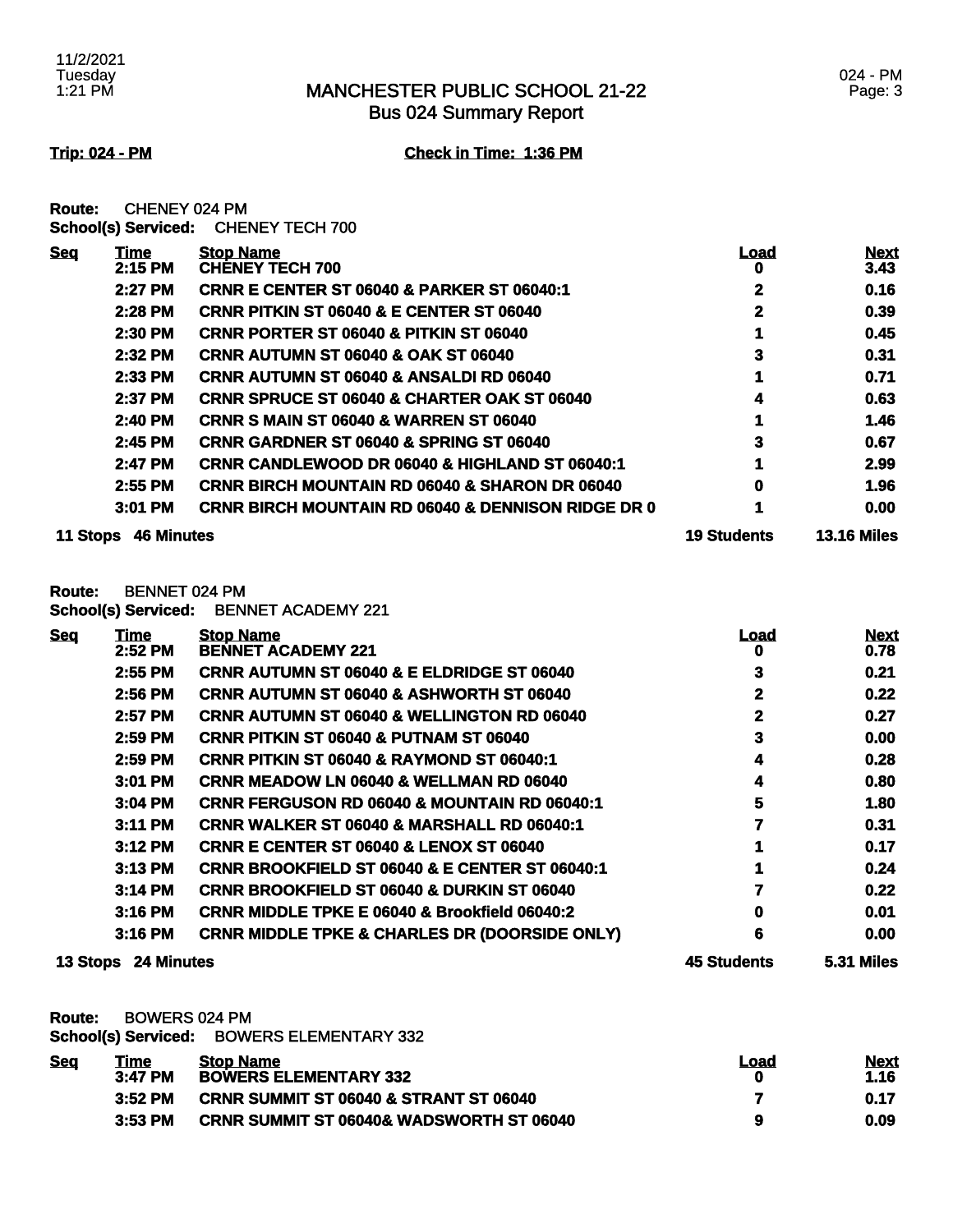024 - PM Page: 4

BOWERS 024 PM cont'd...

| <b>Seg</b> | <b>Time</b>       | <b>Stop Name</b>                                   | <u>Load</u>        | <b>Next</b>       |
|------------|-------------------|----------------------------------------------------|--------------------|-------------------|
|            | $3:54$ PM         | <b>CRNR MAIN ST 06040 &amp; WADSWORTH ST 06040</b> | 3                  | 0.05              |
|            | 3:55 PM           | <b>CRNR MAIN ST 06040 &amp; LILLEY ST 06040</b>    | 5                  | 0.12              |
|            | 3:56 PM           | <b>CRNR STRANT ST 06040 &amp; MAIN ST 06040</b>    | 5                  | 0.11              |
|            | $3:57$ PM         | <b>CRNR FLOWER ST 06040 &amp; ELRO ST 06040</b>    | 6                  | 0.77              |
|            | 4:01 PM           | <b>CRNR MAIN ST 06042 &amp; GROVE ST 06042:1</b>   | 5                  | 0.48              |
|            | 4:03 PM           | 88 WOODBRIDGE ST 06042                             | $\mathbf{2}$       | 1.21              |
|            | 4:07 PM           | <b>77 MAIN ST 06042</b>                            | $\mathbf{2}$       | 0.00              |
| 9 Stops    | <b>20 Minutes</b> |                                                    | <b>44 Students</b> | <b>4.16 Miles</b> |

**Check out Time: 4:26 PM**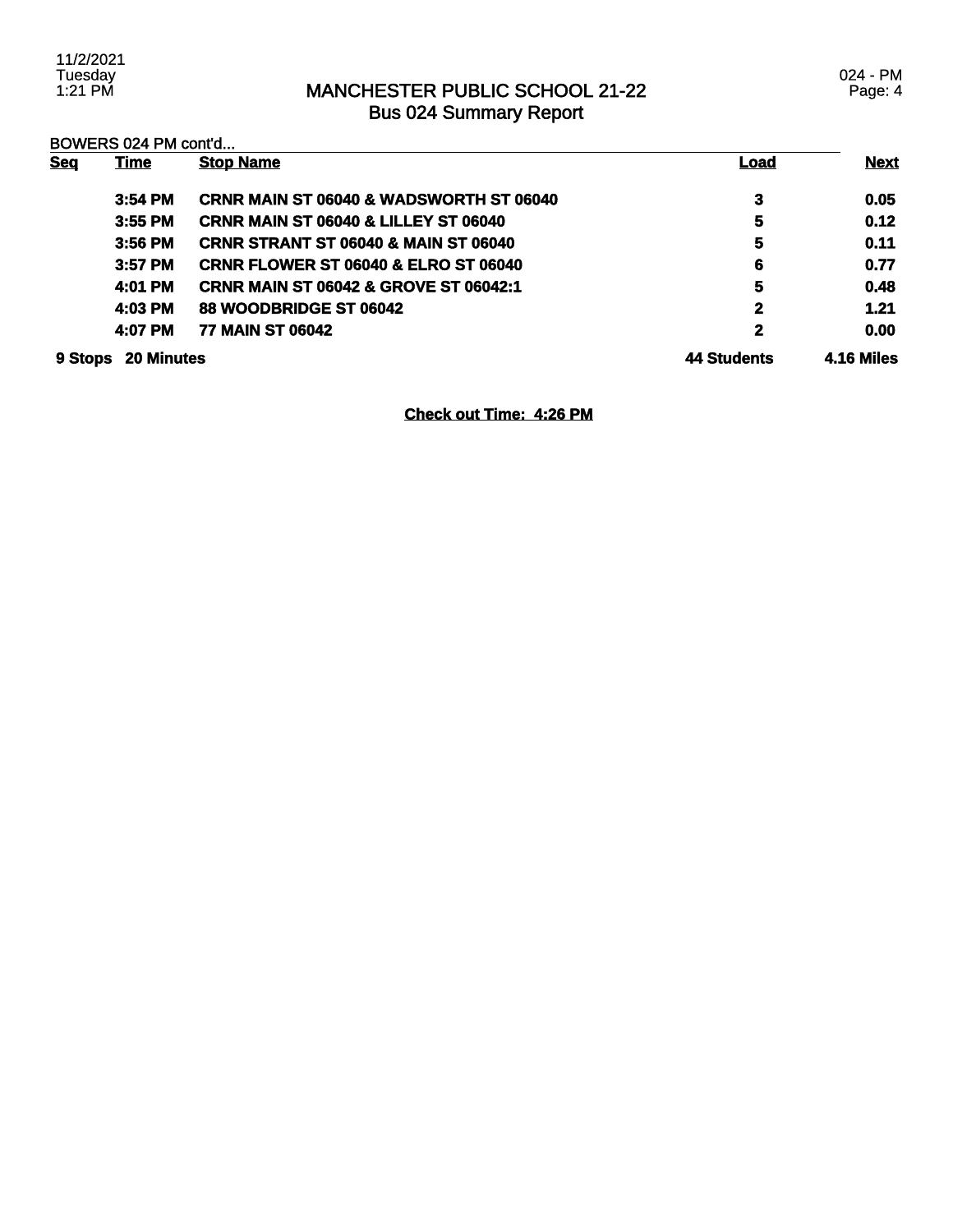Bus 025 Summary Report

### 025 - AM Page: 1

**Trip: 025 - AM Check in Time: 5:53 AM**

| Route: | CHENEY 025 AM |                                     |
|--------|---------------|-------------------------------------|
|        |               | School(s) Serviced: CHENEY TECH 700 |

| <b>Seq</b> | <b>Time</b>                | <b>Stop Name</b>                                                     | <u>Load</u>        | <u>Next</u>         |
|------------|----------------------------|----------------------------------------------------------------------|--------------------|---------------------|
|            | 6:16 AM                    | <b>CRNR MATHER ST 06042 &amp; PARKER ST 06042</b>                    | 2                  | 0.67                |
|            | 6:19 AM                    | <b>CRNR LYDALL ST 06042 &amp; PARKER ST 06042</b>                    |                    | 1.33                |
|            | 6:24 AM                    | <b>CRNR HAMILTON DR 06042 &amp; GRISSON RD 06042 NORTH</b>           |                    | 1.19                |
|            | 6:29 AM                    | <b>CRNR AMBASSADOR DR 06042 &amp; SCOTT DR 06042</b>                 |                    | 0.40                |
|            | 6:30 AM                    | <b>CRNR LYDALL ST 06042 &amp; AMBASSADOR DR 06042</b>                | 4                  | 0.74                |
|            | 6:34 AM                    | <b>CRNR HILLTOP DR 06042 &amp; VERNON ST 06042</b>                   |                    | 0.49                |
|            | 6:36 AM                    | <b>CRNR COOK ST 06040 &amp; MIDDLE TPKE E 06040</b>                  |                    | 0.59                |
|            | 6:38 AM                    | <b>CRNR GREENWOOD DR 06042 &amp; INDIAN DR 06042</b>                 | 2                  | 0.74                |
|            | 6:41 AM                    | <b>90 LAKE ST 06042</b>                                              | 3                  | 1.17                |
|            | 6:45 AM                    | <b>CRNR LYDALL ST 06042 &amp; DEER RUN TRL 06042</b>                 | 1                  | 2.29                |
|            | 6:53 AM                    | <b>CRNR GREEN MANOR RD 06042 &amp; WOODBRIDGE ST 06042</b>           |                    | 0.13                |
|            | 6:53 AM                    | CRNR WOODBRIDGE ST 06042 & JORDT ST 06042                            | 3                  | 3.20                |
|            | 7:05 AM                    | <b>CHENEY TECH 700</b>                                               | 0                  | 0.00                |
|            | 12 Stops 49 Minutes        |                                                                      | <b>27 Students</b> | <b>12.94 Miles</b>  |
| Route:     |                            | ODYSSEY 025 AM                                                       |                    |                     |
|            | <b>School(s) Serviced:</b> | <b>ODYSSEY COMMUNITY SCHOOL 505</b>                                  |                    |                     |
| <b>Seq</b> | Time<br>7:10 AM            | <b>Stop Name</b><br><b>CRNR VERNON ST 06042 &amp; SCOTT DR 06042</b> | <u>Load</u><br>2   | <b>Next</b><br>0.09 |
|            | 7:11 AM                    | <b>CRNR VERNON ST 06042 &amp; RICHMOND DR 06042</b>                  |                    | 0.43                |
|            | 7.19 AM                    | CRNR THETS DR 06042 & KNOLL WOOD RD 06042                            | 4                  | <b>055</b>          |

| 7:12 AM | <b>CRNR TUFTS DR 06042 &amp; KNOLLWOOD RD 06042</b>        | 4  | 0.55 |
|---------|------------------------------------------------------------|----|------|
| 7:15 AM | <b>CRNR TUFTS DR 06042 &amp; MEADOWBROOK DR 06042</b>      | 2  | 0.96 |
| 7:18 AM | <b>CRNR HAMILTON DR 06042 &amp; KENNEDY RD 06042</b>       | 6  | 0.55 |
| 7:21 AM | <b>CRNR SCOTT DR 06042 &amp; CUSHMAN DR 06042</b>          | 3  | 1.25 |
| 7:25 AM | <b>CRNR AMBASSADOR DR 06042 &amp; ESQUIRE DR 06042</b>     |    | 1.27 |
| 7:29 AM | <b>CRNR LYDALL ST 06042 &amp; DEER RUN TRL 06042</b>       | 2  | 1.23 |
| 7:33 AM | 61 LAKE ST 06042                                           | 2  | 0.55 |
| 7:35 AM | <b>59 GREENWOOD DR 06042</b>                               |    | 0.43 |
| 7:37 AM | <b>CRNR VERNON ST 06042 &amp; MARION DR 06042</b>          |    | 0.67 |
| 7:40 AM | <b>CRNR MIDDLE TPKE E 06040 &amp; FERGUSON RD 06040</b>    | 8  | 0.87 |
| 7:43 AM | <b>CRNR QUAKER RD 06042 &amp; MILFORD RD 06042</b>         |    | 1.35 |
| 7:48 AM | <b>CRNR MIDDLE TPKE E &amp; CHARLES DR (DOORSIDE ONLY)</b> | 13 | 1.85 |
| 7:55 AM | <b>ODYSSEY COMMUNITY SCHOOL 505</b>                        | 0  | 0.00 |
|         |                                                            |    |      |

**14 Stops 45 Minutes 47 Students 12.05 Miles** 

**Check out Time: 8:16 AM**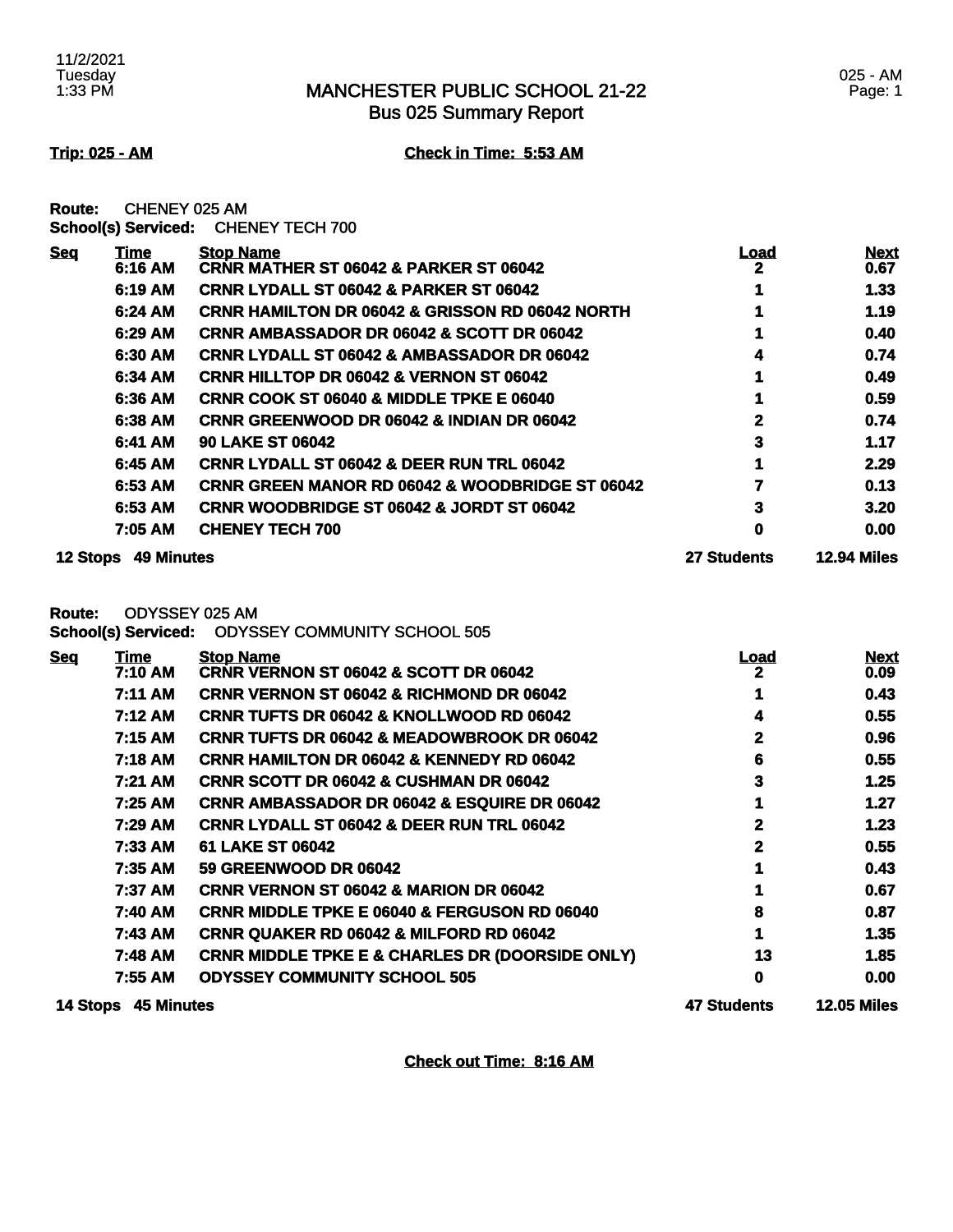**Trip: 025 - PM Check in Time: 1:36 PM**

**Route:** CHENEY 025 PM **School(s) Serviced:** CHENEY TECH 700

| <b>Seq</b>      | Time              | <b>Stop Name</b>                                           | <u>Load</u>        | <b>Next</b>        |
|-----------------|-------------------|------------------------------------------------------------|--------------------|--------------------|
|                 | 2:15 PM           | <b>CHENEY TECH 700</b>                                     | o                  | 3.24               |
|                 | 2:26 PM           | <b>CRNR MATHER ST 06042 &amp; PARKER ST 06042</b>          | 2                  | 0.08               |
|                 | 2:27 PM           | <b>CRNR LYDALL ST 06042 &amp; PARKER ST 06042</b>          |                    | 2.05               |
|                 | 2:34 PM           | <b>CRNR HAMILTON DR 06042 &amp; GRISSON RD 06042 NORTH</b> |                    | 1.19               |
|                 | 2:39 PM           | <b>CRNR AMBASSADOR DR 06042 &amp; SCOTT DR 06042</b>       |                    | 0.40               |
|                 | 2:40 PM           | <b>CRNR LYDALL ST 06042 &amp; AMBASSADOR DR 06042</b>      | 4                  | 0.74               |
|                 | 2:43 PM           | <b>CRNR HILLTOP DR 06042 &amp; VERNON ST 06042</b>         |                    | 0.49               |
|                 | 2:46 PM           | <b>CRNR COOK ST 06040 &amp; MIDDLE TPKE E 06040</b>        |                    | 0.59               |
|                 | 2:48 PM           | <b>CRNR GREENWOOD DR 06042 &amp; INDIAN DR 06042</b>       | 2                  | 0.74               |
|                 | 2:50 PM           | <b>90 LAKE ST 06042</b>                                    | 3                  | 1.17               |
|                 | 2:55 PM           | <b>CRNR LYDALL ST 06042 &amp; DEER RUN TRL 06042</b>       |                    | 2.29               |
|                 | 3:02 PM           | <b>CRNR GREEN MANOR RD 06042 &amp; WOODBRIDGE ST 06042</b> |                    | 0.13               |
|                 | 3:03 PM           | <b>CRNR WOODBRIDGE ST 06042 &amp; JORDT ST 06042</b>       | 3                  | 0.00               |
| <b>12 Stops</b> | <b>48 Minutes</b> |                                                            | <b>27 Students</b> | <b>13.11 Miles</b> |

**Route:** ODYSSEY 025 PM

**School(s) Serviced:** ODYSSEY COMMUNITY SCHOOL 505

| <b>Seq</b> | Time<br>2:45 PM | <b>Stop Name</b><br><b>ODYSSEY COMMUNITY SCHOOL 505</b>    | Load<br>o | <b>Next</b><br>2.50 |
|------------|-----------------|------------------------------------------------------------|-----------|---------------------|
|            | 2:53 PM         | <b>CRNR MIDDLE TPKE E &amp; CHARLES DR (DOORSIDE ONLY)</b> | 15        | 0.64                |
|            | 2:57 PM         | <b>CRNR EARL ST 06040 &amp; MIDDLE TPKE E 06040</b>        | 3         | 0.27                |
|            | 2:58 PM         | <b>CRNR PARKER ST 06040 &amp; STEPHEN ST 06040</b>         | 3         | 0.31                |
|            | 3:00 PM         | <b>CRNR E CENTER ST 06040 &amp; PLYMOUTH LN 06040</b>      | 3         | 0.59                |
|            | 3:02 PM         | <b>CRNR WOODBRIDGE ST 06042 &amp; GREEN MANOR RD 06042</b> |           | 0.48                |
|            | 3:04 PM         | <b>CRNR QUAKER RD 06042 &amp; MILFORD RD 06042</b>         |           | 0.93                |
|            | 3:08 PM         | <b>CRNR MIDDLE TPKE E 06040 &amp; FERGUSON RD 06040</b>    | 8         | 0.61                |
|            | 3:11 PM         | <b>CRNR VERNON ST 06042 &amp; MARION DR 06042</b>          |           | 0.43                |
|            | 3:12 PM         | <b>59 GREENWOOD DR 06042</b>                               |           | 0.55                |
|            | 3:14 PM         | 61 LAKE ST 06042                                           | 2         | 1.23                |
|            | 3:19 PM         | <b>CRNR LYDALL ST 06042 &amp; DEER RUN TRL 06042</b>       | 2         | 1.27                |
|            | 3:23 PM         | <b>CRNR AMBASSADOR DR 06042 &amp; ESQUIRE DR 06042</b>     |           | 1.25                |
|            | 3:27 PM         | <b>CRNR SCOTT DR 06042 &amp; CUSHMAN DR 06042</b>          | 3         | 0.55                |
|            | 3:29 PM         | <b>CRNR HAMILTON DR 06042 &amp; KENNEDY RD 06042</b>       | 6         | 0.96                |
|            | 3:33 PM         | <b>CRNR TUFTS DR 06042 &amp; MEADOWBROOK DR 06042</b>      | 2         | 0.55                |
|            | 3:35 PM         | <b>CRNR TUFTS DR 06042 &amp; KNOLLWOOD RD 06042</b>        | 4         | 0.43                |
|            | 3:37 PM         | <b>CRNR VERNON ST 06042 &amp; RICHMOND DR 06042</b>        |           | 0.09                |
|            | 3:37 PM         | CRNR VERNON ST 06042 & SCOTT DR 06042                      | 2         | 0.00                |
|            |                 |                                                            |           |                     |

**18 Stops 52 Minutes 59 Students 13.64 Miles**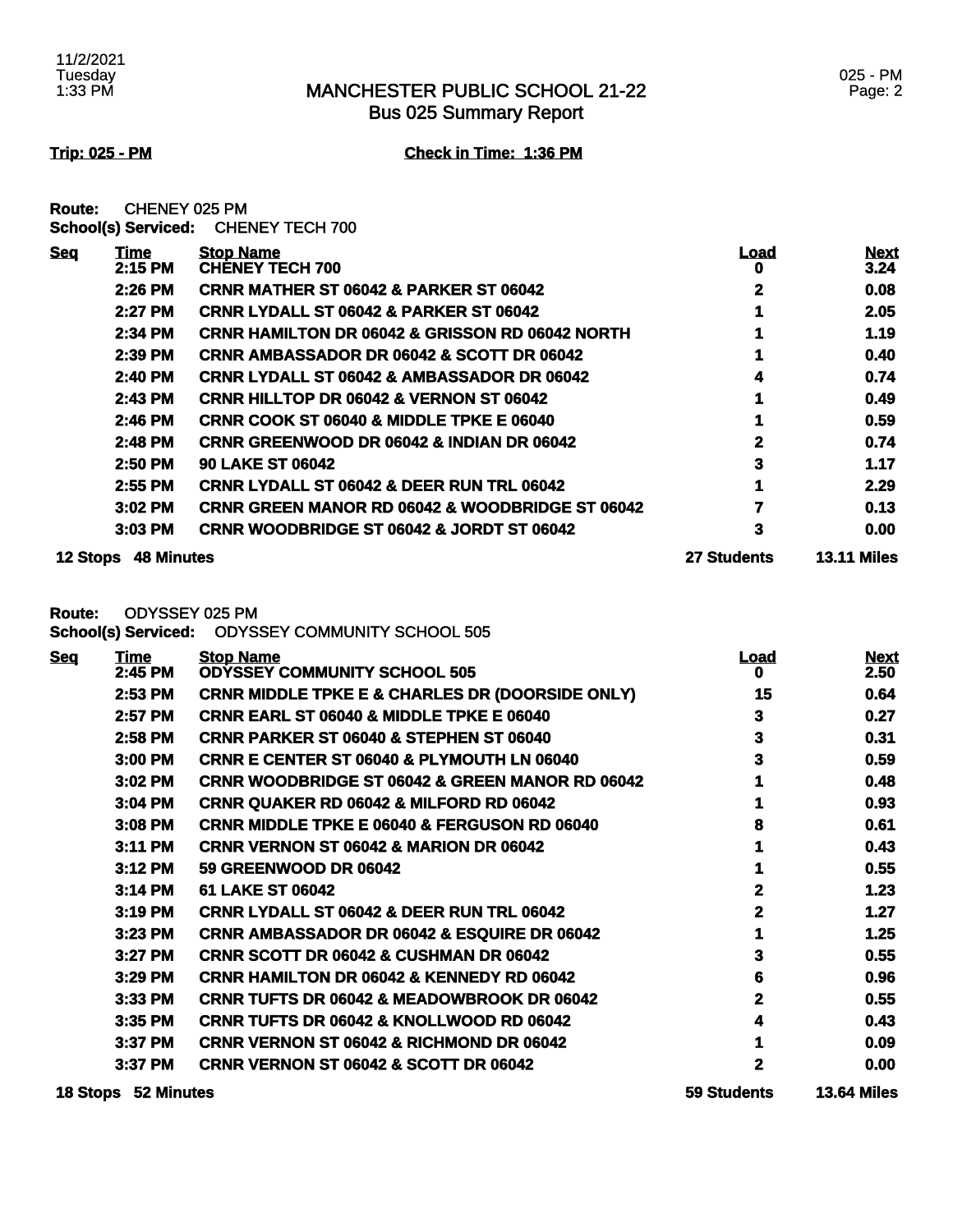11/2/2021 Tuesday 1:33 PM

## MANCHESTER PUBLIC SCHOOL 21-22 Bus 025 Summary Report

| Route:     | <b>School(s) Serviced:</b> | WADDELL 025 PM<br><b>WADDELL ELEMENTARY 357</b>          |                    |                     |
|------------|----------------------------|----------------------------------------------------------|--------------------|---------------------|
| <b>Seq</b> | Time<br>3:47 PM            | <b>Stop Name</b><br><b>WADDELL ELEMENTARY 357</b>        | Load<br>o          | <b>Next</b><br>2.03 |
|            | 3:56 PM                    | <b>CRNR OAKLAND ST 06042 &amp; TUDOR LN 06042</b>        | 11                 | 0.15                |
|            | $3:57$ PM                  | <b>CRNR OAKLAND ST 06042 &amp; SOUTH ST 06042:2</b>      | 3                  | 0.95                |
|            | 4:01 PM                    | <b>CRNR CONCORD RD 06042 &amp; ELBERTA RD 06042</b>      | 5                  | 0.11                |
|            | 4:02 PM                    | <b>150 AVERY ST 06042</b>                                | 3                  | 0.07                |
|            | 4:02 PM                    | <b>125 AVERY ST 06042</b>                                | 1                  | 0.82                |
|            | 4:06 PM                    | 360 OAKLAND ST 06042 - OAKLAND HEIGHTS - BY SIGN         | 37                 | 0.66                |
|            | 4:09 PM                    | 134 N SCHOOL ST 06042 - PATS PLACE                       | 4                  | 0.26                |
|            | 4:11 PM                    | <b>CRNR N SCHOOL ST 06042 &amp; GOLWAY ST 06042</b>      | 3                  | 0.58                |
|            | 4:14 PM                    | <b>CRNR MAIN ST 06042 &amp; STRICKLAND ST (DOORSIDE)</b> | 3                  | 0.00                |
| 9 Stops    | 27 Minutes                 |                                                          | <b>70 Students</b> | <b>5.63 Miles</b>   |

**Check out Time: 4:32 PM**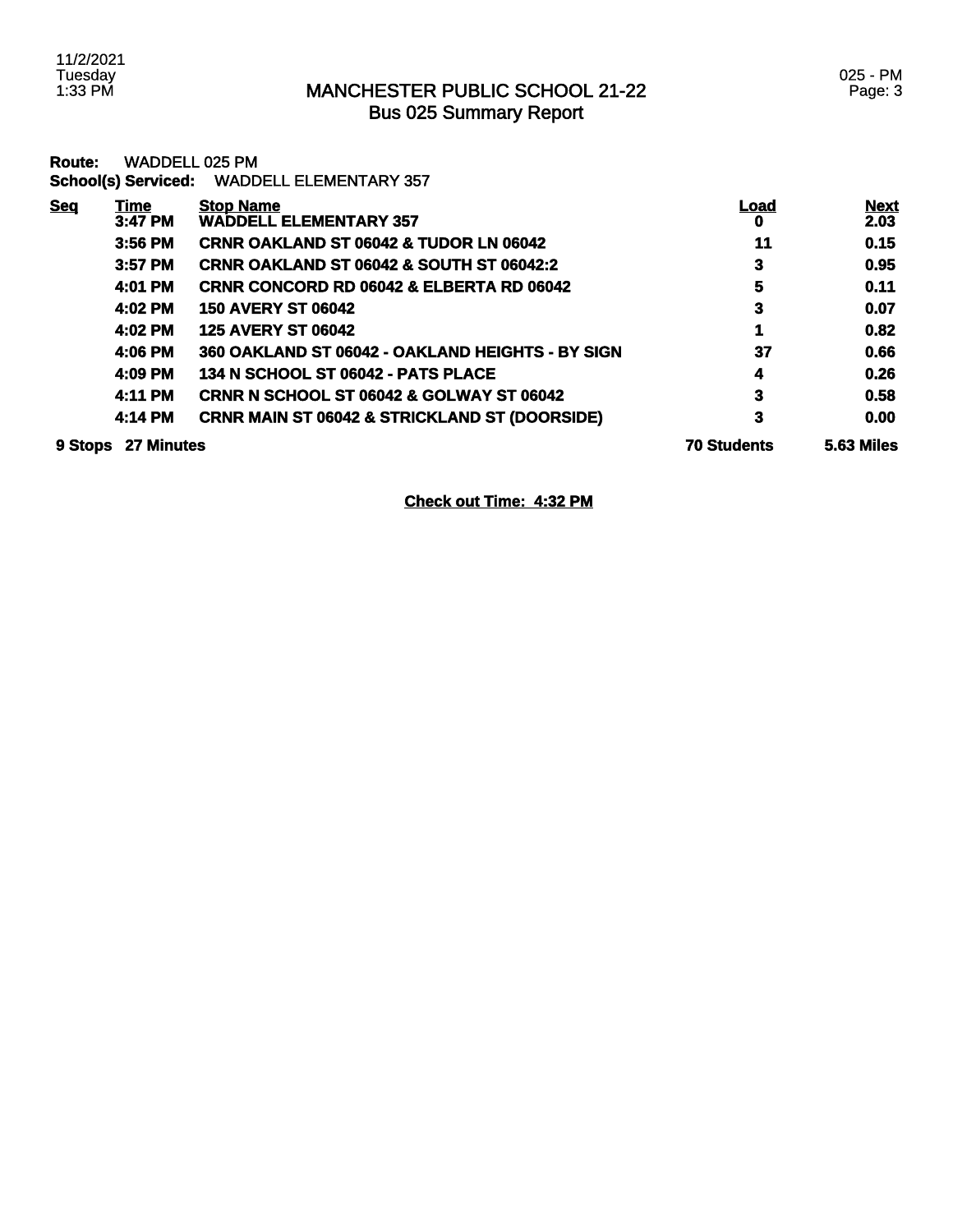Bus 026 Summary Report

### 026 - AM Page: 1

**Trip: 026 - AM Check in Time: 5:59 AM**

**Route:** CHENEY 026 AM **School(s) Serviced:** CHENEY TECH 700

| <b>Seq</b>      | Time              | <b>Stop Name</b>                                        | Load               | <b>Next</b>        |
|-----------------|-------------------|---------------------------------------------------------|--------------------|--------------------|
|                 | 6:23 AM           | <b>CRNR KEENEY ST 06040 &amp; BELLA VISTA LN 06040</b>  |                    | 2.72               |
|                 | 6:34 AM           | <b>CRNR BUSH HILL RD 06040 &amp; DESOUSA DR 06040</b>   | 2                  | 3.36               |
|                 | 6:41 AM           | <b>CRNR HILLSTOWN RD &amp; REDWOOD RD</b>               | 2                  | 0.62               |
|                 | 6:43 AM           | <b>CRNR HILLSTOWN RD 06040 &amp; WETHERELL ST 06040</b> |                    | 1.90               |
|                 | 6:49 AM           | <b>CRNR WETHERELL ST 06040 &amp; MCCANN DR 06040</b>    |                    | 0.73               |
|                 | 6:52 AM           | <b>CRNR KEENEY ST 06040 &amp; FRANCES DR 06040</b>      | 4                  | 0.39               |
|                 | 6:54 AM           | <b>CRNR MCKEE ST 06040 &amp; ENSIGN ST 06040</b>        |                    | 0.02               |
|                 | 6:54 AM           | <b>CRNR COURTLAND ST 06040 &amp; MCKEE ST 06040</b>     |                    | 0.45               |
|                 | 6:56 AM           | <b>CRNR HIGH ST 06040 &amp; COOPER ST 06040</b>         | 4                  | 0.49               |
|                 | 6:59 AM           | <b>CRNR W CENTER ST 06040 &amp; MOORE ST 06040</b>      | 3                  | 1.46               |
|                 | 7:05 AM           | <b>CHENEY TECH 700</b>                                  | 0                  | 0.00               |
| <b>10 Stops</b> | <b>42 Minutes</b> |                                                         | <b>20 Students</b> | <b>12.14 Miles</b> |

### **Route:** BENNET 026 AM

**School(s) Serviced:** BENNET ACADEMY 221

| <b>Seq</b> | <u>Time</u>         | <b>Stop Name</b>                                          | <u>Load</u>        | <b>Next</b>       |
|------------|---------------------|-----------------------------------------------------------|--------------------|-------------------|
|            | 7:34 AM             | <b>CRNR MIDDLE TPKE W 06040 &amp; WEDGEWOOD DR 06042</b>  | 2                  | 0.47              |
|            | 7:35 AM             | 114 NEW STATE RD (PINE RIDGE Apts on left)                |                    | 1.30              |
|            | 7:39 AM             | <b>CRNR NEW STATE RD 06042 &amp; BROADLEAF BLVD 06042</b> |                    | 0.89              |
|            | 7:43 AM             | <b>CRNR HENDEE RD 06040 &amp; MIDDLE TPKE W 06040</b>     | 3                  | 0.33              |
|            | 7:44 AM             | <b>CRNR SALEM RD 06040 &amp; DOVER RD 06040</b>           | 5                  | 1.21              |
|            | 7:50 AM             | <b>CRNR CENTER ST 06040 &amp; ROOSEVELT ST 06040</b>      | 5                  | 0.12              |
|            | 7:51 AM             | <b>CRNR CENTER ST 06040 &amp; ALEXANDER ST 06040</b>      | 3                  | 0.22              |
|            | 7:52 AM             | <b>CRNR CENTER ST 06040 &amp; FAIRVIEW ST 06040</b>       | 4                  | 0.30              |
|            | 7:54 AM             | <b>CRNR OLCOTT ST 06040 &amp; TREBBE DR 06040</b>         | 11                 | 0.36              |
|            | 7:55 AM             | <b>CRNR WADDELL RD 06040 &amp; W CENTER ST 06040</b>      | 11                 | 0.19              |
|            | 7:57 AM             | <b>CRNR W CENTER ST 06040 &amp; LYNESS ST 06040</b>       | 6                  | 0.09              |
|            | 7:58 AM             | <b>CRNR W CENTER ST 06040 &amp; MCKEE ST 06040</b>        | 3                  | 1.77              |
|            | 8:05 AM             | <b>BENNET ACADEMY 221</b>                                 | 0                  | 0.00              |
|            | 12 Stops 31 Minutes |                                                           | <b>55 Students</b> | <b>7.25 Miles</b> |

**Route:** VERPLANCK 026 AM

**School(s) Serviced:** VERPLANCK ELEMENTARY 355

| <u>Seq</u> | Time               | <b>Stop Name</b>                                     | <u>Load</u> | <b>Next</b> |
|------------|--------------------|------------------------------------------------------|-------------|-------------|
|            | 8:34 AM            | <b>FOUNTAIN VILLAGE @ THE TENNIS COURTS</b>          | 27          | 2.00        |
|            | 8:43 AM            | <b>CRNR HARTFORD RD 06040 &amp; WILFRED RD 06040</b> | 3           | 0.91        |
|            | 8:46 AM            | 583 HARTFORD RD 06040                                | 3           | 1.28        |
|            | 8:50 AM            | <b>VERPLANCK ELEMENTARY 355</b>                      | 0           | 0.00        |
|            | 3 Stops 16 Minutes |                                                      | 33 Students | 4.19 Miles  |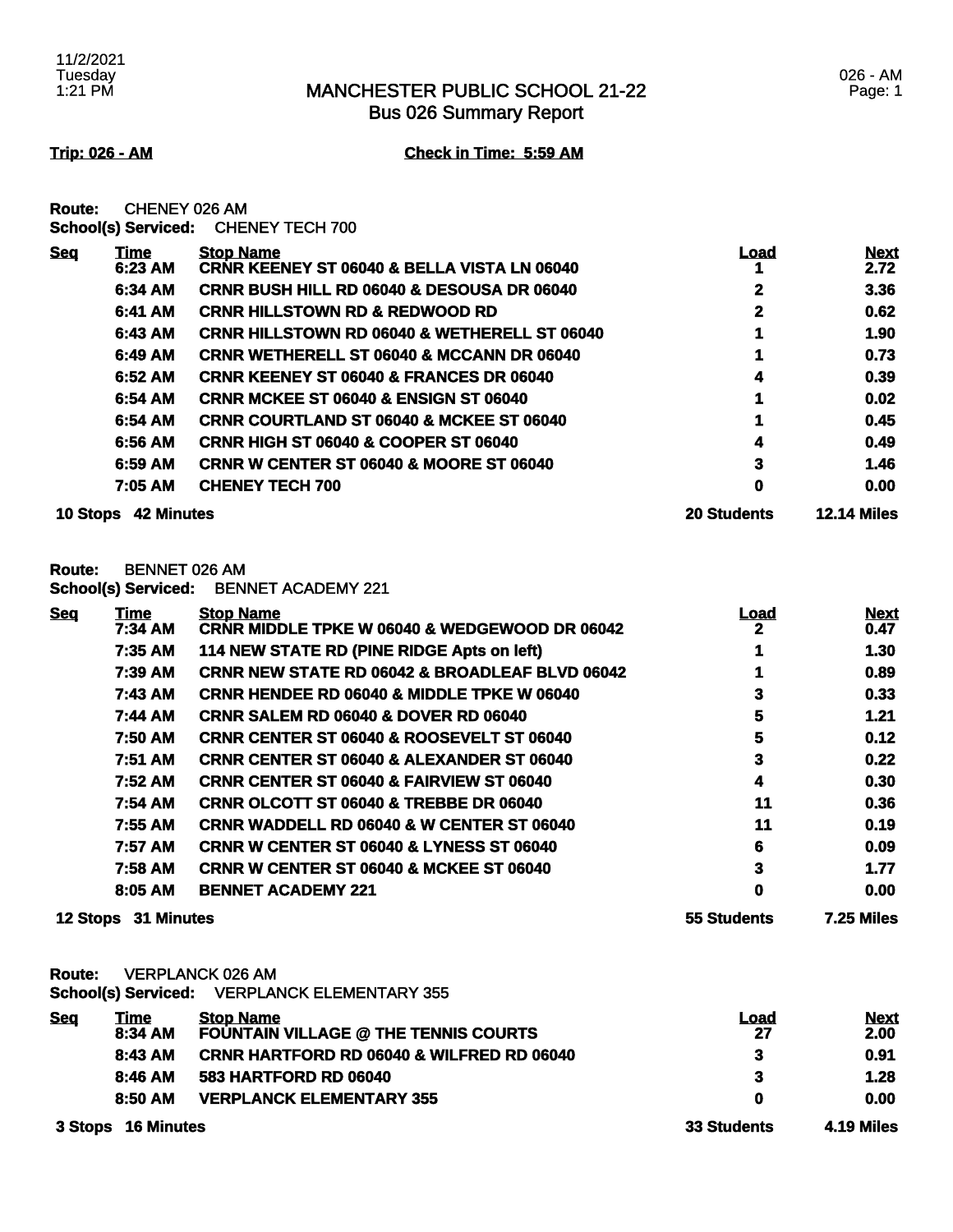026 - AM Page: 2

**Check out Time: 9:06 AM**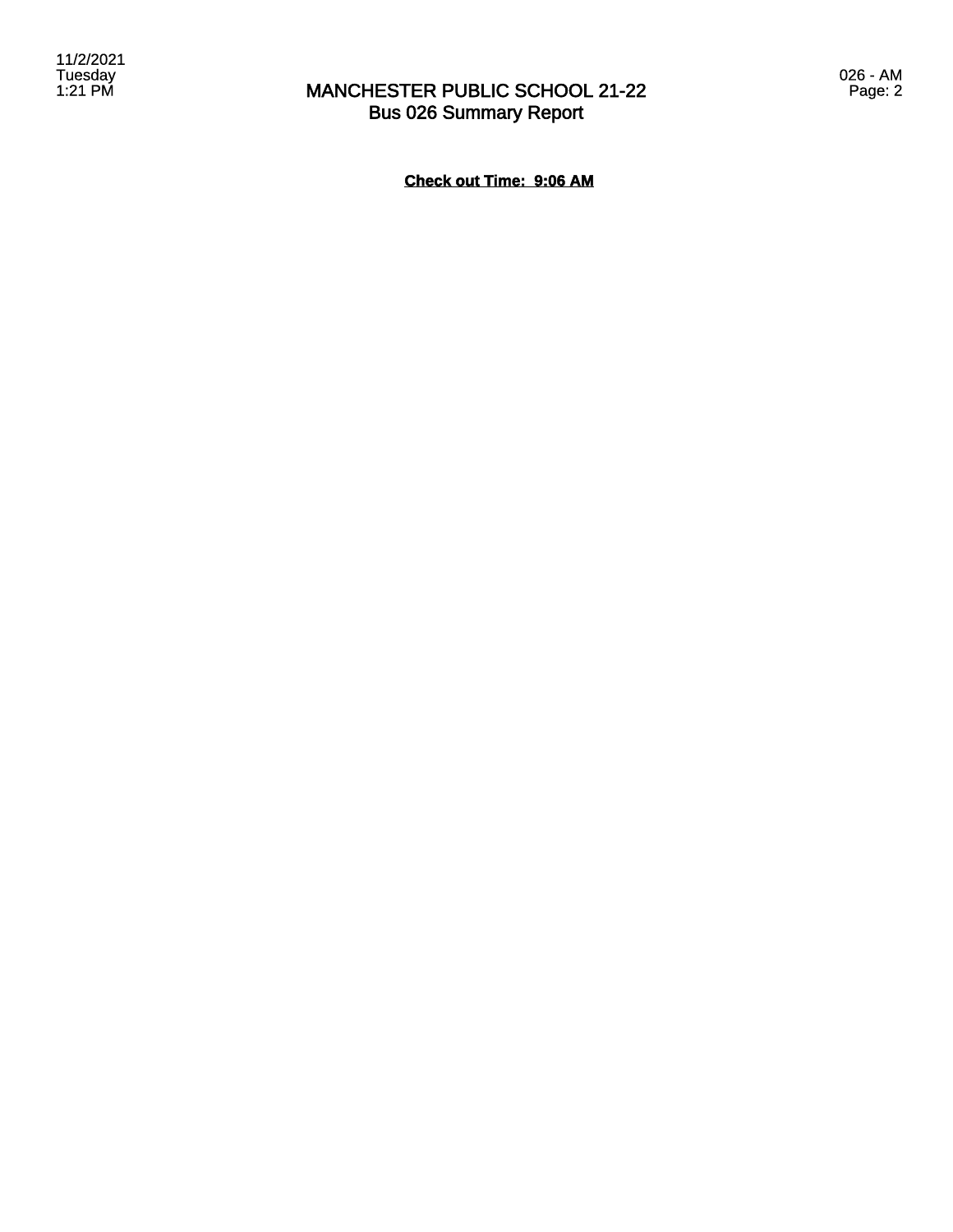**Trip: 026 - PM Check in Time: 1:36 PM**

**Route:** CHENEY 026 PM **School(s) Serviced:** CHENEY TECH 700

| <u>Seq</u>      | Time       | <b>Stop Name</b>                                        | Load               | <b>Next</b>        |
|-----------------|------------|---------------------------------------------------------|--------------------|--------------------|
|                 | 2:15 PM    | <b>CHENEY TECH 700</b>                                  | 0                  | 3.35               |
|                 | 2:26 PM    | <b>CRNR KEENEY ST 06040 &amp; BELLA VISTA LN 06040</b>  |                    | 2.72               |
|                 | 2:37 PM    | <b>CRNR BUSH HILL RD 06040 &amp; DESOUSA DR 06040</b>   | 2                  | 3.36               |
|                 | 2:45 PM    | <b>CRNR HILLSTOWN RD &amp; REDWOOD RD</b>               | 2                  | 0.62               |
|                 | 2:47 PM    | <b>CRNR HILLSTOWN RD 06040 &amp; WETHERELL ST 06040</b> |                    | 1.02               |
|                 | 2:50 PM    | <b>SQUIRE VILLAGE @ RENTAL OFFICE</b>                   | 0                  | 0.85               |
|                 | 2:53 PM    | <b>CRNR HARTFORD RD 06040 &amp; WADDELL RD 06040</b>    | 0                  | 0.82               |
|                 | 2:56 PM    | <b>CRNR WETHERELL ST 06040 &amp; MCCANN DR 06040</b>    |                    | 0.73               |
|                 | 2:59 PM    | <b>CRNR KEENEY ST 06040 &amp; FRANCES DR 06040</b>      | 4                  | 0.39               |
|                 | 3:01 PM    | <b>CRNR MCKEE ST 06040 &amp; ENSIGN ST 06040</b>        | $\mathbf{2}$       | 0.02               |
|                 | 3:02 PM    | <b>CRNR COURTLAND ST 06040 &amp; MCKEE ST 06040</b>     | 0                  | 0.45               |
|                 | $3:04$ PM  | <b>CRNR HIGH ST 06040 &amp; COOPER ST 06040</b>         | 4                  | 0.49               |
|                 | 3:06 PM    | <b>CRNR W CENTER ST 06040 &amp; MOORE ST 06040</b>      | 3                  | 0.00               |
| <b>12 Stops</b> | 51 Minutes |                                                         | <b>20 Students</b> | <b>14.82 Miles</b> |

**Route:** BENNET 026 PM

**School(s) Serviced:** BENNET ACADEMY 221

| <b>Seq</b>      | <u>Time</u>       | <b>Stop Name</b>                                          | <u>Load</u>        | <b>Next</b> |
|-----------------|-------------------|-----------------------------------------------------------|--------------------|-------------|
|                 | 2:52 PM           | <b>BENNET ACADEMY 221</b>                                 | o                  | 3.20        |
|                 | 3:03 PM           | <b>CRNR MIDDLE TPKE W 06040 &amp; WEDGEWOOD DR 06042</b>  |                    | 0.47        |
|                 | 3:05 PM           | 114 NEW STATE RD (PINE RIDGE Apts on left)                |                    | 1.30        |
|                 | 3:09 PM           | <b>CRNR NEW STATE RD 06042 &amp; BROADLEAF BLVD 06042</b> |                    | 0.89        |
|                 | 3:13 PM           | <b>CRNR HENDEE RD 06040 &amp; MIDDLE TPKE W 06040</b>     | 3                  | 0.33        |
|                 | 3:14 PM           | <b>CRNR SALEM RD 06040 &amp; DOVER RD 06040</b>           | 5                  | 1.21        |
|                 | 3:19 PM           | <b>CRNR CENTER ST 06040 &amp; ROOSEVELT ST 06040</b>      | 5                  | 0.12        |
|                 | $3:20$ PM         | <b>CRNR CENTER ST 06040 &amp; ALEXANDER ST 06040</b>      | 3                  | 0.22        |
|                 | 3:22 PM           | <b>CRNR CENTER ST 06040 &amp; FAIRVIEW ST 06040</b>       | 4                  | 0.30        |
|                 | $3:23$ PM         | <b>CRNR OLCOTT ST 06040 &amp; TREBBE DR 06040</b>         | 11                 | 0.36        |
|                 | 3:25 PM           | <b>CRNR WADDELL RD 06040 &amp; W CENTER ST 06040</b>      | 11                 | 0.19        |
|                 | $3:27$ PM         | <b>CRNR W CENTER ST 06040 &amp; LYNESS ST 06040</b>       | 6                  | 0.09        |
|                 | 3:28 PM           | <b>CRNR W CENTER ST 06040 &amp; MCKEE ST 06040</b>        | 3                  | 0.00        |
| <b>12 Stops</b> | <b>36 Minutes</b> |                                                           | <b>55 Students</b> | 8.68 Miles  |

**Route:** VERPLANCK 026 PM

**School(s) Serviced:** VERPLANCK ELEMENTARY 355

| <u>Seq</u> | <u>Time</u><br>$3:47$ PM | <b>Stop Name</b><br><b>VERPLANCK ELEMENTARY 355</b>  | Load<br>О | Next<br>1.50 |
|------------|--------------------------|------------------------------------------------------|-----------|--------------|
|            | $3:53$ PM                | 583 HARTFORD RD 06040                                |           | 0.63         |
|            | 3:55 PM                  | <b>CRNR HARTFORD RD 06040 &amp; WILFRED RD 06040</b> |           | 2.04         |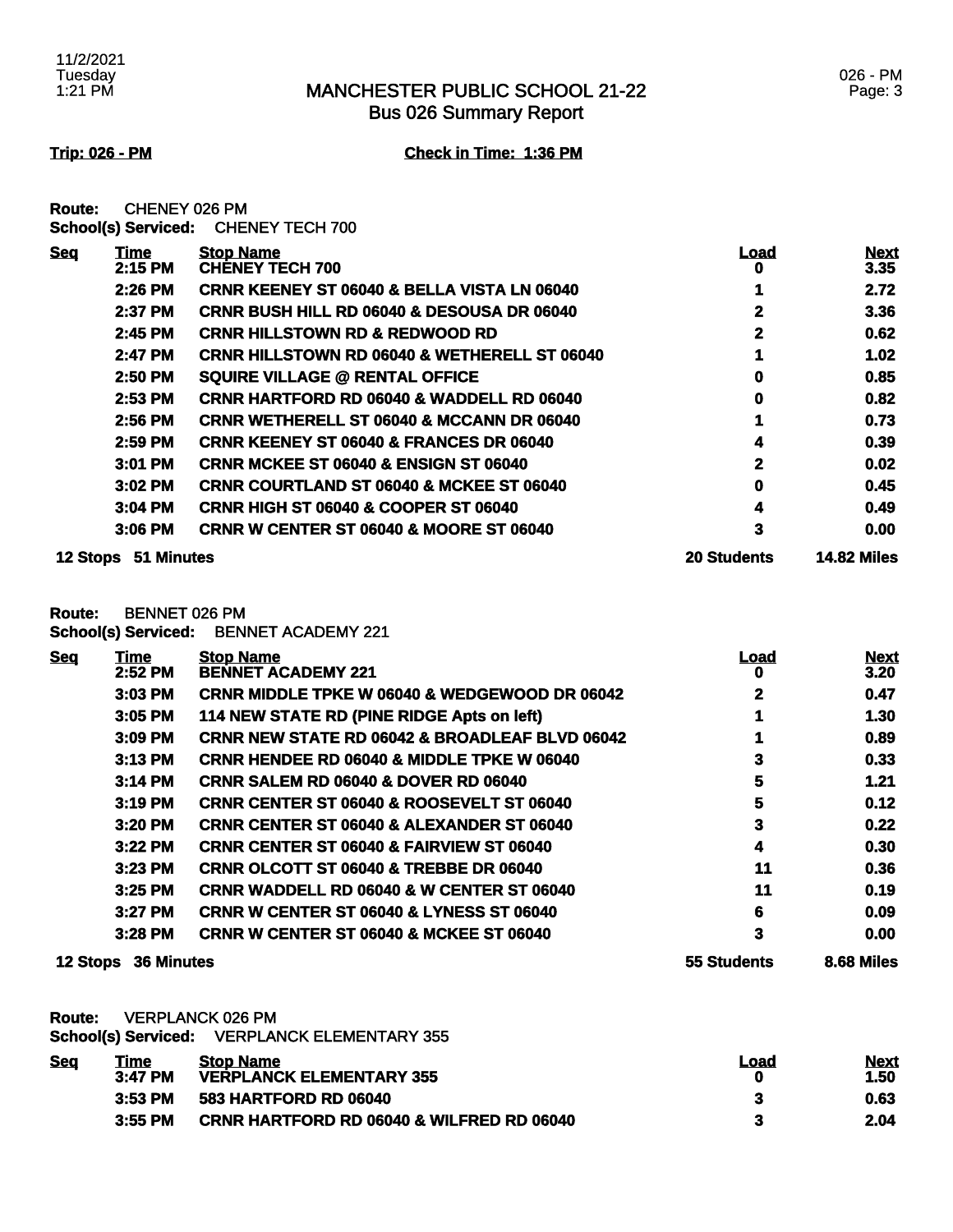|     | VERPLANCK 026 PM cont'd |                                             |             |             |
|-----|-------------------------|---------------------------------------------|-------------|-------------|
| Sea | <u>Time</u>             | <b>Stop Name</b>                            | Load        | <b>Next</b> |
|     | 4:03 PM                 | <b>FOUNTAIN VILLAGE @ THE TENNIS COURTS</b> | 29          | 0.00        |
|     | 3 Stops 16 Minutes      |                                             | 35 Students | 4.17 Miles  |

**Check out Time: 4:23 PM**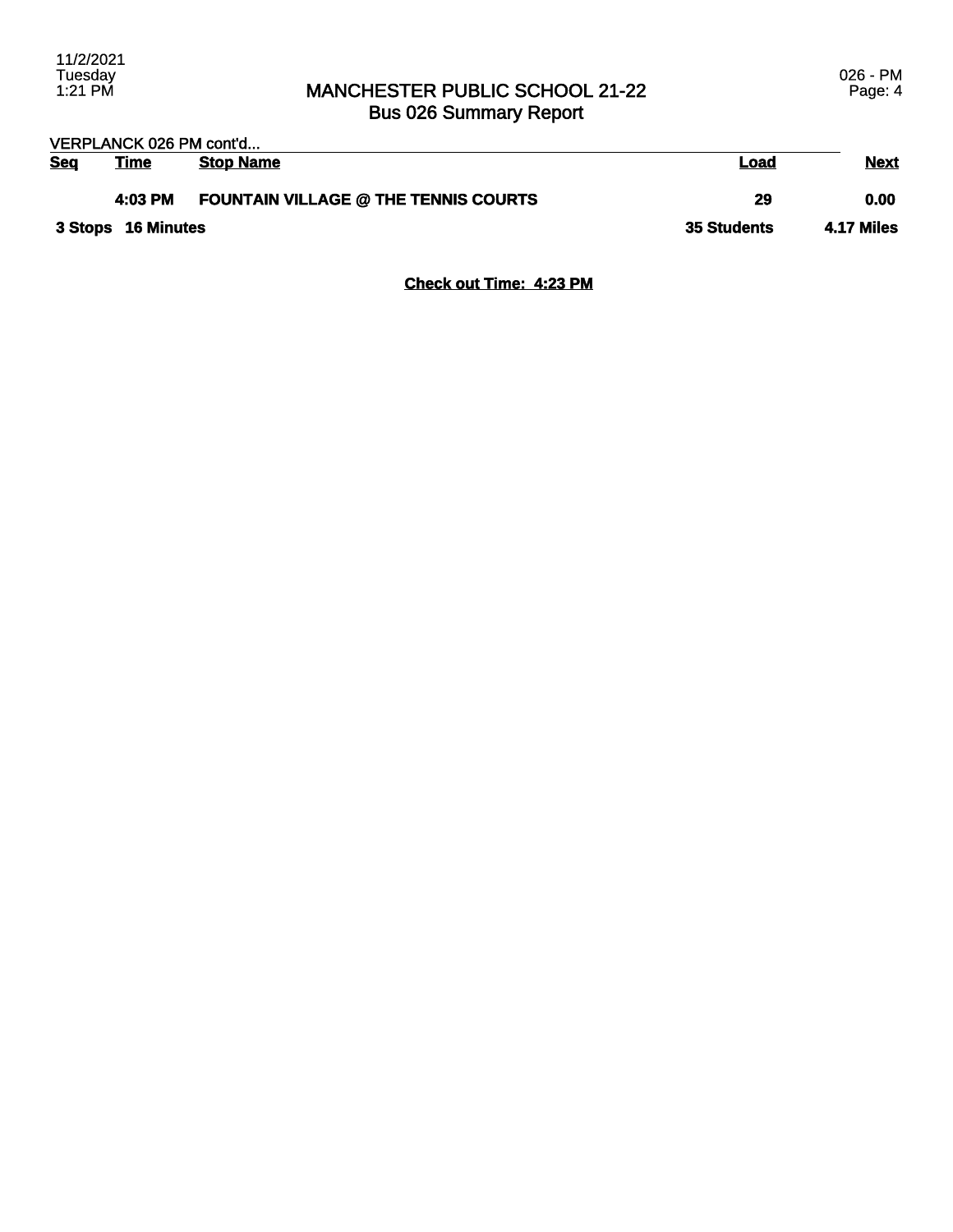Bus 027 Summary Report

**Trip: 027 - AM Check in Time: 6:24 AM**

**Route:** ST JAMES 027 AM **School(s) Serviced:** ST JAMES 501

| <b>Seq</b>     | Time                      | <b>Stop Name</b>                                                             | Load               | <b>Next</b> |
|----------------|---------------------------|------------------------------------------------------------------------------|--------------------|-------------|
|                | 6:38 AM                   | 355 HIGHLAND ST 06040                                                        |                    | 0.94        |
|                | 6:41 AM                   | CRNR TIMROD RD 06040 & TIMBER TRL 06040                                      | 5                  | 0.83        |
|                | 6:45 AM                   | CRNR GARDNER ST 06040 & HAYSTACK RD 06040                                    | 3                  | 1.92        |
|                | 6:51 AM                   | 70 MASTERS WAY DOORSIDE-DRIVEWAY                                             | 2                  | 1.14        |
|                | 6:55 AM                   | <b>CRNR LAKEWOOD CIR S 06040 &amp; S MAIN ST 06040</b>                       | 6                  | 1.06        |
|                | 6:58 AM                   | <b>32 SPRING ST 06040</b>                                                    | 4                  | 1.39        |
|                | 7:05 AM                   | ST JAMES 501                                                                 | 0                  | 0.00        |
|                | <b>6 Stops 27 Minutes</b> |                                                                              | <b>21 Students</b> | 7.28 Miles  |
| Route:         |                           | <b>VERPLANCK ELEM 027 AM</b><br>School(s) Serviced: VERPLANCK ELEMENTARY 355 |                    |             |
| <b>Seq</b>     | Time                      | <b>Stop Name</b>                                                             | <u>Load</u>        | <b>Next</b> |
|                | 8:34 AM                   | <b>CRNR CENTER ST 06040 &amp; NEW ST 06040</b>                               | 9                  | 0.19        |
|                | 8:36 AM                   | <b>CRNR CENTER ST 06040 &amp; WINTER ST 06040:1</b>                          | 8                  | 0.11        |
|                | 8:37 AM                   | <b>CRNR GARDEN ST 06040 &amp; WINTER ST 06040</b>                            | 3                  | 0.55        |
|                | 8:39 AM                   | CRNR ST JAMES ST 06040 & GARDEN DR 06040                                     | 6                  | 0.42        |
|                | 8:42 AM                   | <b>CRNR CENTER ST 06040 &amp; ORCHARD ST 06040:1</b>                         | 11                 | 0.19        |
|                | 8:43 AM                   | CRNR CENTER ST 06040 & ROSEMARY PL 06040                                     | 6                  | 0.09        |
|                | 8:44 AM                   | <b>CRNR CENTER ST 06040 &amp; EDGERTON ST doorside</b>                       | 3                  | 1.39        |
|                | 8:50 AM                   | <b>VERPLANCK ELEMENTARY 355</b>                                              | 0                  | 0.00        |
| <b>7 Stops</b> | <b>16 Minutes</b>         |                                                                              | <b>46 Students</b> | 2.94 Miles  |

**Check out Time: 9:06 AM**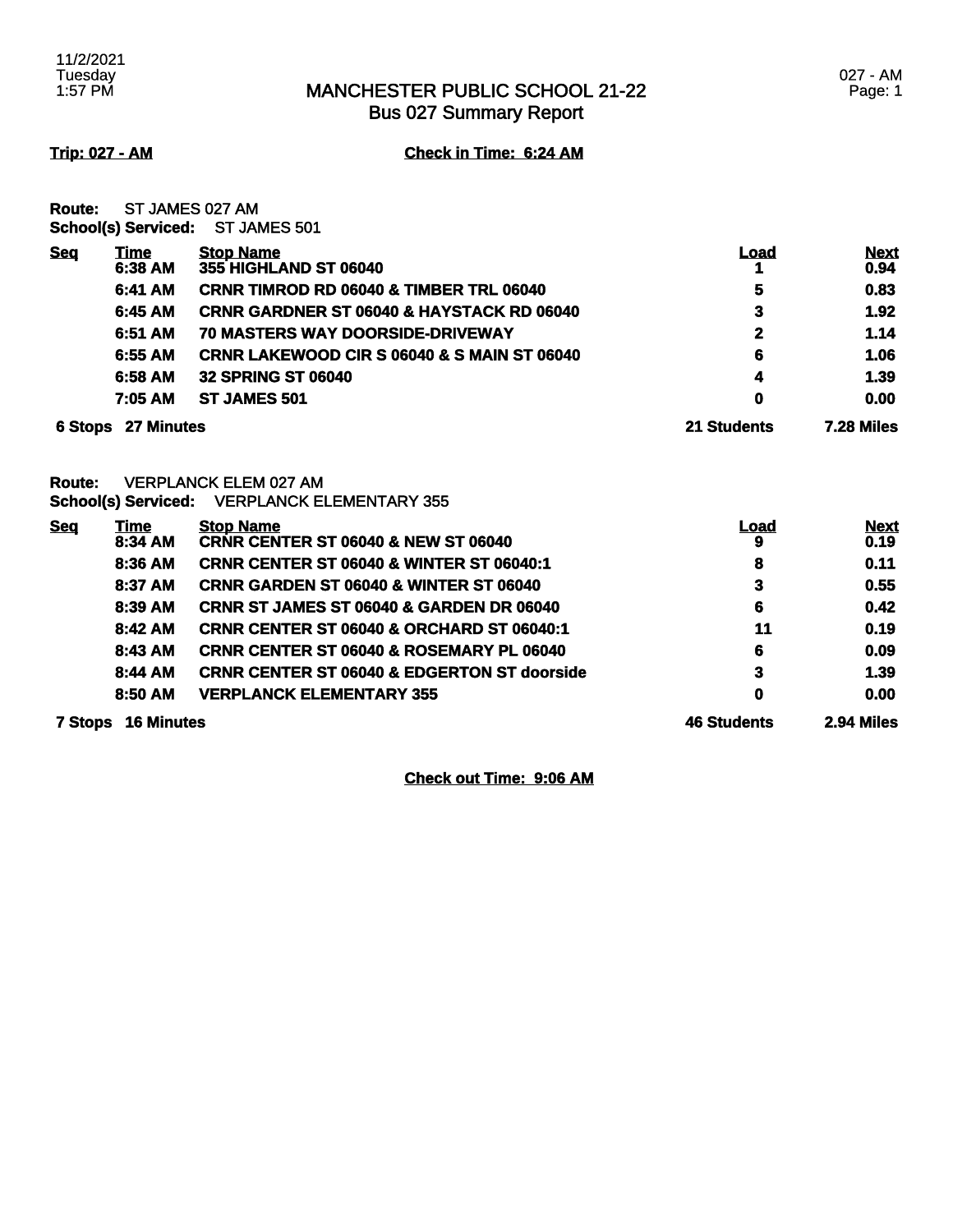**Trip: 027 - PM Check in Time: 1:41 PM**

| Route: | ST JAMES 027 PM            |              |
|--------|----------------------------|--------------|
|        | <b>School(s) Serviced:</b> | ST JAMES 501 |

| <b>Seq</b> | <b>Time</b><br>2:07 PM     | <b>Stop Name</b><br>ST JAMES 501                              | Load<br>o               | <b>Next</b><br>1.13 |
|------------|----------------------------|---------------------------------------------------------------|-------------------------|---------------------|
|            | 2:12 PM                    | <b>32 SPRING ST 06040</b>                                     | 4                       | 0.30                |
|            | 2:14 PM                    | <b>CRNR LAKEWOOD CIR S 06040 &amp; S MAIN ST 06040</b>        | 6                       | 1.24                |
|            | 2:18 PM                    | 70 MASTERS WAY DOORSIDE-DRIVEWAY                              | $\mathbf 2$             | 1.53                |
|            | 2:23 PM                    | <b>CRNR GARDNER ST 06040 &amp; WYNEDING HILL RD 06040</b>     | 1                       | 0.52                |
|            | 2:25 PM                    | <b>250 FERN ST 06040</b>                                      | $\overline{\mathbf{2}}$ | 1.05                |
|            | 2:28 PM                    | <b>CRNR GARDNER ST 06040 &amp; HAYSTACK RD 06040</b>          | 3                       | 0.51                |
|            | 2:30 PM                    | <b>CRNR TIMROD RD 06040 &amp; HAMPTON DR 06040</b>            | 1                       | 0.32                |
|            | 2:32 PM                    | <b>CRNR TIMROD RD 06040 &amp; TIMBER TRL 06040</b>            | 5                       | 1.82                |
|            | 2:37 PM                    | <b>CRNR CARTER ST 06040 &amp; AMANDA DR 06040</b>             | 4                       | 0.59                |
|            | 2:39 PM                    | CRNR BLUE RIDGE DR 06040 & BETTE DR 06040                     | 1                       | 1.13                |
|            | 2:43 PM                    | <b>CRNR DENNISON RIDGE DR 06040 &amp; HIGH LEDGE CIR 0604</b> | 3                       | 1.79                |
|            | 2:48 PM                    | <b>355 HIGHLAND ST 06040</b>                                  | 1                       | 0.00                |
|            | 12 Stops 41 Minutes        |                                                               |                         | <b>11.93 Miles</b>  |
| Route:     |                            | <b>VERPLANCK ELEM 027 PM</b>                                  |                         |                     |
|            | <b>School(s) Serviced:</b> | <b>VERPLANCK ELEMENTARY 355</b>                               |                         |                     |
| <b>Seq</b> | Time<br>$3:47$ PM          | <b>Stop Name</b><br><b>VERPLANCK ELEMENTARY 355</b>           | <u>Load</u><br>0        | <b>Next</b><br>1.34 |
|            | $3:52$ PM                  | <b>CRNR CENTER ST 06040 &amp; NEW ST 06040</b>                | 9                       | 0.30                |
|            | 3:54 PM                    | <b>CRNR GARDEN ST 06040 &amp; WINTER ST 06040</b>             | 3                       | 0.44                |
|            | 3:56 PM                    | <b>CRNR CENTER ST 06040 &amp; WINTER ST 06040:1</b>           | 8                       | 0.50                |
|            | 4:00 PM                    | <b>CRNR MAIN ST 06040 &amp; LOCUST ST (DOOR SIDE)</b>         | 0                       | 0.09                |
|            | 4:00 PM                    | <b>CRNR LOCUST ST 06040 &amp; LINDEN ST 06040</b>             | 3                       | 0.42                |
|            | 4:02 PM                    | CRNR ST JAMES ST 06040 & GARDEN DR 06040                      | 6                       | 0.42                |
|            | 4:04 PM                    | <b>CRNR CENTER ST 06040 &amp; ORCHARD ST 06040:1</b>          | 11                      | 0.19                |
|            | 4:06 PM                    | <b>CRNR CENTER ST 06040 &amp; ROSEMARY PL 06040</b>           | 6                       | 0.09                |
|            | 4:07 PM                    | <b>CRNR CENTER ST 06040 &amp; EDGERTON ST doorside</b>        | 3                       | 0.00                |
|            | 9 Stops 20 Minutes         |                                                               | <b>49 Students</b>      | 3.79 Miles          |

**Check out Time: 4:23 PM**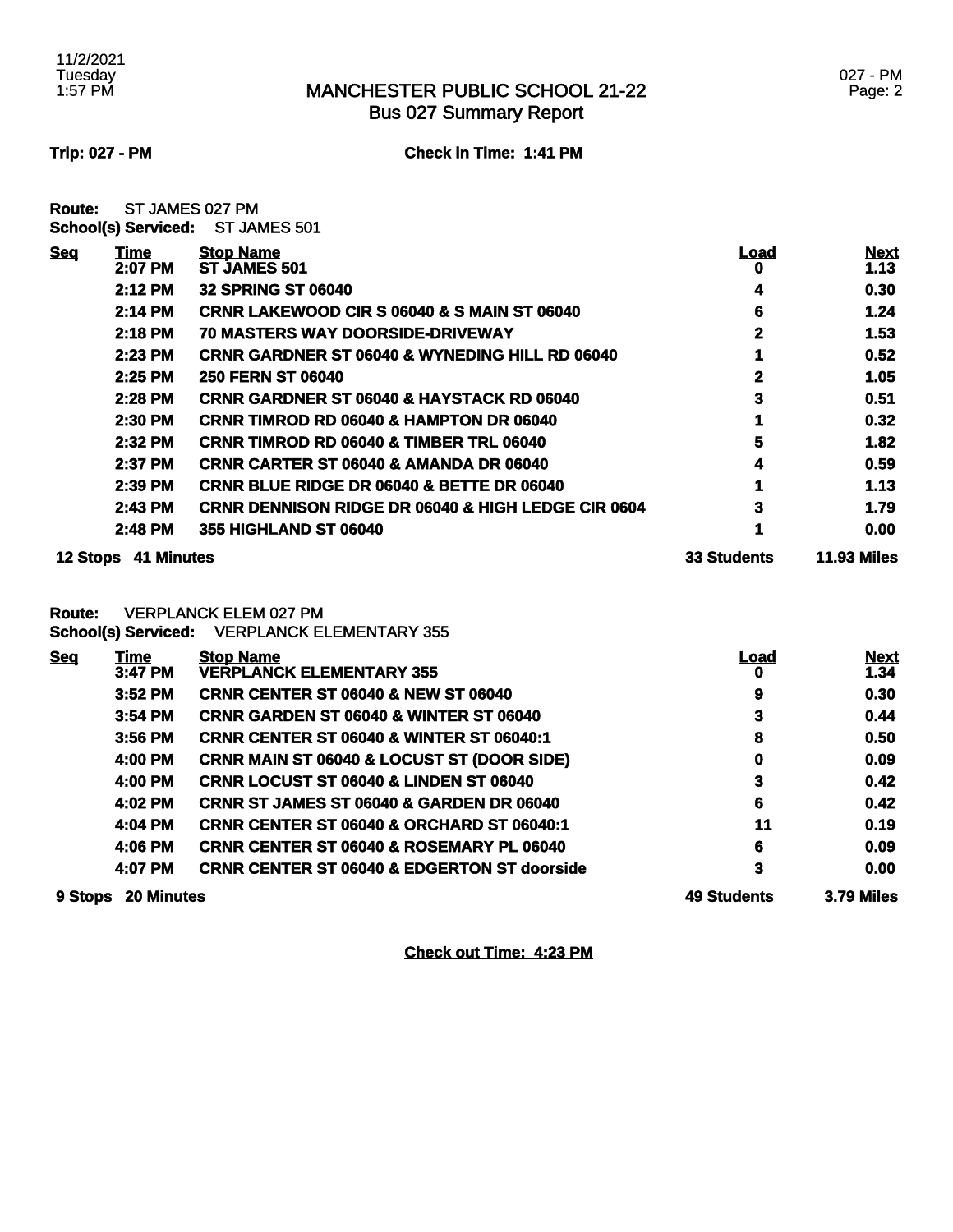Bus 028 Summary Report

**Trip: 028 - AM Check in Time: 6:13 AM**

**Route:** ST JAMES 028 AM **School(s) Serviced:** ST JAMES 501

| <b>Seq</b> | Time<br>6:40 AM | <b>Stop Name</b><br>961 HILLSTOWN RD 06040/DOORSIDE  | <u>Load</u><br>3   | <b>Next</b><br>1.28 |
|------------|-----------------|------------------------------------------------------|--------------------|---------------------|
|            | 6:43 AM         | <b>CRNR REDWOOD RD &amp; BRAMBLEBUSH RD 06040</b>    | 9                  | 2.56                |
|            | 6:51 AM         | <b>CRNR HARTFORD RD 06040 &amp; WILFRED RD 06040</b> | $\mathbf{2}$       | 1.23                |
|            | 6:56 AM         | <b>CRNR CENTER ST 06040 &amp; FAIRVIEW ST 06040</b>  | $\mathbf{2}$       | 0.23                |
|            | 6:57 AM         | CRNR OLCOTT ST 06040 & ADAMS ST S 06040              | 1                  | 0.38                |
|            | 6:58 AM         | <b>CRNR CENTER ST 06040 &amp; OLCOTT DR 06040</b>    | 1                  | 1.69                |
|            | 7:05 AM         | <b>ST JAMES 501</b>                                  | 0                  | 0.00                |
| 6 Stops    | 25 Minutes      |                                                      | <b>18 Students</b> | 7.37 Miles          |

**Route:** ODYSSEY 028 AM

**School(s) Serviced:** ODYSSEY COMMUNITY SCHOOL 505

| <b>Seq</b> | <u>Time</u>         | <b>Stop Name</b>                                         | <u>Load</u>        | <b>Next</b>        |
|------------|---------------------|----------------------------------------------------------|--------------------|--------------------|
|            | 7:03 AM             | <b>CRNR MIDDLE TPKE W 06040 &amp; HOMESTEAD ST 06042</b> |                    | 0.00               |
|            | 7:03 AM             | <b>CRNR ESSEX ST 06040 &amp; MIDDLE TPKE W 06040</b>     | 3                  | 0.28               |
|            | 7:04 AM             | <b>CRNR CONGRESS ST 06042 &amp; SEYMOUR ST 06042</b>     | 3                  | 0.35               |
|            | 7:06 AM             | <b>CRNR WOODLAND ST 06042 &amp; HOMESTEAD ST 06042</b>   |                    | 0.21               |
|            | 7:07 AM             | <b>CRNR STRONG ST 06042 &amp; WOODLAND ST 06042</b>      | 4                  | 0.31               |
|            | 7:09 AM             | <b>CRNR STRICKLAND ST 06042 &amp; MAIN ST 06042</b>      | 2                  | 0.13               |
|            | 7:09 AM             | <b>CRNR MAIN ST 06042 &amp; GROVE ST 06042:1</b>         | 3                  | 0.36               |
|            | 7:11 AM             | <b>CRNR SUMMIT ST 06042 &amp; HENRY ST 06042</b>         | 4                  | 1.00               |
|            | 7:15 AM             | <b>CRNR OAKLAND ST 06042 &amp; RACHEL RD (doorside)</b>  | 6                  | 0.08               |
|            | 7:16 AM             | <b>CRNR OAKLAND ST 06042 &amp; TUDOR LN 06042</b>        | 6                  | 0.40               |
|            | 7:18 AM             | <b>CRNR MARJORIE LN 06042 &amp; OAKLAND ST 06042</b>     | 2                  | 0.92               |
|            | 7:22 AM             | <b>CRNR N SCHOOL ST 06042 &amp; GOLWAY ST 06042</b>      |                    | 0.33               |
|            | 7:24 AM             | <b>CRNR UNION ST 06042 &amp; KERRY ST 06042</b>          |                    | 0.19               |
|            | 7:25 AM             | <b>CRNR UNION ST 06042 &amp; ROSSETTO DR 06042</b>       |                    | 0.18               |
|            | 7:26 AM             | <b>CRNR UNION ST 06042 &amp; JEFFERSON ST 06042</b>      |                    | 0.83               |
|            | 7:29 AM             | <b>265 SLATER ST 06042</b>                               | 2                  | 0.26               |
|            | 7:35 AM             | 465 BUCKLAND HILLS DR 06042 - PAVILLION APTS             | 3                  | 0.20               |
|            | 7:35 AM             | 345 BUCKLAND HILLS DR 06042 - PAVILLION APTS             | 13                 | 2.38               |
|            | 7:45 AM             | <b>CRNR CROFT DR 06042 &amp; WINDSOR ST 06042</b>        | 1                  | 2.56               |
|            | 7:55 AM             | <b>ODYSSEY COMMUNITY SCHOOL 505</b>                      | 0                  | 0.00               |
|            | 19 Stops 52 Minutes |                                                          | <b>58 Students</b> | <b>10.97 Miles</b> |

**Route:** WADDELL 028 AM

**School(s) Serviced:** WADDELL ELEMENTARY 357

| <b>Seq</b> | <u>Time</u> | <b>Stop Name</b>                                         | <u>Load</u> | <b>Next</b> |
|------------|-------------|----------------------------------------------------------|-------------|-------------|
|            | 8:18 AM     | <b>CRNR MIDDLE TPKE W 06040 &amp; WEDGEWOOD DR 06042</b> |             | 1.27        |
|            | 8:23 AM     | <b>FOUNTAIN VILLAGE @ THE TENNIS COURTS</b>              |             | 3.49        |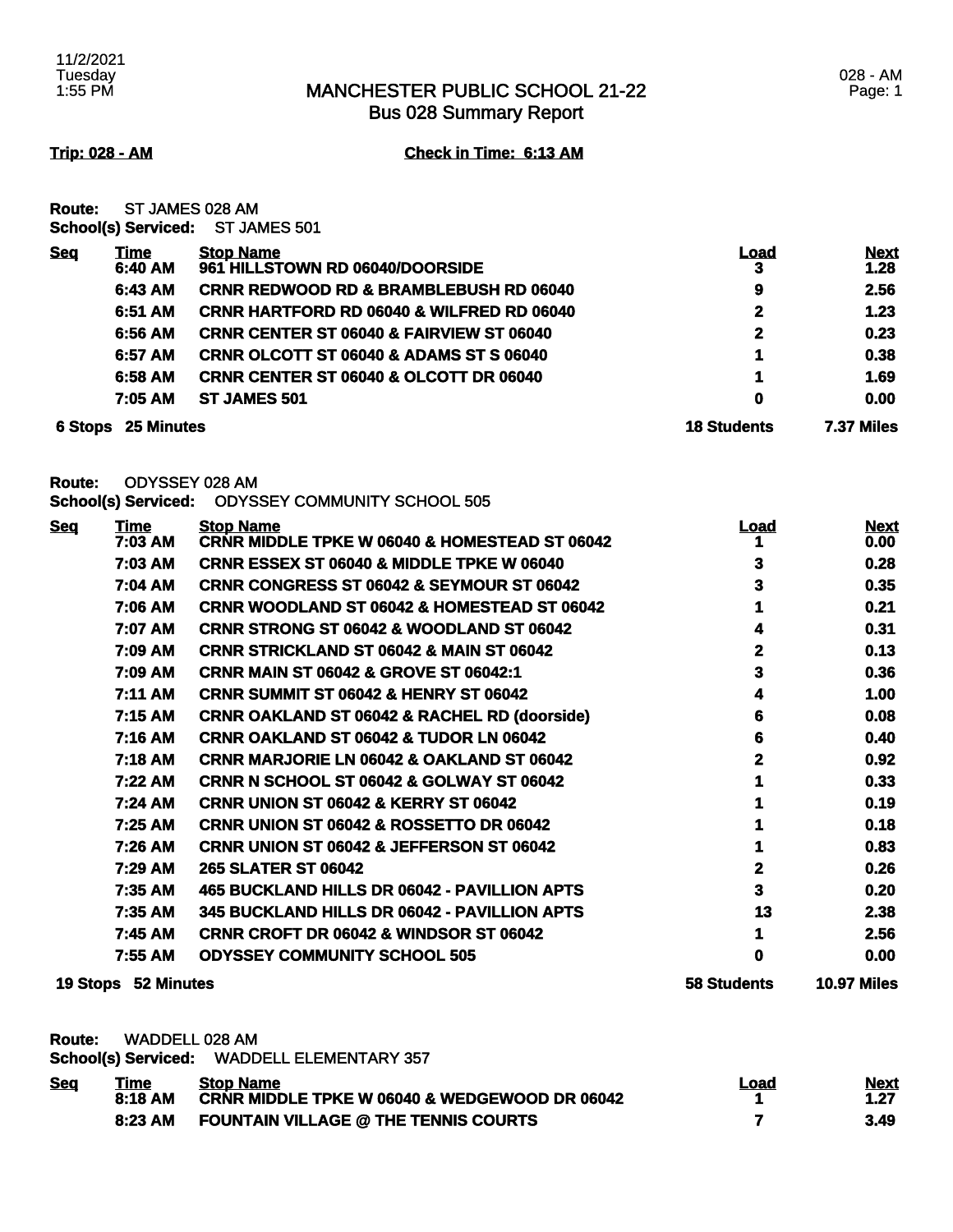028 - AM Page: 2

| <b>Seq</b>     | <b>Time</b>       | <b>Stop Name</b>                                       | Load               | <b>Next</b>       |
|----------------|-------------------|--------------------------------------------------------|--------------------|-------------------|
|                |                   |                                                        |                    |                   |
|                | 8:36 AM           | <b>CRNR HEMLOCK ST 06040 &amp; LODGE DR 06040</b>      | 11                 | 0.83              |
|                | 8:40 AM           | <b>CRNR E CENTER ST 06040 &amp; MADISON ST 06040:1</b> | 4                  | 0.09              |
|                | 8:41 AM           | <b>CRNR FOSTER ST 06040 &amp; E CENTER ST 06040</b>    | 3                  | 0.00              |
|                | 8:41 AM           | <b>CRNR E CENTER ST 06040 &amp; FOSTER ST 06040</b>    | 1                  | 0.34              |
|                | 8:42 AM           | <b>CRNR BISSELL ST 06040 &amp; SPRUCE ST 06040</b>     | 1                  | 0.95              |
|                | 8:46 AM           | <b>CRNR PINE ST 06040 &amp; RIDGE ST 06040</b>         | 2                  | 0.98              |
|                | 8:50 AM           | <b>WADDELL ELEMENTARY 357</b>                          | 0                  | 0.00              |
|                | 8:59 AM           | <b>WADDELL ELEMENTARY 357</b>                          | 0                  | 0.00              |
| <b>7 Stops</b> | <b>41 Minutes</b> |                                                        | <b>30 Students</b> | <b>7.95 Miles</b> |

**Check out Time: 9:18 AM**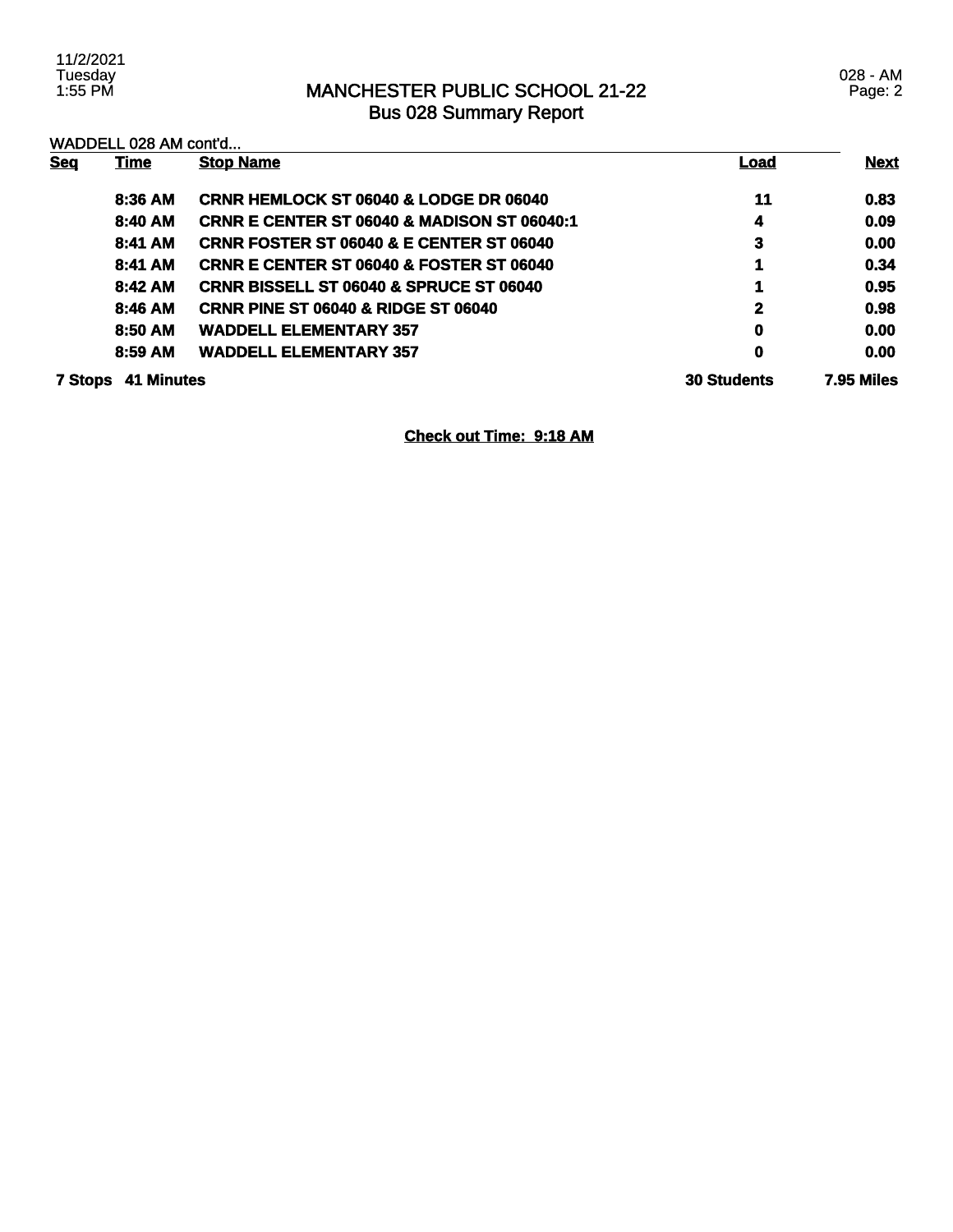Bus 028 Summary Report

**Trip: 028 - PM Check in Time: 1:41 PM**

**Route:** ST JAMES 028 PM **School(s) Serviced:** ST JAMES 501

| <b>Seq</b> | Time<br>2:07 PM   | <b>Stop Name</b><br>ST JAMES 501                     | Load<br>0          | <b>Next</b><br>0.46 |
|------------|-------------------|------------------------------------------------------|--------------------|---------------------|
|            | 2:09 PM           | <b>CRNR PINE ST 06040 &amp; HIGH ST 06040</b>        | 0                  | 4.01                |
|            | 2:21 PM           | <b>110 BUSH HILL RD 06040</b>                        |                    | 1.65                |
|            | $2:25$ PM         | 961 HILLSTOWN RD 06040/DOORSIDE                      | 3                  | 1.28                |
|            | 2:29 PM           | <b>CRNR REDWOOD RD &amp; BRAMBLEBUSH RD 06040</b>    | 9                  | 2.56                |
|            | 2:37 PM           | <b>CRNR HARTFORD RD 06040 &amp; WILFRED RD 06040</b> | $\mathbf 2$        | 1.23                |
|            | 2:41 PM           | <b>CRNR CENTER ST 06040 &amp; FAIRVIEW ST 06040</b>  | 2                  | 0.23                |
|            | 2:42 PM           | <b>CRNR OLCOTT ST 06040 &amp; ADAMS ST S 06040</b>   | 1                  | 0.38                |
|            | $2:44$ PM         | <b>CRNR CENTER ST 06040 &amp; OLCOTT DR 06040</b>    |                    | 0.00                |
| 8 Stops    | <b>37 Minutes</b> |                                                      | <b>19 Students</b> | <b>11.80 Miles</b>  |

**Route:** ODYSSEY 028 PM

**School(s) Serviced:** ODYSSEY COMMUNITY SCHOOL 505

| <b>Seq</b> | <b>Time</b>         | <b>Stop Name</b>                                         | <u>Load</u> | <b>Next</b>        |
|------------|---------------------|----------------------------------------------------------|-------------|--------------------|
|            | 2:45 PM             | <b>ODYSSEY COMMUNITY SCHOOL 505</b>                      |             | 1.10               |
|            | 2:48 PM             | <b>CRNR MIDDLE TPKE W 06040 &amp; HOMESTEAD ST 06042</b> |             | 0.00               |
|            | 2:49 PM             | <b>CRNR ESSEX ST 06040 &amp; MIDDLE TPKE W 06040</b>     | 3           | 0.28               |
|            | 2:50 PM             | <b>CRNR CONGRESS ST 06042 &amp; SEYMOUR ST 06042</b>     | 3           | 0.35               |
|            | 2:52 PM             | <b>CRNR WOODLAND ST 06042 &amp; HOMESTEAD ST 06042</b>   |             | 0.21               |
|            | 2:53 PM             | <b>CRNR STRONG ST 06042 &amp; WOODLAND ST 06042</b>      | 4           | 0.31               |
|            | 2:55 PM             | <b>CRNR STRICKLAND ST 06042 &amp; MAIN ST 06042</b>      | 2           | 0.13               |
|            | 2:55 PM             | <b>CRNR MAIN ST 06042 &amp; GROVE ST 06042:1</b>         | 3           | 0.36               |
|            | 2:57 PM             | <b>CRNR SUMMIT ST 06042 &amp; HENRY ST 06042</b>         | 4           | 0.77               |
|            | 3:00 PM             | <b>CRNR PHELPS RD 06042 &amp; WOODBRIDGE ST 06042</b>    |             | 0.22               |
|            | 3:01 PM             | <b>CRNR MATHER ST 06042 &amp; WESTFIELD ST 06042</b>     | 2           | 1.36               |
|            | 3:07 PM             | <b>CRNR OAKLAND ST 06042 &amp; RACHEL RD (doorside)</b>  | 6           | 0.08               |
|            | 3:08 PM             | <b>CRNR OAKLAND ST 06042 &amp; TUDOR LN 06042</b>        | 6           | 0.40               |
|            | 3:10 PM             | <b>CRNR MARJORIE LN 06042 &amp; OAKLAND ST 06042</b>     | 2           | 0.92               |
|            | 3:14 PM             | <b>CRNR N SCHOOL ST 06042 &amp; GOLWAY ST 06042</b>      |             | 0.33               |
|            | 3:15 PM             | <b>CRNR UNION ST 06042 &amp; KERRY ST 06042</b>          |             | 0.19               |
|            | 3:16 PM             | <b>CRNR UNION ST 06042 &amp; ROSSETTO DR 06042</b>       |             | 0.18               |
|            | 3:17 PM             | <b>CRNR UNION ST 06042 &amp; JEFFERSON ST 06042</b>      |             | 0.83               |
|            | 3:20 PM             | <b>265 SLATER ST 06042</b>                               | 2           | 0.26               |
|            | 3:26 PM             | 465 BUCKLAND HILLS DR 06042 - PAVILLION APTS             | 3           | 0.20               |
|            | 3:27 PM             | 345 BUCKLAND HILLS DR 06042 - PAVILLION APTS             | 13          | 2.38               |
|            | 3:36 PM             | <b>CRNR CROFT DR 06042 &amp; WINDSOR ST 06042</b>        | 1           | 0.00               |
|            | 21 Stops 51 Minutes |                                                          | 61 Students | <b>10.86 Miles</b> |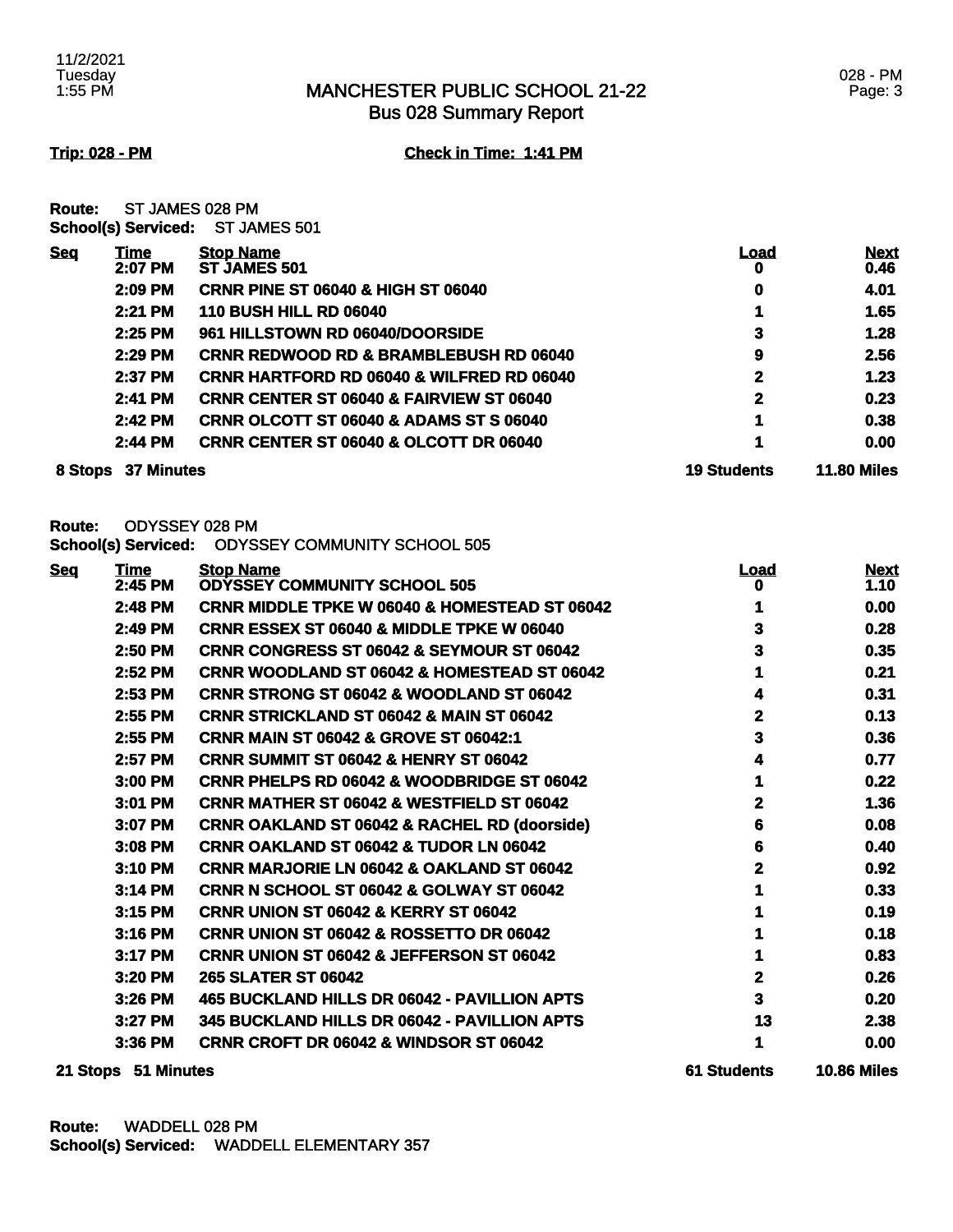**ROUNDELL 028 PM cont'd...** 

| <b>Seq</b> | <u>Time</u>       | <b>Stop Name</b>                                         | <u>Load</u>        | <b>Next</b>       |
|------------|-------------------|----------------------------------------------------------|--------------------|-------------------|
|            | 3:47 PM           | <b>WADDELL ELEMENTARY 357</b>                            | 0                  | 1.18              |
|            | 3:51 PM           | <b>CRNR MIDDLE TPKE W 06040 &amp; WEDGEWOOD DR 06042</b> |                    | 1.27              |
|            | 3:56 PM           | <b>FOUNTAIN VILLAGE @ THE TENNIS COURTS</b>              |                    | 3.49              |
|            | 4:09 PM           | <b>CRNR HEMLOCK ST 06040 &amp; LODGE DR 06040</b>        | 11                 | 0.83              |
|            | 4:13 PM           | <b>CRNR E CENTER ST 06040 &amp; MADISON ST 06040:1</b>   | 4                  | 0.09              |
|            | 4:14 PM           | <b>CRNR FOSTER ST 06040 &amp; E CENTER ST 06040</b>      | 3                  | 0.00              |
|            | 4:14 PM           | <b>CRNR E CENTER ST 06040 &amp; FOSTER ST 06040</b>      | 1                  | 0.34              |
|            | 4:15 PM           | <b>CRNR BISSELL ST 06040 &amp; SPRUCE ST 06040</b>       | 1                  | 1.35              |
|            | 4:22 PM           | <b>CRNR PINE ST 06040 &amp; RIDGE ST 06040</b>           | 2                  | 0.00              |
| 8 Stops    | <b>35 Minutes</b> |                                                          | <b>30 Students</b> | <b>8.55 Miles</b> |

**Check out Time: 4:37 PM**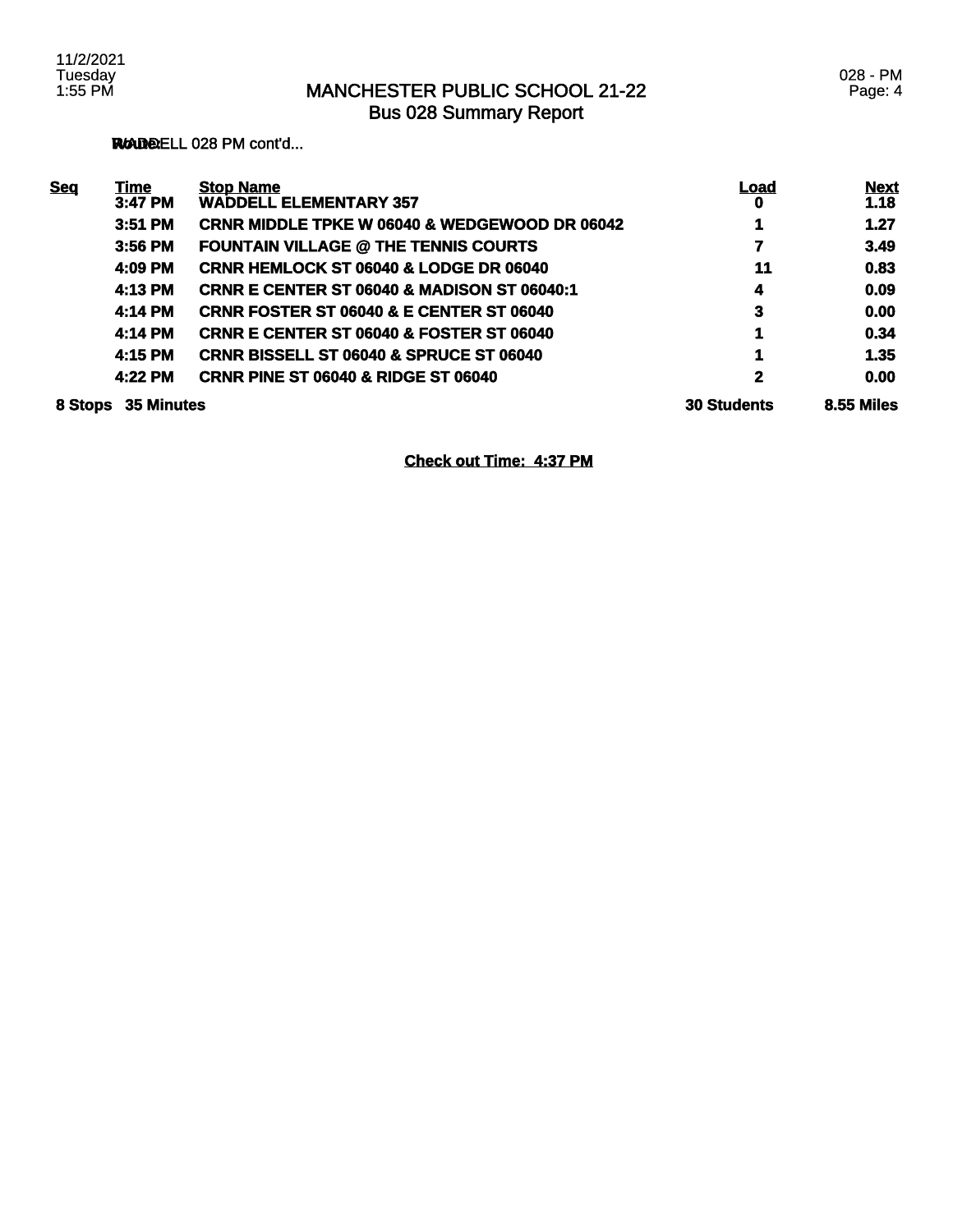**Trip: 029 - AM Check in Time: 6:16 AM**

**Route:** ST JAMES 029 AM **School(s) Serviced:** ST JAMES 501

| <b>Seq</b>      | Time       | <b>Stop Name</b>                                                 | <u>Load</u>        | <b>Next</b> |
|-----------------|------------|------------------------------------------------------------------|--------------------|-------------|
|                 | 6:38 AM    | <b>29 LELAND DR 06040</b>                                        | 2                  | 1.13        |
|                 | 6:42 AM    | <b>CRNR VALLEY VIEW RD 06040 &amp; BRIARWOOD DR 06040</b>        | 4                  | 0.32        |
|                 | 6:44 AM    | <b>CRNR SADDLE HILL RD &amp; LONGVIEW DR &amp; BRAESIDE CRES</b> | 10                 | 0.58        |
|                 | 6:46 AM    | <b>CRNR VALLEY VIEW RD &amp; LAMPLIGHTER DR</b>                  | 3                  | 0.82        |
|                 | 6:49 AM    | <b>CRNR KEENEY ST 06040 &amp; BRIARWOOD DR 06040</b>             | 3                  | 0.61        |
|                 | 6:51 AM    | <b>CRNR KEENEY ST 06040 &amp; RUSHFORDE DR 06040</b>             |                    | 0.25        |
|                 | 6:52 AM    | <b>CRNR KEENEY ST 06040 &amp; W GERALD DR 06040</b>              | 2                  | 0.27        |
|                 | 6:53 AM    | <b>CRNR KEENEY ST 06040 &amp; LEXI DR (DOORSIDE)</b>             | 2                  | 0.57        |
|                 | 6:55 AM    | <b>CRNR KEENEY ST 06040 &amp; WALEK FARMS RD 06040:1</b>         | 5                  | 0.80        |
|                 | 6:58 AM    | <b>CRNR HACKMATACK ST 06040 &amp; JUDITH DR 06040</b>            | 4                  | 1.58        |
|                 | 7:05 AM    | <b>ST JAMES 501</b>                                              | 0                  | 0.00        |
| <b>10 Stops</b> | 27 Minutes |                                                                  | <b>36 Students</b> | 6.93 Miles  |

**Route:** ODYSSEY 029 AM

**School(s) Serviced:** ODYSSEY COMMUNITY SCHOOL 505

| <b>Seq</b> | <u>Time</u>       | <b>Stop Name</b>                                      | <u>Load</u>        | <b>Next</b>        |
|------------|-------------------|-------------------------------------------------------|--------------------|--------------------|
|            | 7:19 AM           | <b>CRNR WETHERELL ST 06040 &amp; SERVER ST 06040</b>  | 2                  | 0.39               |
|            | 7:21 AM           | <b>CRNR BIDWELL ST 06040 &amp; PEILA DR 06040</b>     |                    | 0.28               |
|            | 7:22 AM           | <b>143 KEENEY ST 06040</b>                            |                    | 0.45               |
|            | 7:23 AM           | <b>CRNR KEENEY ST 06040 &amp; NUTMEG DR 06040:1</b>   | $\mathbf{2}$       | 1.23               |
|            | 7:27 AM           | <b>CRNR BUSH HILL RD 06040 &amp; GARNET RD 06040</b>  | 2                  | 0.61               |
|            | 7:28 AM           | <b>CRNR BUSH HILL RD 06040 &amp; DESOUSA DR 06040</b> | 2                  | 2.71               |
|            | 7:36 AM           | <b>SQUIRE VILLAGE @ RENTAL OFFICE</b>                 | 6                  | 1.17               |
|            | 7:40 AM           | <b>CRNR HARTFORD RD 06040 &amp; WILFRED RD 06040</b>  |                    | 2.02               |
|            | 7:48 AM           | <b>FOUNTAIN VILLAGE @ THE TENNIS COURTS</b>           | 28                 | 1.46               |
|            | 7:55 AM           | <b>ODYSSEY COMMUNITY SCHOOL 505</b>                   | $\mathbf 0$        | 0.00               |
| 9 Stops    | <b>36 Minutes</b> |                                                       | <b>45 Students</b> | <b>10.32 Miles</b> |

**Route:** KEENEY 029 AM

**School(s) Serviced:** KEENEY ELEMENTARY 339

| <u>Seq</u> | Time<br>8:29 AM           | <b>Stop Name</b><br><b>CRNR OAK ST 06040 &amp; COTTAGE ST 06040</b> | Load               | <b>Next</b><br>0.15 |
|------------|---------------------------|---------------------------------------------------------------------|--------------------|---------------------|
|            | 8:30 AM                   | <b>CRNR COTTAGE ST 06040 &amp; BIRCH ST 06040</b>                   | 1                  | 0.88                |
|            | 8:34 AM                   | 8 HACKMATACK ST 06040                                               | $\mathbf{2}$       | 2.87                |
|            | 8:44 AM                   | <b>CRNR HARTFORD RD 06040 &amp; WILFRED RD 06040</b>                | 6                  | 0.79                |
|            | 8:47 AM                   | <b>279 BIDWELL ST 06040</b>                                         | 5                  | 0.18                |
|            | 8:48 AM                   | <b>CRNR BIDWELL ST 06040 &amp; PEILA DR 06040</b>                   |                    | 0.57                |
|            | 8:50 AM                   | <b>KEENEY ELEMENTARY 339</b>                                        | 0                  | 0.00                |
|            | <b>6 Stops 21 Minutes</b> |                                                                     | <b>22 Students</b> | <b>5.44 Miles</b>   |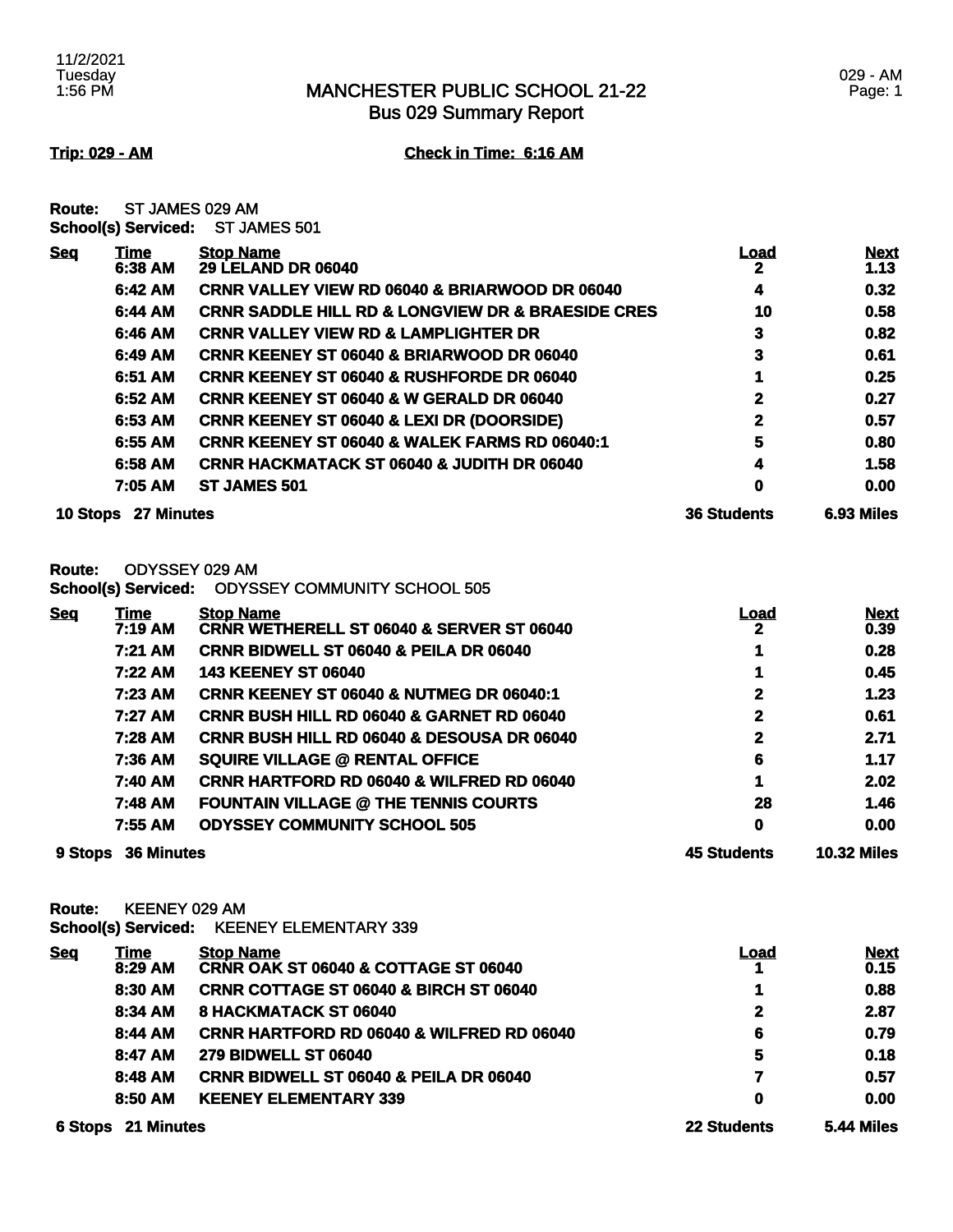029 - AM Page: 2

**Check out Time: 9:06 AM**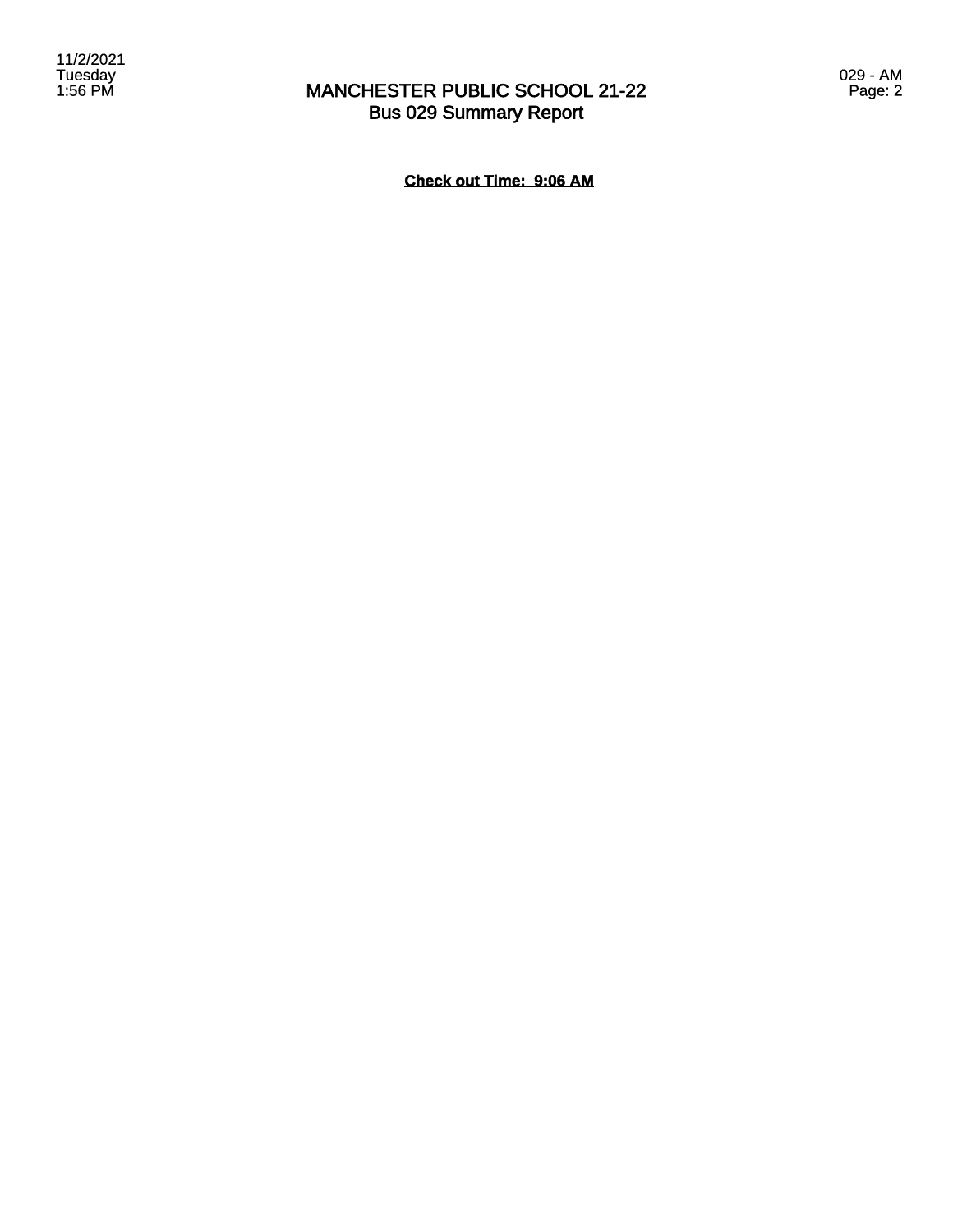### 029 - PM Page: 3

**Trip: 029 - PM Check in Time: 1:41 PM**

**Route:** ST JAMES 029 PM **School(s) Serviced:** ST JAMES 501

| <b>Seg</b> | Time              | <b>Stop Name</b>                                                 | Load               | <b>Next</b>       |
|------------|-------------------|------------------------------------------------------------------|--------------------|-------------------|
|            | 2:07 PM           | <b>ST JAMES 501</b>                                              | o                  | 2.35              |
|            | 2:15 PM           | <b>29 LELAND DR 06040</b>                                        | 2                  | 1.13              |
|            | 2:19 PM           | <b>CRNR VALLEY VIEW RD 06040 &amp; BRIARWOOD DR 06040</b>        | 4                  | 0.32              |
|            | 2:21 PM           | <b>CRNR SADDLE HILL RD &amp; LONGVIEW DR &amp; BRAESIDE CRES</b> | 10                 | 0.58              |
|            | 2:23 PM           | <b>CRNR VALLEY VIEW RD &amp; LAMPLIGHTER DR</b>                  | 2                  | 0.82              |
|            | 2:26 PM           | <b>CRNR KEENEY ST 06040 &amp; BRIARWOOD DR 06040</b>             | 3                  | 0.61              |
|            | 2:28 PM           | <b>CRNR KEENEY ST 06040 &amp; RUSHFORDE DR 06040</b>             |                    | 0.25              |
|            | 2:29 PM           | <b>CRNR KEENEY ST 06040 &amp; W GERALD DR 06040</b>              | 2                  | 0.27              |
|            | 2:30 PM           | <b>CRNR KEENEY ST 06040 &amp; LEXI DR (DOORSIDE)</b>             | 2                  | 0.57              |
|            | 2:33 PM           | <b>CRNR KEENEY ST 06040 &amp; WALEK FARMS RD 06040:1</b>         | 5                  | 0.80              |
|            | 2:36 PM           | <b>CRNR HACKMATACK ST 06040 &amp; JUDITH DR 06040</b>            | 4                  | 0.00              |
| 10 Stops   | <b>29 Minutes</b> |                                                                  | <b>35 Students</b> | <b>7.70 Miles</b> |

**Route:** ODYSSEY 029 PM

**School(s) Serviced:** ODYSSEY COMMUNITY SCHOOL 505

| <b>Seq</b> | Time              | <b>Stop Name</b>                                      | Load               | <b>Next</b>        |
|------------|-------------------|-------------------------------------------------------|--------------------|--------------------|
|            | 2:45 PM           | <b>ODYSSEY COMMUNITY SCHOOL 505</b>                   | o                  | 1.38               |
|            | 2:51 PM           | <b>FOUNTAIN VILLAGE @ THE TENNIS COURTS</b>           | 28                 | 2.09               |
|            | 3:00 PM           | <b>SQUIRE VILLAGE @ RENTAL OFFICE</b>                 | 6                  | 0.60               |
|            | 3:02 PM           | <b>CRNR HARTFORD RD 06040 &amp; WILFRED RD 06040</b>  |                    | 3.50               |
|            | 3:11 PM           | <b>CRNR BUSH HILL RD 06040 &amp; DESOUSA DR 06040</b> | 2                  | 0.61               |
|            | $3:13$ PM         | <b>CRNR BUSH HILL RD 06040 &amp; GARNET RD 06040</b>  | $\mathbf{2}$       | 1.59               |
|            | $3:17$ PM         | <b>CRNR KEENEY ST 06040 &amp; NUTMEG DR 06040:1</b>   | 2                  | 0.45               |
|            | 3:19 PM           | <b>143 KEENEY ST 06040</b>                            |                    | 0.28               |
|            | $3:20$ PM         | <b>CRNR BIDWELL ST 06040 &amp; PEILA DR 06040</b>     |                    | 0.38               |
|            | $3:22$ PM         | <b>CRNR WETHERELL ST 06040 &amp; SERVER ST 06040</b>  | 2                  | 0.00               |
| 9 Stops    | <b>37 Minutes</b> |                                                       | <b>45 Students</b> | <b>10.88 Miles</b> |

**Route:** KEENEY 029 PM

**School(s) Serviced:** KEENEY ELEMENTARY 339

| <b>Seg</b> | Time<br>3:47 PM           | <b>Stop Name</b><br><b>KEENEY ELEMENTARY 339</b>     | Load<br>0          | <b>Next</b><br>2.24 |
|------------|---------------------------|------------------------------------------------------|--------------------|---------------------|
|            | 3:55 PM                   | <b>CRNR HARTFORD RD 06040 &amp; WILFRED RD 06040</b> | 6                  | 0.79                |
|            | 3:58 PM                   | <b>279 BIDWELL ST 06040</b>                          | 5                  | 0.18                |
|            | $3:59$ PM                 | <b>CRNR BIDWELL ST 06040 &amp; PEILA DR 06040</b>    |                    | 1.28                |
|            | 4:04 PM                   | 8 HACKMATACK ST 06040                                | 2                  | 0.72                |
|            | 4:07 PM                   | <b>CRNR OAK ST 06040 &amp; COTTAGE ST 06040</b>      | 1                  | 0.15                |
|            | 4:08 PM                   | <b>CRNR COTTAGE ST 06040 &amp; BIRCH ST 06040</b>    | 1                  | 0.00                |
|            | <b>6 Stops 21 Minutes</b> |                                                      | <b>22 Students</b> | <b>5.36 Miles</b>   |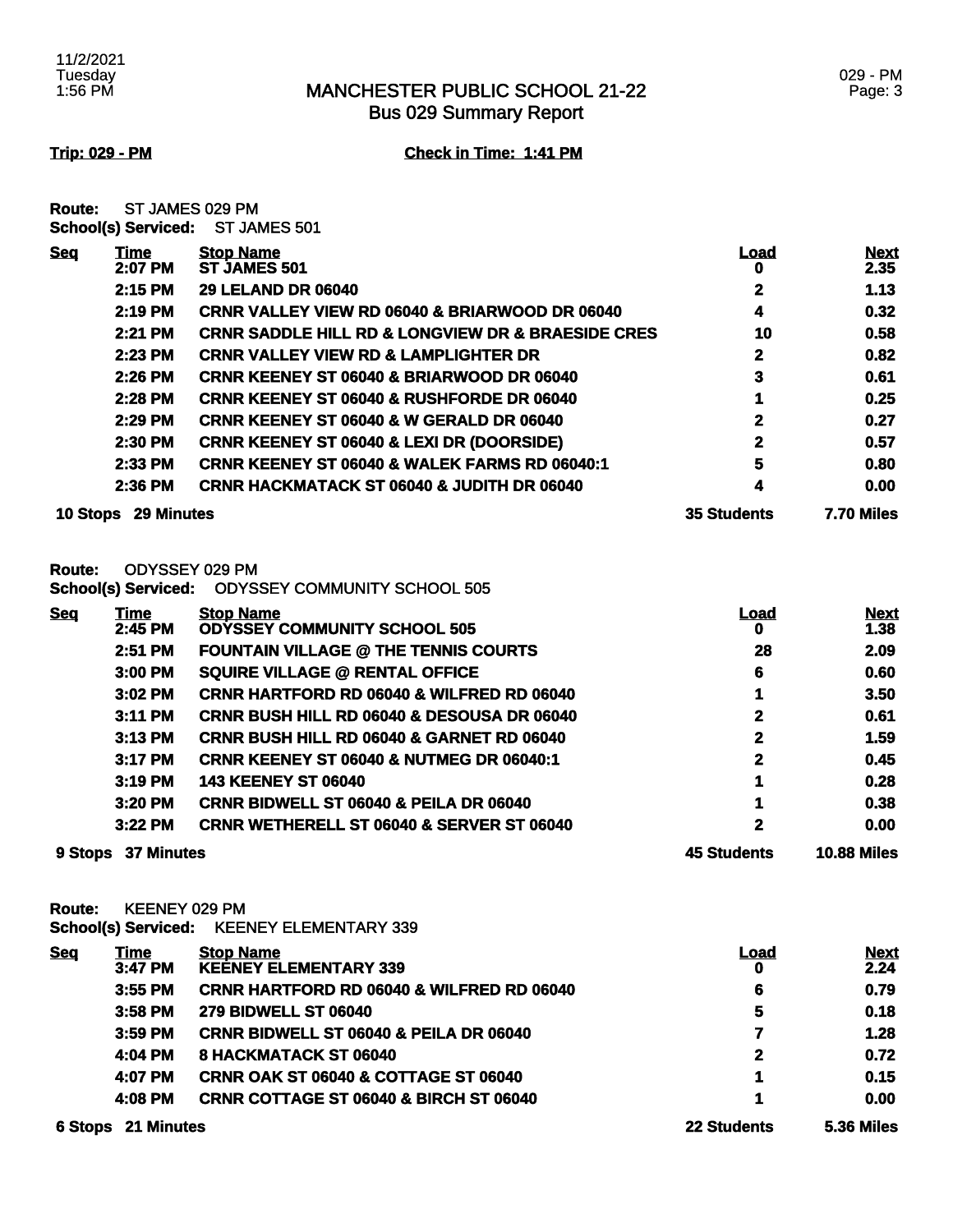**Check out Time: 4:21 PM**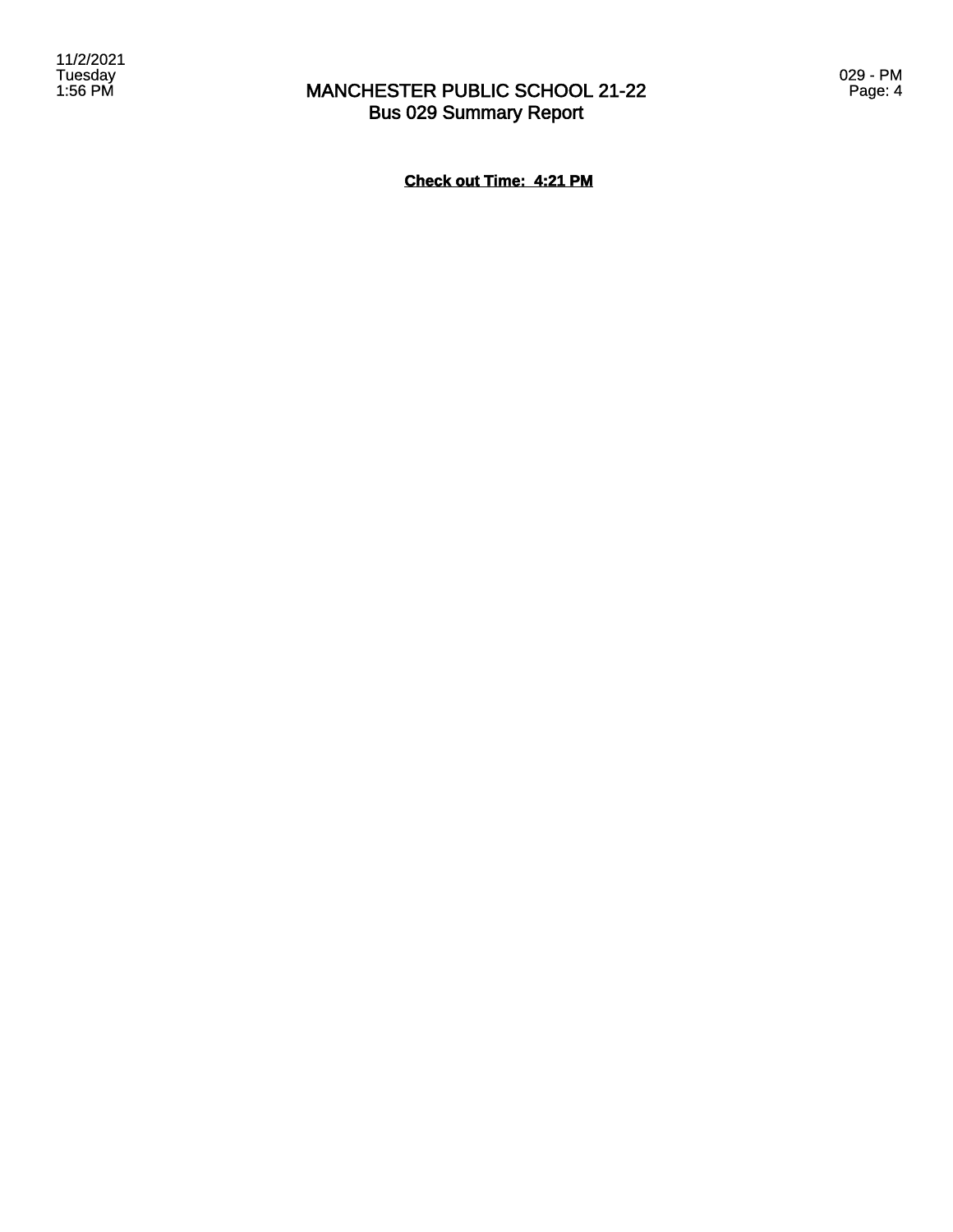Bus 030 Summary Report

**Trip: 030 - AM Check in Time: 5:41 AM**

**Route:** PRINCE TECH 030 AM

| <b>School(s) Serviced: PRINCE TECHNICAL SCHOOL 701</b> |  |
|--------------------------------------------------------|--|
|                                                        |  |

| <u>Sea</u> | Time       | <b>Stop Name</b>                                      | <u>Load</u>        | <b>Next</b>        |
|------------|------------|-------------------------------------------------------|--------------------|--------------------|
|            | 5:58 AM    | <b>CRNR SPRUCE ST 06040 &amp; OAK ST 06040</b>        | $\mathbf{2}$       | 0.72               |
|            | 6:01 AM    | <b>CRNR SUMMIT ST 06040 &amp; WADSWORTH ST 06040</b>  |                    | 0.65               |
|            | 6:04 AM    | <b>CRNR WINTER ST 06040 &amp; CENTER ST 06040</b>     |                    | 0.09               |
|            | 6:05 AM    | <b>CRNR CENTER ST 06040 &amp; KNOX ST 06040</b>       |                    | 0.71               |
|            | 6:09 AM    | <b>CRNR MAIN ST 06040 &amp; LOCUST ST (DOOR SIDE)</b> |                    | 0.24               |
|            | 6:10 AM    | <b>CRNR OTIS ST 06040 &amp; PARK ST 06040</b>         |                    | 0.51               |
|            | 6:12 AM    | <b>CRNR PINE ST 06040 &amp; PLEASANT ST 06040</b>     |                    | 1.26               |
|            | 6:17 AM    | <b>CRNR W CENTER ST 06040 &amp; MCKINLEY ST 06040</b> |                    | 0.83               |
|            | 6:21 AM    | <b>CRNR COOPER HILL ST 06040 &amp; WEST ST 06040</b>  |                    | 0.82               |
|            | 6:24 AM    | <b>CRNR WADDELL RD 06040 &amp; DUDLEY ST 06040</b>    |                    | 1.37               |
|            | 6:30 AM    | <b>CRNR FALKNOR DR 06040 &amp; CENTER ST 06040</b>    |                    | 1.61               |
|            | 6:36 AM    | <b>CRNR DOWNEY DR 06040 &amp; DOWNEY DR 06040</b>     |                    | 10.03              |
|            | 7:00 AM    | <b>PRINCE TECHNICAL SCHOOL 701</b>                    | 0                  | 0.00               |
| 12 Stops   | 62 Minutes |                                                       | <b>19 Students</b> | <b>18.84 Miles</b> |
|            |            |                                                       |                    |                    |

**Route:** MMA 030 AM

**School(s) Serviced:** MANCHESTER MIDDLE ACADEMY 215

| <b>Seq</b> | <u>Time</u><br>7:29 AM | <b>Stop Name</b><br>257 SPRUCE ST 06040:1                  | <u>Load</u>  | <b>Next</b><br>0.67 |
|------------|------------------------|------------------------------------------------------------|--------------|---------------------|
|            | 7:32 AM                | <b>CRNR AUTUMN ST 06040 &amp; E ELDRIDGE ST 06040</b>      |              | 0.41                |
|            | 7:34 AM                | <b>CRNR CLINTON ST 06040 &amp; OAK ST 06040</b>            |              | 0.34                |
|            | 7:36 AM                | 157/162 ELDRIDGE ST 06040                                  | $\mathbf{2}$ | 0.43                |
|            | 7:37 AM                | <b>CRNR SPRUCE ST 06040 &amp; BISSELL ST 06040</b>         | 2            | 0.40                |
|            | 7:39 AM                | <b>CRNR LINDEN ST 06040 &amp; MYRTLE ST 06040</b>          |              | 0.21                |
|            | 7:41 AM                | <b>CRNR CENTER ST 06040 &amp; ORCHARD ST 06040:1</b>       | 0            | 0.20                |
|            | 7:41 AM                | <b>CRNR GARDEN ST 06040 &amp; BOW ST 06040</b>             | 3            | 0.75                |
|            | 7:44 AM                | <b>CRNR CENTER ST 06040 &amp; ROOSEVELT ST 06040</b>       | 3            | 0.63                |
|            | 7:47 AM                | <b>CRNR W CENTER ST 06040 &amp; HYDE ST 06040</b>          |              | 0.95                |
|            | 7:50 AM                | <b>SQUIRE VILLAGE AT PLAYGROUND</b>                        |              | 0.22                |
|            | 7:52 AM                | <b>CRNR RUBY DR 06040 &amp; QUEENS CT 06040</b>            |              | 1.50                |
|            | 7:56 AM                | <b>44 KEENEY ST 06040</b>                                  |              | 1.04                |
|            | 8:01 AM                | <b>CRNR W CENTER ST 06040 &amp; EMERSON ST (DOORSIDE)</b>  | 2            | 0.70                |
|            | 8:05 AM                | <b>MANCHESTER MIDDLE ACADEMY 215</b>                       |              | 0.00                |
|            | 8:05 AM                | <b>CRNR CEDAR ST 06040 &amp; WASHINGTON ELE DRWY 06042</b> |              | 0.06                |
|            | 15 Stops 36 Minutes    |                                                            | 21 Students  | 8.51 Miles          |

| <b>Route:</b> | WADDELL 030 AM      |                               |
|---------------|---------------------|-------------------------------|
|               | School(s) Serviced: | <b>WADDELL ELEMENTARY 357</b> |

| <u>Seq</u> | <b>Time</b> | <b>Stop Name</b> | Load | <b>Next</b> |
|------------|-------------|------------------|------|-------------|
|            |             |                  |      |             |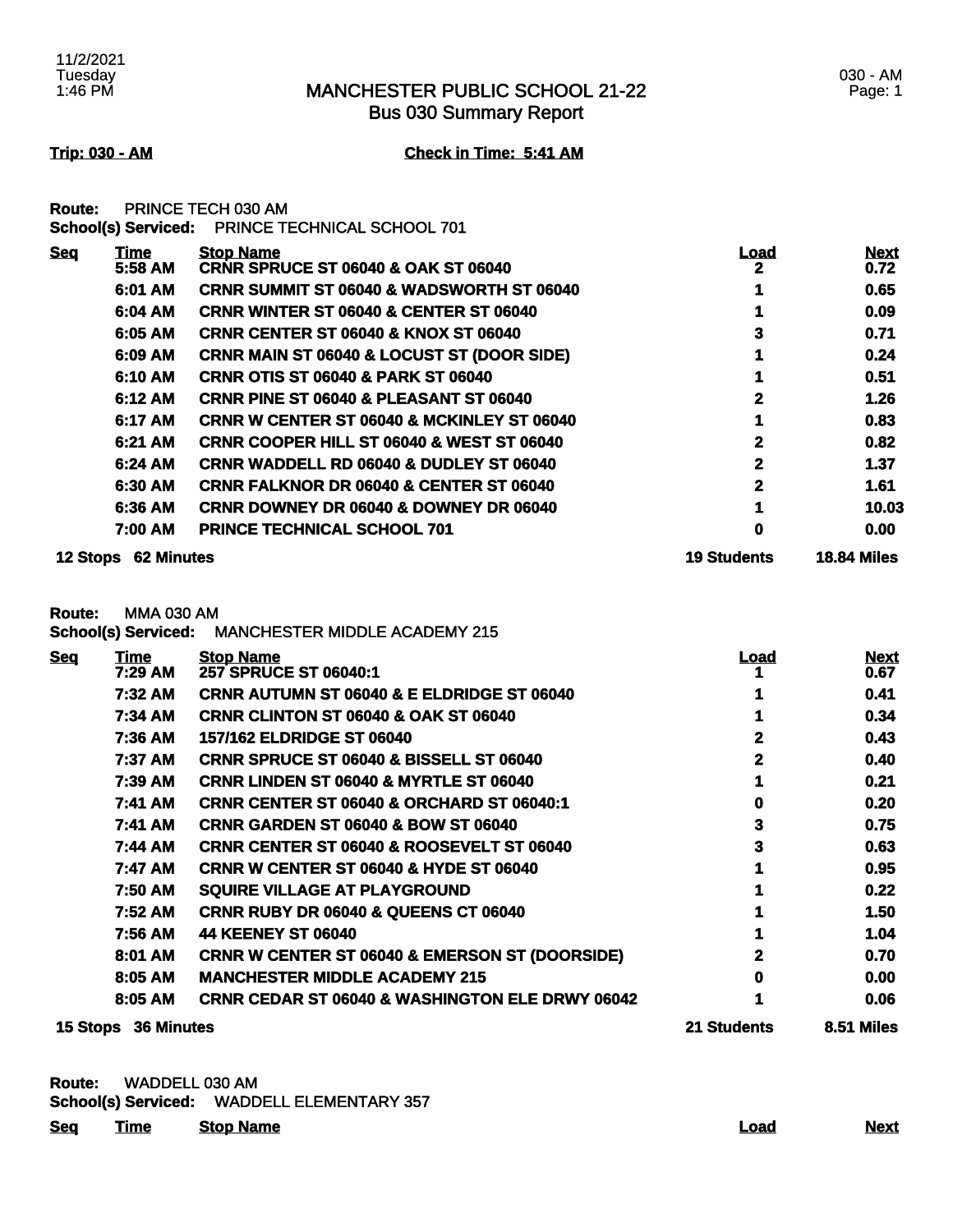|                              | WADDELL 030 AM cont'd |                                                          |            |             |
|------------------------------|-----------------------|----------------------------------------------------------|------------|-------------|
| <b>Seq</b>                   | <u>Time</u>           | <b>Stop Name</b>                                         | Load       | <b>Next</b> |
|                              | 8:27 AM               | <b>CRNR OAKLAND ST 06042 &amp; TUDOR LN 06042</b>        | 11         | 0.15        |
|                              | 8:28 AM               | <b>CRNR OAKLAND ST 06042 &amp; SOUTH ST 06042:2</b>      | 3          | 0.95        |
|                              | 8:32 AM               | <b>CRNR CONCORD RD 06042 &amp; ELBERTA RD 06042</b>      | 5          | 0.11        |
|                              | 8:33 AM               | <b>150 AVERY ST 06042</b>                                | 3          | 0.07        |
|                              | 8:33 AM               | <b>125 AVERY ST 06042</b>                                |            | 0.82        |
|                              | 8:37 AM               | 360 OAKLAND ST 06042 - OAKLAND HEIGHTS - BY SIGN         | 37         | 0.66        |
|                              | 8:41 AM               | 134 N SCHOOL ST 06042 - PATS PLACE                       | 4          | 0.26        |
|                              | 8:42 AM               | <b>CRNR N SCHOOL ST 06042 &amp; GOLWAY ST 06042</b>      | 3          | 0.58        |
|                              | 8:46 AM               | <b>CRNR MAIN ST 06042 &amp; STRICKLAND ST (DOORSIDE)</b> | 3          | 1.12        |
|                              | 8:50 AM               | <b>WADDELL ELEMENTARY 357</b>                            | 0          | 0.00        |
| <b>23 Minutes</b><br>9 Stops |                       | <b>70 Students</b>                                       | 4.72 Miles |             |

**Check out Time: 9:09 AM**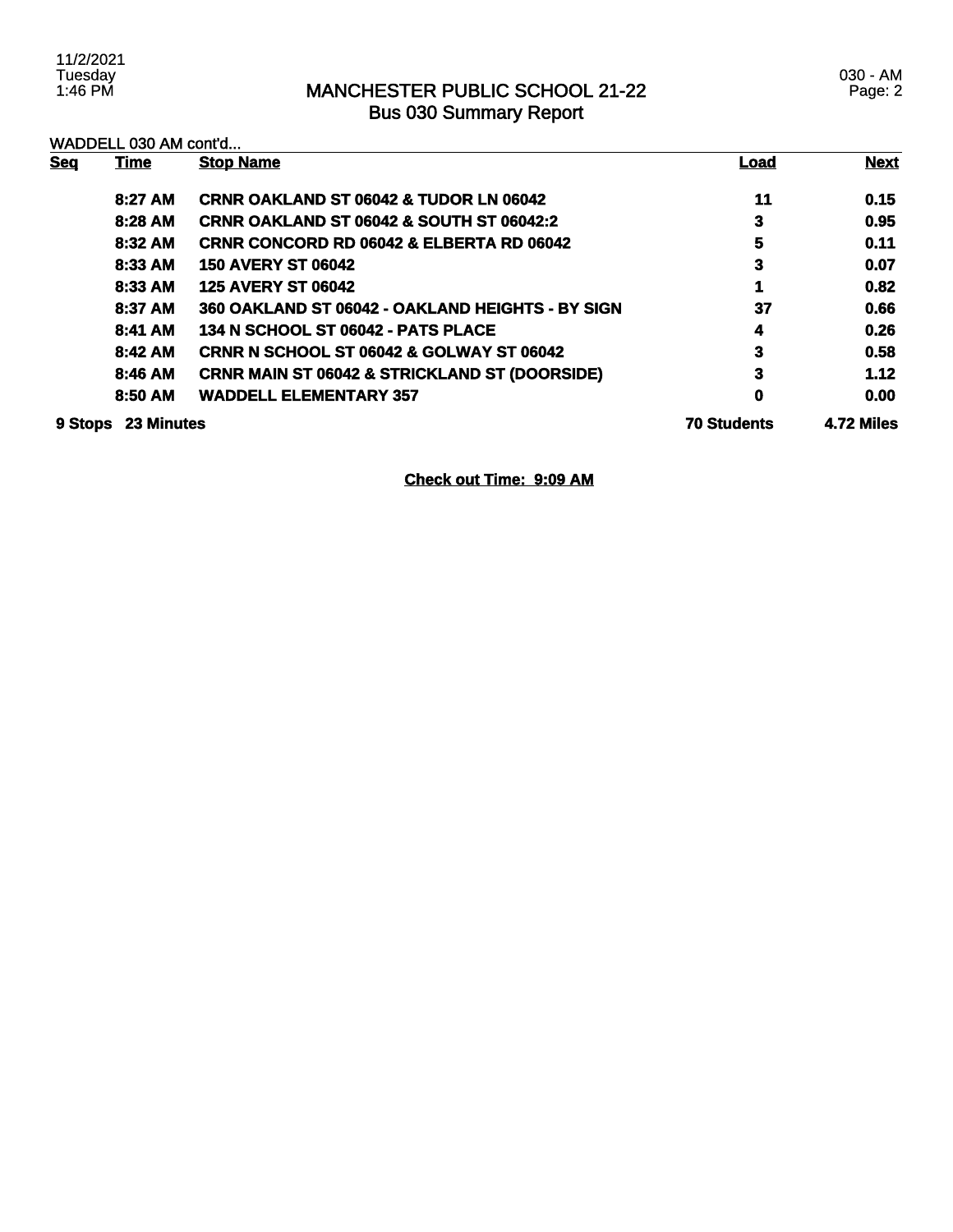Bus 030 Summary Report

### **Trip: 030 - PM Check in Time: 1:43 PM**

**Route:** PRINCE TECH MB 030 PM **School(s) Serviced:** PRINCE TECHNICAL SCHOOL 701

| <b>Seq</b> | Time                 | <b>Stop Name</b>                                              | <b>Load</b>        | <b>Next</b>        |
|------------|----------------------|---------------------------------------------------------------|--------------------|--------------------|
|            | 2:25 PM              | PRINCE TECHNICAL SCHOOL 701                                   | o                  | 10.22              |
|            | 2:49 PM              | CRNR DOWNEY DR 06040 & DOWNEY DR 06040                        |                    | 3.11               |
|            | 3:00 PM              | <b>CRNR TOLLAND TPK &amp; JOHN OLDS DR (THE PLACE CONDOS)</b> |                    | 3.78               |
|            | 3:13 PM              | <b>CRNR FALKNOR DR 06040 &amp; CENTER ST 06040</b>            |                    | 0.90               |
|            | 3:17 PM              | <b>CRNR W CENTER ST 06040 &amp; MCKINLEY ST 06040</b>         |                    | 0.34               |
|            | $3:18$ PM            | <b>CRNR WADDELL RD 06040 &amp; DUDLEY ST 06040</b>            | 2                  | 0.86               |
|            | 3:22 PM              | <b>CRNR COOPER HILL ST 06040 &amp; WEST ST 06040</b>          | 2                  | 0.49               |
|            | 3:24 PM              | CRNR PINE ST 06040 & PLEASANT ST 06040                        | 2                  | 0.42               |
|            | 3:26 PM              | <b>CRNR OTIS ST 06040 &amp; PARK ST 06040</b>                 |                    | 0.35               |
|            | 3:27 PM              | <b>CRNR MAIN ST 06040 &amp; LOCUST ST (DOOR SIDE)</b>         |                    | 0.42               |
|            | 3:30 PM              | <b>CRNR SPRUCE ST 06040 &amp; OAK ST 06040</b>                |                    | 0.72               |
|            | 3:32 PM              | <b>CRNR SUMMIT ST 06040 &amp; WADSWORTH ST 06040</b>          |                    | 0.65               |
|            | 3:36 PM              | <b>CRNR WINTER ST 06040 &amp; CENTER ST 06040</b>             |                    | 0.09               |
|            | 3:36 PM              | <b>CRNR CENTER ST 06040 &amp; KNOX ST 06040</b>               |                    | 2.72               |
|            | 3:47 PM              | <b>15 LAKE ST 06042</b>                                       |                    | 2.97               |
|            | 3:56 PM              | CRNR LYDALL ST 06042 & COLEMAN RD 06042                       |                    | 0.94               |
|            | 4:00 PM              | <b>CRNR GREEN RD 06042 &amp; N ELM ST 06042</b>               |                    | 1.57               |
|            | 4:06 PM              | <b>CRNR MIDDLE TPKE W 06040 &amp; HOMESTEAD ST 06042</b>      |                    | 0.25               |
|            | 4:07 PM              | <b>CRNR MIDDLE TPKE W 06040 &amp; OXFORD ST 06042</b>         |                    | 0.46               |
|            | 4:09 PM              | <b>CRNR MAIN ST 06042 &amp; HENRY ST 06042</b>                |                    | 0.00               |
|            | 19 Stops 104 Minutes |                                                               | <b>28 Students</b> | <b>31.26 Miles</b> |

**Check out Time: 4:26 PM**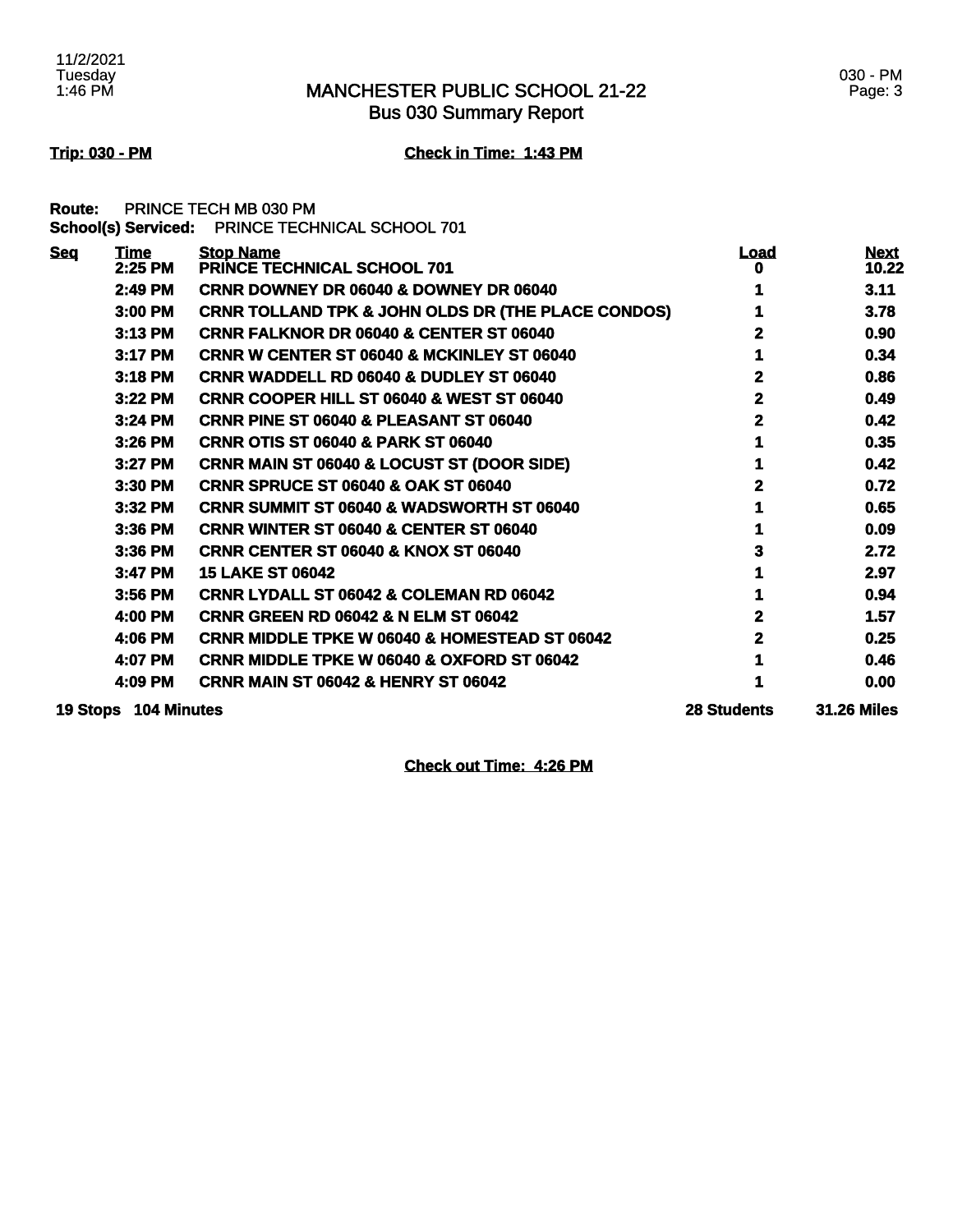Bus 031 Summary Report

**Trip: 031 - AM Check in Time: 5:26 AM**

**Route:** ST JAMES 031 AM **School(s) Serviced:** ST JAMES 501

| <b>Seq</b> | Time<br>5:43 AM | <b>Stop Name</b><br><b>70 FINLEY ST 06040</b>         | <u>Load</u>        | <u>Next</u><br>1.89 |
|------------|-----------------|-------------------------------------------------------|--------------------|---------------------|
|            | 5:48 AM         | <b>CRNR WYLLYS ST 06040 &amp; SPRING ST 06040</b>     |                    | 3.96                |
|            | 6:03 AM         | <b>CRNR LYDALL ST 06042 &amp; ESQUIRE DR 06042</b>    |                    | 2.16                |
|            | 6:11 AM         | <b>CRNR PORTER ST 06040 &amp; BUTTERNUT RD 06040</b>  |                    | 4.87                |
|            | 6:28 AM         | <b>CRNR HAMILTON DR 06042 &amp; KENNEDY RD 06042</b>  | 2                  | 1.49                |
|            | 6:34 AM         | <b>CRNR AMHERST DR 06042 &amp; IVY DR 06042</b>       | 2                  | 2.78                |
|            | 6:43 AM         | <b>CRNR TREVOR CT 06040 &amp; GARTH RD 06040</b>      | 3                  | 0.61                |
|            | 6:46 AM         | <b>CRNR ARNOTT RD 06040 &amp; GARTH RD 06040</b>      | $\mathbf{2}$       | 0.89                |
|            | 6:49 AM         | <b>CRNR PITKIN ST 06040 &amp; E CENTER ST 06040</b>   | 2                  | 0.69                |
|            | 6:52 AM         | <b>CRNR STEEP HOLLOW LN 06040 &amp; JEAN RD 06040</b> |                    | 0.67                |
|            | 6:55 AM         | 64 WYLLYS ST 06040                                    | 2                  | 0.07                |
|            | 6:56 AM         | CRNR WYLLYS ST 06040 & HIGHWOOD DR 06040:1            | 4                  | 1.03                |
|            | 6:59 AM         | <b>244 AUTUMN ST 06040</b>                            |                    | 0.17                |
|            | 7:00 AM         | <b>CRNR SCHOOL ST 06040 &amp; GLENWOOD ST 06040</b>   | 2                  | 1.22                |
|            | 7:05 AM         | <b>ST JAMES 501</b>                                   | 0                  | 0.00                |
| 14 Stops   | 82 Minutes      |                                                       | <b>26 Students</b> | <b>22.50 Miles</b>  |

**Route:** BENNET 031 AM

**School(s) Serviced:** BENNET ACADEMY 221

| <b>Seg</b> | <b>Time</b><br>7:18 AM | <b>Stop Name</b><br><b>CRNR HILLIARD ST 06042 &amp; DUVAL ST 06042</b> | <u>Load</u><br>4   | <b>Next</b><br>0.18 |
|------------|------------------------|------------------------------------------------------------------------|--------------------|---------------------|
|            | 7:19 AM                | <b>CRNR WOODLAND ST 06042 &amp; TURNBULL RD 06042</b>                  | 8                  | 0.10                |
|            | 7:21 AM                | <b>CRNR WOODLAND ST 06042 &amp; HORTON RD 06042</b>                    | 0                  | 0.40                |
|            | 7:22 AM                | <b>CRNR HILLIARD ST 06042 &amp; BROAD ST/WESTERLY ST</b>               | 6                  | 0.08                |
|            | 7:23 AM                | <b>CRNR HILLIARD ST 06042 &amp; GRIFFIN RD 06042</b>                   | 8                  | 0.24                |
|            | 7:24 AM                | <b>140 HILLIARD ST 06042</b>                                           | 4                  | 1.11                |
|            | 7:28 AM                | <b>CRNR MAIN ST 06042 &amp; STRICKLAND ST (DOORSIDE)</b>               | 3                  | 0.36                |
|            | 7:35 AM                | <b>105 MAIN ST 06042</b>                                               | 2                  | 0.07                |
|            | 7:35 AM                | <b>77 MAIN ST 06042</b>                                                |                    | 0.79                |
|            | 7:38 AM                | <b>CRNR GREEN RD 06042 &amp; N ELM ST 06042</b>                        |                    | 0.21                |
|            | 7:39 AM                | <b>CRNR HENRY ST 06042 &amp; N ELM ST 06042</b>                        | 5                  | 0.43                |
|            | 7:41 AM                | <b>CRNR PRINCETON ST 06042 &amp; HOLLISTER ST 06042</b>                | 5                  | 0.79                |
|            | 7:44 AM                | <b>CRNR SUMMIT ST 06042 &amp; DELMONT ST 06042</b>                     | 5                  | 0.12                |
|            | 7:45 AM                | <b>CRNR DELMONT ST 06042 &amp; BOND ST 06042</b>                       |                    | 0.51                |
|            | 7:48 AM                | <b>CRNR SUMMIT ST 06040 &amp; STRANT ST 06040</b>                      |                    | 0.11                |
|            | 7:49 AM                | <b>CRNR SUMMIT ST 06040 &amp; LILLEY ST 06040</b>                      | 5                  | 0.19                |
|            | 7:50 AM                | <b>CRNR E CENTER ST 06040 &amp; MADISON ST 06040:1</b>                 | 2                  | 1.47                |
|            | 7:56 AM                | <b>MONITOR @ BOWERS ELE DRWY</b>                                       | 0                  | 2.27                |
|            | 8:05 AM                | <b>BENNET ACADEMY 221</b>                                              | 0                  | 0.00                |
|            | 18 Stops 47 Minutes    |                                                                        | <b>61 Students</b> | <b>9.43 Miles</b>   |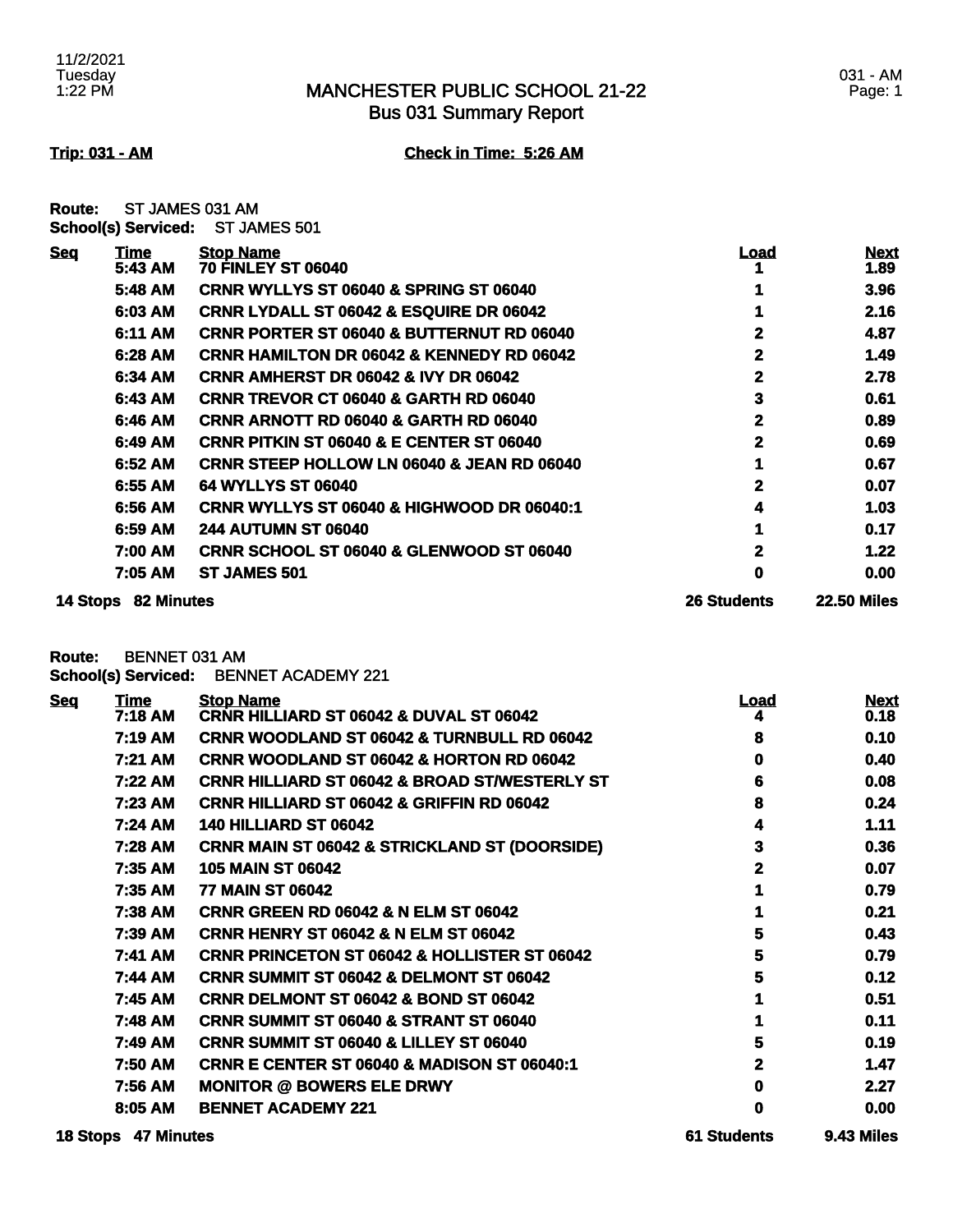| Route:     |                     | <b>WADDELL 031 AM</b>                                              |              |                     |
|------------|---------------------|--------------------------------------------------------------------|--------------|---------------------|
|            | School(s) Serviced: | <b>WADDELL ELEMENTARY 357</b>                                      |              |                     |
| <b>Seq</b> | Time<br>8:25 AM     | <b>Stop Name</b><br><b>CRNR WOOD LN 06042 &amp; UNION ST 06042</b> | Load<br>11   | <b>Next</b><br>1.14 |
|            | 8:30 AM             | <b>CRNR UNION ST 06042 &amp; JENNIFER WAY 06042</b>                | 6            | 0.08                |
|            | 8:31 AM             | <b>CRNR UNION ST 06042 &amp; ROSSETTO DR 06042</b>                 | 5            | 0.59                |
|            | 8:33 AM             | 467 N MAIN ST 06042                                                | 0            | 0.51                |
|            | 8:34 AM             | <b>CRNR N MAIN ST 06042 &amp; OAK FOREST DR 06042</b>              | 2            | 0.37                |
|            | 8:40 AM             | 726 N MAIN ST 06042 (WEE CARE)                                     | 8            | 0.21                |
|            | 8:41 AM             | 630 N MAIN ST 06042                                                | $\mathbf{2}$ | 0.42                |
|            | 8:43 AM             | <b>CRNR N MAIN ST 06042 &amp; MCCABE ST 06042</b>                  | 2            | 0.04                |
|            | 8:43 AM             | <b>CRNR N MAIN ST 06042 &amp; MARBLE ST 06042</b>                  | 3            | 0.09                |
|            | 8:44 AM             | 412 N MAIN ST 06042                                                | $\mathbf{2}$ | 1.53                |
|            | 8:50 AM             | <b>WADDELL ELEMENTARY 357</b>                                      | 0            | 0.00                |
|            | 10 Stops 25 Minutes |                                                                    | 41 Students  | 4.98 Miles          |

**Check out Time: 9:09 AM**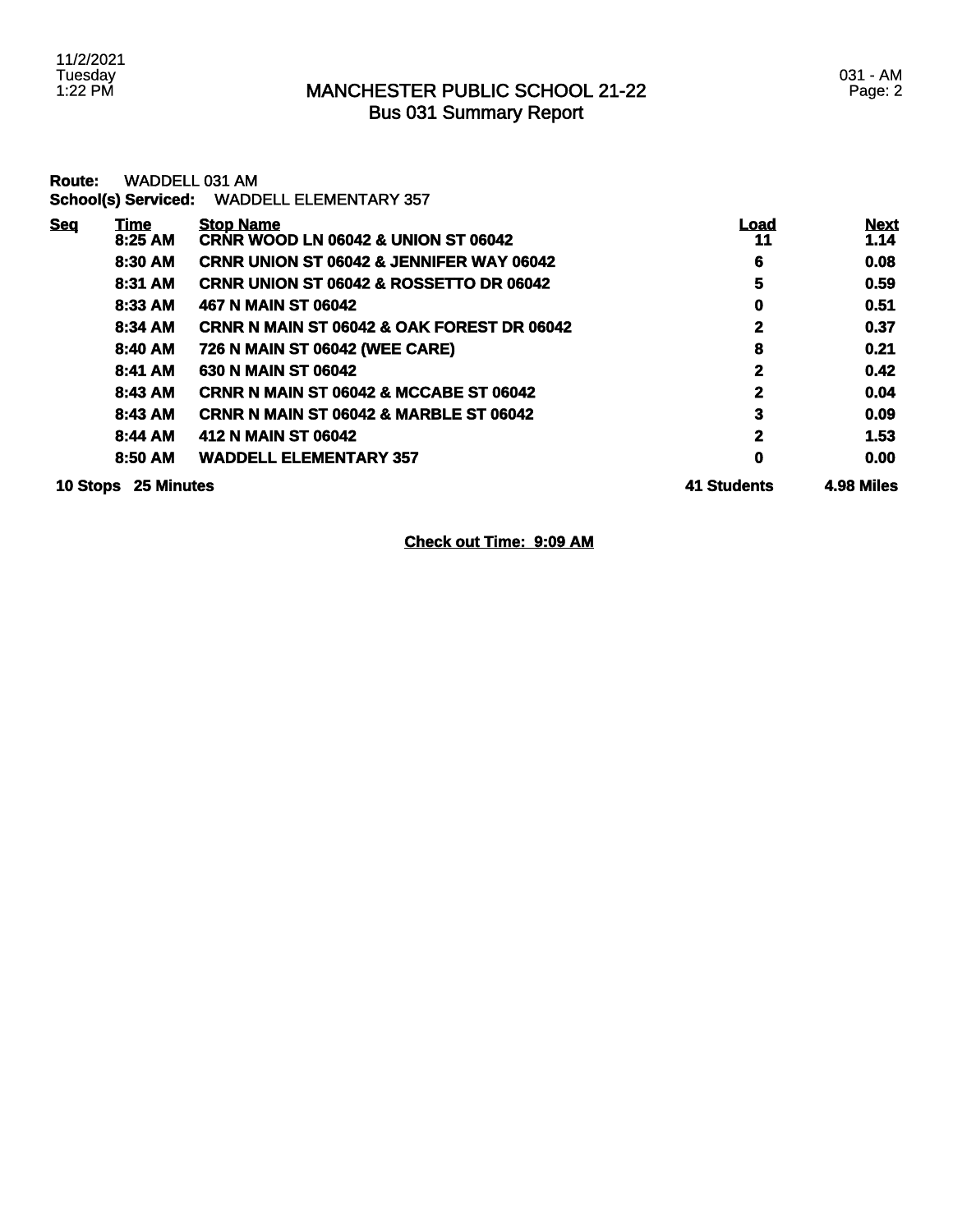Bus 031 Summary Report

**Trip: 031 - PM Check in Time: 1:41 PM**

**Route:** ST JAMES 031 PM **School(s) Serviced:** ST JAMES 501

| <b>Seq</b> | <u>Time</u> | <b>Stop Name</b>                                      | Load               | <b>Next</b>        |
|------------|-------------|-------------------------------------------------------|--------------------|--------------------|
|            | 2:07 PM     | ST JAMES 501                                          | o                  | 1.12               |
|            | 2:11 PM     | <b>CRNR SCHOOL ST 06040 &amp; GLENWOOD ST 06040</b>   | 2                  | 0.17               |
|            | 2:12 PM     | <b>244 AUTUMN ST 06040</b>                            |                    | 1.16               |
|            | 2:16 PM     | <b>CRNR WYLLYS ST 06040 &amp; SPRING ST 06040</b>     |                    | 0.53               |
|            | 2:18 PM     | <b>CRNR WYLLYS ST 06040 &amp; HIGHWOOD DR 06040:1</b> | 4                  | 0.07               |
|            | 2:19 PM     | 64 WYLLYS ST 06040                                    | 2                  | 0.27               |
|            | 2:20 PM     | <b>CRNR PORTER ST 06040 &amp; BUTTERNUT RD 06040</b>  | 2                  | 0.41               |
|            | 2:22 PM     | <b>CRNR STEEP HOLLOW LN 06040 &amp; JEAN RD 06040</b> |                    | 0.69               |
|            | $2:25$ PM   | <b>CRNR PITKIN ST 06040 &amp; E CENTER ST 06040</b>   | 2                  | 0.89               |
|            | 2:28 PM     | <b>CRNR ARNOTT RD 06040 &amp; GARTH RD 06040</b>      | 2                  | 0.61               |
|            | 2:31 PM     | <b>CRNR TREVOR CT 06040 &amp; GARTH RD 06040</b>      | 3                  | 0.95               |
|            | 2:34 PM     | <b>70 FINLEY ST 06040</b>                             |                    | 5.55               |
|            | 2:51 PM     | <b>CRNR AMHERST DR 06042 &amp; IVY DR 06042</b>       | 2                  | 1.48               |
|            | 2:56 PM     | <b>CRNR HAMILTON DR 06042 &amp; KENNEDY RD 06042</b>  | 2                  | 1.22               |
|            | 3:00 PM     | <b>CRNR LYDALL ST 06042 &amp; ESQUIRE DR 06042</b>    |                    | 0.00               |
| 14 Stops   | 53 Minutes  |                                                       | <b>26 Students</b> | <b>15.12 Miles</b> |

**Route:** BENNET 031 PM

**School(s) Serviced:** BENNET ACADEMY 221

| <b>Seg</b> | <b>Time</b><br>2:52 PM | <b>Stop Name</b><br><b>BENNET ACADEMY 221</b>            | <u>Load</u><br>o | <b>Next</b><br>1.05 |
|------------|------------------------|----------------------------------------------------------|------------------|---------------------|
|            | 2:56 PM                | <b>CRNR E CENTER ST 06040 &amp; MADISON ST 06040:1</b>   | 2                | 0.19                |
|            | 2:57 PM                | <b>CRNR SUMMIT ST 06040 &amp; LILLEY ST 06040</b>        | 5                | 0.11                |
|            | 2:58 PM                | <b>CRNR SUMMIT ST 06040 &amp; STRANT ST 06040</b>        |                  | 0.51                |
|            | 3:01 PM                | <b>CRNR DELMONT ST 06042 &amp; BOND ST 06042</b>         |                  | 0.12                |
|            | 3:01 PM                | <b>CRNR SUMMIT ST 06042 &amp; DELMONT ST 06042</b>       | 5                | 0.79                |
|            | 3:05 PM                | <b>CRNR PRINCETON ST 06042 &amp; HOLLISTER ST 06042</b>  | 5                | 0.20                |
|            | 3:06 PM                | <b>MONITOR @ BOWERS ELE DRWY</b>                         | 0                | 0.47                |
|            | 3:09 PM                | <b>CRNR GREEN RD 06042 &amp; N ELM ST 06042</b>          |                  | 0.21                |
|            | 3:10 PM                | <b>CRNR HENRY ST 06042 &amp; N ELM ST 06042</b>          | 5                | 0.41                |
|            | 3:11 PM                | <b>CRNR MAIN ST 06042 &amp; STRICKLAND ST (DOORSIDE)</b> | 3                | 0.36                |
|            | 3:18 PM                | <b>105 MAIN ST 06042</b>                                 | 2                | 0.09                |
|            | 3:19 PM                | <b>CRNR MAIN ST 06042 &amp; PINE HILL ST (DOORSIDE)</b>  | 0                | 0.10                |
|            | 3:20 PM                | <b>77 MAIN ST 06042</b>                                  |                  | 0.47                |
|            | 3:22 PM                | <b>140 HILLIARD ST 06042</b>                             |                  | 0.24                |
|            | 3:23 PM                | <b>CRNR HILLIARD ST 06042 &amp; GRIFFIN RD 06042</b>     | 8                | 0.06                |
|            | 3:24 PM                | <b>CRNR HILLIARD ST 06042 &amp; BROAD ST/WESTERLY ST</b> | 6                | 0.40                |
|            | 3:26 PM                | <b>CRNR WOODLAND ST 06042 &amp; HORTON RD 06042</b>      | 0                | 0.10                |
|            | 3:26 PM                | <b>CRNR WOODLAND ST 06042 &amp; TURNBULL RD 06042</b>    | 8                | 0.18                |
|            | 3:27 PM                | CRNR HILLIARD ST 06042 & DUVAL ST 06042                  | 4                | 0.00                |
|            |                        |                                                          |                  |                     |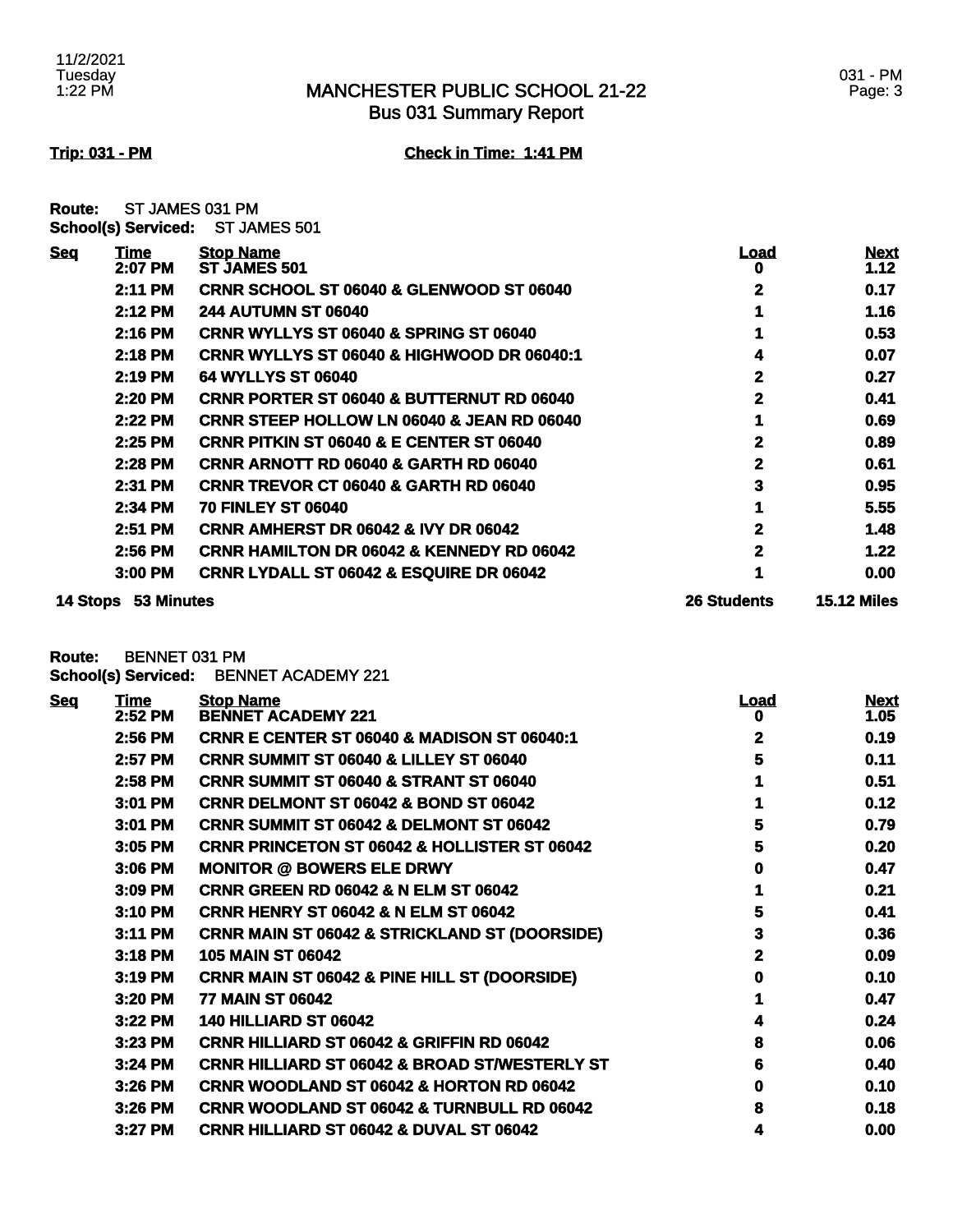### MANCHESTER PUBLIC SCHOOL 21-22 Bus 031 Summary Report

BENNET 031 PM cont'd...

| <u>Seq</u> | Time                | <b>Stop Name</b>                                       | <u>Load</u>        | <b>Next</b>         |
|------------|---------------------|--------------------------------------------------------|--------------------|---------------------|
|            | 19 Stops 35 Minutes |                                                        | <b>61 Students</b> | 6.06 Miles          |
| Route:     | School(s) Serviced: | <b>WADDELL 031 PM</b><br><b>WADDELL ELEMENTARY 357</b> |                    |                     |
| <b>Seq</b> | Time<br>3:47 PM     | <b>Stop Name</b><br><b>WADDELL ELEMENTARY 357</b>      | <u>Load</u><br>0   | <b>Next</b><br>1.61 |
|            | 3:54 PM             | <b>CRNR WOOD LN 06042 &amp; UNION ST 06042</b>         | 11                 | 1.14                |
|            | 3:59 PM             | <b>CRNR UNION ST 06042 &amp; JENNIFER WAY 06042</b>    | 6                  | 0.08                |
|            | 4:00 PM             | <b>CRNR UNION ST 06042 &amp; ROSSETTO DR 06042</b>     | 5                  | 0.62                |
|            | 4:07 PM             | 412 N MAIN ST 06042                                    | $\mathbf 2$        | 0.59                |
|            | 4:09 PM             | 467 N MAIN ST 06042                                    | 0                  | 0.51                |
|            | 4:11 PM             | <b>CRNR N MAIN ST 06042 &amp; OAK FOREST DR 06042</b>  | 2                  | 0.37                |
|            | 4:17 PM             | 726 N MAIN ST 06042 (WEE CARE)                         | 5                  | 0.21                |
|            | 4:18 PM             | 630 N MAIN ST 06042                                    | 2                  | 0.42                |
|            | 4:19 PM             | <b>CRNR N MAIN ST 06042 &amp; MCCABE ST 06042</b>      | 2                  | 0.04                |
|            | 4:20 PM             | <b>CRNR N MAIN ST 06042 &amp; MARBLE ST 06042</b>      | 3                  | 0.00                |
|            | 10 Stops 33 Minutes |                                                        | <b>38 Students</b> | <b>5.59 Miles</b>   |

**Check out Time: 4:41 PM**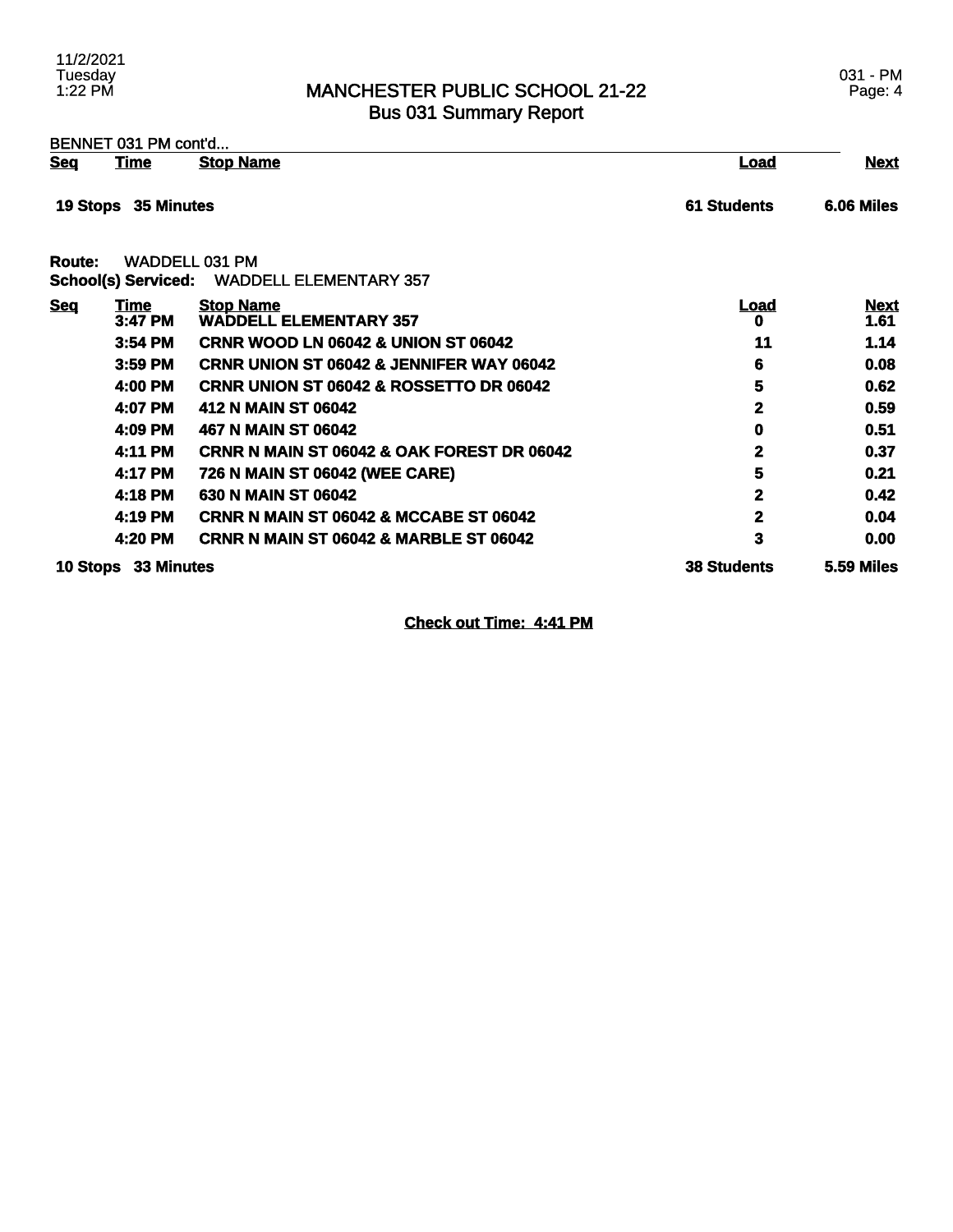Bus 032 Summary Report

**Trip: 032 - AM Check in Time: 5:41 AM**

**Route:** ST JAMES 032 AM **School(s) Serviced:** ST JAMES 501

| <b>Seq</b> | Time       | <b>Stop Name</b>                                           | <u>Load</u>        | <b>Next</b>        |
|------------|------------|------------------------------------------------------------|--------------------|--------------------|
|            | 6:07 AM    | <b>CRNR OAKLAND ST 06042 &amp; RACHEL RD (doorside)</b>    |                    | 1.79               |
|            | 6:14 AM    | <b>CRNR POND LN 06042 &amp; BRYAN DR 06042</b>             | 2                  | 1.46               |
|            | 6:19 AM    | 465 BUCKLAND HILLS DR 06042 - PAVILLION APTS               | 4                  | 2.42               |
|            | 6:28 AM    | <b>CRNR TOLLAND TPKE 06042 &amp; DONAHUE LN 06042</b>      |                    | 0.62               |
|            | 6:30 AM    | <b>CRNR TOLLAND TPKE 06042 &amp; JOHN OLDS DR 06042</b>    |                    | 0.48               |
|            | 6:32 AM    | <b>CRNR HORIZON WAY 06042 &amp; TOLLAND TPKE 06042</b>     |                    | 0.61               |
|            | 6:35 AM    | <b>CRNR BUCKLAND ST 06042 &amp; BRENTWOOD DR 06042</b>     | 3                  | 0.84               |
|            | 6:38 AM    | <b>CRNR N MAIN ST 06042 &amp; OAK FOREST DR 06042</b>      | 2                  | 2.35               |
|            | 6:47 AM    | <b>CRNR HILLIARD ST 06042 &amp; DUVAL ST 06042</b>         |                    | 0.64               |
|            | 6:50 AM    | <b>CRNR MIDDLE TPKE W 06040 &amp; DEERFIELD DR 06040:1</b> |                    | 2.17               |
|            | 6:57 AM    | <b>CRNR HARVARD RD 06042 &amp; PRINCETON ST 06042</b>      |                    | 0.57               |
|            | 6:59 AM    | <b>CRNR MIDDLE TPKE E &amp; CHARLES DR (DOORSIDE ONLY)</b> |                    | 1.30               |
|            | 7:05 AM    | <b>ST JAMES 501</b>                                        | O                  | 0.00               |
| 12 Stops   | 58 Minutes |                                                            | <b>20 Students</b> | <b>15.25 Miles</b> |

**Route:** BENNET 032 AM

**School(s) Serviced:** BENNET ACADEMY 221

| <u>Seq</u> | <u>Time</u> | <b>Stop Name</b>                                         | <u>Load</u> | <b>Next</b> |
|------------|-------------|----------------------------------------------------------|-------------|-------------|
|            | 7:40 AM     | <b>CRNR TOWER RD 06042 &amp; MIDDLE TPKE W 06040</b>     | 2           | 0.46        |
|            | 7:42 AM     | <b>CRNR BROAD ST 06042 &amp; WINDEMERE ST 06042</b>      | 8           | 0.56        |
|            | 7:45 AM     | <b>CRNR WOODLAND ST 06042 &amp; HOMESTEAD ST 06042</b>   | 3           | 0.49        |
|            | 7:47 AM     | <b>CRNR MIDDLE TPKE W 06040 &amp; HOMESTEAD ST 06042</b> | 6           | 0.24        |
|            | 7:48 AM     | <b>CRNR 76 MIDDLE TPKE W &amp; Across from OXFORD ST</b> | 3           | 0.01        |
|            | 7:48 AM     | <b>CRNR OXFORD ST 06042 &amp; MIDDLE TPKE W 06040</b>    | 6           | 0.58        |
|            | 7:51 AM     | <b>CRNR MAIN ST 06042 &amp; CAMBRIDGE ST 06042</b>       | $\mathbf 2$ | 0.24        |
|            | 7:53 AM     | <b>CRNR HAYNES ST 06040 &amp; MAIN ST 06040:1</b>        |             | 0.38        |
|            | 7:54 AM     | <b>CRNR BIGELOW ST 06040 &amp; LIBERTY ST 06040</b>      | 3           | 0.55        |
|            | 7:57 AM     | <b>CRNR HEMLOCK ST 06040 &amp; LODGE DR 06040</b>        | 4           | 0.82        |
|            | 8:00 AM     | <b>CRNR MAIN ST 06040 &amp; WADSWORTH ST 06040</b>       | 5           | 0.84        |
|            | 8:05 AM     | <b>BENNET ACADEMY 221</b>                                | 0           | 0.00        |
|            |             |                                                          |             |             |

**11 Stops 25 Minutes 43 Students 5.17 Miles** 

**Route:** WADDELL 032 AM

**School(s) Serviced:** WADDELL ELEMENTARY 357

| <u>Sea</u> | Time    | <b>Stop Name</b>                                              | Load | <u>Next</u> |
|------------|---------|---------------------------------------------------------------|------|-------------|
|            | 8:30 AM | <b>CRNR BRYAN DR 06042 &amp; CORNWALL DR 06042</b>            |      | 1.43        |
|            | 8:35 AM | <b>CRNR TOLLAND TPKE 06042 &amp; LISA DR 06042</b>            |      | 0.08        |
|            | 8:35 AM | <b>CRNR TOLLAND TPKE 06042 &amp; JEFFREY ALAN DR 06042</b>    | 8    | 0.31        |
|            | 8:36 AM | <b>CRNR TOLLAND TPK &amp; JOHN OLDS DR (THE PLACE CONDOS)</b> | 20   | 0.17        |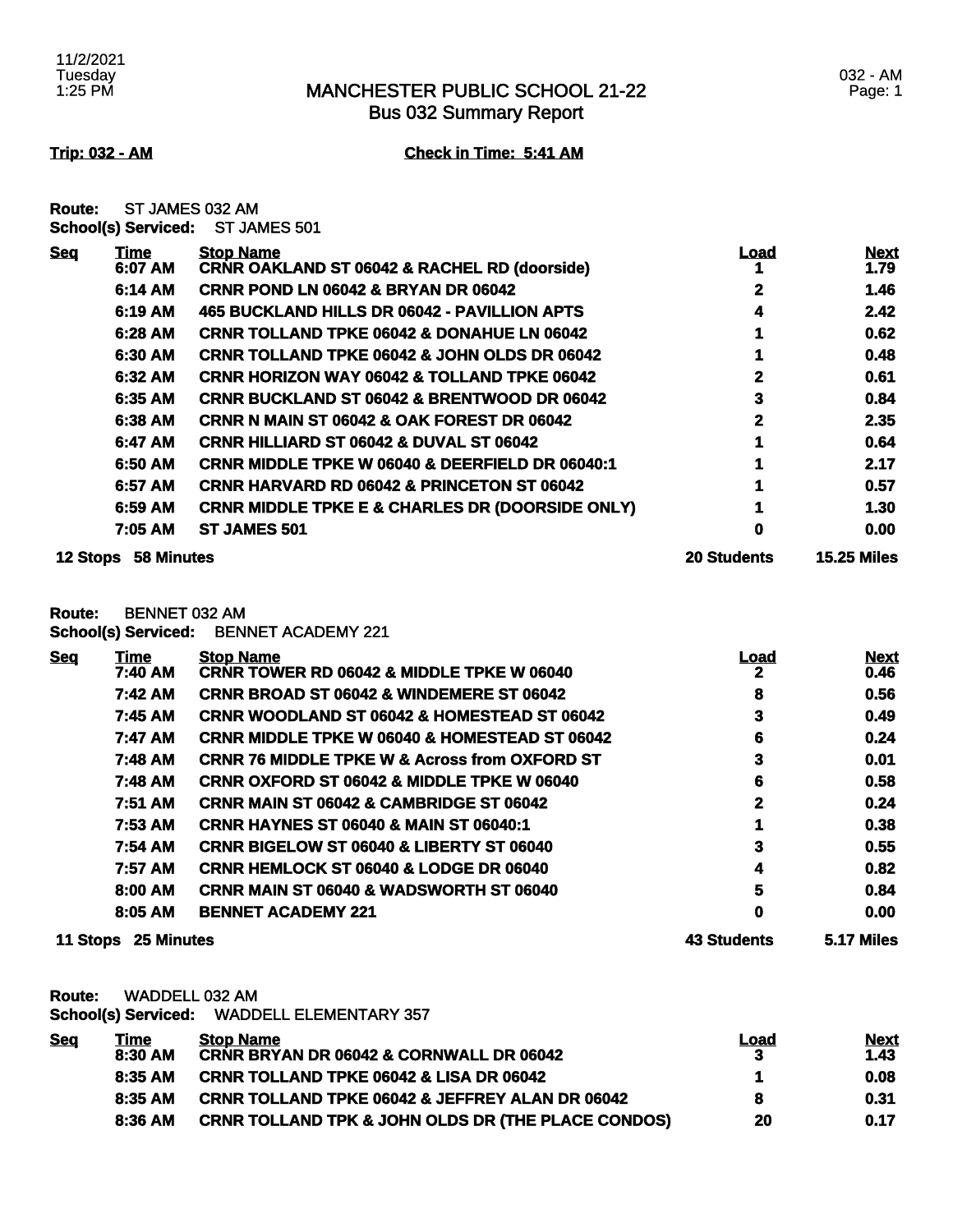### MANCHESTER PUBLIC SCHOOL 21-22 Bus 032 Summary Report

| <b>Seq</b> | WADDELL 032 AM cont'd<br><u>Time</u> | <b>Stop Name</b>                                              | Load               | <b>Next</b> |
|------------|--------------------------------------|---------------------------------------------------------------|--------------------|-------------|
|            | 8:38 AM                              | <b>CRNR TOLLAND TPKE @ ASPEN WOOD CONDOS</b>                  | 4                  | 0.41        |
|            | 8:39 AM                              | <b>CRNR TOLLAND TPKE 06042 &amp; DOGWOOD LN - ASPEN WOODS</b> | 28                 | 0.61        |
|            | 8:42 AM                              | 584 N MAIN ST 06042                                           |                    | 1.27        |
|            | 8:47 AM                              | CRNR HILLIARD ST 06042 & CUMBERLAND ST 06042                  | 3                  | 0.70        |
|            | 8:50 AM                              | <b>WADDELL ELEMENTARY 357</b>                                 | 0                  | 0.00        |
| 8 Stops    | <b>20 Minutes</b>                    |                                                               | <b>65 Students</b> | 4.98 Miles  |

**Check out Time: 9:09 AM**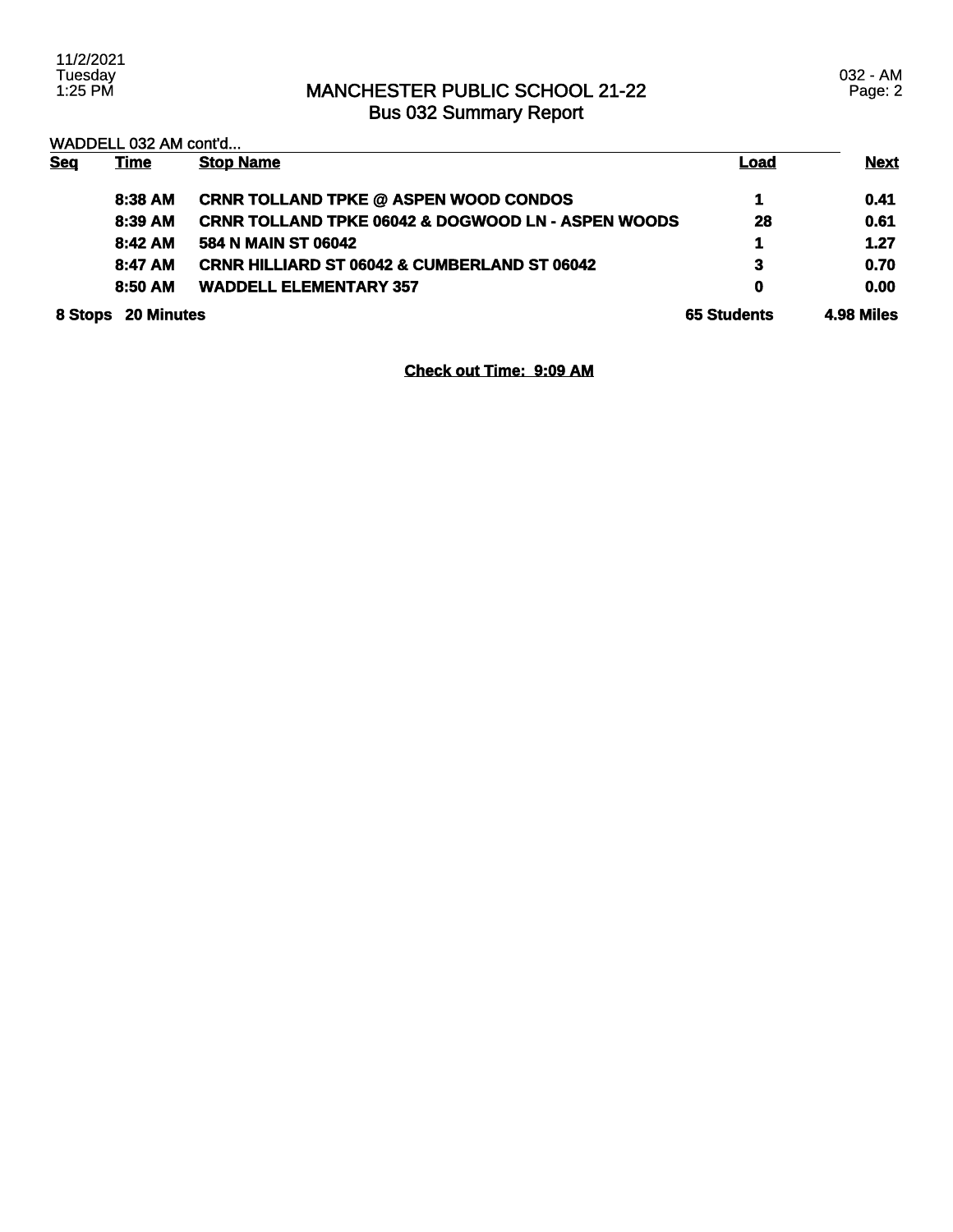### MANCHESTER PUBLIC SCHOOL 21-22 Bus 032 Summary Report

### 032 - PM Page: 3

**Trip: 032 - PM Check in Time: 1:41 PM**

| <b>Route:</b> | ST JAMES 032 PM            |              |
|---------------|----------------------------|--------------|
|               | <b>School(s) Serviced:</b> | ST JAMES 501 |

| <b>Seq</b> | Time              | <b>Stop Name</b>                                           | <u>Load</u>        | <b>Next</b>        |
|------------|-------------------|------------------------------------------------------------|--------------------|--------------------|
|            | 2:07 PM           | <b>ST JAMES 501</b>                                        |                    | 2.45               |
|            | 2:18 PM           | <b>CRNR OAKLAND ST 06042 &amp; RACHEL RD (doorside)</b>    |                    | 1.78               |
|            | 2:24 PM           | 465 BUCKLAND HILLS DR 06042 - PAVILLION APTS               |                    | 2.58               |
|            | 2:35 PM           | <b>CRNR POND LN 06042 &amp; BRYAN DR 06042</b>             | 2                  | 1.30               |
|            | 2:39 PM           | <b>CRNR TOLLAND TPKE 06042 &amp; DONAHUE LN 06042</b>      |                    | 0.62               |
|            | 2:41 PM           | <b>CRNR TOLLAND TPKE 06042 &amp; JOHN OLDS DR 06042</b>    |                    | 0.48               |
|            | 2:43 PM           | <b>CRNR HORIZON WAY 06042 &amp; TOLLAND TPKE 06042</b>     |                    | 0.61               |
|            | 2:45 PM           | <b>CRNR BUCKLAND ST 06042 &amp; BRENTWOOD DR 06042</b>     | 3                  | 0.84               |
|            | $2:49$ PM         | <b>CRNR N MAIN ST 06042 &amp; OAK FOREST DR 06042</b>      | 2                  | 2.12               |
|            | 2:56 PM           | 467 N MAIN ST 06042                                        |                    | 2.13               |
|            | 3:03 PM           | <b>472 HILLIARD ST 06042</b>                               | n                  | 0.73               |
|            | $3:05$ PM         | <b>CRNR HILLIARD ST 06042 &amp; DUVAL ST 06042</b>         |                    | 0.64               |
|            | 3:08 PM           | <b>CRNR MIDDLE TPKE W 06040 &amp; DEERFIELD DR 06040:1</b> |                    | 1.11               |
|            | 3:12 PM           | <b>CRNR LOCKWOOD ST 06042 &amp; IRVING ST 06042</b>        |                    | 1.60               |
|            | $3:18$ PM         | <b>CRNR HARVARD RD 06042 &amp; PRINCETON ST 06042</b>      |                    | 0.57               |
|            | 3:20 PM           | <b>CRNR MIDDLE TPKE E &amp; CHARLES DR (DOORSIDE ONLY)</b> |                    | 0.00               |
| 15 Stops   | <b>73 Minutes</b> |                                                            | <b>20 Students</b> | <b>19.56 Miles</b> |

**Route:** BENNET 032 PM

**School(s) Serviced:** BENNET ACADEMY 221

| <b>Seq</b> | <u>Time</u>       | <b>Stop Name</b>                                         | <u>Load</u>        | <b>Next</b>       |
|------------|-------------------|----------------------------------------------------------|--------------------|-------------------|
|            | 2:52 PM           | <b>BENNET ACADEMY 221</b>                                | o                  | 1.21              |
|            | 2:56 PM           | <b>CRNR MAIN ST 06040 &amp; WADSWORTH ST 06040</b>       | 5                  | 0.36              |
|            | 2:59 PM           | <b>CRNR BIGELOW ST 06040 &amp; LIBERTY ST 06040</b>      | 3                  | 0.55              |
|            | 3:01 PM           | <b>CRNR HEMLOCK ST 06040 &amp; LODGE DR 06040</b>        | 4                  | 0.86              |
|            | 3:05 PM           | <b>CRNR MAIN ST 06042 &amp; CAMBRIDGE ST 06042</b>       | 2                  | 0.52              |
|            | 3:07 PM           | <b>CRNR OXFORD ST 06042 &amp; MIDDLE TPKE W 06040</b>    | 6                  | 0.54              |
|            | 3:09 PM           | <b>CRNR 76 MIDDLE TPKE W &amp; Across from OXFORD ST</b> | 3                  | 0.42              |
|            | 3:11 PM           | <b>CRNR MIDDLE TPKE W 06040 &amp; HOMESTEAD ST 06042</b> | 6                  | 0.49              |
|            | 3:14 PM           | <b>CRNR WOODLAND ST 06042 &amp; HOMESTEAD ST 06042</b>   | 3                  | 0.56              |
|            | 3:16 PM           | <b>CRNR BROAD ST 06042 &amp; WINDEMERE ST 06042</b>      | 8                  | 0.45              |
|            | 3:18 PM           | <b>CRNR TOWER RD 06042 &amp; MIDDLE TPKE W 06040</b>     | 2                  | 1.04              |
|            | $3:22$ PM         | <b>CRNR HAYNES ST 06040 &amp; MAIN ST 06040:1</b>        |                    | 0.00              |
| 11 Stops   | <b>30 Minutes</b> |                                                          | <b>43 Students</b> | <b>7.00 Miles</b> |

| Route: WADDELL 032 PM |  |
|-----------------------|--|
|                       |  |

**School(s) Serviced:** WADDELL ELEMENTARY 357

| <u>Sea</u> | Time    | <b>Stop Name</b>              | ∟oad | <b>Next</b> |
|------------|---------|-------------------------------|------|-------------|
|            | 3:47 PM | <b>WADDELL ELEMENTARY 357</b> |      | 2.95        |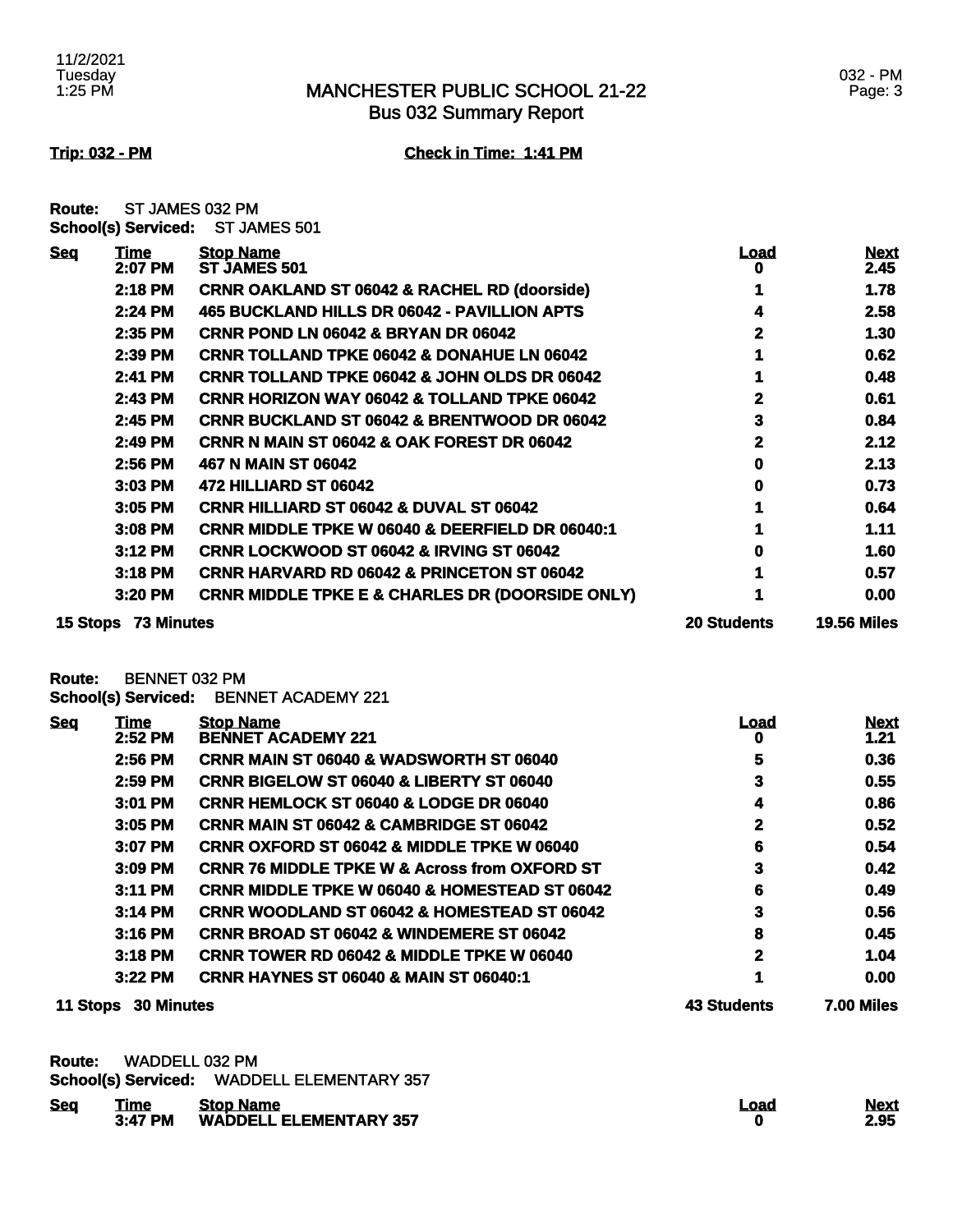### MANCHESTER PUBLIC SCHOOL 21-22 Bus 032 Summary Report

WADDELL 032 PM cont'd...

| <b>Seq</b> | <b>Time</b>       | <b>Stop Name</b>                                              | <u>Load</u>        | <b>Next</b>        |
|------------|-------------------|---------------------------------------------------------------|--------------------|--------------------|
|            | $3:57$ PM         | <b>CRNR TOLLAND TPKE @ ASPEN WOOD CONDOS</b>                  |                    | 0.56               |
|            | 3:59 PM           | <b>CRNR TOLLAND TPKE 06042 &amp; LISA DR 06042</b>            |                    | 0.51               |
|            | 4:01 PM           | <b>CRNR TOLLAND TPKE 06042 &amp; JEFFREY ALAN DR 06042</b>    | 8                  | 0.31               |
|            | 4:02 PM           | <b>CRNR TOLLAND TPK &amp; JOHN OLDS DR (THE PLACE CONDOS)</b> | 21                 | 0.58               |
|            | 4:05 PM           | <b>CRNR TOLLAND TPKE 06042 &amp; DOGWOOD LN - ASPEN WOODS</b> | 28                 | 0.61               |
|            | 4:08 PM           | 584 N MAIN ST 06042                                           | 1                  | 3.04               |
|            | 4:18 PM           | <b>CRNR BRYAN DR 06042 &amp; CORNWALL DR 06042</b>            | 3                  | 2.76               |
|            | 4:29 PM           | <b>CRNR HILLIARD ST 06042 &amp; CUMBERLAND ST 06042</b>       | 3                  | 0.00               |
| 8 Stops    | <b>42 Minutes</b> |                                                               | <b>66 Students</b> | <b>11.32 Miles</b> |

**Check out Time: 4:50 PM**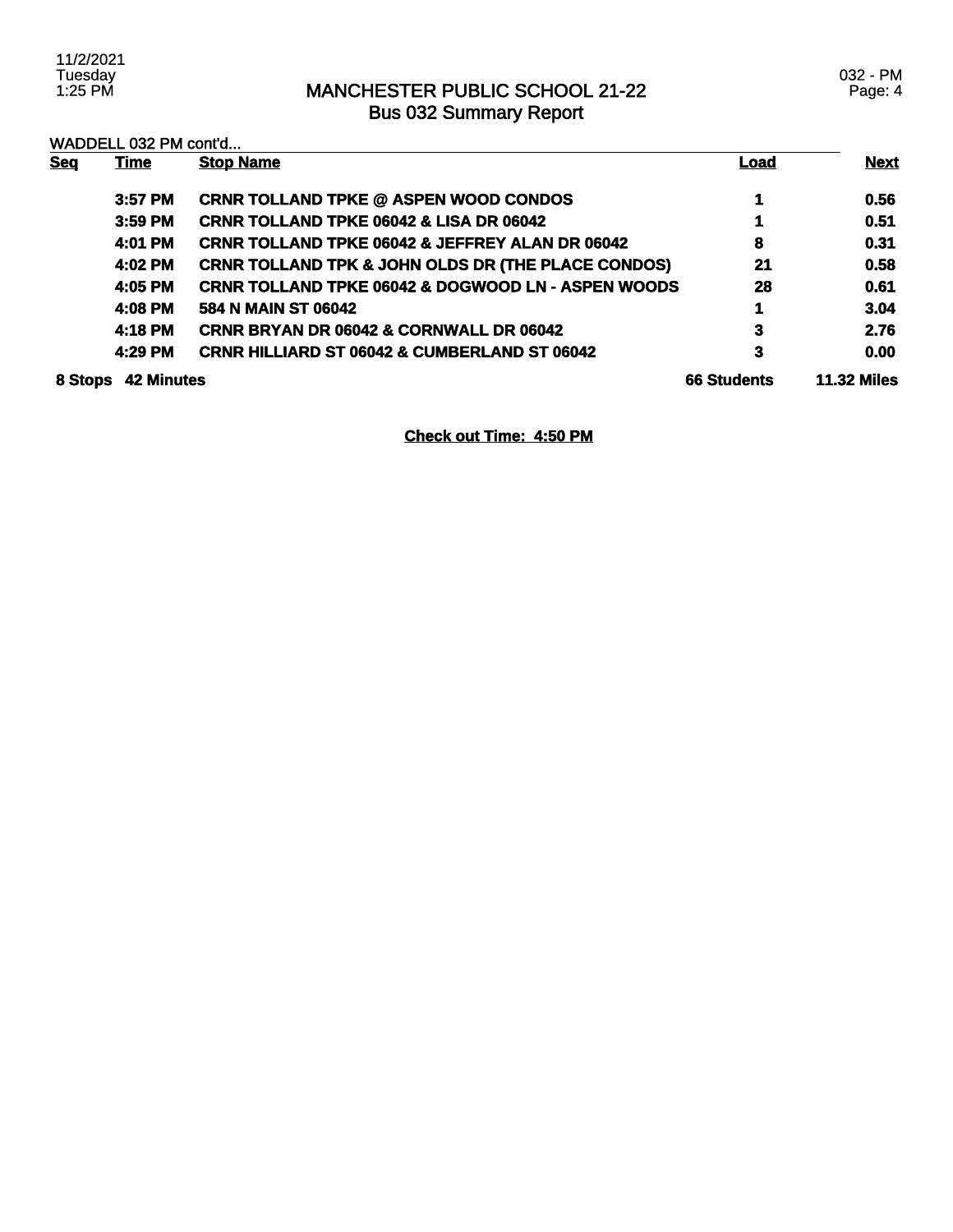### MANCHESTER PUBLIC SCHOOL 21-22 Bus 101 Summary Report

**Trip: 101 - AM Check in Time: 5:56 AM**

**Route:** ROCKVILLE MB 101 AM **School(s) Serviced:** ROCKVILLE VOAG 146

| <b>Seq</b> | <u>Time</u><br>6:13 AM | <b>Stop Name</b><br>CRNR LEWIS ST 06040 & SPRING ST 06040    | <u>Load</u>        | <b>Next</b><br>2.22 |
|------------|------------------------|--------------------------------------------------------------|--------------------|---------------------|
|            | 6:21 AM                | <b>CRNR BROOKFIELD ST 06040 &amp; MHS NORTH DWY 06040</b>    | 3                  | 1.57                |
|            | 6:27 AM                | <b>CRNR GREENWOOD DR 06042 &amp; INDIAN DR 06042</b>         |                    | 2.71                |
|            | 6:38 AM                | <b>CRNR N SCHOOL ST 06042 &amp; ROBERTSON ELE DRWY 06042</b> | 3                  | 1.69                |
|            | 6:45 AM                | <b>CRNR PARKER ST 06042 &amp; ELVREE ST 06042</b>            | 1                  | 1.87                |
|            | 6:52 AM                | <b>CRNR KENT DR 06042 &amp; VERNON ST 06042</b>              | 3                  | 4.33                |
|            | 7:05 AM                | <b>ROCKVILLE VOAG 146</b>                                    | 0                  | 0.00                |
| 6 Stops    | 52 Minutes             |                                                              | <b>12 Students</b> | <b>14.39 Miles</b>  |

**Route:** BENNET MB 101 AM **School(s) Serviced:** BENNET ACADEMY 221

| <b>Seq</b> | <u>Time</u>       | <b>Stop Name</b>                                              | Load       | <b>Next</b> |
|------------|-------------------|---------------------------------------------------------------|------------|-------------|
|            | 7:22 AM           | <b>CRNR OAKLAND ST 06042 &amp; RACHEL RD (doorside)</b>       |            | 1.39        |
|            | 7:27 AM           | <b>23 LISA DR 06042</b>                                       |            | 0.53        |
|            | 7:33 AM           | <b>CRNR TOLLAND TPK &amp; JOHN OLDS DR (THE PLACE CONDOS)</b> |            | 2.35        |
|            | 7:41 AM           | <b>74 WOODLAND ST 06042</b>                                   |            | 0.60        |
|            | 7:44 AM           | <b>46 HUDSON ST 06042</b>                                     |            | 0.61        |
|            | 7:46 AM           | 57 WASHINGTON ST 06042                                        |            | 1.08        |
|            | 7:50 AM           | 101 BROOKFIELD ST 06040                                       |            | 0.23        |
|            | 7:52 AM           | 162 WADSWORTH ST E 06040                                      |            | 1.63        |
|            | 7:58 AM           | <b>60 HEMLOCK ST 06040</b>                                    |            | 1.43        |
|            | 8:05 AM           | <b>BENNET ACADEMY 221</b>                                     | 0          | 0.00        |
| 9 Stops    | <b>43 Minutes</b> |                                                               | 9 Students | 9.85 Miles  |

**Route:** BUCKLEY MB 101 AM

**School(s) Serviced:** BUCKLEY ELEMENTARY 335

| <u>Seq</u>         | <u>Time</u> | <b>Stop Name</b>                                  | <b>Load</b>       | <b>Next</b> |
|--------------------|-------------|---------------------------------------------------|-------------------|-------------|
|                    | 8:36 AM     | <b>34 GOSLEE DR 06040</b>                         | 2                 | 1.20        |
|                    | 8:40 AM     | <b>CRNR SPRUCE ST 06040 &amp; SCHOOL ST 06040</b> | 5                 | 0.20        |
|                    | 8:42 AM     | <b>CRNR OAK ST 06040 &amp; SPRUCE ST 06040</b>    | 3                 | 2.07        |
|                    | 8:50 AM     | <b>BUCKLEY ELEMENTARY 335</b>                     | 0                 | 0.00        |
| 3 Stops 14 Minutes |             | <b>10 Students</b>                                | <b>3.47 Miles</b> |             |

**Check out Time: 9:10 AM**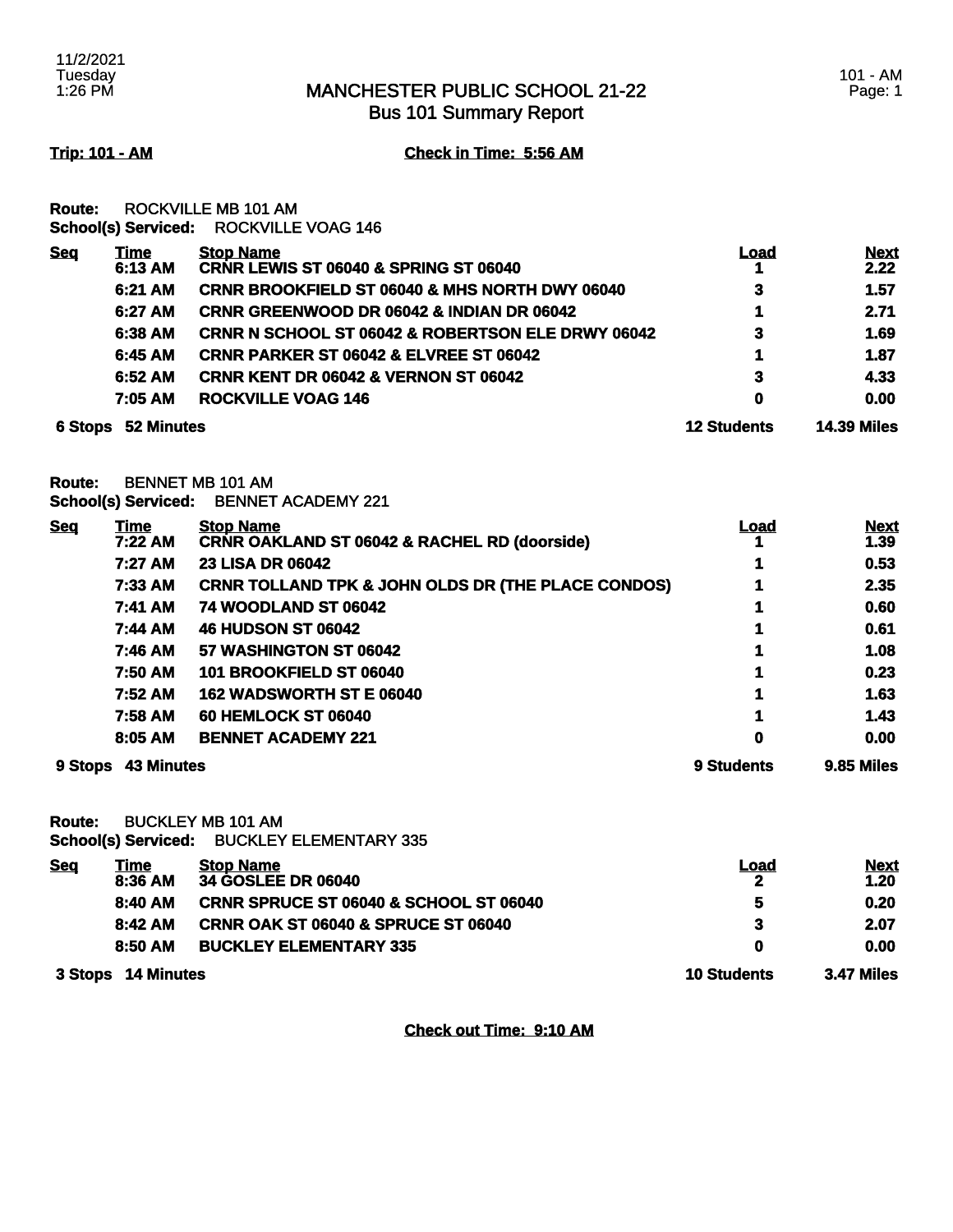Bus 101 Summary Report

**Trip: 101 - PM Check in Time: 1:22 PM**

**Route:** ROCKVILLE MB 101 PM **School(s) Serviced:** ROCKVILLE VOAG 146

| <b>Seq</b>     | <u>Time</u><br>2:07 PM | <b>Stop Name</b><br><b>ROCKVILLE VOAG 146</b>                | Load<br>o          | <b>Next</b><br>4.50 |
|----------------|------------------------|--------------------------------------------------------------|--------------------|---------------------|
|                | 2:20 PM                | <b>CRNR PARKER ST 06042 &amp; ELVREE ST 06042</b>            |                    | 1.68                |
|                | 2:25 PM                | <b>CRNR N SCHOOL ST 06042 &amp; ROBERTSON ELE DRWY 06042</b> | 3                  | 2.71                |
|                | $2:36$ PM              | <b>CRNR KENT DR 06042 &amp; VERNON ST 06042</b>              | 3                  | 1.14                |
|                | 2:40 PM                | <b>CRNR GREENWOOD DR 06042 &amp; INDIAN DR 06042</b>         |                    | 1.57                |
|                | 2:47 PM                | <b>CRNR BROOKFIELD ST 06040 &amp; MHS NORTH DWY 06040</b>    | 3                  | 1.83                |
|                | $2:53$ PM              | <b>CRNR CHARTER OAK ST 06040 &amp; SPRUCE ST 06040</b>       |                    | 0.86                |
|                | 2:57 PM                | <b>CRNR LEWIS ST 06040 &amp; SPRING ST 06040</b>             |                    | 0.00                |
| <b>7 Stops</b> | 50 Minutes             |                                                              | <b>13 Students</b> | <b>14.29 Miles</b>  |

**Route:** BENNET MB 101 PM **School(s) Serviced:** BENNET ACADEMY 221

| <b>Seq</b> | <u>Time</u>       | <b>Stop Name</b>                                              | Load       | <b>Next</b>       |
|------------|-------------------|---------------------------------------------------------------|------------|-------------------|
|            | $2:52$ PM         | <b>BENNET ACADEMY 221</b>                                     | U          | 1.81              |
|            | 3:00 PM           | <b>60 HEMLOCK ST 06040</b>                                    | 1          | 1.21              |
|            | 3:05 PM           | 162 WADSWORTH ST E 06040                                      |            | 0.31              |
|            | 3:06 PM           | <b>132 LENOX ST 06040</b>                                     | 0          | 0.80              |
|            | 3:10 PM           | 57 WASHINGTON ST 06042                                        | 1          | 0.59              |
|            | 3:13 PM           | <b>46 HUDSON ST 06042</b>                                     |            | 0.43              |
|            | 3:15 PM           | <b>74 WOODLAND ST 06042</b>                                   |            | 1.83              |
|            | 3:22 PM           | <b>CRNR TOLLAND TPK &amp; JOHN OLDS DR (THE PLACE CONDOS)</b> | 1          | 0.41              |
|            | 3:29 PM           | <b>23 LISA DR 06042</b>                                       | 1          | 1.76              |
|            | 3:41 PM           | <b>CRNR OAKLAND ST 06042 &amp; RACHEL RD (doorside)</b>       |            | 0.00              |
| 9 Stops    | <b>49 Minutes</b> |                                                               | 8 Students | <b>9.15 Miles</b> |

**Route:** BUCKLEY MB 101 PM

**School(s) Serviced:** BUCKLEY ELEMENTARY 335

| <u>Seq</u>         | Time      | <b>Stop Name</b>                                  | Load              | <b>Next</b> |
|--------------------|-----------|---------------------------------------------------|-------------------|-------------|
|                    | 3:47 PM   | <b>BUCKLEY ELEMENTARY 335</b>                     | 0                 | 2.13        |
|                    | $3:56$ PM | <b>CRNR OAK ST 06040 &amp; SPRUCE ST 06040</b>    |                   | 0.20        |
|                    | $3:57$ PM | <b>CRNR SPRUCE ST 06040 &amp; SCHOOL ST 06040</b> | 5                 | 1.50        |
|                    | 4:02 PM   | 34 GOSLEE DR 06040                                |                   | 0.00        |
| 3 Stops 15 Minutes |           | <b>10 Students</b>                                | <b>3.83 Miles</b> |             |

**Check out Time: 4:16 PM**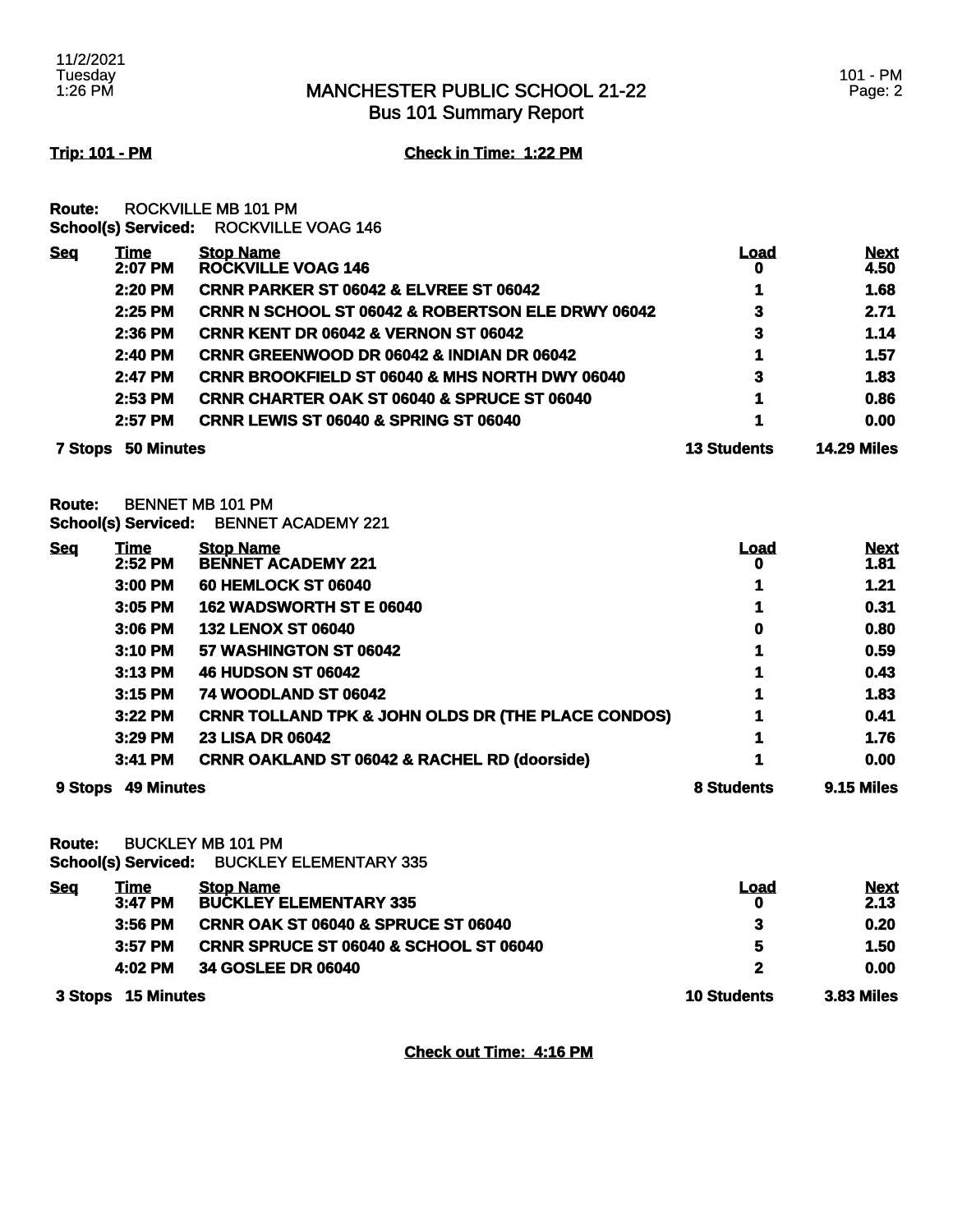Bus 102 Summary Report

**Trip: 102 - AM Check in Time: 6:40 AM**

**Route:** MRA MB 102 AM **School(s) Serviced:** MANCHESTER REGIONAL ACADEMY 794

|            | 7:15 AM                | <b>MANCHESTER REGIONAL ACADEMY 794</b>                                | 0                | 0.00                |
|------------|------------------------|-----------------------------------------------------------------------|------------------|---------------------|
|            | 7:08 AM                | 253 HARTFORD RD 06040:1                                               | 1                | 2.29                |
|            | 7:06 AM                | <b>CRNR PINE ST 06040 &amp; FOREST ST 06040</b>                       | 0                | 0.27                |
|            | 7:06 AM                | <b>CRNR PINE ST 06040 &amp; PLEASANT ST 06040</b>                     | 0                | 0.05                |
|            | 7:04 AM                | <b>CRNR PARK ST 06040 &amp; CHESTNUT ST 06040</b>                     | $\mathbf{2}$     | 0.38                |
|            | 7:02 AM                | <b>CRNR CENTER ST 06040 &amp; NEWMAN ST 06040</b>                     | 3                | 0.41                |
| <b>Seq</b> | <u>Time</u><br>7:00 AM | <b>Stop Name</b><br><b>CRNR LINDEN ST 06040 &amp; MYRTLE ST 06040</b> | <u>Load</u><br>2 | <b>Next</b><br>0.43 |
|            |                        | SCROOKS) SEIVICED: MANUTESTER REGIUNAL AUADEMT 794                    |                  |                     |

**Route:** MTC MB 102 AM

|  | School(s) Serviced: MANCHESTER TRANSITION CENTER 791 |
|--|------------------------------------------------------|
|--|------------------------------------------------------|

| <b>Seq</b> | Time<br>7:38 AM | <b>Stop Name</b><br>557 HILLSTOWN RD 06040            | <b>Load</b> | <b>Next</b><br>1.15 |
|------------|-----------------|-------------------------------------------------------|-------------|---------------------|
|            | 7:42 AM         | <b>34 JOAN CIR 06040</b>                              |             | 3.77                |
|            | 7:54 AM         | <b>70 RIDGE ST 06040:1</b>                            |             | 0.34                |
|            | 7:56 AM         | <b>CRNR GRISWOLD ST 06040 &amp; TRUMBULL ST 06040</b> |             | 1.51                |
|            | 8:01 AM         | <b>43 CAMBRIDGE ST 06042</b>                          | 0           | 0.78                |
|            | 8:05 AM         | <b>MANCHESTER TRANSITION CENTER 791</b>               | 0           | 0.00                |
| 5 Stops    | 27 Minutes      |                                                       | 4 Students  | <b>7.55 Miles</b>   |

**Route:** BOWERS MB 102 AM

**School(s) Serviced:** BOWERS ELEMENTARY 332

| <u>Seq</u> | <u>Time</u>       | <b>Stop Name</b>                                | <u>Load</u>        | <b>Next</b>        |
|------------|-------------------|-------------------------------------------------|--------------------|--------------------|
|            | 7:50 AM           | 27 HENRY ST 06042 (MONITOR)                     | 0                  | 3.21               |
|            | 8:02 AM           | <b>126 HIGHLAND ST 06040</b>                    |                    | 1.13               |
|            | 8:06 AM           | 171 OAK ST 06040                                |                    | 0.40               |
|            | 8:08 AM           | <b>109 SPRUCE ST 06040</b>                      |                    | 0.76               |
|            | 8:11 AM           | <b>46 ST JAMES ST 06040</b>                     |                    | 1.92               |
|            | 8:19 AM           | <b>23 LUCIAN ST 06040</b>                       |                    | 0.60               |
|            | 8:22 AM           | <b>262 W CENTER ST 06040</b>                    |                    | 1.14               |
|            | 8:26 AM           | <b>SQUIRE VILLAGE @ MAIL BOXES</b>              |                    | 0.11               |
|            | 8:27 AM           | <b>52 RUBY DR 06040</b>                         |                    | 0.50               |
|            | 8:29 AM           | <b>66 IMPERIAL DR 06040</b>                     |                    | 1.82               |
|            | 8:36 AM           | <b>32 DEVON DR 06040</b>                        |                    | 2.20               |
|            | 8:43 AM           | <b>CRNR FLOWER ST 06040 &amp; ELRO ST 06040</b> |                    | 0.36               |
|            | 8:45 AM           | <b>164 SUMMIT ST 06040</b>                      |                    | 0.76               |
|            | 8:48 AM           | 21 PRINCETON ST 06042                           |                    | 0.37               |
|            | 8:50 AM           | <b>BOWERS ELEMENTARY 332</b>                    | 0                  | 0.00               |
| 14 Stops   | <b>60 Minutes</b> |                                                 | <b>13 Students</b> | <b>15.28 Miles</b> |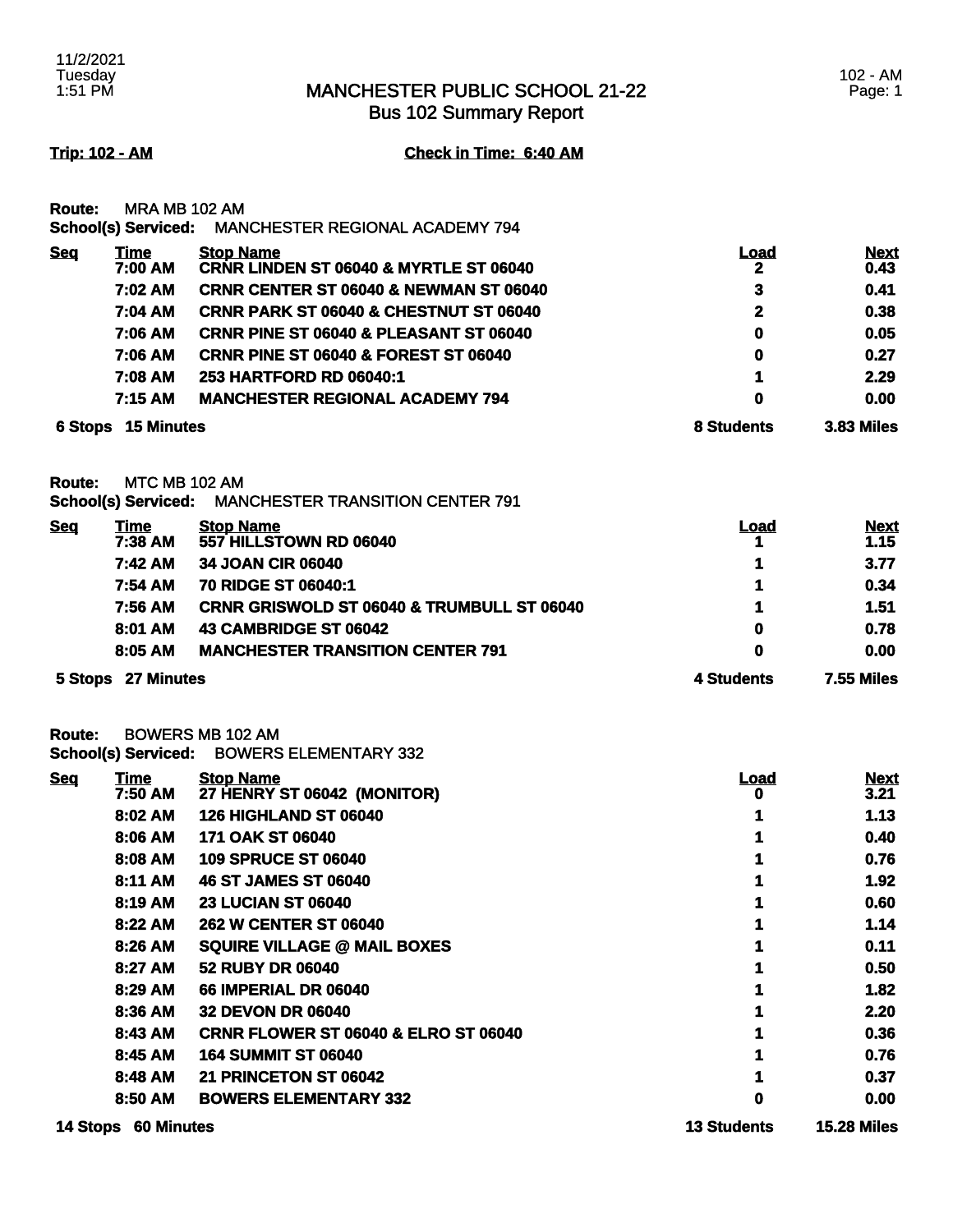### MANCHESTER PUBLIC SCHOOL 21-22 Bus 102 Summary Report

**Check out Time: 9:05 AM**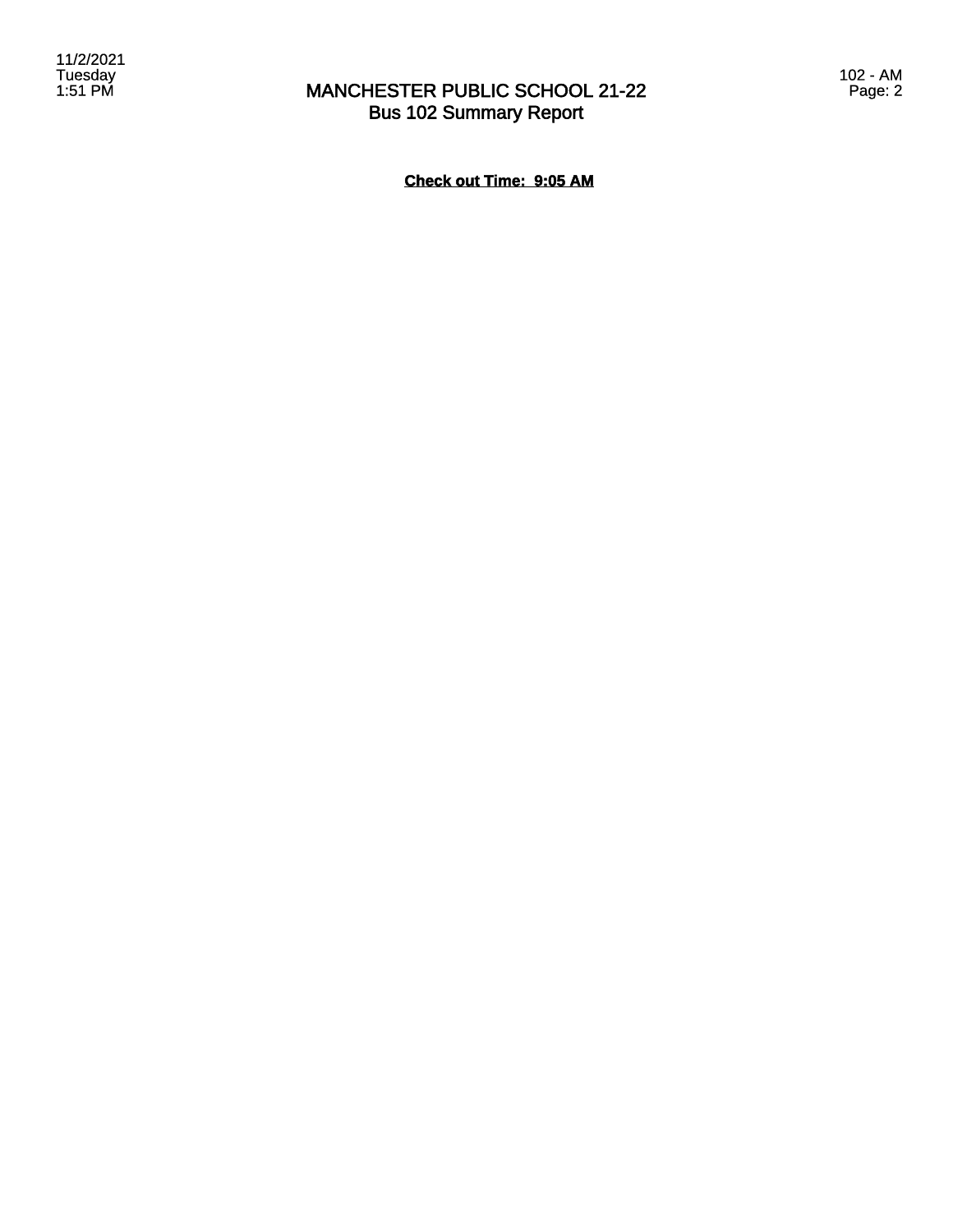Bus 102 Summary Report

**Trip: 102 - PM Check in Time: 11:35 AM**

| <b>Route:</b> | <b>ECREDIT 102 PM</b><br><b>School(s) Serviced:</b> | E CREDIT 112                                                      |                    |                     |
|---------------|-----------------------------------------------------|-------------------------------------------------------------------|--------------------|---------------------|
| <b>Seq</b>    | <u>Time</u>                                         | <b>Stop Name</b>                                                  | <u>Load</u>        | <u>Next</u>         |
|               | 12:00 PM<br>12:05 PM                                | E CREDIT 112<br><b>CRNR ST JOHN ST 06040 &amp; STONE ST 06040</b> | 0<br>0             | 1.33<br>0.00        |
|               | 1 Stops 5 Minutes                                   |                                                                   | 0 Students         | <b>1.33 Miles</b>   |
| <b>Route:</b> | MTC MB 102 PM                                       |                                                                   |                    |                     |
|               | <b>School(s) Serviced:</b>                          | <b>MANCHESTER TRANSITION CENTER 791</b>                           |                    |                     |
| <b>Seq</b>    | <b>Time</b><br>$2:07$ PM                            | <b>Stop Name</b><br><b>MANCHESTER TRANSITION CENTER 791</b>       | Load<br>o          | <u>Next</u><br>0.89 |
|               | 2:11 PM                                             | 43 CAMBRIDGE ST 06042                                             | 0                  | 1.50                |
|               | 2:17 PM                                             | <b>CRNR GRISWOLD ST 06040 &amp; TRUMBULL ST 06040</b>             | 1                  | 0.45                |
|               | 2:19 PM                                             | 70 RIDGE ST 06040:1                                               | 1                  | 4.15                |
|               | 2:32 PM                                             | 34 JOAN CIR 06040                                                 | 1                  | 1.27                |
|               | 2:41 PM                                             | 557 HILLSTOWN RD 06040                                            |                    | 0.00                |
|               | 5 Stops 34 Minutes                                  |                                                                   | <b>4 Students</b>  | 8.26 Miles          |
| Route:        | 102 MMA PM<br><b>School(s) Serviced:</b>            | <b>MANCHESTER MIDDLE ACADEMY 215</b>                              |                    |                     |
| <b>Seq</b>    | <b>Time</b><br>2:52 PM                              | <b>Stop Name</b><br><b>MANCHESTER MIDDLE ACADEMY 215</b>          | <b>Load</b><br>o   | <b>Next</b><br>0.14 |
|               | 2:53 PM                                             | <b>CRNR CEDAR ST 06040 &amp; WASHINGTON ELE DRWY 06042</b>        | 1                  | 0.67                |
|               | 2:56 PM                                             | <b>CRNR CENTER ST 06040 &amp; ROOSEVELT ST 06040</b>              | 3                  | 0.19                |
|               | 2:57 PM                                             | <b>CRNR W CENTER ST 06040 &amp; EMERSON ST (DOORSIDE)</b>         | 2                  | 0.31                |
|               | 2:59 PM                                             | <b>CRNR W CENTER ST 06040 &amp; HYDE ST 06040</b>                 | 1                  | 0.96                |
|               | 3:02 PM                                             | <b>CRNR RUBY DR 06040 &amp; QUEENS CT 06040</b>                   | 1                  | 0.21                |
|               | 3:03 PM                                             | <b>SQUIRE VILLAGE AT PLAYGROUND</b>                               | 1                  | 1.50                |
|               | 3:08 PM                                             | <b>44 KEENEY ST 06040</b>                                         |                    | 3.00                |
|               | 3:20 PM                                             | <b>16 WESTERLY ST 06042</b>                                       | 1                  | 1.84                |
|               | 3:27 PM                                             | <b>CRNR MIDDLE TPKE E &amp; CHARLES DR (DOORSIDE ONLY)</b>        | 1                  | 1.78                |
|               | 3:34 PM                                             | <b>75 DALE RD 06040</b>                                           | 1                  | 2.23                |
|               | 3:42 PM                                             | <b>CRNR WOODBRIDGE ST 06042 &amp; STARKWEATHER ST 06042</b>       |                    | 1.10                |
|               | 3:47 PM                                             | 360 OAKLAND ST 06042 - OAKLAND HEIGHTS - BY SIGN                  | 2                  | 1.03                |
|               | 3:51 PM                                             | <b>CRNR BALDWIN RD 06042 &amp; BRYAN DR 06042 - PM</b>            |                    | 1.28                |
|               | 3:56 PM                                             | 345 BUCKLAND HILLS DR 06042 - PAVILLION APTS                      | 1                  | 2.02                |
|               | 4:04 PM                                             | <b>CRNR TOLLAND TPKE 06042 &amp; JEFFREY ALAN DR 06042</b>        | 1                  | 0.00                |
|               | 15 Stops 72 Minutes                                 |                                                                   | <b>19 Students</b> | <b>18.26 Miles</b>  |

| <b>19 Students</b> | <b>18.26 Mil</b> |  |
|--------------------|------------------|--|
|                    |                  |  |

| Route: | <b>BOWERS MB 102 PM</b> |                                           |
|--------|-------------------------|-------------------------------------------|
|        |                         | School(s) Serviced: BOWERS ELEMENTARY 332 |

**Seq Time Stop Name Load Next**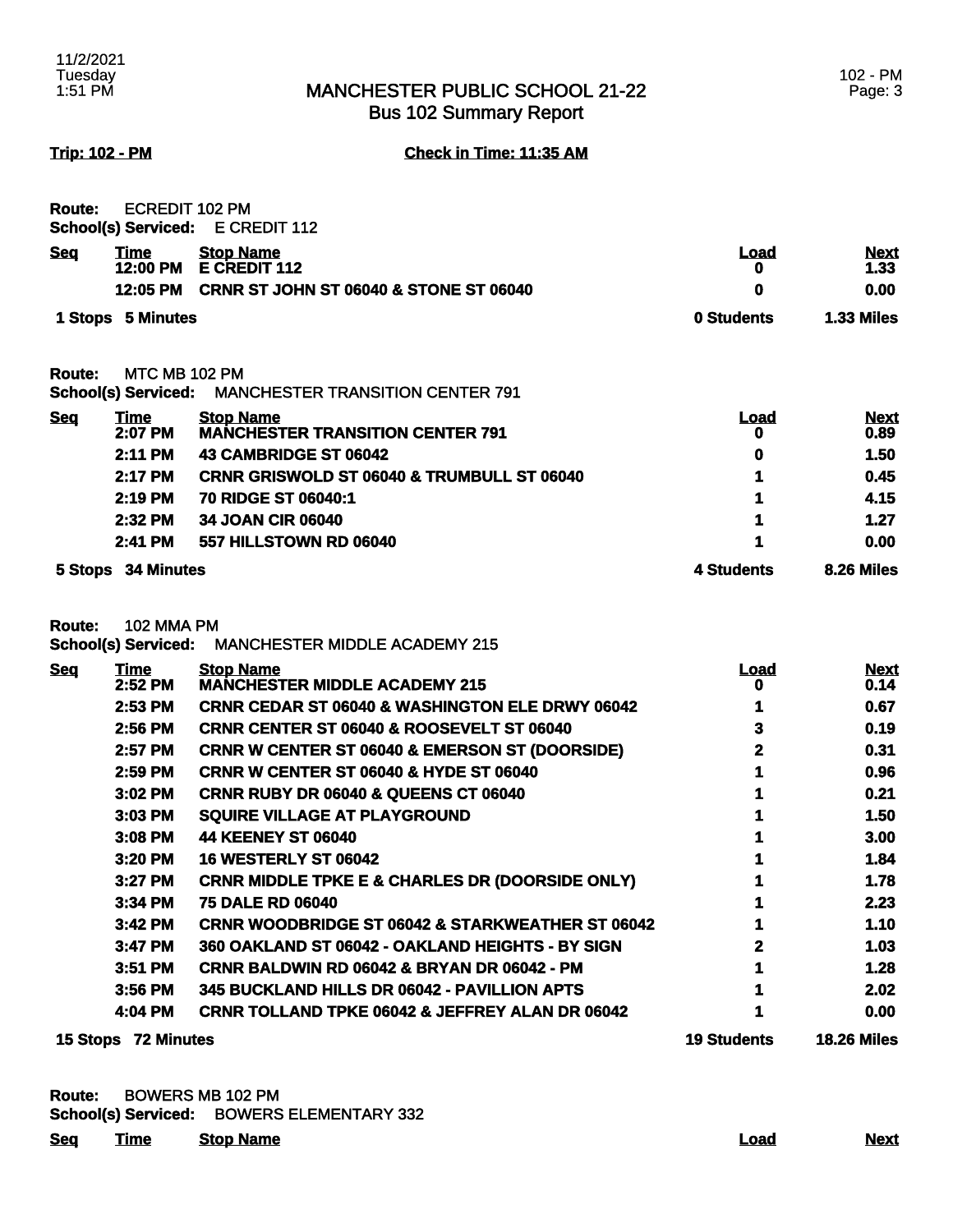### MANCHESTER PUBLIC SCHOOL 21-22 Bus 102 Summary Report

102 - PM Page: 4

### BOWERS MB 102 PM cont'd...

| <u>Seq</u> | <u>Time</u>         | <b>Stop Name</b>                                | <u>Load</u>        | <b>Next</b>        |
|------------|---------------------|-------------------------------------------------|--------------------|--------------------|
|            | 3:47 PM             | <b>BOWERS ELEMENTARY 332</b>                    | 0                  | 0.41               |
|            | 3:49 PM             | 21 PRINCETON ST 06042                           |                    | 0.61               |
|            | 3:52 PM             | <b>164 SUMMIT ST 06040</b>                      |                    | 0.16               |
|            | $3:53$ PM           | <b>CRNR FLOWER ST 06040 &amp; ELRO ST 06040</b> |                    | 2.19               |
|            | 4:00 PM             | <b>32 DEVON DR 06040</b>                        |                    | 1.62               |
|            | 4:06 PM             | <b>52 RUBY DR 06040</b>                         |                    | 0.50               |
|            | 4:08 PM             | 66 IMPERIAL DR 06040                            |                    | 0.31               |
|            | 4:10 PM             | <b>SQUIRE VILLAGE @ MAIL BOXES</b>              |                    | 0.78               |
|            | 4:13 PM             | <b>262 W CENTER ST 06040</b>                    |                    | 0.51               |
|            | 4:15 PM             | <b>23 LUCIAN ST 06040</b>                       |                    | 1.74               |
|            | 4:22 PM             | <b>46 ST JAMES ST 06040</b>                     |                    | 0.78               |
|            | 4:25 PM             | <b>109 SPRUCE ST 06040</b>                      |                    | 0.40               |
|            | 4:27 PM             | <b>171 OAK ST 06040</b>                         |                    | 1.13               |
|            | 4:32 PM             | <b>126 HIGHLAND ST 06040</b>                    |                    | 2.62               |
|            | 4:41 PM             | 22 BOWERS ELE DRWY 06042 (MONITOR)              | 0                  | 0.00               |
|            | 14 Stops 54 Minutes |                                                 | <b>13 Students</b> | <b>13.76 Miles</b> |

**Check out Time: 4:56 PM**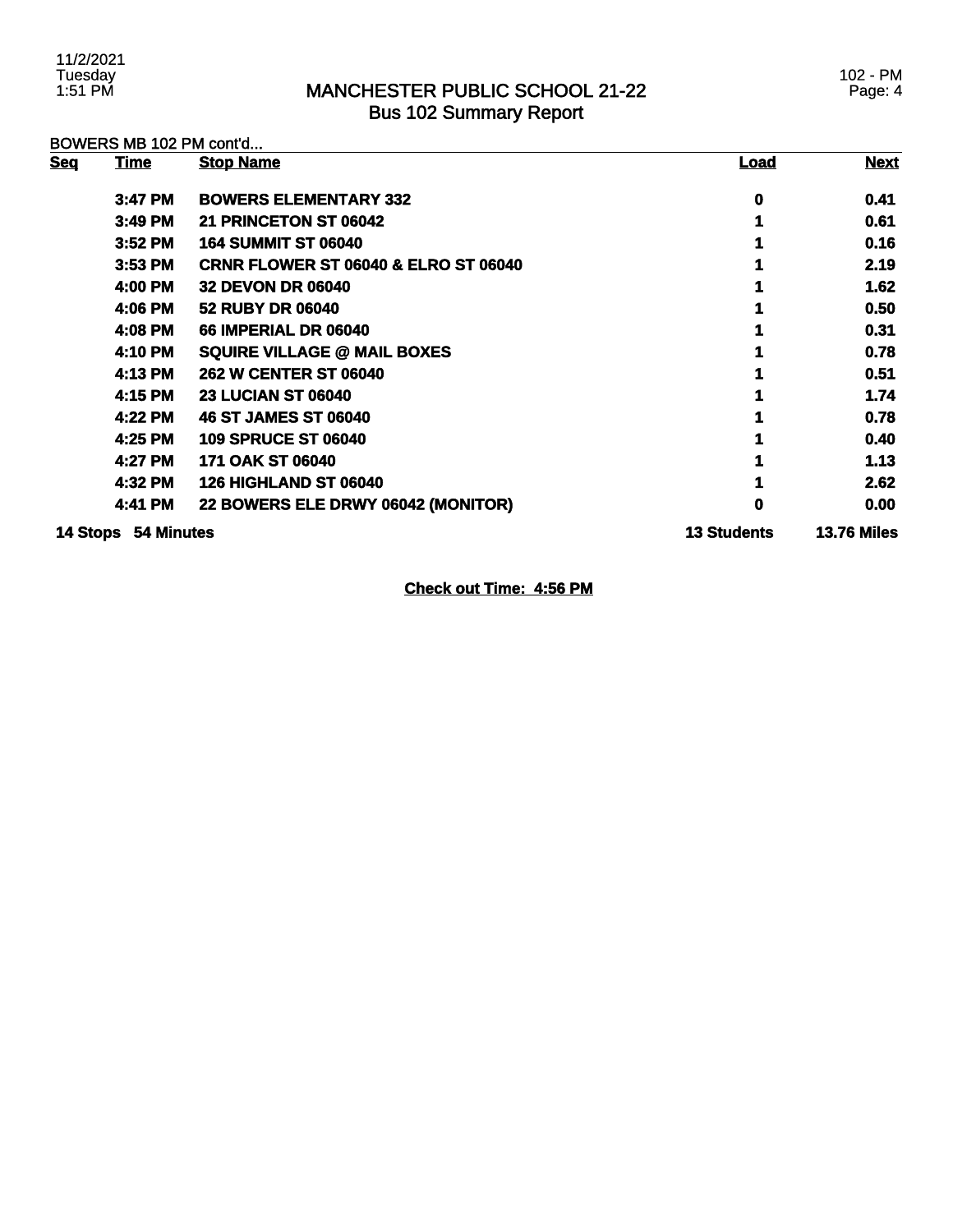Bus 103 Summary Report

### **Trip: 103 - AM Check in Time: 5:43 AM**

**Route:** PRINCE TECH 103 AM

**School(s) Serviced:** PRINCE TECHNICAL SCHOOL 701

| <b>Seg</b> | <b>Time</b><br>6:02 AM | <b>Stop Name</b><br><b>15 LAKE ST 06042</b>                   | <u>Load</u>  | <b>Next</b><br>1.73 |
|------------|------------------------|---------------------------------------------------------------|--------------|---------------------|
|            | 6:08 AM                | <b>CRNR LYDALL ST 06042 &amp; COLEMAN RD 06042</b>            |              | 0.94                |
|            | 6:12 AM                | <b>CRNR GREEN RD 06042 &amp; N ELM ST 06042</b>               | $\mathbf{2}$ | 0.59                |
|            | 6:14 AM                | <b>CRNR MAIN ST 06042 &amp; HENRY ST 06042</b>                |              | 0.47                |
|            | 6:16 AM                | <b>CRNR MIDDLE TPKE W 06040 &amp; OXFORD ST 06042</b>         |              | 0.25                |
|            | 6:17 AM                | <b>CRNR MIDDLE TPKE W 06040 &amp; HOMESTEAD ST 06042</b>      | $\mathbf{2}$ | 2.79                |
|            | 6:28 AM                | <b>CRNR TOLLAND TPK &amp; JOHN OLDS DR (THE PLACE CONDOS)</b> |              | 12.74               |
|            | 7:00 AM                | <b>PRINCE TECHNICAL SCHOOL 701</b>                            | 0            | 0.00                |
| 7 Stops    | 58 Minutes             |                                                               | 9 Students   | <b>19.51 Miles</b>  |

**Route:** CORNERSTONE 103 AM

**School(s) Serviced:** CORNERSTONE CHRISTIAN ACADEMY 710

| <u>Seq</u> | <u>Time</u>                | <b>Stop Name</b>                                              | <u>Load</u> | <b>Next</b>        |
|------------|----------------------------|---------------------------------------------------------------|-------------|--------------------|
|            | 7:05 AM                    | CRNR TREVOR CT 06040 & GARTH RD 06040                         | o           | 0.58 <sup>°</sup>  |
|            | 7:07 AM                    | <b>CRNR DALE RD 06040 &amp; MIDDLE TPKE E 06040</b>           | 0           | 0.19               |
|            | 7:08 AM                    | 113 GREENWOOD DR 06042                                        | 0           | 0.97               |
|            | 7:12 AM                    | <b>CRNR GREEN MANOR RD 06042 &amp; CROSBY RD 06042</b>        | 2           | 2.06               |
|            | 7:20 AM                    | <b>CRNR HAMILTON DR 06042 &amp; GRISSON RD 06042 NORTH</b>    | 2           | 2.21               |
|            | 7:28 AM                    | <b>CRNR BALDWIN RD 06042 &amp; BRYAN DR 06042 - PM</b>        | 0           | 1.23               |
|            | 7:32 AM                    | <b>CRNR TOLLAND TPKE 06042 &amp; JEFFREY ALAN DR 06042</b>    | 0           | 0.31               |
|            | 7:33 AM                    | <b>CRNR TOLLAND TPK &amp; JOHN OLDS DR (THE PLACE CONDOS)</b> | 0           | 0.12               |
|            | 7:33 AM                    | <b>CRNR TOLLAND TPKE 06042 &amp; GIANNA DR 06042</b>          | 0           | 1.53               |
|            | 7:37 AM                    | <b>CRNR OAK FOREST DR 06042 &amp; TOLLAND TPKE 06042</b>      | 0           | 0.21               |
|            | 7:43 AM                    | <b>CRNR DOGWOOD LN 06042 &amp; TOLLAND TPKE 06042</b>         | 0           | 0.29               |
|            | 7:44 AM                    | 726 N MAIN ST 06042 (WEE CARE)                                |             | 0.14               |
|            | 7:45 AM                    | <b>CRNR N MAIN ST 06042 &amp; CAROLYN DR 06042</b>            | 3           | 1.22               |
|            | 7:50 AM                    | <b>CRNR WILLIAMS ST 06042 &amp; SUMMIT ST 06042</b>           | Ω           | 1.37               |
|            | 7:55 AM                    | <b>CRNR BROAD ST 06042 &amp; OLIVER RD 06042</b>              |             | 1.67               |
|            | 8:01 AM                    | <b>CRNR NEW STATE RD 06042 &amp; BROADLEAF BLVD 06042</b>     | 0           | 2.70               |
|            | 8:10 AM                    | <b>CORNERSTONE CHRISTIAN ACADEMY 710</b>                      | o           | 0.00               |
|            | <b>16 Stops 65 Minutes</b> |                                                               | 9 Students  | <b>16.80 Miles</b> |

**Route:** BUCKLEY MB 103 AM

**School(s) Serviced:** BUCKLEY ELEMENTARY 335

| <b>Seq</b> | Time<br>8:21 AM | <b>Stop Name</b><br><b>56 JOYCE LN 06040</b> | Load | <b>Next</b><br>4.44 |
|------------|-----------------|----------------------------------------------|------|---------------------|
|            | 8:33 AM         | 176 LAKE ST 06042                            |      | 0.07                |
|            | 8:33 AM         | <b>145 LAKE ST 06042</b>                     | 0    | 0.30                |
|            | 8:34 AM         | <b>15 LAKE ST 06042</b>                      |      | 0.29                |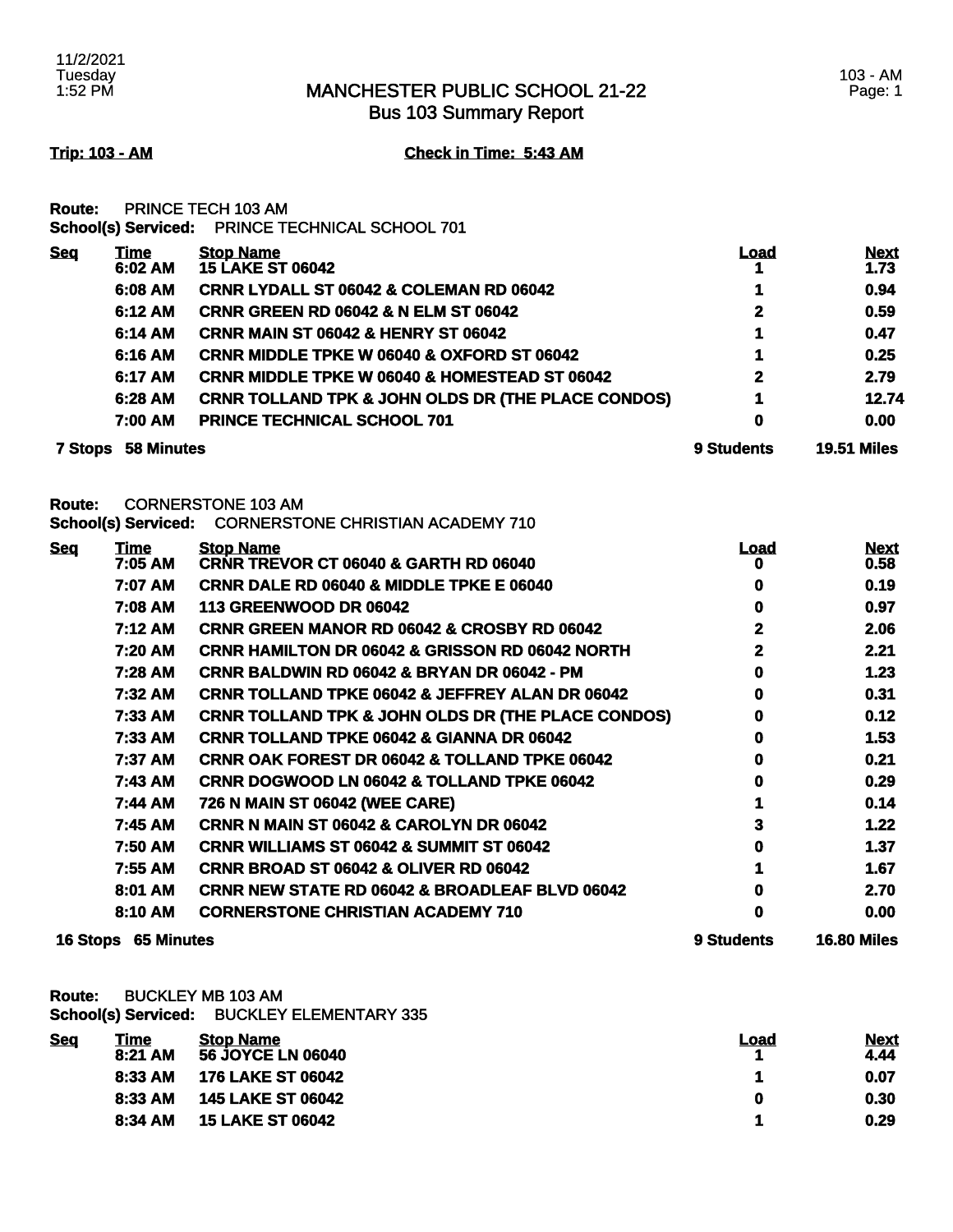11/2/2021 Tuesday 1:52 PM

### MANCHESTER PUBLIC SCHOOL 21-22 Bus 103 Summary Report

103 - AM Page: 2

BUCKLEY MB 103 AM cont'd...

| <b>Sea</b> | <u>Time</u>       | <b>Stop Name</b>                                    | <b>Load</b>        | <b>Next</b> |
|------------|-------------------|-----------------------------------------------------|--------------------|-------------|
|            | 8:36 AM           | <b>CRNR GARTH RD 06040 &amp; CHILSTONE LN 06040</b> | 0                  | 0.83        |
|            | 8:39 AM           | <b>CRNR HILLTOP DR 06042 &amp; PLAZA DR 06042</b>   | 10                 | 0.37        |
|            | 8:41 AM           | 87 GREENWOOD DR 06042                               | 4                  | 0.18        |
|            | 8:42 AM           | <b>130 GREENWOOD DR 06042</b>                       | 4                  | 2.19        |
|            | 8:50 AM           | <b>BUCKLEY ELEMENTARY 335</b>                       | 0                  | 0.00        |
| 8 Stops    | <b>29 Minutes</b> |                                                     | <b>15 Students</b> | 8.67 Miles  |

**Check out Time: 9:10 AM**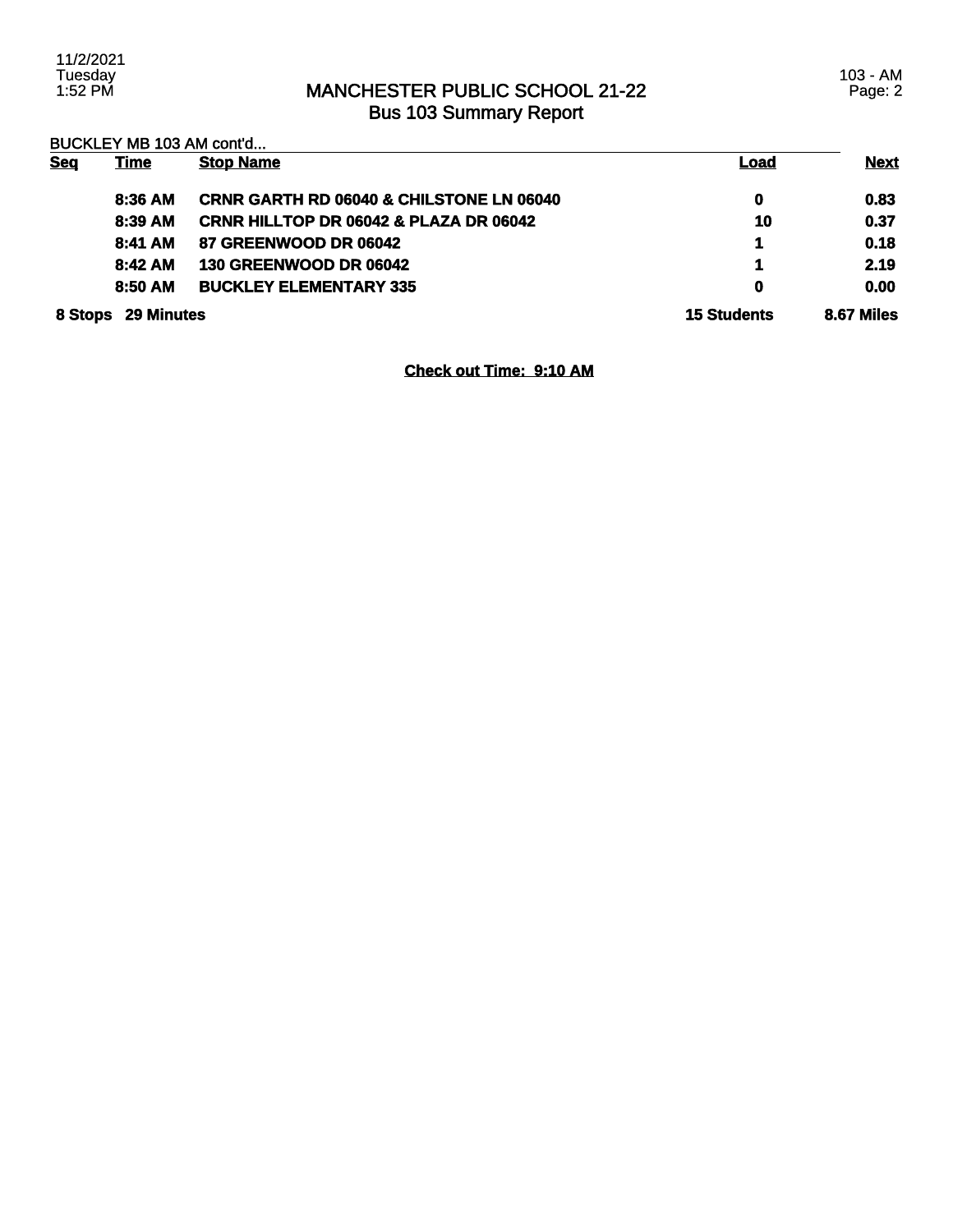Bus 103 Summary Report

### **Trip: 103 - PM Check in Time: 1:39 PM**

**Route:** MRA MB 103 PM **School(s) Serviced:** MANCHESTER REGIONAL ACADEMY 794

| <b>Seq</b>     | Time<br>2:07 PM   | <b>Stop Name</b><br><b>MANCHESTER REGIONAL ACADEMY 794</b> | <u>Load</u><br>0  | <b>Next</b><br>2.30 |
|----------------|-------------------|------------------------------------------------------------|-------------------|---------------------|
|                | 2:14 PM           | <b>253 HARTFORD RD 06040:1</b>                             | 1                 | 0.27                |
|                | $2:16$ PM         | <b>CRNR PINE ST 06040 &amp; FOREST ST 06040</b>            | 0                 | 0.05                |
|                | 2:16 PM           | <b>CRNR PINE ST 06040 &amp; PLEASANT ST 06040</b>          | 0                 | 0.32                |
|                | 2:18 PM           | <b>CRNR PARK ST 06040 &amp; CHESTNUT ST 06040</b>          | $\mathbf{2}$      | 0.40                |
|                | 2:19 PM           | <b>CRNR CENTER ST 06040 &amp; NEWMAN ST 06040</b>          | 3                 | 0.44                |
|                | 2:21 PM           | <b>CRNR LINDEN ST 06040 &amp; MYRTLE ST 06040</b>          | 2                 | 0.00                |
| <b>6 Stops</b> | <b>14 Minutes</b> |                                                            | <b>8 Students</b> | <b>3.78 Miles</b>   |

**Route:** CORNERSTONE 103 PM

|  | School(s) Serviced: CORNERSTONE CHRISTIAN ACADEMY 710 |  |
|--|-------------------------------------------------------|--|
|--|-------------------------------------------------------|--|

| <b>Seq</b> | <b>Time</b>         | <b>Stop Name</b>                                              | Load              | <b>Next</b>        |
|------------|---------------------|---------------------------------------------------------------|-------------------|--------------------|
|            | 3:02 PM             | <b>CORNERSTONE CHRISTIAN ACADEMY 710</b>                      | o                 | 3.02               |
|            | 3:14 PM             | <b>CRNR HAMILTON DR 06042 &amp; GRISSON RD 06042 NORTH</b>    | 2                 | 2.21               |
|            | 3:22 PM             | <b>CRNR BALDWIN RD 06042 &amp; BRYAN DR 06042 - PM</b>        | 0                 | 1.23               |
|            | 3:26 PM             | <b>CRNR TOLLAND TPKE 06042 &amp; JEFFREY ALAN DR 06042</b>    | 0                 | 0.31               |
|            | 3:27 PM             | <b>CRNR TOLLAND TPK &amp; JOHN OLDS DR (THE PLACE CONDOS)</b> | 0                 | 0.12               |
|            | 3:27 PM             | <b>CRNR TOLLAND TPKE 06042 &amp; GIANNA DR 06042</b>          | 0                 | 1.53               |
|            | 3:31 PM             | <b>CRNR OAK FOREST DR 06042 &amp; TOLLAND TPKE 06042</b>      | 0                 | 0.21               |
|            | 3:37 PM             | <b>CRNR DOGWOOD LN 06042 &amp; TOLLAND TPKE 06042</b>         | 0                 | 0.29               |
|            | 3:38 PM             | 726 N MAIN ST 06042 (WEE CARE)                                | 0                 | 0.14               |
|            | 3:38 PM             | CRNR N MAIN ST 06042 & CAROLYN DR 06042                       | 3                 | 1.16               |
|            | $3:43$ PM           | <b>CRNR NEW STATE RD 06042 &amp; BROADLEAF BLVD 06042</b>     | 0                 | 2.21               |
|            | 3:50 PM             | <b>CRNR WILLIAMS ST 06042 &amp; SUMMIT ST 06042</b>           | 0                 | 1.37               |
|            | 3:56 PM             | <b>CRNR BROAD ST 06042 &amp; OLIVER RD 06042</b>              |                   | 2.22               |
|            | 4:04 PM             | <b>CRNR DOWNEY DR 06040 &amp; MIDDLE TPKE W 06040</b>         |                   | 0.00               |
|            | 13 Stops 62 Minutes |                                                               | <b>7 Students</b> | <b>16.02 Miles</b> |

**Route:** BUCKLEY MB 103 PM **School(s) Serviced:** BUCKLEY ELEMENTARY 335

| <b>Seq</b> | <u>Time</u><br>3:47 PM | <b>Stop Name</b><br><b>BUCKLEY ELEMENTARY 335</b>   | <u>Load</u><br>0 | <b>Next</b><br>2.26 |
|------------|------------------------|-----------------------------------------------------|------------------|---------------------|
|            | 3:56 PM                | 130 GREENWOOD DR 06042                              |                  | 0.18                |
|            | 3:56 PM                | 87 GREENWOOD DR 06042                               | 4                | 0.37                |
|            | 3:58 PM                | <b>CRNR HILLTOP DR 06042 &amp; PLAZA DR 06042</b>   | 10               | 0.83                |
|            | 4:01 PM                | <b>CRNR GARTH RD 06040 &amp; CHILSTONE LN 06040</b> | 0                | 0.29                |
|            | 4:03 PM                | <b>15 LAKE ST 06042</b>                             |                  | 0.30                |
|            | 4:04 PM                | <b>145 LAKE ST 06042</b>                            | 0                | 0.07                |
|            | 4:04 PM                | <b>176 LAKE ST 06042</b>                            |                  | 4.83                |
|            |                        |                                                     |                  |                     |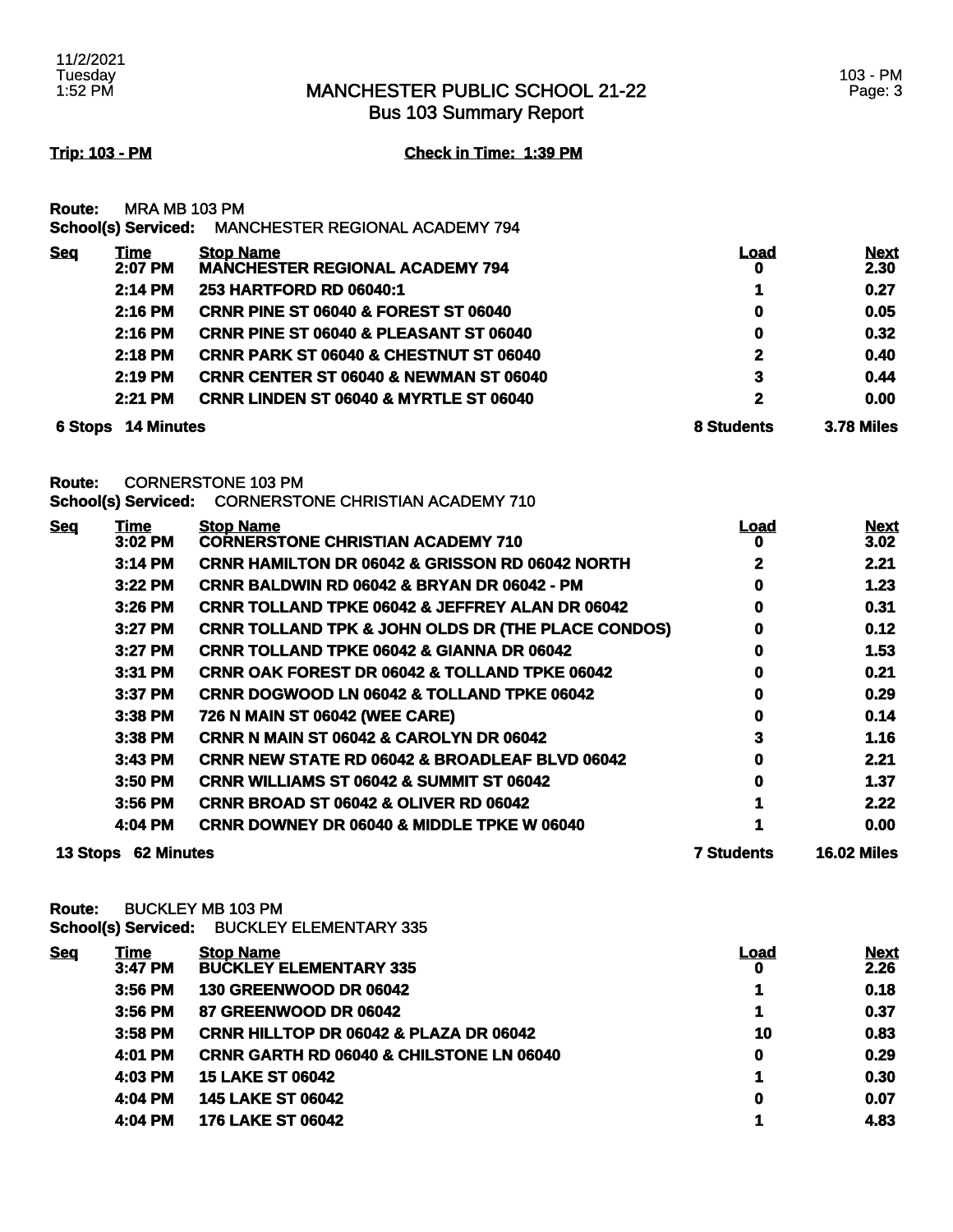### MANCHESTER PUBLIC SCHOOL 21-22 Bus 103 Summary Report

| BUCKLEY MB 103 PM cont'd |             |                          |                   |             |
|--------------------------|-------------|--------------------------|-------------------|-------------|
| Seq                      | <u>Time</u> | <b>Stop Name</b>         | <u>Load</u>       | <b>Next</b> |
|                          | 4:16 PM     | <b>56 JOYCE LN 06040</b> |                   | 0.00        |
| 8 Stops 29 Minutes       |             | <b>15 Students</b>       | <b>9.13 Miles</b> |             |

**Check out Time: 4:24 PM**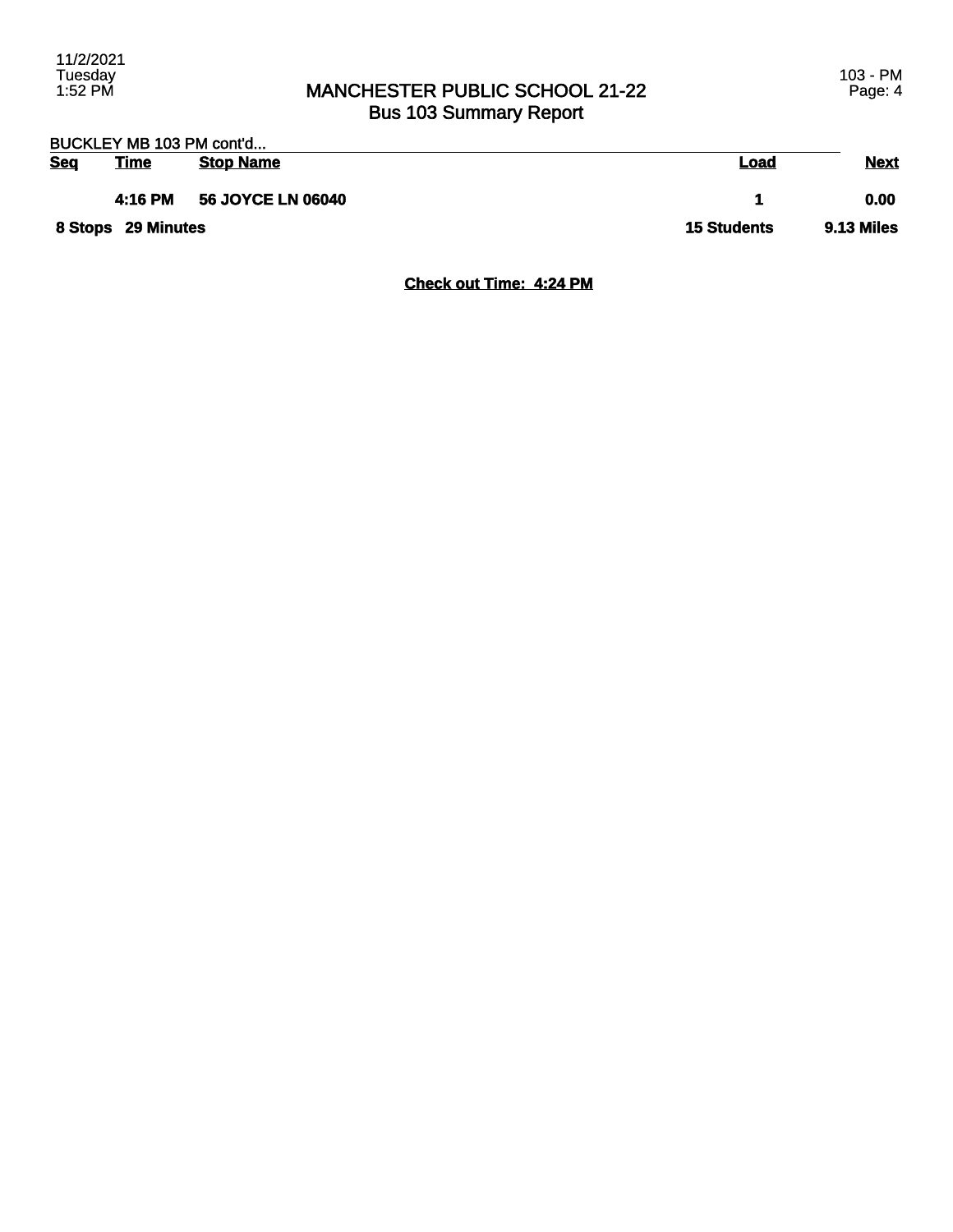Bus 104 Summary Report

### 104 - AM Page: 1

**Trip: 104 - AM Check in Time: 6:16 AM**

**Route:** BENTLEY MB 104 AM

|            | <b>School(s) Serviced:</b> | <b>BENTLEY ALTERNATIVE EDUCATION 211</b>                     |                    |                     |
|------------|----------------------------|--------------------------------------------------------------|--------------------|---------------------|
| <b>Seq</b> | Time<br>6:36 AM            | <b>Stop Name</b><br>CRNR PROSPECT ST 06040 & ROGERS PL 06040 | <u>Load</u>        | <b>Next</b><br>1.28 |
|            | 6:41 AM                    | <b>CRNR WADDELL RD 06040 &amp; BUNCE DR 06040</b>            |                    | 0.05                |
|            | 6:41 AM                    | <b>CRNR WADDELL RD 06040 &amp; DUDLEY ST 06040</b>           |                    | 1.04                |
|            | 6:45 AM                    | <b>CRNR HARTFORD RD 06040 &amp; WILFRED RD 06040</b>         |                    | 0.94                |
|            | 6:48 AM                    | <b>68 ADAMS ST S 06040</b>                                   |                    | 0.99                |
|            | 6:52 AM                    | <b>CRNR EDISON RD 06040 &amp; MIDDLE TPKE W 06040</b>        |                    | 1.21                |
|            | 6:58 AM                    | <b>141 ST JOHN ST 06040</b>                                  |                    | 0.37                |
|            | 7:00 AM                    | <b>52 MCKEE ST 06040</b>                                     |                    | 0.48                |
|            | 7:02 AM                    | <b>CRNR CENTER ST 06040 &amp; GRISWOLD ST 06040</b>          |                    | 0.42                |
|            | 7:04 AM                    | <b>CRNR COOPER ST 06040 &amp; WALNUT ST 06040</b>            | 3                  | 0.36                |
|            | 7:06 AM                    | <b>CRNR RIDGE ST 06040 &amp; PINE ST 06040</b>               |                    | 0.46                |
|            | 7:08 AM                    | <b>CRNR GARDEN ST 06040 &amp; NEW ST 06040</b>               |                    | 0.08                |
|            | 7:09 AM                    | <b>CRNR CENTER ST 06040 &amp; EDGERTON ST 06040</b>          | 2                  | 1.15                |
|            | 7:13 AM                    | <b>CRNR MIDDLE TPKE W 06040 &amp; S ALTON ST (DOORSIDE)</b>  | 0                  | 0.60                |
|            | 7:15 AM                    | <b>BENTLEY ALTERNATIVE EDUCATION 211</b>                     | 0                  | 0.00                |
|            | 14 Stops 39 Minutes        |                                                              | <b>17 Students</b> | 9.43 Miles          |

**Route:** BENNET MB 104 AM

**School(s) Serviced:** BENNET ACADEMY 221

| <b>Seq</b> | <u>Time</u>         | <b>Stop Name</b>              | <u>Load</u>        | <b>Next</b> |
|------------|---------------------|-------------------------------|--------------------|-------------|
|            | 7:33 AM             | SQUIRE VILLAGE AT PLAYGROUND  |                    | 0.28        |
|            | 7:35 AM             | <b>78 IMPERIAL DR 06040</b>   |                    | 1.51        |
|            | 7:39 AM             | <b>49 CORNELL ST 06040</b>    |                    | 0.43        |
|            | 7:41 AM             | <b>277 HIGH ST 06040</b>      |                    | 0.31        |
|            | 7:43 AM             | <b>89 PLEASANT ST 06040</b>   |                    | 0.56        |
|            | 7:51 AM             | 91 ELM ST 06040               |                    | 0.35        |
|            | 7:53 AM             | <b>5 WALNUT ST 06040</b>      |                    | 0.67        |
|            | 7:55 AM             | <b>44 GARDEN ST 06040</b>     |                    | 0.23        |
|            | 7:56 AM             | <b>138 CENTER ST/DOORSIDE</b> |                    | 0.56        |
|            | 7:59 AM             | <b>81 FOSTER ST 06040</b>     | 2                  | 0.67        |
|            | 8:02 AM             | <b>224 OAK ST 06040</b>       |                    | 0.90        |
|            | 8:05 AM             | <b>BENNET ACADEMY 221</b>     | 0                  | 0.00        |
|            | 11 Stops 32 Minutes |                               | <b>12 Students</b> | 6.47 Miles  |

**Route:** WADELL MB 104 AM

**School(s) Serviced:** WADDELL ELEMENTARY 357

| <b>Seq</b> | <u>Time</u> | <b>Stop Name</b>                        | Load | <b>Next</b> |
|------------|-------------|-----------------------------------------|------|-------------|
|            | 8:22 AM     | 960 TOLLAND TPKE 06042                  |      | 1.35        |
|            | 8:31 AM     | <b>265 SLATER ST 06042 - CUL DE SAC</b> |      | 1.37        |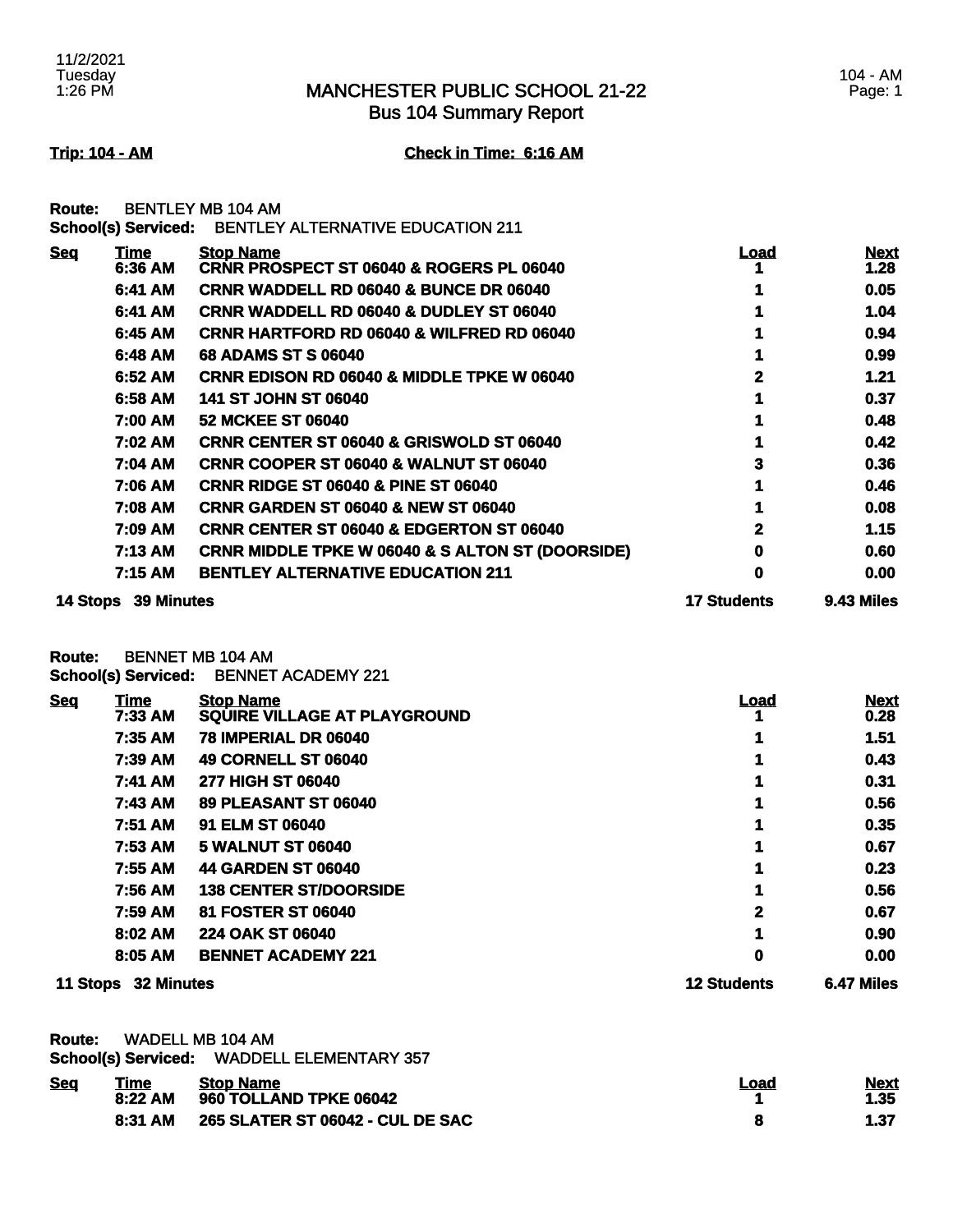### MANCHESTER PUBLIC SCHOOL 21-22 Bus 104 Summary Report

104 - AM Page: 2

|  |  |  |  |  | WADELL MB 104 AM cont'd |  |
|--|--|--|--|--|-------------------------|--|
|  |  |  |  |  |                         |  |

| <b>Seg</b>         | <u>Time</u> | <b>Stop Name</b>                                       | <b>Load</b>        | <b>Next</b> |
|--------------------|-------------|--------------------------------------------------------|--------------------|-------------|
|                    | 8:36 AM     | <b>28 UNION ST 06042</b>                               |                    | 2.60        |
|                    | 8:46 AM     | <b>CRNR CRESTWOOD DR 06040 &amp; DEEPWOOD DR 06040</b> |                    | 0.50        |
|                    | 8:48 AM     | 442 MIDDLE TPKE W-BRK HAVEN APTS, DOORSIDE STREET      | $\mathbf{2}$       | 0.62        |
|                    | 8:50 AM     | <b>WADDELL ELEMENTARY 357</b>                          | $\mathbf 0$        | 0.00        |
| 5 Stops 28 Minutes |             |                                                        | <b>13 Students</b> | 6.44 Miles  |

**Check out Time: 9:09 AM**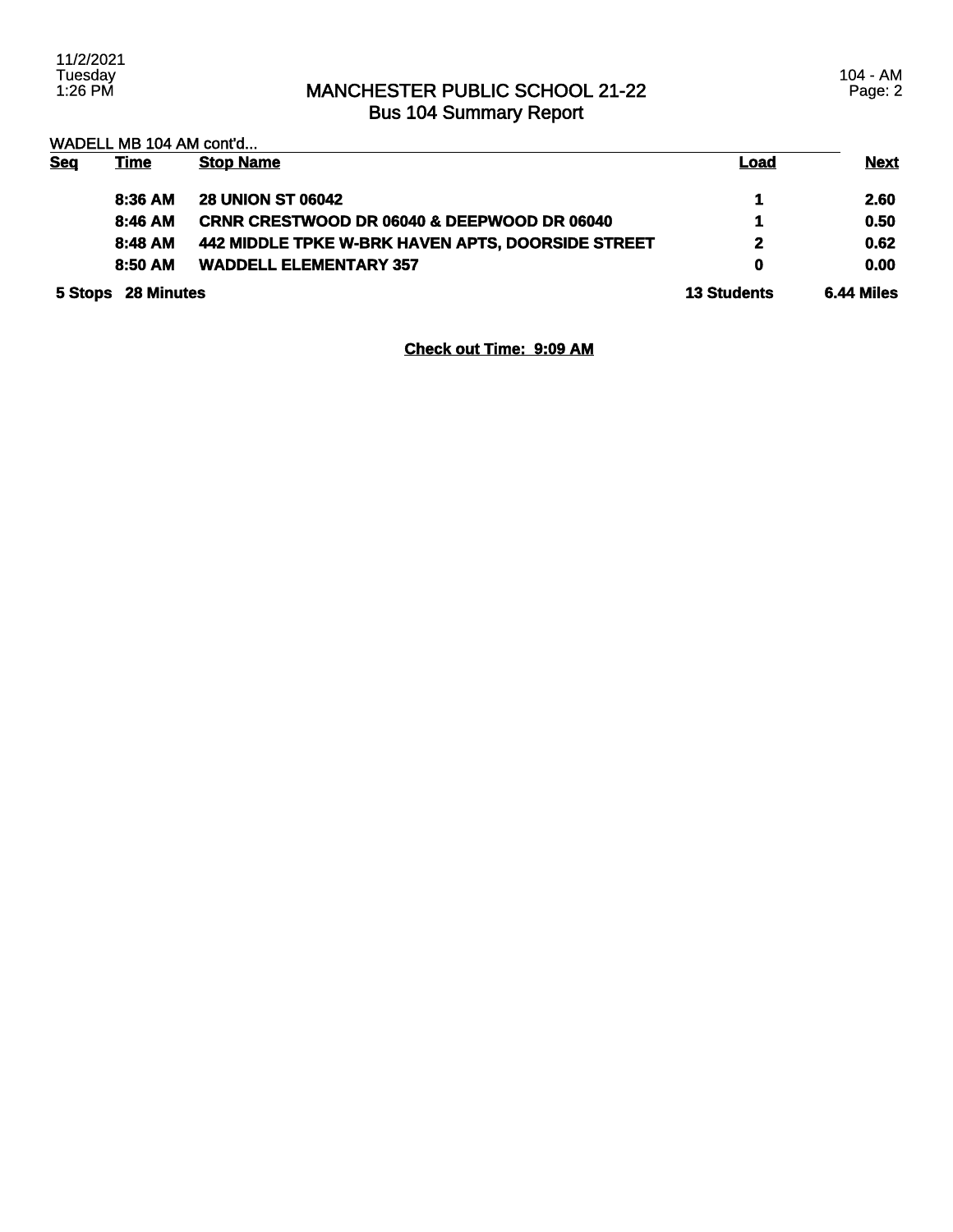Bus 104 Summary Report

### 104 - PM Page: 3

**Trip: 104 - PM Check in Time: 1:39 PM**

**Route:** BENTLEY MB 104 PM

|  | <b>School(s) Serviced:     BENTLEY ALTERNATIVE EDUCATION 211</b> |
|--|------------------------------------------------------------------|
|--|------------------------------------------------------------------|

| <b>Seq</b> | Time              | <b>Stop Name</b>                                            | Load               | <b>Next</b>        |
|------------|-------------------|-------------------------------------------------------------|--------------------|--------------------|
|            | 2:07 PM           | <b>BENTLEY ALTERNATIVE EDUCATION 211</b>                    |                    | 1.14               |
|            | 2:11 PM           | <b>CRNR MIDDLE TPKE W 06040 &amp; S ALTON ST (DOORSIDE)</b> |                    | 1.28               |
|            | 2:17 PM           | <b>CRNR CENTER ST 06040 &amp; EDGERTON ST 06040</b>         | 2                  | 0.37               |
|            | 2:18 PM           | <b>CRNR RIDGE ST 06040 &amp; PINE ST 06040</b>              |                    | 0.46               |
|            | 2:21 PM           | <b>CRNR GARDEN ST 06040 &amp; NEW ST 06040</b>              |                    | 0.61               |
|            | 2:23 PM           | <b>CRNR COOPER ST 06040 &amp; WALNUT ST 06040</b>           | 3                  | 0.48               |
|            | 2:25 PM           | <b>CRNR CENTER ST 06040 &amp; GRISWOLD ST 06040</b>         |                    | 0.51               |
|            | 2:28 PM           | <b>52 MCKEE ST 06040</b>                                    |                    | 0.56               |
|            | 2:30 PM           | <b>141 ST JOHN ST 06040</b>                                 |                    | 1.18               |
|            | 2:35 PM           | <b>CRNR EDISON RD 06040 &amp; MIDDLE TPKE W 06040</b>       | 2                  | 0.83               |
|            | 2:39 PM           | <b>68 ADAMS ST S 06040</b>                                  |                    | 0.80               |
|            | 2:41 PM           | <b>CRNR HARTFORD RD 06040 &amp; WILFRED RD 06040</b>        |                    | 1.01               |
|            | 2:45 PM           | <b>CRNR WADDELL RD 06040 &amp; DUDLEY ST 06040</b>          |                    | 0.14               |
|            | 2:46 PM           | <b>CRNR WADDELL RD 06040 &amp; BUNCE DR 06040</b>           |                    | 1.54               |
|            | 2:52 PM           | <b>CRNR PROSPECT ST 06040 &amp; ROGERS PL 06040</b>         |                    | 0.00               |
| 14 Stops   | <b>45 Minutes</b> |                                                             | <b>17 Students</b> | <b>10.91 Miles</b> |

**Route:** BENNET MB 104 PM

**School(s) Serviced:** BENNET ACADEMY 221

| <b>Seg</b>      | <u>Time</u>       | <b>Stop Name</b>                    | <u>Load</u>        | <b>Next</b>        |
|-----------------|-------------------|-------------------------------------|--------------------|--------------------|
|                 | 2:52 PM           | <b>BENNET ACADEMY 221</b>           | 0                  | 1.33               |
|                 | 2:57 PM           | 101 BROOKFIELD ST 06040             |                    | 0.81               |
|                 | 3:00 PM           | 81 FOSTER ST 06040                  | 2                  | 0.67               |
|                 | 3:03 PM           | 224 OAK ST 06040                    |                    | 1.54               |
|                 | 3:13 PM           | 91 ELM ST 06040                     |                    | 0.35               |
|                 | $3:15$ PM         | <b>5 WALNUT ST 06040</b>            |                    | 0.67               |
|                 | 3:18 PM           | <b>277 HIGH ST 06040</b>            |                    | 0.33               |
|                 | 3:20 PM           | <b>89 PLEASANT ST 06040</b>         |                    | 0.50               |
|                 | 3:22 PM           | <b>49 CORNELL ST 06040</b>          |                    | 1.44               |
|                 | 3:27 PM           | <b>SQUIRE VILLAGE AT PLAYGROUND</b> |                    | 0.28               |
|                 | 3:29 PM           | 78 IMPERIAL DR 06040                |                    | 2.10               |
|                 | 3:36 PM           | <b>44 GARDEN ST 06040</b>           |                    | 0.23               |
|                 | 3:37 PM           | <b>138 CENTER ST/DOORSIDE</b>       |                    | 0.00               |
| <b>12 Stops</b> | <b>45 Minutes</b> |                                     | <b>13 Students</b> | <b>10.25 Miles</b> |

**Route:** WADELL MB 104 PM

|  | <b>School(s) Serviced: WADDELL ELEMENTARY 357</b> |
|--|---------------------------------------------------|
|--|---------------------------------------------------|

| <b>Seq</b> | <u>Time</u><br>3:47 PM | <b>Stop Name</b><br><b>WADDELL ELEMENTARY 357</b> | Load | <b>Next</b><br>2.49 |
|------------|------------------------|---------------------------------------------------|------|---------------------|
|            |                        |                                                   |      |                     |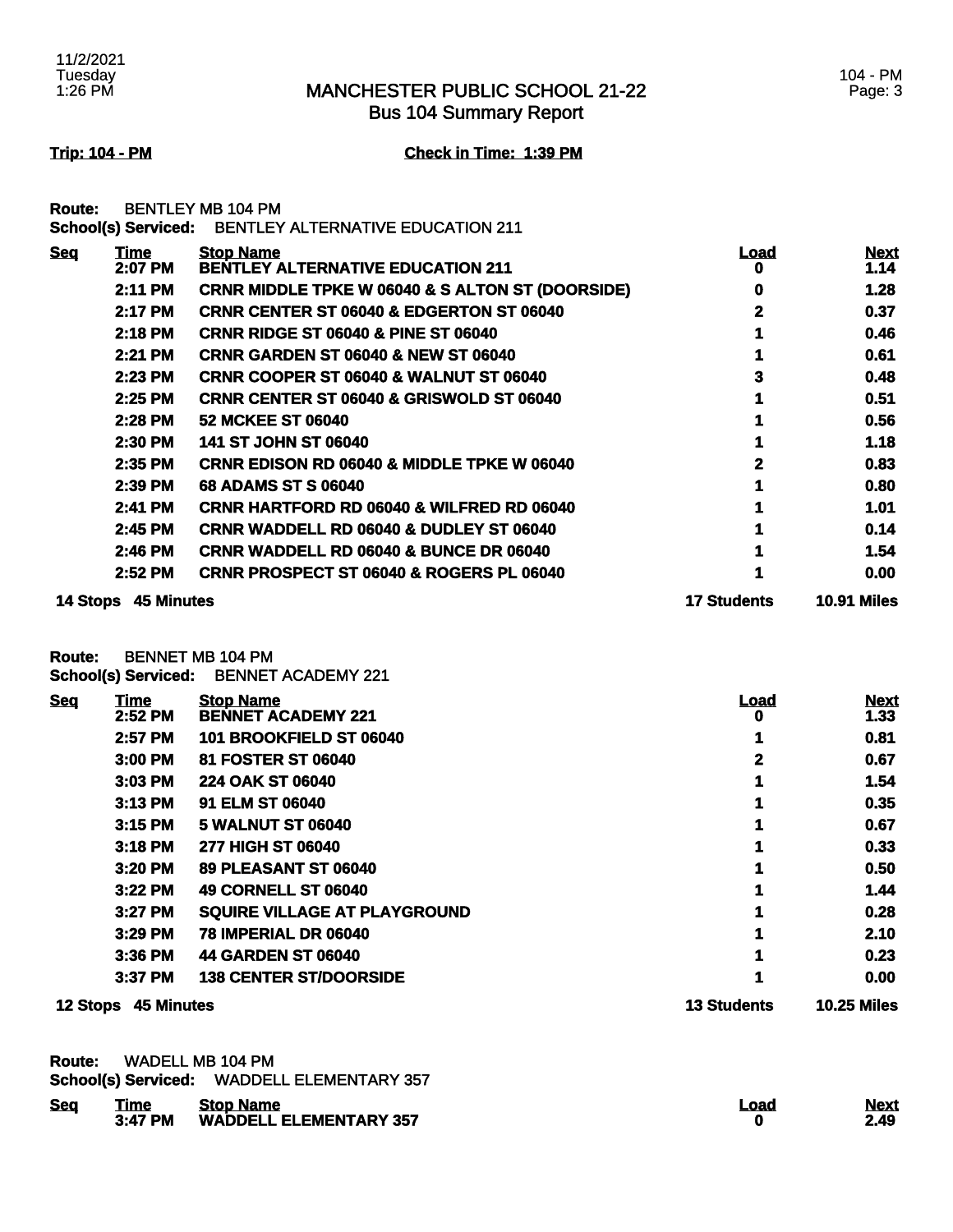### MANCHESTER PUBLIC SCHOOL 21-22 Bus 104 Summary Report

104 - PM Page: 4

WADELL MB 104 PM cont'd...

| <b>Sea</b> | <u>Time</u>        | <b>Stop Name</b>                                       | <b>Load</b>        | <b>Next</b>       |
|------------|--------------------|--------------------------------------------------------|--------------------|-------------------|
|            | $3:56$ PM          | 960 TOLLAND TPKE 06042                                 |                    | 1.35              |
|            | 4:05 PM            | 265 SLATER ST 06042 - CUL DE SAC                       | 8                  | 1.37              |
|            | 4:10 PM            | <b>28 UNION ST 06042</b>                               | 1                  | 2.60              |
|            | 4:20 PM            | <b>CRNR CRESTWOOD DR 06040 &amp; DEEPWOOD DR 06040</b> | 1                  | 0.50              |
|            | 4:22 PM            | 442 MIDDLE TPKE W-BRK HAVEN APTS, DOORSIDE STREET      | $\mathbf{2}$       | 0.00              |
|            | 5 Stops 35 Minutes |                                                        | <b>13 Students</b> | <b>8.31 Miles</b> |

**Check out Time: 4:41 PM**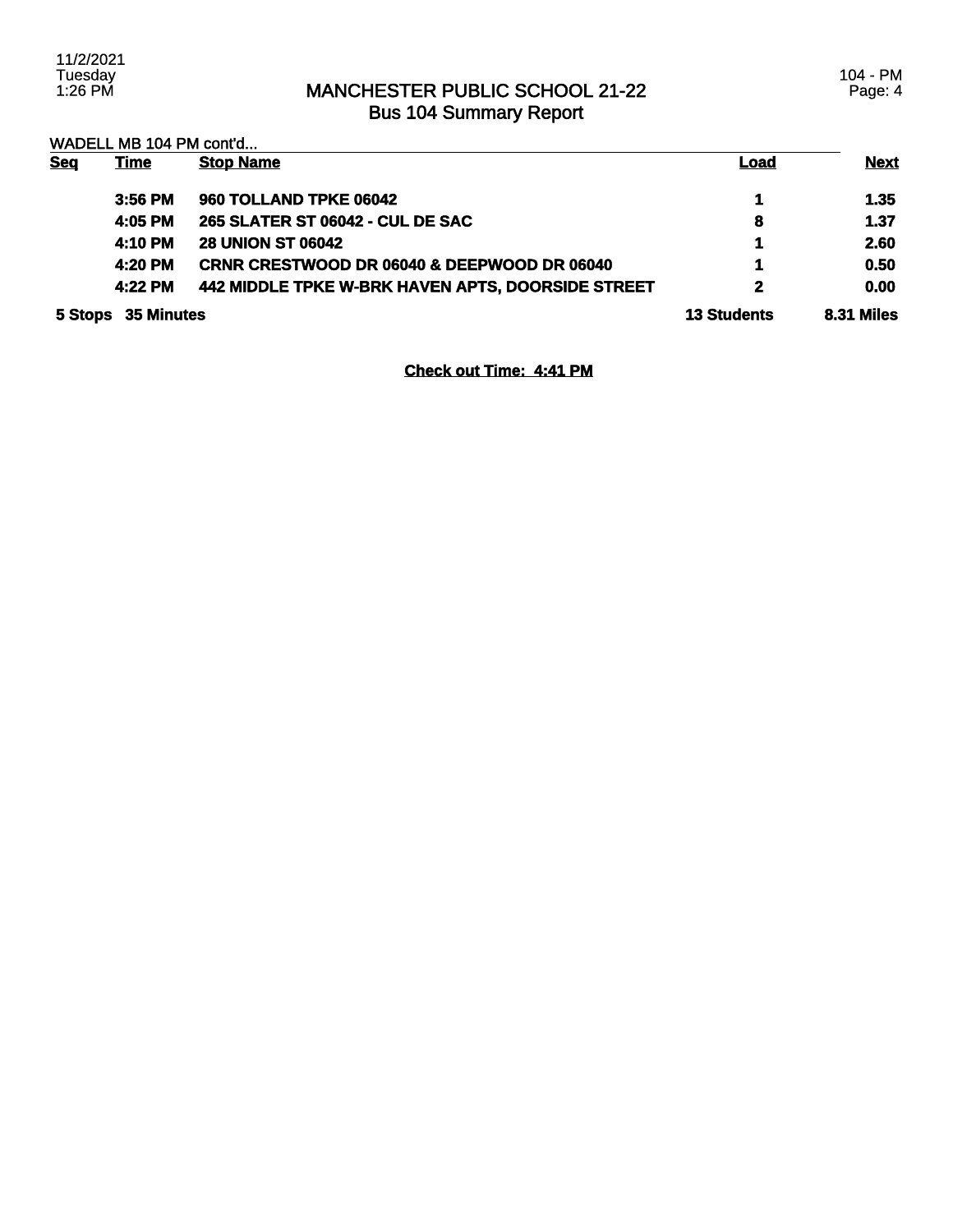Bus 105 Summary Report

**Trip: 105 - AM Check in Time: 5:52 AM**

**Route:** GREAT PATH MB 105 AM **School(s) Serviced:** GREAT PATH 64

| <b>Seq</b> | Time<br>6:07 AM   | <b>Stop Name</b><br><b>CRNR CLOVER LN 06040 &amp; GARDNER ST 06040</b> | Load               | <b>Next</b><br>1.64 |
|------------|-------------------|------------------------------------------------------------------------|--------------------|---------------------|
|            | 6:14 AM           | <b>CRNR AUTUMN ST 06040 &amp; OAK ST 06040</b>                         | 1                  | 1.89                |
|            | 6:21 AM           | <b>784 MIDDLE TPKE E 06040</b>                                         | 1                  | 1.76                |
|            | 6:32 AM           | <b>CRNR HAMILTON DR 06042 &amp; KENNEDY RD 06042</b>                   | 1                  | 1.53                |
|            | 6:38 AM           | <b>CRNR LYDALL ST 06042 &amp; SAULTERS RD 06042</b>                    | $\mathbf{2}$       | 0.43                |
|            | 6:40 AM           | <b>CRNR LYDALL ST 06042 &amp; PARKER ST 06042</b>                      | $\mathbf{2}$       | 2.65                |
|            | 6:50 AM           | <b>CRNR SPRUCE ST 06040 &amp; ELDRIDGE ST 06040</b>                    | $\mathbf{2}$       | 0.82                |
|            | 6:54 AM           | <b>CRNR MAIN ST 06040 &amp; PEARL ST 06040</b>                         | 3                  | 2.93                |
|            | 7:05 AM           | <b>GREAT PATH 64</b>                                                   | 0                  | 0.00                |
| 8 Stops    | <b>58 Minutes</b> |                                                                        | <b>13 Students</b> | <b>13.65 Miles</b>  |

**Route:** MTC MB 105 AM

**School(s) Serviced:** MANCHESTER TRANSITION CENTER 791

| <b>Seq</b>      | Time              | <b>Stop Name</b>                        | <u>Load</u>        | <b>Next</b>        |
|-----------------|-------------------|-----------------------------------------|--------------------|--------------------|
|                 | 7:20 AM           | 38 N ELM ST 06042                       |                    | 0.87               |
|                 | 7:24 AM           | 468 WOODBRIDGE ST 06042                 |                    | 0.46               |
|                 | 7:26 AM           | <b>10 COLEMAN RD 06042</b>              |                    | 1.06               |
|                 | 7:30 AM           | <b>198 VERNON ST 06042</b>              |                    | 0.34               |
|                 | 7:31 AM           | <b>21 AGNES DR 06042</b>                |                    | 0.88               |
|                 | 7:35 AM           | <b>71 BOULDER RD 06040</b>              |                    | 2.62               |
|                 | 7:46 AM           | <b>20 CLOVER LN 06040</b>               |                    | 1.58               |
|                 | 7:52 AM           | <b>170 WELLS ST 06040</b>               |                    | 0.84               |
|                 | 7:55 AM           | <b>127 SCHOOL ST 06040</b>              |                    | 0.51               |
|                 | 7:57 AM           | 61 FLORENCE ST 06040                    |                    | 0.68               |
|                 | 7:59 AM           | <b>36 COTTAGE ST 06040</b>              |                    | 0.88               |
|                 | 8:03 AM           | <b>200 CENTER ST 06040</b>              |                    | 0.40               |
|                 | 8:05 AM           | <b>MANCHESTER TRANSITION CENTER 791</b> | 0                  | 0.00               |
| <b>12 Stops</b> | <b>45 Minutes</b> |                                         | <b>12 Students</b> | <b>11.12 Miles</b> |

**Route:** BUCKLEY MB 105 AM

**School(s) Serviced:** BUCKLEY ELEMENTARY 335

| <b>Seq</b>         | <b>Time</b> | <b>Stop Name</b>                                 | Load       | <b>Next</b> |
|--------------------|-------------|--------------------------------------------------|------------|-------------|
|                    | 8:31 AM     | 465 BUCKLAND HILLS DR 06042 - PAVILLION APTS     |            | 1.49        |
|                    | 8:36 AM     | 360 OAKLAND ST 06042 - OAKLAND HEIGHTS - BY SIGN | 2          | 1.90        |
|                    | 8:44 AM     | 536 TOLLAND TPKE 06042                           |            | 1.40        |
|                    | 8:50 AM     | <b>BUCKLEY ELEMENTARY 335</b>                    | 0          | 0.00        |
| 3 Stops 19 Minutes |             | 4 Students                                       | 4.79 Miles |             |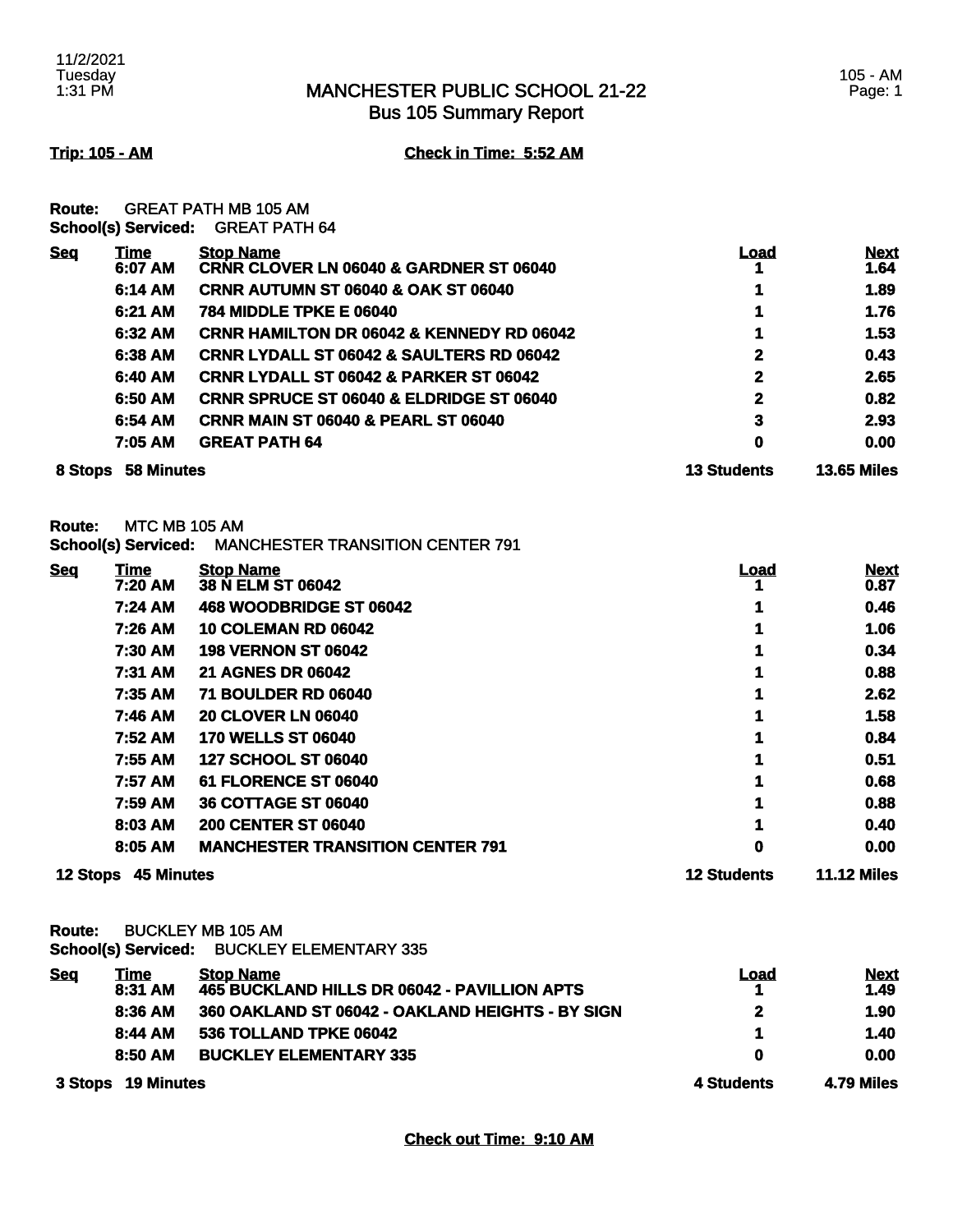Bus 105 Summary Report

**Trip: 105 - PM Check in Time: 1:40 PM**

**Route:** MTC MB 105 PM **School(s) Serviced:** MANCHESTER TRANSITION CENTER 791

|            | OVIIVVILUJ VVI TIVVU. |                                         |                    |                    |
|------------|-----------------------|-----------------------------------------|--------------------|--------------------|
| <b>Seq</b> | Time                  | <b>Stop Name</b>                        | <u>Load</u>        | <b>Next</b>        |
|            | 2:07 PM               | <b>MANCHESTER TRANSITION CENTER 791</b> | O                  | 0.58               |
|            | <b>2:10 PM</b>        | <b>200 CENTER ST 06040</b>              |                    | 1.84               |
|            | 2:17 PM               | 38 N ELM ST 06042                       |                    | 0.87               |
|            | 2:21 PM               | 468 WOODBRIDGE ST 06042                 |                    | 0.46               |
|            | 2:23 PM               | <b>10 COLEMAN RD 06042</b>              |                    | 1.06               |
|            | 2:27 PM               | <b>198 VERNON ST 06042</b>              |                    | 0.34               |
|            | 2:28 PM               | <b>21 AGNES DR 06042</b>                |                    | 0.88               |
|            | 2:32 PM               | <b>71 BOULDER RD 06040</b>              |                    | 2.62               |
|            | 2:43 PM               | <b>20 CLOVER LN 06040</b>               |                    | 1.58               |
|            | 2:49 PM               | <b>170 WELLS ST 06040</b>               |                    | 0.84               |
|            | 2:52 PM               | <b>127 SCHOOL ST 06040</b>              |                    | 0.75               |
|            | 2:55 PM               | 61 FLORENCE ST 06040                    |                    | 0.41               |
|            | 2:56 PM               | 36 COTTAGE ST 06040                     |                    | 0.00               |
| 12 Stops   | <b>49 Minutes</b>     |                                         | <b>12 Students</b> | <b>12.23 Miles</b> |

**Route:** GREAT PATH MB 105 PM

**School(s) Serviced:** GREAT PATH 64

| <b>Seq</b>            | Time<br>2:55 PM | <b>Stop Name</b><br><b>GREAT PATH 64</b>            | <b>Load</b><br>0   | <b>Next</b><br>1.65 |
|-----------------------|-----------------|-----------------------------------------------------|--------------------|---------------------|
|                       | $3:02$ PM       | <b>CRNR W CENTER ST 06040 &amp; MCKEE ST 06040</b>  | 4                  | 1.06                |
|                       | $3:08$ PM       | <b>CRNR FOREST ST 06040 &amp; ELM ST 06040</b>      | $\mathbf{2}$       | 0.81                |
|                       | $3:12$ PM       | <b>CRNR SPRUCE ST 06040 &amp; ELDRIDGE ST 06040</b> | $\mathbf{2}$       | 0.71                |
|                       | 3:15 PM         | <b>CRNR MAIN ST 06040 &amp; PEARL ST 06040</b>      | 3                  | 2.60                |
|                       | $3:28$ PM       | <b>CRNR CLOVER LN 06040 &amp; GARDNER ST 06040</b>  |                    | 0.00                |
| 33 Minutes<br>5 Stops |                 |                                                     | <b>12 Students</b> | 6.83 Miles          |

**Route:** BUCKLEY MB 105 PM

**School(s) Serviced:** BUCKLEY ELEMENTARY 335

| <u>Seq</u>         | <u>Time</u> | <b>Stop Name</b>                                 | Load       | <b>Next</b>       |
|--------------------|-------------|--------------------------------------------------|------------|-------------------|
|                    | 3:47 PM     | <b>BUCKLEY ELEMENTARY 335</b>                    |            | 2.58              |
|                    | $3:58$ PM   | 465 BUCKLAND HILLS DR 06042 - PAVILLION APTS     |            | 0.77              |
|                    | 4:01 PM     | 536 TOLLAND TPKE 06042                           |            | 1.09              |
|                    | 4:04 PM     | 360 OAKLAND ST 06042 - OAKLAND HEIGHTS - BY SIGN |            | 0.00              |
| 3 Stops 17 Minutes |             |                                                  | 4 Students | <b>4.44 Miles</b> |

**Check out Time: 4:26 PM**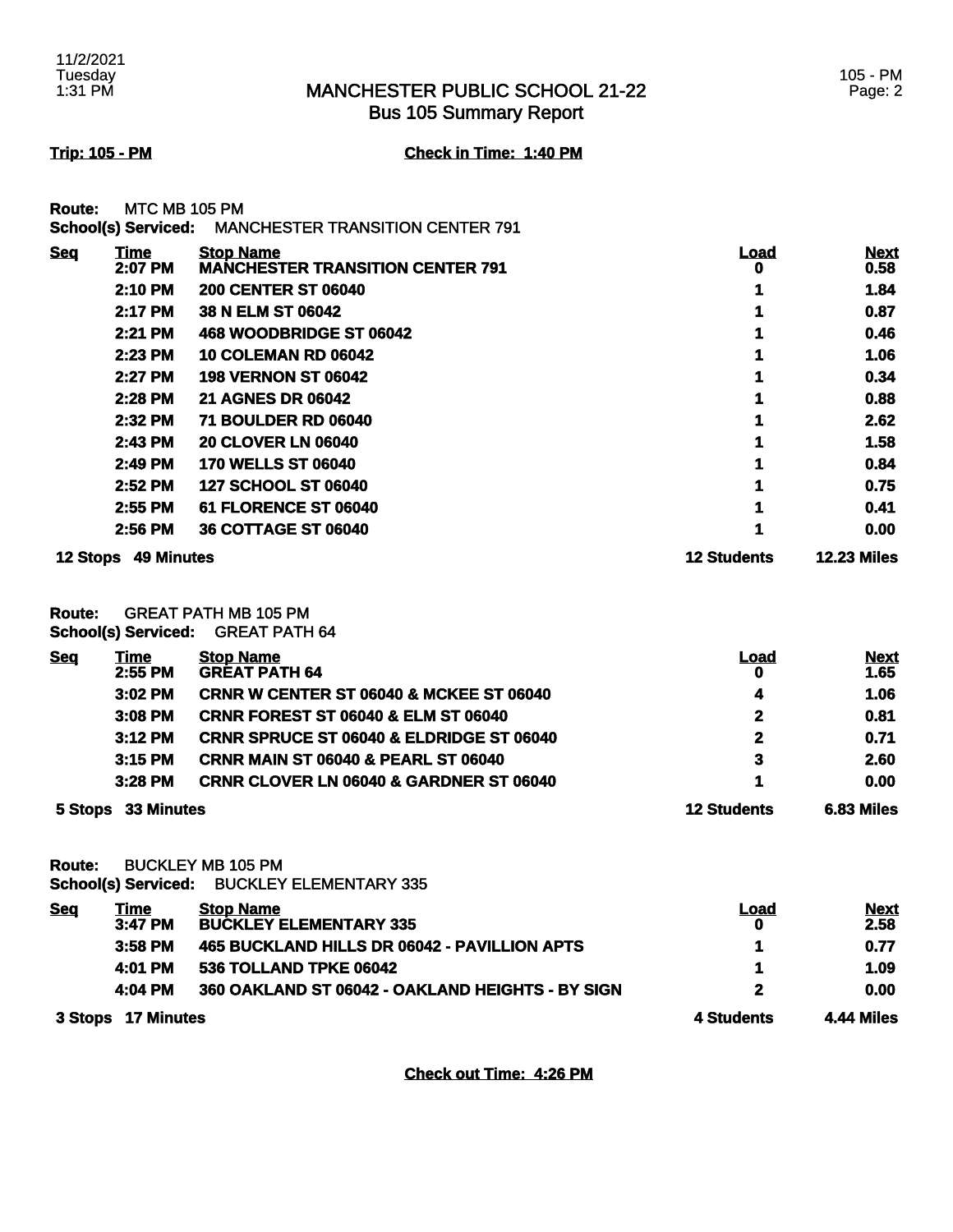Bus 106 Summary Report

**Trip: 106 - AM Check in Time: 8:04 AM**

**Route:** 106 BUCKLEY AM **School(s) Serviced:** BUCKLEY ELEMENTARY 335

| <b>Seq</b>            | Time<br>8:23 AM | <b>Stop Name</b><br>70 CLIFFSIDE DR 06042           | Load       | <b>Next</b><br>0.00 |
|-----------------------|-----------------|-----------------------------------------------------|------------|---------------------|
|                       | 8:24 AM         | <b>CRNR GREENWOOD DR 06042 &amp; LYNCH DR 06042</b> | 6          | 0.76                |
|                       | 8:27 AM         | <b>CRNR CONWAY RD 06042 &amp; SANFORD RD 06042</b>  | 25         | 1.68                |
|                       | 8:40 AM         | <b>69 OVERLOOK DR 06042</b>                         | 2          | 2.58                |
|                       | 8:50 AM         | <b>BUCKLEY ELEMENTARY 335</b>                       | 0          | 0.00                |
| 27 Minutes<br>4 Stops |                 | <b>33 Students</b>                                  | 5.02 Miles |                     |

**Check out Time: 9:10 AM**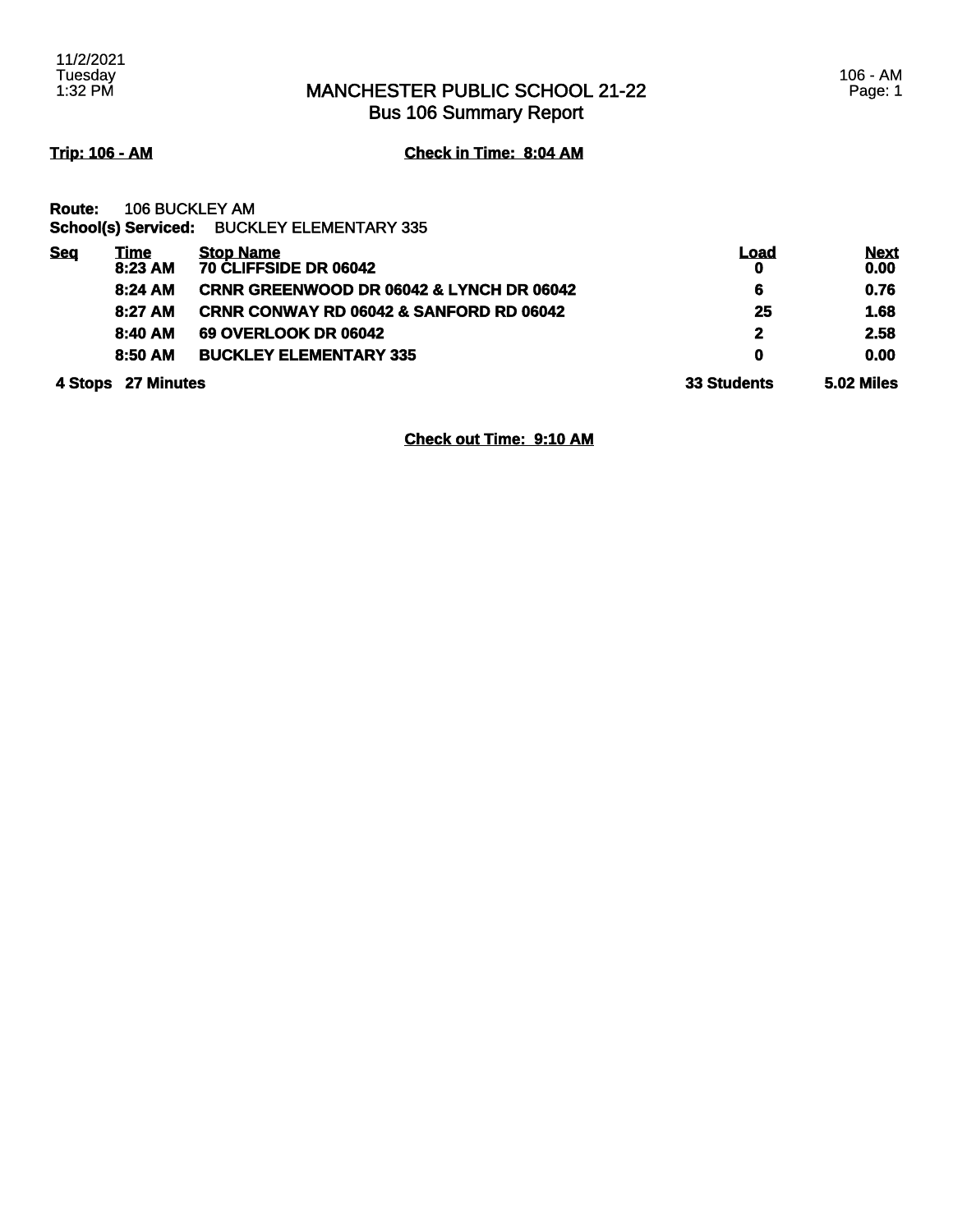Bus 106 Summary Report

**Trip: 106 - AM Check in Time: 5:55 AM**

**Route:** GREAT PATH MB 106 AM **School(s) Serviced:** GREAT PATH 64

| <b>Seq</b> | Time                | <b>Stop Name</b>                                           | <u>Load</u>        | <b>Next</b>        |
|------------|---------------------|------------------------------------------------------------|--------------------|--------------------|
|            | 6:14 AM             | <b>CRNR MIDDLE TPKE E 06040 &amp; PARKER ST 06042:1</b>    | 2                  | 0.51               |
|            | 6:16 AM             | <b>CRNR PRINCETON ST 06042 &amp; HOLLISTER ST 06042</b>    |                    | 1.09               |
|            | 6:20 AM             | <b>CRNR MAIN ST 06042 &amp; STRICKLAND ST (DOORSIDE)</b>   |                    | 0.64               |
|            | 6:23 AM             | <b>CRNR GREEN RD 06042 &amp; N ELM ST 06042</b>            |                    | 0.59               |
|            | 6:25 AM             | <b>CRNR OAKLAND ST 06042 &amp; MILL ST 06042</b>           |                    | 0.37               |
|            | 6:27 AM             | <b>CRNR OAKLAND ST 06042 &amp; RACHEL RD (doorside)</b>    |                    | 1.40               |
|            | 6:33 AM             | <b>CRNR GOLWAY ST 06042 &amp; N SCHOOL ST 06042</b>        | 3                  | 0.76               |
|            | 6:36 AM             | <b>CRNR TOLLAND TPKE 06042 &amp; UNION ST 06042:1</b>      |                    | 0.47               |
|            | 6:38 AM             | <b>CRNR TOLLAND TPKE @ ASPEN WOOD CONDOS</b>               |                    | 2.35               |
|            | 6:46 AM             | <b>CRNR HILLIARD ST 06042 &amp; BILYEU ST 06042</b>        | 2                  | 0.98               |
|            | 6:50 AM             | <b>CRNR MIDDLE TPKE W 06040 &amp; HAWTHORNE ST S 06040</b> |                    | 0.53               |
|            | 6:52 AM             | <b>CRNR MIDDLE TPKE E 06040 &amp; SUMMIT ST 06042</b>      |                    | 3.43               |
|            | 7:05 AM             | <b>GREAT PATH 64</b>                                       | 0                  | 0.00               |
|            | 12 Stops 51 Minutes |                                                            | <b>19 Students</b> | <b>13.12 Miles</b> |

**Route:** ILLING MB 106 AM

**School(s) Serviced:** ILLING MIDDLE 225

| <b>Seq</b>                          | <u>Time</u> | <b>Stop Name</b>                                    | <u>Load</u>        | <b>Next</b> |
|-------------------------------------|-------------|-----------------------------------------------------|--------------------|-------------|
|                                     | 7:22 AM     | <b>CRNR ELBERTA RD 06042 &amp; BALDWIN RD 06042</b> |                    | 0.26        |
|                                     | 7:23 AM     | <b>125 AVERY ST 06042</b>                           |                    | 1.03        |
|                                     | 7:31 AM     | 265 SLATER ST 06042 - CUL DE SAC                    |                    | 0.16        |
|                                     | 7:32 AM     | 465 BUCKLAND HILLS DR 06042 - PAVILLION APTS        | 4                  | 0.20        |
|                                     | 7:33 AM     | 345 BUCKLAND HILLS DR 06042 - PAVILLION APTS        | 19                 | 2.09        |
|                                     | 7:42 AM     | <b>CRNR BURNHAM ST 06042 &amp; DREXEL DR 06042</b>  | 4                  | 3.02        |
|                                     | 7:50 AM     | <b>FOUNTAIN VILLAGE @ THE TENNIS COURTS</b>         | 4                  | 3.97        |
|                                     | 8:05 AM     | <b>ILLING MIDDLE 225</b>                            | 0                  | 0.00        |
| <b>43 Minutes</b><br><b>7 Stops</b> |             | <b>35 Students</b>                                  | <b>10.73 Miles</b> |             |

**Route:** ECREDIT 106 AM **School(s) Serviced:** E CREDIT 112

| <b>Seq</b> | Time<br>8:43 AM    | <b>Stop Name</b><br>56 STEPHANIES WAY 06040 | Load       | <b>Next</b><br>1.56 |
|------------|--------------------|---------------------------------------------|------------|---------------------|
|            | 8:48 AM            | <b>188 LYDALL ST 06042</b>                  |            | 2.51                |
|            | 8:55 AM            | E CREDIT 112                                |            | 0.00                |
|            | 2 Stops 12 Minutes |                                             | 0 Students | 4.07 Miles          |

**Check out Time: 9:10 AM**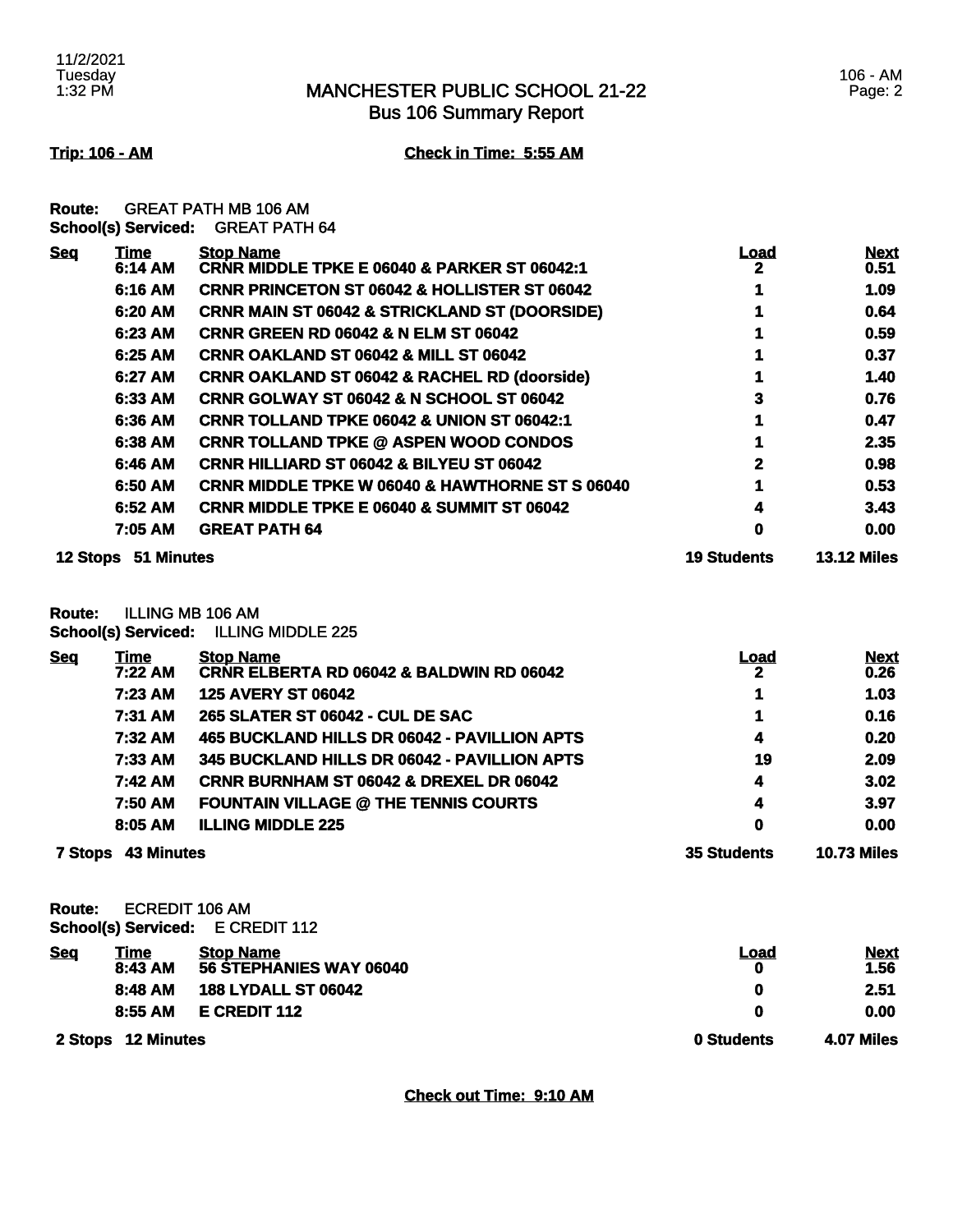Bus 106 Summary Report

**Trip: 106 - PM Check in Time: 3:15 PM**

**Route:** BUCKLEY 106 PM **School(s) Serviced:** BUCKLEY ELEMENTARY 335

| <b>Seg</b>         | Time<br>3:47 PM | <b>Stop Name</b><br><b>BUCKLEY ELEMENTARY 335</b>   | Load<br>$\mathbf 0$ | <b>Next</b><br>1.79 |
|--------------------|-----------------|-----------------------------------------------------|---------------------|---------------------|
|                    | $3:54$ PM       | <b>CRNR CONWAY RD 06042 &amp; SANFORD RD 06042</b>  | 25                  | 1.50                |
|                    | 4:06 PM         | <b>69 OVERLOOK DR 06042</b>                         | 2                   | 0.71                |
|                    | 4:09 PM         | <b>CRNR GREENWOOD DR 06042 &amp; LYNCH DR 06042</b> | 6                   | 0.00                |
|                    | 4:10 PM         | 70 CLIFFSIDE DR 06042                               | 0                   | 0.00                |
| 4 Stops 23 Minutes |                 | <b>33 Students</b>                                  | 4.00 Miles          |                     |

**Check out Time: 4:24 PM**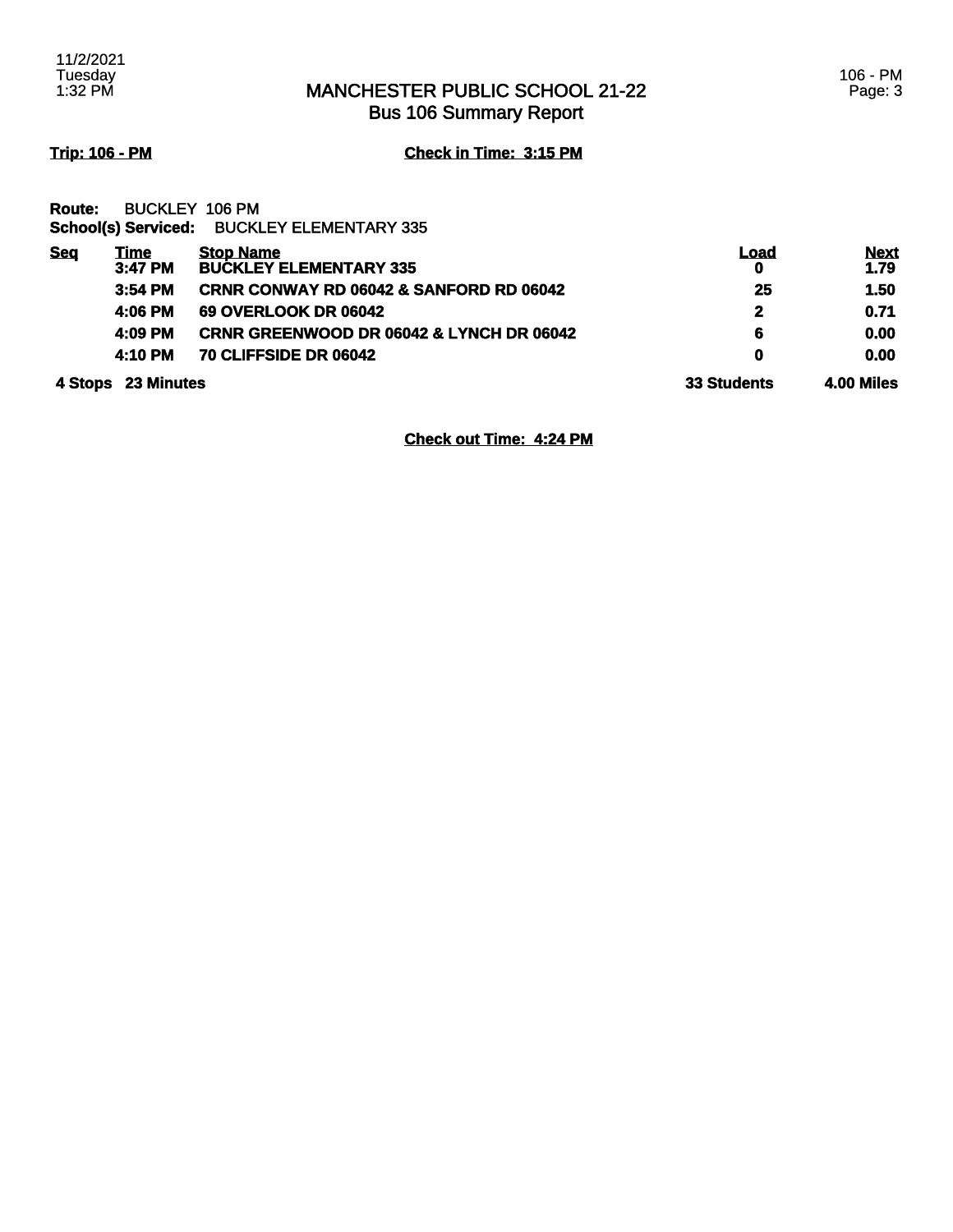### MANCHESTER PUBLIC SCHOOL 21-22 Bus 106 Summary Report

**Trip: 106 - PM Check in Time: 11:35 AM**

**Route:** ECREDIT 106 PM **School(s) Serviced:** E CREDIT 112

| 5 Stops    | 37 Minutes       |                                                   | 5 Students | 9.36 Miles          |
|------------|------------------|---------------------------------------------------|------------|---------------------|
|            | 12:37 PM         | 56 STEPHANIES WAY 06040                           | 0          | 0.00                |
|            | 12:20 PM         | <b>109 BRIDGE ST 06040</b>                        |            | 4.40                |
|            | 12:15 PM         | <b>91 COOPER ST 06040</b>                         | 2          | 1.10                |
|            | 12:12 PM         | <b>CRNR ST JOHN ST 06040 &amp; STONE ST 06040</b> |            | 0.80                |
|            | 12:03 PM         | 47 MHS DRWY 06040                                 |            | 2.36                |
| <b>Seq</b> | Time<br>12:00 PM | <b>Stop Name</b><br><b>E CREDIT 112</b>           | Load<br>0  | <b>Next</b><br>0.70 |
|            |                  | <b>UCHOURS, UCH VICCU.</b> LUITLUIT TIZ           |            |                     |

**Route:** ILLING MB 106 PM **School(s) Serviced:** ILLING MIDDLE 225

| <b>Seg</b>                   | <u>Time</u> | <b>Stop Name</b>                                    | <u>Load</u>        | <b>Next</b>       |
|------------------------------|-------------|-----------------------------------------------------|--------------------|-------------------|
|                              | 2:52 PM     | <b>ILLING MIDDLE 225</b>                            | o                  | 0.30              |
|                              | 2:53 PM     | <b>ILLING MIDDLE 225</b>                            | 0                  | 0.30              |
|                              | $3:05$ PM   | <b>CRNR ELBERTA RD 06042 &amp; BALDWIN RD 06042</b> | $\mathbf 2$        | 0.26              |
|                              | 3:06 PM     | <b>125 AVERY ST 06042</b>                           |                    | 1.03              |
|                              | 3:15 PM     | <b>265 SLATER ST 06042 - CUL DE SAC</b>             |                    | 0.16              |
|                              | 3:16 PM     | 465 BUCKLAND HILLS DR 06042 - PAVILLION APTS        | 4                  | 0.20              |
|                              | 3:17 PM     | 345 BUCKLAND HILLS DR 06042 - PAVILLION APTS        | 19                 | 2.09              |
|                              | 3:26 PM     | <b>CRNR BURNHAM ST 06042 &amp; DREXEL DR 06042</b>  | 4                  | 3.02              |
|                              | 3:34 PM     | <b>FOUNTAIN VILLAGE @ THE TENNIS COURTS</b>         | 4                  | 0.00              |
| <b>42 Minutes</b><br>6 Stops |             |                                                     | <b>35 Students</b> | <b>7.36 Miles</b> |

**Check out Time: 3:56 PM**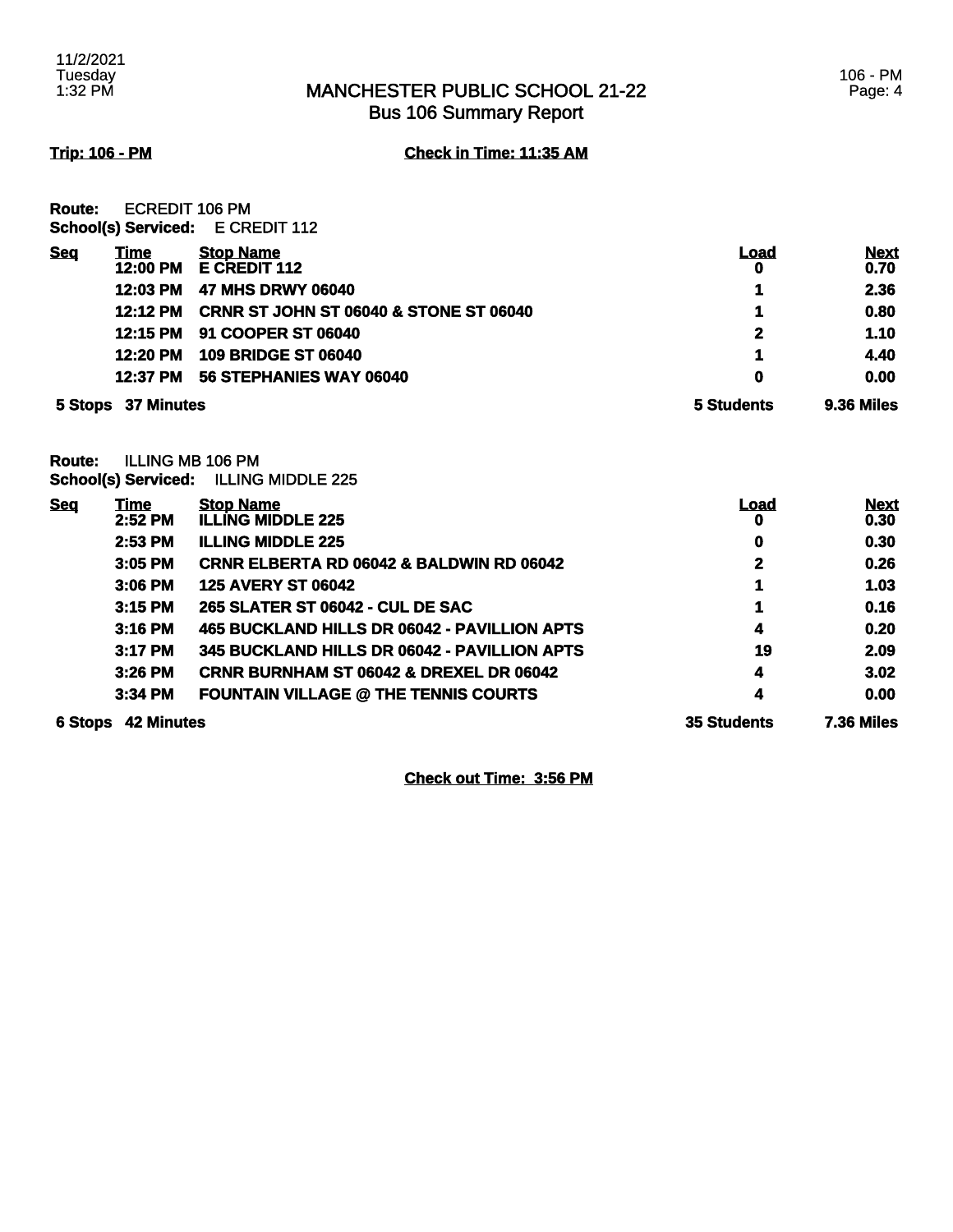Bus 108 Summary Report

**Trip: 108 - AM Check in Time: 6:15 AM**

**Route:** GREAT PATH MB 108 AM **School(s) Serviced:** GREAT PATH 64

| <b>Seq</b> | Time              | <b>Stop Name</b>                                     | Load               | <b>Next</b> |
|------------|-------------------|------------------------------------------------------|--------------------|-------------|
|            | 6:33 AM           | <b>CRNR W CENTER ST 06040 &amp; MCKEE ST 06040</b>   | 4                  | 0.72        |
|            | 6:36 AM           | <b>CRNR OLCOTT DR 06040 &amp; CENTER ST 06040</b>    | 3                  | 1.11        |
|            | 6:40 AM           | <b>CRNR CENTER ST 06040 &amp; LILAC ST 06040</b>     | 4                  | 0.62        |
|            | 6:43 AM           | <b>CRNR FOREST ST 06040 &amp; ELM ST 06040</b>       | 2                  | 0.54        |
|            | 6:45 AM           | <b>CRNR GOSLEE DR 06040 &amp; HARTFORD RD 06040</b>  |                    | 0.28        |
|            | 6:47 AM           | <b>CRNR PALM ST 06040 &amp; HARTFORD RD 06040</b>    |                    | 0.39        |
|            | 6:48 AM           | <b>CRNR HARTFORD RD 06040 &amp; WADDELL RD 06040</b> | 3                  | 2.63        |
|            | 6:57 AM           | <b>CRNR BUSH HILL RD 06040 &amp; GARNET RD 06040</b> |                    | 0.68        |
|            | 6:58 AM           | <b>197 BUSH HILL RD 06040</b>                        |                    | 2.31        |
|            | 7:05 AM           | <b>GREAT PATH 64</b>                                 | 0                  | 0.00        |
| 9 Stops    | <b>32 Minutes</b> |                                                      | <b>20 Students</b> | 9.28 Miles  |

**Route:** MPSC MB 108 AM

**School(s) Serviced:** MANCHESTER PRESCHOOL CENTER 108

| <b>Seq</b> | Time    | <b>Stop Name</b>                       | Load | <b>Next</b> |
|------------|---------|----------------------------------------|------|-------------|
|            | 7:50 AM | <b>56 SEAMAN CIR 06040</b>             |      | 1.11        |
|            | 7:54 AM | <b>190 PINE ST 06040</b>               |      | 1.19        |
|            | 7:59 AM | <b>153 HOLL ST 06040</b>               |      | 1.42        |
|            | 8:05 AM | <b>MANCHESTER PRESCHOOL CENTER 108</b> | 0    | 0.00        |
|            |         |                                        |      |             |

**3 Stops 15 Minutes 3 Students 3.72 Miles** 

**Route:** MARTIN MB 108 AM

**School(s) Serviced:** MARTIN ELEMENTARY 345

| <b>Seq</b>                          | Time    | <b>Stop Name</b>                                        | Load               | <b>Next</b>        |
|-------------------------------------|---------|---------------------------------------------------------|--------------------|--------------------|
|                                     | 8:07 AM | <b>265 SLATER ST 06042</b>                              |                    | 1.08               |
|                                     | 8:12 AM | 465 BUCKLAND HILLS DR 06042 - PAVILLION APTS            |                    | 2.07               |
|                                     | 8:18 AM | <b>CRNR N MAIN ST 06042 &amp; MCCABE ST 06042</b>       |                    | 0.96               |
|                                     | 8:22 AM | <b>CRNR HILLIARD ST 06042 &amp; CUMBERLAND ST 06042</b> |                    | 2.99               |
|                                     | 8:35 AM | <b>102 CHARTER OAK ST 06040</b>                         | 2                  | 0.34               |
|                                     | 8:37 AM | 170 WELLS ST 06040:1                                    | 1                  | 0.76               |
|                                     | 8:40 AM | <b>59 SPRUCE ST 06040</b>                               | 2                  | 2.63               |
|                                     | 8:50 AM | <b>MARTIN ELEMENTARY 345</b>                            | 0                  | 0.00               |
| <b>43 Minutes</b><br><b>7 Stops</b> |         |                                                         | <b>10 Students</b> | <b>10.83 Miles</b> |

**Check out Time: 9:01 AM**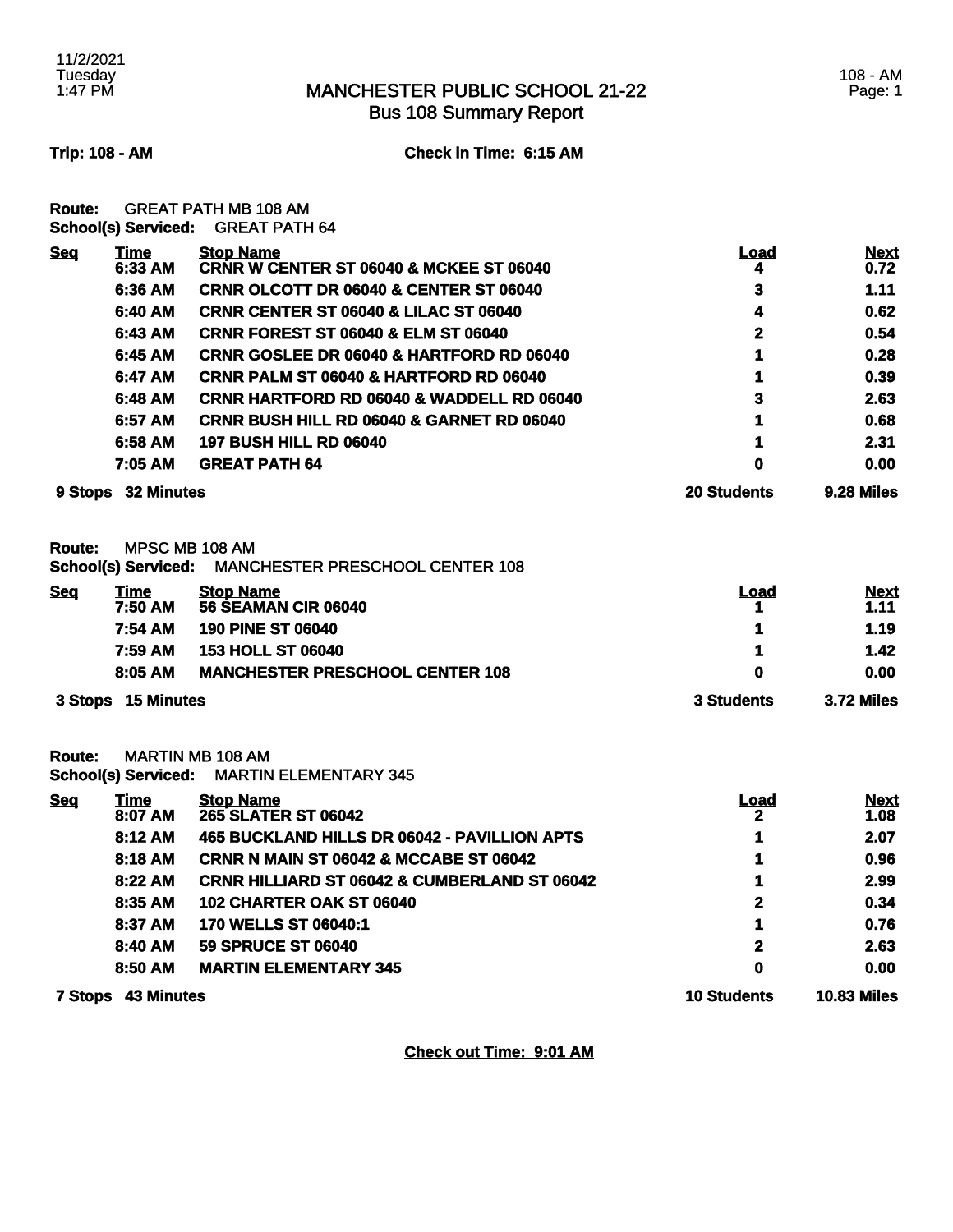Bus 108 Summary Report

**Trip: 108 - PM Check in Time: 2:23 PM**

**Route:** MPSC MB PK 108 PM **School(s) Serviced:** MANCHESTER PRESCHOOL CENTER 108

|            |                     | SCNOOI(S) SEIVICEQ: MANUTESTER PRESUNUUL UENTER 106           |             |                     |
|------------|---------------------|---------------------------------------------------------------|-------------|---------------------|
| <b>Seq</b> | Time<br>2:52 PM     | <b>Stop Name</b><br><b>MANCHESTER PRESCHOOL CENTER 108</b>    | Load<br>O   | <b>Next</b><br>0.65 |
|            | 2:55 PM             | 34 WOODBRIDGE ST 06042                                        |             | 0.84                |
|            | $2:59$ PM           | <b>CRNR OAKLAND ST 06042 &amp; RACHEL RD 06042:1</b>          |             | 0.63                |
|            | 3:01 PM             | 360 OAKLAND ST 06042 - OAKLAND HEIGHTS - BY SIGN              |             | 1.66                |
|            | 3:08 PM             | <b>265 SLATER ST 06042</b>                                    |             | 0.73                |
|            | $3:15$ PM           | <b>CRNR TOLLAND TPK &amp; JOHN OLDS DR (THE PLACE CONDOS)</b> |             | 3.14                |
|            | 3:26 PM             | 3 HARTLAND RD 06042                                           |             | 2.14                |
|            | $3:34$ PM           | 80 WADDELL RD 06040/MELC                                      |             | 2.06                |
|            | 3:48 PM             | 67 WADSWORTH ST 06040                                         |             | 0.75                |
|            | 3:51 PM             | <b>160 BENTON ST 06040</b>                                    | 0           | 0.38                |
|            | $3:53$ PM           | <b>59 MIDDLE TPKE E 06040</b>                                 |             | 1.59                |
|            | 3:58 PM             | <b>105 BRENT RD 06042</b>                                     |             | 3.23                |
|            | 4:10 PM             | <b>124 MAPLE ST 06040</b>                                     |             | 0.00                |
|            | 12 Stops 78 Minutes |                                                               | 11 Students | <b>17.80 Miles</b>  |

**Route:** MARTIN MB 108 PM

**School(s) Serviced:** MARTIN ELEMENTARY 345

| <b>Seq</b>                | <u>Time</u> | <b>Stop Name</b>                                  | <u>Load</u>        | <b>Next</b>        |
|---------------------------|-------------|---------------------------------------------------|--------------------|--------------------|
|                           | 3:47 PM     | <b>MARTIN ELEMENTARY 345</b>                      | 0                  | 4.16               |
|                           | 4:04 PM     | CRNR HILLIARD ST 06042 & CUMBERLAND ST 06042      |                    | 2.33               |
|                           | 4:18 PM     | <b>265 SLATER ST 06042</b>                        | 2                  | 1.08               |
|                           | 4:23 PM     | 465 BUCKLAND HILLS DR 06042 - PAVILLION APTS      | 1                  | 2.07               |
|                           | 4:29 PM     | <b>CRNR N MAIN ST 06042 &amp; MCCABE ST 06042</b> |                    | 2.73               |
|                           | 4:43 PM     | 102 CHARTER OAK ST 06040                          | 2                  | 0.34               |
|                           | 4:45 PM     | 170 WELLS ST 06040:1                              | 1                  | 0.76               |
|                           | 4:48 PM     | <b>59 SPRUCE ST 06040</b>                         | $\mathbf 2$        | 0.00               |
| <b>7 Stops 61 Minutes</b> |             |                                                   | <b>10 Students</b> | <b>13.47 Miles</b> |

**Check out Time: 5:01 PM**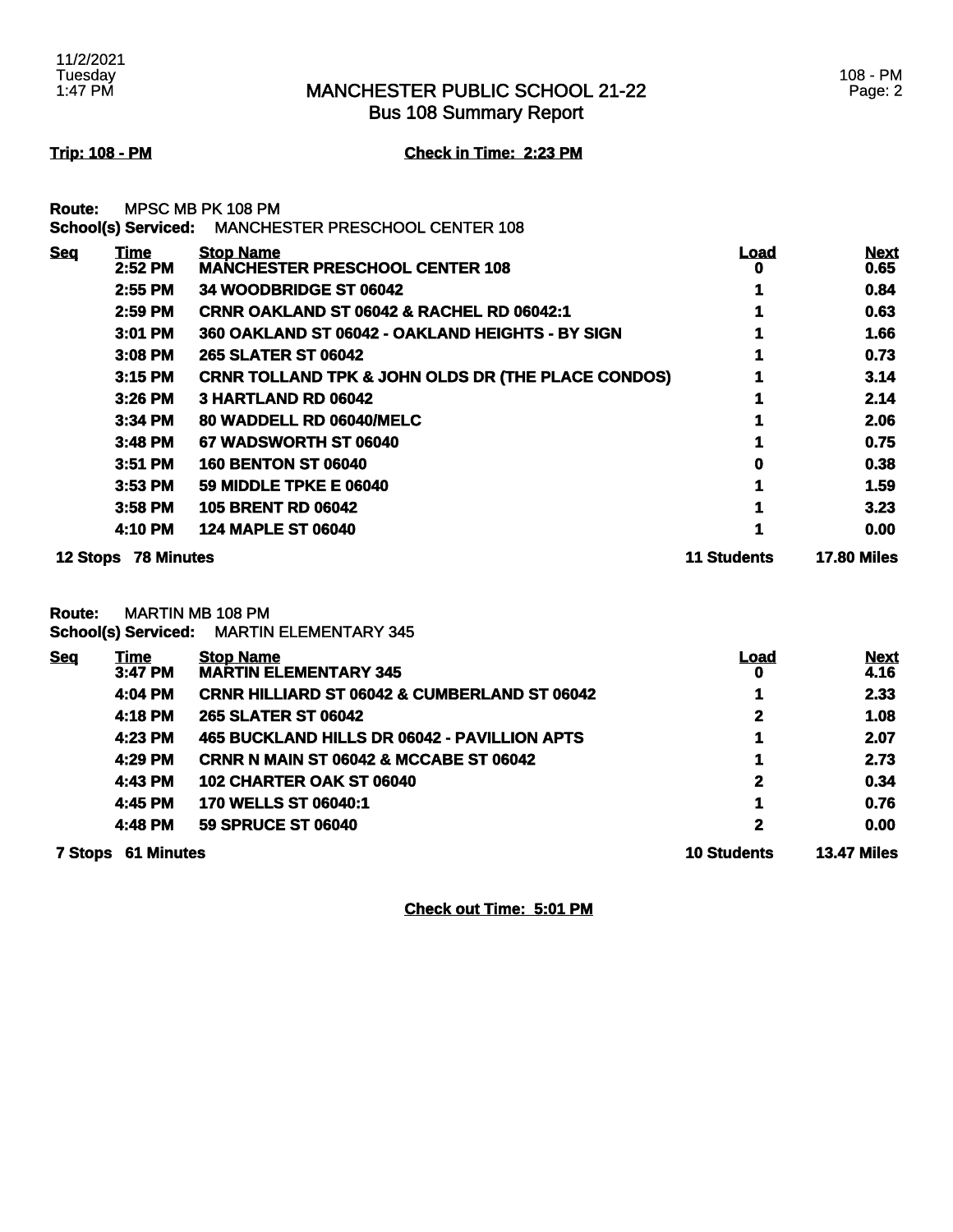Bus 109 Summary Report

**Trip: 109 - AM Check in Time: 6:13 AM**

| <b>Route:</b> |                 | <b>BENTLEY MB 109 AM</b><br><b>School(s) Serviced: BENTLEY ALTERNATIVE EDUCATION 211</b> |      |                     |
|---------------|-----------------|------------------------------------------------------------------------------------------|------|---------------------|
| <b>Seq</b>    | Time<br>6:44 AM | <b>Stop Name</b><br><b>756 N MAIN ST 06042</b>                                           | Load | <b>Next</b><br>2.18 |
|               | 6:51 AM         | <b>CRNR WESTERLY ST 06042 &amp; REGENT ST 06042</b>                                      | 0    | 0.90                |
|               | 6:52 AM         | 412 N MAIN ST 06042                                                                      | 1    | 0.80                |
|               | 6:56 AM         | <b>133 OAKLAND ST 06042</b>                                                              | 0    | 0.83                |
|               | 7:00 AM         | <b>CRNR MATHER ST 06042 &amp; WESTFIELD ST 06042</b>                                     | 1    | 0.61                |
|               | 7:02 AM         | <b>188 LYDALL ST 06042</b>                                                               |      | 0.66                |
|               | 7:05 AM         | <b>CRNR GREENWOOD DR 06042 &amp; LYNCH DR 06042</b>                                      | 1    | 1.57                |
|               | <b>7:10 AM</b>  | 476 WOODBRIDGE ST 06042                                                                  | 2    | 1.07                |
|               | 7:15 AM         | <b>BENTLEY ALTERNATIVE EDUCATION 211</b>                                                 | 0    | 0.00                |

**8 Stops 31 Minutes 7 Students 8.62 Miles** 

**Route:** ODYSSEY 109 AM

**School(s) Serviced:** ODYSSEY COMMUNITY SCHOOL 505

| <u>Seq</u>                   | <u>Time</u> | <b>Stop Name</b>                                           | Load              | <b>Next</b> |
|------------------------------|-------------|------------------------------------------------------------|-------------------|-------------|
|                              | 7:27 AM     | <b>CRNR SPRUCE ST 06040 &amp; SCHOOL ST 06040</b>          |                   | 1.14        |
|                              | 7:32 AM     | <b>CRNR LANCASTER RD 06040 &amp; SCARBOROUGH RD 06040</b>  |                   | 0.75        |
|                              | 7:34 AM     | <b>CRNR JEAN RD 06040 &amp; WARANOKE RD 06040</b>          | 2                 | 0.61        |
|                              | 7:36 AM     | <b>CRNR E CENTER ST 06040 &amp; PLYMOUTH LN 06040</b>      | 3                 | 0.29        |
|                              | 7:37 AM     | <b>CRNR PARKER ST 06040 &amp; STEPHEN ST 06040</b>         | 3                 | 0.23        |
|                              | 7:38 AM     | <b>CRNR EARL ST 06040 &amp; MIDDLE TPKE E 06040</b>        | 3                 | 0.51        |
|                              | 7:41 AM     | <b>CRNR WOODBRIDGE ST 06042 &amp; GREEN MANOR RD 06042</b> |                   | 0.71        |
|                              | 7:44 AM     | <b>CRNR MATHER ST 06042 &amp; WESTFIELD ST 06042</b>       | 2                 | 0.49        |
|                              | 7:46 AM     | <b>CRNR PHELPS RD 06042 &amp; WOODBRIDGE ST 06042</b>      |                   | 2.70        |
|                              | 7:55 AM     | <b>ODYSSEY COMMUNITY SCHOOL 505</b>                        | 0                 | 0.00        |
| <b>28 Minutes</b><br>9 Stops |             | <b>17 Students</b>                                         | <b>7.43 Miles</b> |             |

**Route:** BOWERS MB 109 AM

**School(s) Serviced:** BOWERS ELEMENTARY 332

| <b>Seq</b>                   | Time    | <b>Stop Name</b>                                    | Load               | <b>Next</b> |
|------------------------------|---------|-----------------------------------------------------|--------------------|-------------|
|                              | 8:08 AM | <b>166 LOOMIS ST 06042</b>                          |                    | 2.92        |
|                              | 8:19 AM | <b>59 DOWNEY DR 06040</b>                           | 3                  | 3.70        |
|                              | 8:32 AM | <b>CRNR PINE ST 06040 &amp; HARTFORD RD 06040:1</b> | 0                  | 1.22        |
|                              | 8:37 AM | CRNR BIRCH ST 06040 & SPRUCE ST 06040               | 0                  | 0.32        |
|                              | 8:38 AM | <b>36 HAMLIN ST 06040</b>                           | 4                  | 0.09        |
|                              | 8:39 AM | <b>CRNR E CENTER ST 06040 &amp; HAMLIN ST 06040</b> | 4                  | 1.28        |
|                              | 8:44 AM | <b>127 MAIN ST 06042</b>                            | 1                  | 0.51        |
|                              | 8:47 AM | <b>37 GREEN RD 06042</b>                            | 1                  | 0.72        |
|                              | 8:50 AM | <b>BOWERS ELEMENTARY 332</b>                        | 0                  | 0.00        |
| <b>42 Minutes</b><br>8 Stops |         | <b>14 Students</b>                                  | <b>10.76 Miles</b> |             |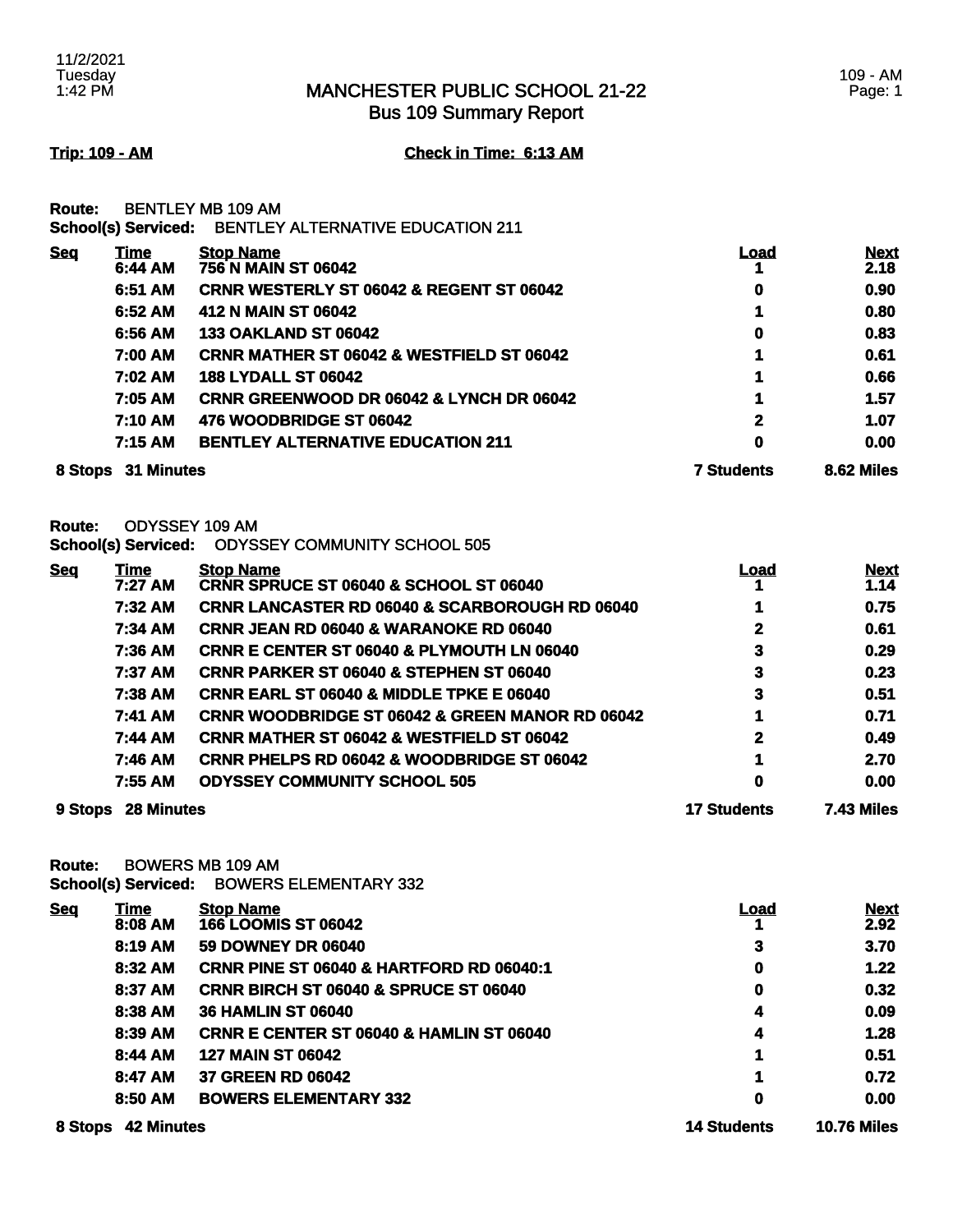### MANCHESTER PUBLIC SCHOOL 21-22 Bus 109 Summary Report

**Check out Time: 9:05 AM**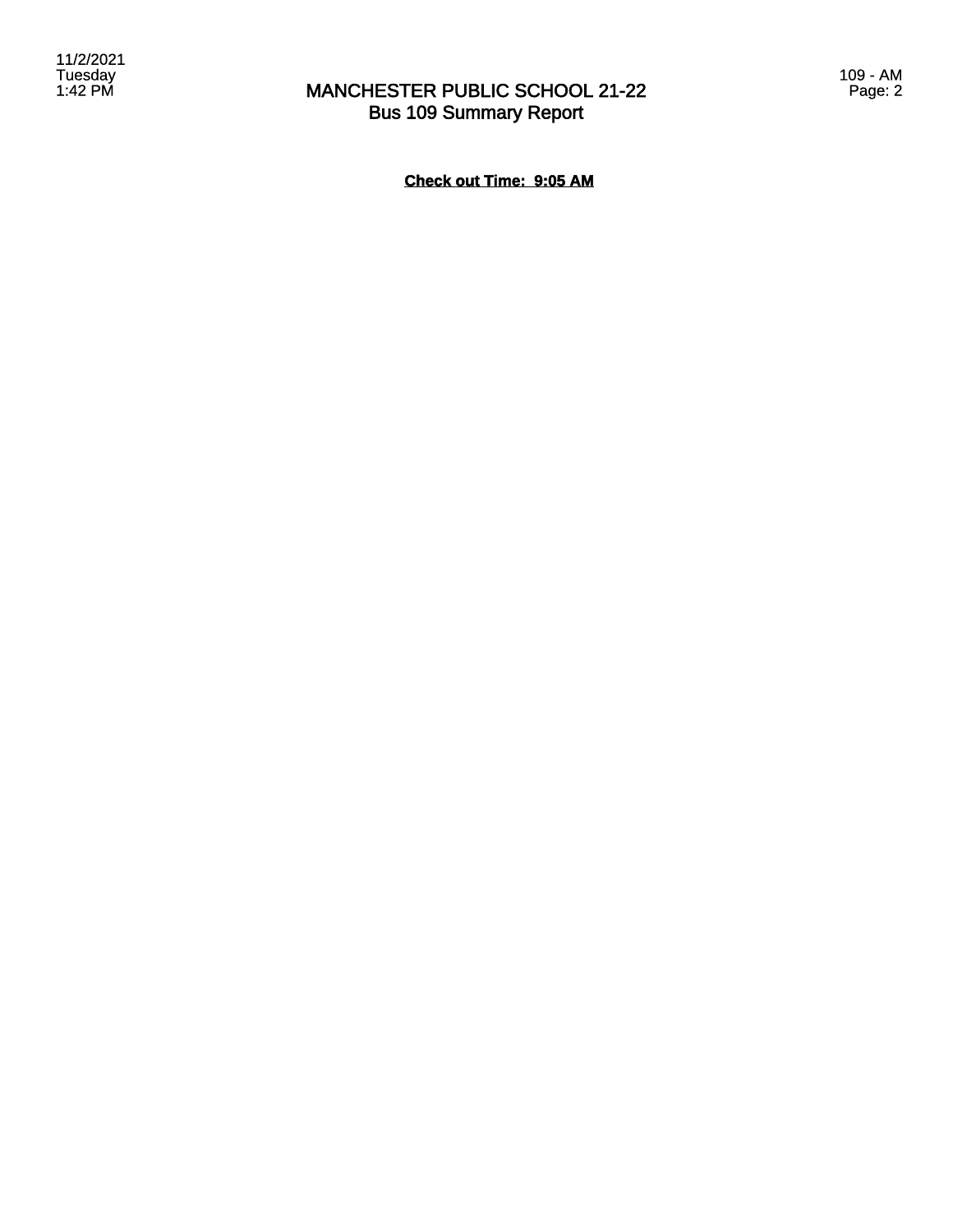Bus 109 Summary Report

### 109 - PM Page: 3

**Trip: 109 - PM Check in Time: 1:39 PM**

**Route:** BENTLEY MB 109 PM

|            | <b>School(s) Serviced:</b> | <b>BENTLEY ALTERNATIVE EDUCATION 211</b>                     |                   |                     |
|------------|----------------------------|--------------------------------------------------------------|-------------------|---------------------|
| <b>Seq</b> | <b>Time</b><br>2:07 PM     | <b>Stop Name</b><br><b>BENTLEY ALTERNATIVE EDUCATION 211</b> | <u>Load</u><br>0  | <b>Next</b><br>1.13 |
|            | 2:12 PM                    | 476 WOODBRIDGE ST 06042                                      | 2                 | 1.67                |
|            | 2:18 PM                    | <b>CRNR GREENWOOD DR 06042 &amp; LYNCH DR 06042</b>          |                   | 1.15                |
|            | 2:23 PM                    | <b>188 LYDALL ST 06042</b>                                   | 1                 | 1.28                |
|            | 2:27 PM                    | <b>CRNR MATHER ST 06042 &amp; WESTFIELD ST 06042</b>         |                   | 1.26                |
|            | 2:33 PM                    | <b>133 OAKLAND ST 06042</b>                                  | 0                 | 0.81                |
|            | 2:41 PM                    | 412 N MAIN ST 06042                                          |                   | 1.81                |
|            | 2:47 PM                    | 756 N MAIN ST 06042                                          |                   | 2.18                |
|            | 2:55 PM                    | <b>CRNR WESTERLY ST 06042 &amp; REGENT ST 06042</b>          | 0                 | 0.00                |
| 8 Stops    | <b>48 Minutes</b>          |                                                              | <b>7 Students</b> | <b>11.29 Miles</b>  |

**Route:** KEENEY PK MB 109 PM

**School(s) Serviced:** KEENEY ELEMENTARY 339

| <b>Seq</b> | Time      | <b>Stop Name</b>                                   | Load | <b>Next</b> |
|------------|-----------|----------------------------------------------------|------|-------------|
|            | $2:52$ PM | <b>KEENEY ELEMENTARY 339</b>                       |      | 3.59        |
|            | 3:01 PM   | 481 SPRING ST 06040 - KINDER CARE pull in driveway |      | 1.91        |
|            | $3:08$ PM | 202 OAK ST 06040                                   |      | 0.49        |
|            | 3:10 PM   | <b>112 AUTUMN ST 06040</b>                         |      | 1.95        |
|            | $3:17$ PM | <b>160 BRANFORD ST 06040</b>                       |      | 0.00        |
|            |           |                                                    |      |             |

### **4 Stops 25 Minutes 4 Students 7.94 Miles**

**Route:** BOWERS MB 109 PM

**School(s) Serviced:** BOWERS ELEMENTARY 332

| <b>Seq</b> | Time              | <b>Stop Name</b>                                    | Load               | <b>Next</b>        |
|------------|-------------------|-----------------------------------------------------|--------------------|--------------------|
|            | $3:47$ PM         | <b>BOWERS ELEMENTARY 332</b>                        | o                  | 0.76               |
|            | 3:50 PM           | <b>37 GREEN RD 06042</b>                            |                    | 0.74               |
|            | $3:53$ PM         | <b>127 MAIN ST 06042</b>                            |                    | 1.37               |
|            | $3:59$ PM         | <b>CRNR E CENTER ST 06040 &amp; HAMLIN ST 06040</b> | 4                  | 0.09               |
|            | 4:00 PM           | <b>36 HAMLIN ST 06040</b>                           | 4                  | 0.32               |
|            | 4:02 PM           | <b>CRNR BIRCH ST 06040 &amp; SPRUCE ST 06040</b>    | 0                  | 1.22               |
|            | 4:07 PM           | <b>CRNR PINE ST 06040 &amp; HARTFORD RD 06040:1</b> | 0                  | 3.87               |
|            | 4:20 PM           | <b>59 DOWNEY DR 06040</b>                           | 3                  | 2.69               |
|            | 4:30 PM           | <b>166 LOOMIS ST 06042</b>                          |                    | 0.00               |
| 8 Stops    | <b>43 Minutes</b> |                                                     | <b>14 Students</b> | <b>11.06 Miles</b> |

**Check out Time: 4:52 PM**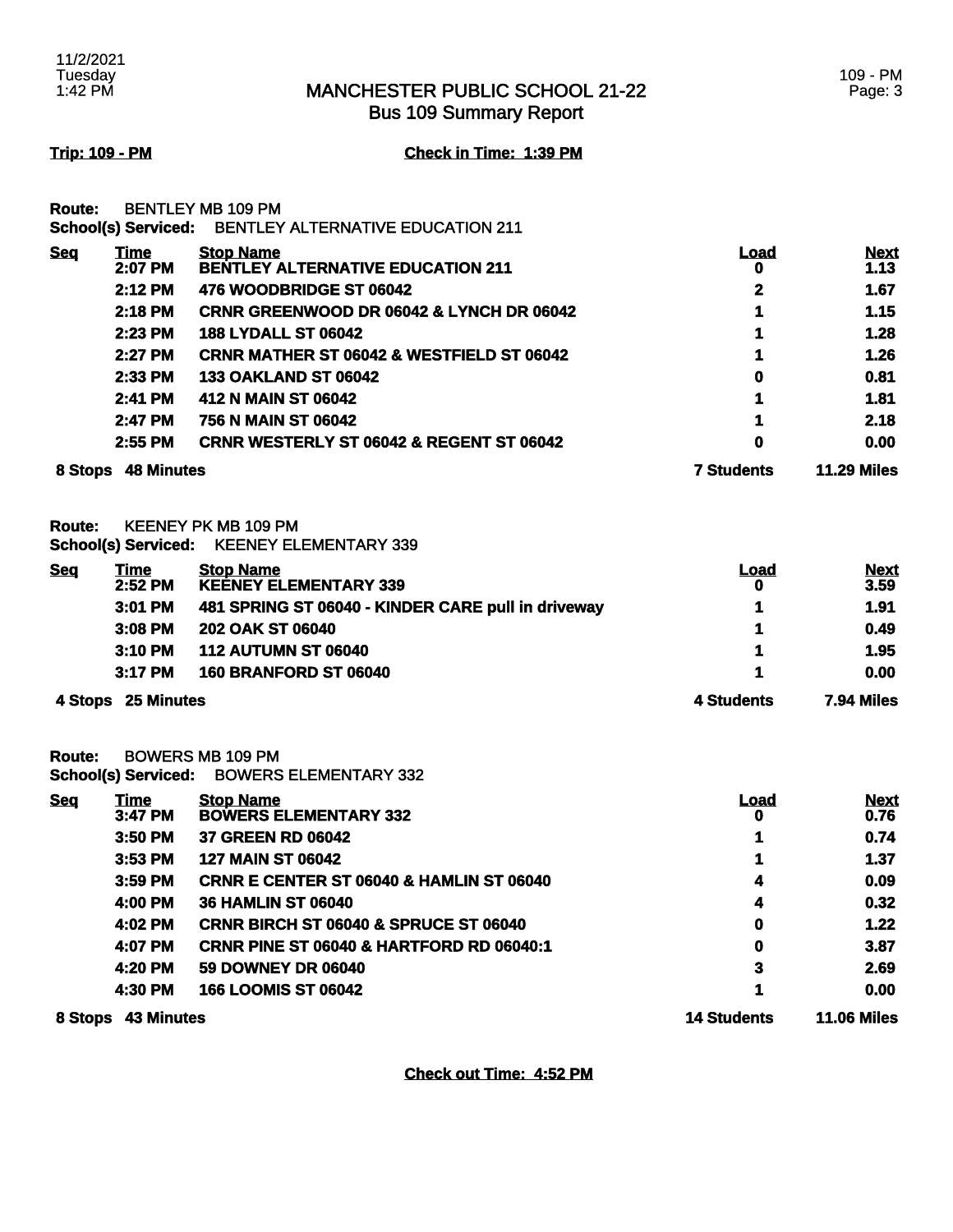Bus 111 Summary Report

**Trip: 111 - AM Check in Time: 7:25 AM**

| <b>Route:</b> | MTC MB 111 AM |  |
|---------------|---------------|--|
|               |               |  |

| 4 Stops    | <b>14 Minutes</b> |                                                             | 4 Students | <b>3.71 Miles</b>   |
|------------|-------------------|-------------------------------------------------------------|------------|---------------------|
|            | 8:05 AM           | <b>MANCHESTER TRANSITION CENTER 791</b>                     | 0          | 0.00                |
|            | 8:00 AM           | 42 HAWTHORNE ST S 06040                                     |            | 1.13                |
|            | 7:59 AM           | <b>21 DURANT ST 06040</b>                                   | 1          | 0.26                |
|            | 7:56 AM           | 446 MIDDLE TPKE W 06040                                     |            | 0.92                |
| <b>Seq</b> | Time<br>7:51 AM   | <b>Stop Name</b><br><b>10 BILYEU ST 06042</b>               | Load       | <b>Next</b><br>1.40 |
|            |                   | <b>School(s) Serviced: MANCHESTER TRANSITION CENTER 791</b> |            |                     |

**Check out Time: 8:20 AM**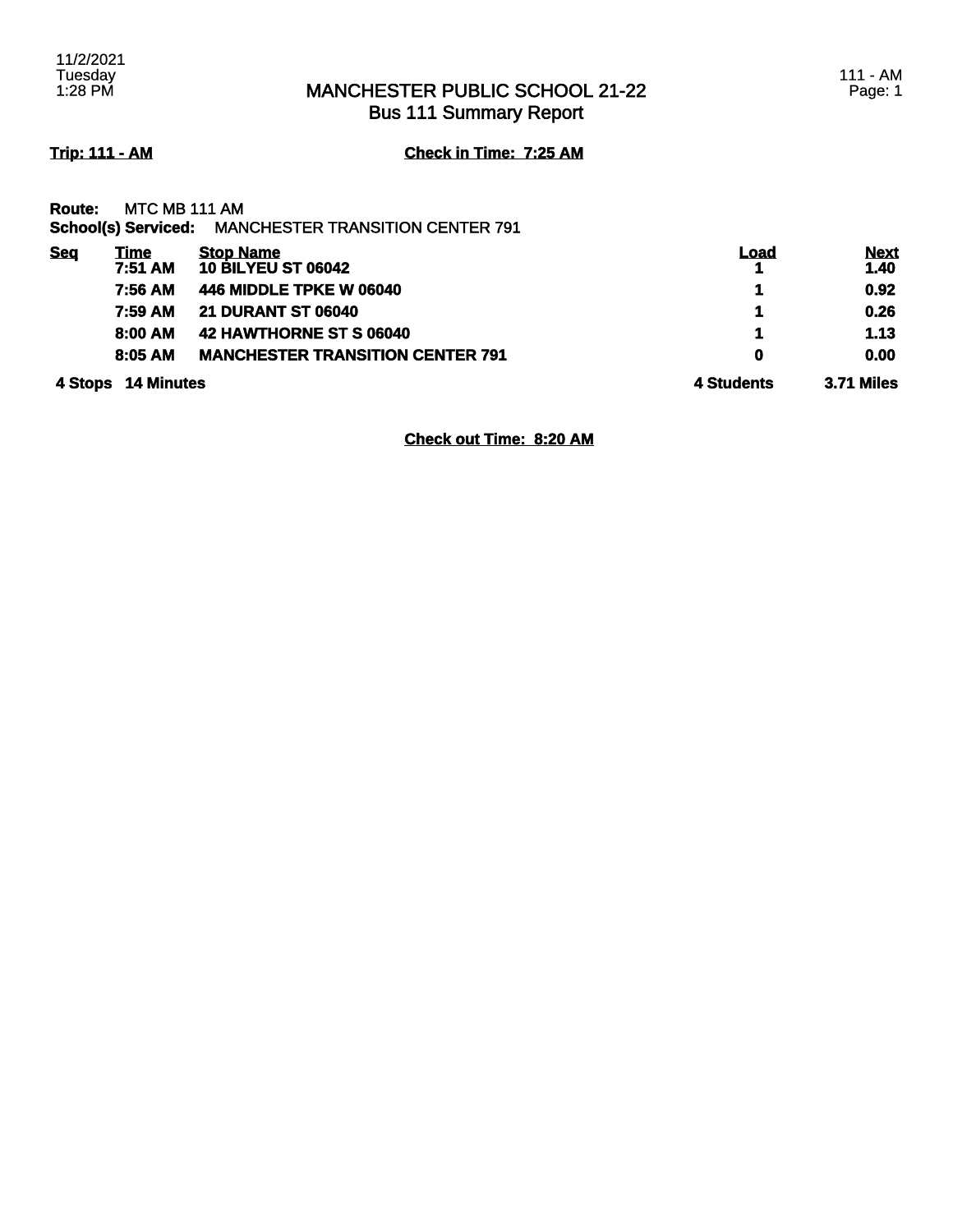Bus 111 Summary Report

### **Trip: 111 - AM Check in Time: 6:30 AM**

| <b>Route: BENTLEY MB 111 AM</b> |                                                       |
|---------------------------------|-------------------------------------------------------|
|                                 | School(s) Serviced: BENTLEY ALTERNATIVE EDUCATION 211 |

| <b>10 Stops</b> | <b>29 Minutes</b> |                                                       | <b>17 Students</b> | 6.79 Miles        |
|-----------------|-------------------|-------------------------------------------------------|--------------------|-------------------|
|                 | 7:15 AM           | <b>BENTLEY ALTERNATIVE EDUCATION 211</b>              | 0                  | 0.00              |
|                 | 7:14 AM           | <b>CRNR MIDDLE TPKE E 06040 &amp; ELRO ST 06040:1</b> |                    | 0.20              |
|                 | 7:11 AM           | <b>CRNR SUMMIT ST 06040 &amp; WADSWORTH ST 06040</b>  |                    | 0.63              |
|                 | 7:07 AM           | <b>CRNR PEARL ST 06040 &amp; HOLL ST 06040:2</b>      | 2                  | 0.87              |
|                 | 7:06 AM           | <b>CRNR BISSELL ST 06040 &amp; SPRUCE ST 06040:2</b>  | 4                  | 0.23              |
|                 | 7:03 AM           | <b>CRNR CENTER ST 06040 &amp; CHURCH ST 06040</b>     | 0                  | 0.70              |
|                 | 6:57 AM           | <b>CRNR ELDRIDGE ST 06040 &amp; SPRUCE ST 06040</b>   | 4                  | 1.62              |
|                 | 6:55 AM           | <b>CRNR MAPLE ST 06040 &amp; CLINTON ST 06040</b>     | 2                  | 0.46              |
|                 | 6:52 AM           | <b>CRNR OAK ST 06040 &amp; NORMAN ST 06040</b>        |                    | 0.94              |
|                 | 6:47 AM           | 21 LANCASTER RD 06040                                 |                    | 0.92 <sub>1</sub> |
|                 | 6:46 AM           | <b>55 ACADEMY ST 06040</b>                            |                    | 0.22              |
| <b>Seq</b>      | Time              | <b>Stop Name</b>                                      | <u>Load</u>        | <b>Next</b>       |

**Route:** MARTIN MB 111 AM **School(s) Serviced:** MARTIN ELEMENTARY 345

| <b>Seq</b>                   | <u>Time</u> | <b>Stop Name</b>                                     | <b>Load</b> | <b>Next</b> |
|------------------------------|-------------|------------------------------------------------------|-------------|-------------|
|                              | 8:07 AM     | <b>116 DOWNEY DR 06040</b>                           |             | 1.73        |
|                              | 8:14 AM     | <b>29 WHITNEY RD 06040</b>                           |             | 1.60        |
|                              | 8:25 AM     | 40 CHANNING DR 06040                                 |             | 0.41        |
|                              | 8:27 AM     | <b>CRNR HARTFORD RD 06040 &amp; WILFRED RD 06040</b> | 0           | 1.74        |
|                              | 8:33 AM     | <b>137 KEENEY ST 06040</b>                           | 2           | 1.07        |
|                              | 8:38 AM     | <b>CRNR W CENTER ST 06040 &amp; EMERSON ST 06040</b> | 1           | 0.54        |
|                              | 8:40 AM     | <b>42 CEDAR ST 06040</b>                             |             | 0.06        |
|                              | 8:41 AM     | <b>73 HIGH ST 06040</b>                              |             | 2.23        |
|                              | 8:50 AM     | <b>MARTIN ELEMENTARY 345</b>                         | 0           | 0.00        |
| <b>43 Minutes</b><br>8 Stops |             | 9 Students                                           | 9.38 Miles  |             |

**Check out Time: 9:01 AM**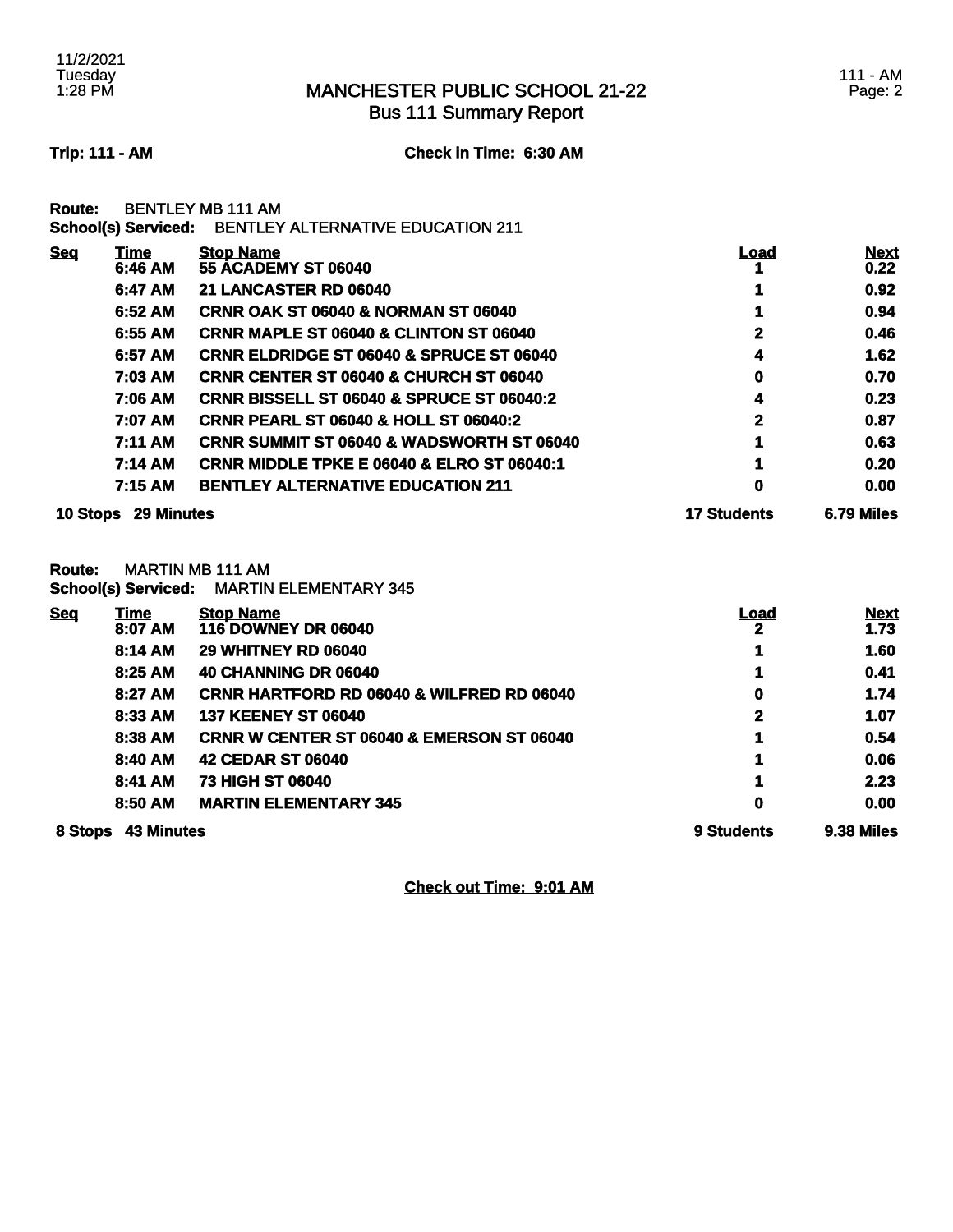Bus 111 Summary Report

**Trip: 111 - PM Check in Time: 11:55 AM**

|     | Route: MTC MB 111 PM |                                                      |
|-----|----------------------|------------------------------------------------------|
|     |                      | School(s) Serviced: MANCHESTER TRANSITION CENTER 791 |
| Sea | Time                 | <b>Stop Name</b>                                     |

|            | 4 Stops 17 Minutes |                                                             | 4 Students       | 4.71 Miles          |
|------------|--------------------|-------------------------------------------------------------|------------------|---------------------|
|            | 12:42 PM           | 42 HAWTHORNE ST S 06040                                     |                  | 0.00                |
|            |                    | 12:41 PM 21 DURANT ST 06040                                 |                  | 0.26                |
|            | 12:39 PM           | 446 MIDDLE TPKE W 06040                                     |                  | 0.92                |
|            | 12:33 PM           | <b>10 BILYEU ST 06042</b>                                   |                  | 1.40                |
| <b>Seq</b> | Time<br>12:25 PM   | <b>Stop Name</b><br><b>MANCHESTER TRANSITION CENTER 791</b> | <u>Load</u><br>0 | <b>Next</b><br>2.13 |

**Check out Time: 1:00 PM**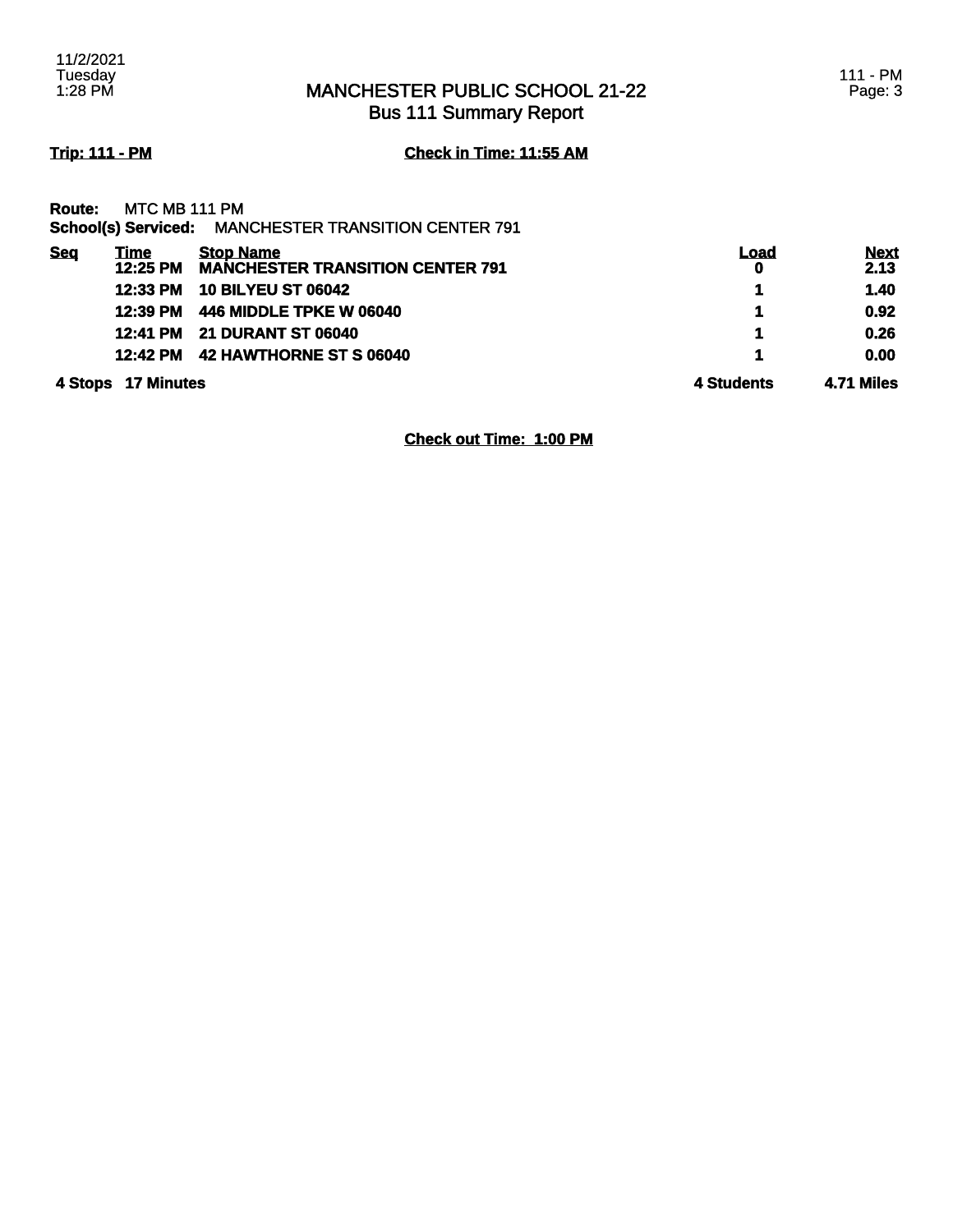Bus 111 Summary Report

### 111 - PM Page: 4

**Trip: 111 - PM Check in Time: 1:39 PM**

| Route:     |                    | <b>BENTLEY MB 111 PM</b>                              |                    |                   |
|------------|--------------------|-------------------------------------------------------|--------------------|-------------------|
|            |                    | School(s) Serviced: BENTLEY ALTERNATIVE EDUCATION 211 |                    |                   |
| <b>Seq</b> | Time               | <b>Stop Name</b>                                      | <u>Load</u>        | <b>Next</b>       |
|            | 2:07 PM            | <b>BENTLEY ALTERNATIVE EDUCATION 211</b>              | 0                  | 0.88              |
|            | 2:10 PM            | <b>CRNR PEARL ST 06040 &amp; HOLL ST 06040:2</b>      | 2                  | 0.58              |
|            | $2:13$ PM          | <b>CRNR BISSELL ST 06040 &amp; SPRUCE ST 06040:2</b>  | 4                  | 0.35              |
|            | 2:15 PM            | <b>CRNR ELDRIDGE ST 06040 &amp; SPRUCE ST 06040</b>   | 4                  | 1.02              |
|            | 2:18 PM            | <b>CRNR MAPLE ST 06040 &amp; CLINTON ST 06040</b>     | $\mathbf{2}$       | 0.76              |
|            | $2:22$ PM          | 21 LANCASTER RD 06040                                 | 1                  | 0.00              |
|            | 5 Stops 15 Minutes |                                                       | <b>13 Students</b> | <b>3.59 Miles</b> |

**Route:** BUCKLEY PK MB 111 PM **School(s) Serviced:** BUCKLEY ELEMENTARY 335

| <b>Seg</b>         | Time      | <b>Stop Name</b>                                        | Load              | <b>Next</b> |
|--------------------|-----------|---------------------------------------------------------|-------------------|-------------|
|                    | $2:52$ PM | <b>BUCKLEY ELEMENTARY 335</b>                           | 0                 | 1.02        |
|                    | $3:01$ PM | 33 ROSSETTO DR 06042:1                                  |                   | 1.36        |
|                    | $3:07$ PM | <b>CRNR OAKLAND ST 06042 &amp; RACHEL RD (doorside)</b> |                   | 3.16        |
|                    | $3:19$ PM | 207 SCOTT DR 06042                                      |                   | 0.00        |
| 3 Stops 27 Minutes |           | 3 Students                                              | <b>5.54 Miles</b> |             |

**Check out Time: 3:39 PM**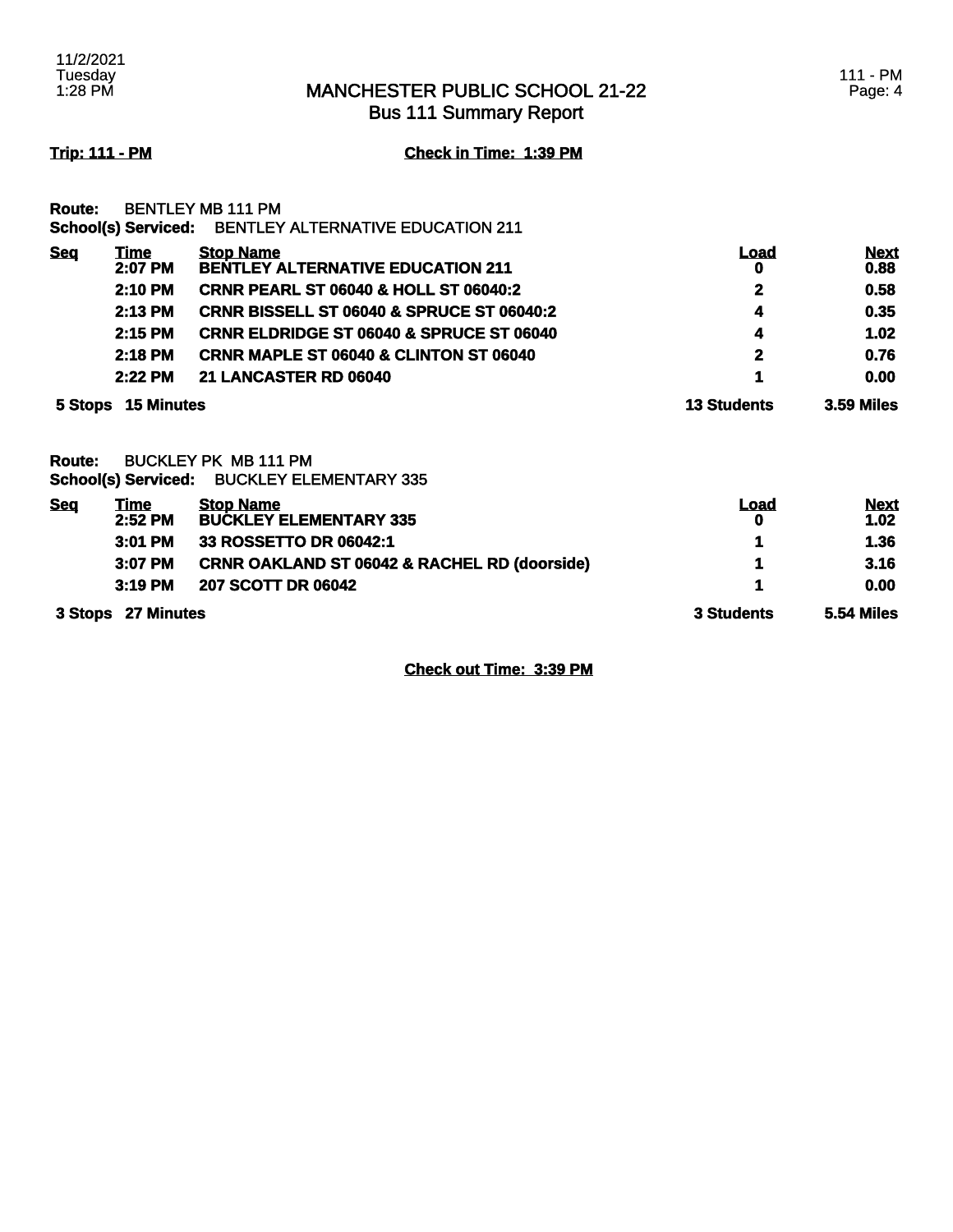Bus 111 Summary Report

**Trip: 111 - PM Check in Time: 1:52 PM**

**Route:** NEW HORIZONS-IN 025 PM **School(s) Serviced:** NEW HORIZONS 711

| <b>Seq</b> | Time<br>2:09 PM | <b>Stop Name</b><br><b>6 INDIAN DR 06042</b>             | Load               | <b>Next</b><br>1.25 |
|------------|-----------------|----------------------------------------------------------|--------------------|---------------------|
|            | 2:14 PM         | 430 E CENTER ST 06040                                    | 0                  | 0.73                |
|            | 2:17 PM         | <b>CRNR ARDMORE RD 06040 &amp; MIDDLE TPKE E 06040:1</b> | 0                  | 1.50                |
|            | 2:22 PM         | <b>CRNR MAIN ST 06040 &amp; LOCUST ST (DOOR SIDE)</b>    |                    | 0.31                |
|            | $2:24$ PM       | <b>CRNR BISSELL ST 06040 &amp; SPRUCE ST 06040</b>       |                    | 1.10                |
|            | $2:28$ PM       | 118 GLENWOOD ST 06040 (doorside)                         |                    | 0.87                |
|            | 2:32 PM         | <b>126 SYCAMORE LN 06040</b>                             | 2                  | 1.27                |
|            | 2:37 PM         | <b>CRNR S MAIN ST 06040 &amp; WARREN ST (DOORSIDE)</b>   |                    | 2.46                |
|            | 2:46 PM         | <b>CRNR WETHERELL ST 06040 &amp; HORACE ST 06040</b>     | 3                  | 1.18                |
|            | 2:50 PM         | <b>NEW HORIZONS 711</b>                                  | 0                  | 0.00                |
| 9 Stops    | 41 Minutes      |                                                          | <b>13 Students</b> | <b>10.67 Miles</b>  |

**Route:** MARTIN MB 111 PM

**School(s) Serviced:** MARTIN ELEMENTARY 345

| <b>Seg</b>     | <u>Time</u><br>3:47 PM | <b>Stop Name</b><br><b>MARTIN ELEMENTARY 345</b>     | <u>Load</u><br>0 | <b>Next</b><br>2.39 |
|----------------|------------------------|------------------------------------------------------|------------------|---------------------|
|                | 3:56 PM                | <b>137 KEENEY ST 06040</b>                           | 2                | 1.35                |
|                | 4:01 PM                | <b>42 CEDAR ST 06040</b>                             | 1                | 0.06                |
|                | 4:02 PM                | <b>73 HIGH ST 06040</b>                              | 1                | 0.87                |
|                | 4:06 PM                | <b>CRNR W CENTER ST 06040 &amp; EMERSON ST 06040</b> | 1                | 1.38                |
|                | 4:16 PM                | 40 CHANNING DR 06040                                 | 1                | 1.56                |
|                | 4:23 PM                | <b>29 WHITNEY RD 06040</b>                           | 1                | 1.66                |
|                | 4:29 PM                | <b>116 DOWNEY DR 06040</b>                           | 2                | 0.00                |
| <b>7 Stops</b> | <b>42 Minutes</b>      |                                                      | 9 Students       | 9.27 Miles          |

**Check out Time: 4:51 PM**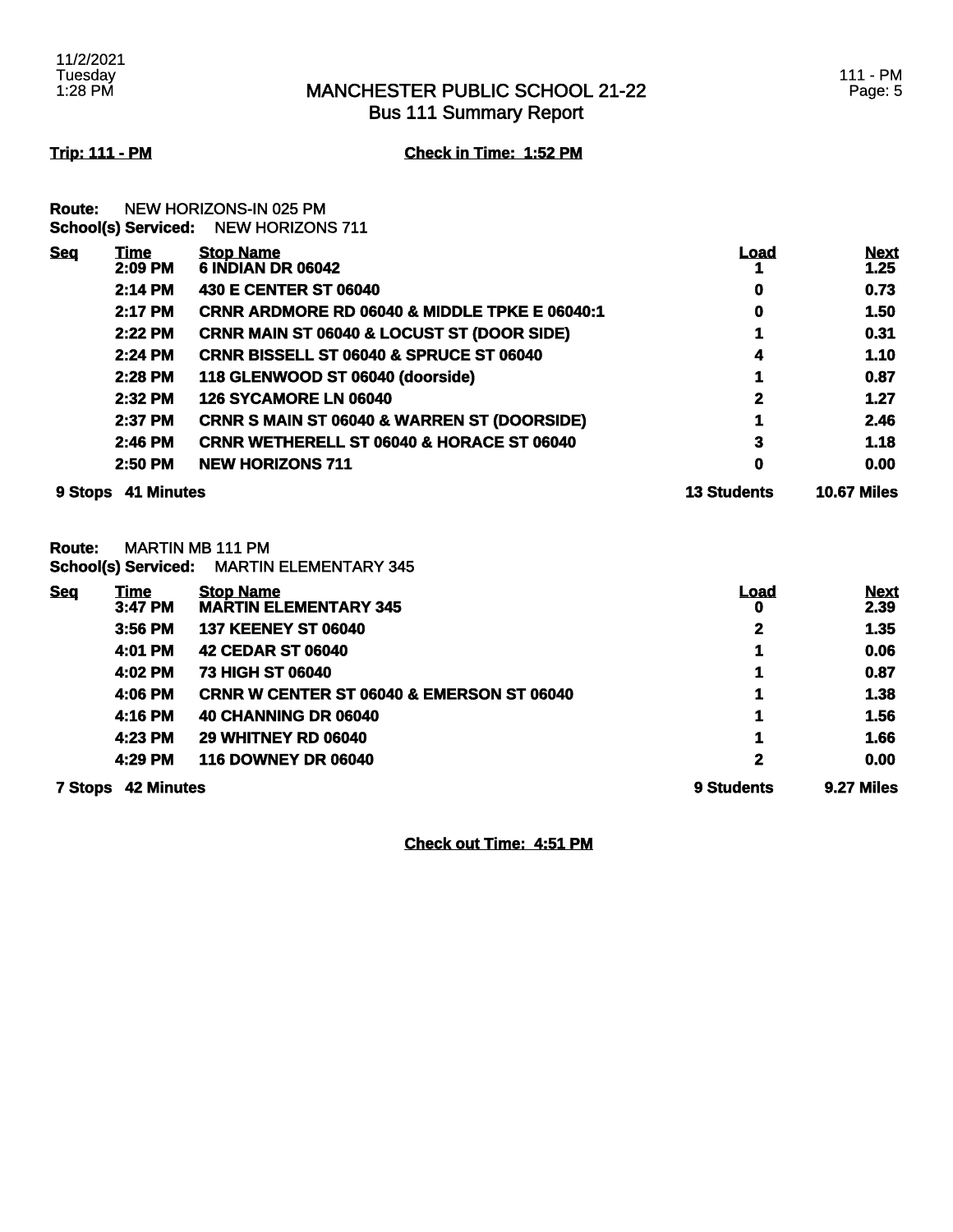### MANCHESTER PUBLIC SCHOOL 21-22 Bus 112 Summary Report

**Trip: 112 - PM Check in Time: 2:19 PM**

**Route:** GREAT PATH MB 112 PM **School(s) Serviced:** GREAT PATH 64

| <b>Seq</b> | <b>Time</b><br>2:55 PM | <b>Stop Name</b><br><b>GREAT PATH 64</b>                   | <b>Load</b><br>o   | <b>Next</b><br>2.23 |
|------------|------------------------|------------------------------------------------------------|--------------------|---------------------|
|            | 3:01 PM                | <b>197 BUSH HILL RD 06040</b>                              |                    | 0.69                |
|            | 3:03 PM                | CRNR BUSH HILL RD 06040 & GARNET RD 06040                  |                    | 2.48                |
|            | 3:11 PM                | <b>CRNR HARTFORD RD 06040 &amp; WADDELL RD 06040</b>       | 3                  | 0.54                |
|            | 3:13 PM                | <b>CRNR PALM ST 06040 &amp; HARTFORD RD 06040</b>          |                    | 0.27                |
|            | $3:15$ PM              | <b>CRNR GOSLEE DR 06040 &amp; HARTFORD RD 06040</b>        |                    | 0.87                |
|            | 3:19 PM                | CRNR CENTER ST 06040 & LILAC ST 06040                      | 4                  | 0.98                |
|            | 3:23 PM                | <b>CRNR OLCOTT DR 06040 &amp; CENTER ST 06040</b>          | 3                  | 1.52                |
|            | 3:28 PM                | <b>CRNR HILLIARD ST 06042 &amp; BILYEU ST 06042</b>        | 2                  | 0.98                |
|            | 3:32 PM                | <b>CRNR MIDDLE TPKE W 06040 &amp; HAWTHORNE ST S 06040</b> | 1                  | 0.94                |
|            | 3:36 PM                | <b>CRNR MAIN ST 06042 &amp; STRICKLAND ST (DOORSIDE)</b>   |                    | 0.52                |
|            | 3:39 PM                | <b>CRNR MIDDLE TPKE E 06040 &amp; SUMMIT ST 06042</b>      | 4                  | 0.64                |
|            | 3:42 PM                | <b>CRNR PRINCETON ST 06042 &amp; HOLLISTER ST 06042</b>    | 1                  | 0.51                |
|            | 3:44 PM                | <b>CRNR MIDDLE TPKE E 06040 &amp; PARKER ST 06042:1</b>    | 2                  | 1.09                |
|            | 3:48 PM                | <b>784 MIDDLE TPKE E 06040</b>                             |                    | 1.76                |
|            | 3:59 PM                | <b>CRNR HAMILTON DR 06042 &amp; KENNEDY RD 06042</b>       |                    | 1.53                |
|            | 4:04 PM                | <b>CRNR LYDALL ST 06042 &amp; SAULTERS RD 06042</b>        | 2                  | 0.43                |
|            | 4:06 PM                | <b>CRNR LYDALL ST 06042 &amp; PARKER ST 06042</b>          | 2                  | 0.88                |
|            | 4:10 PM                | <b>CRNR GREEN RD 06042 &amp; N ELM ST 06042</b>            |                    | 0.59                |
|            | 4:12 PM                | <b>CRNR OAKLAND ST 06042 &amp; MILL ST 06042</b>           |                    | 0.48                |
|            | 4:15 PM                | CRNR GOLWAY ST 06042 & N SCHOOL ST 06042                   | 3                  | 0.78                |
|            | 4:19 PM                | <b>CRNR OAKLAND ST 06042 &amp; RACHEL RD (doorside)</b>    |                    | 1.45                |
|            | 4:24 PM                | CRNR TOLLAND TPKE 06042 & UNION ST 06042:1                 |                    | 0.47                |
|            | 4:25 PM                | <b>CRNR TOLLAND TPKE @ ASPEN WOOD CONDOS</b>               |                    | 0.00                |
|            | 23 Stops 90 Minutes    |                                                            | <b>39 Students</b> | <b>22.63 Miles</b>  |

**Check out Time: 4:50 PM**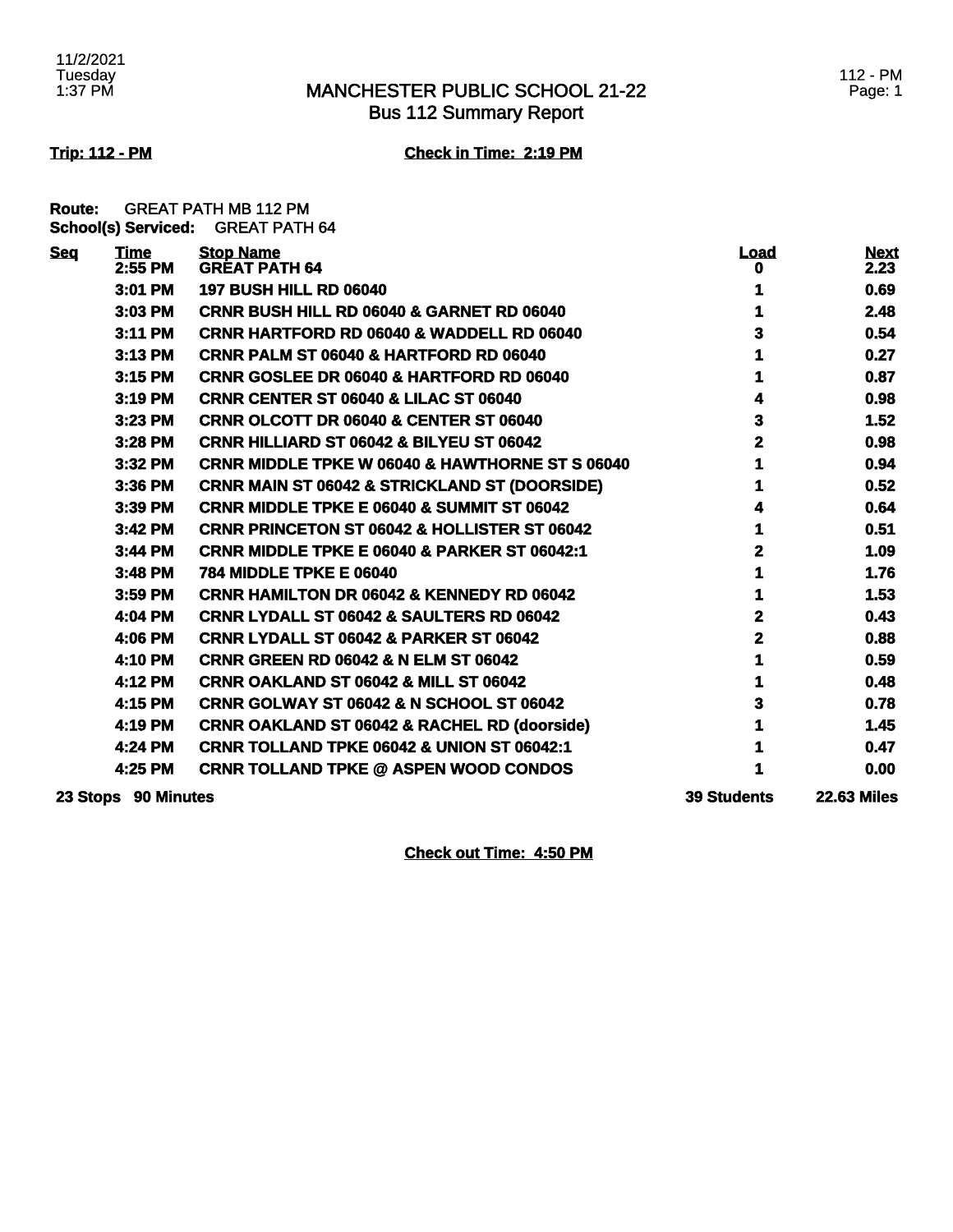Bus 113 Summary Report

**Trip: 113 - AM Check in Time: 6:29 AM**

| <b>Route:</b>      | <b>MHS 123 AM</b>                 | School(s) Serviced: MANCHESTER HIGH 111                                                       |                 |                             |
|--------------------|-----------------------------------|-----------------------------------------------------------------------------------------------|-----------------|-----------------------------|
| <b>Seq</b>         | <b>Time</b><br>6:56 AM<br>7:10 AM | <b>Stop Name</b><br><b>FOUNTAIN VILLAGE @ THE TENNIS COURTS</b><br><b>MANCHESTER HIGH 111</b> | Load<br>14<br>0 | <b>Next</b><br>3.69<br>0.00 |
| 1 Stops 14 Minutes |                                   | <b>14 Students</b>                                                                            | 3.69 Miles      |                             |
| Route:             | <b>MMA 113 AM</b>                 | School(s) Serviced: MANCHESTER MIDDLE ACADEMY 215                                             |                 |                             |
| <b>Seq</b>         | <u>Time</u>                       | <b>Stop Name</b>                                                                              | Load            | <b>Next</b>                 |

| сч | шю<br>7:05 AM | <u>огор наше</u><br>360 OAKLAND ST 06042 - OAKLAND HEIGHTS - BY SIGN | Lvau<br>2 | <u>NGVI</u><br>1.03 |
|----|---------------|----------------------------------------------------------------------|-----------|---------------------|
|    |               |                                                                      |           |                     |
|    | 7:10 AM       | <b>CRNR BALDWIN RD 06042 &amp; BRYAN DR 06042 - PM</b>               |           | 1.23                |
|    | 7:13 AM       | <b>CRNR TOLLAND TPKE 06042 &amp; JEFFREY ALAN DR 06042</b>           |           | 0.91                |
|    | 7:16 AM       | 345 BUCKLAND HILLS DR 06042 - PAVILLION APTS                         |           | 2.82                |
|    | 7:29 AM       | <b>CRNR WOODBRIDGE ST 06042 &amp; STARKWEATHER ST 06042</b>          |           | 1.36                |
|    | 7:33 AM       | <b>16 WESTERLY ST 06042</b>                                          |           | 2.54                |
|    | 7:42 AM       | <b>CRNR MIDDLE TPKE E &amp; CHARLES DR (DOORSIDE ONLY)</b>           |           | 1.78                |
|    | 7:49 AM       | <b>75 DALE RD 06040</b>                                              |           | 1.71                |
|    | 7:56 AM       | <b>CRNR E CENTER ST 06040 &amp; WALKER ST 06040</b>                  |           | 0.57                |
|    | 7:58 AM       | <b>30 FOSTER ST 06040</b>                                            |           | 0.80                |
|    | 8:02 AM       | <b>CRNR PARK ST 06040 &amp; CHESTNUT ST 06040:1</b>                  |           | 0.67                |
|    | 8:05 AM       | <b>MANCHESTER MIDDLE ACADEMY 215</b>                                 |           | 0.00                |
|    |               |                                                                      |           |                     |

### **11 Stops 60 Minutes 12 Students 15.42 Miles**

**Route:** MARTIN MB 113 AM

**School(s) Serviced:** MARTIN ELEMENTARY 345

| <b>Seq</b>     | Time              | <b>Stop Name</b>                                     | <b>Load</b> | <b>Next</b>        |
|----------------|-------------------|------------------------------------------------------|-------------|--------------------|
|                | 8:06 AM           | 332 GRISSOM RD 06042                                 |             | 1.82               |
|                | 8:12 AM           | <b>10 YALE DR 06042</b>                              |             | 1.89               |
|                | 8:19 AM           | <b>143 LYDALL ST 06042</b>                           |             | 1.67               |
|                | 8:25 AM           | <b>25 GREEN HILL ST 06040</b>                        |             | 0.50               |
|                | 8:28 AM           | <b>CRNR WARANOKE RD 06040 &amp; RICHARD RD 06040</b> |             | 0.52               |
|                | 8:31 AM           | <b>39 LANCASTER RD 06040</b>                         |             | 0.94               |
|                | 8:34 AM           | <b>198 MIDDLE TPKE E 06040 w/NURSE</b>               |             | 0.97               |
|                | 8:38 AM           | <b>99 SUMMIT ST 06040</b>                            |             | 0.35               |
|                | 8:40 AM           | <b>CRNR JACKSON ST 06040 &amp; MADISON ST 06040</b>  |             | 2.40               |
|                | 8:50 AM           | <b>MARTIN ELEMENTARY 345</b>                         | 0           | 0.00               |
| <b>9 Stops</b> | <b>44 Minutes</b> |                                                      | 9 Students  | <b>11.06 Miles</b> |

**Check out Time: 9:01 AM**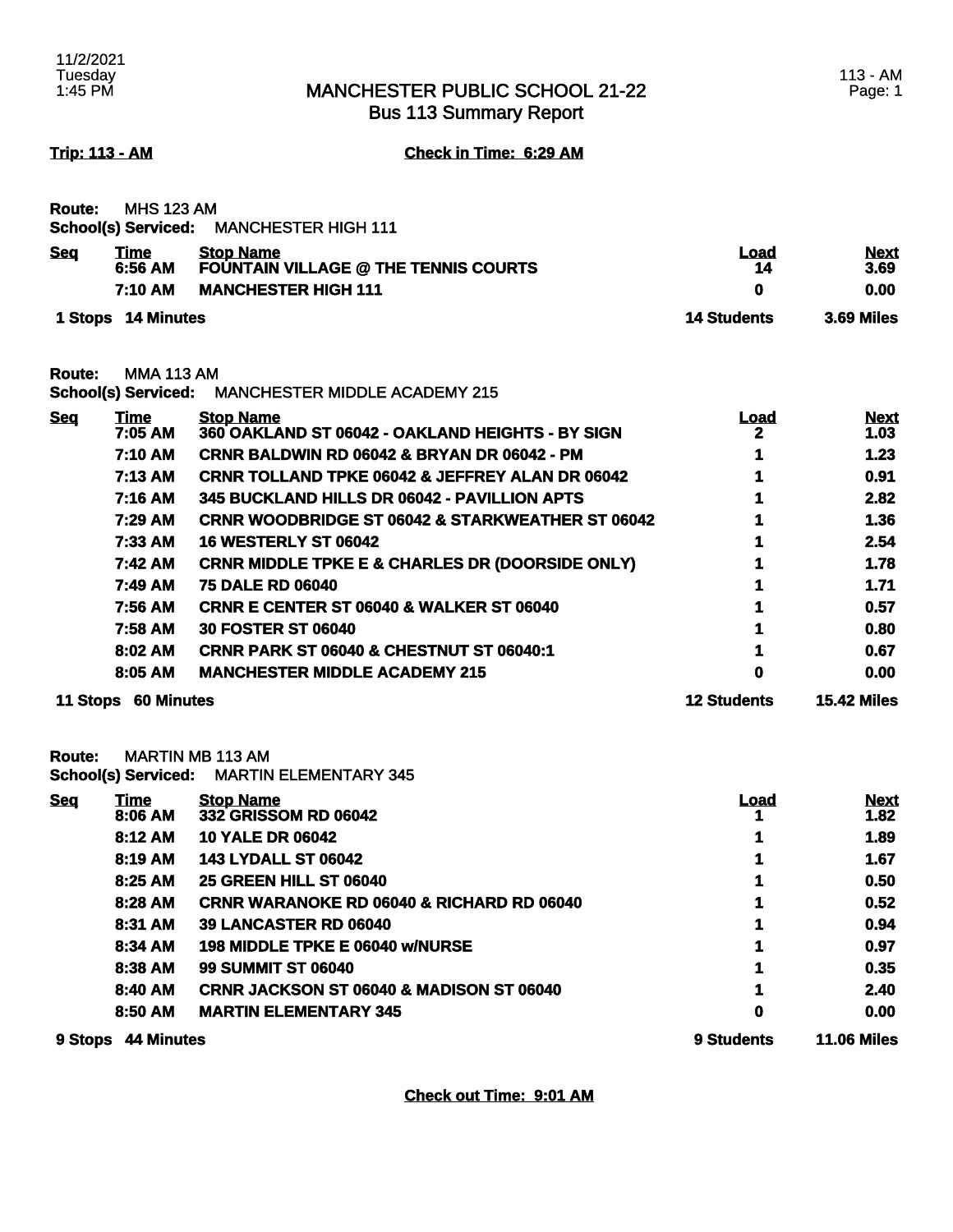Bus 113 Summary Report

**Trip: 113 - PM Check in Time: 1:34 PM**

| <b>Route: MHS 123 PM</b> |                                         |
|--------------------------|-----------------------------------------|
|                          | School(s) Serviced: MANCHESTER HIGH 111 |

| <b>Seq</b> | <u>Time</u><br>2:07 PM | <b>Stop Name</b><br><b>MANCHESTER HIGH 111</b> | Load               | <b>Next</b><br>3.17 |
|------------|------------------------|------------------------------------------------|--------------------|---------------------|
|            | $2:26$ PM              | <b>FOUNTAIN VILLAGE @ THE TENNIS COURTS</b>    |                    | 0.00                |
|            | 1 Stops 19 Minutes     |                                                | <b>14 Students</b> | 3.17 Miles          |

**Route:** 113 MMA PM

**School(s) Serviced:** MANCHESTER MIDDLE ACADEMY 215

| 3:10 PM<br>$3:11$ PM<br>3:14 PM<br>3:14 PM<br>3:16 PM | <b>CRNR CLINTON ST 06040 &amp; OAK ST 06040</b><br><b>CRNR AUTUMN ST 06040 &amp; E ELDRIDGE ST 06040</b><br><b>157/162 ELDRIDGE ST 06040</b><br>257 SPRUCE ST 06040:1<br><b>1151 MAIN ST 06040</b> | $\mathbf{2}$     | 0.41<br>0.55<br>0.11<br>0.34<br>0.00 |
|-------------------------------------------------------|----------------------------------------------------------------------------------------------------------------------------------------------------------------------------------------------------|------------------|--------------------------------------|
|                                                       |                                                                                                                                                                                                    |                  |                                      |
|                                                       |                                                                                                                                                                                                    |                  |                                      |
|                                                       |                                                                                                                                                                                                    |                  |                                      |
|                                                       |                                                                                                                                                                                                    |                  |                                      |
|                                                       |                                                                                                                                                                                                    |                  |                                      |
| 3:08 PM                                               | <b>CRNR SPRUCE ST 06040 &amp; BISSELL ST 06040</b>                                                                                                                                                 | 2                | 0.48                                 |
| $3:06$ PM                                             | <b>30 FOSTER ST 06040</b>                                                                                                                                                                          |                  | 0.27                                 |
| 3:04 PM                                               | <b>CRNR E CENTER ST 06040 &amp; WALKER ST 06040</b>                                                                                                                                                |                  | 0.57                                 |
| $2:59$ PM                                             | <b>CRNR LINDEN ST 06040 &amp; MYRTLE ST 06040</b>                                                                                                                                                  |                  | 1.02                                 |
| 2:57 PM                                               | <b>CRNR GARDEN ST 06040 &amp; BOW ST 06040</b>                                                                                                                                                     | 3                | 0.19                                 |
| 2:56 PM                                               | <b>CRNR CENTER ST 06040 &amp; ORCHARD ST 06040:1</b>                                                                                                                                               |                  | 0.25                                 |
| 2:55 PM                                               | <b>CRNR PARK ST 06040 &amp; CHESTNUT ST 06040:1</b>                                                                                                                                                |                  | 0.36                                 |
| $2:52$ PM                                             | <b>MANCHESTER MIDDLE ACADEMY 215</b>                                                                                                                                                               | o                | <b>Next</b><br>0.69                  |
|                                                       | <b>Time</b>                                                                                                                                                                                        | <b>Stop Name</b> | Load                                 |

**Route:** MARTIN MB 113 PM **School(s) Serviced:** MARTIN ELEMENTARY 345

| <b>Seg</b> | Time              | <b>Stop Name</b>                                     | <u>Load</u> | <b>Next</b>        |
|------------|-------------------|------------------------------------------------------|-------------|--------------------|
|            | 3:47 PM           | <b>MARTIN ELEMENTARY 345</b>                         | o           | 2.25               |
|            | 3:56 PM           | <b>39 LANCASTER RD 06040</b>                         |             | 0.32               |
|            | $3:58$ PM         | <b>25 GREEN HILL ST 06040</b>                        |             | 0.50               |
|            | 4:00 PM           | <b>CRNR WARANOKE RD 06040 &amp; RICHARD RD 06040</b> |             | 1.23               |
|            | 4:05 PM           | 198 MIDDLE TPKE E 06040 w/NURSE                      |             | 0.97               |
|            | 4:09 PM           | <b>99 SUMMIT ST 06040</b>                            |             | 0.58               |
|            | 4:12 PM           | <b>CRNR JACKSON ST 06040 &amp; MADISON ST 06040</b>  |             | 3.82               |
|            | 4:27 PM           | 332 GRISSOM RD 06042                                 |             | 1.82               |
|            | 4:33 PM           | <b>10 YALE DR 06042</b>                              |             | 1.89               |
|            | 4:35 PM           | <b>143 LYDALL ST 06042</b>                           |             | 0.00               |
| 9 Stops    | <b>48 Minutes</b> |                                                      | 9 Students  | <b>13.38 Miles</b> |

**Check out Time: 4:53 PM**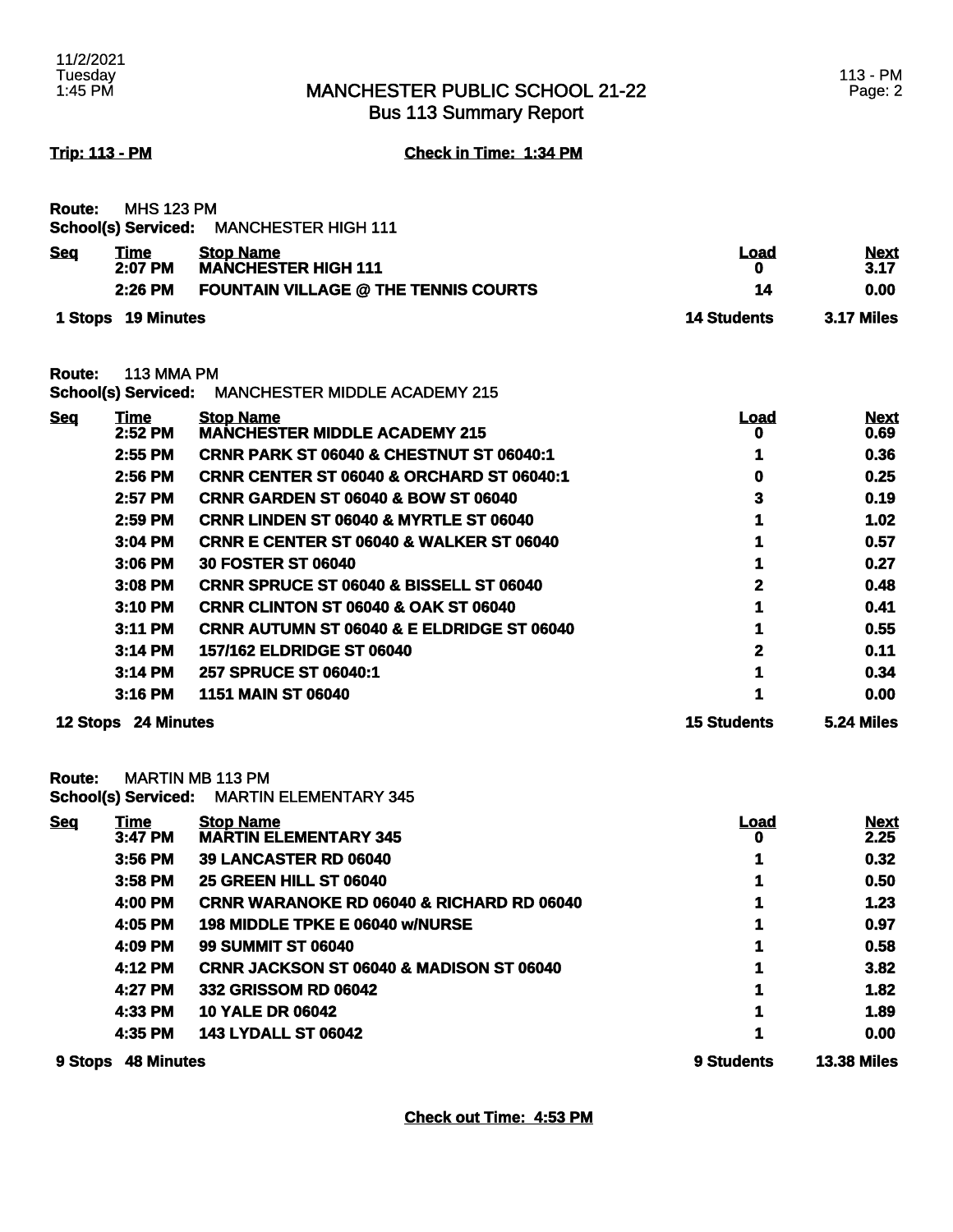### MANCHESTER PUBLIC SCHOOL 21-22 Bus 114 Summary Report

**Trip: 114 - AM Check in Time: 6:15 AM**

**Route:** MHS MB 114 AM **School(s) Serviced:** MANCHESTER HIGH 111

| <b>Seq</b> | Time              | <b>Stop Name</b>                                  | Load       | <b>Next</b> |
|------------|-------------------|---------------------------------------------------|------------|-------------|
|            | 6:41 AM           | 58 BRAESIDE CRES 06040                            |            | 3.11        |
|            | 6:52 AM           | <b>54 QUEENS CT 06040</b>                         |            | 1.61        |
|            | 6:57 AM           | <b>98 FALKNOR DR 06040</b>                        |            | 0.62        |
|            | 7:00 AM           | <b>CRNR THOMPSON RD 06040 &amp; HYDE ST 06040</b> |            | 0.19        |
|            | 7:01 AM           | 4 THOMPSON RD 06040                               |            | 0.30        |
|            | 7:02 AM           | 94 ST JOHN ST 06040                               |            | 0.20        |
|            | 7:04 AM           | <b>36 EDMUND ST 06040</b>                         |            | 0.55        |
|            | 7:06 AM           | <b>76 WHITNEY RD 06040</b>                        |            | 0.24        |
|            | 7:07 AM           | 35 WEDGEWOOD DR 06042:1                           |            | 2.29        |
|            | 7:15 AM           | <b>MANCHESTER HIGH 111</b>                        | 0          | 0.00        |
| 9 Stops    | <b>34 Minutes</b> |                                                   | 9 Students | 9.11 Miles  |

**Route:** BUCKLEY PK MB 114 AM

**School(s) Serviced:** BUCKLEY ELEMENTARY 335

| <b>Seq</b> | <u>Time</u><br>7:42 AM | <b>Stop Name</b><br>287 OAK ST 06040                    | <b>Load</b>       | <b>Next</b><br>1.25 |
|------------|------------------------|---------------------------------------------------------|-------------------|---------------------|
|            | 7:47 AM                | <b>68 CHESTNUT ST 06040</b>                             |                   | 0.55                |
|            | 7:50 AM                | <b>CRNR MAIN ST 06040 &amp; LILLEY ST 06040</b>         |                   | 1.76                |
|            | 7:57 AM                | <b>CRNR OAKLAND ST 06042 &amp; RACHEL RD (doorside)</b> |                   | 0.04                |
|            | 7:58 AM                | <b>269 OAKLAND ST 06042</b>                             |                   | 1.39                |
|            | 8:03 AM                | <b>20 CHARIS RD 06042</b>                               | 4                 | 1.69                |
|            | 8:10 AM                | <b>BUCKLEY ELEMENTARY 335</b>                           | 0                 | 0.00                |
| 6 Stops    | <b>28 Minutes</b>      |                                                         | <b>6 Students</b> | 6.68 Miles          |

**Route:** ECREDIT 114 AM **School(s) Serviced:** E CREDIT 112

|            |                        | <b>UUIIUUI(3) UUI VIUUU.</b> LUILLUITTI L                      |      |                     |
|------------|------------------------|----------------------------------------------------------------|------|---------------------|
| <u>Seq</u> | <u>Time</u><br>8:26 AM | <b>Stop Name</b><br>CRNR MIDDLE TPKE E 06040 & ARNOTT RD 06040 | Load | <b>Next</b><br>4.09 |
|            | 8:41 AM                | <b>109 BRIDGE ST 06040</b>                                     |      | 0.97                |
|            | 8:45 AM                | 91 COOPER ST 06040                                             | 2    | 0.77                |
|            | $8:49$ AM              | <b>CRNR ST JOHN ST 06040 &amp; STONE ST 06040</b>              | 1    | 1.44                |
|            | 8:55 AM                | E CREDIT 112                                                   | Ω    | 0.00                |

**4 Stops 29 Minutes 5 Students 7.27 Miles** 

**Check out Time: 9:10 AM**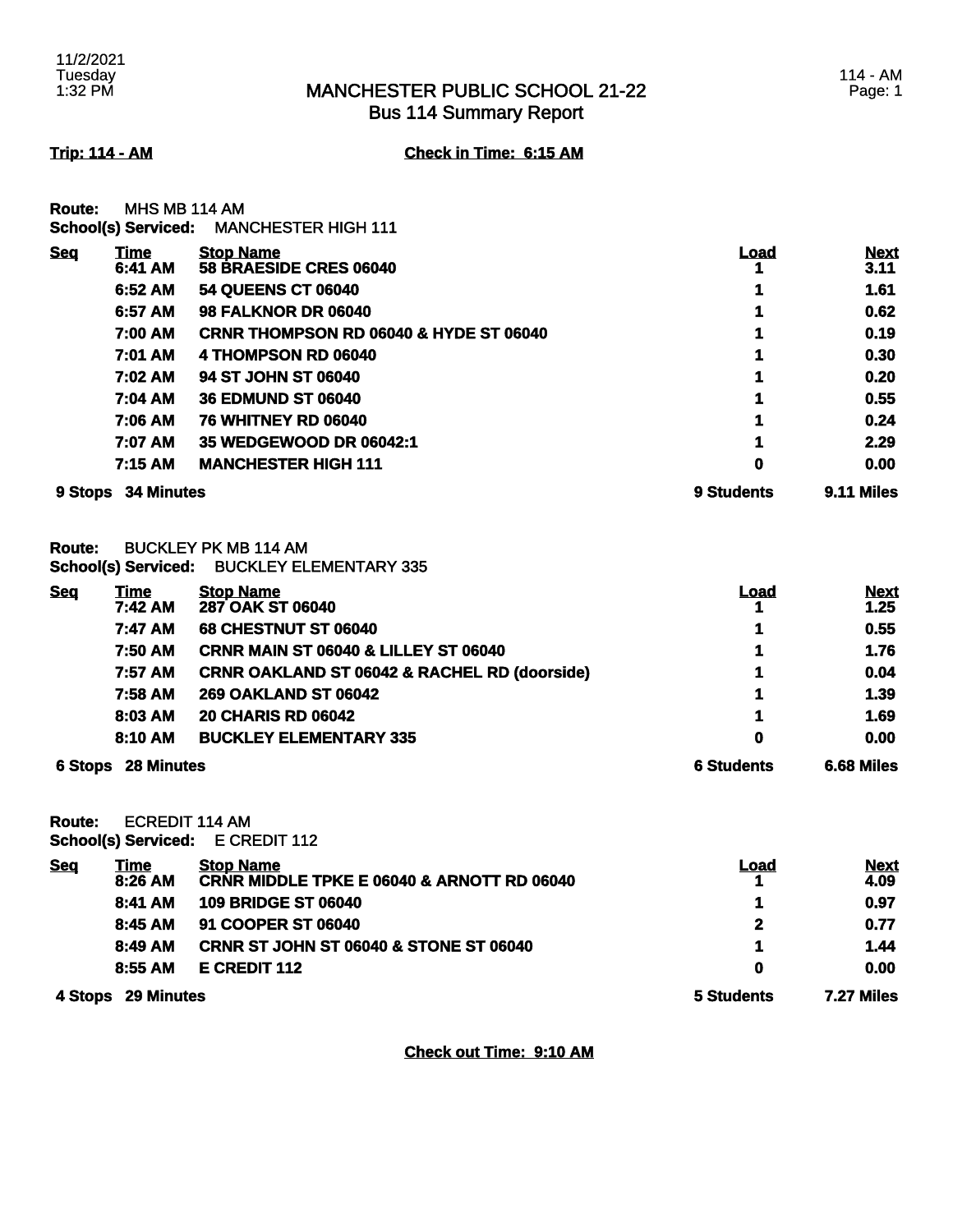### MANCHESTER PUBLIC SCHOOL 21-22 Bus 114 Summary Report

**Trip: 114 - PM Check in Time: 1:39 PM**

**Route:** MHS MB 114 PM

| . |                            |                            |
|---|----------------------------|----------------------------|
|   | <b>School(s) Serviced:</b> | <b>MANCHESTER HIGH 111</b> |

| <b>Seq</b> | <u>Time</u>       | <b>Stop Name</b>                                  | <u>Load</u> | <b>Next</b> |
|------------|-------------------|---------------------------------------------------|-------------|-------------|
|            | 2:07 PM           | <b>MANCHESTER HIGH 111</b>                        | O           | 2.16        |
|            | 2:14 PM           | 35 WEDGEWOOD DR 06042:1                           | 1           | 0.24        |
|            | $2:16$ PM         | <b>76 WHITNEY RD 06040</b>                        | 1           | 0.74        |
|            | 2:19 PM           | 94 ST JOHN ST 06040                               | 1           | 0.30        |
|            | 2:20 PM           | 4 THOMPSON RD 06040                               | 1           | 0.20        |
|            | 2:21 PM           | <b>CRNR THOMPSON RD 06040 &amp; HYDE ST 06040</b> | 1           | 0.61        |
|            | 2:24 PM           | <b>98 FALKNOR DR 06040</b>                        | 1           | 1.54        |
|            | 2:29 PM           | <b>54 QUEENS CT 06040</b>                         | 1           | 3.38        |
|            | $2:40$ PM         | 58 BRAESIDE CRES 06040                            | 1           | 0.00        |
| 8 Stops    | <b>33 Minutes</b> |                                                   | 8 Students  | 9.17 Miles  |

**Route:** BUCKLEY PK MB 114 PM **School(s) Serviced:** BUCKLEY ELEMENTARY 335

| <b>Seq</b> | Time<br>2:52 PM   | <b>Stop Name</b><br><b>BUCKLEY ELEMENTARY 335</b>   | Load<br>0         | <b>Next</b><br>2.13 |
|------------|-------------------|-----------------------------------------------------|-------------------|---------------------|
|            | 3:00 PM           | 428 MIDDLE TPKE W 06040 (doorside)                  |                   | 1.31                |
|            | 3:05 PM           | 431 CENTER ST 06040                                 |                   | 1.21                |
|            | 3:10 PM           | <b>CRNR JACKSON ST 06040 &amp; MADISON ST 06040</b> | 0                 | 2.30                |
|            | 3:19 PM           | <b>255 MCKEE ST 06040</b>                           |                   | 0.89                |
|            | 3:23 PM           | 80 WADDELL RD 06040/MELC                            |                   | 0.96                |
|            | 3:27 PM           | <b>45 SERVER ST 06040</b>                           |                   | 5.76                |
|            | 3:52 PM           | 59 CHILSTONE LN 06040                               |                   | 0.00                |
| 7 Stops    | <b>60 Minutes</b> |                                                     | <b>6 Students</b> | <b>14.56 Miles</b>  |

**Check out Time: 4:04 PM**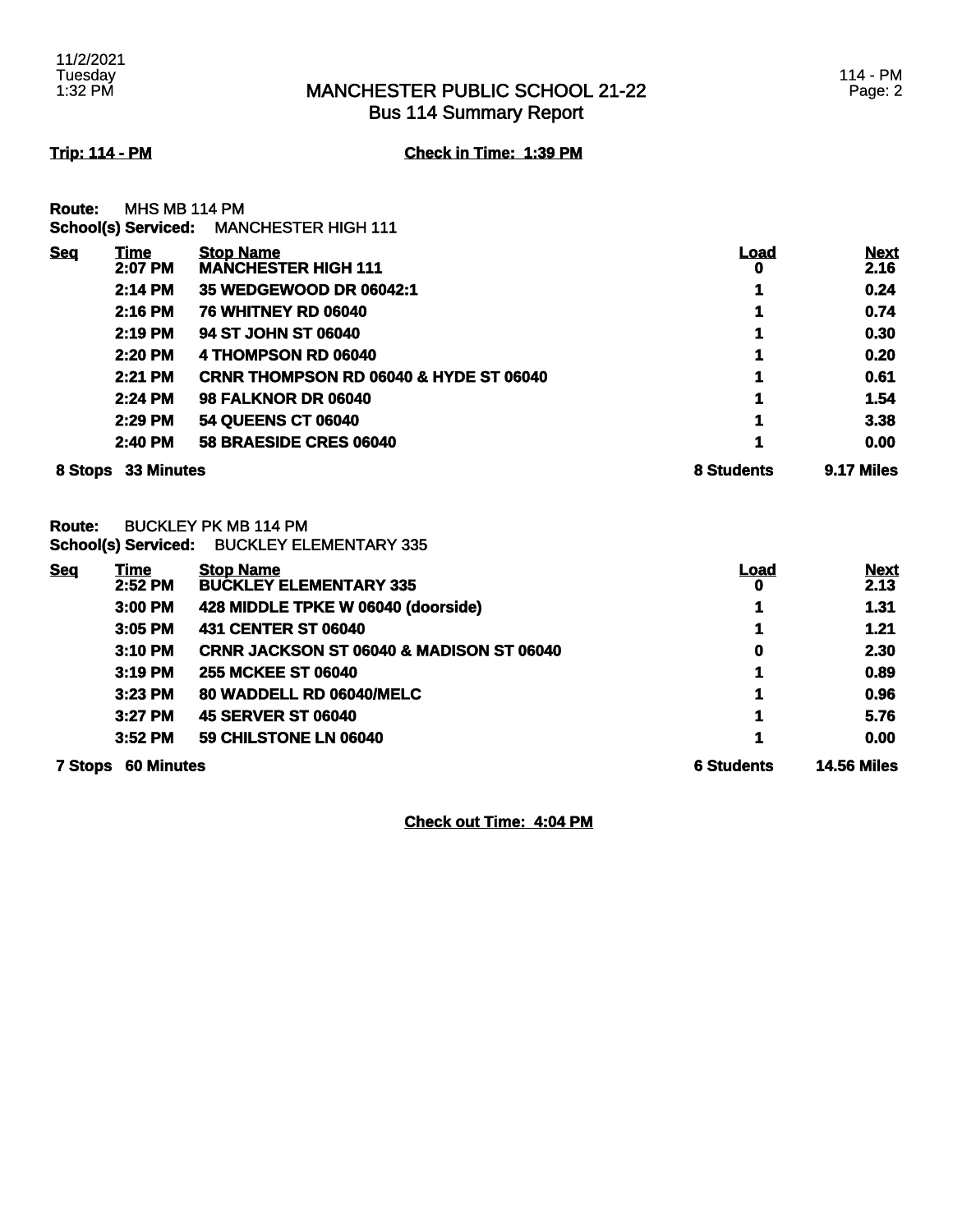### MANCHESTER PUBLIC SCHOOL 21-22 Bus 115 Summary Report

**Trip: 115 - AM Check in Time: 6:22 AM**

| <b>Route:</b> | MHS MB 115 AM              |                            |
|---------------|----------------------------|----------------------------|
|               | <b>School(s) Serviced:</b> | <b>MANCHESTER HIGH 111</b> |

| <b>Seq</b> | Time       | <b>Stop Name</b>                                  | Load               | <b>Next</b> |
|------------|------------|---------------------------------------------------|--------------------|-------------|
|            | 6:35 AM    | <b>343 CHARTER OAK ST 06040</b>                   |                    | 0.82        |
|            | 6:38 AM    | <b>127 SCHOOL ST 06040</b>                        |                    | 0.61        |
|            | 6:41 AM    | <b>55 CLINTON ST 06040</b>                        |                    | 0.43        |
|            | 6:42 AM    | <b>CRNR MAPLE ST 06040 &amp; COTTAGE ST 06040</b> |                    | 0.32        |
|            | 6:44 AM    | 52 OAK ST 06040                                   |                    | 0.27        |
|            | 6:45 AM    | <b>161 OAK ST 06040</b>                           | 0                  | 0.22        |
|            | 6:46 AM    | <b>107 FLORENCE ST 06040</b>                      |                    | 0.86        |
|            | 6:49 AM    | <b>61 HAMLIN ST 06040</b>                         |                    | 0.41        |
|            | 6:51 AM    | <b>206 E CENTER ST 06040</b>                      |                    | 0.47        |
|            | 6:53 AM    | <b>41 FOSTER ST 06040</b>                         |                    | 0.88        |
|            | 6:57 AM    | <b>184 CENTER ST 06040</b>                        | 2                  | 0.51        |
|            | 6:59 AM    | <b>206 CENTER ST 06040</b>                        | 0                  | 0.78        |
|            | 7:02 AM    | <b>27 RIDGE ST 06040</b>                          |                    | 0.36        |
|            | 7:04 AM    | <b>CRNR PARK ST 06040 &amp; NEW ST 06040:1</b>    |                    | 1.24        |
|            | 7:10 AM    | <b>MANCHESTER HIGH 111</b>                        | 0                  | 0.00        |
| 14 Stops   | 35 Minutes |                                                   | <b>13 Students</b> | 8.18 Miles  |

**Route:** ILLING MB 115 AM

**School(s) Serviced:** ILLING MIDDLE 225

| <b>Seq</b> | Time              | <b>Stop Name</b>                                  | <u>Load</u>       | <b>Next</b>        |
|------------|-------------------|---------------------------------------------------|-------------------|--------------------|
|            | 7:36 AM           | <b>133 AMHERST DR 06042</b>                       |                   | 4.55               |
|            | 7:47 AM           | 516 TOLLAND TPKE 06042:1                          | 1                 | 2.33               |
|            | 7:50 AM           | <b>CRNR N MAIN ST 06042 &amp; MARBLE ST 06042</b> | 1                 | 0.79               |
|            | 7:53 AM           | <b>162 N SCHOOL ST 06042</b>                      | 1                 | 0.63               |
|            | 7:55 AM           | <b>398 SUMMIT ST 06042</b>                        | 1                 | 0.45               |
|            | 7:57 AM           | <b>210 MAIN ST 06042</b>                          | 1                 | 0.59               |
|            | 8:00 AM           | <b>CRNR LILLEY ST 06040 &amp; MAIN ST 06040:2</b> | 1                 | 1.04               |
|            | 8:05 AM           | <b>ILLING MIDDLE 225</b>                          | 0                 | 0.00               |
| 7 Stops    | <b>29 Minutes</b> |                                                   | <b>7 Students</b> | <b>10.38 Miles</b> |

**Route:** VERPLANK MB 115 AM

**School(s) Serviced:** VERPLANCK ELEMENTARY 355

| <u>Seq</u>        | Time    | <b>Stop Name</b>                           | Load       | <b>Next</b> |
|-------------------|---------|--------------------------------------------|------------|-------------|
|                   | 8:41 AM | 114 NEW STATE RD (PINE RIDGE Apts on left) |            | 0.20        |
|                   | 8:42 AM | <b>230 NEW STATE RD 06042</b>              |            | 2.17        |
|                   | 8:50 AM | <b>VERPLANCK ELEMENTARY 355</b>            |            | 0.00        |
| 2 Stops 9 Minutes |         | 5 Students                                 | 2.37 Miles |             |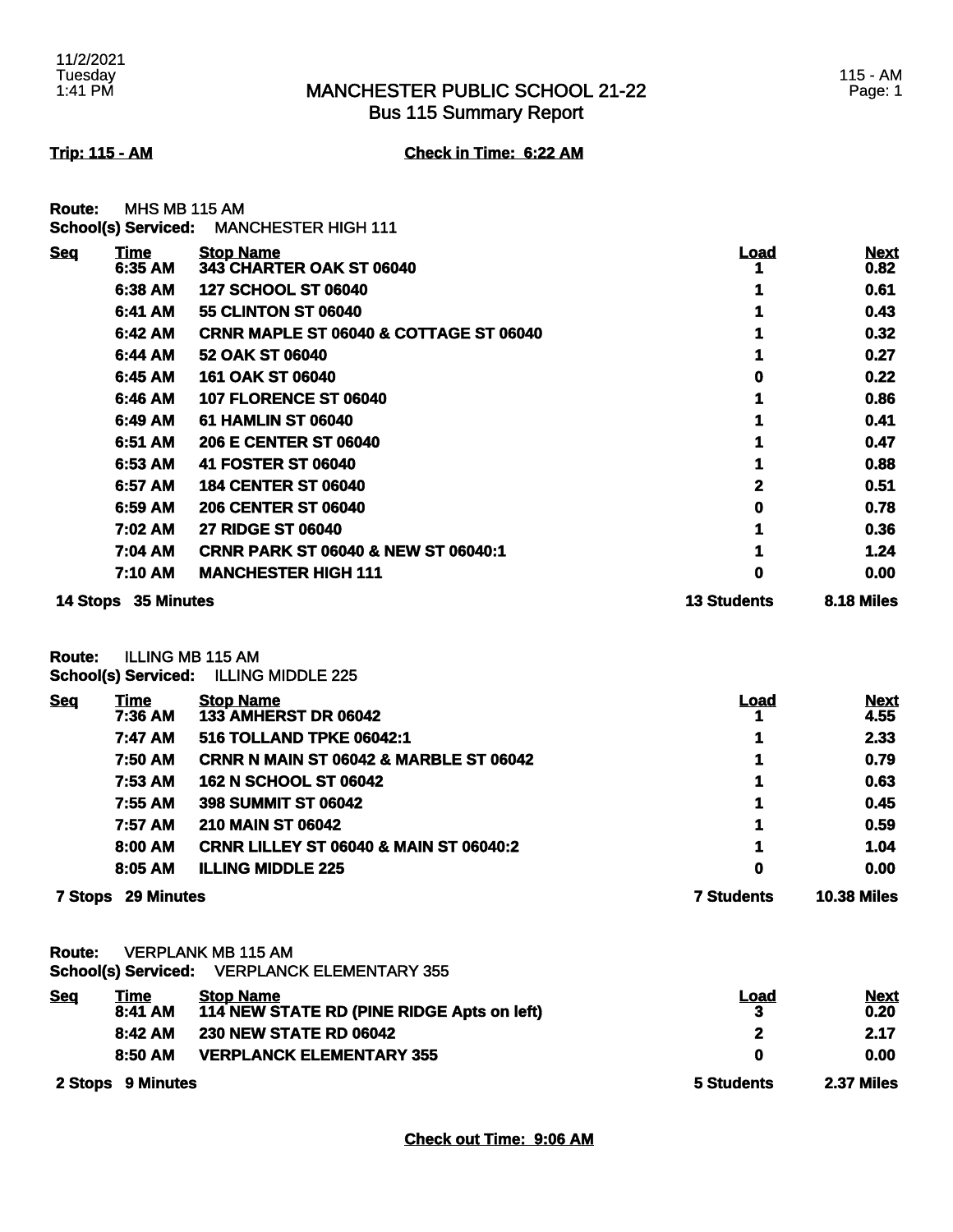### MANCHESTER PUBLIC SCHOOL 21-22 Bus 115 Summary Report

### 115 - PM Page: 2

### **Trip: 115 - PM Check in Time: 1:39 PM**

**Route:** MHS MB 115 PM **School(s) Serviced:** MANCHESTER HIGH 111

| <b>Seq</b> | Time       | <b>Stop Name</b>                                  | Load               | <b>Next</b>       |
|------------|------------|---------------------------------------------------|--------------------|-------------------|
|            | 2:07 PM    | <b>MANCHESTER HIGH 111</b>                        | o                  | 0.73              |
|            | 2:10 PM    | <b>206 E CENTER ST 06040</b>                      |                    | 0.26              |
|            | 2:12 PM    | <b>61 HAMLIN ST 06040</b>                         |                    | 0.22              |
|            | 2:13 PM    | 41 FOSTER ST 06040                                |                    | 0.64              |
|            | 2:16 PM    | <b>184 CENTER ST 06040</b>                        | 2                  | 0.27              |
|            | 2:18 PM    | <b>206 CENTER ST 06040</b>                        | 0                  | 0.82              |
|            | 2:21 PM    | <b>27 RIDGE ST 06040</b>                          |                    | 0.55              |
|            | 2:23 PM    | <b>CRNR PARK ST 06040 &amp; NEW ST 06040:1</b>    |                    | 0.71              |
|            | $2:26$ PM  | <b>CRNR MAPLE ST 06040 &amp; COTTAGE ST 06040</b> |                    | 0.32              |
|            | 2:28 PM    | 52 OAK ST 06040                                   |                    | 0.49              |
|            | 2:30 PM    | <b>107 FLORENCE ST 06040</b>                      |                    | 0.52              |
|            | 2:32 PM    | 161 OAK ST 06040                                  | 0                  | 0.19              |
|            | 2:32 PM    | <b>55 CLINTON ST 06040</b>                        |                    | 0.35              |
|            | 2:34 PM    | <b>127 SCHOOL ST 06040</b>                        |                    | 0.94              |
|            | 2:38 PM    | <b>343 CHARTER OAK ST 06040</b>                   |                    | 0.00              |
| 14 Stops   | 31 Minutes |                                                   | <b>13 Students</b> | <b>7.01 Miles</b> |

**Route:** ILLING MB 115 PM

**School(s) Serviced:** ILLING MIDDLE 225

| <b>Seq</b> | Time              | <b>Stop Name</b>                                  | <u>Load</u> | <b>Next</b>        |
|------------|-------------------|---------------------------------------------------|-------------|--------------------|
|            | 2:52 PM           | <b>ILLING MIDDLE 225</b>                          | 0           | 0.94               |
|            | 2:56 PM           | <b>CRNR LILLEY ST 06040 &amp; MAIN ST 06040:2</b> |             | 0.86               |
|            | 2:59 PM           | <b>CRNR HEMLOCK ST 06040 &amp; LODGE DR 06040</b> |             | 1.47               |
|            | 3:06 PM           | <b>210 MAIN ST 06042</b>                          |             | 1.05               |
|            | 3:10 PM           | <b>398 SUMMIT ST 06042</b>                        |             | 1.12               |
|            | $3:15$ PM         | <b>162 N SCHOOL ST 06042</b>                      |             | 0.87               |
|            | $3:24$ PM         | <b>CRNR N MAIN ST 06042 &amp; MARBLE ST 06042</b> |             | 0.87               |
|            | 3:28 PM           | 516 TOLLAND TPKE 06042:1                          |             | 3.28               |
|            | $3:39$ PM         | <b>133 AMHERST DR 06042</b>                       |             | 0.00               |
| 8 Stops    | <b>47 Minutes</b> |                                                   | 8 Students  | <b>10.46 Miles</b> |

**Route:** VERPLANK MB 115 PM

**School(s) Serviced:** VERPLANCK ELEMENTARY 355

| <b>Seg</b> | Time              | <b>Stop Name</b>                           | Load       | <b>Next</b>       |
|------------|-------------------|--------------------------------------------|------------|-------------------|
|            | 3:47 PM           | <b>VERPLANCK ELEMENTARY 355</b>            | 0          | 1.15              |
|            | 3:51 PM           | 114 NEW STATE RD (PINE RIDGE Apts on left) |            | 0.20              |
|            | $3:52$ PM         | <b>230 NEW STATE RD 06042</b>              |            | 0.00              |
|            | 2 Stops 5 Minutes |                                            | 5 Students | <b>1.35 Miles</b> |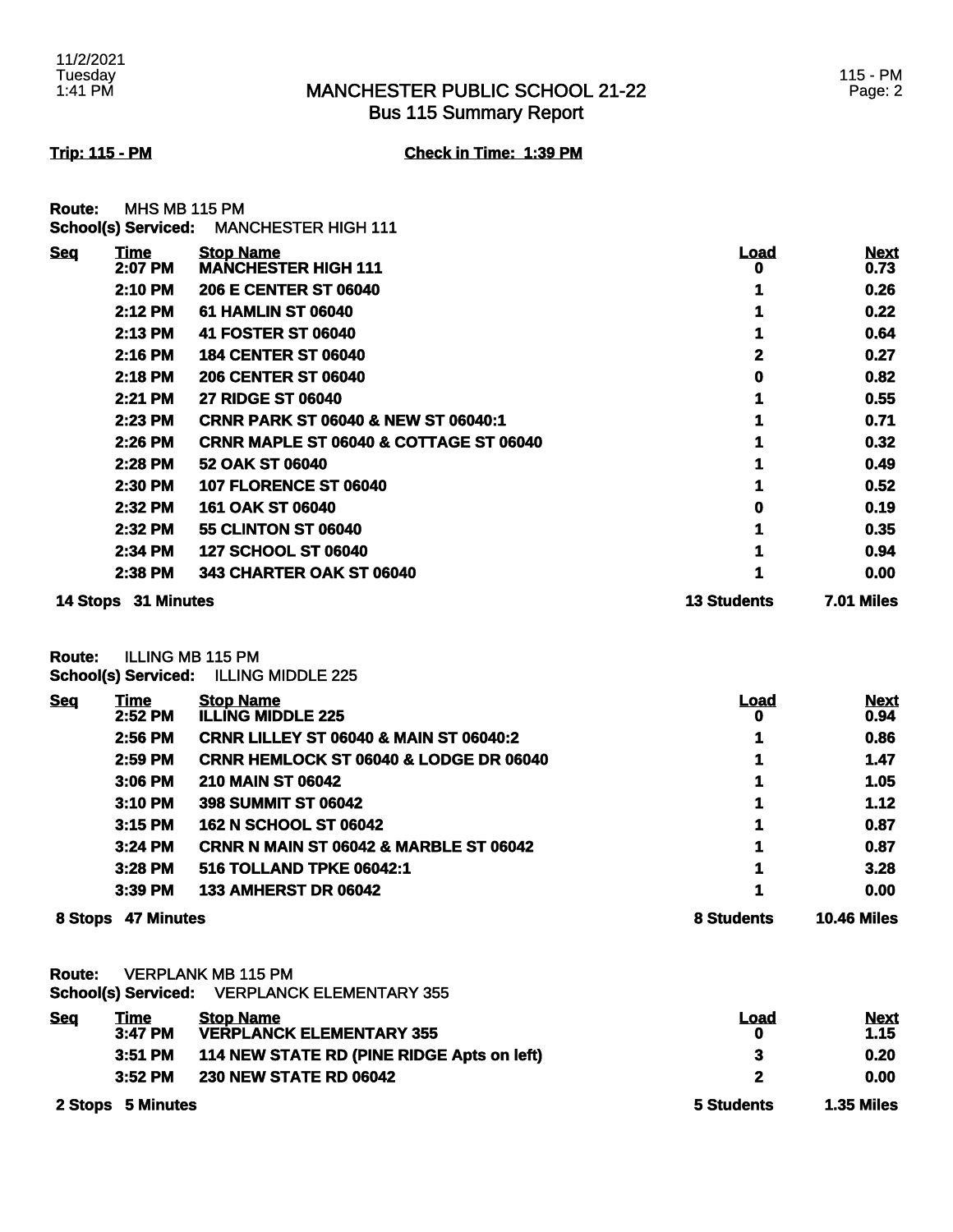### MANCHESTER PUBLIC SCHOOL 21-22 Bus 115 Summary Report

115 - PM Page: 3

**Check out Time: 4:17 PM**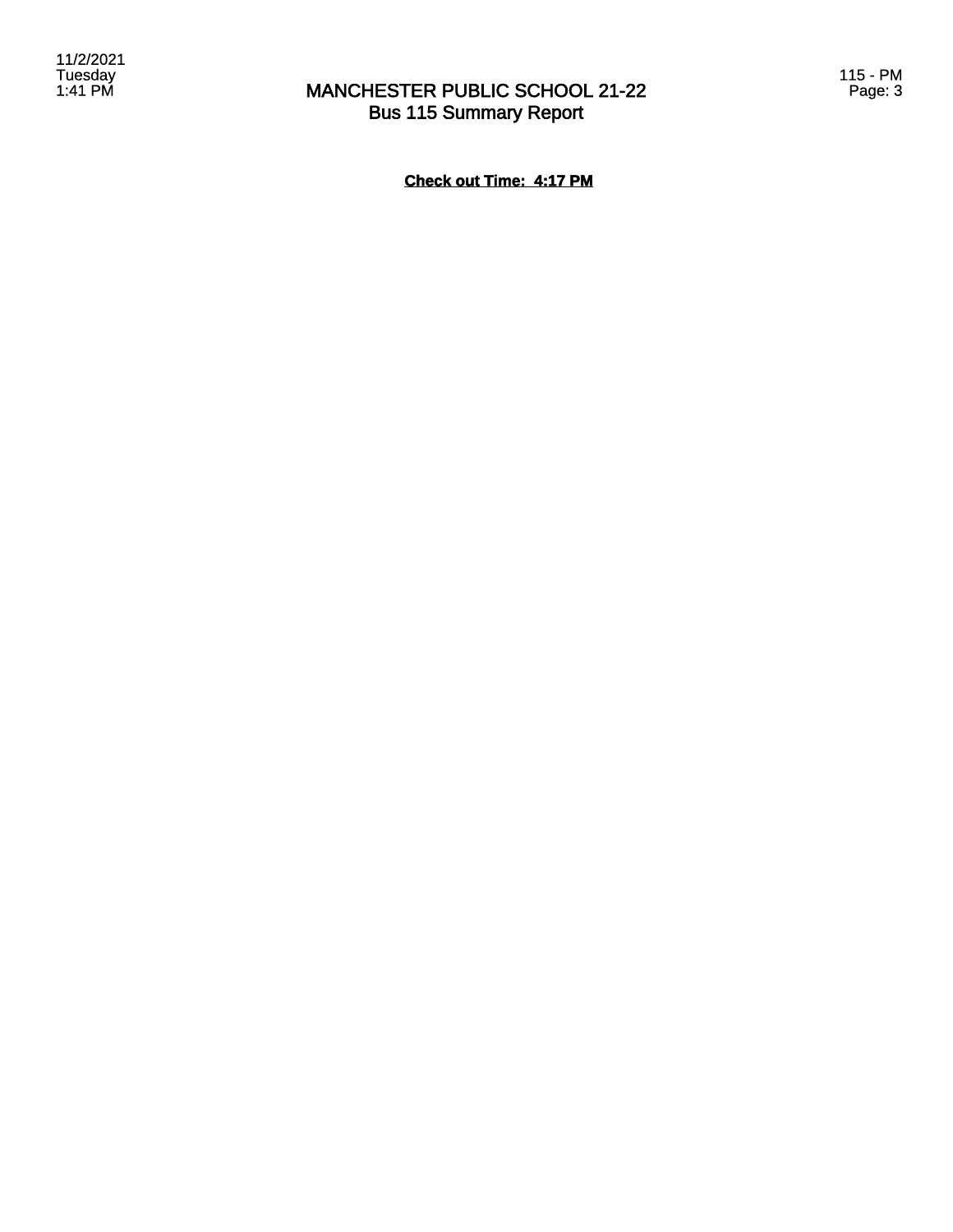Bus 118 Summary Report

### 118 - AM Page: 1

**Trip: 118 - AM Check in Time: 6:15 AM**

**Route:** MRA MB 118 AM

|            | <b>School(s) Serviced:</b> | <b>MANCHESTER REGIONAL ACADEMY 794</b>                      |              |                     |
|------------|----------------------------|-------------------------------------------------------------|--------------|---------------------|
| <b>Seq</b> | <u>Time</u><br>6:37 AM     | <b>Stop Name</b><br><b>116 AVONDALE RD 06042</b>            | <u>Load</u>  | <b>Next</b><br>1.21 |
|            | 6:42 AM                    | <b>CRNR WOODBRIDGE ST 06042 &amp; MAIN ST 06042</b>         | $\mathbf{2}$ | 0.63                |
|            | 6:45 AM                    | <b>CRNR OAKLAND ST 06042 &amp; N SCHOOL ST 06042</b>        |              | 2.05                |
|            | 6:53 AM                    | <b>CRNR DUVAL ST 06042 &amp; BRENT RD (doorside)</b>        |              | 1.52                |
|            | 6:58 AM                    | <b>CRNR HAWTHORNE ST 06042 &amp; STRICKLAND ST 06042</b>    | $\mathbf{2}$ | 0.38                |
|            | 7:00 AM                    | <b>CRNR MIDDLE TPKE W 06040 &amp; S ALTON ST (DOORSIDE)</b> |              | 0.53                |
|            | 7:02 AM                    | <b>CRNR HOMESTEAD ST 06042 &amp; IRVING ST 06042</b>        |              | 3.65                |
|            | 7:15 AM                    | <b>MANCHESTER REGIONAL ACADEMY 794</b>                      | 0            | 0.00                |
| 7 Stops    | <b>38 Minutes</b>          |                                                             | 9 Students   | 9.97 Miles          |

**Route:** MPSC MB 118 AM

**School(s) Serviced:** MANCHESTER PRESCHOOL CENTER 108

| <b>Seq</b>                   | <u>Time</u> | <b>Stop Name</b>                                              | <b>Load</b>       | <b>Next</b> |
|------------------------------|-------------|---------------------------------------------------------------|-------------------|-------------|
|                              | 7:30 AM     | <b>149 ELVREE ST 06042</b>                                    | 2                 | 1.81        |
|                              | 7:40 AM     | <b>CRNR TOLLAND TPK &amp; JOHN OLDS DR (THE PLACE CONDOS)</b> |                   | 0.88        |
|                              | 7:44 AM     | 726 N MAIN ST 06042 (WEE CARE)                                |                   | 1.53        |
|                              | 7:53 AM     | <b>40 WESTERLY ST 06042</b>                                   |                   | 1.26        |
|                              | 8:01 AM     | <b>210 MAIN ST 06042</b>                                      |                   | 0.39        |
|                              | 8:05 AM     | <b>MANCHESTER PRESCHOOL CENTER 108</b>                        | 0                 | 0.00        |
|                              | 8:10 AM     | <b>MANCHESTER PRESCHOOL CENTER 108</b>                        | 0                 | 0.00        |
| <b>40 Minutes</b><br>4 Stops |             |                                                               | <b>6 Students</b> | 5.87 Miles  |

**Route:** BUCKLEY MB 118 AM

**School(s) Serviced:** BUCKLEY ELEMENTARY 335

| <b>Seq</b> | Time       | <b>Stop Name</b>                                         | <u>Load</u>       | <b>Next</b> |
|------------|------------|----------------------------------------------------------|-------------------|-------------|
|            | 8:09 AM    | <b>CRNR WOODLAND ST 06042 &amp; HOMESTEAD ST 06042:1</b> |                   | 0.66        |
|            | 8:12 AM    | <b>CRNR CHAMBERS ST 06042 &amp; HORTON RD 06042</b>      |                   | 1.44        |
|            | 8:17 AM    | <b>CRNR MIDDLE TPKE W 06040 &amp; DOVER RD 06040</b>     |                   | 1.63        |
|            | 8:23 AM    | <b>CRNR RUBY DR 06040 &amp; QUEENS CT 06040</b>          | 1                 | 0.78        |
|            | 8:30 AM    | <b>43 WILFRED RD 06040</b>                               | 1                 | 1.63        |
|            | 8:36 AM    | <b>105 CEDAR ST 06040</b>                                | 1                 | 0.70        |
|            | 8:39 AM    | <b>25 MOORE ST 06040</b>                                 | 1                 | 2.84        |
|            | 8:50 AM    | <b>BUCKLEY ELEMENTARY 335</b>                            | 0                 | 0.00        |
| 7 Stops    | 41 Minutes |                                                          | <b>7 Students</b> | 9.68 Miles  |

**Check out Time: 9:10 AM**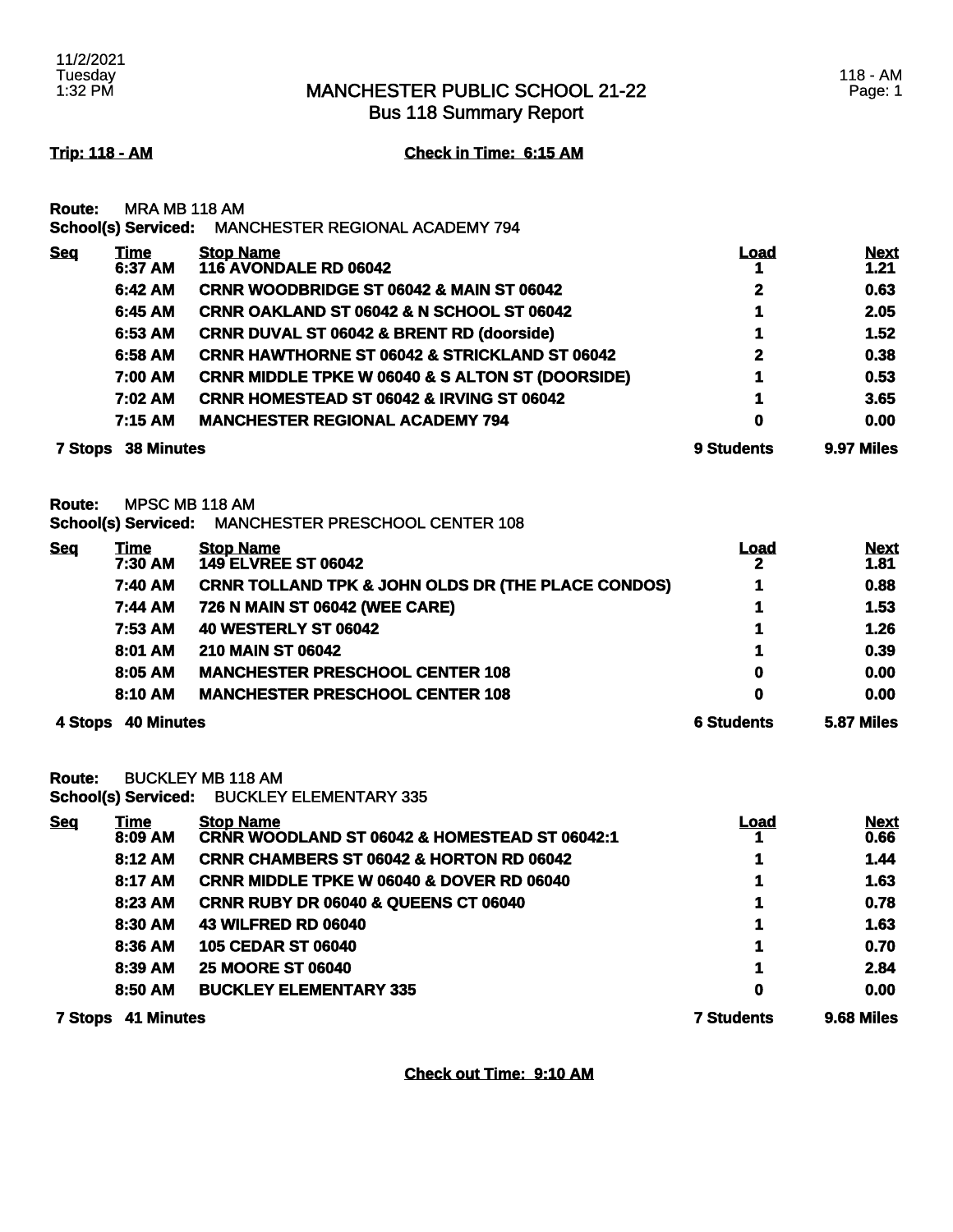Bus 118 Summary Report

**Trip: 118 - PM Check in Time: 1:39 PM**

**Route:** MRA MB 118 PM

| <b>School(s) Serviced:</b><br><b>MANCHESTER REGIONAL ACADEMY 794</b> |                   |                                                             |            |                     |
|----------------------------------------------------------------------|-------------------|-------------------------------------------------------------|------------|---------------------|
| <b>Seq</b>                                                           | Time<br>2:07 PM   | <b>Stop Name</b><br><b>MANCHESTER REGIONAL ACADEMY 794</b>  | Load<br>O  | <u>Next</u><br>3.92 |
|                                                                      | 2:20 PM           | 756 N MAIN ST 06042                                         | 0          | 2.13                |
|                                                                      | 2:28 PM           | <b>CRNR HOMESTEAD ST 06042 &amp; IRVING ST 06042</b>        | 1          | 0.19                |
|                                                                      | 2:29 PM           | <b>CRNR MIDDLE TPKE W 06040 &amp; S ALTON ST (DOORSIDE)</b> |            | 0.38                |
|                                                                      | 2:31 PM           | <b>CRNR HAWTHORNE ST 06042 &amp; STRICKLAND ST 06042</b>    | 2          | 1.38                |
|                                                                      | 2:36 PM           | <b>CRNR DUVAL ST 06042 &amp; BRENT RD (doorside)</b>        |            | 2.33                |
|                                                                      | 2:45 PM           | <b>CRNR OAKLAND ST 06042 &amp; N SCHOOL ST 06042</b>        |            | 0.49                |
|                                                                      | 2:48 PM           | <b>CRNR WOODBRIDGE ST 06042 &amp; MAIN ST 06042</b>         | 2          | 0.82                |
|                                                                      | 2:51 PM           | 116 AVONDALE RD 06042                                       |            | 0.00                |
| 8 Stops                                                              | <b>44 Minutes</b> |                                                             | 9 Students | <b>11.64 Miles</b>  |

**Route:** ILLING MB 118 PM

**School(s) Serviced:** ILLING MIDDLE 225

| <b>Seg</b>      | Time              | <b>Stop Name</b>                                          | <u>Load</u>        | <b>Next</b>        |
|-----------------|-------------------|-----------------------------------------------------------|--------------------|--------------------|
|                 | 2:52 PM           | <b>ILLING MIDDLE 225</b>                                  | o                  | 2.19               |
|                 | 3:00 PM           | <b>334 CENTER ST 06040</b>                                |                    | 1.70               |
|                 | $3:06$ PM         | 61 CRESTWOOD DR 06040                                     |                    | 1.54               |
|                 | 3:12 PM           | <b>CRNR NEW STATE RD 06042 &amp; BROADLEAF BLVD 06042</b> | 2                  | 0.10               |
|                 | 3:12 PM           | <b>243 NEW STATE RD 06042</b>                             |                    | 1.08               |
|                 | $3:16$ PM         | <b>98 FALKNOR DR 06040</b>                                |                    | 0.95               |
|                 | 3:20 PM           | <b>118 MCKEE ST 06040</b>                                 |                    | 0.56               |
|                 | 3:22 PM           | <b>181 MCKEE ST 06040</b>                                 |                    | 0.27               |
|                 | 3:24 PM           | 92 CAMPFIELD RD 06040                                     |                    | 0.91               |
|                 | 3:28 PM           | <b>28 PIONEER CIR 06040</b>                               |                    | 0.41               |
|                 | 3:30 PM           | <b>583 HARTFORD RD 06040</b>                              | 0                  | 0.22               |
|                 | 3:31 PM           | 671 HARTFORD RD 06040                                     | 3                  | 0.92               |
|                 | 3:34 PM           | 42 CHANNING DR 06040                                      |                    | 0.00               |
| <b>12 Stops</b> | <b>42 Minutes</b> |                                                           | <b>14 Students</b> | <b>10.85 Miles</b> |

**Route:** BUCKLEY MB 118 PM

**School(s) Serviced:** BUCKLEY ELEMENTARY 335

| <b>Seq</b> | <u>Time</u> | <b>Stop Name</b>                                     | <u>Load</u> | <b>Next</b> |
|------------|-------------|------------------------------------------------------|-------------|-------------|
|            | 3:47 PM     | <b>BUCKLEY ELEMENTARY 335</b>                        | 0           | 1.54        |
|            | 3:53 PM     | CRNR MAIN ST 06040 & BIGELOW ST 06040                |             | 1.14        |
|            | $3:59$ PM   | CRNR WOODLAND ST 06042 & HOMESTEAD ST 06042:1        |             | 0.66        |
|            | 4:01 PM     | <b>CRNR CHAMBERS ST 06042 &amp; HORTON RD 06042</b>  |             | 0.97        |
|            | 4:05 PM     | 114 NEW STATE RD (PINE RIDGE Apts on left)           |             | 0.47        |
|            | 4:07 PM     | <b>CRNR MIDDLE TPKE W 06040 &amp; DOVER RD 06040</b> |             | 1.63        |
|            | 4:13 PM     | <b>CRNR RUBY DR 06040 &amp; QUEENS CT 06040</b>      |             | 0.78        |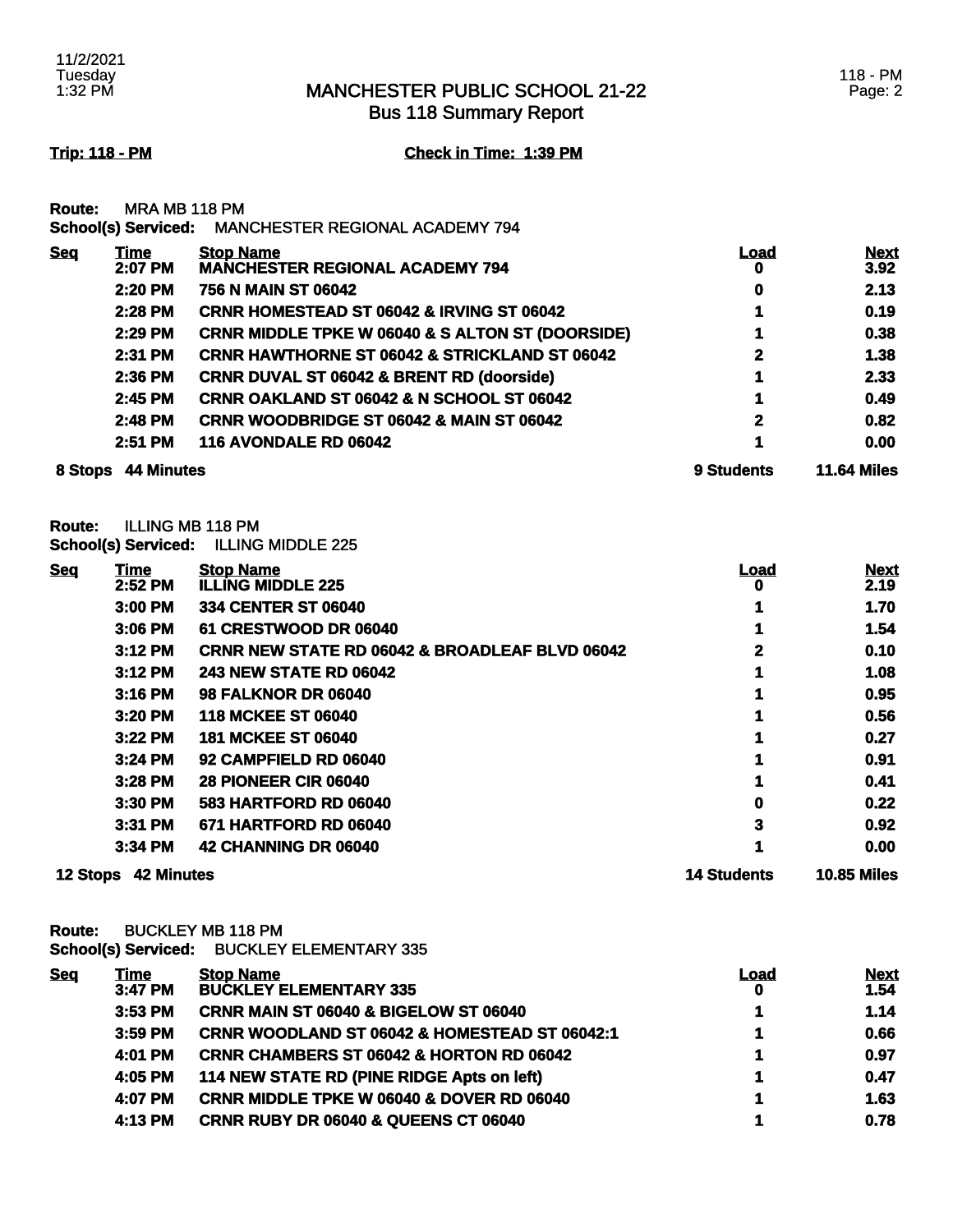### MANCHESTER PUBLIC SCHOOL 21-22 Bus 118 Summary Report

118 - PM Page: 3

BUCKLEY MB 118 PM cont'd...

| <b>Seq</b> | <b>Time</b>         | <b>Stop Name</b>                                     | Load               | <b>Next</b>        |
|------------|---------------------|------------------------------------------------------|--------------------|--------------------|
|            | 4:20 PM             | <b>43 WILFRED RD 06040</b>                           |                    | 1.41               |
|            | 4:25 PM             | <b>CRNR WETHERELL ST 06040 &amp; SERVER ST 06040</b> | 1                  | 1.47               |
|            | 4:31 PM             | <b>105 CEDAR ST 06040</b>                            | 1                  | 0.70               |
|            | 4:34 PM             | <b>25 MOORE ST 06040</b>                             | 4.                 | 0.00               |
|            | 10 Stops 47 Minutes |                                                      | <b>10 Students</b> | <b>10.77 Miles</b> |

**Check out Time: 4:48 PM**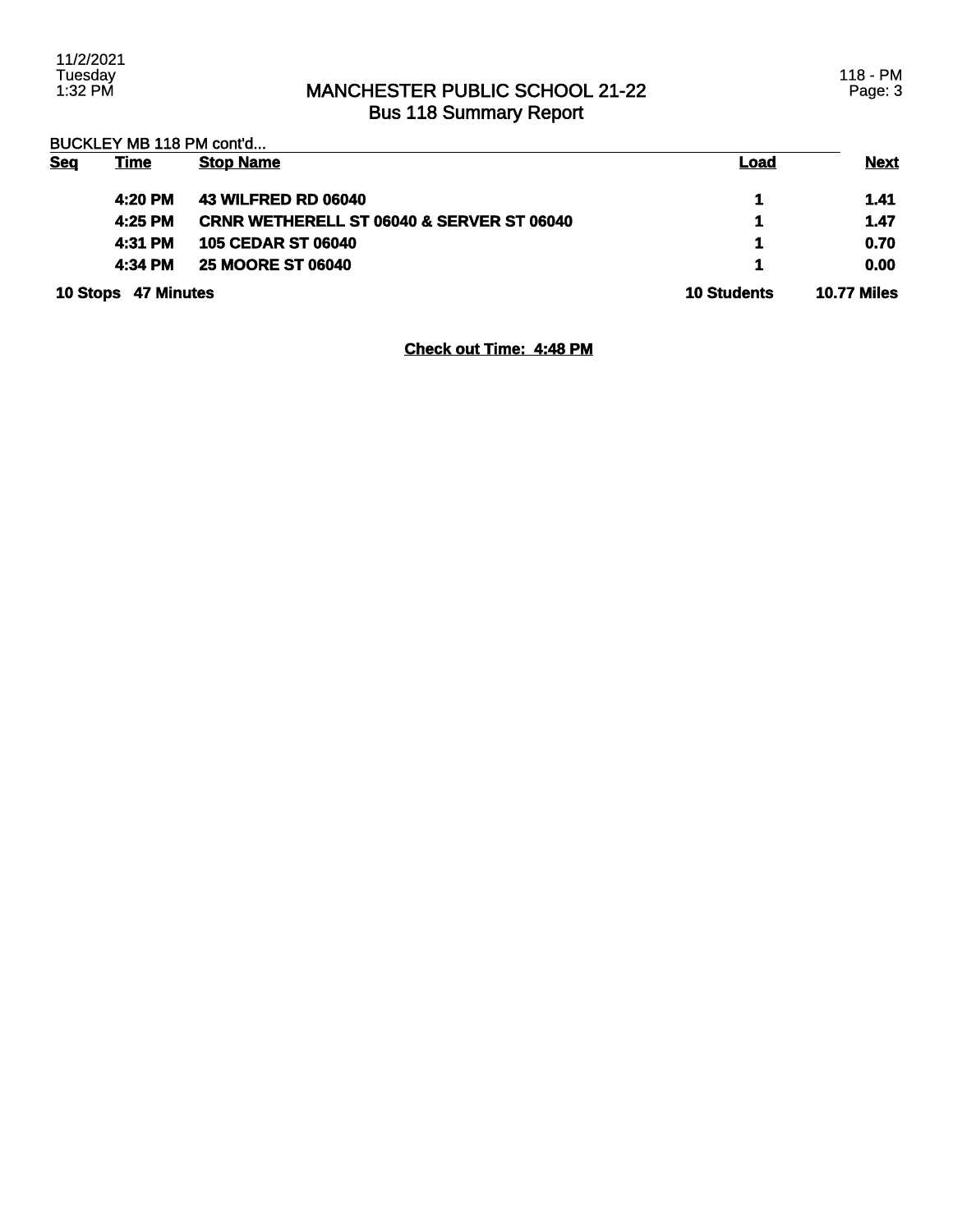Bus 119 Summary Report

**Trip: 119 - AM Check in Time: 6:26 AM**

**Route:** MRA MB 119 AM

|            | <b>School(s) Serviced:</b> | <b>MANCHESTER REGIONAL ACADEMY 794</b>                 |                    |                     |
|------------|----------------------------|--------------------------------------------------------|--------------------|---------------------|
| <b>Seq</b> | <u>Time</u><br>6:46 AM     | <b>Stop Name</b><br><b>589 CENTER ST 06040</b>         | <u>Load</u><br>2   | <b>Next</b><br>0.60 |
|            | 6:49 AM                    | <b>CRNR CENTER ST 06040 &amp; ROOSEVELT ST 06040</b>   |                    | 0.75                |
|            | 6:52 AM                    | <b>CRNR CENTER ST 06040 &amp; OLCOTT DR 06040</b>      | 0                  | 0.21                |
|            | 6:52 AM                    | <b>CRNR CENTER ST 06040 &amp; SALEM RD 06040</b>       |                    | 1.58                |
|            | 6:57 AM                    | <b>CRNR WADDELL RD 06040 &amp; W CENTER ST 06040</b>   | 0                  | 0.42                |
|            | 6:59 AM                    | <b>CRNR W CENTER ST 06040 &amp; EMERSON ST 06040</b>   |                    | 0.28                |
|            | 7:01 AM                    | <b>CRNR WEST ST 06040 &amp; CAMPFIELD RD 06040</b>     | 3                  | 0.21                |
|            | 7:02 AM                    | <b>CRNR MCKEE ST 06040 &amp; LUCIAN ST 06040</b>       | 0                  | 0.43                |
|            | 7:03 AM                    | <b>CRNR KEENEY ST 06040 &amp; PORTLAND ST doorside</b> | 0                  | 0.48                |
|            | 7:05 AM                    | 169 WETHERELL ST 06040                                 |                    | 1.12                |
|            | 7:10 AM                    | <b>SQUIRE VILLAGE AT PLAYGROUND</b>                    | 3                  | 1.30                |
|            | 7:15 AM                    | <b>MANCHESTER REGIONAL ACADEMY 794</b>                 | 0                  | 0.00                |
| 11 Stops   | <b>29 Minutes</b>          |                                                        | <b>12 Students</b> | <b>7.38 Miles</b>   |

**Route:** BENNET MB 119 AM

**School(s) Serviced:** BENNET ACADEMY 221

| <b>Seq</b> | Time              | <b>Stop Name</b>                                              | Load               | <b>Next</b> |
|------------|-------------------|---------------------------------------------------------------|--------------------|-------------|
|            | 7:35 AM           | <b>CRNR MIDDLE TPKE E 06040 &amp; PLAZA DR 06042</b>          |                    | 1.25        |
|            | 7:39 AM           | <b>70 FINLEY ST 06040</b>                                     | 0                  | 1.03        |
|            | 7:42 AM           | <b>CRNR CARTER ST 06040 &amp; AMANDA DR 06040</b>             | 2                  | 0.59        |
|            | 7:44 AM           | <b>CRNR BLUE RIDGE DR 06040 &amp; BETTE DR 06040</b>          | 3                  | 0.42        |
|            | 7:45 AM           | <b>11 BLUE RIDGE DR 06040</b>                                 | 2                  | 0.28        |
|            | 7:46 AM           | 313 BIRCH MOUNTAIN RD 06040                                   |                    | 0.43        |
|            | 7:48 AM           | <b>CRNR DENNISON RIDGE DR &amp; JENNY CLIFF RD NORTH</b>      | 6                  | 0.40        |
|            | 7:50 AM           | <b>CRNR DENNISON RIDGE DR 06040 &amp; JENNY CLIFF RD 0604</b> | $\mathbf{2}$       | 0.26        |
|            | 7:51 AM           | <b>CRNR DENNISON RIDGE DR 06040 &amp; BIRCH MOUNTAIN RD 0</b> | 1                  | 1.08        |
|            | 7:54 AM           | <b>CRNR BIRCH MOUNTAIN RD 06040 &amp; SHARON DR 06040:1</b>   | $\mathbf{2}$       | 0.86        |
|            | 7:57 AM           | <b>501 PORTER ST 06040</b>                                    |                    | 2.09        |
|            | 8:05 AM           | <b>BENNET ACADEMY 221</b>                                     | 0                  | 0.00        |
| 11 Stops   | <b>30 Minutes</b> |                                                               | <b>27 Students</b> | 8.69 Miles  |

**Route:** HIGHLAND MB 119 AM **School(s) Serviced:** HIGHLAND PARK ELEMENTARY 337

| <b>Seq</b> | Time<br>8:14 AM | <b>Stop Name</b><br><b>CRNR UNION ST 06042 &amp; ROSSETTO DR 06042</b> | Load | <b>Next</b><br>1.94 |
|------------|-----------------|------------------------------------------------------------------------|------|---------------------|
|            | 8:22AM          | 360 OAKLAND ST 06042 - OAKLAND HEIGHTS - BY SIGN                       | 0    | 1.64                |
|            | $8:29$ AM       | <b>136 WOODLAND ST 06042</b>                                           |      | 1.92                |
|            | 8:37 AM         | <b>CRNR WADSWORTH ST 06040 &amp; SUMMIT ST 06040</b>                   | 0    | 0.71                |
|            | 8:39 AM         | 157 BROOKFIELD ST 06040                                                |      | 1.11                |
|            |                 |                                                                        |      |                     |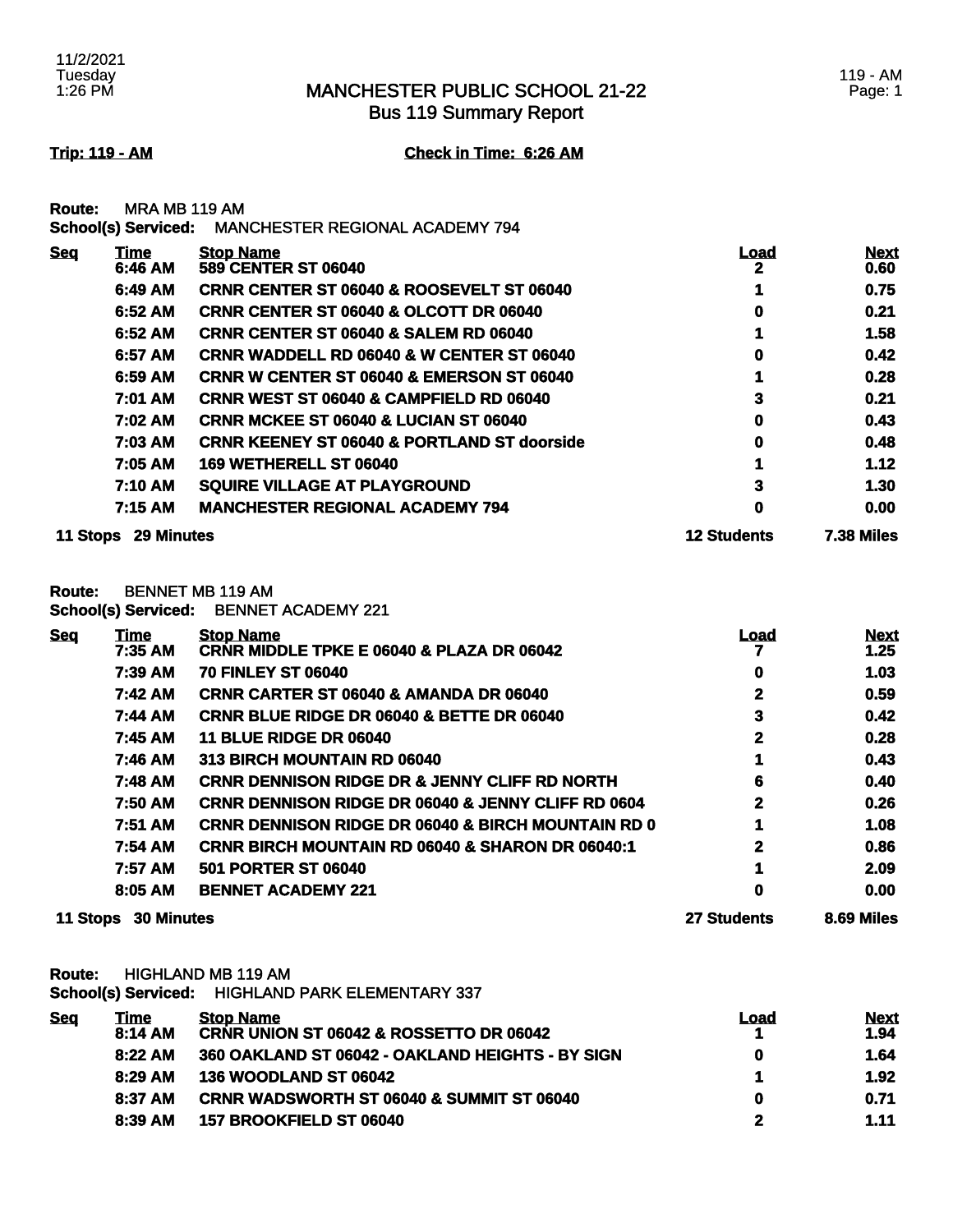### MANCHESTER PUBLIC SCHOOL 21-22 Bus 119 Summary Report

HIGHLAND MB 119 AM cont'd...

| <b>Sea</b> | <b>Time</b>       | <b>Stop Name</b>                                           | <u>Load</u>        | <b>Next</b> |
|------------|-------------------|------------------------------------------------------------|--------------------|-------------|
|            | 8:44 AM           | <b>CRNR PLYMOUTH LN (DOORSIDE) &amp; E CENTER ST 06040</b> | $\mathbf{2}$       | 0.20        |
|            | 8:45 AM           | 592 E CENTER ST 06040                                      | 5                  | 0.16        |
|            | 8:46 AM           | <b>CRNR MIDDLE TPKE E 06040 &amp; COOK ST 06040</b>        | 1                  | 0.24        |
|            | 8:47 AM           | <b>CRNR FERGUSON RD 06040 &amp; MIDDLE TPKE E 06040</b>    | 1                  | 1.00        |
|            | 8:50 AM           | <b>HIGHLAND PARK ELEMENTARY 337</b>                        | 0                  | 0.00        |
| 9 Stops    | <b>36 Minutes</b> |                                                            | <b>13 Students</b> | 8.92 Miles  |

**Check out Time: 8:58 AM**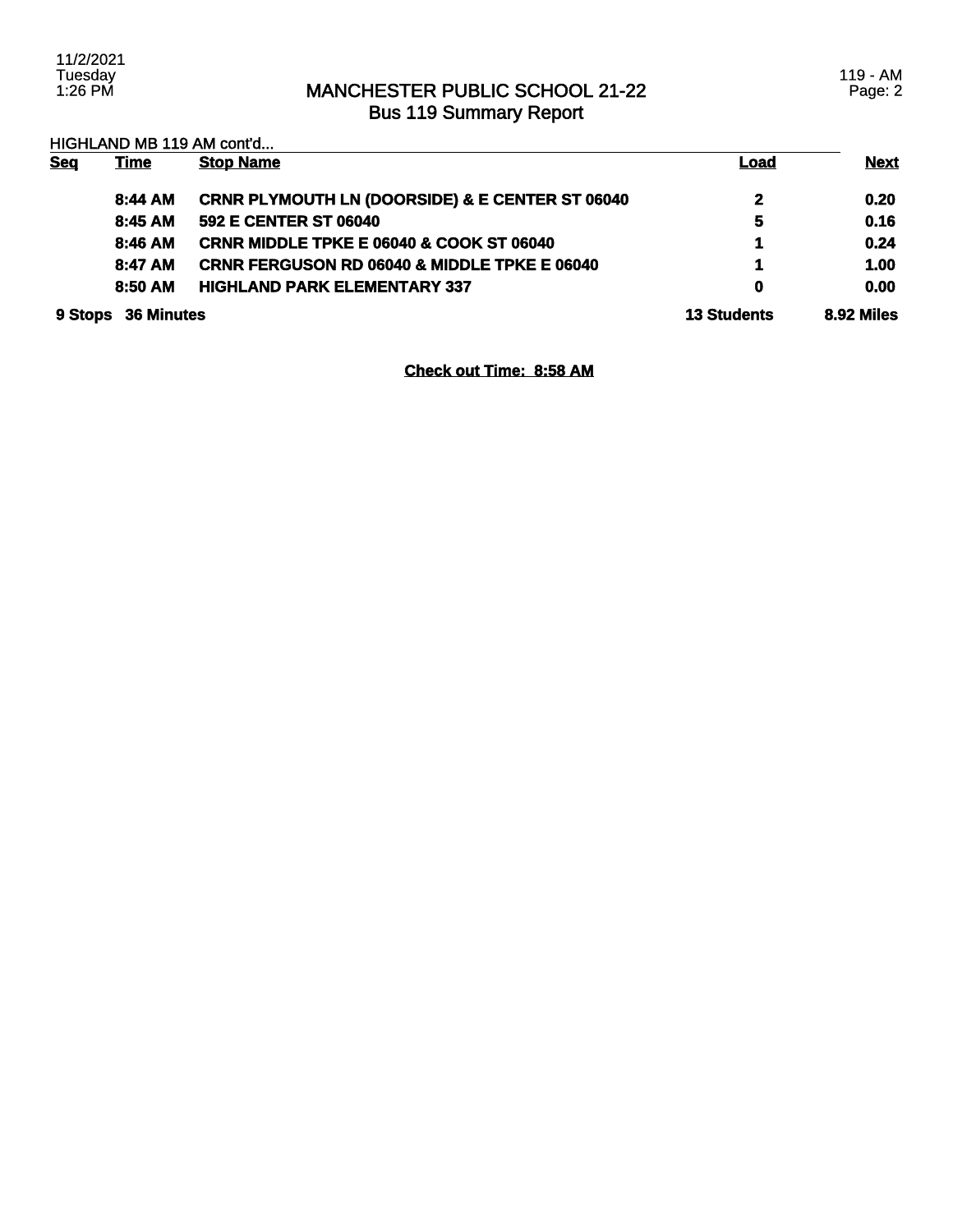Bus 119 Summary Report

**Trip: 119 - PM Check in Time: 1:39 PM**

**Route:** MRA MB 119 PM **School(s) Serviced:** MANCHESTER REGIONAL ACADEMY 794

|            | <u>sensens, sen mosan</u> |                                                            |                    |                     |
|------------|---------------------------|------------------------------------------------------------|--------------------|---------------------|
| <b>Seq</b> | <b>Time</b><br>2:07 PM    | <b>Stop Name</b><br><b>MANCHESTER REGIONAL ACADEMY 794</b> | <b>Load</b><br>0   | <b>Next</b><br>1.32 |
|            | 2:12 PM                   | <b>SQUIRE VILLAGE AT PLAYGROUND</b>                        | 3                  | 1.12                |
|            | $2:16$ PM                 | 169 WETHERELL ST 06040                                     |                    | 0.47                |
|            | 2:17 PM                   | <b>CRNR KEENEY ST 06040 &amp; PORTLAND ST doorside</b>     | 0                  | 0.45                |
|            | 2:20 PM                   | <b>CRNR MCKEE ST 06040 &amp; LUCIAN ST 06040</b>           | 0                  | 0.21                |
|            | 2:21 PM                   | <b>CRNR WEST ST 06040 &amp; CAMPFIELD RD 06040</b>         | 3                  | 1.10                |
|            | 2:25 PM                   | <b>CRNR WADDELL RD 06040 &amp; W CENTER ST 06040</b>       | 0                  | 0.42                |
|            | 2:26 PM                   | <b>CRNR W CENTER ST 06040 &amp; EMERSON ST 06040</b>       |                    | 0.25                |
|            | 2:28 PM                   | <b>CRNR CENTER ST 06040 &amp; ROOSEVELT ST 06040</b>       |                    | 0.33                |
|            | 2:30 PM                   | <b>589 CENTER ST 06040</b>                                 | 2                  | 0.41                |
|            | 2:31 PM                   | <b>CRNR CENTER ST 06040 &amp; OLCOTT DR 06040</b>          | 0                  | 0.21                |
|            | 2:32 PM                   | <b>CRNR CENTER ST 06040 &amp; SALEM RD 06040</b>           |                    | 0.00                |
|            | 11 Stops 25 Minutes       |                                                            | <b>12 Students</b> | 6.29 Miles          |

**Route:** BENNET MB 119 PM **School(s) Serviced:** BENNET ACADEMY 221

| <b>Seq</b> | Time              | <b>Stop Name</b>                                              | <u>Load</u>        | <b>Next</b> |
|------------|-------------------|---------------------------------------------------------------|--------------------|-------------|
|            | 2:52 PM           | <b>BENNET ACADEMY 221</b>                                     | o                  | 0.05        |
|            | 3:01 PM           | <b>CRNR MIDDLE TPKE E 06040 &amp; PLAZA DR 06042</b>          |                    | 2.11        |
|            | 3:07 PM           | <b>22 BOLTON CENTER RD 06040</b>                              | 0                  | 0.29        |
|            | 3:08 PM           | <b>70 FINLEY ST 06040</b>                                     | 0                  | 1.03        |
|            | 3:12 PM           | <b>CRNR CARTER ST 06040 &amp; AMANDA DR 06040</b>             | 2                  | 0.59        |
|            | $3:13$ PM         | <b>CRNR BLUE RIDGE DR 06040 &amp; BETTE DR 06040</b>          | 3                  | 0.42        |
|            | 3:15 PM           | <b>11 BLUE RIDGE DR 06040</b>                                 | 2                  | 0.03        |
|            | 3:15 PM           | <b>CRNR BIRCH MOUNTAIN RD 06040 &amp; BLUE RIDGE DR 06040</b> | 0                  | 0.25        |
|            | $3:16$ PM         | 313 BIRCH MOUNTAIN RD 06040                                   |                    | 1.09        |
|            | 3:19 PM           | <b>CRNR DENNISON RIDGE DR 06040 &amp; BIRCH MOUNTAIN RD 0</b> |                    | 1.10        |
|            | 3:23 PM           | <b>CRNR DENNISON RIDGE DR &amp; JENNY CLIFF RD NORTH</b>      | 6                  | 0.47        |
|            | $3:25$ PM         | <b>CRNR DENNISON RIDGE DR 06040 &amp; JENNY CLIFF RD 0604</b> | 2                  | 1.11        |
|            | 3:28 PM           | <b>CRNR BIRCH MOUNTAIN RD 06040 &amp; SHARON DR 06040:1</b>   | 2                  | 0.86        |
|            | 3:31 PM           | <b>501 PORTER ST 06040</b>                                    |                    | 0.00        |
| 13 Stops   | <b>39 Minutes</b> |                                                               | <b>27 Students</b> | 9.40 Miles  |

**Route:** HIGHLAND MB 119 PM

**School(s) Serviced:** HIGHLAND PARK ELEMENTARY 337

| <u>Sea</u> | Γime      | <b>Stop Name</b>                                        | Load | <b>Next</b> |
|------------|-----------|---------------------------------------------------------|------|-------------|
|            | $3:47$ PM | <b>HIGHLAND PARK ELEMENTARY 337</b>                     |      | 1.03        |
|            | $3:50$ PM | <b>CRNR FERGUSON RD 06040 &amp; MIDDLE TPKE E 06040</b> |      | 0.23        |
|            | $3:51$ PM | <b>CRNR MIDDLE TPKE E 06040 &amp; COOK ST 06040</b>     |      | 0.16        |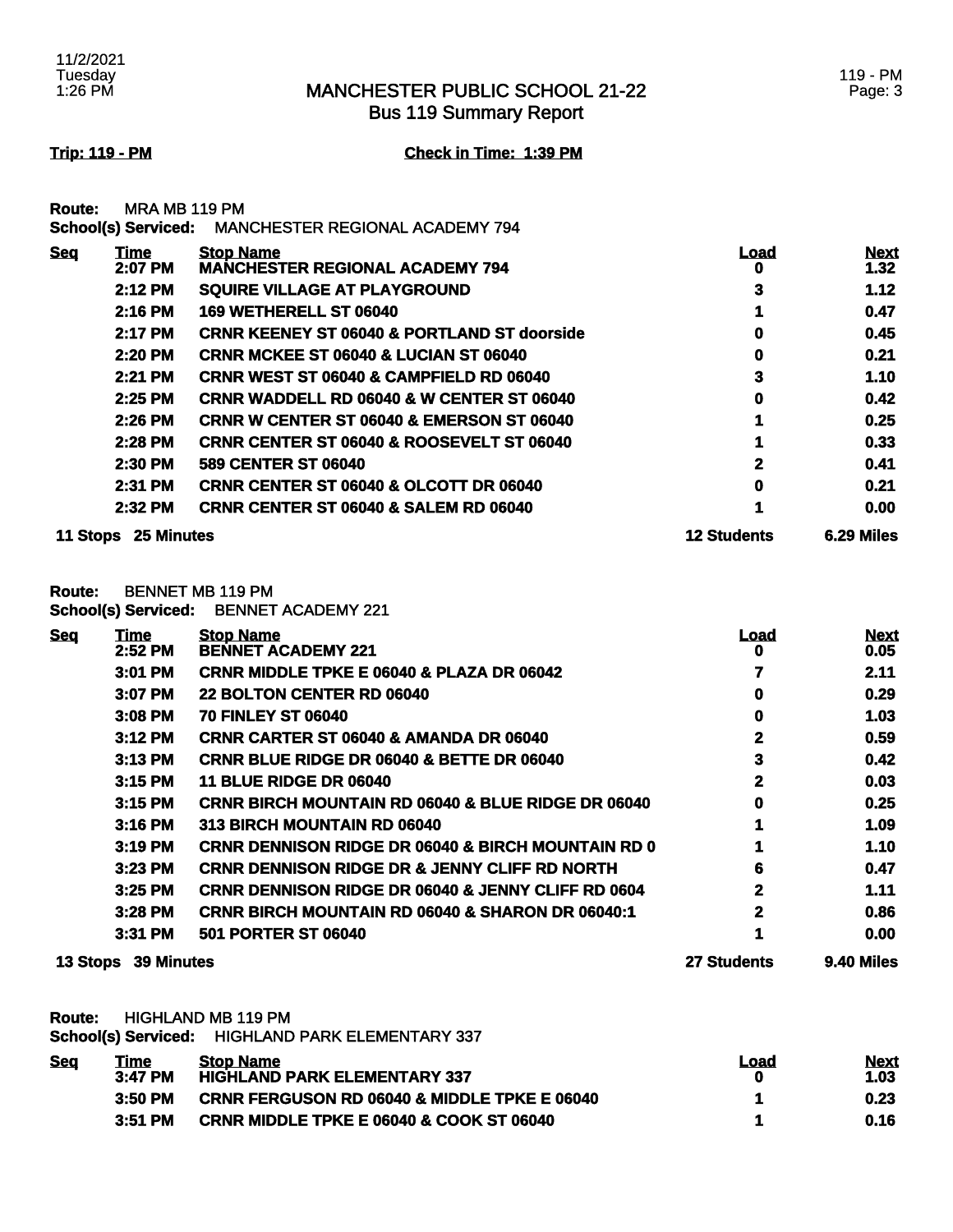### MANCHESTER PUBLIC SCHOOL 21-22 Bus 119 Summary Report

119 - PM Page: 4

| HIGHLAND MB 119 PM cont'd |                   |                                                            |                    |             |
|---------------------------|-------------------|------------------------------------------------------------|--------------------|-------------|
| <b>Seq</b>                | <b>Time</b>       | <b>Stop Name</b>                                           | Load               | <b>Next</b> |
|                           | $3:52$ PM         | 592 E CENTER ST 06040                                      | 5                  | 0.44        |
|                           | 3:55 PM           | <b>CRNR PLYMOUTH LN (DOORSIDE) &amp; E CENTER ST 06040</b> | $\mathbf{2}$       | 1.65        |
|                           | 4:01 PM           | <b>CRNR WADSWORTH ST 06040 &amp; SUMMIT ST 06040</b>       | 0                  | 0.76        |
|                           | 4:04 PM           | 157 BROOKFIELD ST 06040                                    | $\mathbf 2$        | 1.90        |
|                           | 4:11 PM           | 136 WOODLAND ST 06042                                      | 1                  | 1.97        |
|                           | 4:20 PM           | 360 OAKLAND ST 06042 - OAKLAND HEIGHTS - BY SIGN           | 1                  | 1.51        |
|                           | 4:26 PM           | <b>CRNR UNION ST 06042 &amp; ROSSETTO DR 06042</b>         | 0                  | 0.00        |
| 9 Stops                   | <b>39 Minutes</b> |                                                            | <b>13 Students</b> | 9.65 Miles  |

**Check out Time: 4:48 PM**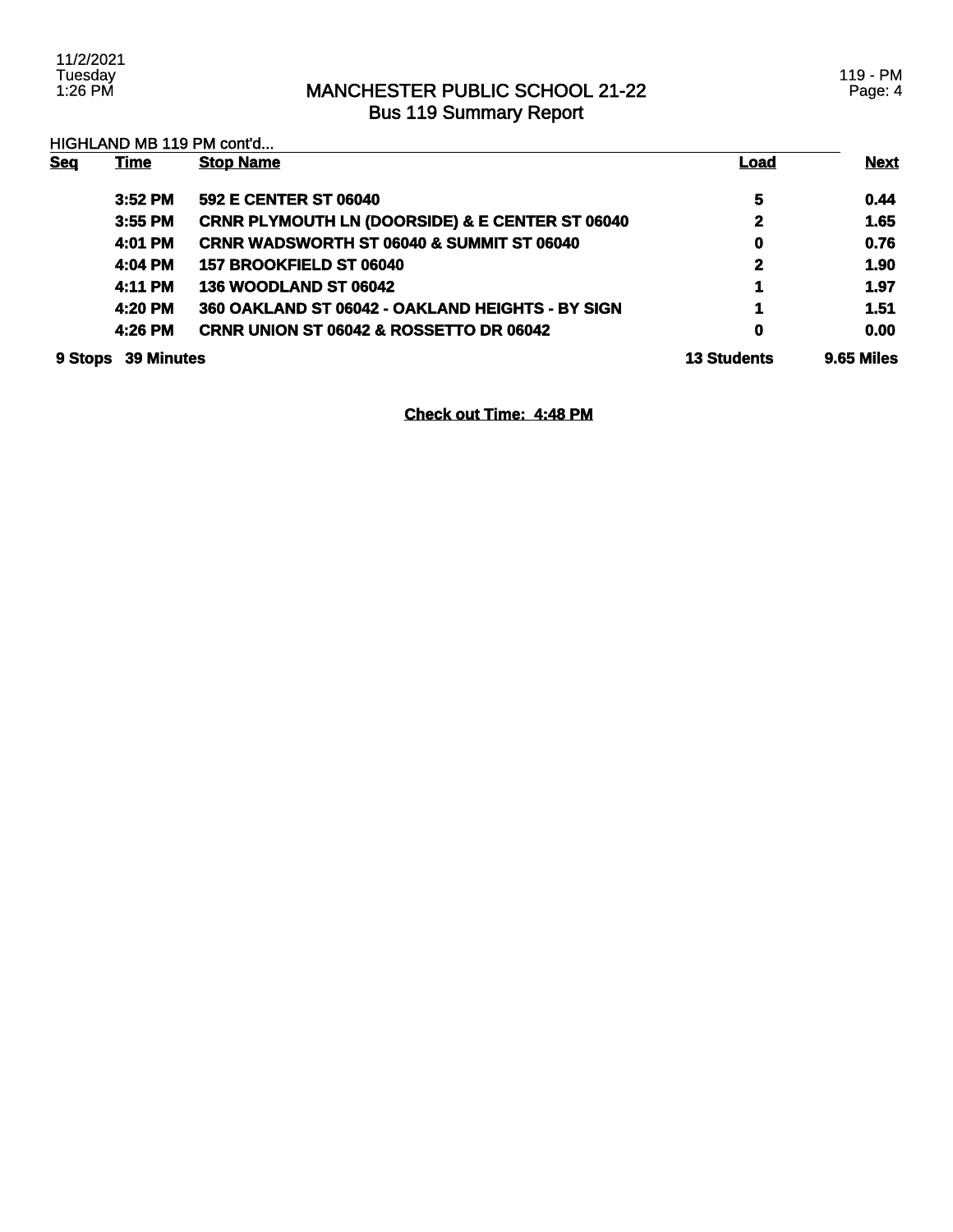Bus 120 Summary Report

**Trip: 120 - AM Check in Time: 6:25 AM**

**Route:** MRA MB 120 AM

|            | <b>School(s) Serviced:</b> | <b>MANCHESTER REGIONAL ACADEMY 794</b>                                   |            |                     |
|------------|----------------------------|--------------------------------------------------------------------------|------------|---------------------|
| <b>Seq</b> | Time<br>6:42 AM            | <b>Stop Name</b><br><b>CRNR GREENWOOD DR 06042 &amp; INDIAN DR 06042</b> | Load<br>0  | <b>Next</b><br>1.35 |
|            | 6:47 AM                    | <b>CRNR ARDMORE RD 06040 &amp; MIDDLE TPKE E 06040</b>                   | 0          | 0.88                |
|            | 6:50 AM                    | <b>CRNR BOULDER RD 06040 &amp; PITKIN ST 06040</b>                       | 0          | 0.34                |
|            | 6:52 AM                    | <b>CRNR PARKER ST 06040 &amp; GREEN HILL ST 06040</b>                    |            | 1.19                |
|            | 6:57 AM                    | <b>CRNR HOLL ST 06040 &amp; BIRCH ST 06040:1</b>                         | 3          | 0.22                |
|            | 6:58 AM                    | <b>CRNR HAMLIN ST 06040 &amp; PEARL ST 06040</b>                         | 0          | 0.14                |
|            | 6:59 AM                    | <b>59 FOSTER ST 06040</b>                                                |            | 0.89                |
|            | 7:02 AM                    | <b>CRNR SPRUCE ST 06040 &amp; SCHOOL ST 06040</b>                        | 3          | 0.42                |
|            | 7:04 AM                    | <b>CRNR CHARTER OAK ST 06040 &amp; PHILIP RD 06040</b>                   |            | 3.32                |
|            | 7:15 AM                    | <b>MANCHESTER REGIONAL ACADEMY 794</b>                                   | 0          | 0.00                |
| 9 Stops    | 33 Minutes                 |                                                                          | 9 Students | 8.75 Miles          |

**Route:** ILLING 120 AM

**School(s) Serviced:** ILLING MIDDLE 225

| <b>Seq</b>      | Time              | <b>Stop Name</b>                                          | <u>Load</u>        | <b>Next</b> |
|-----------------|-------------------|-----------------------------------------------------------|--------------------|-------------|
|                 | 7:22 AM           | <b>75 WELLS ST 06040</b>                                  | o                  | 0.28        |
|                 | 7:24 AM           | <b>CRNR CHARTER OAK ST 06040 &amp; KANE RD (doorside)</b> | 0                  | 0.19        |
|                 | 7:24 AM           | 238 CHARTER OAK ST 06040                                  | 3                  | 0.31        |
|                 | 7:26 AM           | 117 SYCAMORE LN 06040                                     |                    | 0.87        |
|                 | 7:29 AM           | <b>76 SYCAMORE LN 06040</b>                               |                    | 0.14        |
|                 | 7:30 AM           | <b>CRNR CHARTER OAK ST 06040 &amp; SYCAMORE LN 06040</b>  | 4                  | 0.64        |
|                 | 7:33 AM           | 216 OAK ST 06040                                          |                    | 0.92        |
|                 | 7:37 AM           | <b>88 OAK ST 06040</b>                                    |                    | 0.22        |
|                 | 7:38 AM           | <b>120 BIRCH ST 06040</b>                                 | 0                  | 0.35        |
|                 | 7:39 AM           | <b>153 PEARL ST 06040</b>                                 |                    | 2.55        |
|                 | 7:54 AM           | 59 CHILSTONE LN 06040                                     |                    | 1.84        |
|                 | 8:01 AM           | 468 WOODBRIDGE ST 06042                                   |                    | 0.95        |
|                 | 8:05 AM           | <b>ILLING MIDDLE 225</b>                                  | 0                  | 0.00        |
| <b>12 Stops</b> | <b>43 Minutes</b> |                                                           | <b>14 Students</b> | 9.26 Miles  |

**Route:** HIGHLAND MB 120 AM

**School(s) Serviced:** HIGHLAND PARK ELEMENTARY 337

| <u>Seq</u> | Time    | <b>Stop Name</b>                                       | Load | <b>Next</b> |
|------------|---------|--------------------------------------------------------|------|-------------|
|            | 8:13 AM | <b>CRNR GOSLEE DR 06040 &amp; COOPER HILL ST 06040</b> |      | 0.99        |
|            | 8:17 AM | <b>CRNR W CENTER ST 06040 &amp; MOORE ST 06040</b>     |      | 1.91        |
|            | 8:25AM  | <b>CRNR SPRUCE ST 06040 &amp; MAPLE ST 06040</b>       | 15   | 1.90        |
|            | 8:32 AM | <b>501 PORTER ST 06040</b>                             | 3    | 2.04        |
|            | 8:40 AM | <b>CRNR MAIN ST 06040 &amp; BISSELL ST 06040</b>       |      | 1.87        |
|            | 8:48 AM | <b>HIGHLAND PARK ELEMENTARY 337</b>                    | 0    | 0.00        |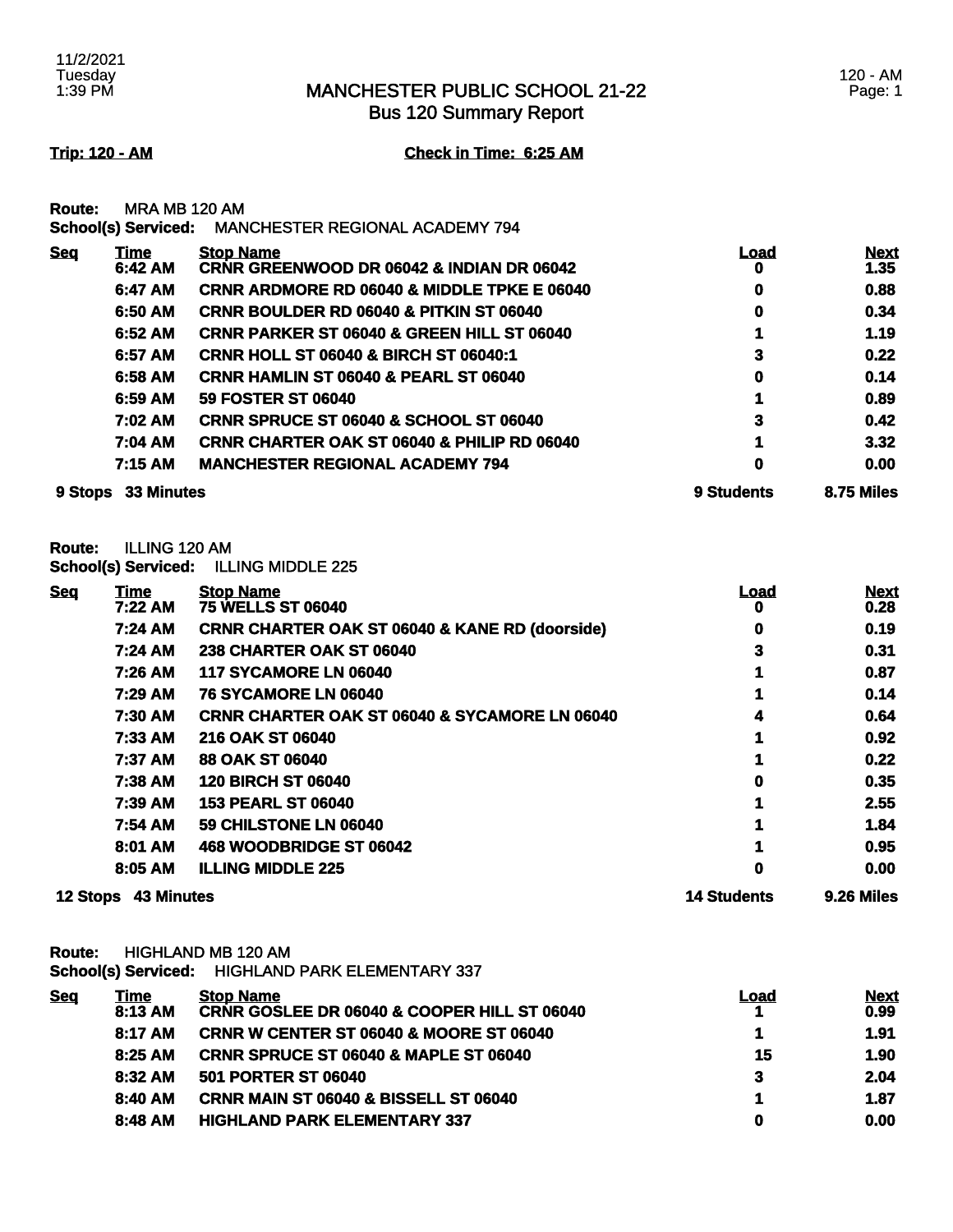### MANCHESTER PUBLIC SCHOOL 21-22 Bus 120 Summary Report

| HIGHLAND MB 120 AM cont'd |                    |                                     |             |             |
|---------------------------|--------------------|-------------------------------------|-------------|-------------|
| <b>Seq</b>                | <u>Time</u>        | <b>Stop Name</b>                    | <u>Load</u> | <b>Next</b> |
|                           | 8:50 AM            | <b>HIGHLAND PARK ELEMENTARY 337</b> | 0           | 0.00        |
|                           | 4 Stops 37 Minutes |                                     | 21 Students | 8.71 Miles  |

**Check out Time: 8:58 AM**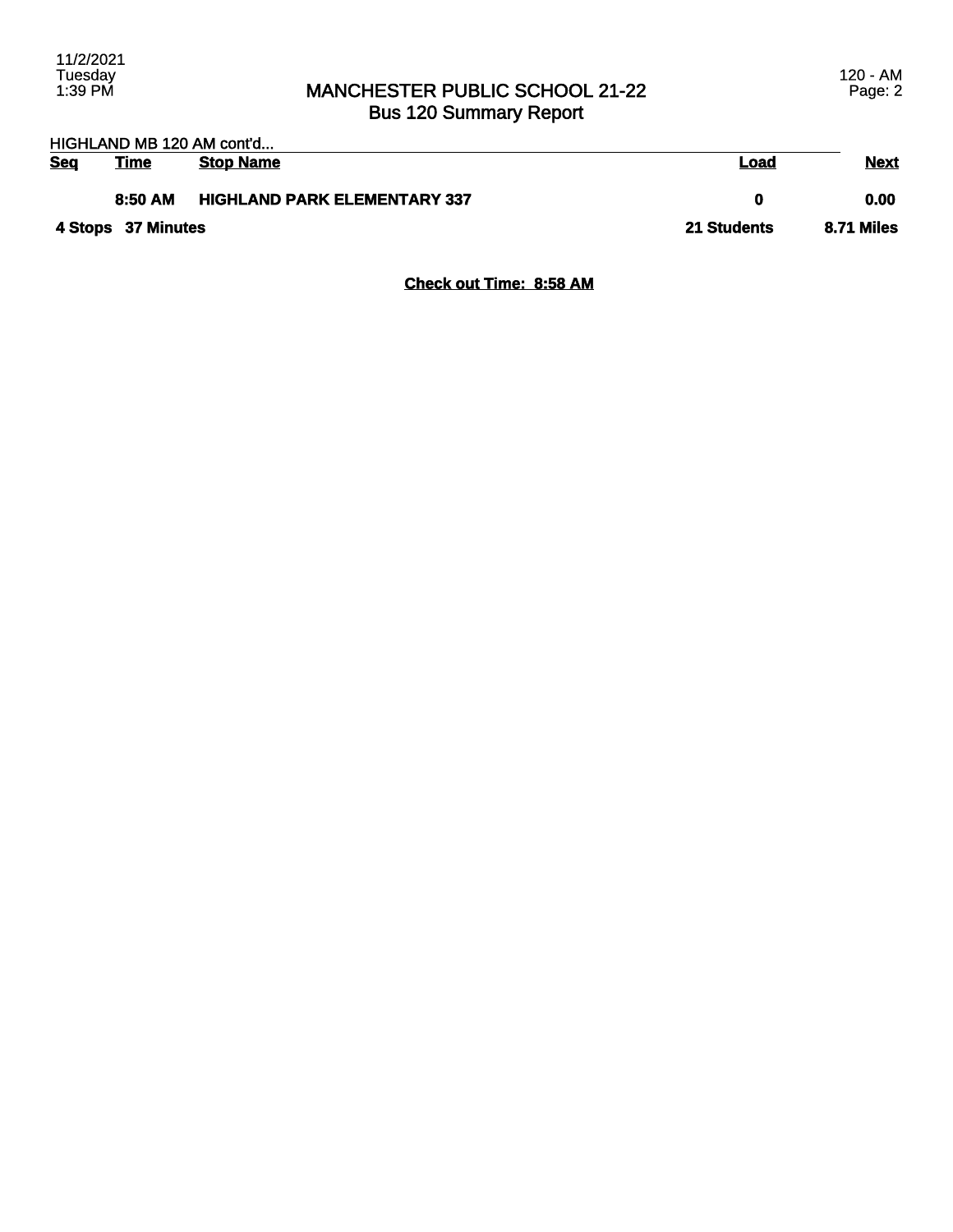Bus 120 Summary Report

**Trip: 120 - PM Check in Time: 1:39 PM**

**Route:** MRA MB 120 PM

|  | School(s) Serviced: MANCHESTER REGIONAL ACADEMY 794 |
|--|-----------------------------------------------------|
|--|-----------------------------------------------------|

| <b>Seq</b> | Time              | <b>Stop Name</b>                                       | Load       | <b>Next</b> |
|------------|-------------------|--------------------------------------------------------|------------|-------------|
|            | 2:07 PM           | <b>MANCHESTER REGIONAL ACADEMY 794</b>                 | o          | 3.34        |
|            | 2:18 PM           | <b>CRNR CHARTER OAK ST 06040 &amp; PHILIP RD 06040</b> |            | 0.42        |
|            | 2:20 PM           | <b>CRNR SPRUCE ST 06040 &amp; SCHOOL ST 06040</b>      | 3          | 0.59        |
|            | 2:22 PM           | <b>59 FOSTER ST 06040</b>                              |            | 0.44        |
|            | $2:24$ PM         | <b>CRNR HAMLIN ST 06040 &amp; PEARL ST 06040</b>       | 0          | 0.22        |
|            | $2:25$ PM         | <b>CRNR HOLL ST 06040 &amp; BIRCH ST 06040:1</b>       | 3          | 1.18        |
|            | $2:29$ PM         | <b>CRNR PARKER ST 06040 &amp; GREEN HILL ST 06040</b>  |            | 0.34        |
|            | 2:31 PM           | <b>CRNR BOULDER RD 06040 &amp; PITKIN ST 06040</b>     | 0          | 1.09        |
|            | 2:36 PM           | <b>CRNR GREENWOOD DR 06042 &amp; INDIAN DR 06042</b>   | 0          | 1.35        |
|            | 2:40 PM           | <b>CRNR ARDMORE RD 06040 &amp; MIDDLE TPKE E 06040</b> | 0          | 0.52        |
|            | 2:42 PM           | <b>BENTLEY DRWY - MHS BROOKFIELD ST SIDE 06040</b>     | 0          | 0.00        |
| 10 Stops   | <b>35 Minutes</b> |                                                        | 9 Students | 9.49 Miles  |

### **Route:** ILLING 120 PM

**School(s) Serviced:** ILLING MIDDLE 225

| <b>Seq</b> | Time              | <b>Stop Name</b>                                          | <u>Load</u>        | <b>Next</b>        |
|------------|-------------------|-----------------------------------------------------------|--------------------|--------------------|
|            | $2:52$ PM         | <b>ILLING MIDDLE 225</b>                                  | o                  | 1.06               |
|            | 2:53 PM           | <b>ILLING MIDDLE 225</b>                                  | 0                  | 1.06               |
|            | 2:58 PM           | <b>468 WOODBRIDGE ST 06042</b>                            |                    | 1.90               |
|            | 3:10 PM           | 59 CHILSTONE LN 06040                                     |                    | 2.41               |
|            | 3:19 PM           | <b>153 PEARL ST 06040</b>                                 |                    | 0.35               |
|            | 3:21 PM           | <b>120 BIRCH ST 06040</b>                                 | 0                  | 0.68               |
|            | 3:23 PM           | <b>88 OAK ST 06040</b>                                    |                    | 0.31               |
|            | 3:25 PM           | 216 OAK ST 06040                                          |                    | 0.69               |
|            | 3:28 PM           | <b>CRNR HIGHLAND ST 06040 &amp; AUTUMN ST 06040</b>       | 0                  | 0.17               |
|            | 3:28 PM           | <b>CRNR CHARTER OAK ST 06040 &amp; SYCAMORE LN 06040</b>  | 4                  | 0.63               |
|            | 3:31 PM           | <b>76 SYCAMORE LN 06040</b>                               |                    | 0.85               |
|            | 3:35 PM           | <b>117 SYCAMORE LN 06040</b>                              |                    | 0.34               |
|            | 3:37 PM           | <b>238 CHARTER OAK ST 06040</b>                           |                    | 0.20               |
|            | 3:38 PM           | <b>CRNR CHARTER OAK ST 06040 &amp; KANE RD (doorside)</b> | 0                  | 0.28               |
|            | 3:39 PM           | <b>75 WELLS ST 06040</b>                                  | 0                  | 0.00               |
| 12 Stops   | <b>47 Minutes</b> |                                                           | <b>14 Students</b> | <b>10.93 Miles</b> |

**Route:** HIGHLAND MB 120 PM

**School(s) Serviced:** HIGHLAND PARK ELEMENTARY 337

| <b>Seq</b> | Time      | <b>Stop Name</b>                                   | Load | <b>Next</b> |
|------------|-----------|----------------------------------------------------|------|-------------|
|            | $3:47$ PM | <b>HIGHLAND PARK ELEMENTARY 337</b>                | o    | 1.59        |
|            | $3:54$ PM | <b>CRNR HOLL ST 06040 &amp; BIRCH ST 06040</b>     |      | 2.10        |
|            | 4:02 PM   | <b>CRNR W CENTER ST 06040 &amp; MOORE ST 06040</b> |      | 1.57        |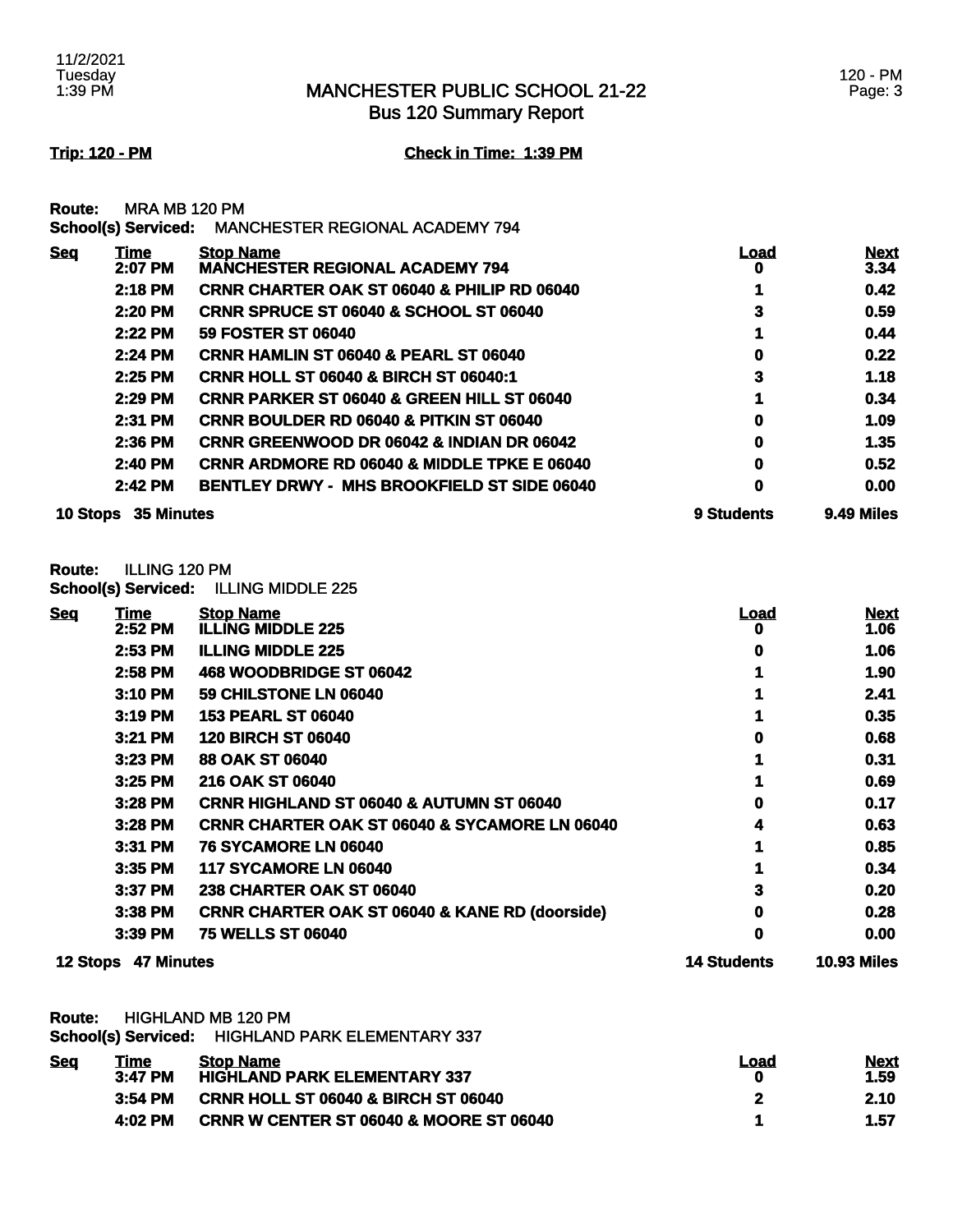### MANCHESTER PUBLIC SCHOOL 21-22 Bus 120 Summary Report

120 - PM Page: 4

HIGHLAND MB 120 PM cont'd...

| <b>Seq</b> | <u>Time</u>               | <b>Stop Name</b>                                       | <u>Load</u> | <b>Next</b>        |
|------------|---------------------------|--------------------------------------------------------|-------------|--------------------|
|            | 4:09 PM                   | CRNR MAIN ST 06040 & BISSELL ST 06040                  |             | 1.55               |
|            | 4:16 PM                   | <b>CRNR GOSLEE DR 06040 &amp; COOPER HILL ST 06040</b> | 4           | 1.53               |
|            | 4:22 PM                   | <b>CRNR SPRUCE ST 06040 &amp; MAPLE ST 06040</b>       | 15          | 0.12               |
|            | 4:23 PM                   | <b>142 ELDRIDGE ST 06040</b>                           | $\mathbf 0$ | 1.75               |
|            | 4:30 PM                   | <b>501 PORTER ST 06040</b>                             | 3           | 0.00               |
|            | <b>7 Stops 43 Minutes</b> |                                                        | 23 Students | <b>10.21 Miles</b> |

**Check out Time: 4:37 PM**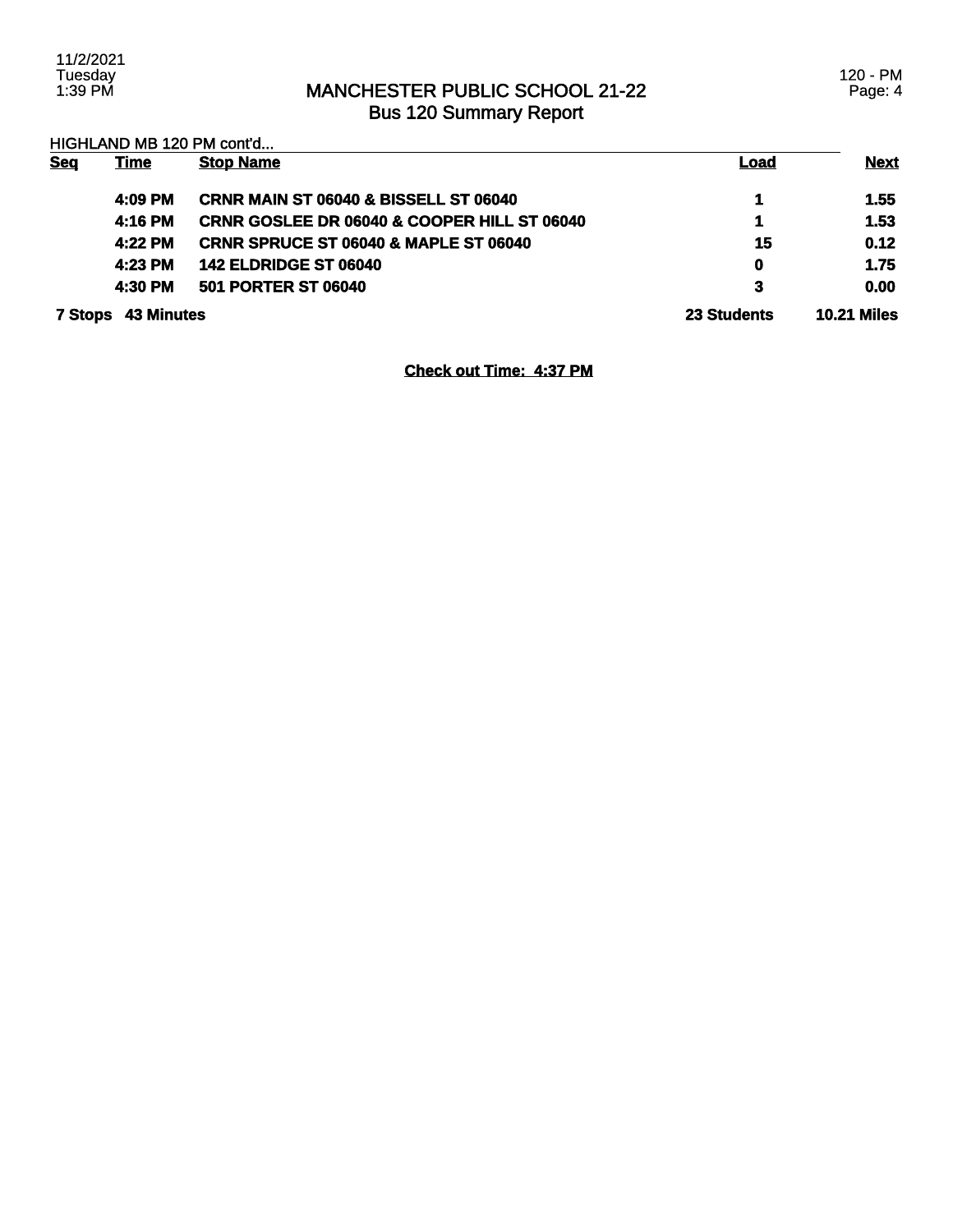### MANCHESTER PUBLIC SCHOOL 21-22 Bus 121 Summary Report

**Trip: 121 - PM Check in Time: 3:15 PM**

| <b>Route:</b> | ECREDIT 121 PM             |                     |  |
|---------------|----------------------------|---------------------|--|
|               | <b>School(s) Serviced:</b> | <b>E CREDIT 112</b> |  |

| <b>Seq</b> | <u>Time</u><br>$3:52$ PM<br>4:06 PM | <b>Stop Name</b><br>E CREDIT 112<br><b>111 BALDWIN RD 06042</b> | Load<br>Ω  | <b>Next</b><br>3.60<br>0.00 |
|------------|-------------------------------------|-----------------------------------------------------------------|------------|-----------------------------|
|            | 1 Stops 14 Minutes                  |                                                                 | 1 Students | 3.60 Miles                  |

**Check out Time: 4:32 PM**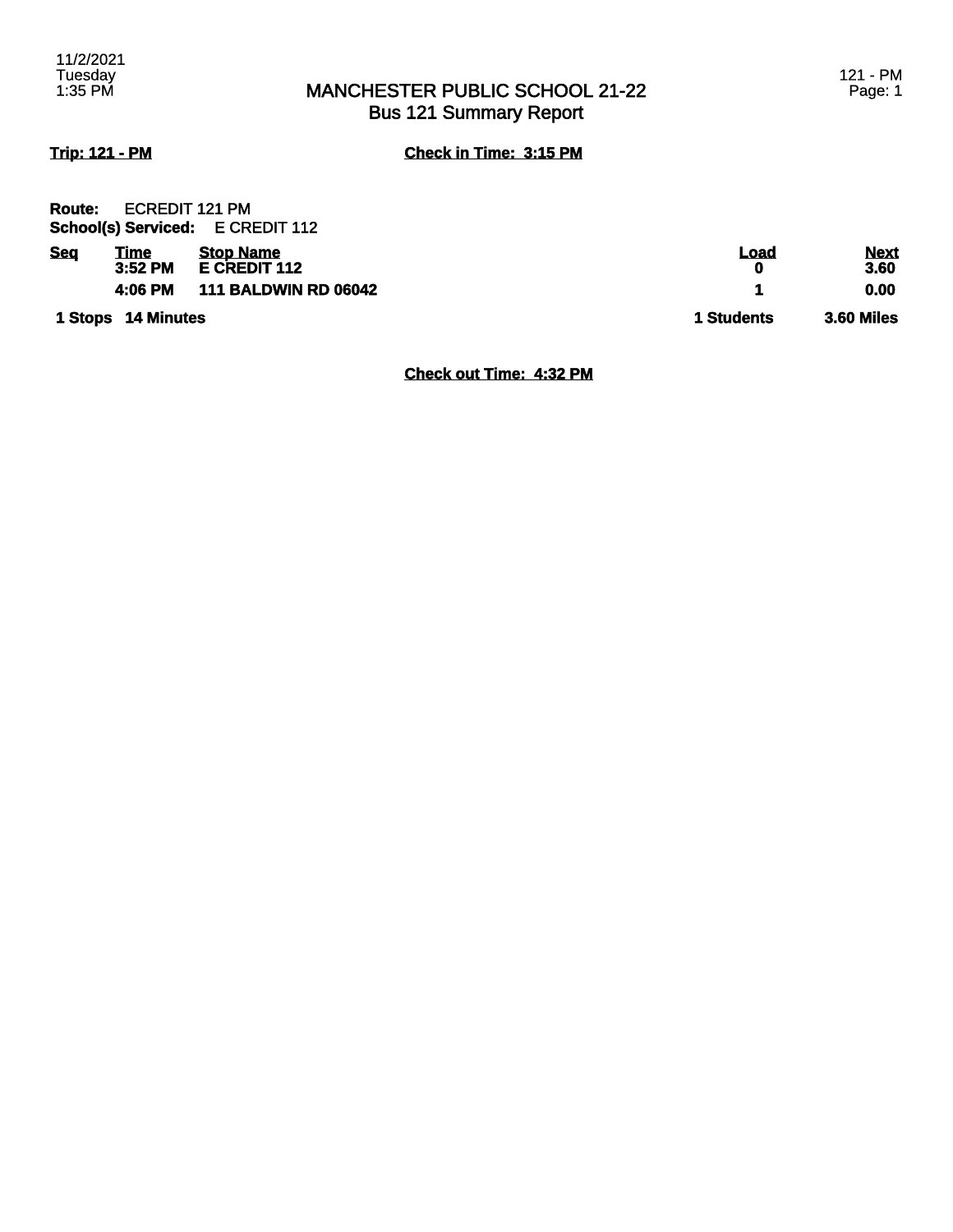Bus 122 Summary Report

122 - AM Page: 1

**Trip: 122 - AM Check in Time: 6:18 AM**

**Route:** ST BRIDGET MB 122 AM **School(s) Serviced:** ST BRIDGET 502

| <b>Seq</b> | <u>Time</u><br>6:34 AM | <b>Stop Name</b><br><b>CRNR BLUE RIDGE DR 06040 &amp; BETTE DR 06040</b> | Load<br>2          | <b>Next</b><br>0.59 |
|------------|------------------------|--------------------------------------------------------------------------|--------------------|---------------------|
|            | 6:36 AM                | <b>CRNR CARTER ST 06040 &amp; AMANDA DR 06040</b>                        |                    | 2.15                |
|            | 6:43 AM                | <b>CRNR AUTUMN ST 06040 &amp; OAK ST 06040</b>                           | $\mathbf{2}$       | 0.64                |
|            | 6:46 AM                | <b>CRNR ROBERT RD 06040 &amp; PITKIN ST 06040</b>                        | 2                  | 1.31                |
|            | 6:51 AM                | <b>CRNR GARTH RD 06040 &amp; LUDLOW RD 06040</b>                         |                    | 0.38                |
|            | 6:53 AM                | <b>CRNR GARTH RD &amp; LIVINGSTON WAY / TREVOR CT 06040</b>              | $\mathbf{2}$       | 1.96                |
|            | 7:00 AM                | <b>CRNR BENTON ST 06040 &amp; DURKIN ST 06040</b>                        | 2                  | 1.34                |
|            | 7:05 AM                | <b>ST BRIDGET 502</b>                                                    | 0                  | 0.00                |
| 7 Stops    | <b>31 Minutes</b>      |                                                                          | <b>12 Students</b> | 8.37 Miles          |

**Route:** KEENEY PK MB 122 AM **School(s) Serviced:** KEENEY ELEMENTARY 339

| <b>Seq</b>      | <u>Time</u>       | <b>Stop Name</b>             | <u>Load</u> | <b>Next</b>        |
|-----------------|-------------------|------------------------------|-------------|--------------------|
|                 | 7:26 AM           | <b>127 BENTON ST 06040</b>   |             | 2.14               |
|                 | 7:33 AM           | 45 FOXCROFT DR 06040         |             | 0.70               |
|                 | <b>7:36 AM</b>    | 40 OLCOTT ST 06040           |             | 1.08               |
|                 | 7:41 AM           | <b>62 RUBY DR 06040</b>      | 0           | 0.00               |
|                 | 7:41 AM           | <b>64 RUBY DR 06040</b>      | 0           | 1.26               |
|                 | 7:45 AM           | <b>53 WADDELL RD 06040</b>   |             | 0.06               |
|                 | 7:45 AM           | 80 WADDELL RD 06040/MELC     |             | 0.23               |
|                 | 7:47 AM           | <b>57 SEAMAN CIR 06040</b>   | 0           | 1.05               |
|                 | 7:51 AM           | <b>146 WALNUT ST 06040</b>   |             | 0.38               |
|                 | <b>7:53 AM</b>    | <b>23 GOSLEE DR 06040</b>    |             | 0.80               |
|                 | 7:57 AM           | 52 LITCHFIELD ST 06040       |             | 2.12               |
|                 | 8:04 AM           | 92 JACQUELINE DR 06040       | 0           | 1.76               |
|                 | 8:10 AM           | <b>KEENEY ELEMENTARY 339</b> | 0           | 0.00               |
| <b>12 Stops</b> | <b>44 Minutes</b> |                              | 8 Students  | <b>11.58 Miles</b> |

**Check out Time: 8:26 AM**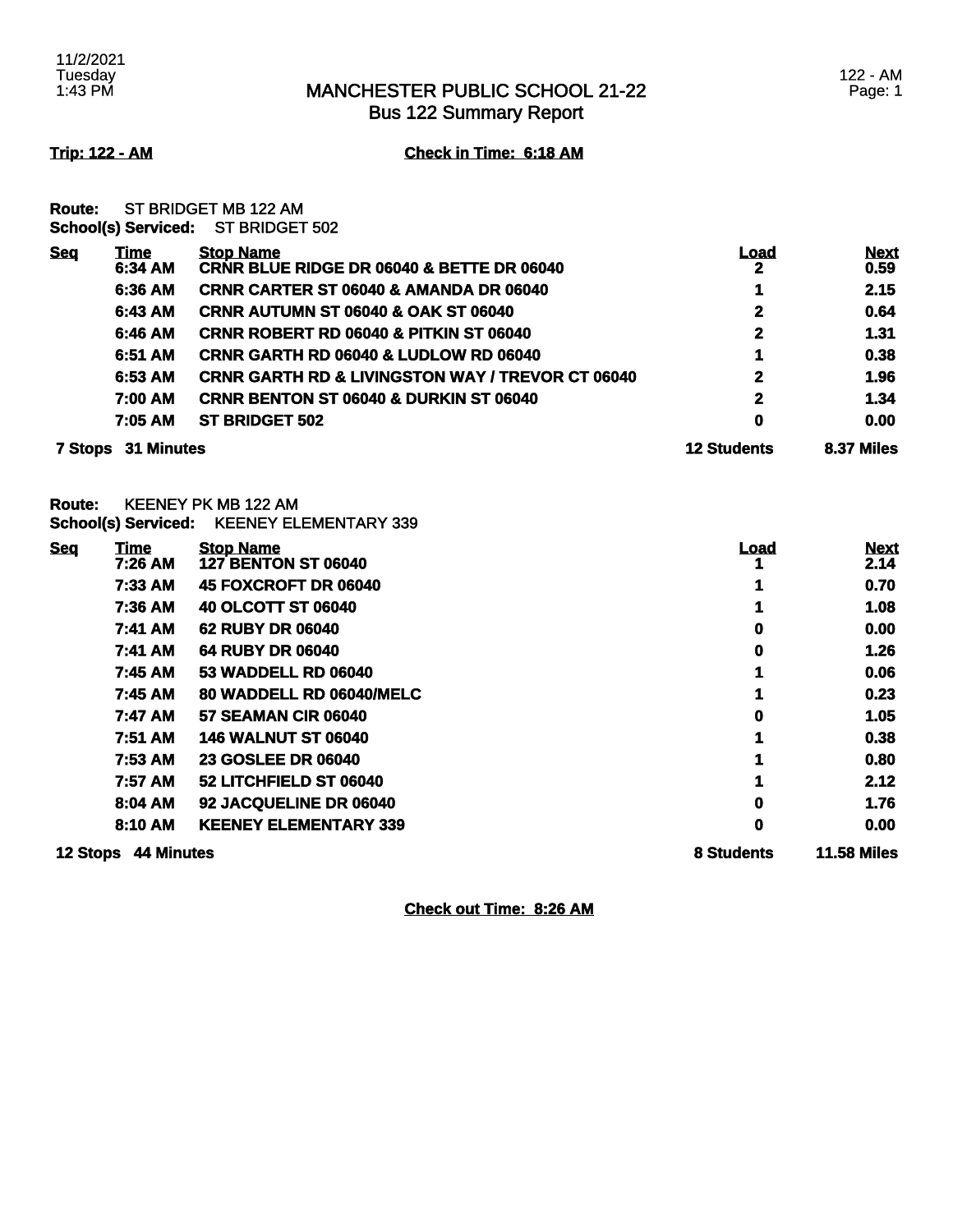Bus 122 Summary Report

**Trip: 122 - PM Check in Time: 1:36 PM**

**Route:** ST BRIDGET MB 122 PM **School(s) Serviced:** ST BRIDGET 502

| <b>Seq</b>     | Time<br>2:07 PM   | <b>Stop Name</b><br>ST BRIDGET 502                          | Load<br>0          | <b>Next</b><br>4.79 |
|----------------|-------------------|-------------------------------------------------------------|--------------------|---------------------|
|                | $2:25$ PM         | CRNR BLUE RIDGE DR 06040 & BETTE DR 06040                   | 2                  | 0.59                |
|                | 2:27 PM           | <b>CRNR CARTER ST 06040 &amp; AMANDA DR 06040</b>           |                    | 2.15                |
|                | 2:33 PM           | <b>CRNR AUTUMN ST 06040 &amp; OAK ST 06040</b>              | 2                  | 0.64                |
|                | 2:37 PM           | <b>CRNR ROBERT RD 06040 &amp; PITKIN ST 06040</b>           | 2                  | 1.31                |
|                | $2:42$ PM         | <b>CRNR GARTH RD 06040 &amp; LUDLOW RD 06040</b>            |                    | 0.38                |
|                | $2:43$ PM         | <b>CRNR GARTH RD &amp; LIVINGSTON WAY / TREVOR CT 06040</b> | 2                  | 1.99                |
|                | $2:51$ PM         | <b>CRNR BENTON ST 06040 &amp; DURKIN ST 06040</b>           | 2                  | 0.00                |
| <b>7 Stops</b> | <b>44 Minutes</b> |                                                             | <b>12 Students</b> | <b>11.85 Miles</b>  |

**Route:** KEENEY PK MB 122 PM **School(s) Serviced:** KEENEY ELEMENTARY 339

| Sea     | <u>Time</u><br>$2:52$ PM | <b>Stop Name</b><br><b>KEENEY ELEMENTARY 339</b> | <u>Load</u><br>0  | <b>Next</b><br>1.62 |
|---------|--------------------------|--------------------------------------------------|-------------------|---------------------|
|         | 2:58 PM                  | <b>185 PINE ST 06040</b>                         | 0                 | 1.22                |
|         | $3:03$ PM                | <b>181 MCKEE ST 06040</b>                        |                   | 0.30                |
|         | 3:05 PM                  | <b>39 MCKINLEY ST 06040</b>                      |                   | 0.43                |
|         | 3:07 PM                  | 80 WADDELL RD 06040/MELC                         |                   | 0.31                |
|         | $3:09$ PM                | <b>15 PIONEER CIR 06040</b>                      | 1                 | 1.76                |
|         | $3:16$ PM                | <b>230 NEW STATE RD 06042</b>                    |                   | 2.13                |
|         | 3:23 PM                  | 170 HILLIARD ST 06042                            | 1                 | 0.70                |
|         | 3:31 PM                  | <b>24 PINE HILL ST 06042</b>                     | 0                 | 1.17                |
|         | $3:40$ PM                | <b>56 ROSSETTO DR 06042</b>                      |                   | 0.00                |
| 9 Stops | <b>48 Minutes</b>        |                                                  | <b>7 Students</b> | 9.64 Miles          |

**Check out Time: 4:03 PM**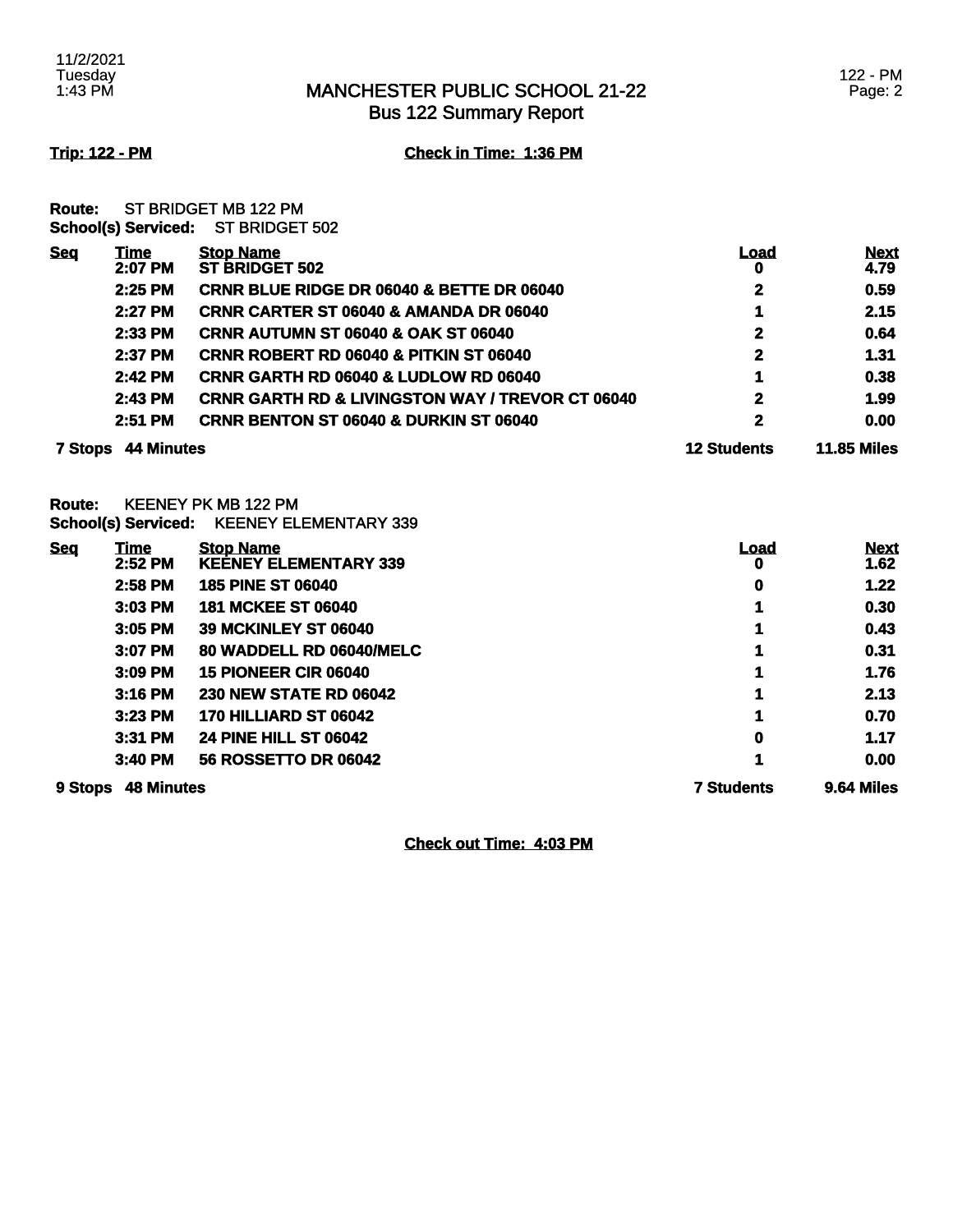### MANCHESTER PUBLIC SCHOOL 21-22 Bus 123 Summary Report

**Trip: 123 - AM Check in Time: 6:39 AM**

| Route:     | CHENEY 123 AM<br><b>School(s) Serviced:</b> | <b>CHENEY TECH 700</b>                                                   |                    |                     |
|------------|---------------------------------------------|--------------------------------------------------------------------------|--------------------|---------------------|
| <b>Seg</b> | Time<br>6:58 AM                             | <b>Stop Name</b><br><b>181 MCKEE ST 06040</b>                            | <u>Load</u><br>1   | <u>Next</u><br>1.60 |
|            | 7:05 AM                                     | <b>CHENEY TECH 700</b>                                                   | 0                  | 0.00                |
|            | 1 Stops 7 Minutes                           |                                                                          | 1 Students         | 1.60 Miles          |
| Route:     | <b>School(s) Serviced:</b>                  | <b>CORNERSTONE MB 123 AM</b><br><b>CORNERSTONE CHRISTIAN ACADEMY 710</b> |                    |                     |
| <b>Seq</b> | <b>Time</b>                                 | <b>Stop Name</b>                                                         | <b>Load</b>        | <b>Next</b>         |
|            | 6:56 AM                                     | <b>CRNR BROOKFIELD ST 06040 &amp; WADSWORTH ST E 06040</b>               | 1                  | 0.33                |
|            | 6:57 AM                                     | <b>CRNR WESTMINSTER RD 06040 &amp; PORTER ST 06040</b>                   | 1                  | 0.55                |
|            | 7:00 AM                                     | <b>CRNR PORTER ST 06040 &amp; WELLMAN RD 06040</b>                       | 2                  | 1.62                |
|            | 7:05 AM                                     | CRNR AMANDA DR 06040 & CARTER ST 06040                                   | 1                  | 0.59                |
|            | 7:07 AM                                     | CRNR BLUE RIDGE DR 06040 & BETTE DR 06040                                | 1                  | 2.51                |
|            | 7:14 AM                                     | <b>CRNR SPRING ST 06040 &amp; TAM RD 06040</b>                           | 1                  | 3.69                |
|            | 7:27 AM                                     | <b>CRNR LAMPLIGHTER DR 06040 &amp; VALLEY VIEW RD 06040</b>              | 2                  | 0.58                |
|            | 7:29 AM                                     | <b>CRNR SADDLE HILL RD &amp; LONGVIEW DR &amp; BRAESIDE CRES</b>         | 2                  | 4.86                |
|            | 7:42 AM                                     | <b>CRNR REDWOOD RD 06040 &amp; RALPH RD 06040</b>                        | 1                  | 0.34                |
|            | 7:44 AM                                     | <b>CRNR BRAMBLEBUSH RD 06040 &amp; BAYBERRY RD 06040</b>                 | 1                  | 2.82                |
|            | 7:52 AM                                     | <b>CRNR WADDELL RD 06040 &amp; DUDLEY ST 06040</b>                       | 2                  | 1.36                |
|            | 7:58 AM                                     | <b>CRNR PINE ST 06040 &amp; HIGH ST 06040</b>                            | 2                  | 0.36                |
|            | 8:00 AM                                     | <b>CRNR LAUREL ST 06040 &amp; CHESTNUT ST 06040</b>                      | 2                  | 0.58                |
|            | 8:03 AM                                     | <b>CRNR OAK ST 06040 &amp; COTTAGE ST 06040</b>                          | 0                  | 1.72                |
|            | 8:10 AM                                     | <b>CORNERSTONE CHRISTIAN ACADEMY 710</b>                                 | 0                  | 0.00                |
|            |                                             |                                                                          |                    |                     |
|            | 14 Stops 74 Minutes                         |                                                                          | <b>19 Students</b> | <b>21.91 Miles</b>  |

**Check out Time: 8:28 AM**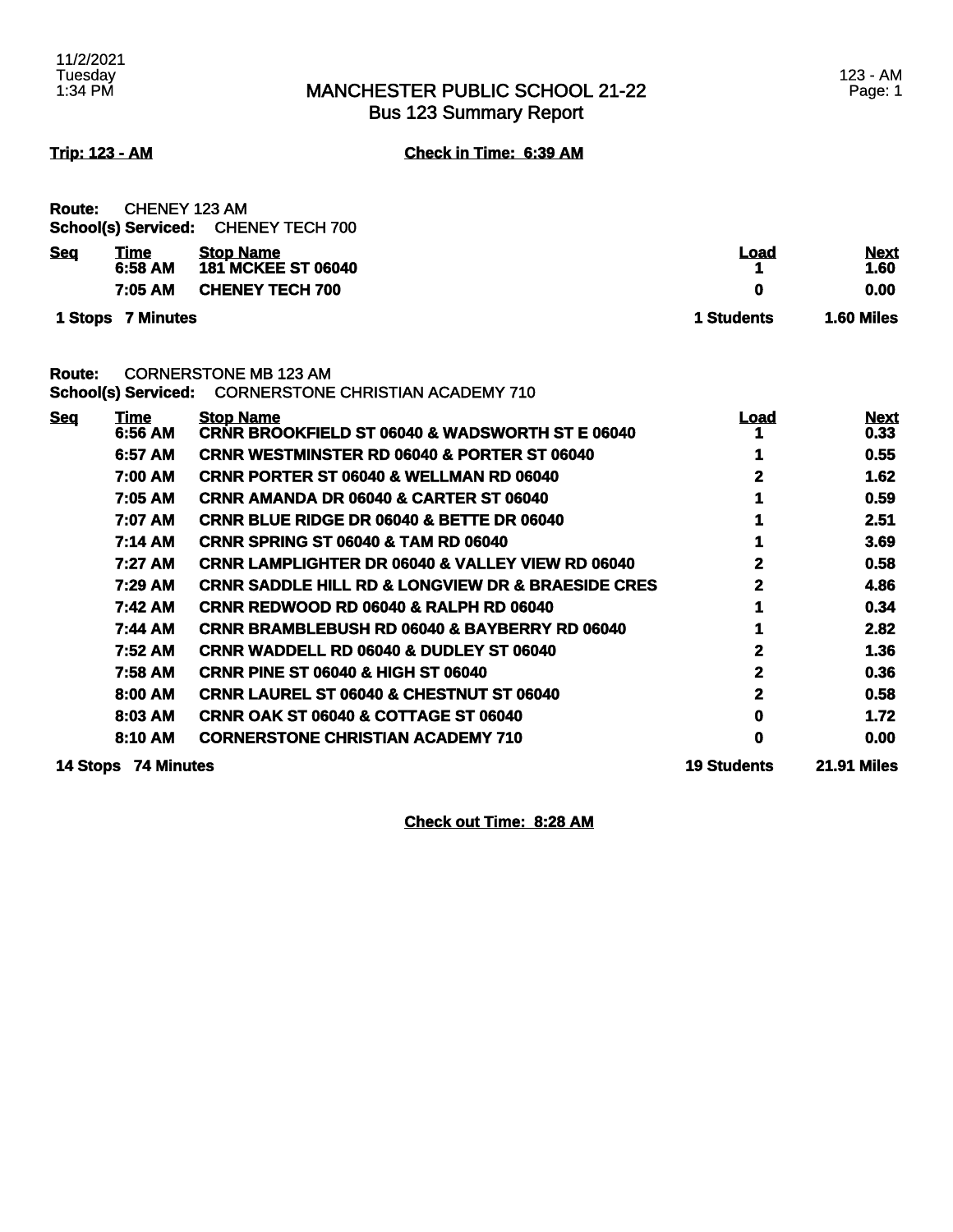**Trip: 123 - PM Check in Time: 1:36 PM**

| <b>Route:</b> | <b>CHENEY 123 PM</b><br><b>School(s) Serviced:</b> | <b>CHENEY TECH 700</b>                                                   |                   |                     |
|---------------|----------------------------------------------------|--------------------------------------------------------------------------|-------------------|---------------------|
| <b>Seq</b>    | <u>Time</u><br>$2:15$ PM                           | <b>Stop Name</b><br><b>CHENEY TECH 700</b>                               | <u>Load</u>       | <u>Next</u><br>1.57 |
|               | 2:21 PM                                            | <b>181 MCKEE ST 06040</b>                                                | o<br>1            | 0.00                |
|               |                                                    |                                                                          |                   | 1.57 Miles          |
|               | 1 Stops 6 Minutes                                  |                                                                          | 1 Students        |                     |
| <b>Route:</b> | <b>School(s) Serviced:</b>                         | <b>ODYSSEY MB 123 PM</b><br><b>ODYSSEY COMMUNITY SCHOOL 505</b>          |                   |                     |
| <b>Seq</b>    | Time<br>2:55 PM                                    | <b>Stop Name</b><br><b>ODYSSEY COMMUNITY SCHOOL 505</b>                  | <b>Load</b><br>U  | <u>Next</u><br>2.99 |
|               | 3:06 PM                                            | CRNR SPRUCE ST 06040 & SCHOOL ST 06040                                   | 1                 | 0.00                |
| 1 Stops       | <b>11 Minutes</b>                                  |                                                                          | <b>1 Students</b> | 2.99 Miles          |
| <b>Route:</b> | <b>School(s) Serviced:</b>                         | <b>CORNERSTONE MB 123 PM</b><br><b>CORNERSTONE CHRISTIAN ACADEMY 710</b> |                   |                     |
| <b>Seq</b>    | Time<br>3:02 PM                                    | <b>Stop Name</b><br><b>CORNERSTONE CHRISTIAN ACADEMY 710</b>             | <u>Load</u><br>0  | <u>Next</u><br>1.89 |
|               | 3:10 PM                                            | CRNR GREEN MANOR RD 06042 & CROSBY RD 06042                              | 2                 | 0.96                |
|               | 3:14 PM                                            | 113 GREENWOOD DR 06042                                                   | 0                 | 0.19                |
|               | 3:15 PM                                            | <b>CRNR DALE RD 06040 &amp; MIDDLE TPKE E 06040</b>                      | 0                 | 0.45                |
|               | 3:16 PM                                            | CRNR TREVOR CT 06040 & GARTH RD 06040                                    | 0                 | 2.25                |
|               | 3:25 PM                                            | <b>CRNR BROOKFIELD ST 06040 &amp; WADSWORTH ST E 06040</b>               | 1                 | 0.33                |
|               | 3:27 PM                                            | <b>CRNR WESTMINSTER RD 06040 &amp; PORTER ST 06040</b>                   | 1                 | 0.55                |
|               | 3:29 PM                                            | CRNR PORTER ST 06040 & WELLMAN RD 06040                                  | $\overline{2}$    | 1.62                |
|               | 3:34 PM                                            | CRNR AMANDA DR 06040 & CARTER ST 06040                                   | 1                 | 0.59                |
|               | 3:36 PM                                            | CRNR BLUE RIDGE DR 06040 & BETTE DR 06040                                | 1                 | 2.51                |
|               | 3:44 PM                                            | <b>CRNR SPRING ST 06040 &amp; TAM RD 06040</b>                           | 1                 | 1.99                |
|               | 3:51 PM                                            | <b>CRNR OAK ST 06040 &amp; COTTAGE ST 06040</b>                          | 0                 | 0.60                |
|               | 3:54 PM                                            | <b>CRNR LAUREL ST 06040 &amp; CHESTNUT ST 06040</b>                      | $\mathbf 2$       | 0.44                |
|               | 3:56 PM                                            | <b>CRNR PINE ST 06040 &amp; HIGH ST 06040</b>                            | $\mathbf 2$       | 1.38                |
|               | 4:01 PM                                            | <b>CRNR WADDELL RD 06040 &amp; DUDLEY ST 06040</b>                       | 2                 | 2.44                |
|               | 4:09 PM                                            | <b>CRNR BRAMBLEBUSH RD 06040 &amp; BAYBERRY RD 06040</b>                 | 1                 | 1.05                |
|               | 4:13 PM                                            | CRNR REDWOOD RD 06040 & RALPH RD 06040                                   | 1                 | 3.50                |
|               | 4:23 PM                                            | <b>CRNR LAMPLIGHTER DR 06040 &amp; VALLEY VIEW RD 06040</b>              | 2                 | 0.58                |
|               | 4:25 PM                                            | <b>CRNR SADDLE HILL RD &amp; LONGVIEW DR &amp; BRAESIDE CRES</b>         | $\mathbf 2$       | 0.00                |
|               | 18 Stops 83 Minutes                                |                                                                          | 21 Students       | <b>23.32 Miles</b>  |

**Check out Time: 4:44 PM**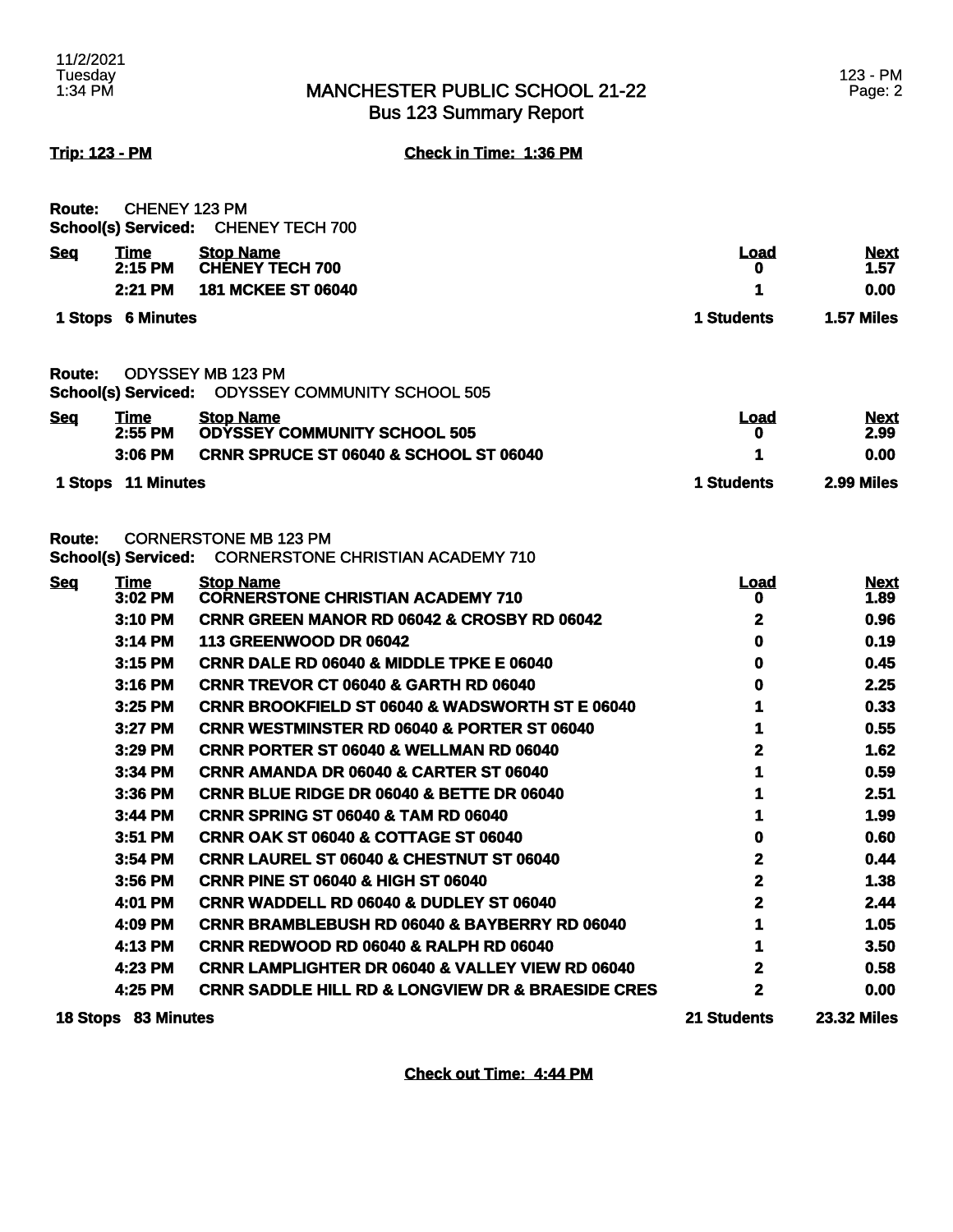Bus 124 Summary Report

**Trip: 124 - AM Check in Time: 6:07 AM**

**Route:** MHS MB 124 AM

|  | <b>School(s) Serviced:</b> | <b>MANCHESTER HIGH 111</b> |  |
|--|----------------------------|----------------------------|--|
|  |                            |                            |  |

| <b>Seq</b> | <u>Time</u>               | <b>Stop Name</b>                                  | <u>Load</u>        | <b>Next</b>       |
|------------|---------------------------|---------------------------------------------------|--------------------|-------------------|
|            | 6:33 AM                   | <b>CRNR ELVREE ST 06042 &amp; PARKER ST 06042</b> | 13                 | 1.46              |
|            | 6:38 AM                   | <b>111 BALDWIN RD 06042</b>                       | 3                  | 0.23              |
|            | 6:40 AM                   | <b>150 AVERY ST 06042</b>                         | 1                  | 0.95              |
|            | 6:43 AM                   | 465 BUCKLAND HILLS DR 06042 - PAVILLION APTS      | 13                 | 0.20              |
|            | 6:45 AM                   | 345 BUCKLAND HILLS DR 06042 - PAVILLION APTS      | 14                 | 2.18              |
|            | 6:53 AM                   | <b>CRNR DREXEL DR 06042 &amp; CROFT DR 06042</b>  | 4                  | 4.57              |
|            | 7:10 AM                   | <b>MANCHESTER HIGH 111</b>                        | $\mathbf 0$        | 0.00              |
|            | <b>6 Stops 37 Minutes</b> |                                                   | <b>48 Students</b> | <b>9.59 Miles</b> |

**Route:** BENNET 124 AM

**School(s) Serviced:** BENNET ACADEMY 221

| <b>Seq</b> | <u>Time</u>         | <b>Stop Name</b>                                              | <u>Load</u> | <b>Next</b> |
|------------|---------------------|---------------------------------------------------------------|-------------|-------------|
|            | 7:26 AM             | <b>CRNR OAKWOOD RD 06042 &amp; GREEN RD 06042</b>             | 6           | 1.09        |
|            | 7:31 AM             | <b>CRNR N SCHOOL ST 06042 &amp; GOLWAY ST 06042</b>           | 2           | 0.24        |
|            | 7:32 AM             | <b>CRNR WOOD LN 06042 &amp; UNION ST 06042</b>                | 4           | 0.28        |
|            | 7:34 AM             | <b>CRNR UNION ST 06042 &amp; ROSSETTO DR 06042</b>            |             | 0.08        |
|            | 7:35 AM             | <b>CRNR UNION ST 06042 &amp; JENNIFER WAY 06042</b>           |             | 0.54        |
|            | 7:37 AM             | <b>CRNR TOLLAND TPKE 06042 &amp; LISA DR 06042</b>            | 3           | 0.08        |
|            | 7:37 AM             | <b>CRNR TOLLAND TPKE 06042 &amp; JEFFREY ALAN DR 06042</b>    | 6           | 0.31        |
|            | 7:39 AM             | <b>CRNR TOLLAND TPK &amp; JOHN OLDS DR (THE PLACE CONDOS)</b> | 4           | 0.17        |
|            | 7:40 AM             | <b>CRNR TOLLAND TPKE @ ASPEN WOOD CONDOS</b>                  |             | 0.31        |
|            | 7:41 AM             | <b>CRNR TOLLAND TPKE 06042 &amp; HORIZON WAY 06042</b>        |             | 0.10        |
|            | 7:41 AM             | <b>CRNR TOLLAND TPKE 06042 &amp; DOGWOOD LN - ASPEN WOODS</b> | 3           | 0.92        |
|            | 7:44 AM             | <b>CRNR N MAIN ST 06042 &amp; MCCABE ST 06042</b>             |             | 0.67        |
|            | 7:47 AM             | <b>CRNR N MAIN ST 06042 &amp; MARBLE ST 06042</b>             |             | 0.44        |
|            | 7:48 AM             | 617 N MAIN ST 06042                                           | 2           | 0.44        |
|            | 7:49 AM             | <b>1031 TOLLAND TPKE 06042:2</b>                              |             | 3.93        |
|            | 8:05 AM             | <b>BENNET ACADEMY 221</b>                                     | 0           | 0.00        |
|            | 15 Stops 39 Minutes |                                                               | 44 Students | 9.60 Miles  |

**Route:** BOWERS MB 124 AM **School(s) Serviced:** BOWERS ELEMENTARY 332

| <u>Seq</u> | Time    | <b>Stop Name</b>                                              | Load         | <b>Next</b> |
|------------|---------|---------------------------------------------------------------|--------------|-------------|
|            | 8:09 AM | <b>243 DEER RUN TRL 06042</b>                                 | 0            | 3.64        |
|            | 8:21 AM | <b>CRNR OAKLAND ST 06042 &amp; RACHEL RD (doorside)</b>       |              | 0.63        |
|            | 8:24 AM | 360 OAKLAND ST 06042 - OAKLAND HEIGHTS - BY SIGN              | $\mathbf{2}$ | 2.52        |
|            | 8:35 AM | 465 BUCKLAND HILLS DR 06042 - PAVILLION APTS                  | 0            | 0.57        |
|            | 8:37 AM | <b>CRNR TOLLAND TPK &amp; JOHN OLDS DR (THE PLACE CONDOS)</b> |              | 1.49        |
|            | 8:41 AM | CRNR N MAIN ST 06042 & MCCABE ST 06042                        |              | 0.87        |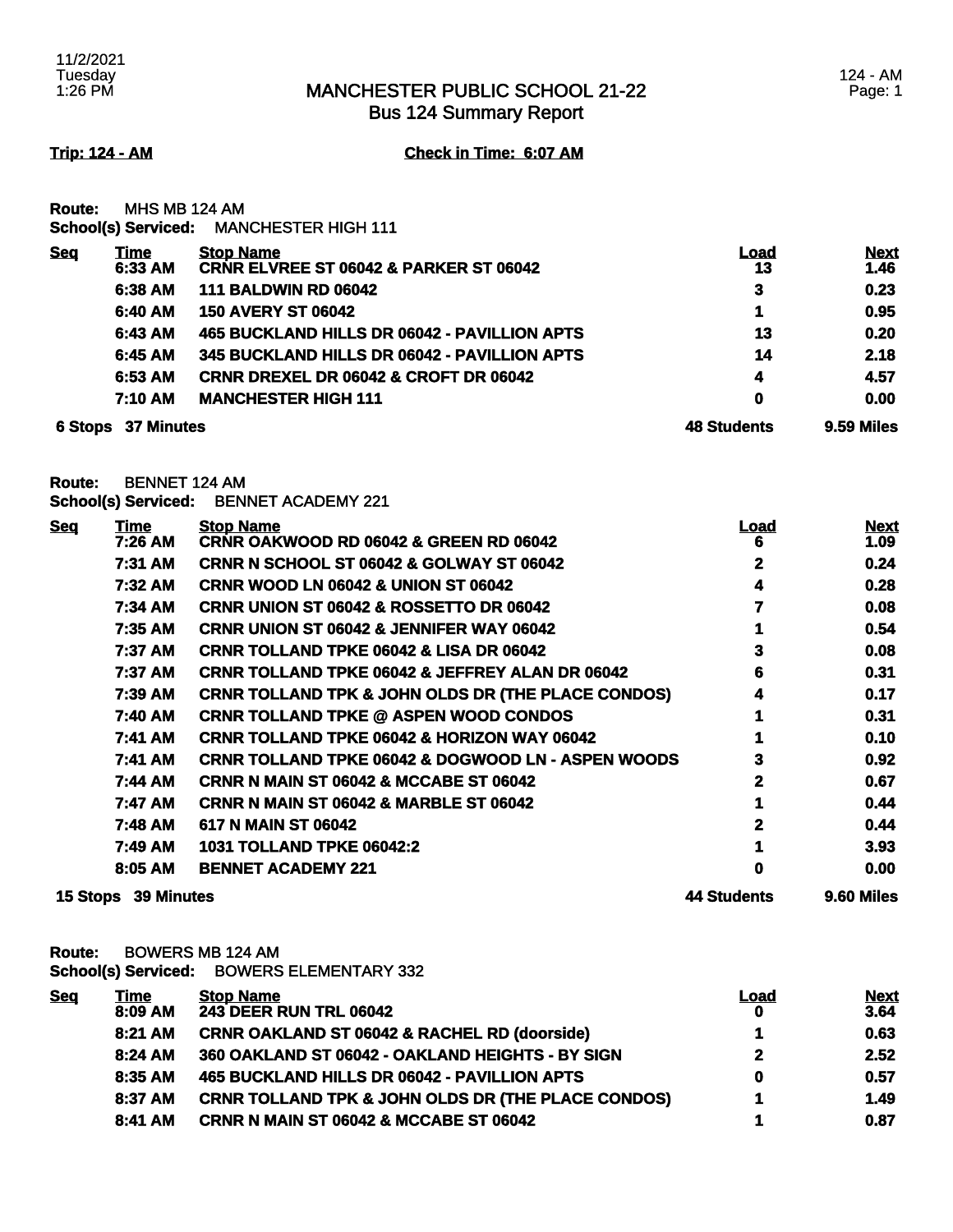### MANCHESTER PUBLIC SCHOOL 21-22 Bus 124 Summary Report

124 - AM Page: 2

BOWERS MB 124 AM cont'd...

| <b>Sea</b>         | <u>Time</u> | <b>Stop Name</b>                                            | Load       | <b>Next</b>        |
|--------------------|-------------|-------------------------------------------------------------|------------|--------------------|
|                    | 8:45AM      | <b>CRNR WOODBRIDGE ST 06042 &amp; STARKWEATHER ST 06042</b> | 2          | 0.30               |
|                    | 8:46 AM     | 9 WESTFIELD ST 06042:1                                      |            | 0.80               |
|                    | 8:50 AM     | <b>BOWERS ELEMENTARY 332</b>                                | 0          | 0.00               |
| 8 Stops 41 Minutes |             |                                                             | 8 Students | <b>10.82 Miles</b> |

**Check out Time: 9:05 AM**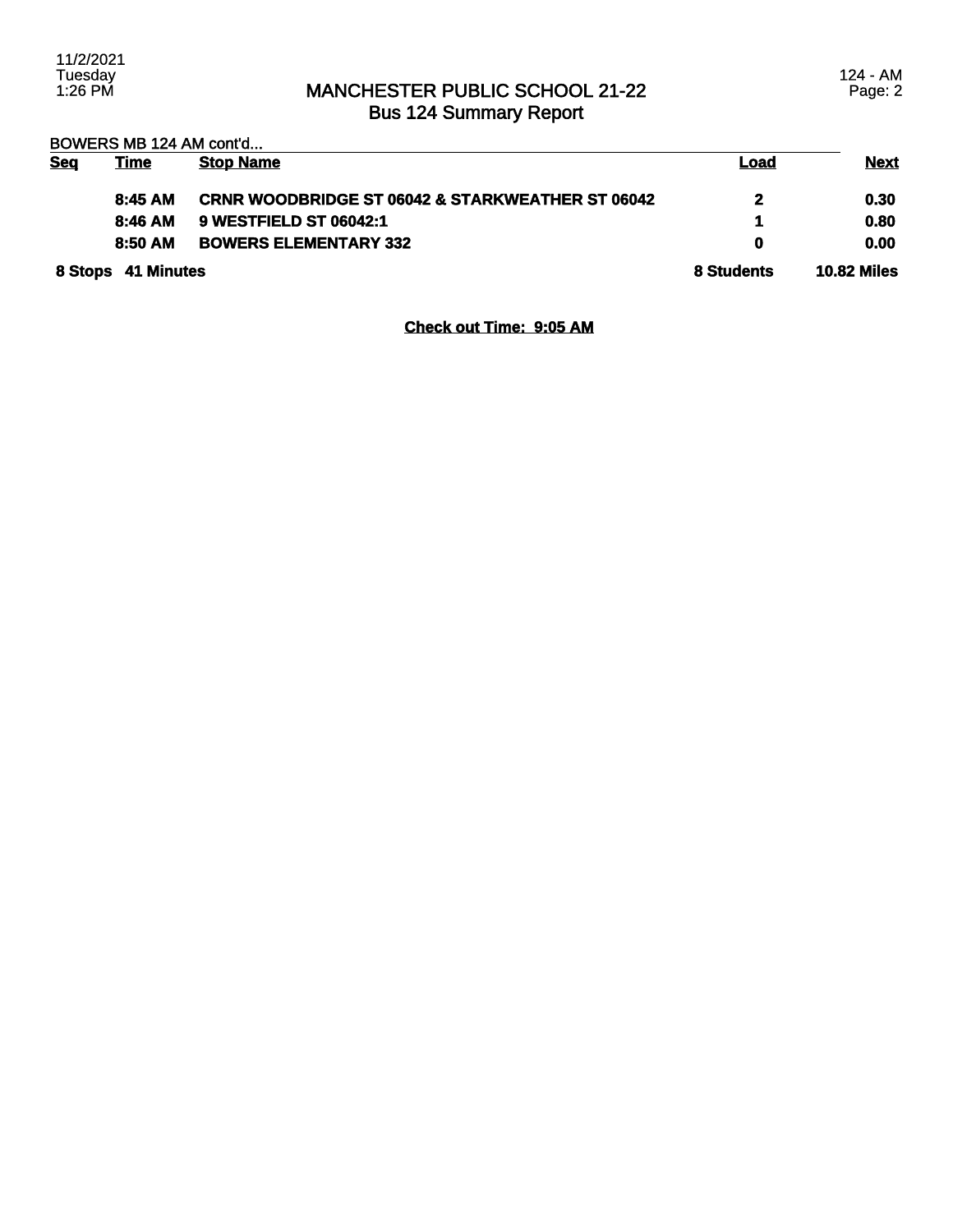Bus 124 Summary Report

**Trip: 124 - PM Check in Time: 1:34 PM**

**Route:** MHS 124 PM **School(s) Serviced:** MANCHESTER HIGH 111

| <b>Seq</b> | Time<br>2:07 PM   | <b>Stop Name</b><br><b>MANCHESTER HIGH 111</b>    | Load<br>O          | <b>Next</b><br>2.39 |
|------------|-------------------|---------------------------------------------------|--------------------|---------------------|
|            | 2:16 PM           | <b>CRNR ELVREE ST 06042 &amp; PARKER ST 06042</b> | 13                 | 1.46                |
|            | $2:22$ PM         | <b>111 BALDWIN RD 06042</b>                       | 3                  | 0.23                |
|            | 2:23 PM           | <b>150 AVERY ST 06042</b>                         | 1                  | 0.95                |
|            | 2:26 PM           | 465 BUCKLAND HILLS DR 06042 - PAVILLION APTS      | 13                 | 0.20                |
|            | $2:28$ PM         | 345 BUCKLAND HILLS DR 06042 - PAVILLION APTS      | 13                 | 2.18                |
|            | 2:36 PM           | <b>CRNR DREXEL DR 06042 &amp; CROFT DR 06042</b>  | 4                  | 0.00                |
| 6 Stops    | <b>29 Minutes</b> |                                                   | <b>47 Students</b> | 7.41 Miles          |

**Route:** BENNET 124 PM

**School(s) Serviced:** BENNET ACADEMY 221

| <b>Seq</b> | Time<br>2:52 PM | <b>Stop Name</b><br><b>BENNET ACADEMY 221</b>                 | <u>Load</u><br>0 | <b>Next</b><br>2.26 |
|------------|-----------------|---------------------------------------------------------------|------------------|---------------------|
|            | 3:00 PM         | <b>CRNR OAKWOOD RD 06042 &amp; GREEN RD 06042</b>             | 6                | 1.09                |
|            | 3:06 PM         | <b>CRNR N SCHOOL ST 06042 &amp; GOLWAY ST 06042</b>           | $\mathbf{2}$     | 0.24                |
|            | 3:07 PM         | <b>CRNR WOOD LN 06042 &amp; UNION ST 06042</b>                | 4                | 0.28                |
|            | 3:08 PM         | <b>CRNR UNION ST 06042 &amp; ROSSETTO DR 06042</b>            |                  | 0.08                |
|            | 3:09 PM         | <b>CRNR UNION ST 06042 &amp; JENNIFER WAY 06042</b>           |                  | 0.54                |
|            | 3:11 PM         | <b>CRNR TOLLAND TPKE 06042 &amp; LISA DR 06042</b>            | 3                | 0.08                |
|            | $3:12$ PM       | <b>CRNR TOLLAND TPKE 06042 &amp; JEFFREY ALAN DR 06042</b>    | 6                | 0.31                |
|            | 3:13 PM         | <b>CRNR TOLLAND TPK &amp; JOHN OLDS DR (THE PLACE CONDOS)</b> | 4                | 0.48                |
|            | 3:15 PM         | <b>CRNR TOLLAND TPKE 06042 &amp; HORIZON WAY 06042</b>        |                  | 2.31                |
|            | $3:22$ PM       | <b>CRNR TOLLAND TPKE @ ASPEN WOOD CONDOS</b>                  |                  | 0.41                |
|            | 3:24 PM         | <b>CRNR TOLLAND TPKE 06042 &amp; DOGWOOD LN - ASPEN WOODS</b> | 3                | 0.92                |
|            | 3:26 PM         | <b>CRNR N MAIN ST 06042 &amp; MCCABE ST 06042</b>             | $\mathbf{2}$     | 0.67                |
|            | 3:29 PM         | <b>CRNR N MAIN ST 06042 &amp; MARBLE ST 06042</b>             |                  | 0.90                |
|            | 3:36 PM         | <b>1031 TOLLAND TPKE 06042:2</b>                              |                  | 1.94                |
|            | 3:43 PM         | 617 N MAIN ST 06042                                           | 2                | 0.00                |
| 15 Stops   | 51 Minutes      |                                                               | 44 Students      | <b>12.51 Miles</b>  |

**Route:** BOWERS MB 124 PM **School(s) Serviced:** BOWERS ELEMENTARY 332

| Time    | <b>Stop Name</b>                                              | Load                         | <b>Next</b> |
|---------|---------------------------------------------------------------|------------------------------|-------------|
| 3:47 PM |                                                               | 0                            | 3.31        |
| 4:02 PM | <b>243 DEER RUN TRL 06042</b>                                 | 0                            | 3.64        |
| 4:14 PM | <b>CRNR OAKLAND ST 06042 &amp; RACHEL RD (doorside)</b>       |                              | 0.63        |
| 4:17 PM | 360 OAKLAND ST 06042 - OAKLAND HEIGHTS - BY SIGN              | $\mathbf{2}$                 | 1.59        |
| 4:23 PM | <b>CRNR TOLLAND TPK &amp; JOHN OLDS DR (THE PLACE CONDOS)</b> |                              | 1.49        |
| 4:27 PM | CRNR N MAIN ST 06042 & MCCABE ST 06042                        |                              | 0.87        |
|         |                                                               | <b>BOWERS ELEMENTARY 332</b> |             |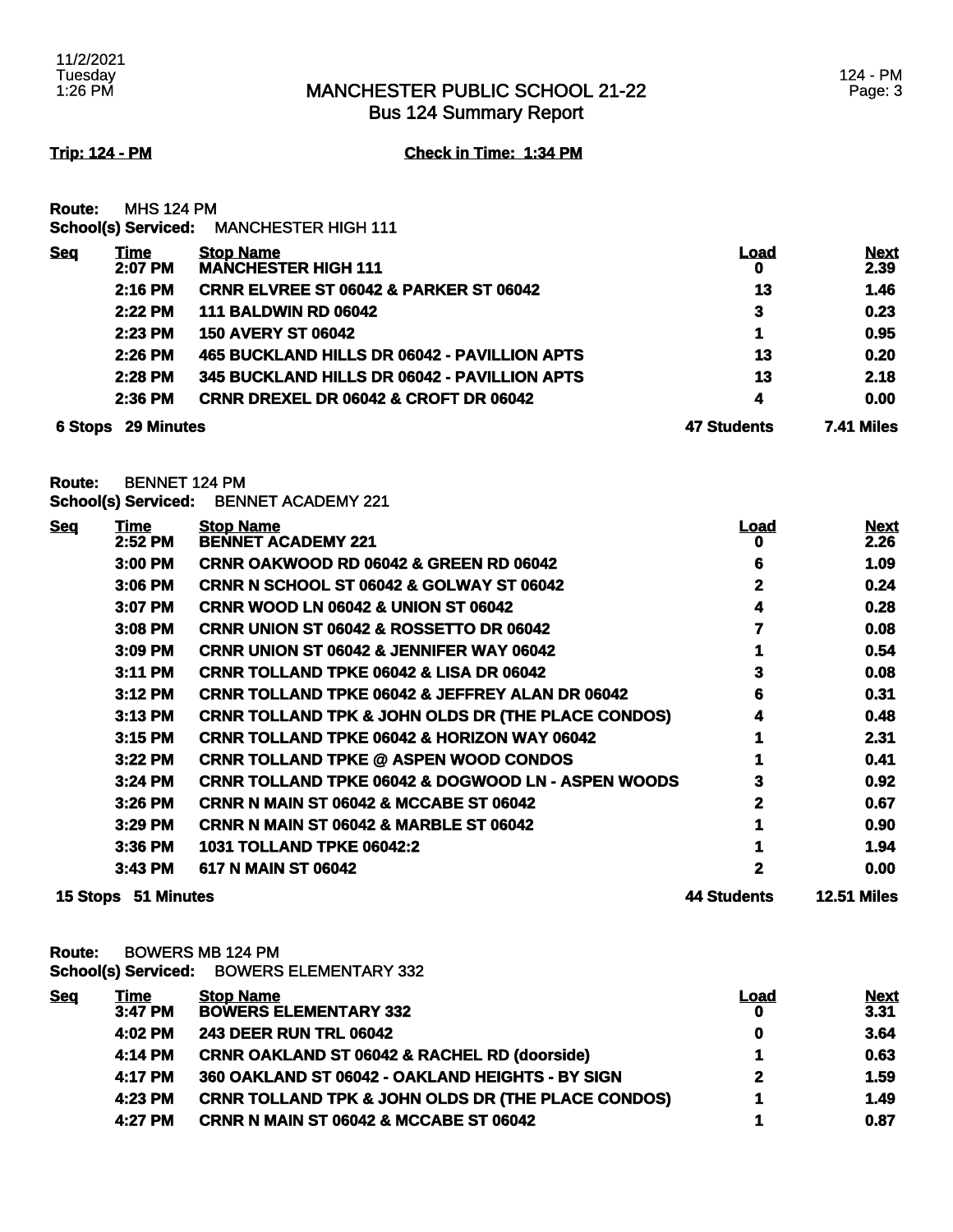### MANCHESTER PUBLIC SCHOOL 21-22 Bus 124 Summary Report

124 - PM Page: 4

BOWERS MB 124 PM cont'd...

| <b>Sea</b>                | <u>Time</u> | <b>Stop Name</b>                                            | Load               | <u>Next</u> |
|---------------------------|-------------|-------------------------------------------------------------|--------------------|-------------|
|                           | 4:31 PM     | <b>CRNR WOODBRIDGE ST 06042 &amp; STARKWEATHER ST 06042</b> | 2                  | 0.30        |
|                           | 4:32 PM     | 9 WESTFIELD ST 06042:1                                      |                    | 0.00        |
| <b>7 Stops 45 Minutes</b> |             | 8 Students                                                  | <b>11.83 Miles</b> |             |

### **Check out Time: 4:51 PM**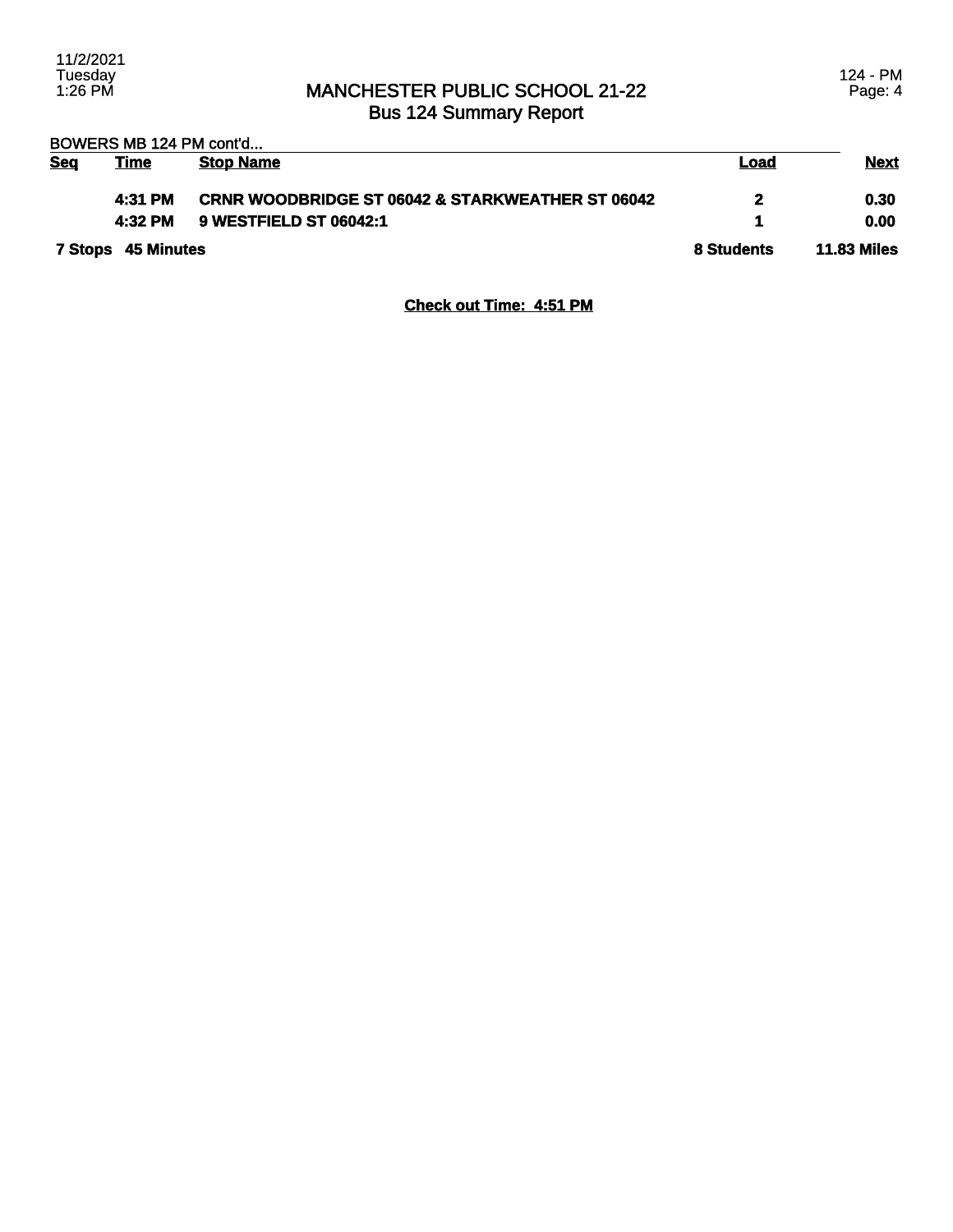Bus 125 Summary Report

**Trip: 125 - AM Check in Time: 6:17 AM**

**Route:** MHS MB 125 AM **School(s) Serviced:** MANCHESTER HIGH 111

| <b>Seg</b> | Time                          | <b>Stop Name</b>                                        | <u>Load</u>        | <b>Next</b> |
|------------|-------------------------------|---------------------------------------------------------|--------------------|-------------|
|            | 6:35 AM                       | <b>CRNR MIDDLE TPKE E 06040 &amp; PARKER ST 06042</b>   |                    | 0.30        |
|            | 6:36 AM                       | <b>18 BLISS ST 06042</b>                                |                    | 1.75        |
|            | 6:43 AM                       | <b>CRNR PARKER ST 06042 &amp; ELVREE ST 06042</b>       |                    | 1.43        |
|            | 6:48 AM                       | <b>162 N SCHOOL ST 06042</b>                            | 3                  | 0.47        |
|            | 6:51 AM                       | <b>CRNR SUMMIT ST 06042 &amp; GREEN RD 06042</b>        |                    | 0.65        |
|            | 6:54 AM                       | 31 STRICKLAND ST 06042                                  | 2                  | 1.13        |
|            | 6:58 AM                       | <b>82 IRVING ST 06042</b>                               |                    | 0.44        |
|            | 7:00 AM                       | <b>CRNR CAMBRIDGE ST 06042 &amp; HAWTHORNE ST 06042</b> | 0                  | 0.83        |
|            | 7:03 AM                       | <b>116 SUMMIT ST 06040</b>                              | 0                  | 0.74        |
|            | 7:06 AM                       | 80 BENTON ST 06040 (doorside)                           |                    | 0.99        |
|            | 7:10 AM                       | <b>MANCHESTER HIGH 111</b>                              | 0                  | 0.00        |
|            | <b>35 Minutes</b><br>10 Stops |                                                         | <b>11 Students</b> | 8.73 Miles  |

**Route:** BENNET MB 125 AM **School(s) Serviced:** BENNET ACADEMY 221

| Sea     | <u>Time</u>       | <b>Stop Name</b>                                    | <u>Load</u>        | <b>Next</b>        |
|---------|-------------------|-----------------------------------------------------|--------------------|--------------------|
|         | 7:19 AM           | <b>CRNR BRYAN DR 06042 &amp; CORNWALL DR 06042</b>  |                    | 0.46               |
|         | 7:21 AM           | <b>111 BALDWIN RD 06042</b>                         |                    | 0.12               |
|         | 7:21 AM           | <b>CRNR CONCORD RD 06042 &amp; ELBERTA RD 06042</b> | 1                  | 0.18               |
|         | 7:22 AM           | <b>125 AVERY ST 06042</b>                           |                    | 0.61               |
|         | $7:25$ AM         | <b>201 HALE RD 06042</b>                            |                    | 0.42               |
|         | <b>7:31 AM</b>    | 265 SLATER ST 06042 - CUL DE SAC                    | 2                  | 0.16               |
|         | 7:32 AM           | 465 BUCKLAND HILLS DR 06042 - PAVILLION APTS        | 6                  | 0.20               |
|         | 7:33 AM           | 345 BUCKLAND HILLS DR 06042 - PAVILLION APTS        | 9                  | 2.09               |
|         | 7:42 AM           | <b>CRNR DREXEL DR 06042 &amp; BURNHAM ST 06042</b>  |                    | 6.84               |
|         | 8:02 AM           | <b>BENNET ACADEMY 221</b>                           | 0                  | 0.00               |
|         | 8:05 AM           | <b>BENNET ACADEMY 221</b>                           | 0                  | 0.00               |
| 8 Stops | <b>46 Minutes</b> |                                                     | <b>26 Students</b> | <b>11.08 Miles</b> |

**Route:** KEENEY MB 125 AM **School(s) Serviced:** KEENEY ELEMENTARY 339

| <b>Seq</b> | <u>Time</u><br>8:43 AM | <b>Stop Name</b><br>66 IMPERIAL DR 06040 | Load       | <b>Next</b><br>2.23 |
|------------|------------------------|------------------------------------------|------------|---------------------|
|            | 8:50 AM                | <b>KEENEY ELEMENTARY 339</b>             |            | 0.00                |
|            | 1 Stops 7 Minutes      |                                          | 0 Students | 2.23 Miles          |

**Route:** MHS by 9:25 125 AM **School(s) Serviced:** MANCHESTER HIGH 111

| <b>Seq</b> | <u>Time</u> | <b>Stop Name</b> | <u>Load</u> | <b>Next</b> |
|------------|-------------|------------------|-------------|-------------|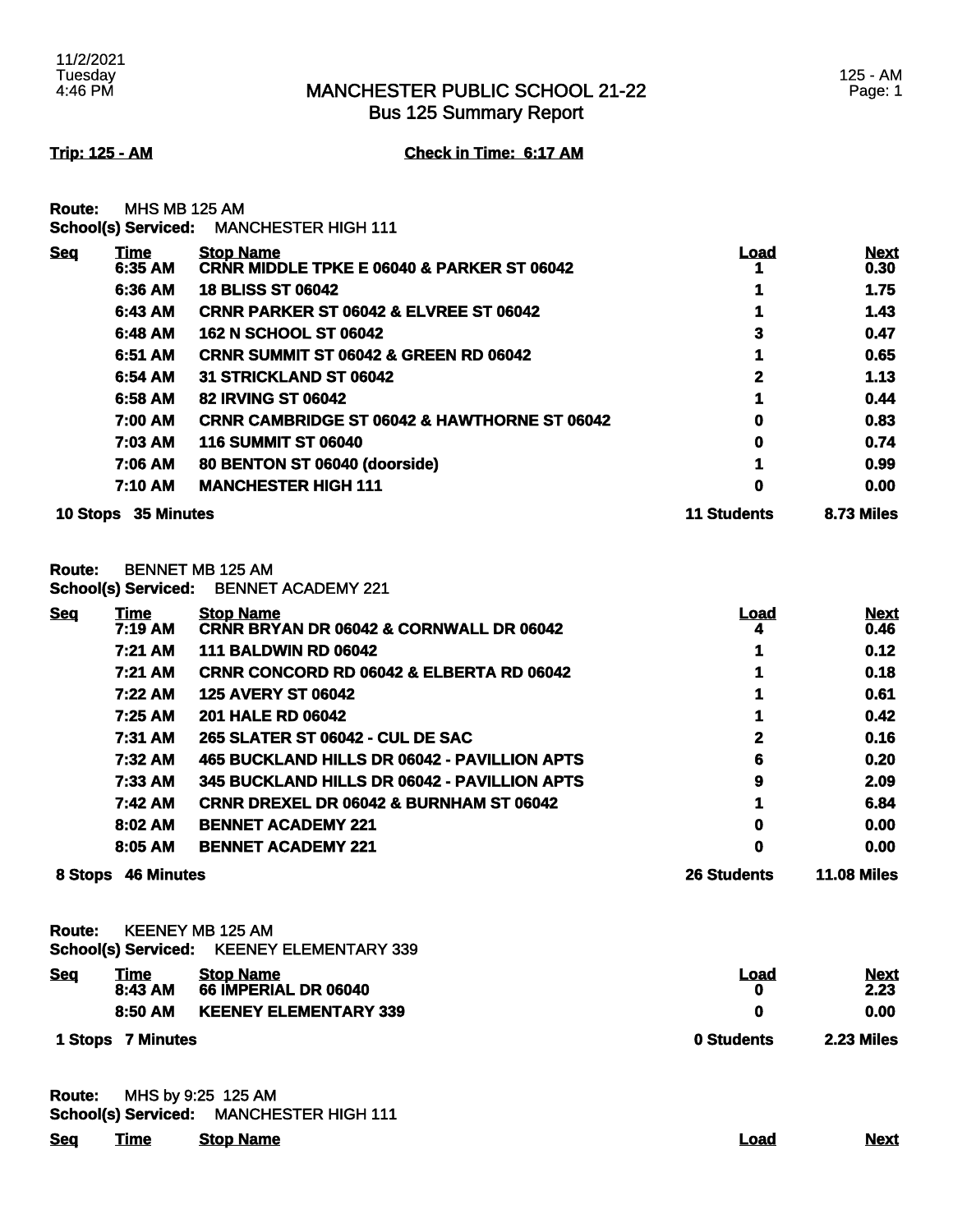### MANCHESTER PUBLIC SCHOOL 21-22 Bus 125 Summary Report

125 - AM Page: 2

|            | MHS by 9:25 125 AM cont'd |                                                        |      |                   |  |
|------------|---------------------------|--------------------------------------------------------|------|-------------------|--|
| <b>Seq</b> | <u>Time</u>               | <b>Stop Name</b>                                       | Load | <b>Next</b>       |  |
|            |                           |                                                        |      |                   |  |
|            | 9:09AM                    | <b>CRNR HILLSTOWN RD 06040 &amp; BARNWOOD RD 06040</b> | 0    | 4.77              |  |
|            | 9:25AM                    | <b>MANCHESTER HIGH 111</b>                             | 0    | 0.00              |  |
|            |                           |                                                        |      |                   |  |
|            | 1 Stops 16 Minutes        |                                                        |      | <b>4.77 Miles</b> |  |
|            |                           |                                                        |      |                   |  |

### **Check out Time: 9:40 AM**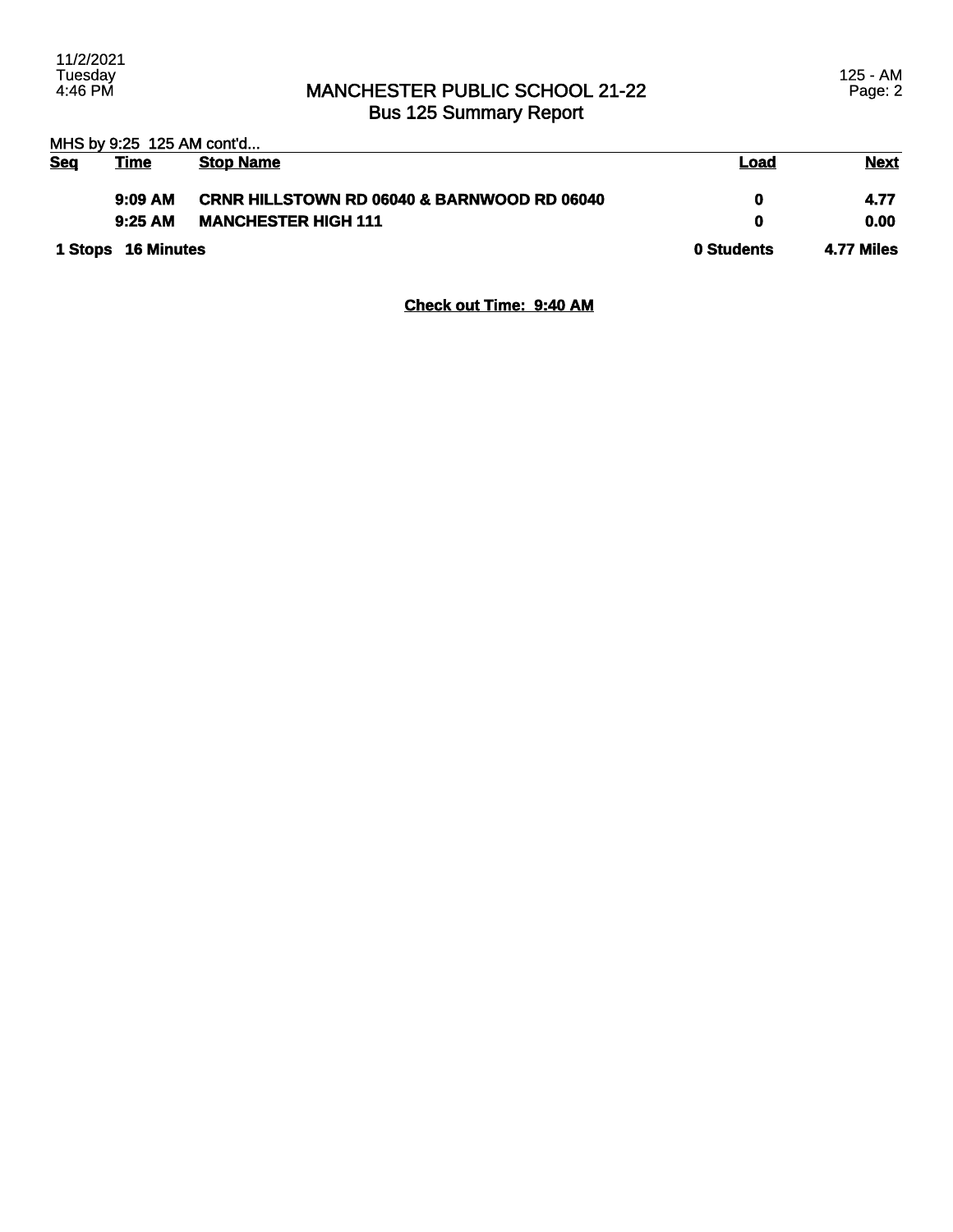Bus 125 Summary Report

**Trip: 125 - PM Check in Time: 1:39 PM**

**Route:** MHS MB 125 PM **School(s) Serviced:** MANCHESTER HIGH 111

| <b>Seq</b> | Time                | <b>Stop Name</b>                                        | Load               | <b>Next</b> |
|------------|---------------------|---------------------------------------------------------|--------------------|-------------|
|            | 2:07 PM             | <b>MANCHESTER HIGH 111</b>                              | o                  | 0.82        |
|            | 2:11 PM             | <b>CRNR MIDDLE TPKE E 06040 &amp; PARKER ST 06042</b>   |                    | 0.30        |
|            | 2:12 PM             | <b>18 BLISS ST 06042</b>                                |                    | 1.75        |
|            | 2:19 PM             | <b>CRNR PARKER ST 06042 &amp; ELVREE ST 06042</b>       |                    | 1.43        |
|            | 2:24 PM             | <b>162 N SCHOOL ST 06042</b>                            | 2                  | 0.47        |
|            | 2:27 PM             | <b>CRNR SUMMIT ST 06042 &amp; GREEN RD 06042</b>        |                    | 0.65        |
|            | 2:29 PM             | 31 STRICKLAND ST 06042                                  | 2                  | 1.13        |
|            | 2:34 PM             | <b>82 IRVING ST 06042</b>                               |                    | 0.44        |
|            | $2:36$ PM           | <b>CRNR CAMBRIDGE ST 06042 &amp; HAWTHORNE ST 06042</b> | 0                  | 0.83        |
|            | 2:39 PM             | <b>116 SUMMIT ST 06040</b>                              | 0                  | 0.74        |
|            | 2:42 PM             | 80 BENTON ST 06040 (doorside)                           |                    | 0.09        |
|            | 2:42 PM             | <b>44 BENTON ST 06040</b>                               | 0                  | 0.00        |
|            | 11 Stops 35 Minutes |                                                         | <b>10 Students</b> | 8.65 Miles  |

**Route:** BENNET MB 125 PM **School(s) Serviced:** BENNET ACADEMY 221

| <b>Seq</b> | Time       | <b>Stop Name</b>                                    | Load               | <b>Next</b>        |
|------------|------------|-----------------------------------------------------|--------------------|--------------------|
|            | 2:52 PM    | <b>BENNET ACADEMY 221</b>                           | O                  | 0.68               |
|            | 2:55 PM    | <b>BENNET ACADEMY 221</b>                           | 0                  | 0.68               |
|            | $3:13$ PM  | <b>CRNR BRYAN DR 06042 &amp; CORNWALL DR 06042</b>  | 4                  | 0.46               |
|            | $3:14$ PM  | <b>111 BALDWIN RD 06042</b>                         |                    | 0.30               |
|            | 3:16 PM    | <b>125 AVERY ST 06042</b>                           |                    | 0.61               |
|            | $3:18$ PM  | <b>201 HALE RD 06042</b>                            |                    | 0.42               |
|            | $3:25$ PM  | <b>265 SLATER ST 06042 - CUL DE SAC</b>             | 2                  | 1.12               |
|            | 3:29 PM    | <b>CRNR CONCORD RD 06042 &amp; ELBERTA RD 06042</b> |                    | 1.06               |
|            | $3:33$ PM  | 465 BUCKLAND HILLS DR 06042 - PAVILLION APTS        | 6                  | 0.20               |
|            | $3:34$ PM  | 345 BUCKLAND HILLS DR 06042 - PAVILLION APTS        | 9                  | 2.09               |
|            | 3:42 PM    | <b>CRNR DREXEL DR 06042 &amp; BURNHAM ST 06042</b>  |                    | 2.66               |
|            | 3:51 PM    | 1404 TOLLAND TPKE 06042                             |                    | 0.00               |
| 9 Stops    | 59 Minutes |                                                     | <b>27 Students</b> | <b>10.28 Miles</b> |

**Route:** KEENEY MB 125 PM **School(s) Serviced:** KEENEY ELEMENTARY 339

| <b>Seq</b>         | Time      | <b>Stop Name</b>                                   | <u>Load</u>       | <b>Next</b> |
|--------------------|-----------|----------------------------------------------------|-------------------|-------------|
|                    | 3:47 PM   | <b>KEENEY ELEMENTARY 339</b>                       | 0                 | 2.20        |
|                    | $3:54$ PM | 66 IMPERIAL DR 06040                               | 0                 | 4.54        |
|                    | 4:11 PM   | 345 BUCKLAND HILLS DR 06042                        | 0                 | 2.79        |
|                    | 4:23 PM   | <b>CRNR MAIN ST 06040 &amp; RUSSELL ST 06040:1</b> | 0                 | 0.00        |
| 3 Stops 36 Minutes |           | 0 Students                                         | <b>9.53 Miles</b> |             |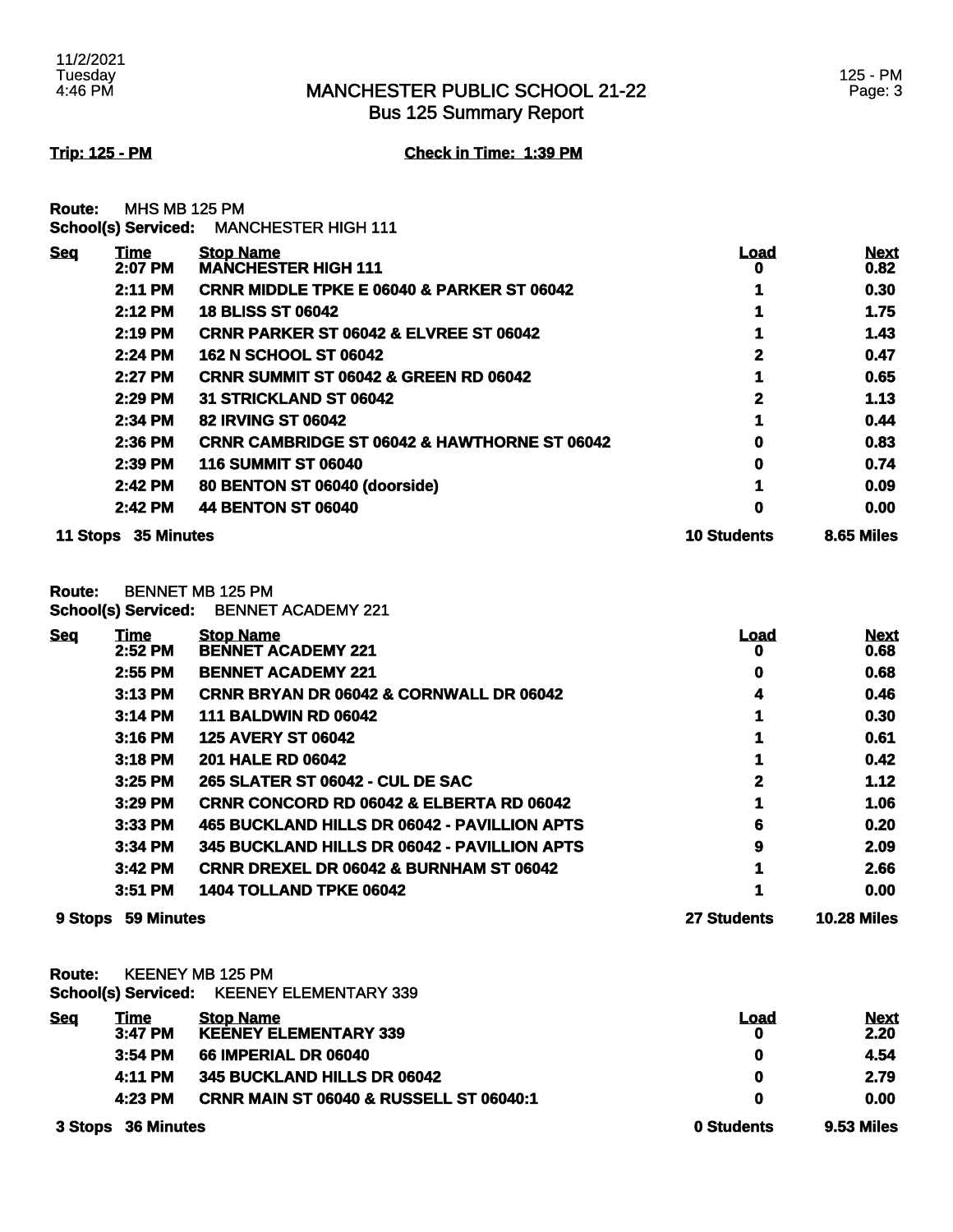### MANCHESTER PUBLIC SCHOOL 21-22 Bus 125 Summary Report

**Check out Time: 4:38 PM**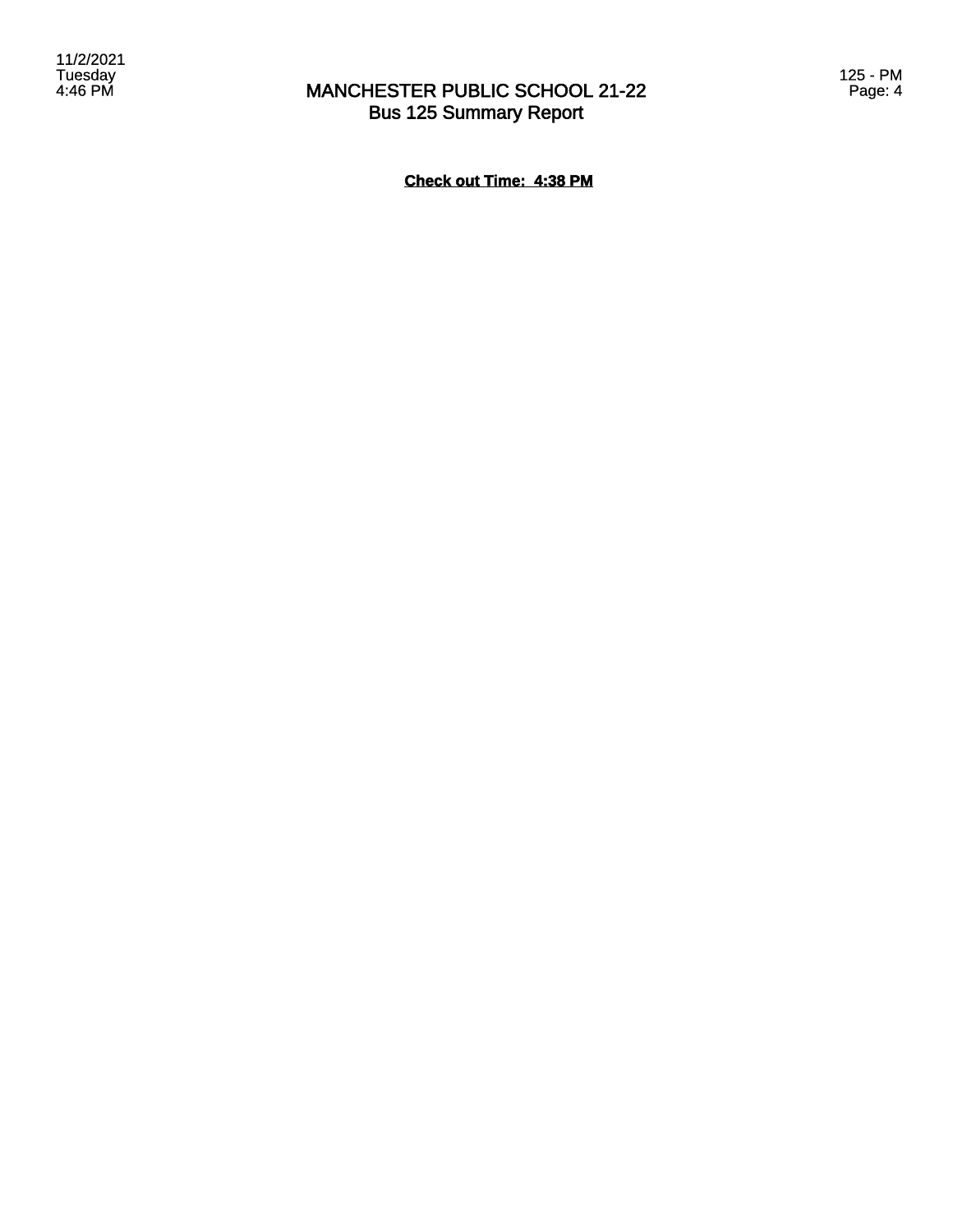### MANCHESTER PUBLIC SCHOOL 21-22 Bus 126 Summary Report

### 126 - AM Page: 1

**Trip: 126 - AM Check in Time: 5:54 AM**

**Route:** GLASTONBURY MB 126 AM

**School(s) Serviced:** GLASTONBURY VOAG 54

| <b>Seq</b> | Time              | <b>Stop Name</b>                                              | <u>Load</u>        | <b>Next</b>        |
|------------|-------------------|---------------------------------------------------------------|--------------------|--------------------|
|            | 6:05 AM           | <b>CRNR WYLLYS ST 06040 &amp; SPRING ST 06040</b>             |                    | 1.16               |
|            | 6:08 AM           | CRNR GARDNER ST 06040 & SPRING ST 06040                       | 2                  | 2.20               |
|            | 6:15 AM           | <b>CRNR PINE ST 06040 &amp; HIGH ST 06040</b>                 | 2                  | 0.99               |
|            | 6:19 AM           | <b>CRNR SPRUCE ST &amp; FLORENCE ST at NATHAN HALE SCHOOL</b> | 3                  | 1.14               |
|            | 6:23 AM           | <b>CRNR PARKER ST 06040 &amp; GERARD ST (DOORSIDE)</b>        |                    | 1.06               |
|            | 6:27 AM           | <b>CRNR VERNON ST 06042 &amp; CONSTANCE DR 06042</b>          |                    | 3.03               |
|            | 6:36 AM           | <b>CRNR WOODHILL RD 06042 &amp; BRENT RD 06042</b>            |                    | 1.33               |
|            | 6:40 AM           | <b>CRNR CENTER ST 06040 &amp; FAIRVIEW ST 06040</b>           |                    | 3.68               |
|            | 6:50 AM           | <b>CRNR HILLSTOWN RD &amp; STAR FARMS DR/DOORSIDE</b>         |                    | 5.69               |
|            | 7:05 AM           | <b>GLASTONBURY VOAG 54</b>                                    | 0                  | 0.00               |
| 9 Stops    | <b>60 Minutes</b> |                                                               | <b>14 Students</b> | <b>20.28 Miles</b> |

**Route:** ILLING MB 126 AM

**School(s) Serviced:** ILLING MIDDLE 225

| <b>Seq</b>                    | <u>Time</u>    | <b>Stop Name</b>                                          | <u>Load</u>        | <b>Next</b> |
|-------------------------------|----------------|-----------------------------------------------------------|--------------------|-------------|
|                               | 7:19 AM        | 671 HARTFORD RD 06040                                     | 3                  | 0.92        |
|                               | 7:22 AM        | 42 CHANNING DR 06040                                      |                    | 1.16        |
|                               | 7:27 AM        | <b>28 PIONEER CIR 06040</b>                               |                    | 0.92        |
|                               | <b>7:30 AM</b> | 92 CAMPFIELD RD 06040                                     |                    | 0.28        |
|                               | 7:32 AM        | <b>181 MCKEE ST 06040</b>                                 |                    | 0.43        |
|                               | 7:34 AM        | <b>118 MCKEE ST 06040</b>                                 |                    | 1.05        |
|                               | 7:39 AM        | <b>98 FALKNOR DR 06040</b>                                |                    | 2.14        |
|                               | 7:46 AM        | <b>CRNR NEW STATE RD 06042 &amp; BROADLEAF BLVD 06042</b> | 2                  | 0.11        |
|                               | 7:46 AM        | <b>243 NEW STATE RD 06042</b>                             |                    | 1.17        |
|                               | 7:51 AM        | 61 CRESTWOOD DR 06040                                     |                    | 1.87        |
|                               | 7:57 AM        | <b>334 CENTER ST 06040</b>                                |                    | 2.05        |
|                               | 8:05 AM        | <b>ILLING MIDDLE 225</b>                                  | 0                  | 0.00        |
| <b>46 Minutes</b><br>11 Stops |                | <b>14 Students</b>                                        | <b>12.10 Miles</b> |             |

**Check out Time: 8:19 AM**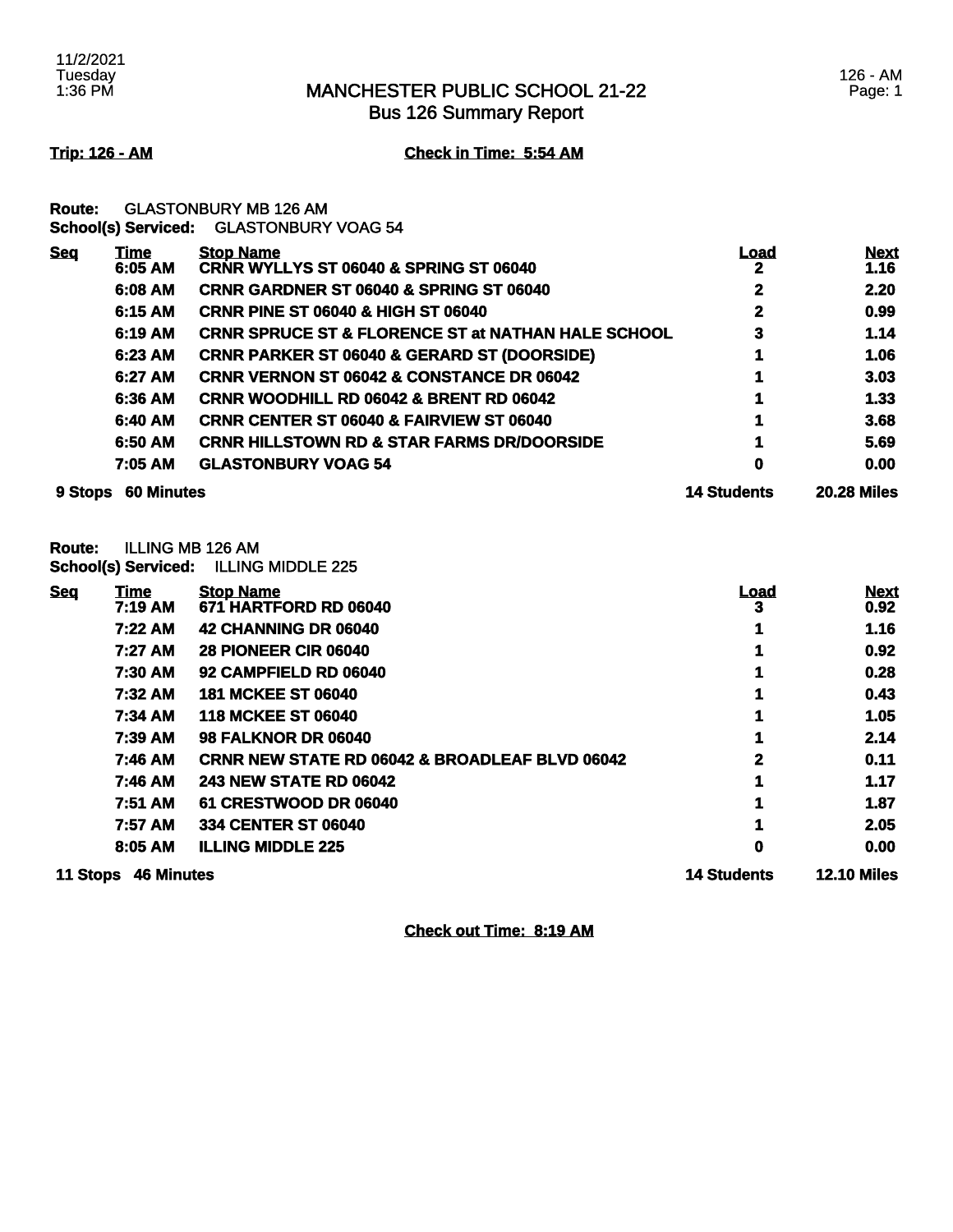### MANCHESTER PUBLIC SCHOOL 21-22 Bus 126 Summary Report

### **Trip: 126 - PM Check in Time: 1:22 PM**

**Route:** GLASTONBURY MB 126 PM **School(s) Serviced:** GLASTONBURY VOAG 54

| <b>Seq</b>                    | Time      | <b>Stop Name</b>                                              | Load               | <b>Next</b> |
|-------------------------------|-----------|---------------------------------------------------------------|--------------------|-------------|
|                               | 2:07 PM   | <b>GLASTONBURY VOAG 54</b>                                    | o                  | 4.72        |
|                               | 2:21 PM   | <b>CRNR HILLSTOWN RD &amp; REDWOOD RD</b>                     |                    | 0.47        |
|                               | 2:23 PM   | <b>CRNR HILLSTOWN RD &amp; STAR FARMS DR/DOORSIDE</b>         | 0                  | 2.38        |
|                               | 2:30 PM   | <b>CRNR CENTER ST 06040 &amp; FAIRVIEW ST 06040</b>           |                    | 1.33        |
|                               | 2:36 PM   | <b>CRNR WOODHILL RD 06042 &amp; BRENT RD 06042</b>            |                    | 2.54        |
|                               | 2:45 PM   | <b>CRNR GREEN RD 06042 &amp; WOODBRIDGE ST 06042</b>          | 0                  | 0.88        |
|                               | 2:48 PM   | <b>CRNR VERNON ST 06042 &amp; CONSTANCE DR 06042</b>          |                    | 0.95        |
|                               | 2:52 PM   | <b>CRNR PARKER ST 06040 &amp; GERARD ST (DOORSIDE)</b>        |                    | 1.15        |
|                               | 2:57 PM   | <b>CRNR SPRUCE ST &amp; FLORENCE ST at NATHAN HALE SCHOOL</b> | 3                  | 1.04        |
|                               | 3:01 PM   | <b>CRNR PINE ST 06040 &amp; HIGH ST 06040</b>                 | $\mathbf{2}$       | 2.62        |
|                               | $3:11$ PM | <b>CRNR GARDNER ST 06040 &amp; SPRING ST 06040</b>            | 2                  | 1.10        |
|                               | $3:14$ PM | <b>CRNR WYLLYS ST 06040 &amp; SPRING ST 06040</b>             | 2                  | 0.00        |
| <b>67 Minutes</b><br>11 Stops |           | <b>14 Students</b>                                            | <b>19.18 Miles</b> |             |

**Check out Time: 3:19 PM**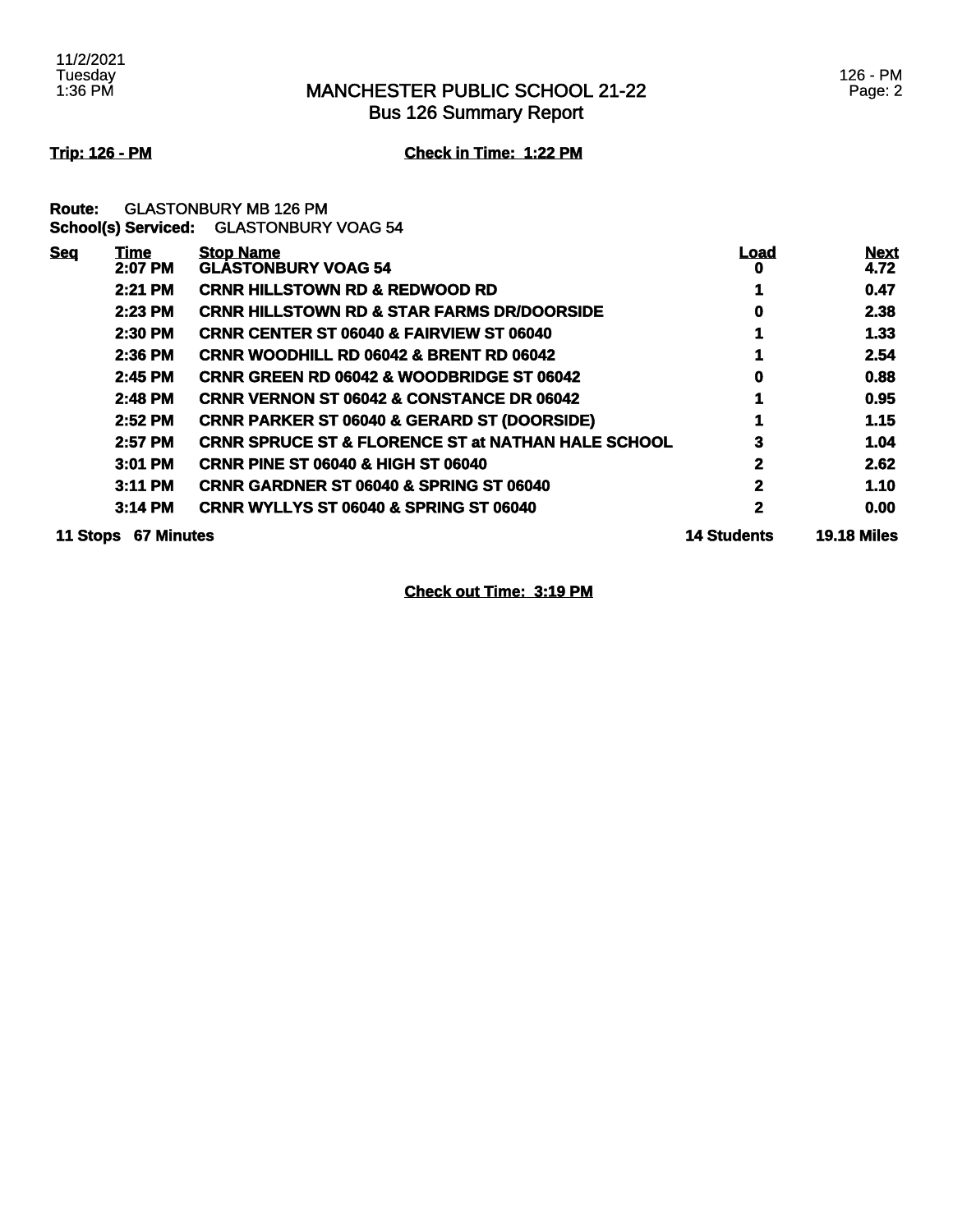Bus 151 Summary Report

**Trip: 151 - AM Check in Time: 6:11 AM**

**Route:** MHS MB WC 151 AM **School(s) Serviced:** MANCHESTER HIGH 111

| <b>Seq</b>                   | <u>Time</u><br>6:30 AM | <b>Stop Name</b><br><b>55 FAITH CIR 06040</b>       | <u>Load</u>       | <b>Next</b><br>1.58 |
|------------------------------|------------------------|-----------------------------------------------------|-------------------|---------------------|
|                              | 6:36 AM                | <b>CRNR PROSPECT ST 06040 &amp; ROGERS PL 06040</b> |                   | 0.62                |
|                              | 6:39 AM                | 5 WEST ST 06040/ WC                                 |                   | 1.82                |
|                              | 6:47 AM                | <b>426 MIDDLE TPKE W 06040</b>                      |                   | 1.05                |
|                              | 6:53 AM                | 454 WOODLAND ST 06042 DOORSIDE WC                   |                   | 1.30                |
|                              | 6:59 AM                | 32 HAWTHORNE ST 06042                               |                   | 0.95                |
|                              | 7:05 AM                | <b>MANCHESTER HIGH 111</b>                          | 0                 | 0.00                |
|                              | 7:15 AM                | <b>MANCHESTER HIGH 111</b>                          | 0                 | 0.00                |
| <b>45 Minutes</b><br>5 Stops |                        | <b>6 Students</b>                                   | <b>7.32 Miles</b> |                     |

**Route:** BENNET MB WC 151 AM **School(s) Serviced:** BENNET ACADEMY 221, MANCHESTER TRANSITION CENTER 791

| Seq                          | <u>Time</u><br>7:04 AM | <b>Stop Name</b><br><b>BENNET ACADEMY FRONT DRIVEWAY - MONITOR</b> | <b>Load</b><br>0   | <b>Next</b><br>3.52 |
|------------------------------|------------------------|--------------------------------------------------------------------|--------------------|---------------------|
|                              | 7:17 AM                | <b>360 OAKLAND ST 06042</b>                                        |                    | 1.54                |
|                              | 7:25 AM                | 83 DOANE ST 06042 WC & MONITOR                                     | 1                  | 4.54                |
|                              | 7:48 AM                | <b>68 WILFRED RD 06040</b>                                         |                    | 1.54                |
|                              | 7:54 AM                | <b>18 BANK ST 06040</b>                                            | 1                  | 1.11                |
|                              | 8:01 AM                | <b>BENNET ACADEMY 221</b>                                          | 0                  | 0.00                |
|                              | 8:05 AM                | <b>MANCHESTER TRANSITION CENTER 791</b>                            | 0                  | 0.00                |
| <b>61 Minutes</b><br>4 Stops |                        | 4 Students                                                         | <b>12.25 Miles</b> |                     |

**Route:** HIGHLAND PARK MB WC 151 AM

**School(s) Serviced:** HIGHLAND PARK ELEMENTARY 337

| <b>Seq</b>                   | Time    | <b>Stop Name</b>                               | Load         | <b>Next</b> |
|------------------------------|---------|------------------------------------------------|--------------|-------------|
|                              | 8:24 AM | 2 HIGHLAND PARK ELE DRWY 06040                 | 0            | 2.07        |
|                              | 8:32 AM | <b>142 ELDRIDGE ST 06040</b>                   | 0            | 0.48        |
|                              | 8:34 AM | <b>CRNR HOLL ST 06040 &amp; BIRCH ST 06040</b> |              | 2.07        |
|                              | 8:47 AM | <b>11 BUTTERNUT RD 06040</b>                   |              | 0.18        |
|                              | 8:50 AM | <b>HIGHLAND PARK ELEMENTARY 337</b>            | $\mathbf{0}$ | 0.00        |
| <b>26 Minutes</b><br>4 Stops |         | 2 Students                                     | 4.80 Miles   |             |

**Check out Time: 8:58 AM**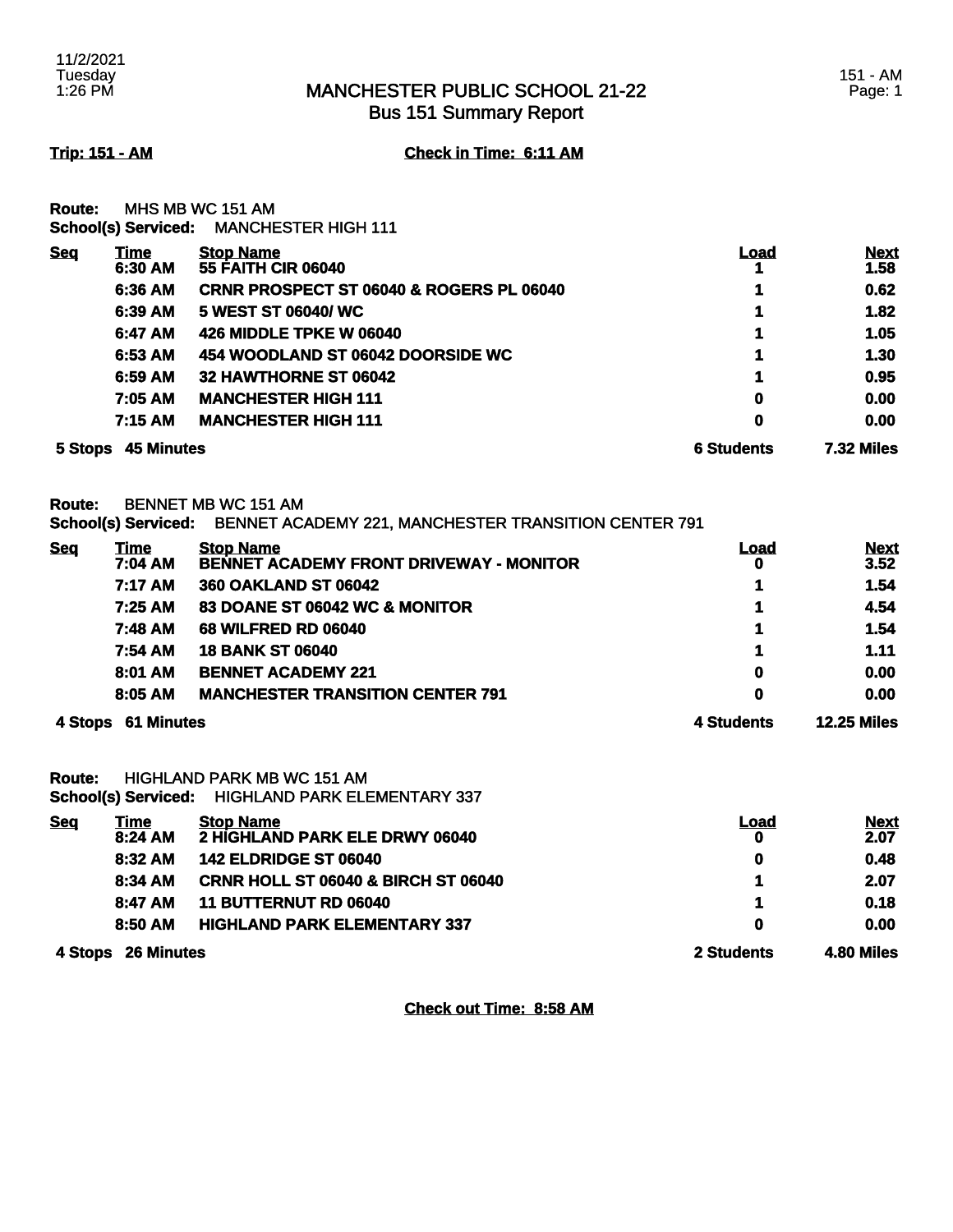Bus 151 Summary Report

# **Trip: 151 - PM Check in Time: 1:34 PM**

**Route:** MHS MB WC 151 PM

**School(s) Serviced:** MANCHESTER HIGH 111, MANCHESTER TRANSITION CENTER 791

| <b>Seq</b>                | <b>Time</b><br>2:07 PM     | <b>Stop Name</b><br><b>MANCHESTER HIGH 111</b>          | <b>Load</b> | <b>Next</b><br>0.68 |
|---------------------------|----------------------------|---------------------------------------------------------|-------------|---------------------|
|                           | 2:10 PM                    | <b>MANCHESTER TRANSITION CENTER 791</b>                 | o<br>o      | 1.15                |
|                           | 2:15 PM                    | 32 HAWTHORNE ST 06042                                   |             | 1.30                |
|                           | 2:22 PM                    | 454 WOODLAND ST 06042 DOORSIDE WC                       |             | 1.05                |
|                           | 2:27 PM                    | <b>426 MIDDLE TPKE W 06040</b>                          |             | 1.82                |
|                           | 2:36 PM                    | <b>18 BANK ST 06040</b>                                 |             | 0.26                |
|                           | 2:39 PM                    | 5 WEST ST 06040/WC                                      |             | 0.95                |
|                           | 2:44 PM                    | CRNR PROSPECT ST 06040 & ROGERS PL 06040                |             | 1.56                |
|                           | 2:50 PM                    | <b>55 FAITH CIR 06040</b>                               |             | 0.00                |
| <b>6 Stops 43 Minutes</b> |                            | <b>7 Students</b>                                       | 8.77 Miles  |                     |
| Route:                    | <b>School(s) Serviced:</b> | <b>BENNET MB WC 151 PM</b><br><b>BENNET ACADEMY 221</b> |             |                     |
| <b>Seq</b>                | Time                       | <b>Stop Name</b>                                        | <u>Load</u> | <b>Next</b>         |
|                           | 2:52 PM                    | <b>BENNET ACADEMY 221</b>                               | o           | 2.47                |
|                           | 3:05 PM                    | <b>68 WILFRED RD 06040</b>                              |             | 3.89                |
|                           | 3:21 PM                    | 83 DOANE ST 06042 WC & MONITOR                          |             | 1.82                |
|                           | 3:30 PM                    | 360 OAKLAND ST 06042                                    |             | 0.00                |
| 3 Stops                   | <b>38 Minutes</b>          |                                                         | 3 Students  | 8.18 Miles          |
|                           |                            |                                                         |             |                     |

**Route:** HIGHLAND PARK MB WC 151 PM **School(s) Serviced:** HIGHLAND PARK ELEMENTARY 337

| <b>Seq</b> | Time               | <b>Stop Name</b>                               | Load       | <b>Next</b> |
|------------|--------------------|------------------------------------------------|------------|-------------|
|            | $3:47$ PM          | <b>HIGHLAND PARK ELEMENTARY 337</b>            | 0          | 0.64        |
|            | $3:54$ PM          | <b>11 BUTTERNUT RD 06040</b>                   |            | 1.61        |
|            | 4:03 PM            | <b>CRNR HOLL ST 06040 &amp; BIRCH ST 06040</b> | 0          | 0.48        |
|            | 4:05 PM            | <b>142 ELDRIDGE ST 06040</b>                   | 0          | 0.00        |
|            | 3 Stops 18 Minutes |                                                | 1 Students | 2.73 Miles  |

**Check out Time: 4:16 PM**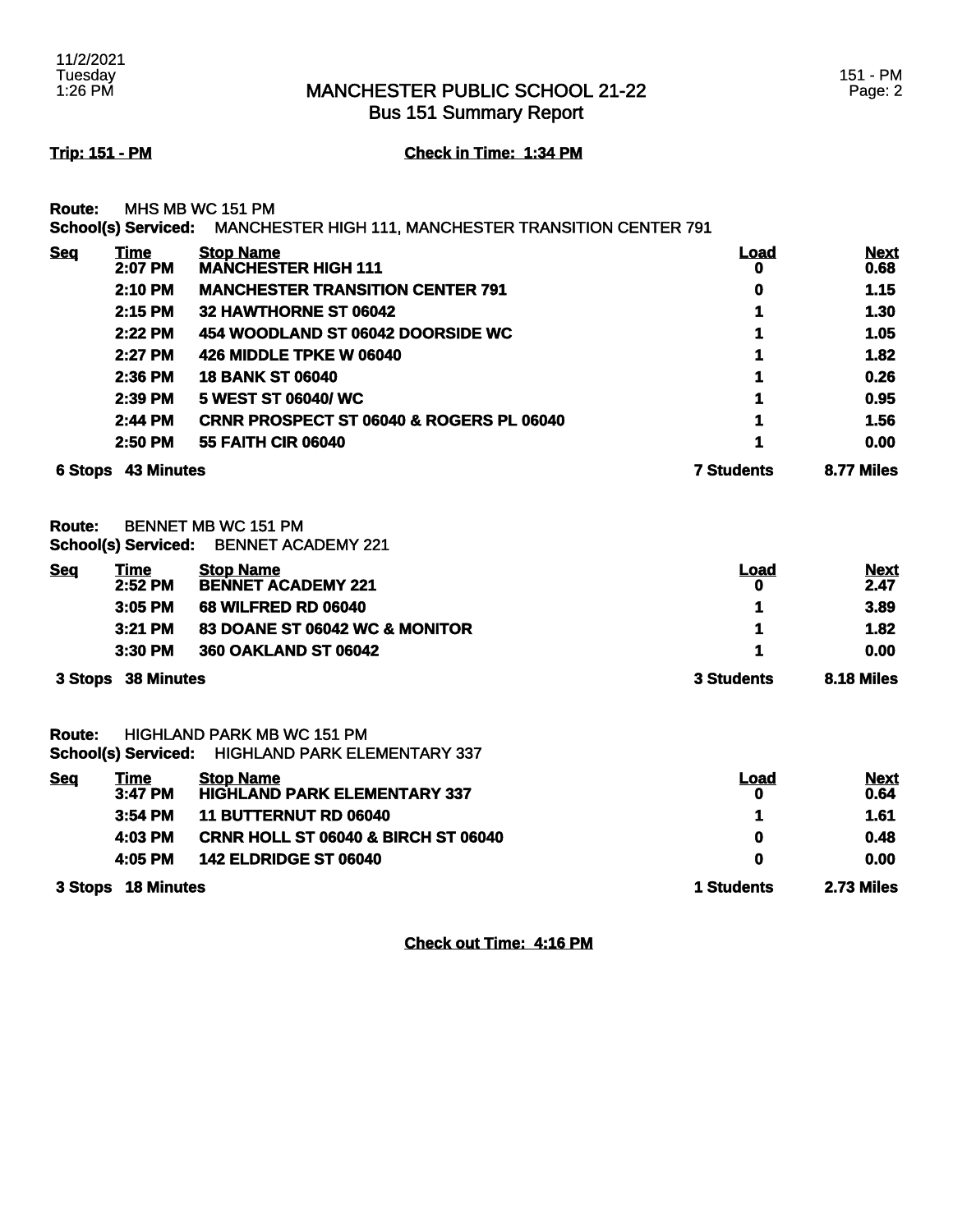# MANCHESTER PUBLIC SCHOOL 21-22 Bus 152 Summary Report

**Trip: 152 - AM Check in Time: 5:55 AM**

**Route:** MHS MB WC 152 AM **School(s) Serviced:** MANCHESTER HIGH 111

| <b>Seq</b>         | <b>Time</b><br>6:25 AM     | <b>Stop Name</b><br><b>CRNR TOLLAND TPKE 06042 &amp; JEFFREY ALAN DR 06042</b> | <u>Load</u><br>2   | <b>Next</b><br>1.53 |
|--------------------|----------------------------|--------------------------------------------------------------------------------|--------------------|---------------------|
|                    | 6:30 AM                    | <b>30 BALDWIN RD 06042</b>                                                     | 1                  | 3.74                |
|                    | 6:45 AM                    | <b>96 RICHMOND DR 06042</b>                                                    | 1                  | 1.80                |
|                    | 6:51 AM                    | 74 AVONDALE RD 06042                                                           | 1                  | 1.08                |
|                    | 6:55 AM                    | 18 WOODBRIDGE ST 06042                                                         | 1                  | 1.27                |
|                    | 7:00 AM                    | <b>17 OXFORD ST 06042 WC</b>                                                   | 1                  | 0.80                |
|                    | 7:05 AM                    | <b>MANCHESTER HIGH 111</b>                                                     | 0                  | 0.00                |
|                    | 7:15 AM                    | <b>MANCHESTER HIGH 111</b>                                                     | 0                  | 0.00                |
| 5 Stops 50 Minutes |                            | <b>7 Students</b>                                                              | <b>10.22 Miles</b> |                     |
| Route:             | <b>School(s) Serviced:</b> | <b>ILLING MB-WC 152 AM</b><br><b>ILLING MIDDLE 225</b>                         |                    |                     |
| <b>Seq</b>         | Time<br>7:44 AM            | <b>Stop Name</b><br><b>110 BUSH HILL RD 06040</b>                              | <b>Load</b><br>1   | <b>Next</b><br>6.07 |
|                    | 8:05 AM                    | <b>ILLING MIDDLE 225</b>                                                       | 0                  | 0.00                |
| 1 Stops 21 Minutes |                            |                                                                                | <b>1 Students</b>  | 6.07 Miles          |
| <b>Route:</b>      | <b>School(s) Serviced:</b> | <b>MARTIN MB-WC 152 AM</b><br><b>MARTIN ELEMENTARY 345</b>                     |                    |                     |
| <b>Seq</b>         | Time<br>8:25 AM            | <b>Stop Name</b><br>23 MARTIN ELE DRWY 06040 / MONITOR                         | <b>Load</b><br>0   | <b>Next</b><br>4.30 |
|                    | 8:33 AM                    | <b>CRNR OAKLAND ST 06042 &amp; RACHEL RD (doorside)</b>                        | 1                  | 0.08                |
|                    | 8:33 AM                    | CRNR OAKLAND ST 06042 & TUDOR LN 06042                                         | 1                  | 0.29                |
|                    | 8:36 AM                    | <b>OAKLAND HEIGHTS- FIRST DRIVEWAY ON RIGHT</b>                                | 3                  | 1.89                |
|                    | 8:40 AM                    | 101 MIDDLE TPKE E 06040 WC                                                     | 1                  | 1.27                |
|                    | 8:43 AM                    | 55 ESSEX ST 06040 WC                                                           | 1                  | 3.17                |
|                    | 8:50 AM                    | <b>MARTIN ELEMENTARY 345</b>                                                   | 0                  | 0.00                |
|                    | <b>6 Stops 25 Minutes</b>  |                                                                                | <b>7 Students</b>  | <b>11.00 Miles</b>  |

**Check out Time: 9:01 AM**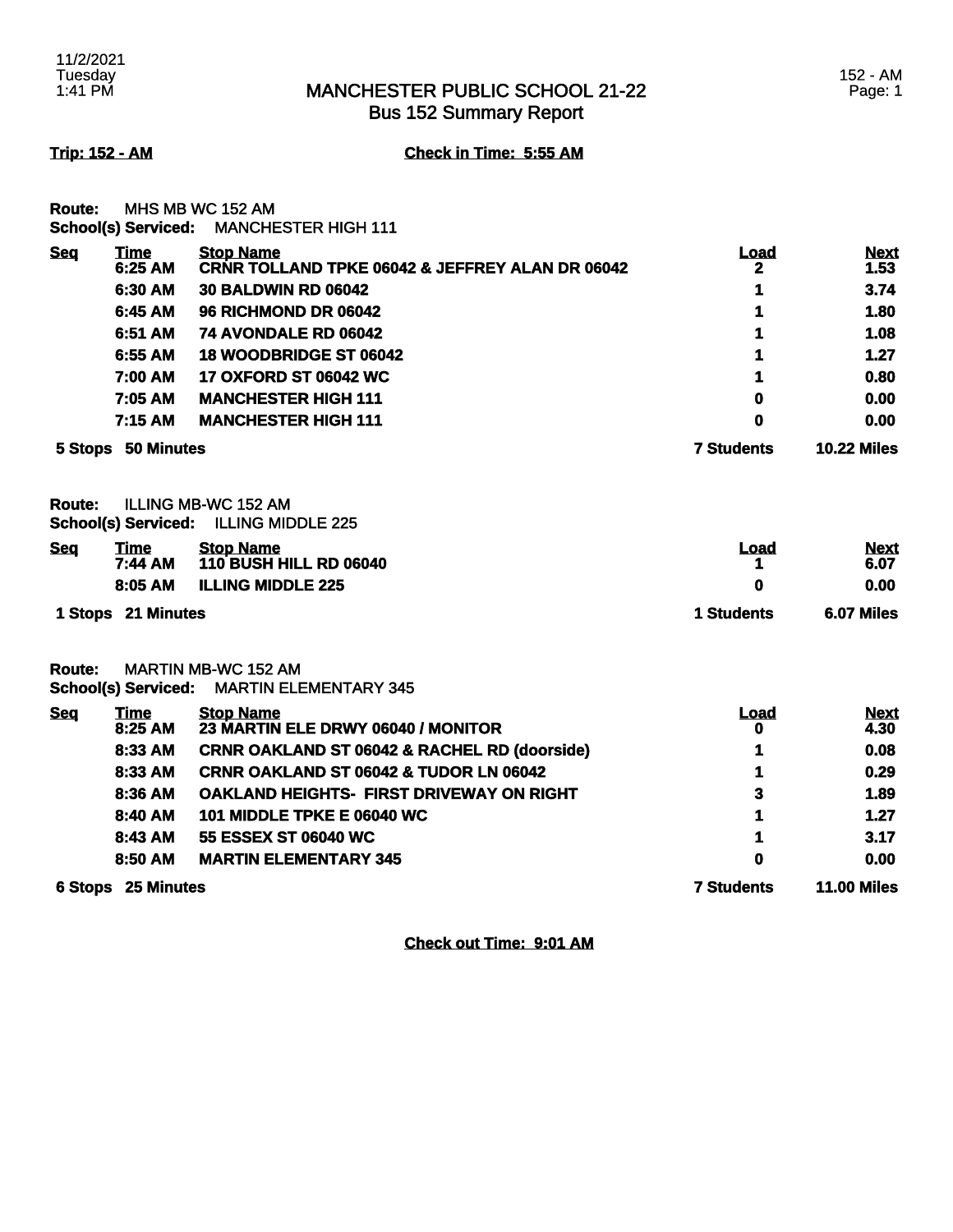# MANCHESTER PUBLIC SCHOOL 21-22 Bus 152 Summary Report

152 - PM Page: 2

**Trip: 152 - PM Check in Time: 1:34 PM**

**Route:** MHS MB WC 152 PM **School(s) Serviced:** MANCHESTER HIGH 111

|            | $2:45$ PM       | <b>18 WOODBRIDGE ST 06042</b>                              |           | 0.85                |
|------------|-----------------|------------------------------------------------------------|-----------|---------------------|
|            |                 |                                                            |           |                     |
|            |                 |                                                            |           |                     |
|            | 2:42 PM         | <b>162 N SCHOOL ST 06042</b>                               |           | 0.62                |
|            | 2:36 PM         | <b>30 BALDWIN RD 06042</b>                                 | 1         | 1.47                |
|            | 2:31 PM         | <b>CRNR TOLLAND TPKE 06042 &amp; JEFFREY ALAN DR 06042</b> | 2         | 1.53                |
|            | 2:18 PM         | <b>36 EDMUND ST 06040</b>                                  |           | 3.43                |
|            | 2:10 PM         | <b>17 OXFORD ST 06042 WC</b>                               |           | 1.91                |
| <b>Seg</b> | Time<br>2:07 PM | <b>Stop Name</b><br><b>MANCHESTER HIGH 111</b>             | Load<br>0 | <b>Next</b><br>0.67 |

## **Route:** ILLING MB-WC 152 PM **School(s) Serviced:** ILLING MIDDLE 225

| <b>Seq</b> | <u>Time</u><br>2:52 PM | <b>Stop Name</b><br><b>ILLING MIDDLE 225</b> | Load       | <b>Next</b><br>5.70 |
|------------|------------------------|----------------------------------------------|------------|---------------------|
|            | 3:10 PM                | <b>110 BUSH HILL RD 06040</b>                |            | 0.00                |
|            | 1 Stops 18 Minutes     |                                              | 1 Students | 5.70 Miles          |

**Route:** MARTIN MB-WC 152 PM **School(s) Serviced:** MARTIN ELEMENTARY 345

|            | <b>6 Stops 52 Minutes</b> |                                                         | <b>7 Students</b> | <b>10.42 Miles</b>  |
|------------|---------------------------|---------------------------------------------------------|-------------------|---------------------|
|            | 4:39 PM                   | 23 MARTIN ELE DRWY 06040 / MONITOR                      | 0                 | 0.00                |
|            | 4:20 PM                   | <b>OAKLAND HEIGHTS- FIRST DRIVEWAY ON RIGHT</b>         | 3                 | 4.50                |
|            | 4:13 PM                   | <b>CRNR OAKLAND ST 06042 &amp; TUDOR LN 06042</b>       | 1                 | 0.29                |
|            | 4:13 PM                   | <b>CRNR OAKLAND ST 06042 &amp; RACHEL RD (doorside)</b> | 1                 | 0.08                |
|            | 4:05 PM                   | <b>101 MIDDLE TPKE E 06040 WC</b>                       | 1                 | 1.36                |
|            | 4:00 PM                   | 55 ESSEX ST 06040 WC                                    |                   | 0.97                |
| <u>Seq</u> | Time<br>3:47 PM           | <b>Stop Name</b><br><b>MARTIN ELEMENTARY 345</b>        | Load<br>0         | <b>Next</b><br>3.22 |

**Check out Time: 4:49 PM**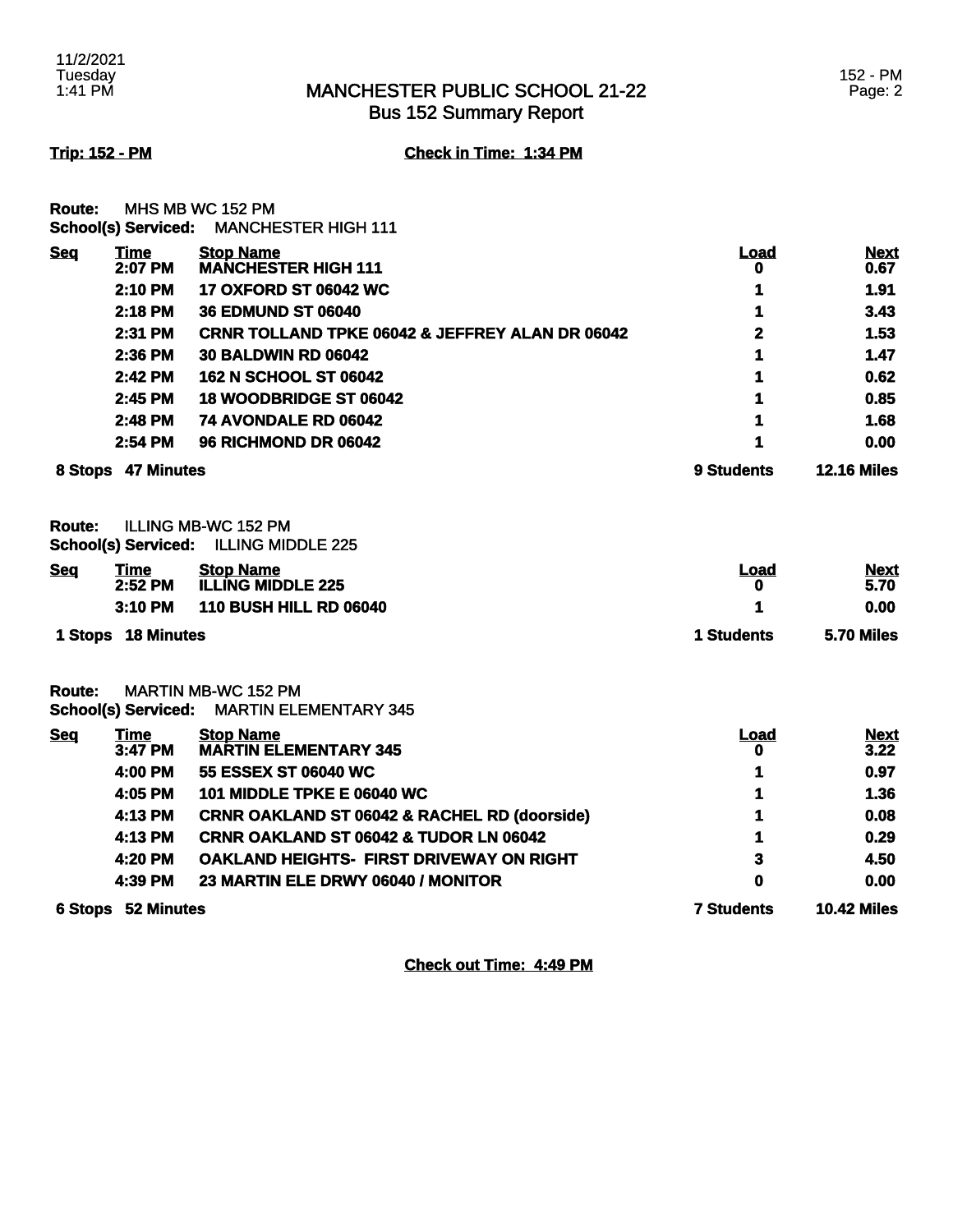Bus 201 Summary Report

# **Trip: 201 - MID Check in Time: 10:30 AM**

**Route:** BUCKLEY PK MB 201 MID OUT **School(s) Serviced:** BUCKLEY ELEMENTARY 335

| <b>Seq</b> | Time<br>11:00 AM  | <b>Stop Name</b><br><b>BUCKLEY ELEMENTARY 335</b>       | Load<br>O         | <b>Next</b><br>0.66 |
|------------|-------------------|---------------------------------------------------------|-------------------|---------------------|
|            | 11:03 AM          | <b>CRNR OAKLAND ST 06042 &amp; RACHEL RD (doorside)</b> |                   | 0.04                |
|            | 11:04 AM          | <b>269 OAKLAND ST 06042</b>                             |                   | 1.27                |
|            | 11:08 AM          | <b>CRNR JAMIE LANE 06042 &amp; PARKER ST 06042</b>      | 0                 | 2.76                |
|            | 11:18 AM          | <b>CRNR MAIN ST 06040 &amp; LILLEY ST 06040</b>         |                   | 1.50                |
|            | 11:25 AM          | 287 OAK ST 06040                                        |                   | 1.25                |
|            | 11:29 AM          | <b>68 CHESTNUT ST 06040</b>                             |                   | 1.58                |
|            | 11:36 AM          | 80 WADDELL RD 06040/MELC                                |                   | 0.00                |
| 7 Stops    | <b>36 Minutes</b> |                                                         | <b>6 Students</b> | 9.06 Miles          |

**Check out Time: 11:49 AM**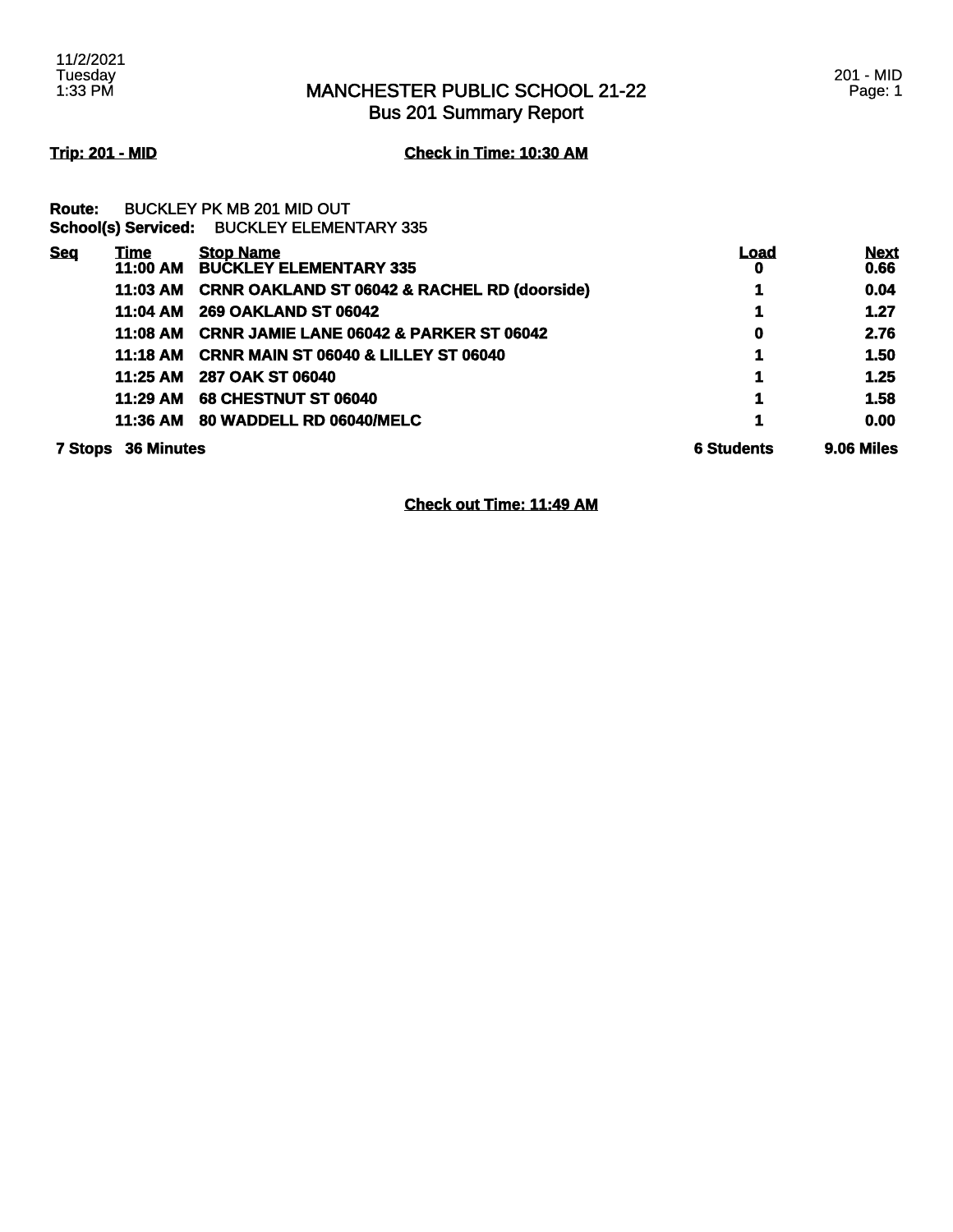Bus 202 Summary Report

**Trip: 202 - MID Check in Time: 10:50 AM**

**Route:** BUCKLEY PK MB 202 MID IN **School(s) Serviced:** BUCKLEY ELEMENTARY 335

| Seq | Time<br>11:12 AM          | <b>Stop Name</b><br>59 CHILSTONE LN 06040           | Load              | <b>Next</b><br>2.67 |
|-----|---------------------------|-----------------------------------------------------|-------------------|---------------------|
|     | 11:22 AM                  | <b>CRNR JACKSON ST 06040 &amp; MADISON ST 06040</b> | 0                 | 2.47                |
|     | 11:27 AM                  | <b>255 MCKEE ST 06040</b>                           |                   | 0.80                |
|     |                           | 11:31 AM 45 SERVER ST 06040                         |                   | 1.81                |
|     | 11:37 AM                  | 80 WADDELL RD 06040/MELC                            |                   | 0.97                |
|     | 11:42 AM                  | 431 CENTER ST 06040                                 |                   | 1.34                |
|     | 11:47 AM                  | 428 MIDDLE TPKE W 06040 (doorside)                  |                   | 2.15                |
|     | 11:55 AM                  | <b>BUCKLEY ELEMENTARY 335</b>                       | 0                 | 0.00                |
|     | <b>7 Stops 43 Minutes</b> |                                                     | <b>6 Students</b> | <b>12.21 Miles</b>  |

**Check out Time: 12:15 PM**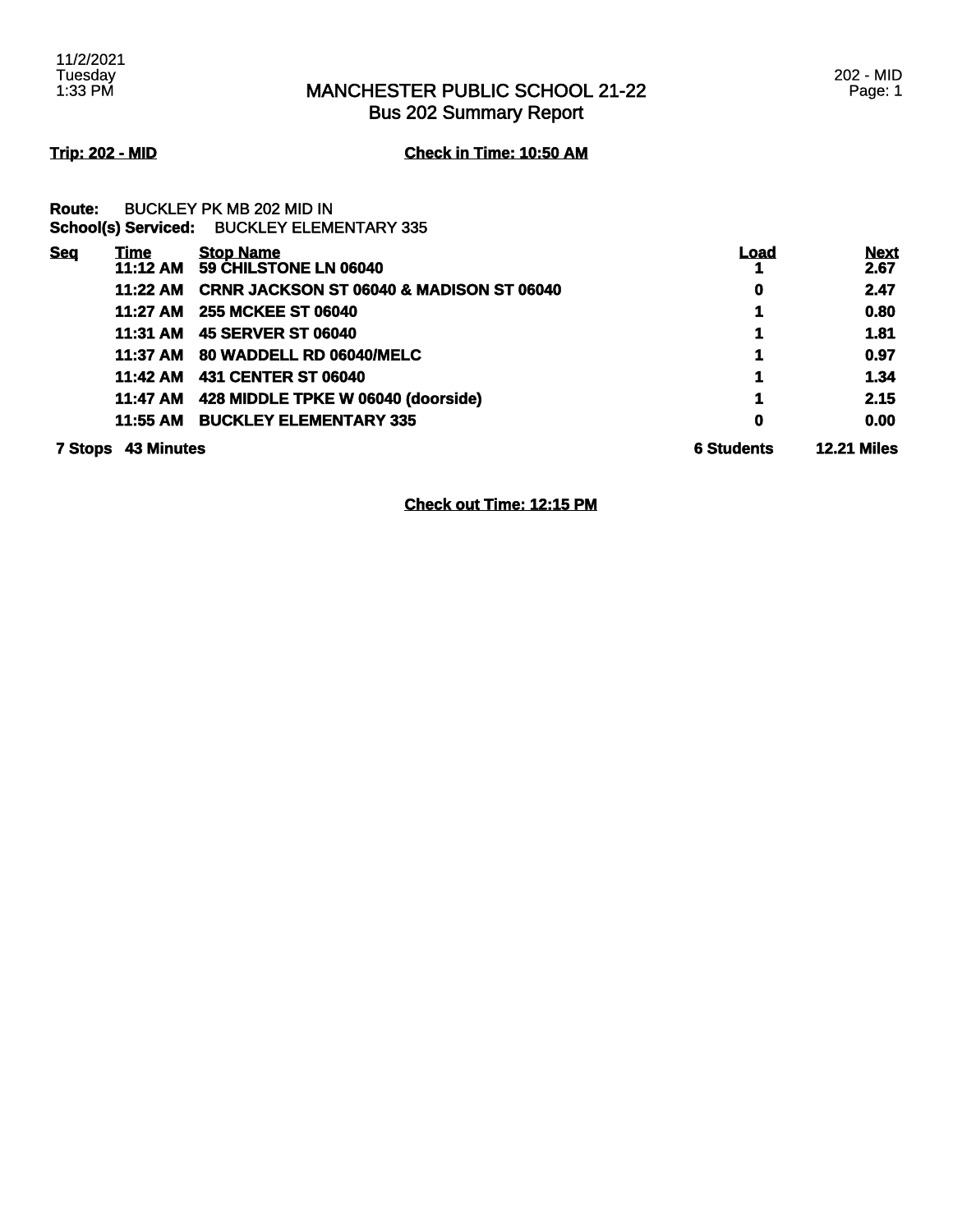11/2/2021 Tuesday 1:43 PM

# MANCHESTER PUBLIC SCHOOL 21-22 Bus 203 Summary Report

# **Trip: 203 - MID Check in Time: 11:02 AM**

| <b>Route:</b> | <b>KEENEY PK MB 203 MID IN</b>                   |
|---------------|--------------------------------------------------|
|               | <b>School(s) Serviced: KEENEY ELEMENTARY 339</b> |

| <b>Seq</b> | <u>Time</u><br>11:29 AM   | <b>Stop Name</b><br>170 HILLIARD ST 06042 | <u>Load</u>       | <b>Next</b><br>1.80 |
|------------|---------------------------|-------------------------------------------|-------------------|---------------------|
|            | 11:35 AM                  | <b>230 NEW STATE RD 06042</b>             |                   | 2.91                |
|            | 11:46 AM                  | <b>181 MCKEE ST 06040</b>                 |                   | 0.30                |
|            | 11:47 AM                  | <b>39 MCKINLEY ST 06040</b>               |                   | 0.37                |
|            | 11:49 AM                  | <b>15 PIONEER CIR 06040</b>               |                   | 0.17                |
|            | 11:50 AM                  | 80 WADDELL RD 06040/MELC                  |                   | 1.27                |
|            | 11:55 AM                  | <b>KEENEY ELEMENTARY 339</b>              | 0                 | 0.00                |
|            | <b>6 Stops 26 Minutes</b> |                                           | <b>6 Students</b> | 6.82 Miles          |

**Check out Time: 12:11 PM**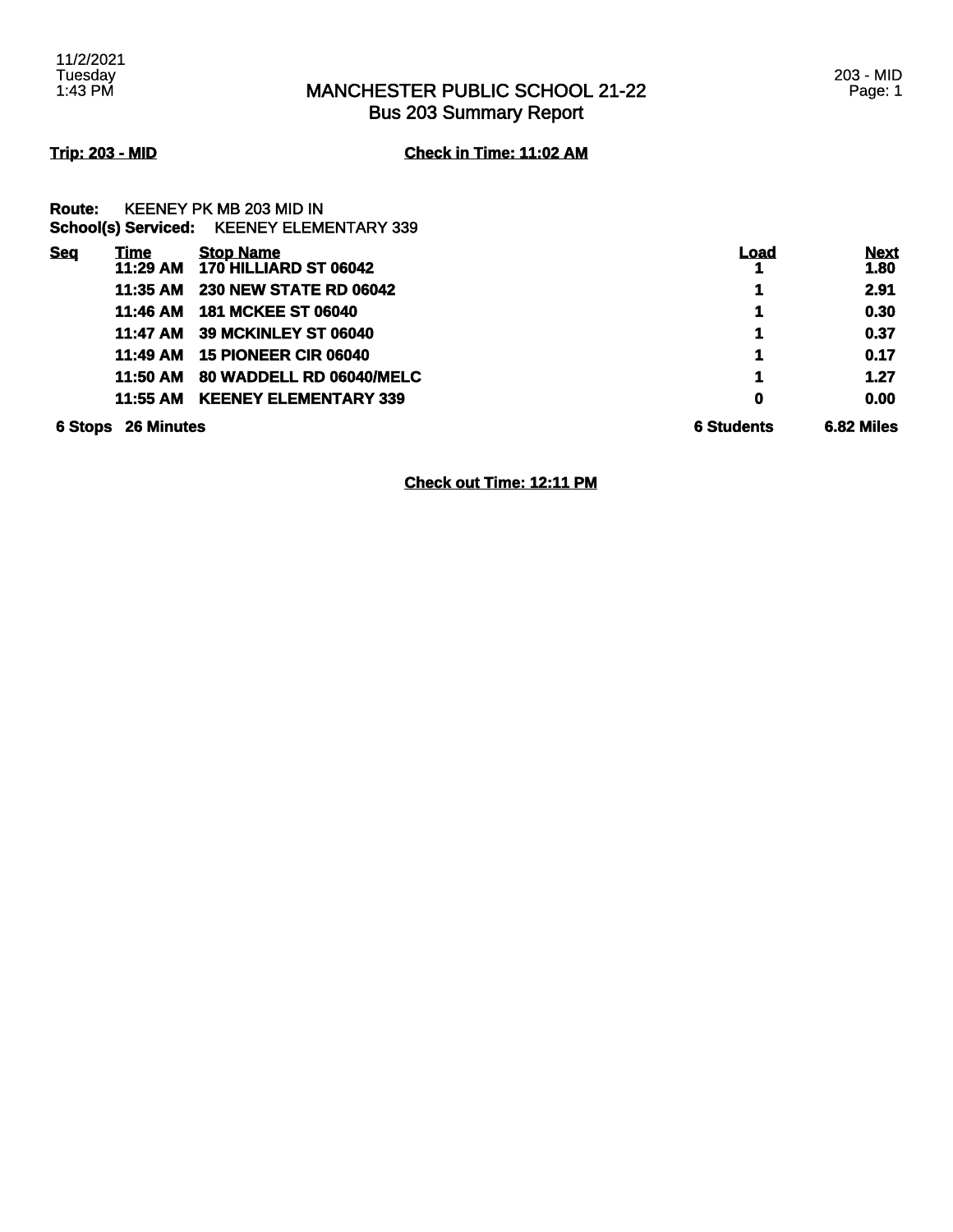204 - MID Page: 1

Bus 204 Summary Report

# **Trip: 204 - MID Check in Time: 11:07 AM**

## **Route:** BUCKLEY PK MB 204 MID IN **School(s) Serviced:** BUCKLEY ELEMENTARY 335

| <b>Seq</b> | Time              | <b>Stop Name</b>                                              | Load       | <u>Next</u>       |
|------------|-------------------|---------------------------------------------------------------|------------|-------------------|
|            | 11:28 AM          | 207 SCOTT DR 06042                                            |            | 1.73              |
|            | 11:34 AM          | <b>CRNR OAKLAND ST 06042 &amp; RACHEL RD (doorside)</b>       |            | 2.00              |
|            | 11:46 AM          | 33 ROSSETTO DR 06042:1                                        |            | 1.19              |
|            | 11:50 AM          | <b>CRNR TOLLAND TPKE 06042 &amp; DOGWOOD LN - ASPEN WOODS</b> |            | 1.41              |
|            | 11:55 AM          | <b>BUCKLEY ELEMENTARY 335</b>                                 | 0          | 0.00              |
| 4 Stops    | <b>27 Minutes</b> |                                                               | 4 Students | <b>6.33 Miles</b> |

**Check out Time: 12:15 PM**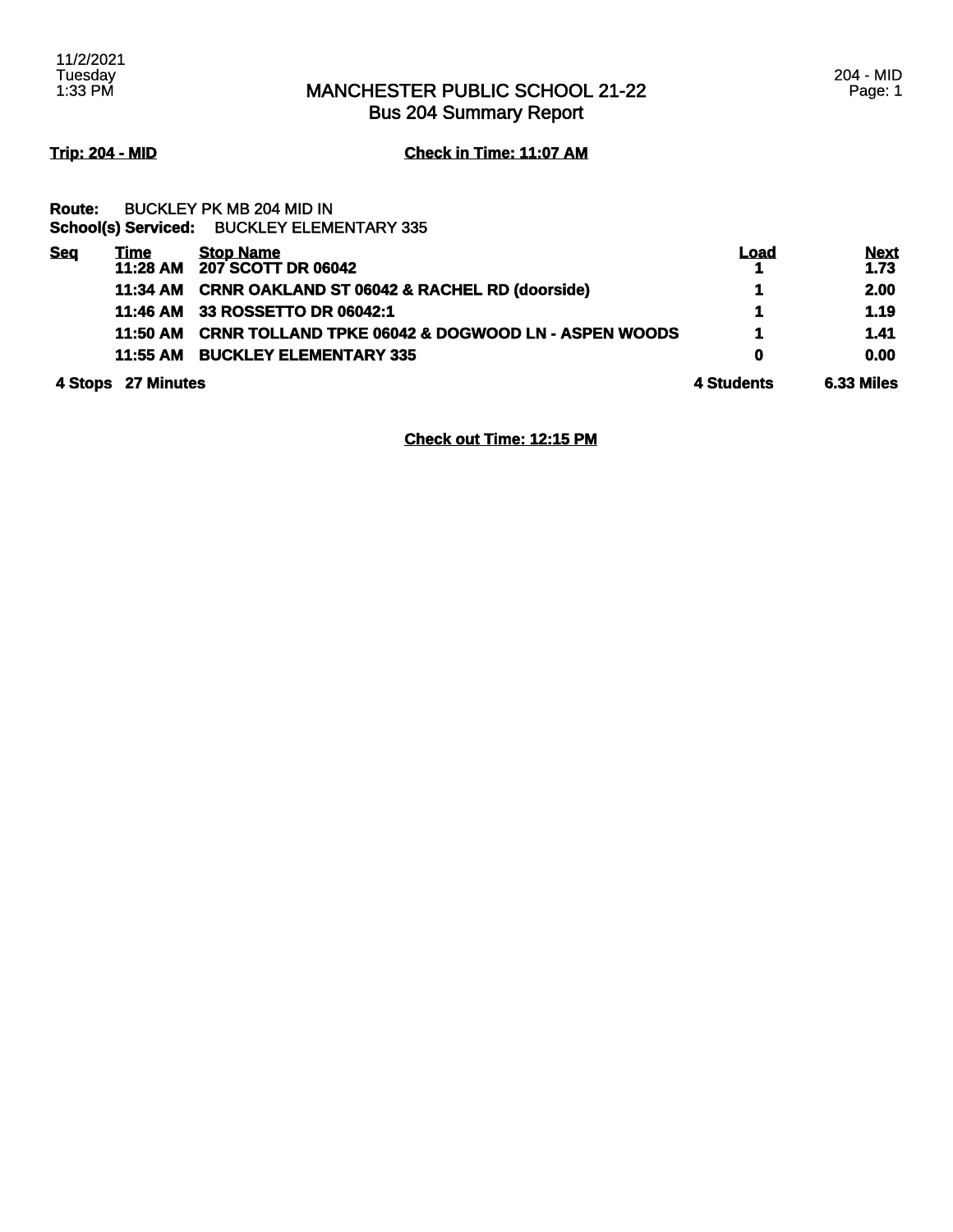# MANCHESTER PUBLIC SCHOOL 21-22 Bus 205 Summary Report

205 - MID Page: 1

# **Trip: 205 - MID Check in Time: 10:34 AM**

## **Route:** MPSC - MHS PK WC 205 MID OUT

**School(s) Serviced:** MANCHESTER PRESCHOOL CENTER 108, MANCHESTER HIGH PK 811

| <b>Seq</b> | Time<br>11:00 AM   | <b>Stop Name</b><br><b>MANCHESTER HIGH PK 811</b> | Load<br>0  | <b>Next</b><br>0.66 |
|------------|--------------------|---------------------------------------------------|------------|---------------------|
|            | 11:00 AM           | <b>MANCHESTER PRESCHOOL CENTER 108</b>            | 0          | 1.38                |
|            | 11:05 AM           | <b>153 HOLL ST 06040</b>                          |            | 1.19                |
|            | 11:10 AM           | <b>190 PINE ST 06040</b>                          |            | 1.18                |
|            | 11:15 AM           | <b>56 SEAMAN CIR 06040</b>                        |            | 0.00                |
|            | 3 Stops 15 Minutes |                                                   | 3 Students | <b>4.41 Miles</b>   |

**Check out Time: 11:27 AM**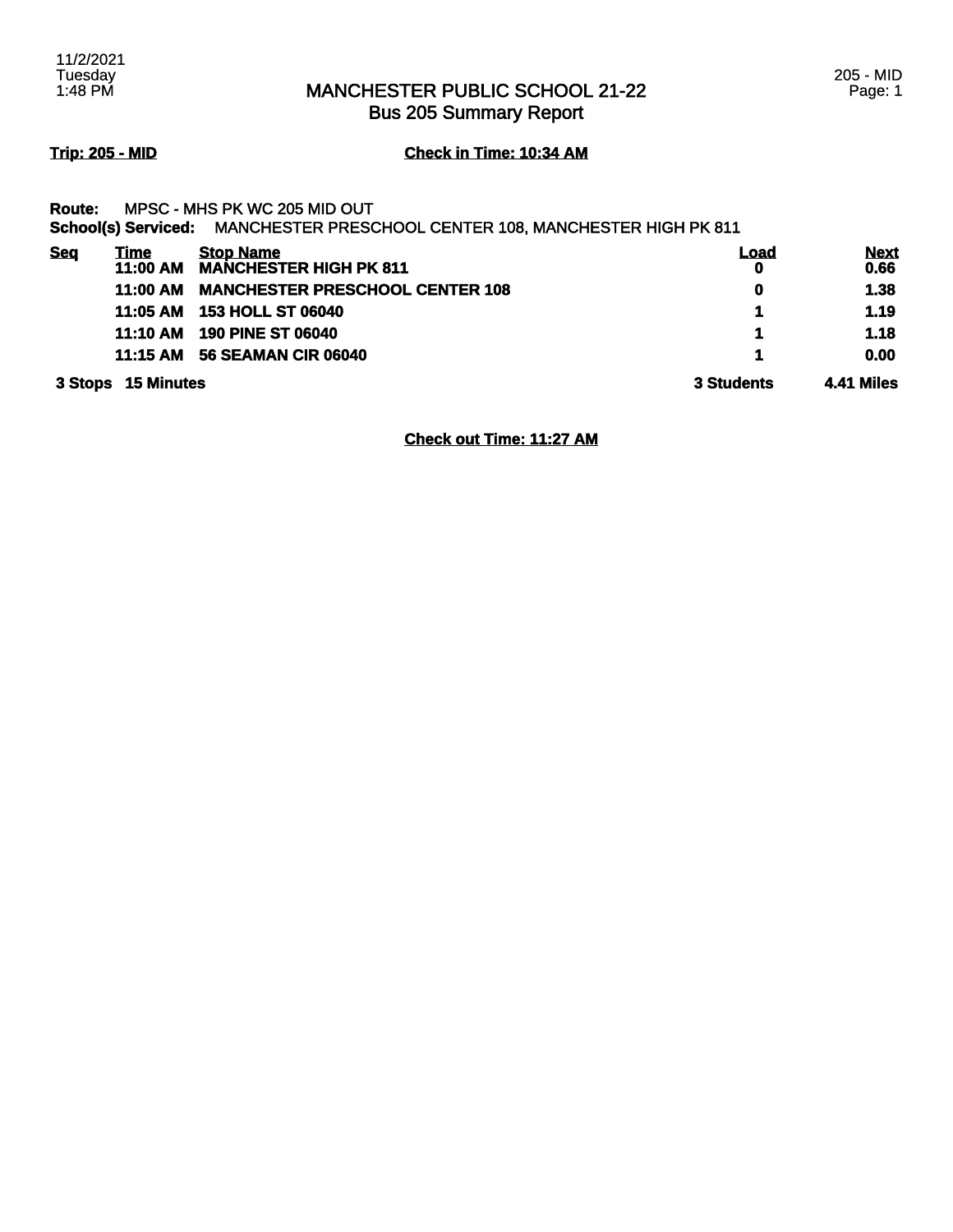Bus 206 Summary Report

**Trip: 206 - MID Check in Time: 10:30 AM**

**Route:** MPSC PK MB 206 MID IN **School(s) Serviced:** MANCHESTER PRESCHOOL CENTER 108

| <b>Seq</b><br>Time            | <b>Stop Name</b>                                              | <u>Load</u>        | <b>Next</b>        |
|-------------------------------|---------------------------------------------------------------|--------------------|--------------------|
| 10:46 AM                      | <b>124 MAPLE ST 06040</b>                                     |                    | 2.39               |
| 10:55 AM                      | 80 WADDELL RD 06040/MELC                                      |                    | 2.20               |
| 11:04 AM                      | <b>105 BRENT RD 06042</b>                                     |                    | 0.65               |
| 11:07 AM                      | 3 HARTLAND RD 06042                                           |                    | 0.45               |
| 11:10 AM                      | <b>15 BROAD ST 06042</b>                                      | 0                  | 0.84               |
| 11:13 AM                      | 34 WOODBRIDGE ST 06042                                        |                    | 2.21               |
| 11:20 AM                      | <b>CRNR TOLLAND TPK &amp; JOHN OLDS DR (THE PLACE CONDOS)</b> |                    | 0.63               |
| 11:22 AM                      | <b>265 SLATER ST 06042</b>                                    |                    | 1.64               |
| 11:33 AM                      | 360 OAKLAND ST 06042 - OAKLAND HEIGHTS - BY SIGN              |                    | 0.30               |
| 11:35 AM                      | <b>CRNR OAKLAND ST 06042 &amp; RACHEL RD 06042:1</b>          | 0                  | 1.33               |
| 11:40 AM                      | <b>59 MIDDLE TPKE E 06040</b>                                 |                    | 0.82               |
| 11:43 AM                      | <b>160 BENTON ST 06040</b>                                    | 0                  | 0.83               |
| 11:51 AM                      | 67 WADSWORTH ST 06040                                         |                    | 0.78               |
| 11:55 AM                      | <b>MANCHESTER PRESCHOOL CENTER 108</b>                        | 0                  | 0.00               |
| <b>69 Minutes</b><br>13 Stops |                                                               | <b>10 Students</b> | <b>15.07 Miles</b> |

**Check out Time: 12:12 PM**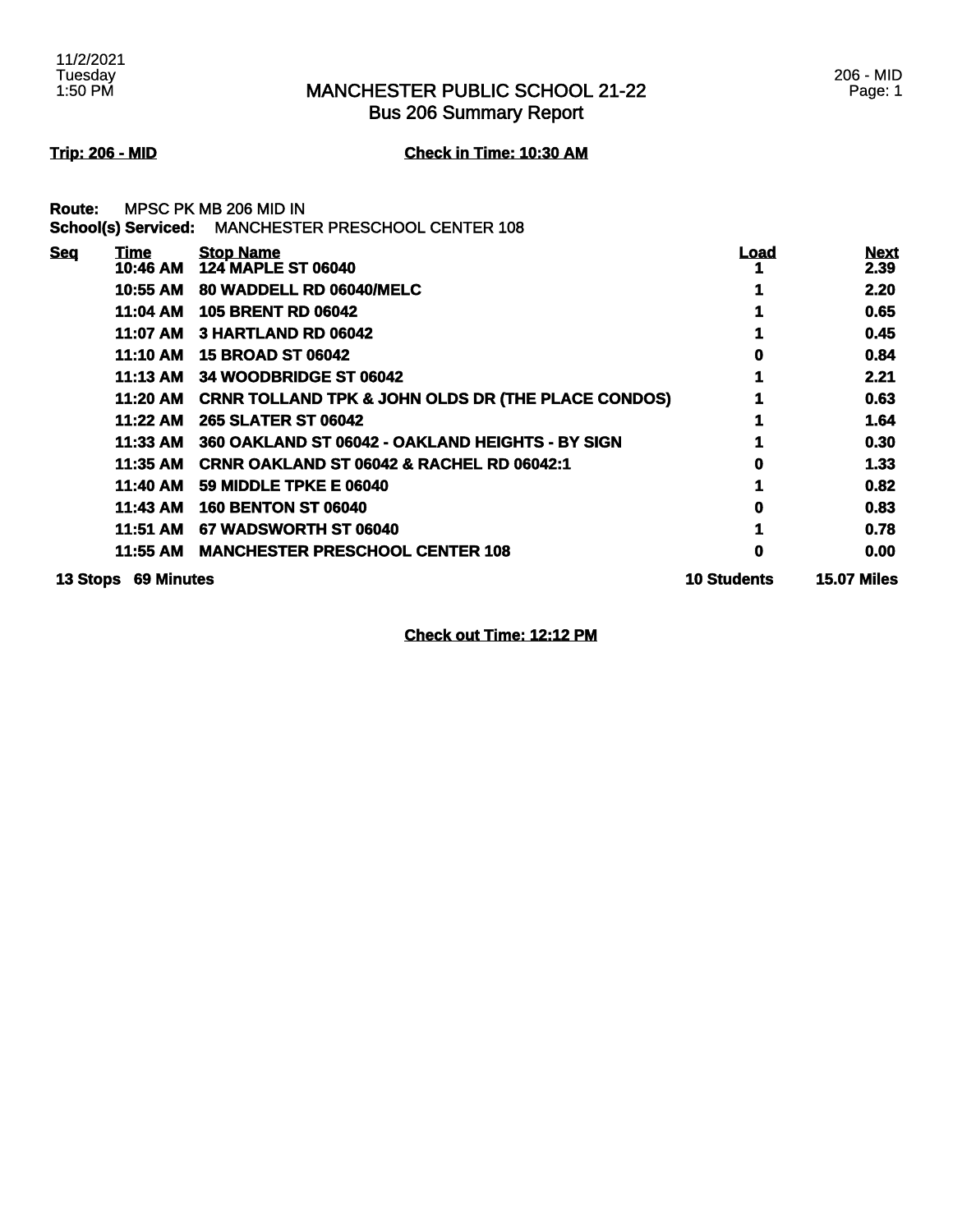# MANCHESTER PUBLIC SCHOOL 21-22 Bus 207 Summary Report

## 207 - MID Page: 1

## **Trip: 207 - MID Check in Time: 10:33 AM**

**Route:** KEENEY PK MB 207 MID OUT **School(s) Serviced:** KEENEY ELEMENTARY 339

| <b>Seq</b><br>Time            | <b>Stop Name</b>             | <u>Load</u> | <b>Next</b>        |
|-------------------------------|------------------------------|-------------|--------------------|
| 11:00 AM                      | <b>KEÉNEY ELEMENTARY 339</b> | o           | 1.82               |
| 11:06 AM                      | 92 JACQUELINE DR 06040       | 0           | 2.46               |
| 11:15 AM                      | 302 HACKMATACK ST 06040      |             | 0.63               |
| 11:17 AM                      | 52 LITCHFIELD ST 06040       | O           | 0.72               |
| 11:20 AM                      | <b>23 GOSLEE DR 06040</b>    |             | 0.38               |
| 11:22 AM                      | <b>146 WALNUT ST 06040</b>   |             | 1.05               |
| 11:27 AM                      | 57 SEAMAN CIR 06040          |             | 0.51               |
| 11:29 AM                      | 80 WADDELL RD 06040/MELC     |             | 0.26               |
| 11:31 AM                      | 53 WADDELL RD 06040          |             | 0.99               |
| 11:34 AM                      | <b>62 RUBY DR 06040</b>      | 0           | 0.00               |
| 11:34 AM                      | <b>64 RUBY DR 06040</b>      |             | 1.35               |
| 11:39 AM                      | <b>40 OLCOTT ST 06040</b>    |             | 0.67               |
| 11:42 AM                      | 45 FOXCROFT DR 06040         |             | 2.01               |
| 11:49 AM                      | <b>127 BENTON ST 06040</b>   |             | 0.00               |
| <b>49 Minutes</b><br>13 Stops |                              | 8 Students  | <b>12.85 Miles</b> |

**Check out Time: 12:02 PM**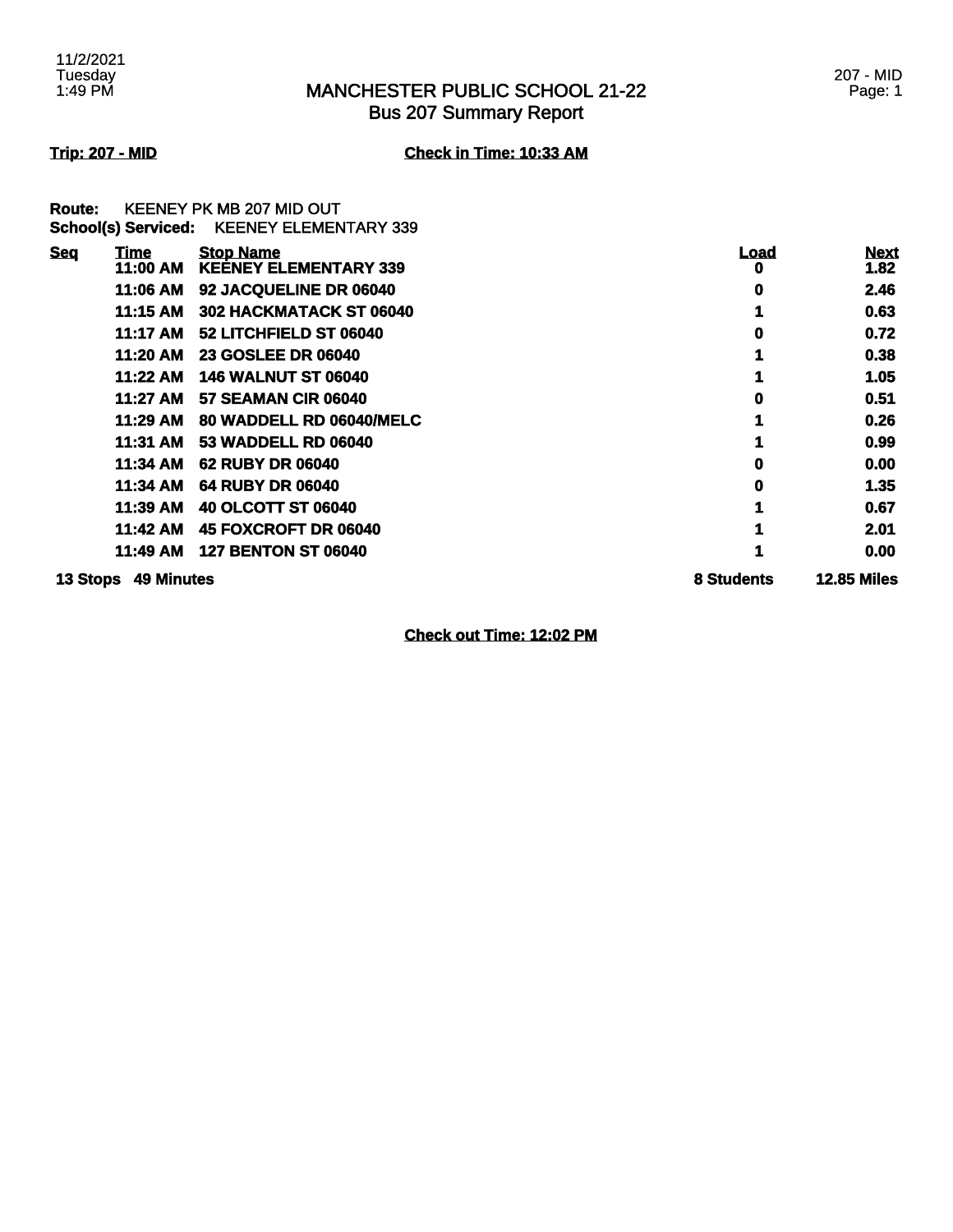# MANCHESTER PUBLIC SCHOOL 21-22 Bus 209 Summary Report

# **Trip: 209 - MID Check in Time: 12:50 PM**

**Route:** NORTH STAR 209 MID IN **School(s) Serviced:** NORTH STAR - CCGC

| <b>Seg</b> | Time<br>1:06 PM    | <b>Stop Name</b><br><b>14 MARTIN ELE DRWY 06040</b> | <u>Load</u> | <b>Next</b><br>2.24 |
|------------|--------------------|-----------------------------------------------------|-------------|---------------------|
|            | 1:15 PM            | 94 CEDAR ST 06040 (MMA Driveway)                    |             | 1.28                |
|            | $1:21$ PM          | 29 WADDELL ELEMENTARY DRWY ST 06042                 |             | 2.84                |
|            | $1:32$ PM          | 63 BUCKLEY ELE DRWY 06042                           | 2           | 3.44                |
|            | 1:45 PM            | <b>NORTH STAR - CCGC</b>                            | 0           | 0.00                |
|            | 4 Stops 39 Minutes |                                                     | 5 Students  | 9.80 Miles          |

**Check out Time: 2:10 PM**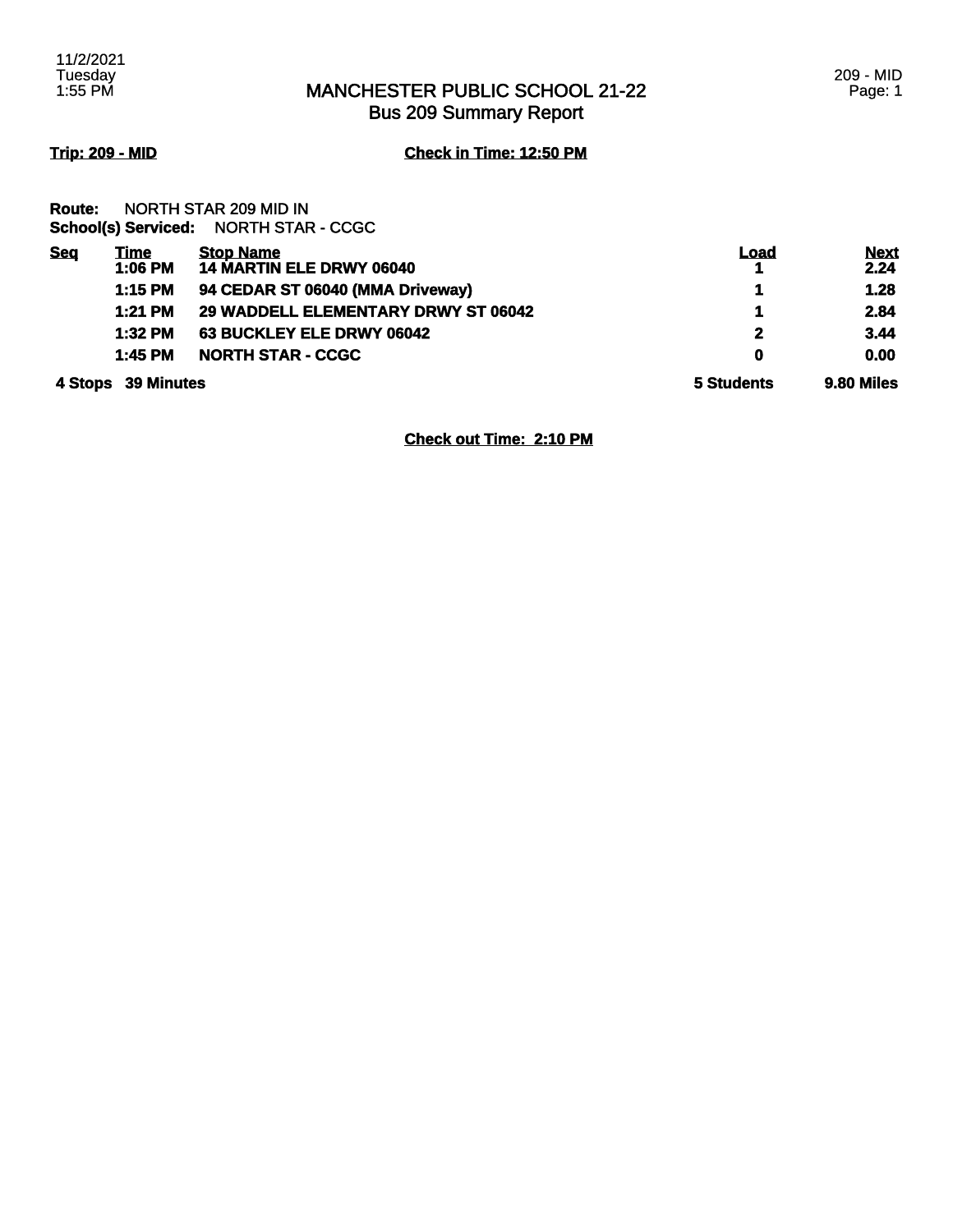# MANCHESTER PUBLIC SCHOOL 21-22 Bus 211 Summary Report

# **Trip: 211 - MID Check in Time: 11:13 AM**

**Route:** KEENEY PK 211 MID IN **School(s) Serviced:** KEENEY ELEMENTARY 339

| <b>Seq</b> | Time              | <b>Stop Name</b><br>11:26 AM 481 SPRING ST 06040 - KINDER CARE pull in driveway | Load<br>4. | <b>Next</b><br>2.40 |
|------------|-------------------|---------------------------------------------------------------------------------|------------|---------------------|
|            | 11:36 AM          | <b>160 BRANFORD ST 06040</b>                                                    | 1          | 1.10                |
|            | 11:41 AM          | <b>112 AUTUMN ST 06040</b>                                                      | 1          | 1.30                |
|            | 11:45 AM          | <b>202 OAK ST 06040</b>                                                         | 1          | 0.42                |
|            | 11:47 AM          | <b>169 OAK ST 06040</b>                                                         | 0          | 2.21                |
|            | 11:55 AM          | <b>KEENEY ELEMENTARY 339</b>                                                    | 0          | 0.00                |
| 5 Stops    | <b>29 Minutes</b> |                                                                                 | 4 Students | <b>7.43 Miles</b>   |

**Check out Time: 12:11 PM**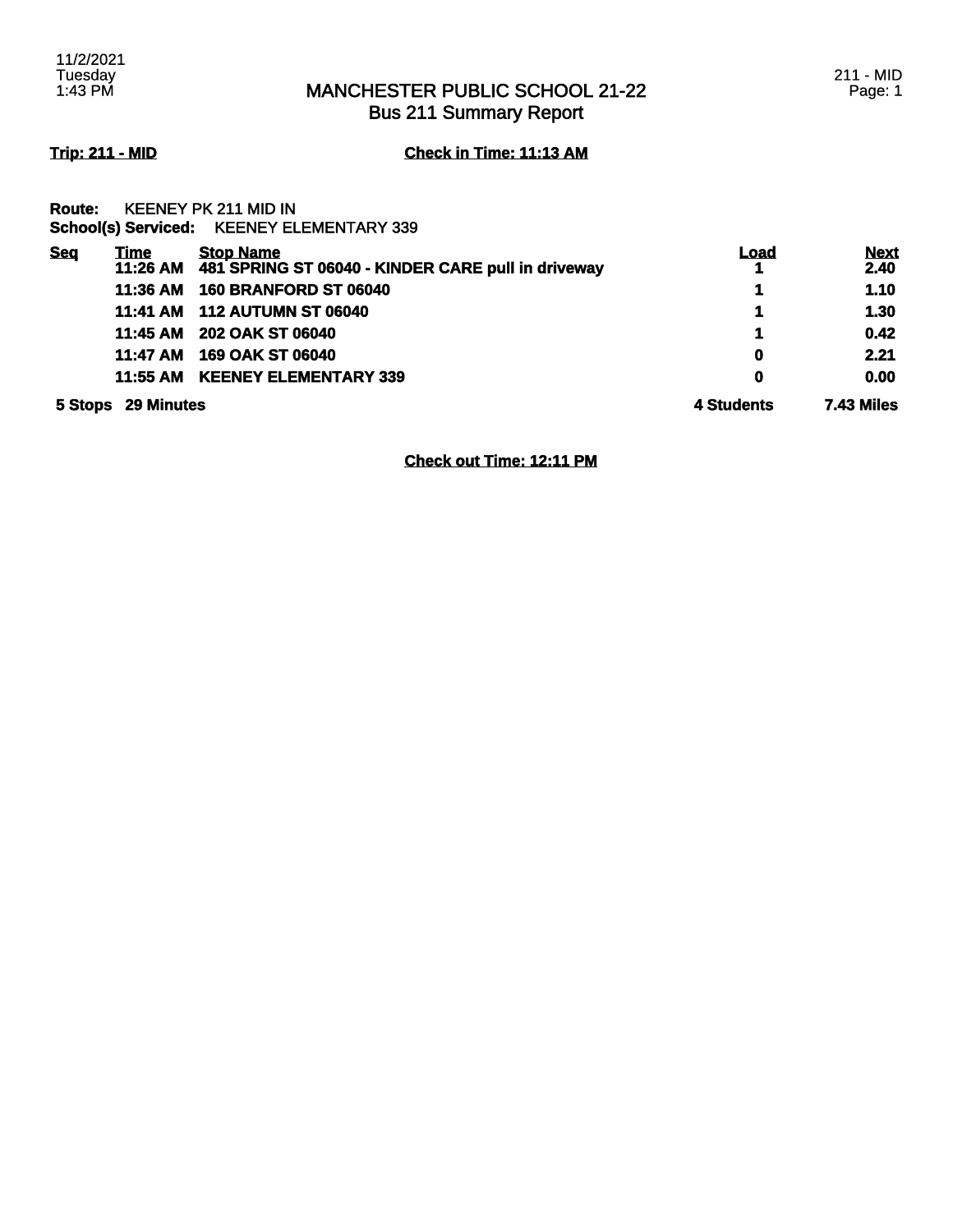Bus 213 Summary Report

**Trip: 213 - MID Check in Time: 10:33 AM**

|            |                         | School(s) Serviced: MANCHESTER PRESCHOOL CENTER 108           |                   |                     |
|------------|-------------------------|---------------------------------------------------------------|-------------------|---------------------|
| <b>Seg</b> | <u>Time</u><br>11:00 AM | <b>Stop Name</b><br><b>MANCHESTER PRESCHOOL CENTER 108</b>    | <u>Load</u><br>0  | <b>Next</b><br>0.86 |
|            |                         | 11:04 AM 40 WESTERLY ST 06042                                 |                   | 2.30                |
|            |                         | 11:12 AM 726 N MAIN ST 06042 (WEE CARE)                       |                   | 0.87                |
|            |                         | 11:16 AM 80 BUCKLAND ST 06042:1                               |                   | 1.15                |
|            | 11:20 AM                | <b>CRNR TOLLAND TPK &amp; JOHN OLDS DR (THE PLACE CONDOS)</b> |                   | 1.88                |
|            | 11:31 AM                | <b>149 ELVREE ST 06042</b>                                    | 2                 | 0.00                |
|            | 5 Stops 31 Minutes      |                                                               | <b>6 Students</b> | <b>7.06 Miles</b>   |

**Check out Time: 11:53 AM**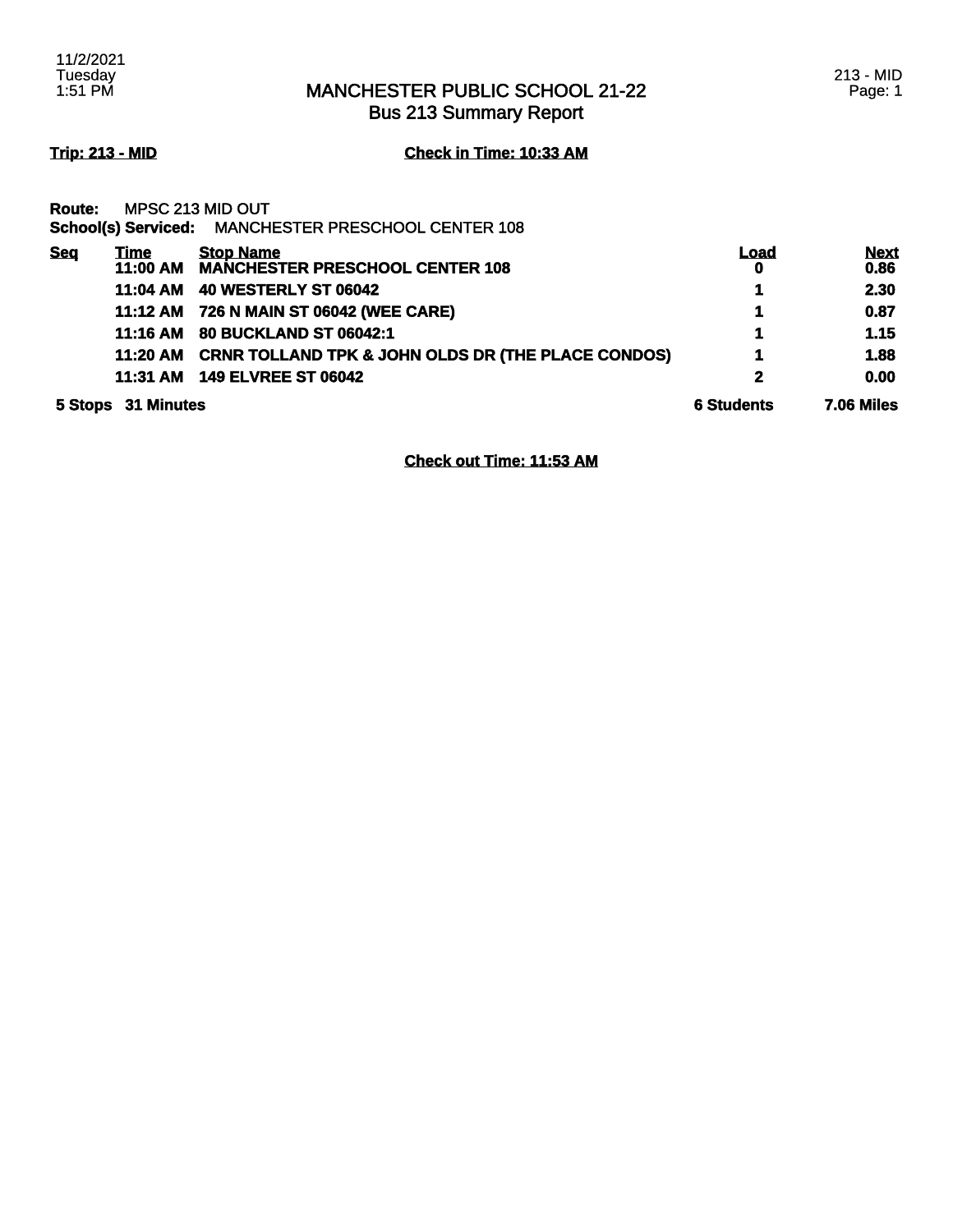# **Trip: 215 - MID Check in Time: 11:11 AM**

|               | 1 Stops 16 Minutes |                                                | 0 Students | <b>4.73 Miles</b> |
|---------------|--------------------|------------------------------------------------|------------|-------------------|
|               | 11:46 AM           | <b>MANCHESTER REG ACAD DRWY 06042</b>          | 0          | 0.00              |
|               |                    | 11:30 AM ILLING MIDDLE 225                     | 0          | 4.73              |
| <b>Seq</b>    | Time               | <b>Stop Name</b>                               | Load       | <b>Next</b>       |
|               |                    | <b>School(s) Serviced: ILLING MIDDLE 225</b>   |            |                   |
| <b>Route:</b> |                    | <b>ILLING TO MRA MTW(1130) TH(920) F(1025)</b> |            |                   |

**Check out Time: 12:05 PM**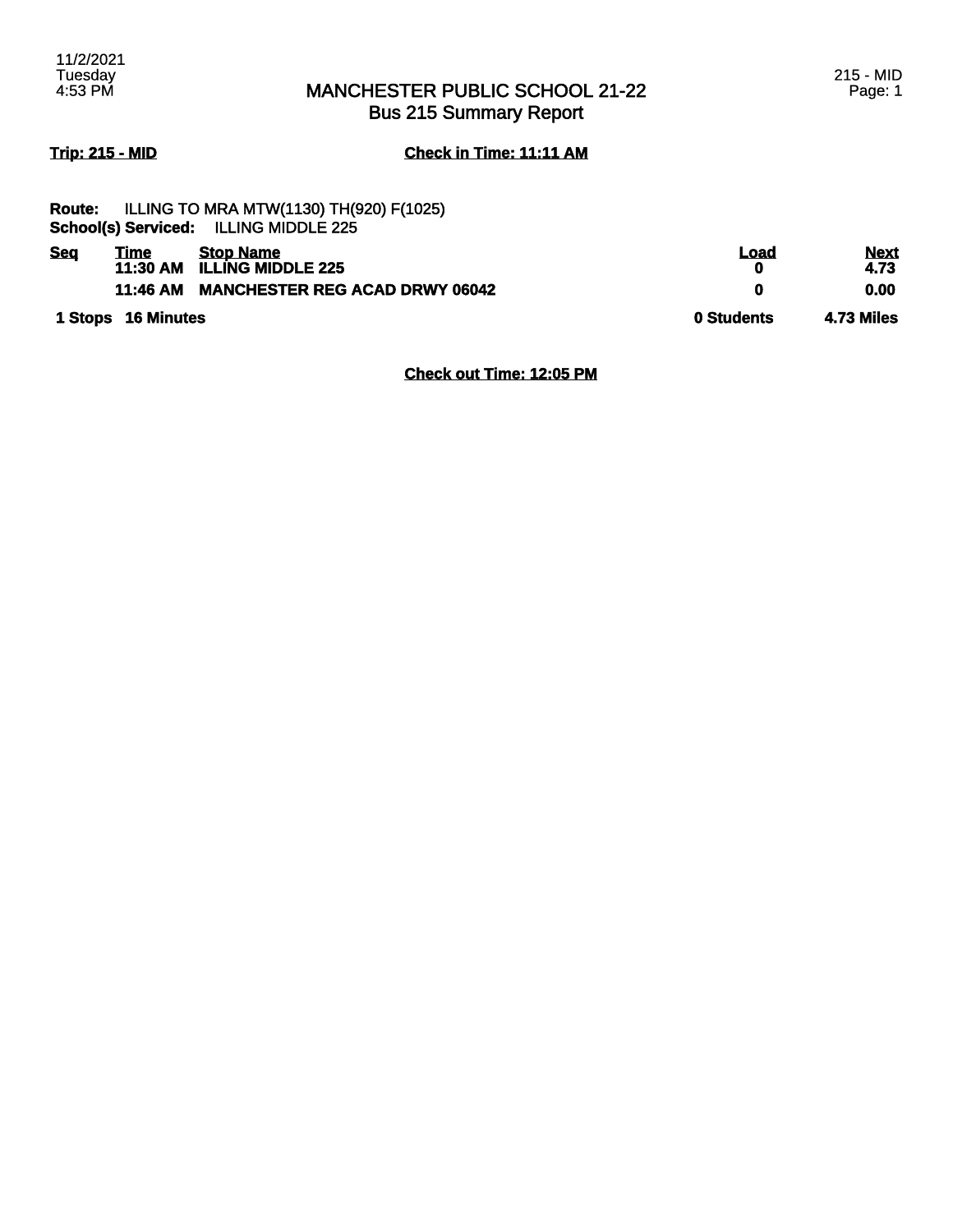Bus 501 Summary Report

# **Trip: 501 - LATE Check in Time: 3:34 PM**

**Route:** ODYSSEY 501 LATE

|--|--|

| <b>Seg</b> | Time              | <b>Stop Name</b>                                              | <u>Load</u> | <b>Next</b>        |
|------------|-------------------|---------------------------------------------------------------|-------------|--------------------|
|            | 4:05 PM           | <b>ODYSSEY COMMUNITY SCHOOL 505</b>                           |             | 1.68               |
|            | 4:10 PM           | <b>CRNR WOODLAND ST 06042 &amp; HOMESTEAD ST 06042</b>        | 0           | 0.73               |
|            | 4:14 PM           | <b>CRNR SUMMIT ST 06042 &amp; HENRY ST 06042</b>              |             | 1.09               |
|            | 4:19 PM           | <b>CRNR MIDDLE TPKE E &amp; CHARLES DR (DOORSIDE ONLY)</b>    |             | 1.28               |
|            | 4:23 PM           | <b>CRNR PHELPS RD 06042 &amp; WOODBRIDGE ST 06042</b>         | 0           | 1.19               |
|            | 4:28 PM           | <b>CRNR N SCHOOL ST 06042 &amp; GOLWAY ST 06042</b>           | o           | 0.33               |
|            | 4:33 PM           | <b>CRNR UNION ST 06042 &amp; KERRY ST 06042</b>               |             | 0.37               |
|            | 4:37 PM           | <b>CRNR UNION ST 06042 &amp; JEFFERSON ST 06042</b>           | 0           | 0.06               |
|            | 4:42 PM           | <b>CRNR TOLLAND TPKE 06042 &amp; JEFFREY ALAN DR 06042</b>    | Ω           | 0.31               |
|            | 4:46 PM           | <b>CRNR TOLLAND TPK &amp; JOHN OLDS DR (THE PLACE CONDOS)</b> | 0           | 1.67               |
|            | 4:51 PM           | CRNR BALDWIN RD 06042 & BRYAN DR 06042 - PM                   | 0           | 0.92               |
|            | 4:56 PM           | <b>CRNR MARJORIE LN 06042 &amp; OAKLAND ST 06042</b>          |             | 1.84               |
|            | 5:00 PM           | <b>CRNR SCOTT DR 06042 &amp; CUSHMAN DR 06042</b>             |             | 0.55               |
|            | 5:05 PM           | <b>CRNR HAMILTON DR 06042 &amp; KENNEDY RD 06042</b>          | 0           | 0.00               |
| 13 Stops   | <b>60 Minutes</b> |                                                               | 0 Students  | <b>12.02 Miles</b> |

**Check out Time: 5:23 PM**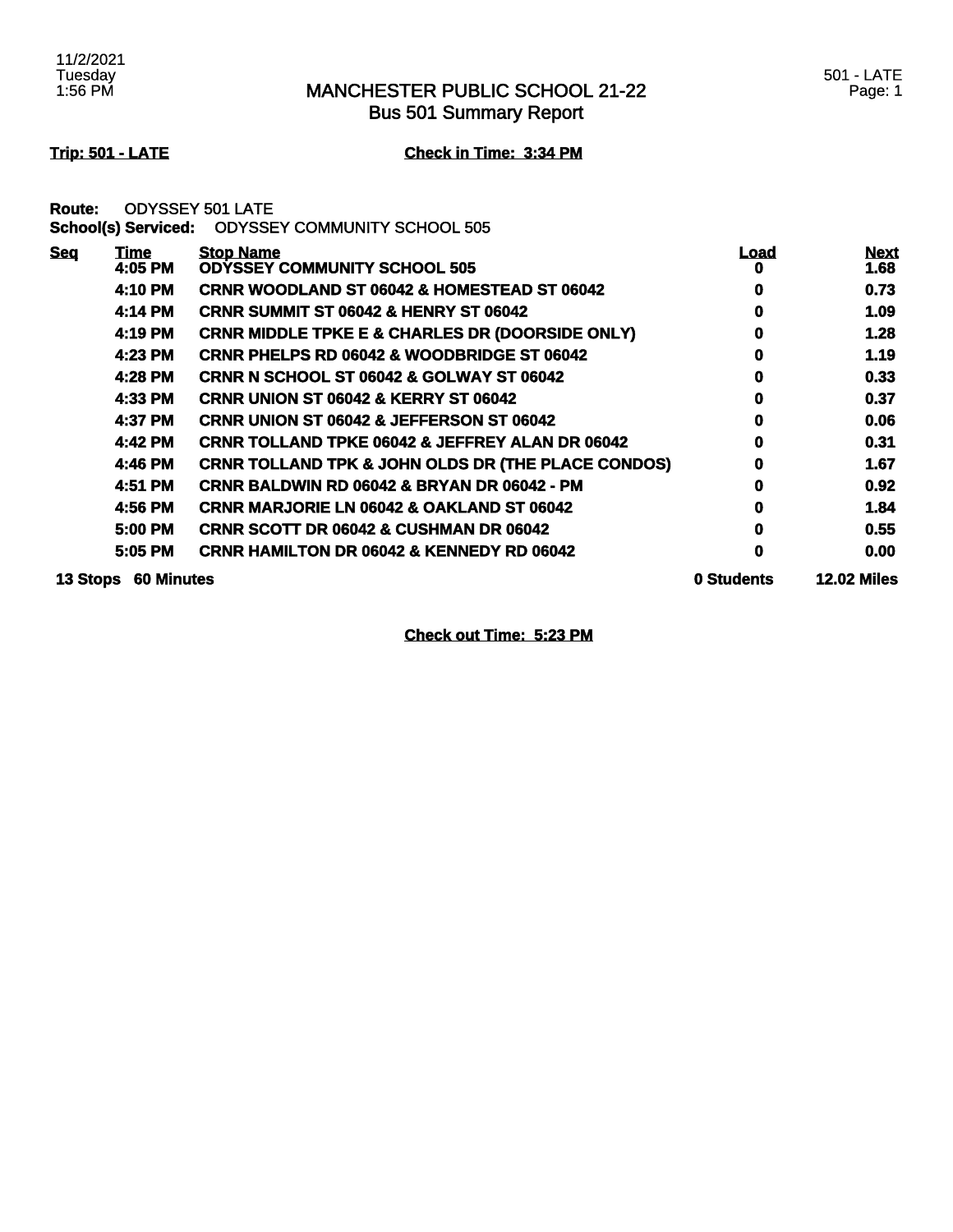Bus 502 Summary Report

# **Trip: 502 - LATE Check in Time: 3:34 PM**

**Route:** ODYSSEY 502 LATE

|  | School(s) Serviced:  ODYSSEY COMMUNITY SCHOOL 505 |  |
|--|---------------------------------------------------|--|
|--|---------------------------------------------------|--|

| <b>Seg</b>      | Time              | <b>Stop Name</b>                                        | <u>Load</u> | <b>Next</b>        |
|-----------------|-------------------|---------------------------------------------------------|-------------|--------------------|
|                 | 4:05 PM           | <b>ODYSSEY COMMUNITY SCHOOL 505</b>                     | o           | 0.83               |
|                 | 4:10 PM           | <b>CRNR OLCOTT ST 06040 &amp; ADAMS ST S 06040</b>      | 0           | 1.69               |
|                 | 4:15 PM           | <b>FOUNTAIN VILLAGE @ THE TENNIS COURTS</b>             | 0           | 2.06               |
|                 | 4:20 PM           | <b>SQUIRE VILLAGE @ RENTAL OFFICE</b>                   | 0           | 2.23               |
|                 | 4:25 PM           | <b>104 WOODSIDE ST/DOORSIDE ONLY</b>                    | 0           | 2.31               |
|                 | 4:30 PM           | <b>CRNR LYNESS ST 06040 &amp; ENSIGN ST 06040</b>       | 0           | 0.81               |
|                 | 4:35 PM           | <b>CRNR CENTER ST 06040 &amp; LILAC ST 06040</b>        | 0           | 1.18               |
|                 | 4:40 PM           | <b>CRNR SPRUCE ST 06040 &amp; PEARL ST 06040</b>        | 0           | 0.69               |
|                 | 4:45 PM           | <b>CRNR E CENTER ST 06040 &amp; WALKER ST 06040</b>     | 0           | 0.39               |
|                 | 4:50 PM           | <b>CRNR PORTER ST 06040 &amp; MUNRO ST 06040</b>        | 0           | 0.45               |
|                 | 4:55 PM           | <b>CRNR E CENTER ST 06040 &amp; PLYMOUTH LN 06040</b>   | 0           | 0.59               |
|                 | 5:00 PM           | <b>CRNR MIDDLE TPKE E 06040 &amp; FERGUSON RD 06040</b> | 0           | 3.25               |
|                 | 5:05 PM           | <b>CRNR HAYSTACK RD 06040 &amp; HOLYOKE DR 06040</b>    | 0           | 0.00               |
| <b>12 Stops</b> | <b>60 Minutes</b> |                                                         | 0 Students  | <b>16.48 Miles</b> |

**Check out Time: 5:14 PM**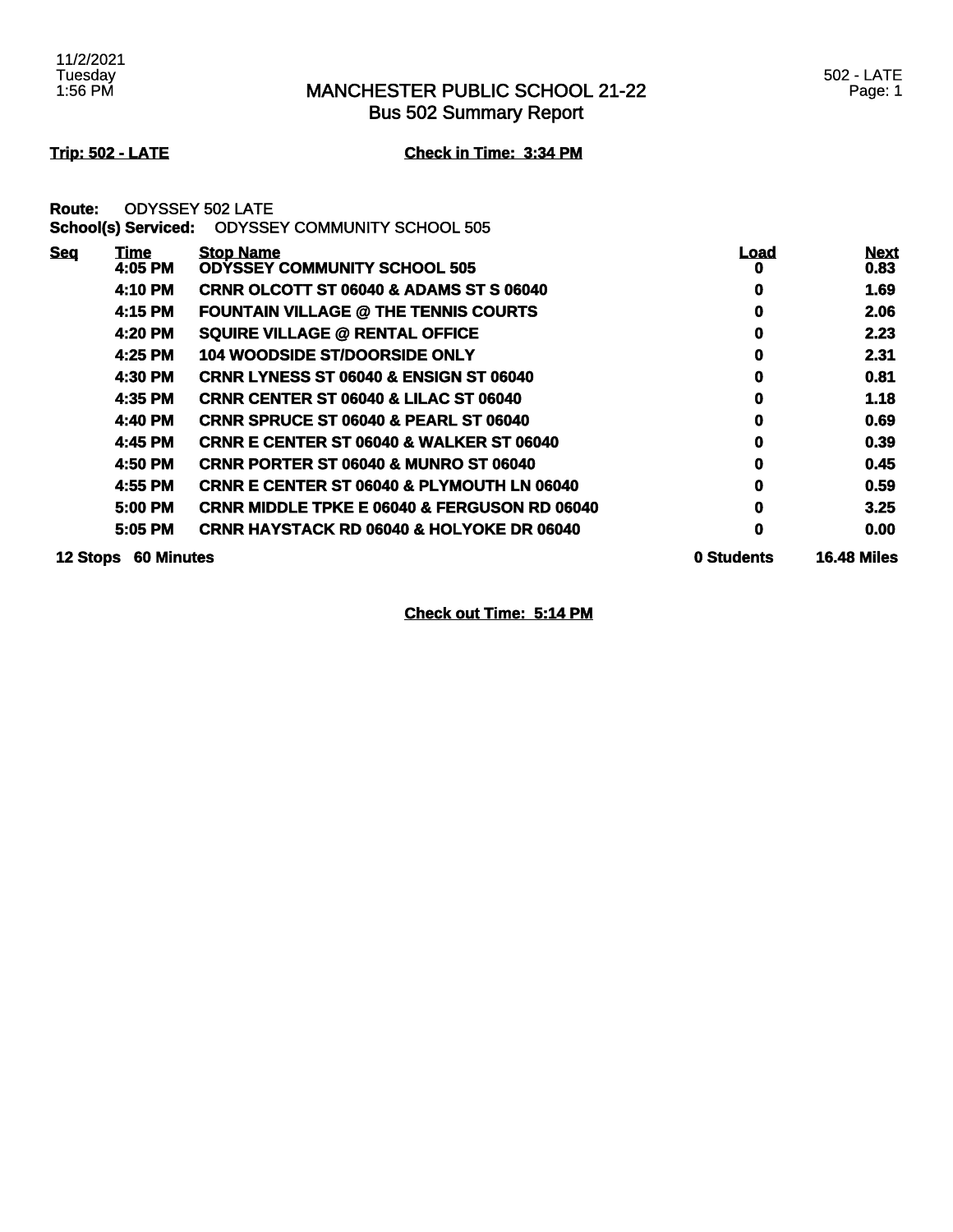Bus 503 Summary Report

**Trip: 503 - LATE Check in Time: 5:05 PM**

**Route:** PAL - 503 Late Run **School(s) Serviced:** PAL

| <b>Seg</b> | Time       | <b>Stop Name</b>                                       | <u>Load</u> | <b>Next</b>        |
|------------|------------|--------------------------------------------------------|-------------|--------------------|
|            | 5:30 PM    | <b>PAL</b>                                             | 0           | 1.96               |
|            | 5:37 PM    | <b>CRNR N MAIN ST 06042 &amp; UNION ST 06042</b>       | 0           | 1.35               |
|            | 5:43 PM    | <b>296 GREEN RD 06042</b>                              | 0           | 1.34               |
|            | 5:48 PM    | <b>CRNR PORTER ST 06040 &amp; PARKER ST 06040</b>      | 0           | 0.79               |
|            | 5:52 PM    | <b>CRNR MAPLE ST 06040 &amp; CLINTON ST 06040</b>      | 0           | 0.51               |
|            | 5:54 PM    | <b>CRNR BIRCH ST 06040 &amp; SPRUCE ST 06040</b>       | 0           | 0.50               |
|            | 5:55 PM    | <b>CRNR CHURCH ST 06040 &amp; MYRTLE ST 06040</b>      | 0           | 1.49               |
|            | 6:02 PM    | <b>CRNR S MAIN ST 06040 &amp; LAKEWOOD CIR N 06040</b> | 0           | 2.03               |
|            | 6:09 PM    | <b>CRNR WETHERELL ST 06040 &amp; SERVER ST 06040</b>   | 0           | 1.38               |
|            | 6:13 PM    | <b>296 HILLSTOWN RD 06040</b>                          | 0           | 0.87               |
|            | 6:16 PM    | <b>CRNR REDWOOD RD 06040 &amp; HILLSTOWN RD 06040</b>  | 0           | 1.72               |
|            | 6:26 PM    | <b>30 CHANNING DR 06040</b>                            | 0           | 0.00               |
| 11 Stops   | 56 Minutes |                                                        | 0 Students  | <b>13.94 Miles</b> |

**Check out Time: 6:40 PM**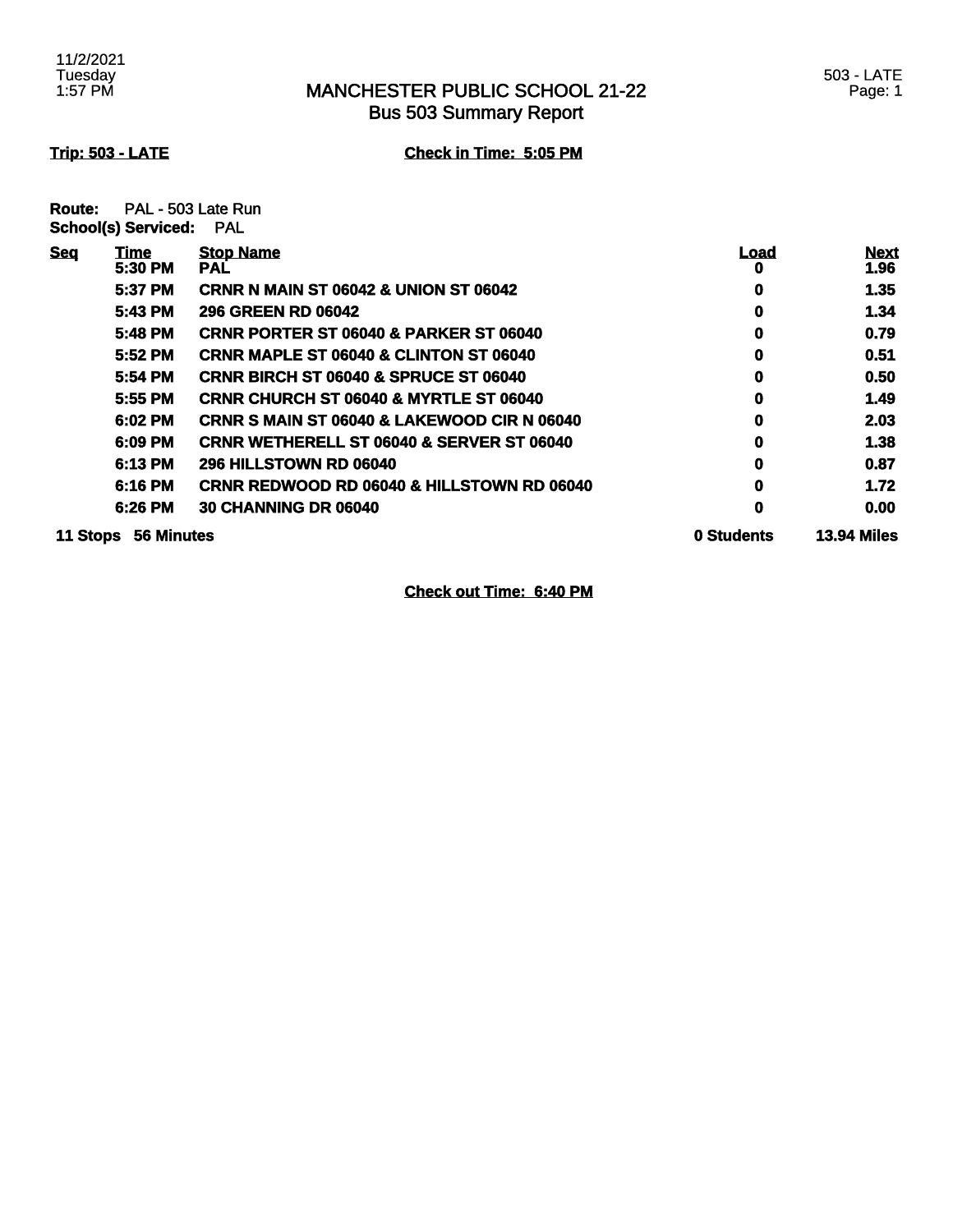# MANCHESTER PUBLIC SCHOOL 21-22 Bus 504 Summary Report

## 504 - LATE Page: 1

# **Trip: 504 - LATE Check in Time: 4:09 PM**

**Route:** MHS M-TH 504 LATE RUN **School(s) Serviced:** MANCHESTER HIGH 111

| <b>Seq</b> | <b>Time</b><br>4:35 PM | <b>Stop Name</b><br><b>MANCHESTER HIGH 111</b>                | <b>Load</b><br>o | <b>Next</b><br>2.40 |
|------------|------------------------|---------------------------------------------------------------|------------------|---------------------|
|            | 4:40 PM                |                                                               |                  |                     |
|            |                        | <b>118 NEW STATE RD 06042</b>                                 | o                | 0.24                |
|            | 4:40 PM                | <b>243 NEW STATE RD 06042</b>                                 | 0                | 1.34                |
|            | 4:46 PM                | <b>CRNR TOLLAND TPKE 06042 &amp; DOGWOOD LN - ASPEN WOODS</b> | 0                | 1.44                |
|            | 4:48 PM                | <b>CRNR TOLLAND TPK &amp; JOHN OLDS DR (THE PLACE CONDOS)</b> | 0                | 0.98                |
|            | 4:50 PM                | <b>CRNR N MAIN ST 06042 &amp; UNION ST 06042</b>              | 0                | 0.69                |
|            | 4:53 PM                | <b>CRNR GREEN RD 06042 &amp; SHERWOOD CIR 06042</b>           | 0                | 2.23                |
|            | 4:58 PM                | <b>CRNR DALE RD 06040 &amp; MIDDLE TPKE E 06040</b>           | o                | 0.73                |
|            | 4:59 PM                | <b>CRNR VERNON ST 06042 &amp; LYDALL ST 06042</b>             | 0                | 1.51                |
|            | 5:02 PM                | <b>CRNR LYDALL ST 06042 &amp; DEER RUN TRL 06042</b>          | o                | 2.00                |
|            | 5:05 PM                | <b>CRNR MEADOWBROOK DR 06042 &amp; TUFTS DR 06042</b>         | 0                | 1.50                |
|            | 5:08 PM                | <b>CRNR VERNON ST 06042 &amp; SCOTT DR 06042</b>              | 0                | 0.24                |
|            | 5:09 PM                | <b>CRNR VERNON ST 06042 &amp; KNOLLWOOD RD 06042</b>          | 0                | 0.64                |
|            | 5:10 PM                | <b>CRNR HAMILTON DR 06042 &amp; CARPENTER RD 06042</b>        | 0                | 1.64                |
|            | 5:14 PM                | <b>CRNR PARKER ST 06042 &amp; ELVREE ST 06042</b>             | 0                | 1.10                |
|            | 5:16 PM                | 360 OAKLAND ST 06042 - OAKLAND HEIGHTS - BY SIGN              | 0                | 1.22                |
|            | 5:19 PM                | <b>CRNR OAKLAND ST 06042 &amp; RACHEL RD (doorside)</b>       | 0                | 1.32                |
|            | 5:22 PM                | <b>CRNR BALDWIN RD 06042 &amp; BRYAN DR 06042 - PM</b>        | 0                | 3.43                |
|            | 5:27 PM                | CRNR BURNHAM ST 06042 & CROFT DR 06042                        | o                | 3.43                |
|            | 5:35 PM                | 465 BUCKLAND HILLS DR 06042 - PAVILLION APTS                  | o                | 4.18                |
|            | 5:45 PM                | <b>CRNR MIDDLE TPKE E 06040 &amp; WOODBRIDGE ST 06042</b>     | o                | 2.08                |
|            | 5:50 PM                | <b>CRNR OAKLAND ST 06042 &amp; N SCHOOL ST 06042</b>          | 0                | 0.00                |
|            | 21 Stops 75 Minutes    |                                                               | 0 Students       | <b>34.34 Miles</b>  |

**Check out Time: 6:10 PM**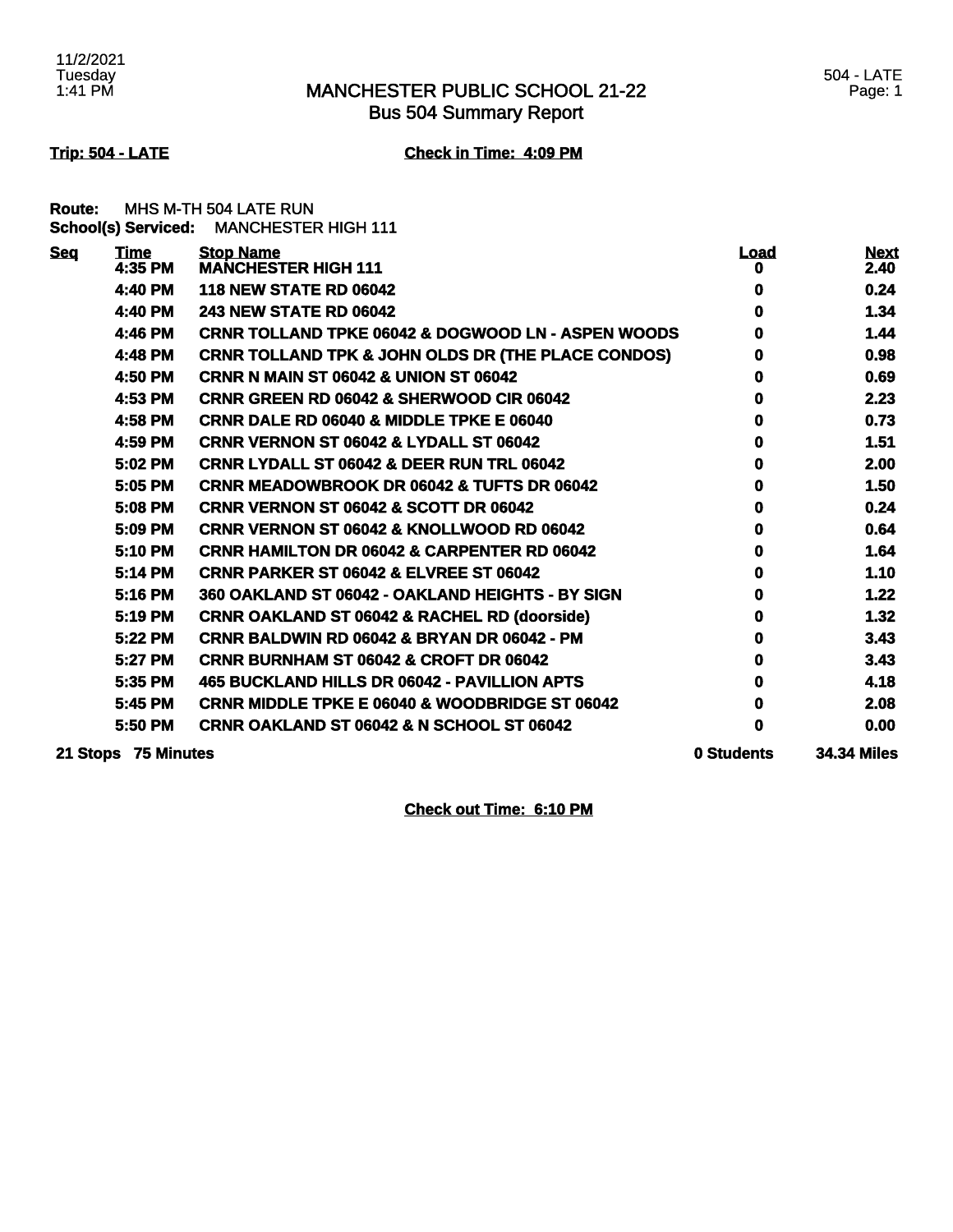# MANCHESTER PUBLIC SCHOOL 21-22 Bus 505 Summary Report

## 505 - LATE Page: 1

# **Trip: 505 - LATE Check in Time: 4:09 PM**

**Route:** MHS M-TH 505 LATE RUN **School(s) Serviced:** MANCHESTER HIGH 111

| <b>Seq</b> | <b>Time</b><br>$4:35$ PM | <b>Stop Name</b><br><b>MANCHESTER HIGH 111</b>            | <u>Load</u><br>0 | <b>Next</b><br>0.55 |
|------------|--------------------------|-----------------------------------------------------------|------------------|---------------------|
|            | 4:36 PM                  | <b>CRNR BROOKFIELD ST 06040 &amp; E CENTER ST 06040</b>   | 0                | 1.24                |
|            | 4:40 PM                  | CRNR COOPER ST 06040 & CENTER ST 06040                    | 0                | 0.26                |
|            | 4:41 PM                  | <b>CRNR CENTER ST 06040 &amp; ALEXANDER ST 06040</b>      | 0                | 0.16                |
|            | 4:41 PM                  | <b>CRNR CENTER ST 06040 &amp; STONE ST 06040</b>          | 0                | 0.38                |
|            | 4:43 PM                  | <b>CRNR LINNMORE DR 06040 &amp; ADAMS ST 06040</b>        | 0                | 0.39                |
|            | 4:44 PM                  | <b>CRNR CENTER ST 06040 &amp; JARVIS RD 06040</b>         | 0                | 1.33                |
|            | 4:47 PM                  | <b>CRNR HARTFORD RD 06040 &amp; WILFRED RD 06040</b>      | 0                | 0.23                |
|            | 4:48 PM                  | <b>SQUIRE VILLAGE @ MAIL BOXES</b>                        | 0                | 2.28                |
|            | 4:53 PM                  | <b>CRNR HILLSTOWN RD 06040 &amp; BRAMBLEBUSH RD 06040</b> | 0                | 0.93                |
|            | 4:55 PM                  | <b>CRNR WETHERELL ST 06040 &amp; COUGAR DR 06040</b>      | 0                | 0.71                |
|            | 4:57 PM                  | <b>CRNR HORACE ST 06040 &amp; MAXWELL ST 06040</b>        | 0                | 0.09                |
|            | 4:57 PM                  | CRNR HORACE ST 06040 & PACKARD ST 06040                   | 0                | 3.47                |
|            | 5:03 PM                  | <b>CRNR BUSH HILL RD 06040 &amp; BELL ST 06040</b>        | 0                | 1.27                |
|            | 5:06 PM                  | <b>CRNR KEENEY ST 06040 &amp; NUTMEG DR 06040</b>         | 0                | 0.17                |
|            | 5:07 PM                  | <b>CRNR KEENEY ST 06040 &amp; LELAND DR 06040</b>         | 0                | 0.61                |
|            | 5:08 PM                  | <b>CRNR KEENEY ST 06040 &amp; HACKMATACK ST 06040</b>     | 0                | 1.63                |
|            | 5:13 PM                  | <b>CRNR S MAIN ST 06040 &amp; LAKEWOOD CIR N 06040</b>    | 0                | 1.94                |
|            | 5:17 PM                  | <b>CRNR S MAIN ST 06040 &amp; SHALLOWBROOK LN 06040</b>   | 0                | 1.99                |
|            | 5:22 PM                  | <b>CRNR CHARTER OAK ST 06040 &amp; SPRUCE ST 06040</b>    | 0                | 0.55                |
|            | 5:24 PM                  | CRNR SPRUCE ST 06040 & SCHOOL ST 06040                    | 0                | 1.77                |
|            | 5:29 PM                  | <b>CRNR GARDNER ST 06040 &amp; SPRING ST 06040</b>        | 0                | 0.67                |
|            | 5:30 PM                  | <b>CRNR HIGHLAND ST 06040 &amp; CANDLEWOOD DR 06040</b>   | 0                | 1.29                |
|            | 5:33 PM                  | <b>CRNR CARTER ST 06040 &amp; AMANDA DR 06040</b>         | 0                | 0.37                |
|            | 5:33 PM                  | <b>CRNR CARTER ST 06040 &amp; BLUE RIDGE DR 06040</b>     | 0                | 0.22                |
|            | 5:34 PM                  | <b>CRNR BLUE RIDGE DR 06040 &amp; BETTE DR 06040</b>      | 0                | 7.82                |
|            | 5:50 PM                  | <b>131 DOWNEY DR 06040</b>                                | 0                | 0.00                |
|            | 26 Stops 75 Minutes      |                                                           | 0 Students       | <b>32.32 Miles</b>  |

**Check out Time: 6:12 PM**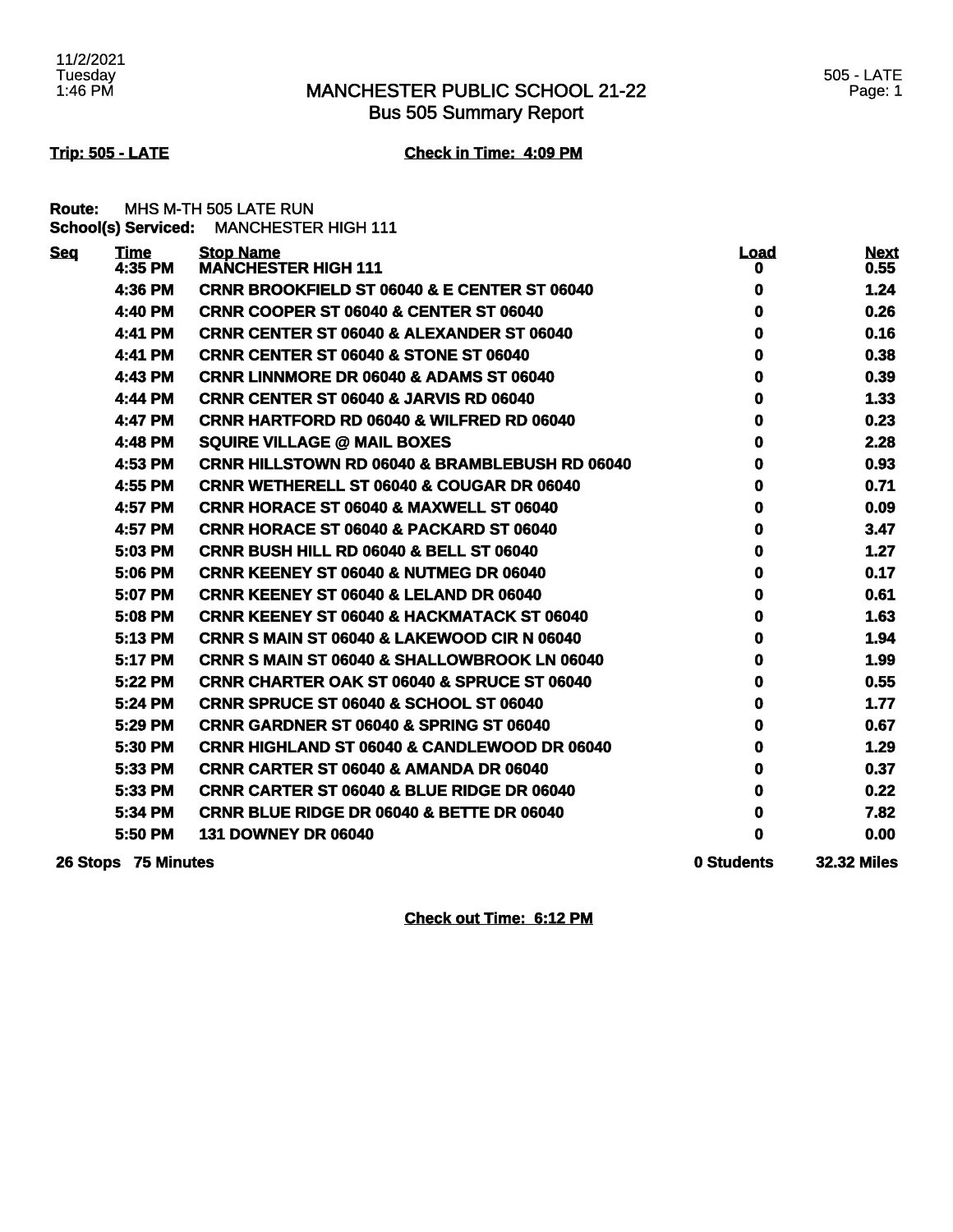# MANCHESTER PUBLIC SCHOOL 21-22 Bus 506 Summary Report

**Trip: 506 - LATE Check in Time: 4:10 PM**

**Route:** Illing Late Run 506 **School(s) Serviced:** ILLING MIDDLE 225

| <b>Seq</b> | <b>Time</b><br>4:35 PM | <b>Stop Name</b><br><b>ILLING MIDDLE 225</b>               | <b>Load</b><br>o | <b>Next</b><br>2.28 |
|------------|------------------------|------------------------------------------------------------|------------------|---------------------|
|            | 4:44 PM                | <b>CRNR HIGHLAND ST 06040 &amp; CANDLEWOOD DR 06040</b>    | 0                | 0.61                |
|            | 4:45 PM                | <b>CRNR CHARTER OAK ST 06040 &amp; SYCAMORE LN 06040</b>   | 0                | 0.41                |
|            | 4:47 PM                | <b>CRNR CHARTER OAK ST 06040 &amp; SPRUCE ST 06040</b>     | 0                | 0.94                |
|            | 4:50 PM                | <b>CRNR SPRUCE ST 06040 &amp; OAK ST 06040</b>             | 0                | 0.64                |
|            | 4:53 PM                | <b>CRNR PARK ST 06040 &amp; CHESTNUT ST 06040</b>          | 0                | 0.28                |
|            | 4:54 PM                | <b>CRNR ELM ST 06040 &amp; FOREST ST 06040</b>             | 0                | 0.60                |
|            | 4:56 PM                | CRNR COOPER ST 06040 & SUMMER ST 06040                     | 0                | 0.29                |
|            | 4:57 PM                | <b>CRNR CENTER ST 06040 &amp; ROOSEVELT ST 06040</b>       | 0                | 0.28                |
|            | 4:58 PM                | CRNR STONE ST 06040 & CENTER ST 06040                      | 0                | 0.31                |
|            | 5:00 PM                | <b>CRNR CENTER ST 06040 &amp; OLCOTT DR 06040</b>          | 0                | 0.23                |
|            | 5:00 PM                | <b>CRNR CENTER ST 06040 &amp; JARVIS RD 06040</b>          | 0                | 2.41                |
|            | 5:08 PM                | <b>CRNR HARTFORD RD 06040 &amp; WEST ST 06040</b>          | 0                | 0.82                |
|            | 5:11 PM                | <b>CRNR WADDELL RD 06040 &amp; DUDLEY ST 06040</b>         | 0                | 0.76                |
|            | 5:13 PM                | <b>CRNR HARTFORD RD 06040 &amp; WILFRED RD 06040</b>       | 0                | 0.23                |
|            | 5:14 PM                | <b>SQUIRE VILLAGE @ MAIL BOXES</b>                         | 0                | 1.18                |
|            | 5:18 PM                | <b>CRNR HORACE ST 06040 &amp; BIDWELL ST 06040</b>         | 0                | 0.58                |
|            | 5:19 PM                | <b>CRNR KEENEY ST 06040 &amp; HACKMATACK ST 06040</b>      | 0                | 0.57                |
|            | 5:22 PM                | <b>CRNR KEENEY ST 06040 &amp; BIDWELL ST 06040</b>         | 0                | 0.43                |
|            | 5:23 PM                | <b>CRNR KEENEY ST 06040 &amp; WALEK FARMS RD 06040</b>     | 0                | 0.17                |
|            | 5:24 PM                | <b>CRNR KEENEY ST 06040 &amp; NUTMEG DR 06040</b>          | 0                | 0.41                |
|            | 5:25 PM                | <b>CRNR HUCKLEBERRY RD 06040 &amp; STRAWBERRY LN 06040</b> | 0                | 0.25                |
|            | 5:26 PM                | <b>CRNR KEENEY ST 06040 &amp; BRIARWOOD DR 06040</b>       | 0                | 2.40                |
|            | 5:35 PM                | <b>CRNR S MAIN ST 06040 &amp; LAKEWOOD CIR N 06040</b>     | 0                | 3.78                |
|            | 5:46 PM                | <b>CRNR BLUE RIDGE DR 06040 &amp; BETTE DR 06040</b>       | 0                | 0.00                |
|            | 24 Stops 71 Minutes    |                                                            | 0 Students       | <b>20.86 Miles</b>  |

**Check out Time: 5:57 PM**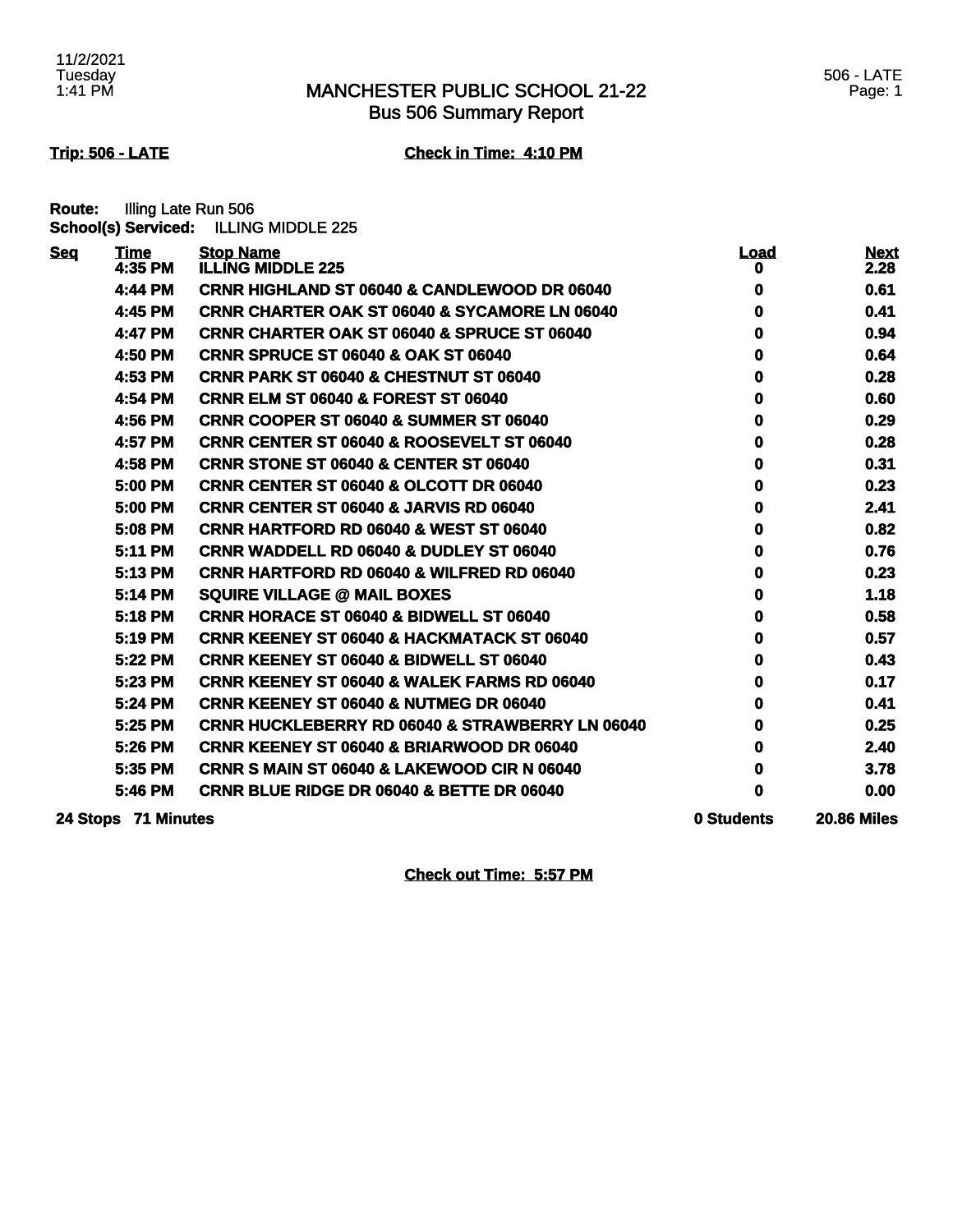# MANCHESTER PUBLIC SCHOOL 21-22 Bus 507 Summary Report

## **Trip: 507 - LATE Check in Time: 4:10 PM**

**Route:** Illing Late Run 507 **School(s) Serviced:** ILLING MIDDLE 225

| <b>Seq</b> | <u>Time</u>         | <b>Stop Name</b>                                              | <u>Load</u> | <u>Next</u>        |
|------------|---------------------|---------------------------------------------------------------|-------------|--------------------|
|            | 4:35 PM             | <b>ILLING MIDDLE 225</b>                                      | o           | 1.76               |
|            | 4:41 PM             | <b>CRNR OAKLAND ST 06042 &amp; TUDOR LN 06042</b>             | o           | 1.06               |
|            | 4:44 PM             | CRNR OAKLAND ST 06042 & MILL ST 06042                         | 0           | 2.04               |
|            | 4:50 PM             | CRNR VERNON ST 06042 & SCOTT DR 06042                         | 0           | 3.10               |
|            | 4:59 PM             | 360 OAKLAND ST 06042 - OAKLAND HEIGHTS - BY SIGN              | 0           | 1.01               |
|            | 5:03 PM             | <b>150 AVERY ST 06042</b>                                     | o           | 1.32               |
|            | 5:06 PM             | <b>CRNR TOLLAND TPKE 06042 &amp; UNION ST 06042:1</b>         | 0           | 0.23               |
|            | 5:07 PM             | <b>CRNR SLATER ST 06042 &amp; TOLLAND TPKE 06042</b>          | 0           | 0.08               |
|            | 5:07 PM             | <b>CRNR TOLLAND TPK &amp; JOHN OLDS DR (THE PLACE CONDOS)</b> | 0           | 0.17               |
|            | 5:07 PM             | <b>CRNR TOLLAND TPKE @ ASPEN WOOD CONDOS</b>                  | 0           | 0.31               |
|            | 5:08 PM             | <b>CRNR TOLLAND TPKE 06042 &amp; HORIZON WAY 06042</b>        | 0           | 0.10               |
|            | 5:08 PM             | <b>CRNR TOLLAND TPKE 06042 &amp; DOGWOOD LN - ASPEN WOODS</b> | 0           | 2.03               |
|            | 5:15 PM             | <b>CRNR DREXEL DR 06042 &amp; CROFT DR 06042</b>              | o           | 0.27               |
|            | 5:16 PM             | <b>CRNR BURNHAM ST 06042 &amp; CROFT DR 06042</b>             | o           | 2.26               |
|            | 5:23 PM             | 726 N MAIN ST 06042 (WEE CARE)                                | o           | 0.62               |
|            | 5:24 PM             | <b>CRNR N MAIN ST 06042 &amp; MCCABE ST 06042</b>             | o           | 0.15               |
|            | 5:24 PM             | <b>CRNR UNION ST 06042 &amp; N MAIN ST 06042</b>              | 0           | 4.05               |
|            | 5:36 PM             | <b>CRNR MIDDLE TPKE E 06040 &amp; FINLEY ST 06040</b>         | 0           | 4.71               |
|            | 5:50 PM             | 465 BUCKLAND HILLS DR 06042 - PAVILLION APTS                  | 0           | 0.00               |
|            | 18 Stops 75 Minutes |                                                               | 0 Students  | <b>25.27 Miles</b> |

**Check out Time: 6:20 PM**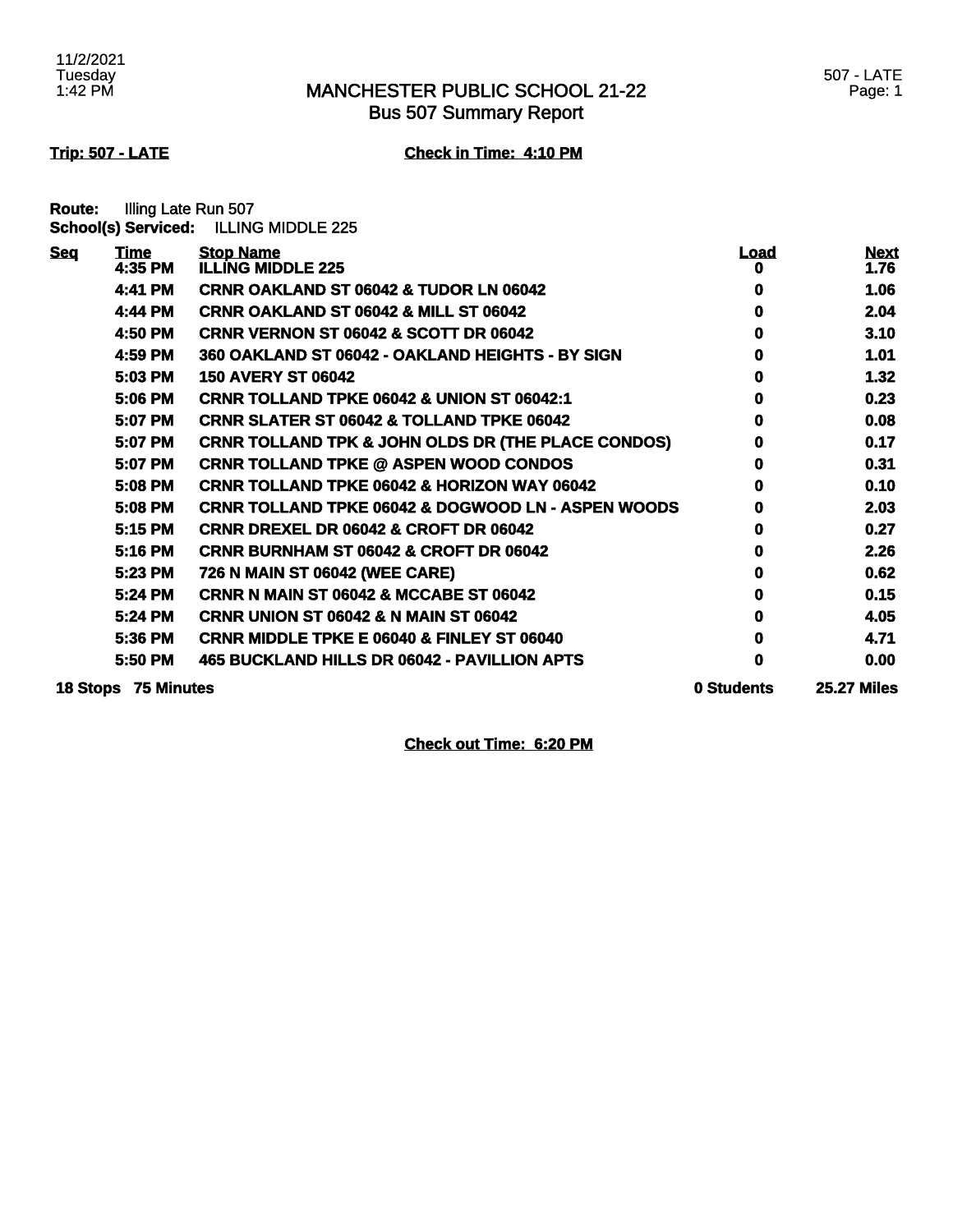# MANCHESTER PUBLIC SCHOOL 21-22 Bus 508 Summary Report

**Trip: 508 - LATE Check in Time: 4:13 PM**

**Route:** BENNET LATE 508: WEST **School(s) Serviced:** BENNET ACADEMY 221

| <b>Seq</b> | <b>Time</b><br>4:30 PM | <b>Stop Name</b><br><b>BENNET ACADEMY 221</b>           | <b>Load</b><br>0    | <b>Next</b><br>1.45 |
|------------|------------------------|---------------------------------------------------------|---------------------|---------------------|
|            | 4:36 PM                | <b>CRNR S MAIN ST 06040 &amp; SPRING ST 06040</b>       | 22                  | 1.67                |
|            | 4:43 PM                | <b>CRNR WESTWOOD ST 06040 &amp; CAMPFIELD RD 06040</b>  | 43                  | 0.84                |
|            | 4:48 PM                | <b>CRNR PEILA DR 06040 &amp; GREEN FARMS LN 06040</b>   | 19                  | 0.91                |
|            | 4:52 PM                | <b>CRNR KEENEY ST 06040 &amp; WALEK FARMS RD 06040</b>  | 20                  | 1.40                |
|            | 4:57 PM                | <b>CRNR BUSH HILL RD 06040 &amp; GARNET RD 06040</b>    | 0                   | 0.76                |
|            | 4:59 PM                | <b>CRNR W GERALD DR 06040 &amp; KEENEY ST 06040</b>     | 1                   | 0.57                |
|            | 5:01 PM                | <b>CRNR ERIE ST 06040 &amp; KEENEY ST 06040</b>         | 1                   | 1.60                |
|            | 5:06 PM                | <b>CRNR WETHERELL ST 06040 &amp; COUGAR DR 06040</b>    | 5                   | 0.55                |
|            | 5:09 PM                | <b>FOUNDERS DR - MIDDLE</b>                             | $\overline{2}$      | 1.24                |
|            | 5:13 PM                | CRNR BRAMBLEBUSH RD 06040 & REDWOOD RD 06040            | 4                   | 0.75                |
|            | 5:21 PM                | <b>CRNR BUSH HILL RD 06040 &amp; HILLSTOWN RD 06040</b> | 3                   | 2.10                |
|            | 5:27 PM                | <b>SQUIRE VILLAGE @ RENTAL OFFICE</b>                   | 32                  | 0.25                |
|            | 5:30 PM                | <b>CRNR HARTFORD RD 06040 &amp; WILFRED RD 06040</b>    | 4                   | 0.93                |
|            | 5:33 PM                | <b>28 FOLEY ST 06040</b>                                | 19                  | 0.68                |
|            | 5:37 PM                | <b>CRNR CENTER ST 06040 &amp; ROOSEVELT ST 06040</b>    | 25                  | 0.25                |
|            | 5:40 PM                | <b>CRNR CENTER ST 06040 &amp; MCKEE ST 06040</b>        | 16                  | 0.16                |
|            | 5:42 PM                | <b>CRNR THOMPSON RD 06040 &amp; THOMPSON RD 06040</b>   | 5                   | 0.45                |
|            | 5:44 PM                | CRNR OLCOTT ST 06040 & TREBBE DR 06040                  | 9                   | 0.20                |
|            | 5:45 PM                | <b>CRNR CENTER ST 06040 &amp; THOMAS DR 06040</b>       | 3                   | 0.35                |
|            | 5:47 PM                | <b>CRNR SALEM RD 06040 &amp; DOVER RD 06040</b>         | 12                  | 1.30                |
|            | 5:53 PM                | <b>FOUNTAIN VILLAGE @ THE TENNIS COURTS</b>             | 8                   | 0.00                |
|            | 21 Stops 83 Minutes    |                                                         | <b>253 Students</b> | <b>18.41 Miles</b>  |

**Check out Time: 6:14 PM**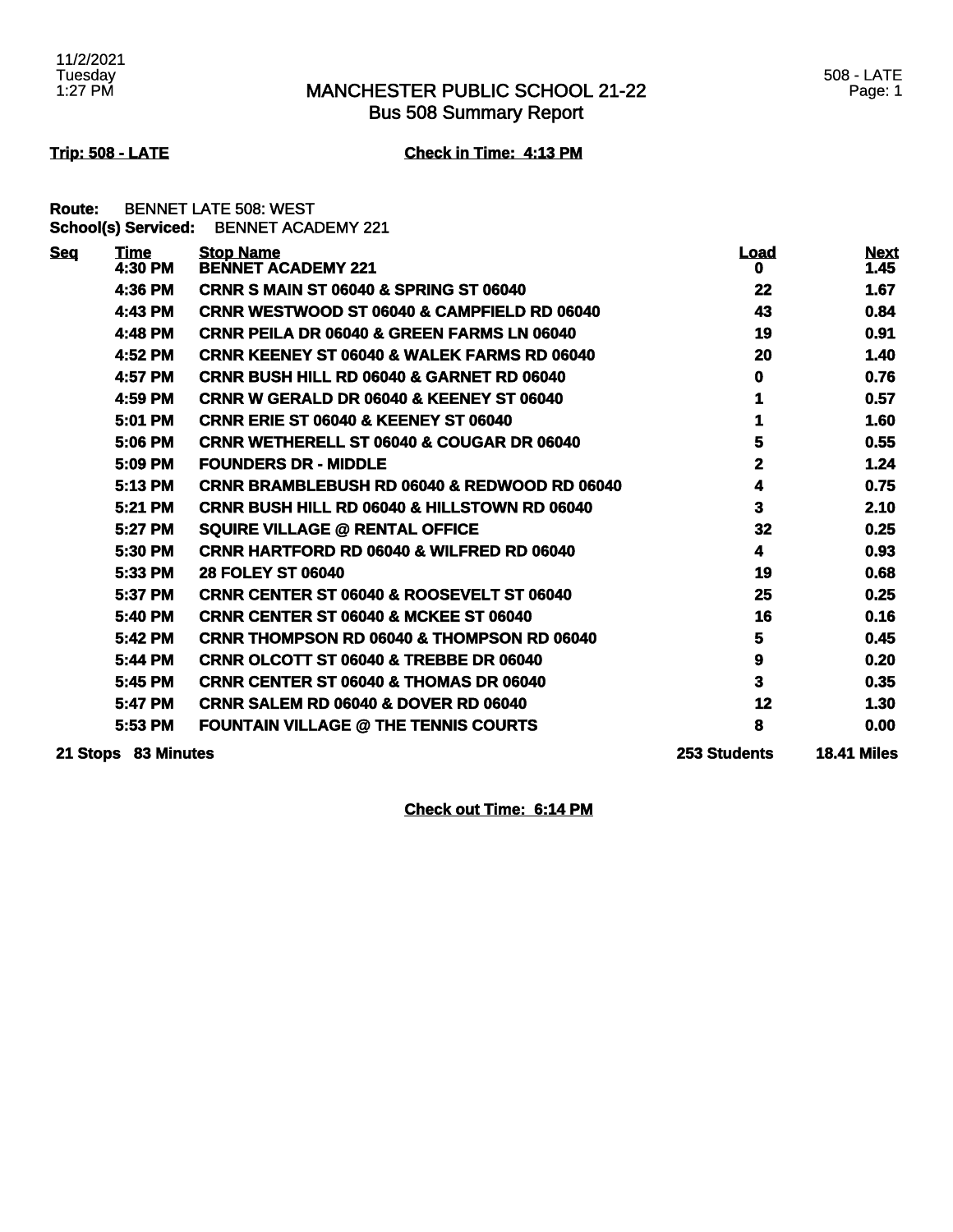# MANCHESTER PUBLIC SCHOOL 21-22 Bus 509 Summary Report

## **Trip: 509 - LATE Check in Time: 4:13 PM**

**Route:** BENNET LATE 509: CENTRAL **School(s) Serviced:** BENNET ACADEMY 221

| <b>Seq</b> | <b>Time</b><br>4:30 PM | <b>Stop Name</b><br><b>BENNET ACADEMY 221</b>                 | <u>Load</u><br>0    | <b>Next</b><br>1.04 |
|------------|------------------------|---------------------------------------------------------------|---------------------|---------------------|
|            | 4:34 PM                | <b>CRNR BROOKFIELD ST 06040 &amp; E CENTER ST 06040</b>       | 13                  | 0.69                |
|            | 4:37 PM                | <b>CRNR SUMMIT ST 06040 &amp; WADSWORTH ST 06040</b>          | 11                  | 0.53                |
|            | 4:40 PM                | CRNR MAIN ST 06040 & BIGELOW ST 06040                         | 56                  | 0.30                |
|            | 4:43 PM                | CRNR SUMMIT ST 06040 & STRANT ST 06040                        | $\mathbf{2}$        | 0.51                |
|            | 4:46 PM                | <b>CRNR BENTON ST 06040 &amp; MIDDLE TPKE E 06040:1</b>       | $\mathbf 0$         | 0.52                |
|            | 4:47 PM                | <b>CRNR MIDDLE TPKE E &amp; CHARLES DR (DOORSIDE ONLY)</b>    | 10                  | 0.28                |
|            | 4:49 PM                | CRNR SUMMIT ST 06042 & DELMONT ST 06042                       | 12                  | 0.06                |
|            | 4:50 PM                | <b>CRNR CLIFTON ST 06042 &amp; DELMONT ST 06042</b>           | 5                   | 0.76                |
|            | 4:54 PM                | CRNR OAKWOOD RD 06042 & GREEN RD 06042                        | 21                  | 0.26                |
|            | 4:56 PM                | <b>CRNR WOODBRIDGE ST 06042 &amp; MATHER ST 06042</b>         | 12                  | 0.64                |
|            | 4:59 PM                | <b>CRNR OAKLAND ST 06042 &amp; MILL ST 06042</b>              | 5                   | 0.48                |
|            | 5:02 PM                | <b>CRNR N SCHOOL ST 06042 &amp; GOLWAY ST 06042</b>           | 12                  | 0.78                |
|            | 5:06 PM                | <b>CRNR OAKLAND ST 06042 &amp; RACHEL RD (doorside)</b>       | 16                  | 0.63                |
|            | 5:10 PM                | CRNR TUDOR LN 06042 & TUDOR LN 06042                          | $6\phantom{a}$      | 1.26                |
|            | 5:15 PM                | <b>CRNR ELVREE ST 06042 &amp; PARKER ST 06042</b>             | 5                   | 1.09                |
|            | 5:19 PM                | 362 OAKLAND ST - OAKLAND HEIGHTS - BY SIGN                    | 14                  | 1.00                |
|            | 5:24 PM                | <b>CRNR CONCORD RD 06042 &amp; ELBERTA RD 06042</b>           | $\mathbf 0$         | 0.70                |
|            | 5:27 PM                | 328 TOLLAND TPKE 06042                                        | 9                   | 0.88                |
|            | 5:30 PM                | <b>CRNR TOLLAND TPKE 06042 &amp; LISA DR 06042</b>            | $\boldsymbol{9}$    | 1.22                |
|            | 5:35 PM                | 465 BUCKLAND HILLS DR 06042 - PAVILLION APTS                  | 23                  | 1.49                |
|            | 5:42 PM                | <b>CRNR TOLLAND TPK &amp; JOHN OLDS DR (THE PLACE CONDOS)</b> | 4                   | 0.58                |
|            | 5:44 PM                | <b>CRNR TOLLAND TPKE 06042 &amp; DOGWOOD LN - ASPEN WOODS</b> | 4                   | 2.34                |
|            | 5:54 PM                | <b>CRNR DREXEL DR 06042 &amp; BURNHAM ST 06042:1</b>          | 1                   | 2.09                |
|            | 6:02 PM                | 726 N MAIN ST 06042 (WEE CARE)                                | 3                   | 0.31                |
|            | 6:03 PM                | 584 N MAIN ST 06042                                           | 4                   | 1.85                |
|            | 6:09 PM                | <b>1031 TOLLAND TPKE 06042:3</b>                              | 1                   | 1.79                |
|            | 6:16 PM                | <b>CRNR HILLIARD ST 06042 &amp; BROAD ST/WESTERLY ST</b>      | 19                  | 0.72                |
|            | 6:20 PM                | <b>CRNR WOODLAND ST 06042 &amp; HORTON RD 06042</b>           | 13                  | 0.60                |
|            | 6:23 PM                | CRNR BROAD ST 06042 & WINDEMERE ST 06042                      | 24                  | 0.41                |
|            | 6:25 PM                | <b>CRNR MIDDLE TPKE W 06040 &amp; HOMESTEAD ST 06042</b>      | 10                  | 0.00                |
|            | 30 Stops 115 Minutes   |                                                               | <b>324 Students</b> | <b>25.81 Miles</b>  |

**Check out Time: 6:43 PM**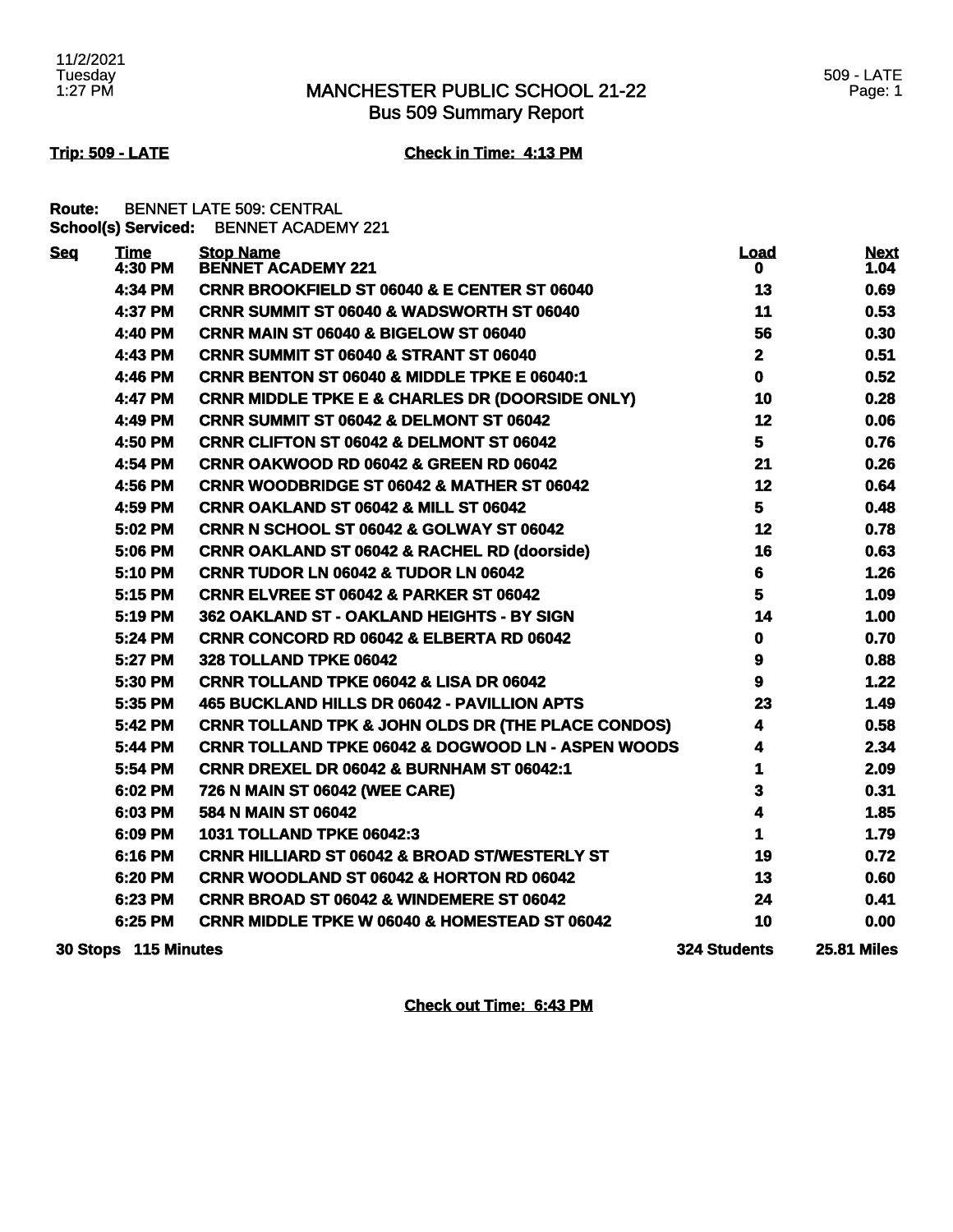# MANCHESTER PUBLIC SCHOOL 21-22 Bus 510 Summary Report

# **Trip: 510 - LATE Check in Time: 4:13 PM**

**Route:** BENNET LATE 510 EAST **School(s) Serviced:** BENNET ACADEMY 221

| <u>Seq</u> | Time<br>4:30 PM     | <b>Stop Name</b><br><b>BENNET ACADEMY 221</b>                | <u>Load</u><br>0    | <b>Next</b><br>1.16 |
|------------|---------------------|--------------------------------------------------------------|---------------------|---------------------|
|            | 4:34 PM             | <b>CRNR CHARTER OAK ST 06040 &amp; SYCAMORE LN 06040</b>     | 18                  | 0.23                |
|            | 4:36 PM             | <b>CRNR ANSALDI RD 06040 &amp; ANDOR RD 06040</b>            | 77                  | 0.85                |
|            | 4:44 PM             | <b>CRNR MEADOW LN 06040 &amp; WELLMAN RD 06040</b>           | 17                  | 1.06                |
|            | 4:49 PM             | <b>CRNR MIDDLE TPKE E 06040 &amp; PARKER ST 06042</b>        | 16                  | 1.28                |
|            | 4:55 PM             | <b>CRNR LYDALL ST 06042 &amp; AMBASSADOR DR 06042</b>        | 26                  | 2.22                |
|            | 5:04 PM             | <b>CRNR GRISSOM RD 06042 &amp; SHEPARD DR 06042 - MIDDLE</b> | 4                   | 0.22                |
|            | 5:05 PM             | <b>CRNR HAMILTON DR 06042 &amp; GRISSON RD 06042 NORTH</b>   | 4                   | 0.21                |
|            | 5:07 PM             | <b>CRNR HAMILTON DR 06042 &amp; KENNEDY RD 06042</b>         | 13                  | 0.72                |
|            | 5:10 PM             | <b>CRNR AMBASSADOR DR 06042 &amp; SCOTT DR 06042</b>         | 6                   | 0.39                |
|            | 5:12 PM             | <b>CRNR VERNON ST 06042 &amp; LYDALL ST 06042</b>            | 6                   | 0.87                |
|            | 5:15 PM             | <b>CRNR LYDALL ST 06042 &amp; DEER RUN TRL 06042</b>         | 3                   | 2.06                |
|            | 5:22 PM             | <b>22 BOLTON CENTER RD 06040:1</b>                           | 0                   | 1.00                |
|            | 5:26 PM             | <b>CRNR GREENWOOD DR 06042 &amp; INDIAN DR 06042</b>         | 10                  | 0.25                |
|            | 5:27 PM             | <b>CRNR DALE RD 06040 &amp; MIDDLE TPKE E 06040</b>          | 11                  | 0.45                |
|            | 5:29 PM             | <b>CRNR GARTH RD 06040 &amp; LIVINGSTON WAY 06040</b>        | 4                   | 2.76                |
|            | 5:44 PM             | <b>105 KIMBERLY DR 06040</b>                                 | 4                   | 0.48                |
|            | 5:46 PM             | <b>241 BIRCH MOUNTAIN RD 06040:1</b>                         | 15                  | 0.00                |
|            | 17 Stops 76 Minutes |                                                              | <b>234 Students</b> | <b>16.21 Miles</b>  |

**Check out Time: 5:59 PM**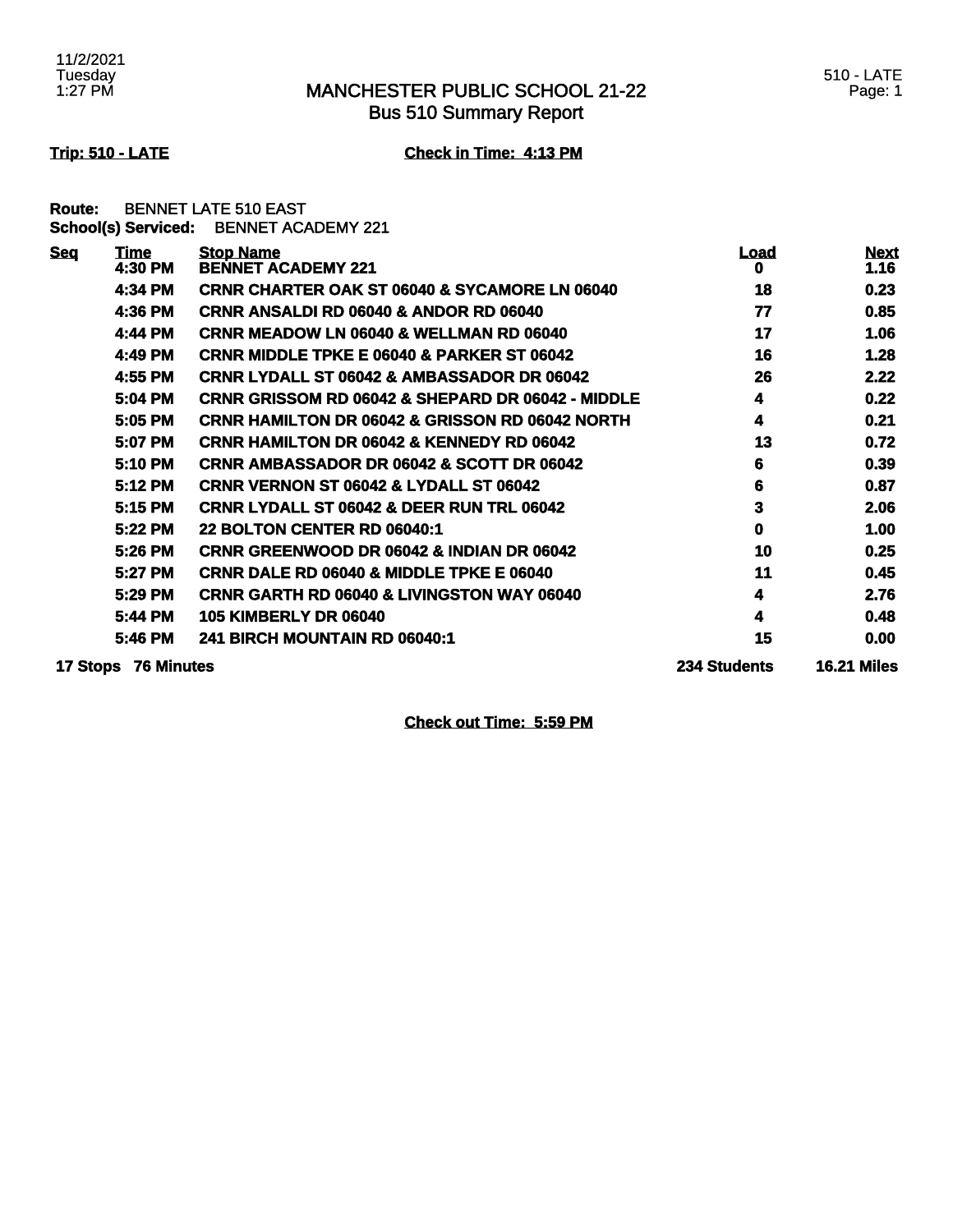# MANCHESTER PUBLIC SCHOOL 21-22 Bus 511 Summary Report

## 511 - LATE Page: 1

# **Trip: 511 - LATE Check in Time: 7:09 PM**

**Route:** NEW HORIZONS LATE 511 **School(s) Serviced:** NEW HORIZONS 711

| <b>Seq</b> | <u>Time</u>         | <b>Stop Name</b>                                   | <u>Load</u>        | <b>Next</b>        |
|------------|---------------------|----------------------------------------------------|--------------------|--------------------|
|            | 7:37 PM             | <b>NEW HORIZONS 711</b>                            | o                  | 1.47               |
|            | 7:46 PM             | 18 CHALMERS ST 06040                               |                    | 0.23               |
|            | 7:47 PM             | <b>34 SERVER ST 06040</b>                          |                    | 3.67               |
|            | 7:57 PM             | <b>503 BUSH HILL RD 06040</b>                      | o                  | 2.43               |
|            | 8:05 PM             | <b>29 SEAMAN CIR 06040</b>                         |                    | 0.41               |
|            | 8:07 PM             | 61 LYNESS ST 06040                                 | O                  | 0.35               |
|            | 8:08 PM             | <b>CRNR MOORE ST 06040 &amp; W CENTER ST 06040</b> |                    | 0.42               |
|            | 8:10 PM             | <b>CRNR COOPER ST 06040 &amp; WALNUT ST 06040</b>  | 0                  | 0.43               |
|            | 8:12 PM             | <b>23 BANK ST 06040</b>                            |                    | 0.18               |
|            | 8:18 PM             | <b>WASHINGTON SCHOOL BUS LOOP</b>                  |                    | 0.21               |
|            | 8:19 PM             | 45 HIGH ST 06040:1                                 |                    | 0.46               |
|            | 8:21 PM             | <b>75 PINE ST 06040</b>                            |                    | 0.52               |
|            | 8:29 PM             | 91 ELM ST 06040                                    |                    | 0.41               |
|            | 8:31 PM             | <b>80 PARK ST 06040</b>                            |                    | 0.53               |
|            | 8:33 PM             | <b>186 CENTER ST 06040</b>                         |                    | 0.71               |
|            | 8:37 PM             | <b>48 BISSELL ST 06040</b>                         |                    | 0.17               |
|            | 8:38 PM             | <b>85 SPRUCE ST 06040</b>                          | 2                  | 0.16               |
|            | 8:38 PM             | 103 Hamlin St 06040                                |                    | 0.25               |
|            | 8:40 PM             | <b>69 BIRCH ST 06040</b>                           |                    | 0.36               |
|            | 8:41 PM             | <b>22 ST JAMES ST 06040</b>                        |                    | 0.51               |
|            | 8:43 PM             | 69 OAK ST 06040                                    | O                  | 0.98               |
|            | 8:47 PM             | 118 GLENWOOD ST 06040 (doorside)                   |                    | 0.87               |
|            | 8:51 PM             | <b>126 SYCAMORE LN 06040</b>                       | 2                  | 1.38               |
|            | 9:02 PM             | <b>13 WARREN ST 06040</b>                          |                    | 0.00               |
|            | 23 Stops 85 Minutes |                                                    | <b>21 Students</b> | <b>17.11 Miles</b> |

**Check out Time: 9:13 PM**